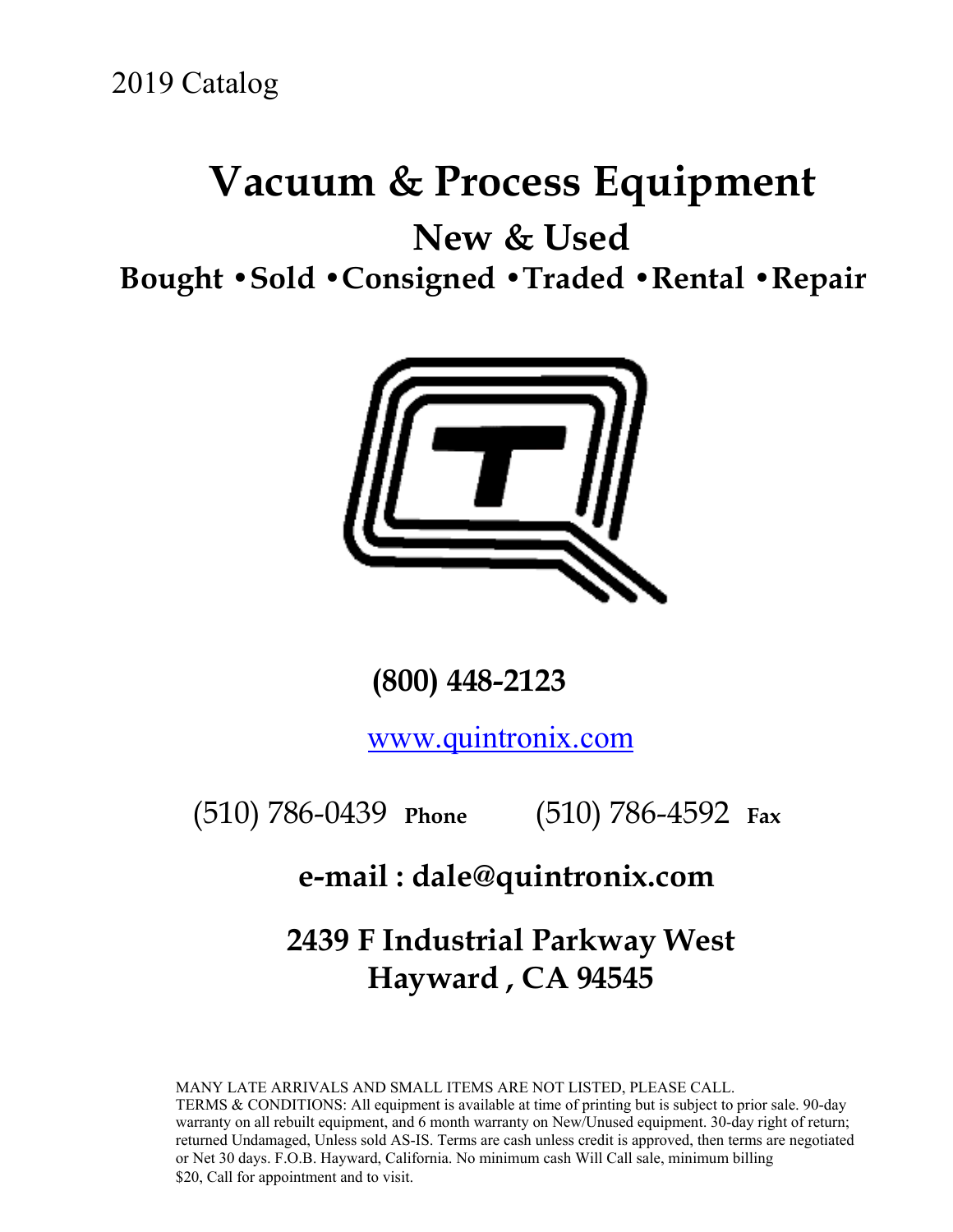# **Repair & Rebuild Services**

- **Ion Gauges**
- **Turbo Pumps and Controllers**
- **Mechanical Vacuum Pumps**
- **Blowers and Blower Packages**
- **Electron Beam Power Supplies**
- **Diffusion Pumps**
- **Vacuum Deposition Systems**
- **Cryo Pumps & Compressors**

MANY LATE ARRIVALS AND SMALL ITEMS ARE NOT LISTED, PLEASE CALL. TERMS & CONDITIONS: All equipment is available at time of printing but is subject to prior sale. 90-day warranty on all rebuilt equipment, and 6 month warranty on New/Unused equipment. 30-day right of return; returned Undamaged, Unless sold AS-IS. Terms are cash unless credit is approved, then terms are negotiated or Net 30 days. F.O.B. Hayward, California. No minimum cash Will Call sale, minimum billing \$20, Call for appointment and to visit.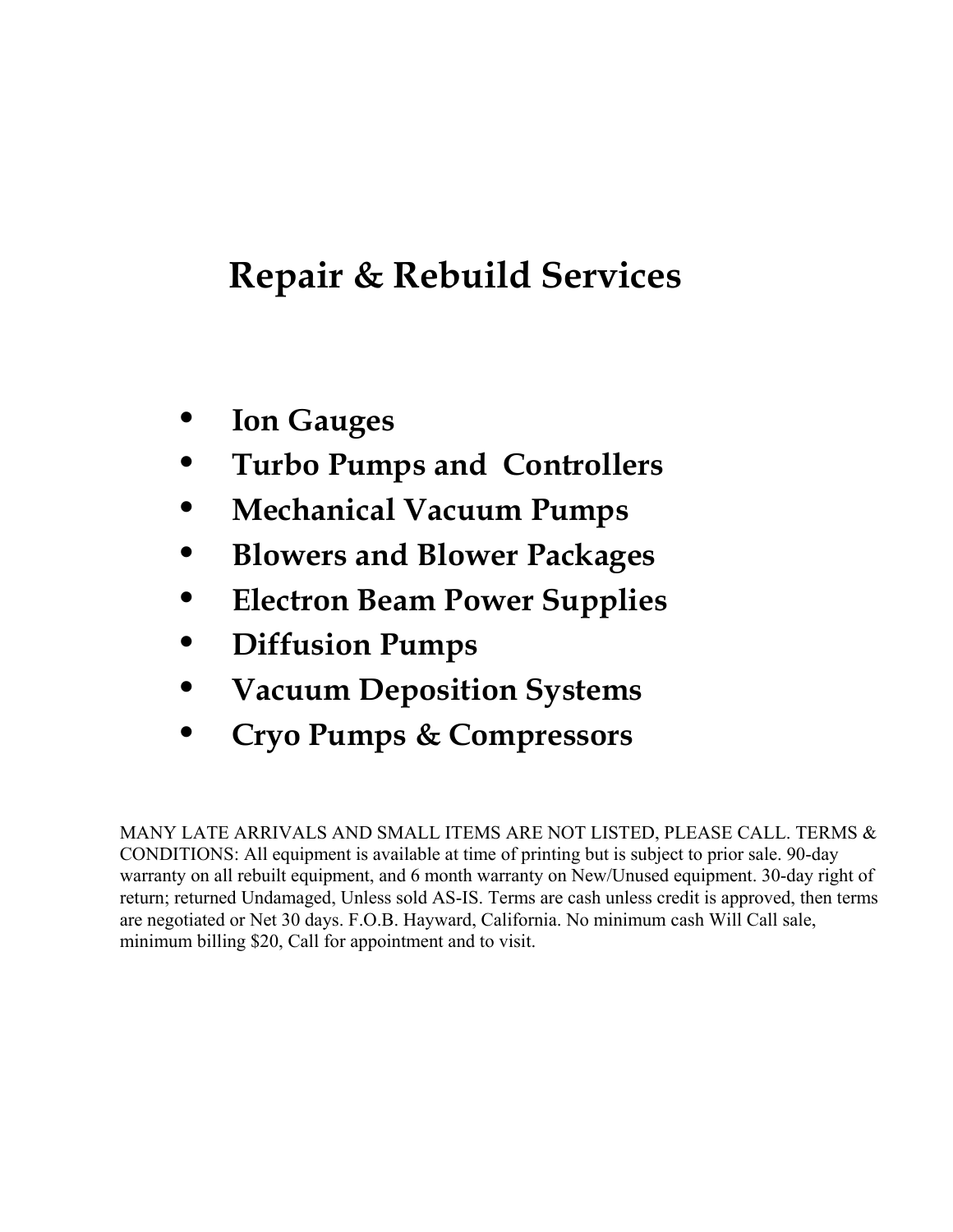# **The Quintronix Difference**

- **Quintronix is a supplier of surplus equipment for vacuum related industries and universities nation wide.**
- **Quintronix ability to work with our clients budgetary and turnkey requirements has earned us a reputation for superior client service and cost effective project results.**
- **Independently owned and operated in the Silicon Valley since 1976, our experienced staff is dedicated to helping you find solutions to your equipment needs.**

## **(800) 448-2123**

www.quintronix.com

(510) 786-0439 **Phone** (510) 786-4592 **Fax**

**e-mail: dale@quintronix.com**

**2439 F Industrial Parkway West Hayward , CA 94545**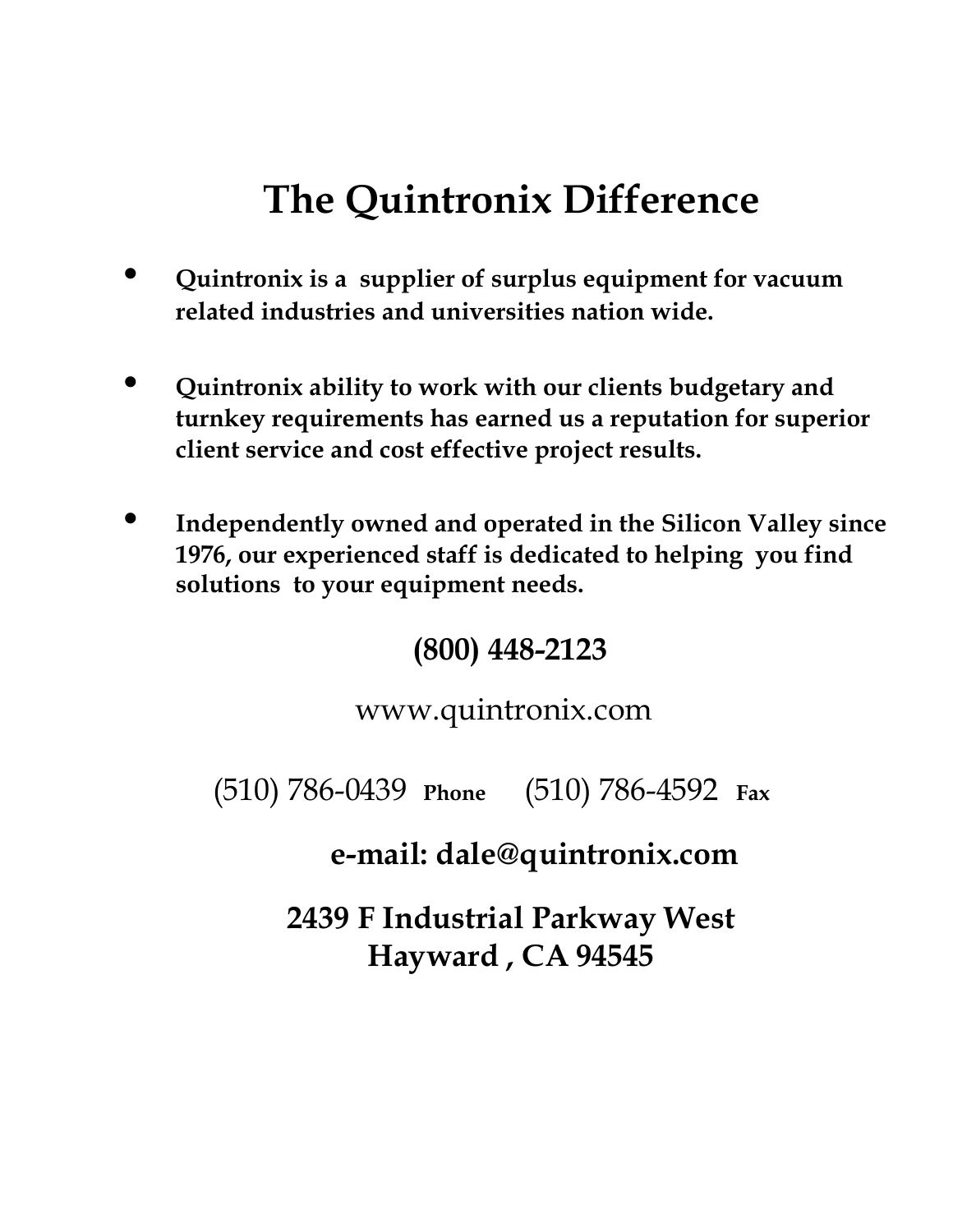### **INDEX**

| <b>Section Title</b>                | <b>Section No. Page</b> |         |
|-------------------------------------|-------------------------|---------|
| <b>ADAPTORS FLANGE</b>              | $1 - 2$                 | $1 - 3$ |
| 1) Misc; 2) Stainless               |                         |         |
| <b>BAFFLES</b>                      | $3 - 4$                 | 3       |
| $3)$ Misc; 4) Water                 |                         |         |
| <b>BASEPLATES</b>                   | $5 - 7$                 | $3 - 4$ |
| 5) Aluminum; 6) Misc; 7) Stainless. |                         |         |
| <b>BELLJARS &amp; CYLINDERS</b>     | $8 - 13$                |         |

| <b>Section Title</b>                                                               | <b>Section No.</b> | Page      |
|------------------------------------------------------------------------------------|--------------------|-----------|
| <b>PUMPS</b>                                                                       | 77-78              | 40        |
| 77) Misc.; 78) Water.;                                                             |                    |           |
| RESIDUAL GAS ANALYSIS EQPT.(79)                                                    | 79                 | 40-41     |
| RF MATCHING NETWORKS & EQPT.(80)                                                   | 80                 | 41-42     |
| SEMICONDUCTOR PROCESS EQPT.(81)                                                    | 81                 | 42        |
| SPUTTERING P.S ACCESSORIES & EQPT.(82)                                             | 82                 | 42-43     |
| SUBSTRATE HEATERS & CONTROLLS.(83)                                                 | 83                 | 43        |
| 8) Aluminum; 9) Guards; 10) Hoists; 11) Misc;                                      |                    |           |
| 12) Pyrex; 13) Stainless.                                                          |                    |           |
| <b>BLOWERS &amp; BLOWER PACKAGES. (14)</b>                                         | 14                 | $6 - 7$   |
| <b>CHAMBERS &amp; TANKS ATMOSPHERIC</b>                                            | $15-16$            | 7-8       |
| SURFACE ANALYSIS & INSPECTION EOPT.(84)<br>TEMPURATURE MONITORS & CONTROLLERS.(85) |                    |           |
| 43<br>84                                                                           |                    |           |
|                                                                                    |                    |           |
| 85<br>43                                                                           |                    |           |
|                                                                                    |                    |           |
| 15) Environmental; 16)Misc;<br>TEST EQUIPMENT.(86)                                 | 86                 | 43-44     |
| <b>CHAMBERS &amp; TANKS VACUUM</b>                                                 | $17 - 21$          | 8-9       |
| 17) Stainless 18) Aluminum; 19) Mild Steel; 20) Misc;                              |                    |           |
| THICKNESS MONITORS/RATE CONTROLS & PARTS.(87)                                      |                    |           |
| 87<br>45                                                                           |                    |           |
| 21) Thermal vac test.                                                              |                    |           |
| <b>CHILLERS &amp; REFRIGERATION EQPT.(22)</b>                                      | 22                 | $9 - 10$  |
| <b>COLLARS &amp; SPOOLS</b>                                                        | $23 - 24$          | $10 - 11$ |
| 23) Aluminum; 24) Stainless.                                                       |                    |           |
| CRYO PUMPS & COMPRESSORS. (25)                                                     | 25                 | 11-13     |
| DEPOSITION FIXTURES & TOOLING.(26)                                                 | 26                 | 13        |
| <b>DEPOSITION SOURCES</b>                                                          | 27-28              | 13        |
| 27) Electron beam; 28) Sputtering.                                                 |                    |           |
| DIFFUSION PUMPS & PARTS.(29)                                                       | 29                 | 13-15     |
| TRANSFORMERS & SWITCGEAR MISC.(88)                                                 | 88                 | 45-48     |
| TRANSFORMERS                                                                       | 89-90              | 48        |
| 89) Gun filament.; 90) Thermal evaporation.;                                       |                    |           |
| TRAP VALVE COMBINATIONS.(91)                                                       | 91                 | 48        |
| <b>TRAPS</b>                                                                       | 92-95              | 48-52     |
| 92) Exhaust.; 93) Foreline.; 94) Liquid nitrogen.;                                 |                    |           |
| 95) Misc.:                                                                         |                    |           |
| TURBO PUMPS & CONTROLLERS.(96)                                                     | 96                 | 52-53     |
| VACUUM ACCESORIES/SUPPLIES-Bell jar.(97)                                           | 97                 | 53        |
| <b>VACUUM GAUGES &amp; CONTROLS</b>                                                | 98-106             | 53-59     |
| ELECTRON BEAM P.S ACCESSORIES & PARTS.(30)                                         |                    |           |
| 30<br>15-16                                                                        |                    |           |
| 98) Baratron.; 99) Discharge.; 100) Gauge Tubes.;                                  |                    |           |
| 101) Ion.; 102) Liquid nitrogen.; 103) Misc.; 104)                                 |                    |           |
| ELECTRONIC PARTS & COMPONENTS.(31)                                                 | 31                 | 16        |
| <b>FEEDTHROUGHS</b>                                                                | 32-37              | $16 - 18$ |

32) Electrical; 33) Misc; 34) Motion; 35) Thermocouple; 36) Thickness monitor; 37) Water.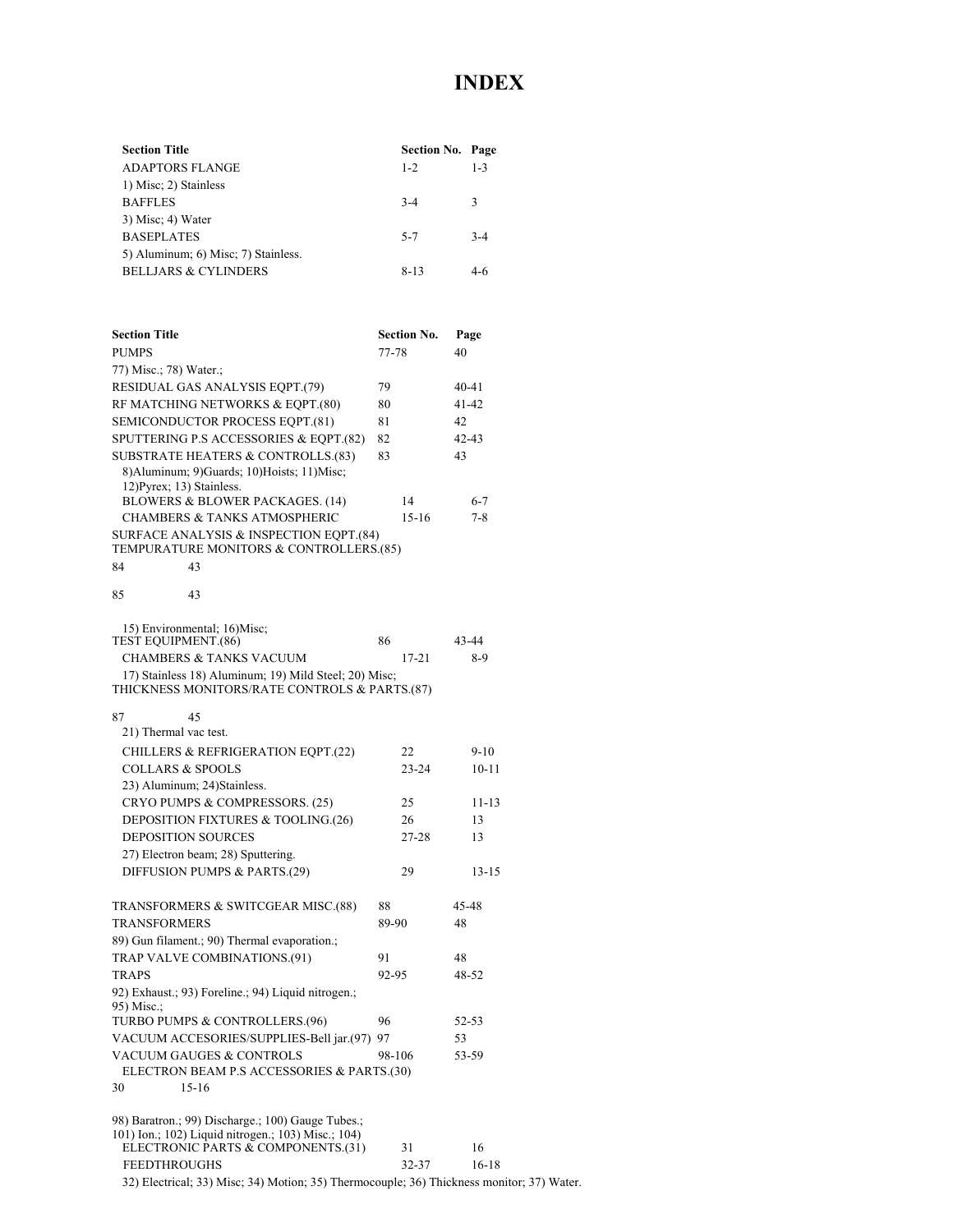| FILTERS RECIRCULATING OIL.(38)                                                                   | 38      | 18-19                                                                                                                              |    |    |
|--------------------------------------------------------------------------------------------------|---------|------------------------------------------------------------------------------------------------------------------------------------|----|----|
| <b>FITTINGS</b>                                                                                  | 39-43   | 19-20                                                                                                                              |    |    |
| 39) ASA.; 40) Conflat.; 41) ISO.; 42) Kf.; 43) Misc.;                                            |         |                                                                                                                                    |    |    |
| <b>FLANGES</b>                                                                                   | 44-47   | $20 - 21$                                                                                                                          |    |    |
| 44) ASA.; 45) Conflat.; 46) ISO.; 47) Misc.;                                                     |         |                                                                                                                                    |    |    |
| <b>FLEXLINES</b>                                                                                 | 48-52   | $21 - 22$                                                                                                                          |    |    |
| 48) ASA.; 49) Conflat.; 50) ISO.; 51) Kf.; 52) Misc.;                                            |         |                                                                                                                                    |    |    |
| <b>FURNACES &amp; KILNS</b>                                                                      | 53-54   | 22-25                                                                                                                              |    |    |
| 53) Atmospheric.; 54) Vacuum.;                                                                   |         |                                                                                                                                    |    |    |
| <b>GLOVEBOXES</b>                                                                                | 55-56   | 25                                                                                                                                 |    |    |
| 55) Atmospheric.; 56) Vacuum.;                                                                   |         |                                                                                                                                    |    |    |
| IMPREGNATORS & ENCAPSULATORS.(57)                                                                | 57      | 26                                                                                                                                 |    |    |
| ION PUMPS & PARTS.(58)                                                                           | 58      | $26 - 27$                                                                                                                          |    |    |
| Pirani.; 105) Thermocouple.; 106) Valve                                                          |         |                                                                                                                                    |    |    |
| Controllers.:                                                                                    | 107     |                                                                                                                                    |    |    |
| VACUUM HARDWARE-ISO (107)                                                                        | 108-115 | 59<br>59-64                                                                                                                        |    |    |
| <b>VACUUM PUMPS</b>                                                                              |         | 108) Dry.; 109) Liquid ring/jet.; 110) Mechanical 1 stage.; 111) Mechanical 2 stage.; 112) Misc.; 113) Parts.; 114) Sorbtion; 115) |    |    |
| Titanium sublimation.;                                                                           |         |                                                                                                                                    |    |    |
| VACUUM SYSTEM COMPONENTS MISC.(116) 116                                                          |         | 64                                                                                                                                 |    |    |
| <b>VACUUM SYSTEMS</b>                                                                            | 117-122 | 64-69                                                                                                                              |    |    |
| 117) Cryo Pumped.; 118) Diffusion pumped.; 119) Ion pumped.; 120) Misc.; 121) Thermal vac test.; |         |                                                                                                                                    |    |    |
| 122) Turbo pumped.;<br>VALVES VACUUM ALUMINUM                                                    | 123-125 | 69-71                                                                                                                              |    |    |
| 123) Air operated.; 124) Manual.; 125) Misc.;                                                    |         |                                                                                                                                    |    |    |
| <b>VALVES VACUUM BRASS</b>                                                                       | 126-128 | 71-72                                                                                                                              |    |    |
| 126) Air operated.; 127) Manual.; 128) Misc.;                                                    |         |                                                                                                                                    |    |    |
| <b>VALVES VACUUM STAINLESS</b>                                                                   | 129-131 | 72-78                                                                                                                              |    |    |
| 129) Air operated.; 130) Manual.; 131) Misc.;                                                    |         |                                                                                                                                    |    |    |
| LABORATORY EQPT.(59)                                                                             | 59      | 27-28                                                                                                                              |    |    |
| LEAK DETECTORS & COMPONENTS.(60)<br>VALVES VACUUM THROTTLING & CONTROLLERS.(132)                 | 60      | 28-29                                                                                                                              |    |    |
| 132                                                                                              |         | 78-79 MASS FLOW CONTROLLERS & SUPPLIES. (61)                                                                                       | 61 | 30 |
| METALURGICAL EQUIPMENT.(62)                                                                      | 62      | $30 - 31$                                                                                                                          |    |    |
| MISC GOOD STUFF.(63)                                                                             | 63      | $31 - 32$                                                                                                                          |    |    |
| MOTORS, GENERATORS & CONTROLS.(64)                                                               | 64      | 32                                                                                                                                 |    |    |
| <b>OVENS</b>                                                                                     | 65-66   | 32-33                                                                                                                              |    |    |
| 65) Atmospheric; 66) Vacuum.                                                                     |         |                                                                                                                                    |    |    |
| <b>POWER SUPPLIES</b>                                                                            | 67-76   | 33-40                                                                                                                              |    |    |
| 67) Dc.; 68) Electron beam.; 69) filament evaporation.;                                          |         |                                                                                                                                    |    |    |

70) Glow discharge.; 71) Ion pump.; 72) Misc.; 73) Rf.; 74) Sputtering.; 75) Titanium sublimation.; 76) Under 100 volts.

| VALVES VARIABLE LEAK.(133) | 133 | 79 |
|----------------------------|-----|----|
| VALVES VACUUM Misc (134)   | 134 | 79 |
| VALVES Misc (135)          | 135 | 80 |
| VALVES Specialty gas (136) | 136 | 80 |
| VIEWPORTS & SHUTTERS.(137) | 137 | 80 |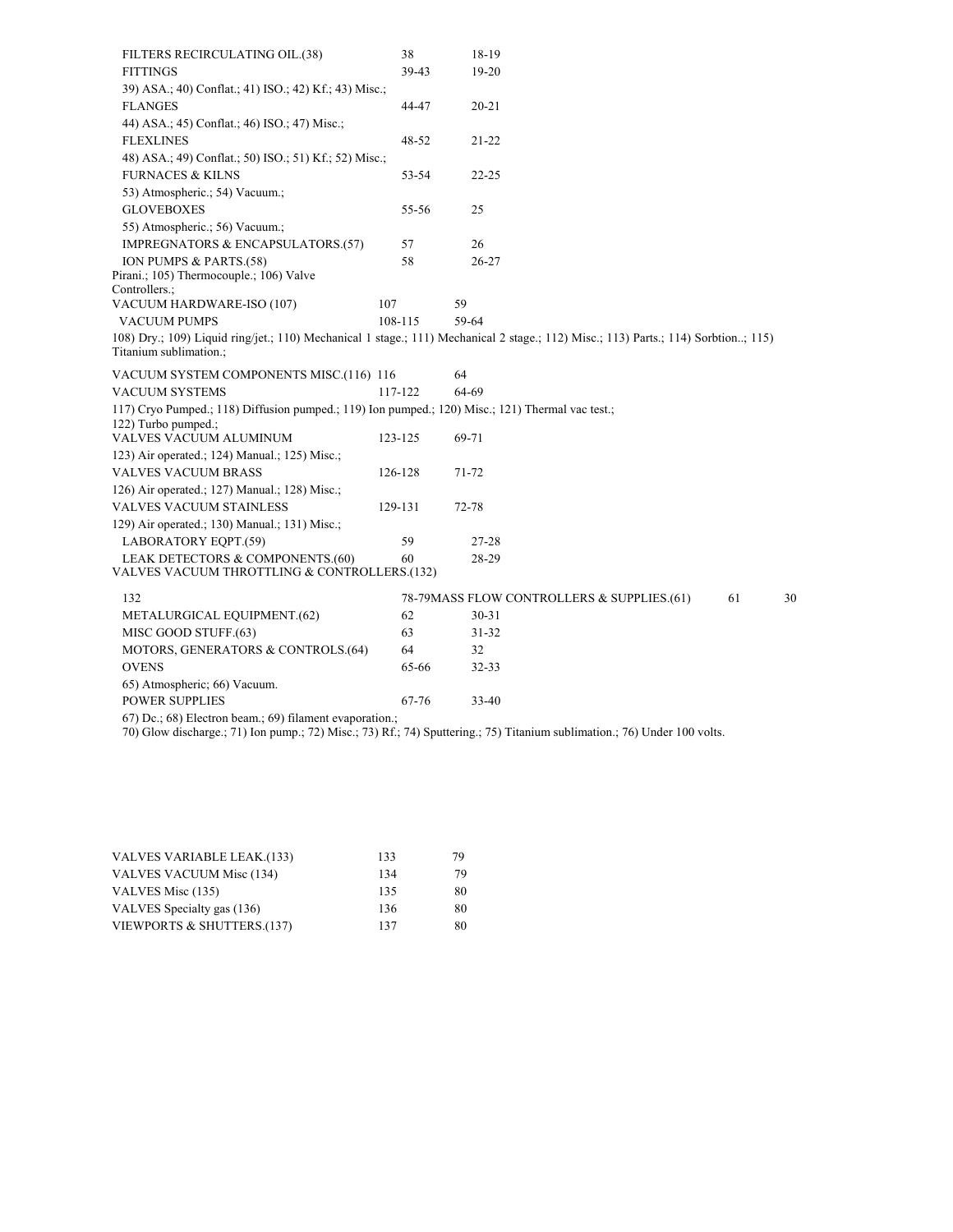## **LEGEND**

| A/C - Air Cooled<br>Steel                                                                                                 | Flg - Flange                                                                                                                                             | MP - Mechanical Pump                                                                                | SST - 304 Stainless                                                                                      |        |
|---------------------------------------------------------------------------------------------------------------------------|----------------------------------------------------------------------------------------------------------------------------------------------------------|-----------------------------------------------------------------------------------------------------|----------------------------------------------------------------------------------------------------------|--------|
| BJ - Bell Jar<br>Steel                                                                                                    | FT - Feedthrough                                                                                                                                         | OR - O'ring                                                                                         | STL - Mild Carbon                                                                                        |        |
| <b>BP</b> - Base Plate<br>b/d - Belt Drive<br>CFF - Conflat Flange<br>CVF - Curvac Flange<br>d/d - Direct Drive<br>Flange | HAF - Hall Flange<br>HUF - Hughes Flange<br>IG - Ion Gauge<br>IPCU - Ion Pump Control Unit<br>LC - Less Cables                                           | OT - Overtemp<br>POR - Price On Request<br>PS - Power Supply<br>QC - Quick Connect<br>$R -$ Rebuilt | TC - Thermocouple<br>VP - Viewpor t<br>WC - With Cables<br><b>W/C Water Cooled</b><br><b>WHF Wheeler</b> |        |
| DP - Diffusion Pump<br>FF-Face to Face                                                                                    | LN - Liquid Nitrogen<br>L/S - Liters/Second                                                                                                              | RA - Right Angle<br>RL - Rad Lab                                                                    |                                                                                                          |        |
| Item                                                                                                                      |                                                                                                                                                          |                                                                                                     | <b>Condition</b><br><b>Price</b>                                                                         |        |
| 1) ADAPTORS FLANGE-Misc.<br>250), 5"OD 3 7/8 Bolt circle (Item No. 2635)                                                  | 1 1/2"ASA to NW-25 SST 1" tube 3"L. 2 1/" 2x 1/8 " Oring, Varian foreline flg (For 3125- VHS                                                             |                                                                                                     | Good Used                                                                                                | \$125  |
|                                                                                                                           | 2 3/4" CVF P-E 800-241-070. 1 1/2"d x 4 3/4"l. 7052 glass/Kovar adapter . (Item No. 2640)                                                                |                                                                                                     | Unused                                                                                                   | \$40   |
|                                                                                                                           | 2 3/4" CVF P-E 800-386-920, 1 1/2"d x 4 3/4"l. 7740 pyrex/SST adapter (Item No. 2642)                                                                    |                                                                                                     | Unused                                                                                                   | \$40   |
| ports, 2 1/4" ID top port w/O-R (Item No. 4602)                                                                           | 2" ASA x 2 1/2" h Alum. Roughing collar, 3 1/4" ID x 6" OD, two 1/8 FPT, 1-1/2" FPT, & 1-3/4" QC                                                         |                                                                                                     |                                                                                                          | \$150  |
|                                                                                                                           | 3 3/8" CVF. P-E. 2"d x 4 3/4"l. 7740 pyrex/SST adapter (Item No. 2644)                                                                                   |                                                                                                     | New<br>\$125                                                                                             |        |
|                                                                                                                           | 3" ASA to SPL 6" OD flg., steel elbow, 6 ea. 3/8" holes on 5 1/4" BC. (Item No. 4788)                                                                    |                                                                                                     |                                                                                                          | \$100  |
|                                                                                                                           | 3" ASA to Welch 1398 Brass adapter nipple w/1/4 pipe out the side of the nipple. (Item No. 2678)                                                         |                                                                                                     | Good Used<br>\$120                                                                                       |        |
| 3" ASA to NW-50 steel adapter nipple. (Item No. 2657)                                                                     |                                                                                                                                                          |                                                                                                     | Used                                                                                                     | \$95   |
|                                                                                                                           | 3/4"d x 4 3/4"l P-E 122-150-100 7052 Glass/SST adapter. No flange. (Item No. 2638)<br>4" ASA - 8" CFF x 6" lg., Alum. Nipple, POR (Item No. 4846)        |                                                                                                     | New                                                                                                      | \$30   |
| 4" ASA to NW-100 w/wire ring, STL flg. (Item No. 4950)                                                                    |                                                                                                                                                          |                                                                                                     | Good                                                                                                     | \$75   |
|                                                                                                                           | 4" ASA x 6 1/4" lg., Alum. Nipple, 8 slots/flg., POR (Item No. 4908)                                                                                     |                                                                                                     |                                                                                                          |        |
|                                                                                                                           | 6" ASA SST Bellow nipple, 6" ID 11 1/2 lg. STL flg. No O-R (Item No. 4610)                                                                               |                                                                                                     | Unused                                                                                                   | \$475  |
| 6" ASA to 4" ASA reducer flg., Ni plt. STL (Item No. 4677)                                                                |                                                                                                                                                          |                                                                                                     |                                                                                                          | \$100  |
|                                                                                                                           | 6" CVF. P-E 221-401-800. 4"d x 8"l. 7740 pyrex graded/Kovar adapter (Item No. 2646)                                                                      |                                                                                                     | Unused<br>\$225                                                                                          |        |
| 8" ASA to 4" ASA steel reducer 4 3/4"l. (Item No. 2789)                                                                   |                                                                                                                                                          |                                                                                                     | Used                                                                                                     | \$125  |
| ) ADAPTORS FLANGE-Stainless.                                                                                              | $11/2$ " NW-40 to DIN-36 x 45 MM lg. adapter nipple. 78 MM OD x 36 MM ID Flg. w/4 7MM                                                                    |                                                                                                     | New                                                                                                      | \$20   |
|                                                                                                                           | bolt holes on 64 MM B.C. Balzers #BP-217-249. (Item No. 2580)<br>10" ASA (16" OD), no O-R to NW-250 (13.18" OD) bolted flg. 12 ea 12MM holes on 12.18 BC |                                                                                                     |                                                                                                          |        |
| Adapter nipple 3.37" 1g., 9.5" ID (Item No. 4953)                                                                         |                                                                                                                                                          |                                                                                                     | Good                                                                                                     | \$500  |
| No. 2852)                                                                                                                 | 10" ASA to 6" ASA Cast SST 150 lb conical reducer. 12" Long. Flange face machine smooth (Item                                                            |                                                                                                     | Good                                                                                                     | \$500  |
| 10" CFF 8" OD tube half nipple 8" lg. (Item No. 4755)                                                                     |                                                                                                                                                          |                                                                                                     | New                                                                                                      | \$275  |
|                                                                                                                           | 10" CFF-Rot to 8" CFF non rot $x$ 4 3/4" L nipple (Item No. 2842)                                                                                        |                                                                                                     | Used                                                                                                     |        |
|                                                                                                                           |                                                                                                                                                          |                                                                                                     | \$375                                                                                                    |        |
| VHS-250 w/ CTI-8 575 (Item No. 2861)                                                                                      | 10" NW-250 to 6"ASA SST Adapter flg 13 1/4" OD x 7 7/8 "id x 1 7/8" thk. 11"x3/16 "OR. Replace                                                           |                                                                                                     | Cleaned & Tested                                                                                         | \$575  |
| BC, 2" hi, 10 7/8" ID x 3/16" O-R. (Item No. 4654)                                                                        | 10" NW-250 adapter nipple, bolted to 10 5/8" ID x 13 3/4" OD, flg. W/12 10 MM holes on 12 1/2"                                                           |                                                                                                     | Good                                                                                                     | \$325  |
|                                                                                                                           | 10" NW-250 nipple 7.87 lg., w/bolted 13.12" OD flgs, 10" OD x 9.5 ID tube (Item No. 4952)                                                                |                                                                                                     | Good                                                                                                     | \$400  |
|                                                                                                                           | 10" ASA tapped 3/4-10", 8" ID to NW-200 x 6" l adapter nipple. No O-R. (Item No. 5100)                                                                   |                                                                                                     | Good                                                                                                     | \$550  |
|                                                                                                                           | 10" ASA, 11 1/4" ID x 4" l nipple. 1-12" ID x 1/8" O-R. (Item No. 5099)                                                                                  |                                                                                                     | Good                                                                                                     | \$650  |
|                                                                                                                           | Quintronix•Toll Free (800) 448-2123•Fax(510) 786-4592•website http://www.quintronix.com•email dale@quintronix.com                                        |                                                                                                     |                                                                                                          | Page 1 |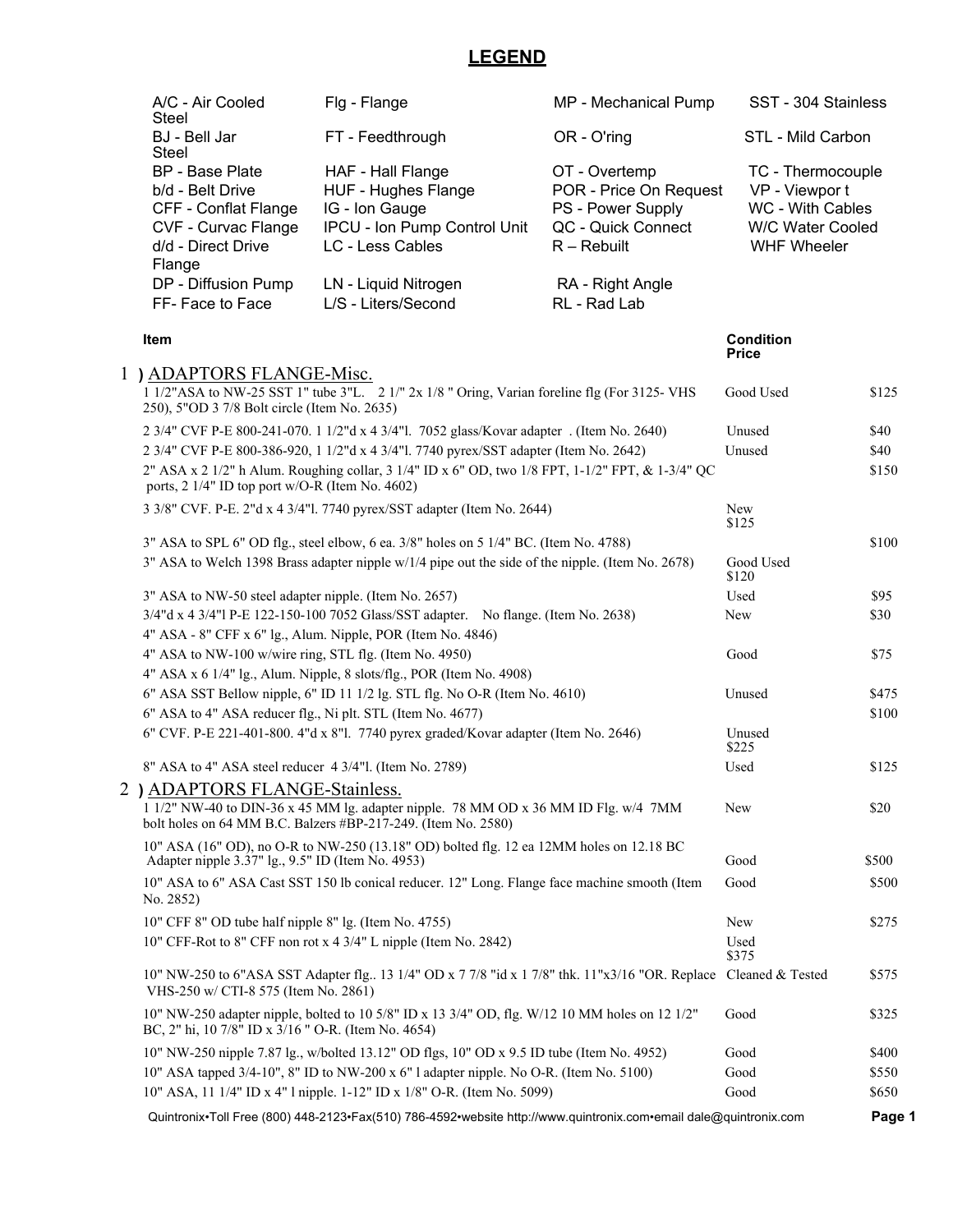| ltem                                                                                                                                     | <b>Condition</b> | <b>Price</b>  |
|------------------------------------------------------------------------------------------------------------------------------------------|------------------|---------------|
| 16" NW-400 to 10" ASA SST Adapter flg 18" OD x 11 1/2"id x 1" thk. 16x" 3/16" OR. Replaces<br>VHS 400 w/ CTI-10 800 (Item No. 2865)      | Good Used        | \$800         |
| 2 3/4" CFF to Male step seal, Varian 954-5090 (Item No. 2627)                                                                            | New              | \$30          |
| 2 3/4" CFF to Female step seal, Varian 954-5091. (Item No. 2629)                                                                         | New              | \$30          |
| 2" ASA to 2 3/4" CFF SST reducer nipple 1 7/8"1. (Item No. 2653)                                                                         |                  | \$115         |
| 2" ASA to 3"ASA W/O-R SST Nipple. 2" ID x 2 7/8 lg. (Item No. 2655)                                                                      | Cleaned & Tested | \$200         |
| 3" ASA 900 PSI 9 1/2" OD, 2 5/8" ID to 3" ASA. 150PSI, 7 1/2" OD, 3"ID Conical reducer, SST<br>(Item No. 2680)                           | Used             | \$100         |
| 3" ASA to NW-100 SST nipple 4 1/2" L 3 7/8" id (Item No. 2673)                                                                           | Cleaned & Tested | \$250         |
| 3" ASA to NW-100 SST nipple 5" L, 3 7/8 id. 1/4" Swagelok on side (Item No. 2671)                                                        | Cleaned & Tested | \$225         |
| 3" ASA to NW-80 SST nipple 4 1/8" lg. 2 3/4 I.D. 4 5/8 ID O-R on 3" ASA flg. (Item No. 2669)                                             | Cleaned & Tested | \$275         |
| 3" ASA w/ 4 3/8"x 1/8 O-ring to 6" OD SPL flg w/ 4 1/8"x 1/8" OR SST. (Item No. 2675)                                                    | Used             | \$250         |
| 3" ASA with O-R to 4 1/2" CFF SST flg. (Item No. 2659)                                                                                   | Cleaned          | \$100         |
| 4 1/2 " CFF to 5" Male step seal adapter, Varian 954-5092. (Item No. 2633)                                                               | Used             | \$50          |
| 4 1/2" CFF (1 Rot.) tee, 10.62 lg, 2 1/2" OD tube, 2 3/4" CFF on 2" nipple on bull (Item No. 4604)                                       | Used             | \$150         |
| 4 1/2" CFF (1 Rot.) tee, 16" lg. 2 1/2" OD tube, 4 1/2" CFF on 3/4" nipple on bull (Item No. 4672)                                       | Used             | \$160         |
| 4" ASA SST elbows, 12 & 13 1/4" C.L. to F-F, no O-R, gasket face, POR (Item No. 4787)                                                    |                  |               |
| 4" ASA to 2" ASA SST 2 3/4"ID reducer nipple 4"l. (Item No. 2702)                                                                        | Good Used        | \$135         |
| 4" ASA to NW-50 x 3 5/8" lg. Nipple (Item No. 4578)                                                                                      | Good             | \$150         |
| 4" ASA to NW-100 adapter ring for 5.25 ID ASA flg to NW-100 cent. ring, 6" ID x 1/8" O-R for<br>ASA flg. (Item No. 4951)                 | Good             | \$100         |
| 4" ASA to 3" ASA SST 3" ID reducer nipple 7" L. Raised faces. No O-Ring (Item No. 2704)                                                  | Used             | \$200         |
| 4" ASA to 8" HUF, SST reducer nipple. 3 3/4 ID X 5" lg. Nicked (Item No. 2714)                                                           | Used             | \$150         |
| 4" ASA to 3" ASA SST Conical reducer. 9 1/2"L. No O-R. (Item No. 2706)                                                                   | Cleaned & Tested | \$275         |
| 4" ASA to 8" CFF SST nipple. 4" ID x 4 7/16 lg. No O-R. (Item No. 2712)                                                                  | Cleaned & Tested | \$225         |
| 4" ASA to 6" CFF, SST formed bellow adapter. 3 3/4" ID X 6 1/2 lg. No O-R (Item No. 2710)                                                | Cleaned & Tested | \$375         |
| 4" NW-100 to 2 1/2" NW-63 Conical Reducer 1/4"Dx 1"L tube outside w/ 1/4" male VCR (Item No.<br>2698)                                    | Cleaned & Tested | \$125         |
| 6" ASA 6" ID SSt bellow nipple 8" lg., no O-R (Item No. 4925)                                                                            |                  |               |
| 6" ASA nipple x 7 3/4" ID x 11" lg., w/2 3/4" CFF side port 3" lg., 1 O-R (Item No. 4805)                                                | Very Good        |               |
| 6" ASA to 4" ASA SST reducer nipple 3 3/4"ID x 7"1. 2 3/4 CFF on 2" nip in neck. No O-R. (Item<br>No. 2766)                              | Cleaned & Tested | \$225         |
| 6" ASA to 2 3/4 CFF SST adapter. 1 3/8" ID x 3 1/2"l. No O-R. 160 (Item No. 2764)                                                        | Used             | \$160         |
| 6" ASA to 4" ASA SST reducer nipple 5 3/8"ID x 3 1/8"l. 2 ea on 2 3/4 CFF on 3 1/2" nip in neck.<br>6 1/4x1/8OR in 4"ASA (Item No. 2768) | Good Used        | \$225         |
| 6" ASA to 3" ASA SST reducer nipple 9 1/2"L No O-R. (Item No. 2770)                                                                      | Cleaned & Tested | \$325         |
| 6" ASA to 6" CFF adapter nipple 4" OD tube. 5 1/2 F-F with 2 3/4 CFF on 1" tube 3"lg out the side.<br>(Item No. 2772)                    | Good Used        | \$195         |
| 6" ASA to 8" CVF SST adapter. 5 13/16 I.D. x 3"lg. (Item No. 2781)                                                                       | Fair             | \$200         |
| 6" ASA to 8" CFF adapter. 6" ID x 1" thk. 8" ID x 3/16 O-R. (Item No. 2783)                                                              | Excellent        | \$250         |
| 6" ASA to 8" CFF adapter. 6" ID x 1" thk. No O-R. (Item No. 2785)                                                                        | Used             | \$225         |
| 6" ASA to 8" CFF SST adapter. 5 3/4 I.D. x 3 7/8 lg. (Item No. 2787)                                                                     | Used             | \$275         |
| 6" ASA to 8" CFF SST reducing flg. MDC. ASA-11-800. (Item No. 2776)                                                                      | Very Good        | \$200         |
| 6" ASA-SPL 12 3/4" OD x 6 7/8" ID flg., w/8 3/4" holes on 11" BC., 3 1/4" h. SST nipple, no O-R<br>(Item No. 4770)                       |                  |               |
| 6" CFF to 4 1/2" CFF reducer nipple 3 3/4"1. (Item No. 2728)                                                                             | Used             | \$95          |
| 6" CFF to 2 3/4 CFF SST reducer flange MDC 600 x 275. (Item No. 2726)                                                                    | New              | \$80          |
| 6" CFF to 3" male pipe SST adapter 5 1/4" lg. (Item No. 2736)<br>6" CFF to 6" CFF. Nipple 10.62L, 4" OD tube, MDC 400-2 (Item No. 2730)  | Used<br>New      | \$75<br>\$200 |
|                                                                                                                                          |                  |               |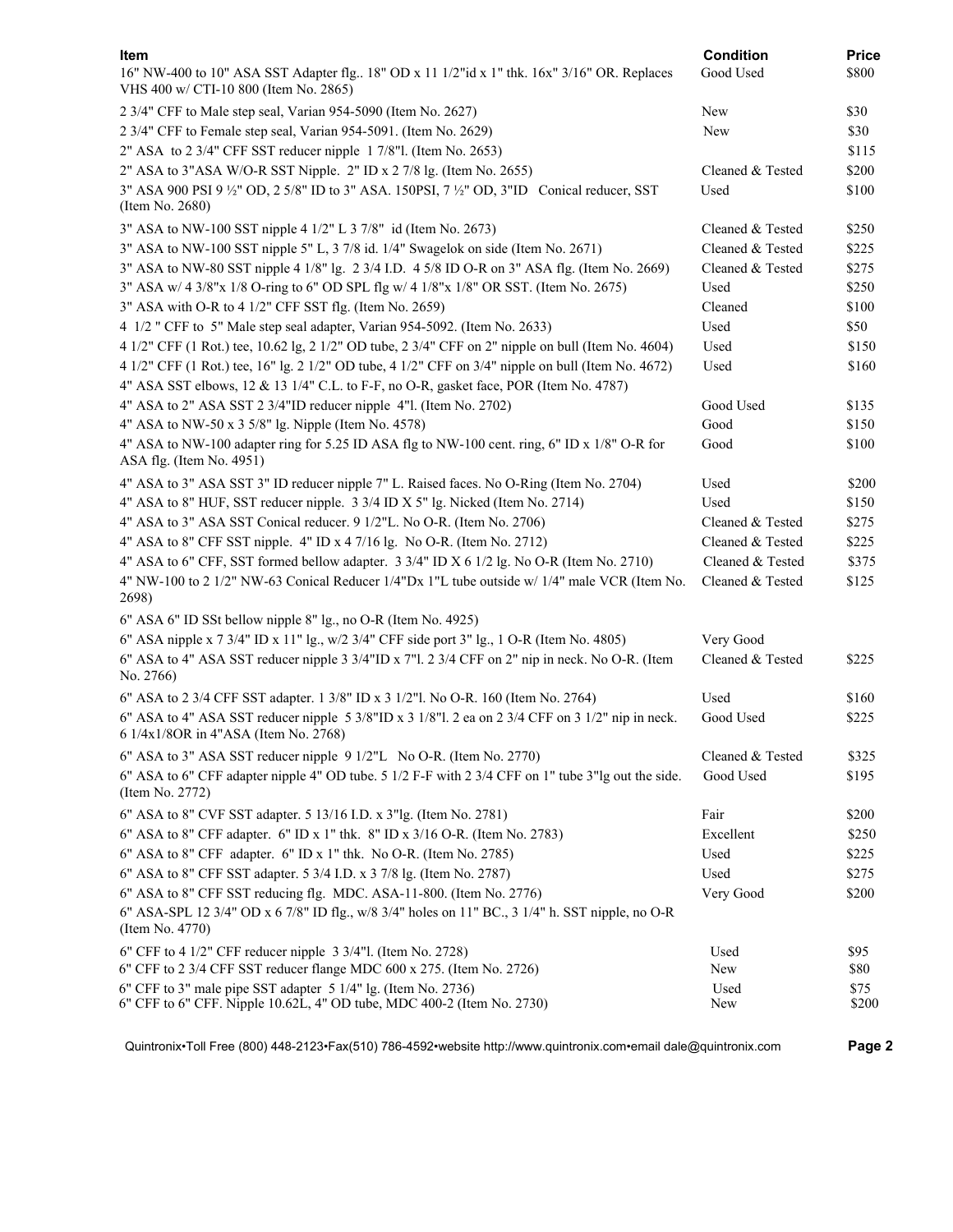| Item                                                                                                    | <b>Condition</b><br>Price |       |
|---------------------------------------------------------------------------------------------------------|---------------------------|-------|
| 8" ASA to 6" ASA w/blind thread SST adapter flg., 7" ID x 1 1/2" thk., no O-R (Item No. 4698)           | Used                      |       |
| 8" CFF to 4 1/2" CFF Reducer flg. MDC 800x450 (Item No. 2812)                                           | New                       | \$125 |
| 8" CFF to 6" CFF reducer flg. MDC 800 x600 (Item No. 2814)                                              | New                       | \$475 |
| 8" CVF to 10" (12 3/8 O.D.) Female wire seal adapter nipple 3 3/4 lg, Ultek (Item No. 2824)             | Used                      |       |
|                                                                                                         | \$275                     |       |
| 3 ) BAFFLES-Misc.                                                                                       |                           |       |
| 10" ASA NRC 0314-10, Ni Plt. Stl. LN, optical baffle 16"d x 7"h. (Item No. 2215)                        | Used                      | \$600 |
| 16" NW-400 Al Ring Baffle, Ambient cooled 1 15/16 Thk x 17 1/16 OD. 16" ID x 3/16" O- Ring              | Good<br>\$2,000           |       |
| (Item No. 2227)                                                                                         |                           |       |
| 2" CVC BCR-21 Alum baffle 6 - 1/4" holes for sm. flg. 1 O-R (Item No. 2085)                             | Used<br>\$125             |       |
| 2" CVC BCR-21A Alum ring baffle. No bolt holes. Sm flg. No O-R (Item No. 2087)                          | Used<br>\$125             |       |
| 2" CVC BCT-21 thermoelectric cooled baffle. -35 C. Sm. flg. for Con-O-Ring. No PS. (Item No.<br>2100)   | Used                      | \$600 |
| 4" ASA CVC BCR-41A ambient ring baffle. (Item No. 2127)                                                 | Used                      |       |
|                                                                                                         | \$300                     |       |
| 6" ASA bot. flg. to 4" ASA spl. top flg. SST bakeable, Mol. sieve water baffle. 7"h. (Item No.<br>2160) |                           | \$175 |
| 6" ASA NRC 0314-6 STL Ni Plt., LN. Optical baffle 11"d x 5 1/2"h. (Item No. 2169)                       | Used<br>\$400             |       |
| 6"ASA CVC BCR-61A Ambient ring baffle. 8 3/4d x 1 7/8"H Aluminum (Item No. 2187)                        | Used                      |       |
|                                                                                                         | \$300                     |       |
| 4 ) BAFFLES-Water.                                                                                      |                           |       |
| 22" EDDY spacial dual water baffle & Polycold trap. 22" OD x 17 1/2" ID top flg. W/O-R. 24" OD x Used   |                           | \$1,0 |
| $00\,$                                                                                                  |                           |       |
| 20" ID bot. flg. 11"h. (Item No. 2231)                                                                  |                           |       |
| 1 1/2" Edwards temescal W/C baffle 6" OD x 7 1/2L SST (Item No. 2059)                                   | Excellent                 | \$300 |
| 10" ASA CVC BC-101 Multicoolant baffle. 11 3/4" i.d x 1/4" OR (Item No. 2211)                           | Used<br>\$1,750           |       |
| 10" ASA Varian BDA water baffle 0330 (Item No. 2217)                                                    | Good                      |       |
|                                                                                                         | \$2,150                   |       |
| 2" ASA Varian 0332-F9453-302 SST Water Baffle.M2 (Item No. 2108)                                        | Unused<br>\$475           |       |
| 2" CVC BC-21 Multi-coolant. Sm. Flg, Six 1/4-20 bolts for Con O-Rings (Item No. 2096)                   | Used                      | \$575 |
| 2" CVC BC-20A Multi coolant Sm Flg SiX 1/4-20 bolt for Con O-Ring (Item No. 2094)                       | Used                      |       |
|                                                                                                         | \$550                     |       |
| 20" ASA D&W water baffle. Alum. Ring. 23 11/16 OD x 21 3/16 I.D. x 1 15/16 thk. (Item No. 2235)         | Used                      | \$2,8 |
| $00\,$                                                                                                  |                           |       |
| 20" ASA Water baffle, Steel, 7 1/2"h. (from Skiacky EB welder.) (Item No. 2237)                         | Used                      |       |
| 32" ASA water baffle with W/C tubes on outside 48" d x 22" Hi steel. Parts available to convert to      | \$1,250                   |       |
|                                                                                                         |                           | \$3,5 |
| $00\,$<br>LN trap (Item No. 2241)                                                                       |                           |       |
|                                                                                                         |                           |       |
| 4" ASA CVC BC-41 Multi, aluminum, 1 O-R top. (Item No. 2129)                                            | Used<br>\$600             |       |
| 4" ASA CVC BC-41A Multi-coolant. Insert Only. (Item No. 2133)                                           | Used                      | \$425 |
| 4" ASA CVC BC-41A Multi, coolant. Alum. For CON-O-RINGS (Item No. 2131)                                 | Used                      | \$675 |
| 4"-6"OD flange CEC BW-41 STL water baffle 9"h. (Item No. 2148)                                          | Good Used                 | \$150 |
| 6" ASA CVC BC-61 Multi-coolant baffle. 3/4" QC on insert. (Item No. 2156)                               | Used                      |       |
|                                                                                                         | \$795                     |       |
| 6" ASA CVC-60 multi coolant baffle O-ring. (Item No. 2152)                                              | Used<br>\$700             |       |
| 6" ASA spiral SST water baffle, 7" id. Chevron 1" above 1/2" thk flg. 8" id x 1/8 OR (Item No. 2150)    | Used                      | \$300 |
| 6"-9"OD flange CEC BW-60 STL water baffle 9"h. (Item No. 2154)                                          | Used                      | \$200 |
| 5 ) BASEPLATES-Aluminum.                                                                                |                           |       |
| 20" d x 1" Thk Aluminum disc (Item No. 2269)                                                            | Excellent                 | \$475 |
| Air Blower. Aluminum Cast Housing 1/6 HP 230 V. (Item No. 823)                                          |                           | \$50  |
|                                                                                                         |                           |       |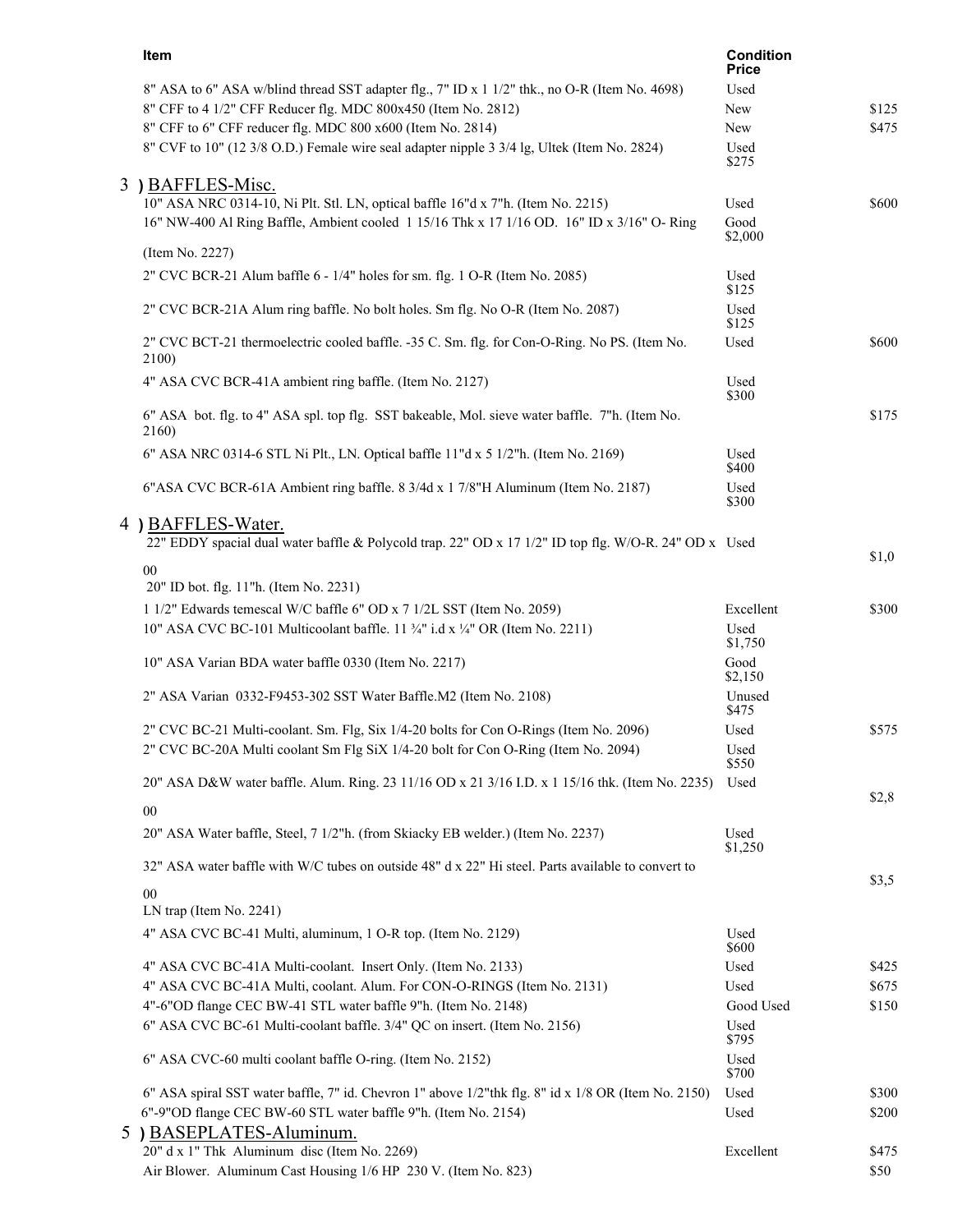|   | 6) BASEPLATES-Misc.                                                                                                                                             |                                  |        |
|---|-----------------------------------------------------------------------------------------------------------------------------------------------------------------|----------------------------------|--------|
|   | 17" Stl. Ni Plt. disc, 4 3/4"ID w/4" ASA, TEC CENCO 8-3/4" FT 12" BC. (Item No. 2265)                                                                           | Used                             | \$225  |
|   | 20" d x 1" Thk Plexiglass disc (Item No. 2267)                                                                                                                  | Excellent                        | \$325  |
|   | 7) BASEPLATES-Stainless.                                                                                                                                        |                                  |        |
|   | 12 1/4 OD x 9/16 thk TOP? flg w/10 5/8 ID x 1/8 O-ring 4" OD, 1/8 Walltube w/3/4 QC, 101/4 OD x                                                                 |                                  | \$60   |
|   | $\boldsymbol{0}$                                                                                                                                                |                                  |        |
|   | 5/8 thk BOT flg. W/4 ea 1/4-20 tap holes on 5 3/4 BC. 5 1/8 hi (Item No. 4819)                                                                                  |                                  |        |
|   |                                                                                                                                                                 |                                  |        |
|   | Quintronix•Toll Free (800) 448-2123•Fax(510) 786-4592•website http://www.quintronix.com•email dale@quintronix.com<br>Item                                       | <b>Condition</b><br><b>Price</b> | Page 3 |
|   | 14" d. x 15/16" thk. SST BP MDC BP-12, no F.T. holes, 5 3/4" ID centered 4" ASA port, no O-R<br>(Item No. 4875)                                                 | New                              | \$600  |
|   | 14.75" OD SST BP. 1" thk., no FT holes, 4" ID centerd neck, 3.75" F-F, 6" ID x 1/8" O-R in ASA flg<br>(Item No. 4954)                                           | Good                             | \$500  |
|   | 16 x 30 SST BP, 4" ASA flange on offset neck. w/rough port & valve, I.G. port & BTA valve. 575<br>(Item No. 2285)                                               | Used                             | \$575  |
|   | 16" OD SST BP w/ (8) 2 3/4 tapped CFF ports. 6" ASA flg on 6" centerd neck. 6 3/4h. No IG or<br>Rough port (Item No. 2281)                                      | Good Used                        | \$950  |
|   | 16" SST disc, 4"ID with 8 5/8-11 tap 5 5/8" BC. 12-1" FT 9"BC. (Item No. 2263)                                                                                  | Good Used                        | \$350  |
|   | 20 x 20 SST, 7 1/2"ID offset 4 1/4", 6" ASA w/4 1/2-13. 10-1" FT 14" BC, 4-1 1/2 portswith 4                                                                    | Good Used                        | \$950  |
|   | 1/4-20 tap 1.81 ctrs. with 4 SST 1 $1/2$ "d x 3" legs. (Item No. 2287)                                                                                          |                                  |        |
|   | 20" SS disc. 10-1 FT, 1-1 1/4 FT, 1-3 1/2 and 1-3 3/4 FT holes. Good for outgassing.                                                                            | Good Used                        |        |
|   |                                                                                                                                                                 | \$395                            |        |
|   | (Item No.2271)                                                                                                                                                  |                                  |        |
|   | 20" SST BP 7 1/4 ID Four 1" FT on 11 1/2BC. 6" ASa flg on 7 1/2"H centered neck w/1" QC ion                                                                     | Like New<br>\$1,250              |        |
|   | gauge port. (Item No. 2293)                                                                                                                                     |                                  |        |
|   | 20" SST BP, 5 1/4"ID, 12-3/4" FT 11" BC. No QC, 2" rough line with 3 3/4 O-R flange onneck. 4"<br>ASA flange w/O-R. 5 3/4" OH (Overall Height). (Item No. 2290) | Good Used                        | \$750  |
|   | 20" SST BP 7" ID. No FT holes, 6"ASA flg on 5 5/8"H centered neck. 1/4 FPT, 3/4", 1" QC port on<br>neck. (Item No. 2295)                                        | Good Used                        | \$750  |
|   | 20" SST disc, 4"ID offset 5 1/2" with 8 5/8-11 tap 5 5/8"BC. 9ea-1" FT 11"BC. 475 (Item No. 2277)                                                               | Used                             | \$475  |
|   | 20" SST disc, 3 3/4"ID offset 5 1/2" with 8 5/8-11" tap 5 7/8" BC, 5-7/16-3/4 FT. (Item No. 2275)                                                               | Good Used<br>\$450               |        |
|   | 20" SST disc, 6 3/8"ID offset 4 7/16", 6" ASA, 13-1" FT 14" BC, 2-1" FT.7 3/8h. (Item No. 2273)                                                                 | Used                             | \$625  |
|   | 20" SST disc, 6 5/8"ID offset 4" with 8 5/8-11 tap 5 5/8"BC. 9 ea-5/8" FT & 1 ea 1" FT holes11"BC.<br>(Item No. 2279)                                           | Good Used                        | \$400  |
|   | 20"d x 8"h SST BJ P-E. 4" side & 6" top port. O-R bottom. (Item No. 2369)                                                                                       | Unused<br>\$1,475                |        |
|   | 24 1/2" SST BP, 7 1/4"ID, 12-1" FT 14 1/2" BC. 3/4 QC, 1 1/2 rough line with 4-bolt flange<br>(Item No. 2297)                                                   | Good Used                        | \$950  |
|   | 26 1/2 SST BP, two 6" ASA ports on 7 1/2" necks. W/C, two 2 3/4 CFF ports, 7" hole in center                                                                    | Unused<br>\$1,950                |        |
|   | (Item No. 2304)                                                                                                                                                 |                                  |        |
|   | 26" SST BP, 7 3/4" ID Centered 6" ASA port. 24 ea 1" holes on 20" B.C. 3/4 QCk 2 3/4 CFF on                                                                     | Good Used<br>\$1,450             |        |
|   | neck. (Item No. 2302)                                                                                                                                           |                                  |        |
|   | 26" SST BP, 7 7/8" ID Centered 6" ASA port. 24 ea 1" holes on 20" B.C. 3 ea 2 3/4 Flgs.                                                                         | Good Used                        |        |
|   |                                                                                                                                                                 | \$1,350                          |        |
|   | (Item No.2300)                                                                                                                                                  |                                  |        |
|   | 26" SST Disc, 7 3/4 id Offset, 3 7/8", 6" ASA 3/4" blank tap off. 4 each 1" FT holes. 1 1/2" rough port<br>(Item No. 2283)                                      | Good Used                        | \$700  |
| 8 | ) BELLJARS & CYLINDERS-Aluminum.                                                                                                                                |                                  |        |
|   | 12" ID x 15"h Alum. BJ. 15" OD flg. W/O-R.8en.437 holes on 14" B.C. No VP. (Item No. 2347)<br>19 3/4"d x 36" aluminum cyl. 5/16 wall. No ports. (Item No. 2367) | Used<br>Used<br>\$695            | \$425  |
|   | 25 5/8" OD x 23 3/4" ID Top flg. 8 1/4" H. 1/2 " thk Al rollup w/ O-ring. No ports. (Item No. 2385)                                                             | Good<br>\$800                    |        |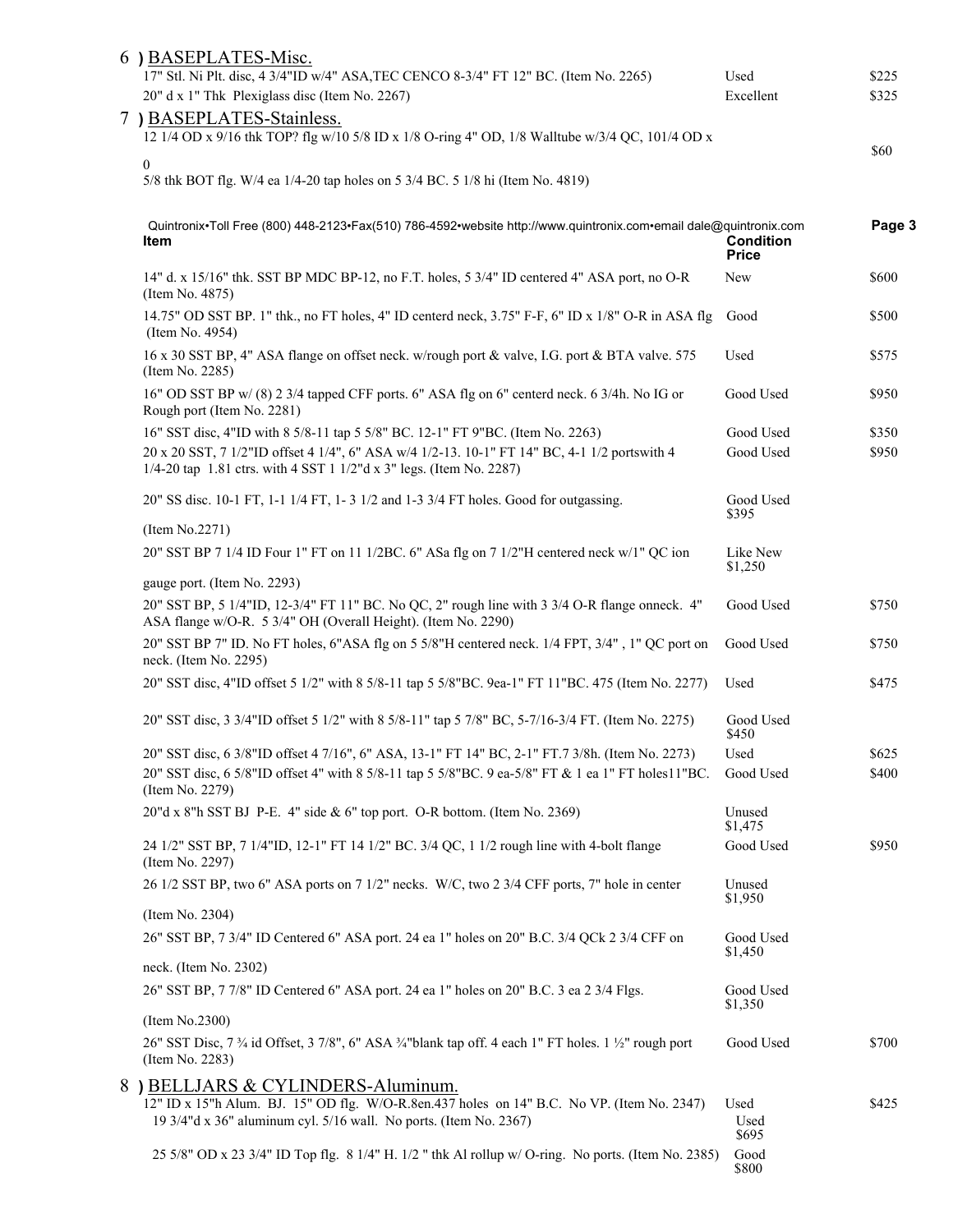### 9 **)** BELLJARS & CYLINDERS-Guards.

| $10 \times 10$ BJ guard, Ni Plated Stl. Varian VE-10 clamp. (Item No. 2391)   | Good Used<br>\$125  |      |
|-------------------------------------------------------------------------------|---------------------|------|
| 10 x 12" BJ guard. Painted black. Hose clamp. (Item No. 2393)                 | Used<br>\$100       |      |
| 12 x 12 BJ guard, Ni Plated Stl. Varian VE-10. No clamps. (Item No. 2395)     | Used<br>\$125       |      |
| 14"d x 24" BJ guard, galv. steel CVC, bolted bands, top lift. (Item No. 2401) | Good<br>\$225       |      |
| 14"d x 24" BJ guard, aluminum, Varian bolted bands, top lift. (Item No. 2399) | <b>New</b><br>\$295 |      |
| 14"d x 24" BJ guard stl. Bottom hose clamp, top lift. (Item No. 2397)         | Used                | \$75 |

Quintronix•Toll Free (800) 448-2123•Fax(510) 786-4592•website http://www.quintronix.com•email dale@quintronix.com

| e 4<br>Item                                                                                                                                      | <b>Condition</b><br><b>Price</b> |
|--------------------------------------------------------------------------------------------------------------------------------------------------|----------------------------------|
| 15"d x 12" BJ guard, aluminum. No bands/lifts. (Item No. 2403)                                                                                   | Poor<br>\$25                     |
| 15"d x 24" BJ guard, aluminum. P-E, bolted bands, top and side lift (Item No. 2405)                                                              | Used<br>\$250                    |
| 16"d x 12" BJ guard, steel-black. Cenco, 2 bands, top lift. (Item No. 2407)                                                                      | Used<br>\$125                    |
| 18"d x 30" BJ guard, 1/8" perf. aluminum, P-E, dished top. Unassembled. (Item No. 2409)                                                          | Unused<br>\$300                  |
| 18"d x 30" BJ guard, steel CVC, bolted bands, side guides, top lift. (Item No. 2411)                                                             | Very Good<br>\$495               |
| 18"d x 30" BJ guard, steel, Varian, Bolted bands, side lift. (Item No. 2413)                                                                     | Good Used<br>\$375               |
| 19 1/2" x 28" guard, open both ends, steel, no lifts. (Item No. 2415)                                                                            | Used<br>\$175                    |
| 18" BJ side lift w 2 SST Bands<br>\$100                                                                                                          |                                  |
| 18" SST BJ Bands 6ea.<br>\$25                                                                                                                    | Ea.                              |
| 10 ) BELLJARS & CYLINDERS-Hoists.<br>9"ID x 15 3/4"h steel BJ, Ni Plated. 4" VP top, 2" side port. 12"OD flange w/10" O-R groove.                | Used                             |
| (Item No. 2343)                                                                                                                                  | \$375                            |
| 11 ) BELLJARS & CYLINDERS-Misc.<br>We have many misc. cylinders 3" - 24" dia X 3" - 24 Hi. Alumina, Mullite, Pyrex and Quartz<br>(Item No. 2333) | Used                             |
| 12) BELLJARS & CYLINDERS-Pyrex.                                                                                                                  |                                  |
| 10 1/4"OD x 10"h pyrex BJ & gard. (Item No. 2345)                                                                                                | Cleaned<br>\$500                 |
| 12 1/2"OD x 10"h pyrex cyl. (Item No. 2349)                                                                                                      | New<br>\$500                     |
| 12"id x 11 3/4"h. [10] (Item No. 4468)                                                                                                           | Used<br>\$450                    |
| 12"id x 11 1/2"h. [2] (Item No. 4462)                                                                                                            | Used<br>\$425                    |
| 12"OD x 4"h, pyrex cylinder. [1] (Item No. 4480)                                                                                                 | Used<br>\$250                    |
| 12"id x12"h. [20] (Item No. 4477)                                                                                                                | New<br>\$600                     |
| 12id x 24 1/2"h. [3] (Item No. 4463)                                                                                                             | Used<br>\$550                    |
| 14"id x 15 3/8"h. [15] (Item No. 4472)                                                                                                           | Excellent<br>\$600               |
| 14"id x 22 1/4"h. [14] (Item No. 4471)                                                                                                           | Used<br>\$750                    |
| 14"id x 23 1/2"h. [19] (Item No. 4476)                                                                                                           | Used<br>\$700                    |
| 14"id x 23 1/4"h. [18] (Item No. 4475)                                                                                                           | Excellent                        |

**Pag**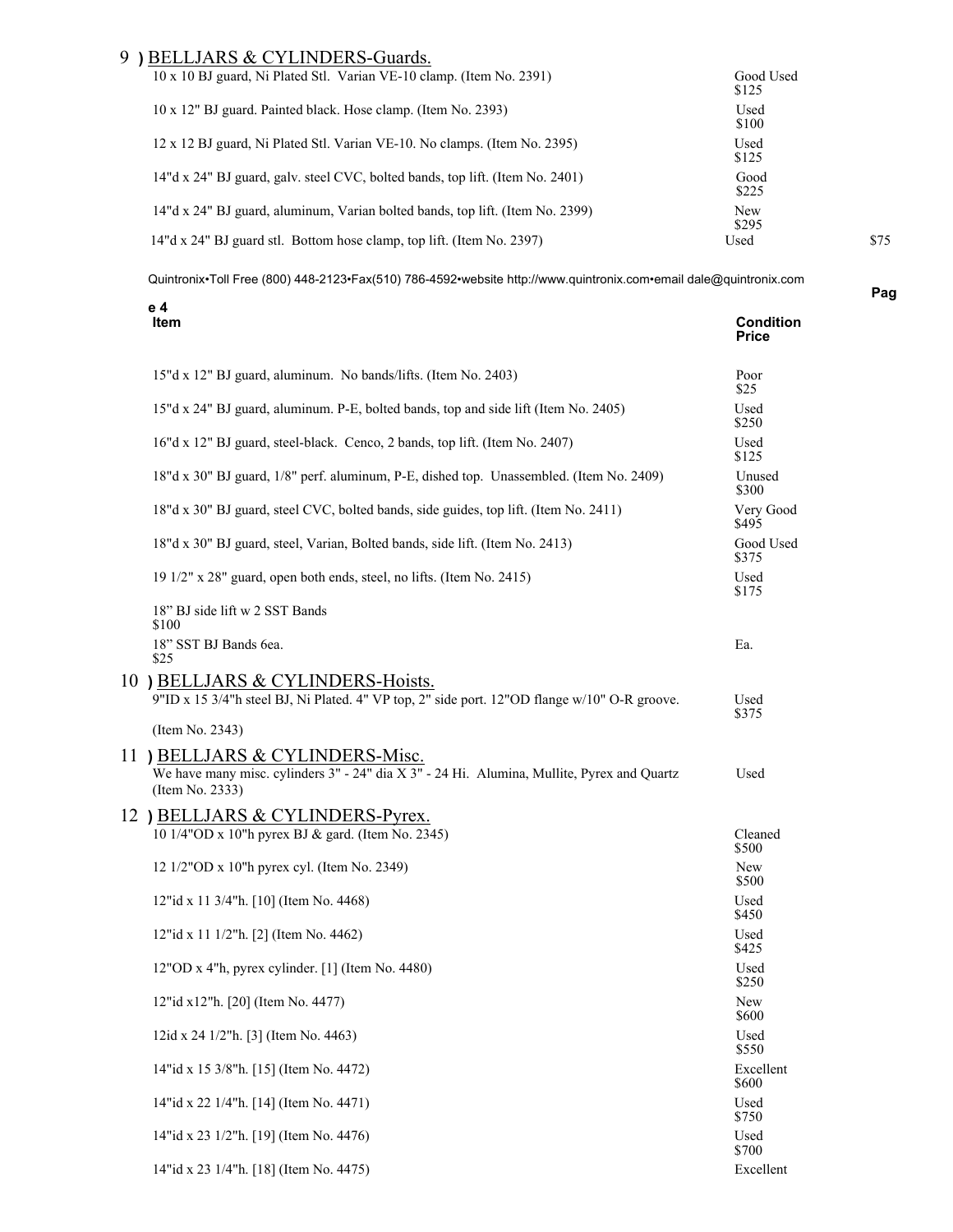|       |                                                                                                                   | \$750                 |     |
|-------|-------------------------------------------------------------------------------------------------------------------|-----------------------|-----|
|       | 14"id x 5 3/4"h, pyrex cylinder. (Item No. 4481)                                                                  | Used                  |     |
|       | 18 x 29 pyrex BJ cleaned & ground (sides of jar are etched/scratched) (Item No. 2354)                             | Cleaned<br>\$600      |     |
|       | 18"id x 16"h. [22] (Item No. 4479)                                                                                | Used<br>\$800         |     |
|       | 18"id x 29"h. badly etched and scratched [9] (Item No. 4467)                                                      | Used<br>\$500         |     |
|       | 18"id x 30"h. (Item No. 4474)                                                                                     | Used                  |     |
|       | 18"OD x 30"h pyrex BJ. (Item No. 2356)                                                                            | <b>New</b><br>\$1,250 |     |
|       | 24" x 12"h pyrex ring w/guard. 25" x 1" thk. Aluminum cover w/Varian 6" target,                                   | Excellent             | \$1 |
|       | 950<br>substrate & shutter. (Item No. 2382)                                                                       |                       |     |
| \$150 | 6 1/8 OD X 24"h pyrex B.J. (Item No. 2335)                                                                        | Used                  |     |
| 13    | BELLJARS & CYLINDERS-Stainless.                                                                                   |                       |     |
|       | 22 1/2"d x 63"h SST BJ 25 1/4"OD flange, flat gasket. (Item No. 2373)                                             | Used<br>\$1,750       |     |
|       | $11"d$ x 22" h SST BJ w/1 4" VP, $10"$ ASA $(16"OD)$ bottom flange. 10" ASA SST BP for above                      | As Is<br>\$475        |     |
|       | $w/10$ "d x 3" sump. 9-2 3/4 flanges, 4"d-6"OD step seal flange. (Item No. 475)                                   |                       |     |
|       | 12" d x 12 " h SST BJ. MDC SSBJ-12. 14" OD flg. W/O-R. 4" VP & lift eye. (Item No. 5102)                          | Excellent<br>\$850    |     |
|       | 13 5/16" OD SST domed cover, 12 3/8" ID x 3/16" O-R, 3/8" hole in center (Item No. 4792)                          |                       | \$1 |
|       | 50<br>14"d x 14"h SST W/C BJ. 3" top port. 18" bottom flange - No O-R. 18" SST W/C BP for above                   | As Is<br>\$475        |     |
|       | w/O-R. Misc. step seal flanges. (Item No. 485)                                                                    |                       |     |
|       | 18"OD x 48" h SST. Flat gasket. No ports or W/C. (Item No. 2365)                                                  | Used<br>\$2,250       |     |
|       | 36"d x 22"h SST hemispherical BJ. 1-4" VP up 8". 1/4" thk 4"h skirt for L-Gask. Top lift.                         | Unused<br>\$2,950     |     |
|       | (Item No. 2389)                                                                                                   |                       |     |
|       | 8"OD x 8 1/2"h SST BJ. 6" ASA flange (11"OD) w/8"ID x 1/8. O-R bottom. 3 misc. holes in top.                      | Used<br>\$175         |     |
|       | (Item No. 2341)                                                                                                   |                       |     |
|       | Quintronix•Toll Free (800) 448-2123•Fax(510) 786-4592•website http://www.quintronix.com•email dale@quintronix.com |                       | P   |
|       | age 5<br>Item                                                                                                     | <b>Condition</b>      |     |
|       |                                                                                                                   | <b>Price</b>          |     |
|       | CHA (A.M.) 24 X 30" SST B.J. O-R. 4"VP. Water channels leak. (Item No. 2375)                                      | Fair<br>\$1,300       |     |
|       | CHA (A.M.) 28" d X 30" h SST W/C B.J. 1 ea 2" & 4" VP. 7"w X 19h side port. Side bracket lift.                    | Excellent<br>\$2,750  |     |
|       | O-R (Item No. 2387)                                                                                               |                       |     |
|       | CHA style 25 1/2" x 32" w/c offset Dr. & thk. Monitor top, no lift bracket, 4" VP (Item No. 4711)                 | Unused<br>\$3,500     |     |
|       | NRC 24 x 30, W/C SST, O-R, 2-4" VP. Side channel lift. (Item No. 2377)                                            | Used<br>\$2,750       |     |
|       | NRC 24 x 30, W/C SST. N O-R. 2-2 3/4 CFF top. Top lift. 2-5 1/2" VP & 2-8" blanked.off ports on                   | Good Used<br>\$2,450  |     |
|       | side. Good for EB furnace. (Item No. 2379)                                                                        |                       |     |
|       | Varian 18"d x 30"h, SST W/C, female Wheeler flg BJ. 6-2 3/4", 1-6". 3-8" CFF ports. With bake                     | Good Used<br>\$4,000  |     |

heaters, shroud, water cooling. (Item No. 2360) 14 **)** BLOWERS & BLOWER PACKAGES.

| TDLO WLIW & DLO WLIVINIOLU.                                              |                    |
|--------------------------------------------------------------------------|--------------------|
| Edwards EH 500 208V, 6.2A, 3Ph 355 CFM. (Item No. 1239)                  | Rebuilt<br>\$5,000 |
| Edwards EH-250 220CFM, 1.5 Hp blower w/E2M40 30CFM M.P. pkg. No controls | Rebuilt<br>\$7,000 |
| (Item No.4563)                                                           |                    |

\$1,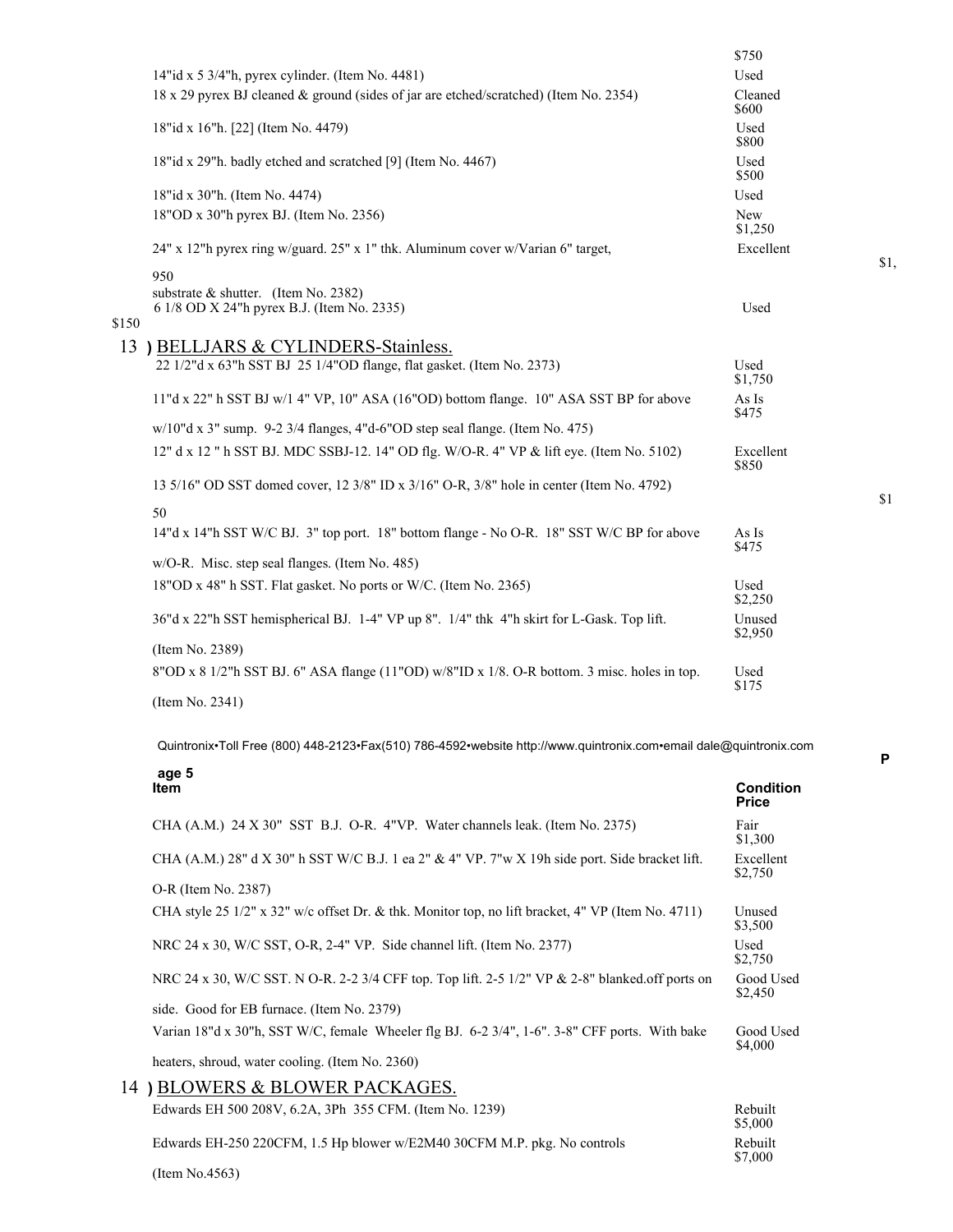|         | Edwards EH-250 220CFM, 1.5 Hp blower (Item No. 4561)                                                                                                                     |               | Rebuilt<br>\$4,000   |
|---------|--------------------------------------------------------------------------------------------------------------------------------------------------------------------------|---------------|----------------------|
|         | Edwards EH2600, 1830 cfm, 9.75, 208-230/460v (Item No. 1243)                                                                                                             | As Is \$5,000 | Rebuilt<br>\$9,000   |
|         | Edwards QMB-250F 220 CFM blower, A/C & W/C motor, NW-63 in & 40 out,                                                                                                     |               | Unused<br>\$5,750    |
|         | prep. For Fomblin, 208-460V, 8.8-4.9 A (Item No. 4831)<br>Edwards EH-500A RR. 2Hp 208-230/460VBlower REVERSE ROTATION 355CFM, As Is \$500<br>\$4,000<br>2hp,208-230/460v |               | Rebuilt              |
|         | Kinney KMB-30 Parts Only (Item No. 1305)                                                                                                                                 |               | As Is                |
|         | Leybold 16830 adapter to mount a RUVAC 150/251 blower or D40/65B M.P. (Item No. 4923)                                                                                    |               | As Is<br>\$240       |
|         | Leybold Blower pkg. WS-251 mounted on D60A MP. (Item No. 1268)                                                                                                           |               | Rebuilt<br>\$8,000   |
|         | Leybold Blower Pkg. WAU-500 Blower & D60AC M.P. in frame with motor controls & oil                                                                                       |               | Rebuilt<br>\$8,800   |
|         | (Item No. 1276)<br>Leybold DK-200 132 CFM 71/2 HP 2 stage MP & WSU-2001 1449 CFM blower w/ canned<br>Motor & bypass valve<br>\$16,500                                    |               | Rebuilt              |
|         | Leybold WS -2001 Blower (needs fan) over WS-1001 on frame. No controls<br>\$11,000                                                                                       |               | As Is                |
|         | Leybold WA-1001 blower Prep for Fomblin 707 CFM, 5HP<br>\$5,500                                                                                                          |               | Rebuilt              |
|         | Leybold WSU-1001 blower over WS-501/B2 on frame. No controls<br>Leybold WA-1000 10 HP blower and E250 M.P. 7 1/2 HP, w/230V controls on frame.<br>\$8,000                |               | As Is<br>Good Used   |
|         | Leybold WS-1001 blower, $3\frac{1}{2}$ HP                                                                                                                                |               | Needs Rebuild        |
| \$3,000 | Leybold WA 200 1 blower, 10HP.<br>\$9,000                                                                                                                                |               | Rebuilt              |
|         | Leybold D60A 36 CFM MP & WS-500 351 CFM blower package with frame & controls.<br>(Item No. 1293)                                                                         |               | Rebuilt\$8,750       |
|         | Leybold pump blower pkg. E150 (100 GPM) MP and WAU-500 (351 CFM) blower. 208V only,                                                                                      |               | Rebuilt<br>\$9,950   |
|         | OF-1000 oil filter. (Item No. 1250)                                                                                                                                      |               |                      |
|         | Leybold RG-350 canned motor. (Item No. 1272)<br>\$1,250                                                                                                                  |               | Used                 |
|         | Leybold WAU-150 blower, 104 CFM, 1 1/2 HP, 3500 RPM TEFC motor. 3/208V 5.4A. No feet.                                                                                    |               | Good Used<br>\$2,250 |
|         | (Item No. 1255)                                                                                                                                                          |               |                      |
|         | Leybold WA-150 blower, 104 CFM, 1 1/2 HP, 3450 RPM TEFC motor 208-230/460V.                                                                                              |               | Rebuilt<br>\$2,800   |
|         | (Item No.1253)<br>Leybold WA-1001, 707 CFM Blower, 5 HP 200/230/460V 15.2/13.2/6.1A (Item No. 1285)                                                                      |               | Rebuilt<br>\$5,800   |
|         | Leybold WAU-1001, 707CFM Blower. Std. motor and bypass valve. Hydrocarbon oil                                                                                            |               | Unused<br>\$7,250    |
|         | (Item No.1283)<br>Leybold WA 500 3 Hp, 230/460V, 9.2/4.6 A (Item No. 1274)                                                                                               |               | Rebuilt<br>\$4,000   |
|         | Leybold WA-250 blower, 164 CFM, 1 1/2 HP, 3500 RPM TEFC motor. 208-230/460V.                                                                                             |               | Rebuilt<br>\$3,500   |
|         | (Item No.1261)                                                                                                                                                           |               |                      |
|         | Leybold WA-251 blower, 164 cfm, 3410 rpm TEFC motor 220-380V 50/60 Hz, 1.4 KW                                                                                            |               | Rebuilt<br>\$3,800   |
|         | (Item No.1263)                                                                                                                                                           |               |                      |
|         | Leybold WS-350 220/440V 1.6 KW canned motor (Item No. 1270)                                                                                                              |               | Used<br>\$1,500      |
|         | Leybold WS-500 Blower, 351 CFM, 1.6 KW canned motor, 3360 RPM, 220/380V, 3.6/2.5A,50/60                                                                                  |               | Rebuilt<br>\$4,500   |
|         | HZ, 3 ph. (OK for 208-240 60 Hz). (Item No. 1279)                                                                                                                        |               |                      |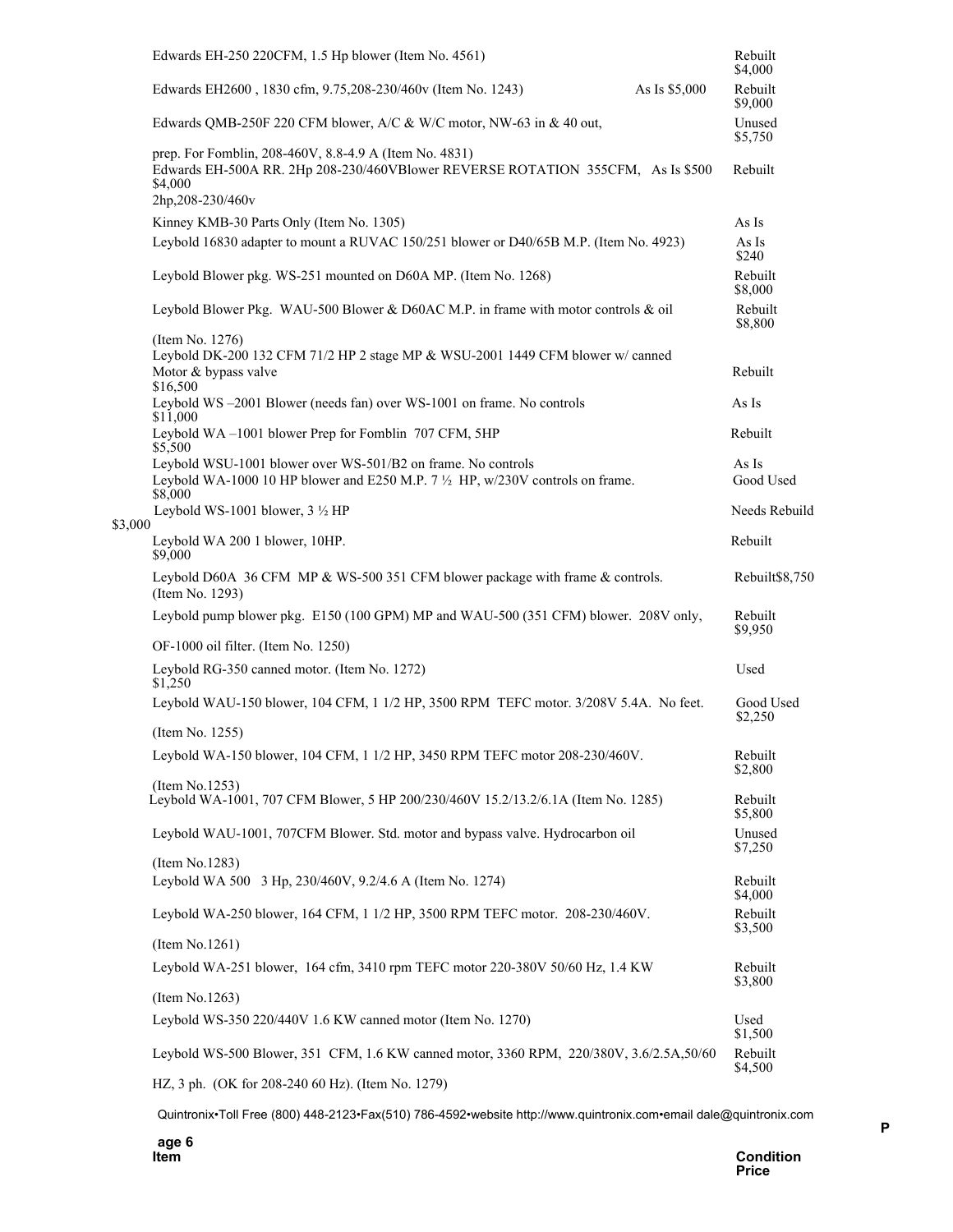|         | Leybold WS-500 Blower, 351 CFM, 1.6 KW canned motor, 3360 RPM, 220/380V, 3.6/2.5A, 50/60<br>\$5,500                                                                                                                                                                                                                                                                                                                       | New                  |
|---------|---------------------------------------------------------------------------------------------------------------------------------------------------------------------------------------------------------------------------------------------------------------------------------------------------------------------------------------------------------------------------------------------------------------------------|----------------------|
|         | HZ, 3 ph. (OK for 208-240 60 Hz). (Item No. 4434)                                                                                                                                                                                                                                                                                                                                                                         |                      |
|         | Leybold WS-151 blower, 1.4KW, 3480 rpm 220/380 50 Hz, 254/440V 60 Hz (Item No. 1257)                                                                                                                                                                                                                                                                                                                                      | Rebuilt<br>\$3,000   |
|         | Leybold WS-250 Blower, 164 CFM, 0.7 kW canned motor, 3400 RPM, 3/60/220/440V, (Item No.                                                                                                                                                                                                                                                                                                                                   | Good Used<br>\$2,750 |
|         | 1265)                                                                                                                                                                                                                                                                                                                                                                                                                     |                      |
|         | Leybold WSU-151 blower, 1.4KW, 3480 rpm, 220/380V 50Hz 254/440V 60 Hz (Item No. 1259)                                                                                                                                                                                                                                                                                                                                     | Rebuilt<br>\$3,500   |
|         | Leybold #11444 10x18 10 HP motor on frame, No bg 208-220/440V 400 odx 350 mmBC                                                                                                                                                                                                                                                                                                                                            | $As-Is$<br>\$2,000   |
|         | Leybold #11444 10x18 no motor and cracked casting                                                                                                                                                                                                                                                                                                                                                                         | $As-Is$<br>\$1,000   |
|         | Leybold 12x18 No motor base 400 od x 335 BC                                                                                                                                                                                                                                                                                                                                                                               | $As-Is$<br>\$3,500   |
|         | Roots rotary lobe gas pump 10-24 HVB RGS whispair #31357-R No baes or motor 12" ASA in<br>10"ASA out flgs. Est to need 25HP motor for 2740 CFM                                                                                                                                                                                                                                                                            | $As-Is$<br>\$8,500   |
|         | Roots 14x28 RGS-58-AVP s/n25710 5300 CFM 68 <sup>0</sup> F inlet, 250 microns disch & 25 microns inlet                                                                                                                                                                                                                                                                                                                    | $As-Is$<br>\$8,000   |
|         | Pressure 870 RPM. 14" inlet 21" outlet Flg, Stokes 900-170-13. Lot C86139, S/n C86394, Base<br>Bent, no motor/pulleys/belt guard.                                                                                                                                                                                                                                                                                         |                      |
|         | Roots 10" x 16" lg. Lobe type RGS Hi Vac booster, 1000 rpm, 1800 CFM@8mm inlet,<br>15hp, 208/220/440,3 ph motor on<br>\$6,000                                                                                                                                                                                                                                                                                             | Good                 |
|         | frame below booster No B.G. 10" ASA in & out (Item No. 4955)                                                                                                                                                                                                                                                                                                                                                              |                      |
|         | Roots 1705 125CFM blower, Belt driver. (Item No. 1303)                                                                                                                                                                                                                                                                                                                                                                    | Rebuilt<br>\$1,500   |
|         | Roots 2507 300 CFM Blower with D.D. motor. (Item No. 1309)<br>\$1,250                                                                                                                                                                                                                                                                                                                                                     | As Is                |
|         | Roots 418JVI-4062 1700 CFM blower, 8" ASA inlet and 6" ASA outlet Dayton 3N672 15 HP,<br>\$4,500<br>200-230V/4 60V 40/20A 3ph ODP motor, modified to differentially pump shaft seals to<br>prevent oil backstreaming for Argon laser operation, pumpdown curves similar to RGS 615<br>and blanks off at 1 micron, cog-belt drive with non-OSHA belt guard, mounted on 4" x 4"<br>steel plate w/casters.<br>(Item No 1333) | Excellent            |
|         | Roots 615 1300 cfm Horizontal flow Water cooled blower on stand, W/Beltguard, 7.5HP 208-220/. As Is<br>\$1,000<br>440V motor below (Item No. 1330)                                                                                                                                                                                                                                                                        |                      |
|         | Stokes 146 MB, 146H-13 30CFM MP & 125 CFM 306-41 blower (Item No. 4659)<br>\$5,000                                                                                                                                                                                                                                                                                                                                        | Rebuilt              |
|         | Stokes 148 MB. 148H-10 50 CFM MP & 125/245 CFM Stokes 306-401 blower. (Item No. 1301)                                                                                                                                                                                                                                                                                                                                     | Rebuilt<br>\$5,700   |
|         | Stokes 149 MB blower pkg. W/149H-11 80 CFM MP, 306-41 145/245 cfm Blower Fomblin Prep                                                                                                                                                                                                                                                                                                                                     | As Is<br>\$5,000     |
|         | (Item No. 4868)                                                                                                                                                                                                                                                                                                                                                                                                           |                      |
| \$9,500 | Stokes 1721 Blower pkg. w/ Roots 615 1300 cfm W/C blower and 212H-10 150 cfm MP w/controls.                                                                                                                                                                                                                                                                                                                               | Rebuilt              |
|         | (Item No. 1324)                                                                                                                                                                                                                                                                                                                                                                                                           |                      |
|         | Stokes 306-401, 245 cfm, dd blower, 2hp, 3600 rpm, 3"ASA Flg. (Item No. 1311)<br>\$2,500                                                                                                                                                                                                                                                                                                                                  | Rebuilt              |
|         | Stokes 310-401 400 CFM Direct drive 2 HP 3600 RPM. 4" ASA flg. (Item No. 1316)<br>\$3,000                                                                                                                                                                                                                                                                                                                                 | Rebuilt              |
|         | Stokes blower pkg./ w/ Roots RGS-58 AVP, 588 cfm blower & 212H-11, 150 cfm MP w/ controls on<br>\$10,500<br>stand. W/C (Item No. $1313$ )                                                                                                                                                                                                                                                                                 | Rebuilt              |
|         | Stokes/Roots 2507 300CFM Blower & MB mtg plate for Stokes. Belt drive. (Item No. 1307)                                                                                                                                                                                                                                                                                                                                    | Rebuilt<br>\$2,150   |
|         | Tokuda TMB-02C Mech. Booster Pump (blower) 2400 l/s (84 CFM) .05 Pascal.37 Micron base<br>\$750                                                                                                                                                                                                                                                                                                                           | Used                 |
|         | pressure) 400 W, 200-220V, 1.9A 3 ph 60Hz. 3400 RPM. (Item No. 1236)                                                                                                                                                                                                                                                                                                                                                      |                      |

15 **)** CHAMBERS & TANKS ATMOSPHERIC-Environmental.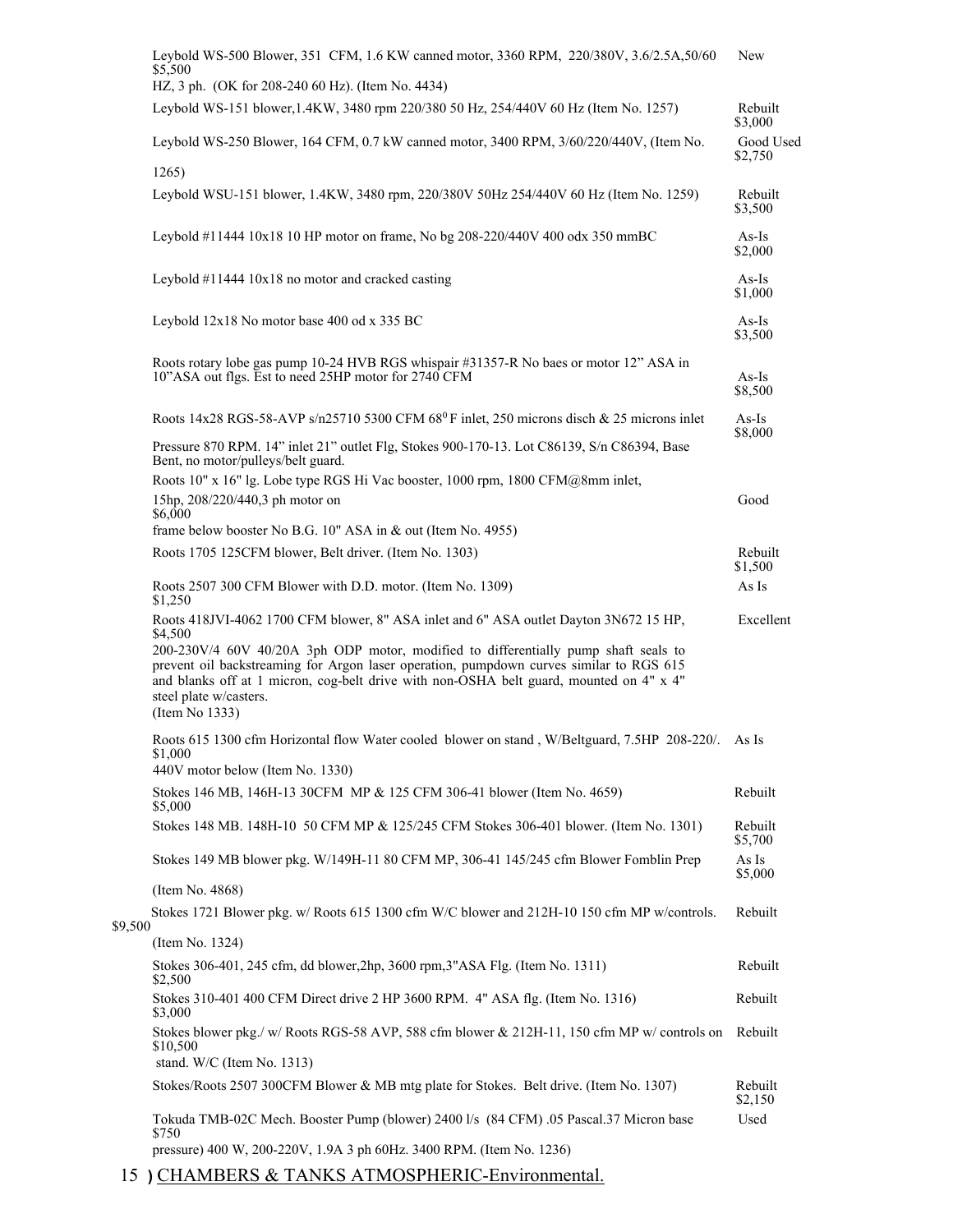|         | $11"$ x $12"$ x $16"$ Tenny Jr. -80 to 200 C Analog cont. (Item No. 4845)                                                                                                                                                                                                                                  | Good Used<br>\$3,250 |            |
|---------|------------------------------------------------------------------------------------------------------------------------------------------------------------------------------------------------------------------------------------------------------------------------------------------------------------|----------------------|------------|
|         | 19"L x 12"W x 15"D Ame. Instr Climate-Lab Environment Chamber w/ BritolBabcock recorders.                                                                                                                                                                                                                  | Good<br>\$3,000      |            |
|         | $($ Item No. 501 $)$                                                                                                                                                                                                                                                                                       |                      |            |
|         | 20"h x 13"w x 14"d SST American Inst. "Climate Lab" 4-5055. Humidity/Cold Chamber. 0 to 350 F                                                                                                                                                                                                              | As Is                |            |
|         | Two Bristol Babcock round recorders. 208/230V/1 Ph 17.5/19A 60 Hz (Item No. 516)                                                                                                                                                                                                                           | \$3,500              |            |
|         | 24" x 24" x 24" Webber AF8 Environ. chamber. -125 to +350 F recorder and controls. (Item No. 511) As Is                                                                                                                                                                                                    |                      |            |
|         | 800                                                                                                                                                                                                                                                                                                        |                      | \$2,       |
|         | Conrad-Messimer 30 x30SST Temp Chamber +500F w/ Refrig cooling. Rain Damage (Item No. 471) As Is                                                                                                                                                                                                           |                      | \$2,       |
|         | 000<br>BLUE-M HUMID-FLOW MOD CFR-7752C-2,3-93DEG C, 40-98% R.H. 208/240V/1PH 21/24A<br>1.5/2KW, DRY BULB HEATER, 1/8 HP BLOWER. 1/3 HP single stage. Refring #12-2lbs.<br>Honeywell digital wet & dry bulb controllers 25"Hx37"Wx19" D SST interior, 1 shelf. Floor standing. As Is, Very Good<br>\$12,500 |                      |            |
|         | Quintronix•Toll Free (800) 448-2123•Fax(510) 786-4592•website http://www.quintronix.com•email dale@quintronix.com                                                                                                                                                                                          |                      |            |
|         | age 7                                                                                                                                                                                                                                                                                                      |                      | Ρ          |
|         | Item                                                                                                                                                                                                                                                                                                       | <b>Condition</b>     |            |
|         | 16 CHAMBERS & TANKS ATMOSPHERIC-Misc.                                                                                                                                                                                                                                                                      | <b>Price</b>         |            |
|         | 2' x 2' x 3' plexiglass controlled atm. box (Item No. 524)                                                                                                                                                                                                                                                 | Fair                 |            |
|         | Binks Press. Paint pot with motor agitator. No motor. 12"d x 17"h with 6 1/2" dogs. 110 PSI max.                                                                                                                                                                                                           | \$100                |            |
|         | 95                                                                                                                                                                                                                                                                                                         |                      | \$2        |
|         | (Item No. 436)<br>Devilbiss paint pot, 15"d x 9"h, galvanized steel. 7 1/2" rad bottom. 6-5/8" dogs. No top                                                                                                                                                                                                | Unused               |            |
|         | \$95<br>(Item No.451)                                                                                                                                                                                                                                                                                      |                      |            |
|         | 17 ) CHAMBERS & TANKS VACUUM Stainless.                                                                                                                                                                                                                                                                    |                      |            |
|         | Research Chamber made of 3 crosses. One 12"Dx231/2cross, Two 10"dx151/2"crosses. All<br>have 4ea 14" OD Flgs, 1ea 9" OD flg on top & 6"ASA flg on bottom.14"ODx27/8lg spool<br>between sm chamber.<br>Lg cross $$1,000$<br>Sm crosses \$900,                                                               | All <sub>3</sub>     | \$2500     |
|         | 13 1/2"d x 13 1/2"hi SST chamber. Two 16 1/2" CFF, 3-8"CFF, 1-10"CFF ports. (Item No. 479)                                                                                                                                                                                                                 | Used                 |            |
|         | \$3,000                                                                                                                                                                                                                                                                                                    |                      |            |
|         | Ballast 12"dx20"L 1 1/2" Tube & 1/4 FPT in top. 3/4 FPT in bot, SST<br>\$200                                                                                                                                                                                                                               |                      |            |
|         | Research Chamber 4-way cross 6"OD Tube 15"l w/8" CFF on top & SPL 10"flg on bot, two<br>6"CFF on sides, 5" DN@ 90deg. Two mini & $2\frac{3}{4}$ CFF. $\frac{3}{4}$ QC                                                                                                                                      | No cover Flgs        | \$500      |
|         | Research chamber $12x12x8 \frac{1}{2}$ h OD w/ 10" CFF on top. 6 $\frac{3}{4}$ & mini CFF on one side, 4 $\frac{1}{2}$ CFF<br>1 side, $4\frac{1}{2}$ & mini CFF on other.                                                                                                                                  | No cover Flgs        | <b>POR</b> |
|         | 16"d x 36"l SST w/c chamber only. See section 1.9. 6" CVC. AST (Item No. 489)<br>\$4,000                                                                                                                                                                                                                   | As Is                |            |
|         | 19 1/2" ID x 36"h SST water cooled chamber with NW-250 pump port. O-R on both end flgs. (Item<br>\$5,000<br>No. 493)                                                                                                                                                                                       | Good Used            |            |
|         | 19 1/4" ID x 40"h SST water jacket chamber w/6" ASA pump port. NW-500 flg on both ends. (Item Good Used<br>\$5,500<br>No. 491)                                                                                                                                                                             |                      |            |
|         | #21E3671 20"dx20"lg sst w/c by 3/8 copper tube. 25"OD front & rear flanges. 21/2' vp. 4"                                                                                                                                                                                                                   | Good/Used            |            |
| \$4,000 | ASA ports on top & sides. 4" ASA pump port out back on w/c elbow. Spl 9 7/8 OD 6 bolt<br>9" BC flg on bottom. Front flg swings out on arm. Mounted on $4\frac{1}{2}$ " posts. No pumps or controls.                                                                                                        |                      |            |
|         | 30" ID x 48" lg, door each end, three 6" ASA ports on top and bottom, misc. 6" & 20" diam. Ports<br>\$7,500<br>(Item No. 4576)                                                                                                                                                                             | Used                 |            |
|         | 36" dia. x 18" h. w/c Sputtering chamber w/6" ASA side port and removable cover, 2 ea 4" VP & misc As Is<br>\$5,750                                                                                                                                                                                        |                      |            |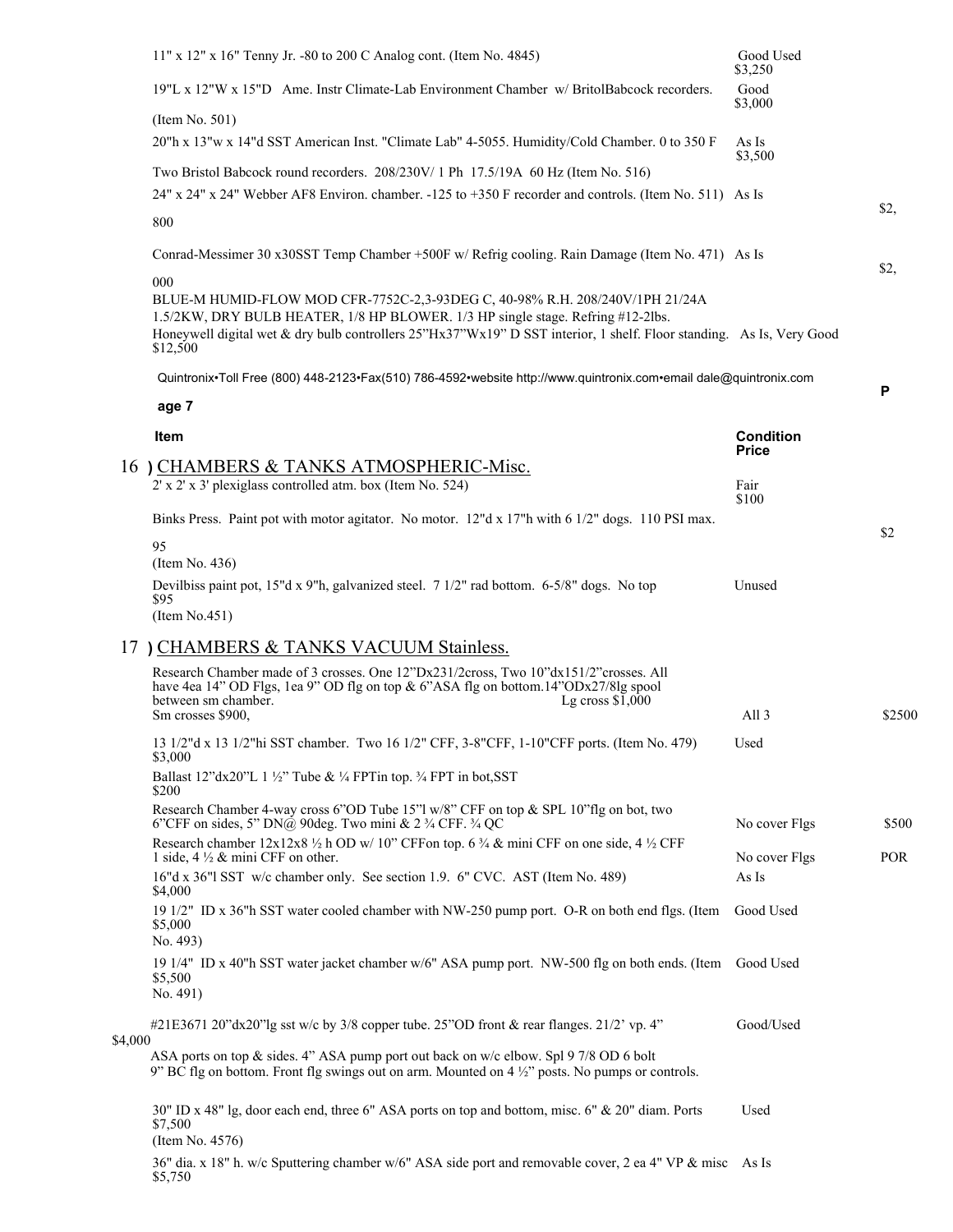|         | CFF, Rotary table, Connected to 30"x36"x18" load lock listed below. 6" ASA 8" ID HVA SST valve,<br>on caster frame, 2" HVA SST valve on rough line. (Item No. 4702)                                                                                                              |                    |
|---------|----------------------------------------------------------------------------------------------------------------------------------------------------------------------------------------------------------------------------------------------------------------------------------|--------------------|
|         | Commonwealth Sci. 38JG ion gun etch. chamber only. Main w/c chamber in 32" ID x 32" lg. w/16"                                                                                                                                                                                    | Used               |
|         | \$12,750<br>ASA pump port on side, 3" VP, 3/4" QC, 3 ea. NW-16, 2 ea. 2 3/4" CFF & 5 3/4" ID ports.<br>21.75" ID x 20" water jacketed chamber w/25" OD lower flg.-app. 16" ASA port. 15" d x<br>16" lg. Polycold                                                                 |                    |
|         | coil chamber on one end of main cham. 35" OD hinged flg. Drive motor on other end 35" flg. Rolls out<br>on linear brgs. (Item No. 5039)                                                                                                                                          |                    |
|         | Edwards 27 $1/2$ " d x 29 $1/2$ " h SST chamber weldment ONLY with NW-400 pump port. No W/C,<br>\$3,500<br>for FLC-700 coater (Item No. 107)                                                                                                                                     |                    |
|         | Sputtering chamber, 20"od x 11" h, baseplate has 6"ASA pump port                                                                                                                                                                                                                 | Good Used          |
|         | \$4,500<br>multiple 2 3/4 CFF ports, lid has 8 1/2" viewport in top. (Item No. 4499)                                                                                                                                                                                             |                    |
|         | Stokes 4'd x5'L SST Vac/Press chamber w/ steel flanges and Safety-Lok door. 150 psi @600F 7/16" h                                                                                                                                                                                | Good               |
|         | \$19,500<br>leads. 5/16" shell tag data. 8" V.P. on door 8"ASA port on top. 4"ASA one side and two 4" ASA and<br>(1) 6' ASA ports on other side. $10''$ ASA port w/ 7 HV FT on (Item No. 123)                                                                                    |                    |
|         | Three-section SST W/C chamber. 18"d x 8"h top chamber w/removable lid. 10" flanged port out                                                                                                                                                                                      | Good               |
|         | \$4,750<br>bottom into top of 21"d x 18"h center chamber that sits on 21"d x 6"h sump. Sump has 20 1 1/4" FT<br>holes in sides and 10" port out bottom. Four 6" VP in sides of chamber. (Item No. 495)                                                                           |                    |
|         | SST Hoist entry w/ o-ring seal, black body interior coating, 68" Dia x 78" H including dome,<br>Numerous Conflat and 0-ring flanges<br>\$15,000                                                                                                                                  | Great              |
|         | 18 ) CHAMBERS & TANKS VACUUM-Aluminum.<br>11 7/8"D x 24"l Auminum Load locks (Item No. 477)<br>\$1,250                                                                                                                                                                           | Good               |
|         | 12" id x 15"H Aluminum pot w/ O-Ring. No flanges (Item No. 481)<br>\$300                                                                                                                                                                                                         | Good Used          |
|         | 30" x 36" x 18" h. load lock chamber O-R sealed cover 30" x 36", 6" ASA port (Item No. 4876)<br>\$2,250                                                                                                                                                                          | As Is              |
|         | Quintronix•Toll Free (800) 448-2123•Fax(510) 786-4592•website http://www.quintronix.com•email dale@quintronix.com                                                                                                                                                                |                    |
|         | age 8<br>Item                                                                                                                                                                                                                                                                    | <b>Condition</b>   |
|         | 19 ) CHAMBERS & TANKS VACUUM-Mild Steel.                                                                                                                                                                                                                                         | Price              |
|         | 24d x 241 STL TENNY 2D2S-SPL (1968) Environ. chamber. 30" to 100 PSI. 650F Roll lock                                                                                                                                                                                             | Fair               |
|         | door.8"ASA 8 3/4 VP in door. 6" ASA sideport. 10" butterfly valve in top. Three recorders (Item<br>No. $513$ )                                                                                                                                                                   | \$3,500            |
|         | 28"id x 31" L Cole Engr. STL autoclave chamber. Cam door. 250 PSI @350 F. Temp. &                                                                                                                                                                                                | Used               |
|         | Press.controls, 3/16 thick shell, 5/16 heads (1963) (Item No. 518)                                                                                                                                                                                                               | \$3,500            |
|         | Temescal box coater. 52"w x 48"dp x 29"h steel chamber with 17" dia x 11 "h EB gun sump,                                                                                                                                                                                         | Good               |
| \$8,500 | 2 ea 10KV @ 1A+ P.S. to provide evaporation enhancement. 48"planetary. 10" ASA pump port,<br>no pumps. (Item No. 176)                                                                                                                                                            |                    |
|         | 5' d x 5' st. l. STL 30" roll coater chamber. Full opening hinged door. 3 rolls in top. No drives, two 24" As Is<br>\$10,000<br>ASA pump ports on sides. 12" ASA on back and bot. 4" ASA on side. No valves,                                                                     |                    |
|         | pumps, or controls. Green. [HTA] (Item No. 5142)<br>6' d x 8' st. l. STL roll coater chamber SST clad inside, Full opening door on top track. No rolls or                                                                                                                        | As Is              |
|         | drives. Two 35" ASA pump ports on sides. 16" ASA on rear. 6" ASA rough port. No                                                                                                                                                                                                  | \$12,000           |
|         |                                                                                                                                                                                                                                                                                  |                    |
|         | pumps or controls. [HTA] (Item No. 5143)                                                                                                                                                                                                                                         |                    |
|         | 77 1/2" id x 8f L Steel vacuum chamber. Two full opening hinged doors. Three 16" od x 12" id ports<br>\$9,000<br>on each side and top.w/ 4 ea 1/2" bolts on 15" bolt circle. Two on bottom. 4 ea 3/4 pipe<br>coupling on side, top & bottom. One 2 1/2VP on door. (Item No. 532) | <b>Rusty Needs</b> |

RPC IND. 40520 ion implanter gun chamber. 30" ID x 55" h on 1" stl. base. 34" OD top flg. w/holes. As Is \$3,750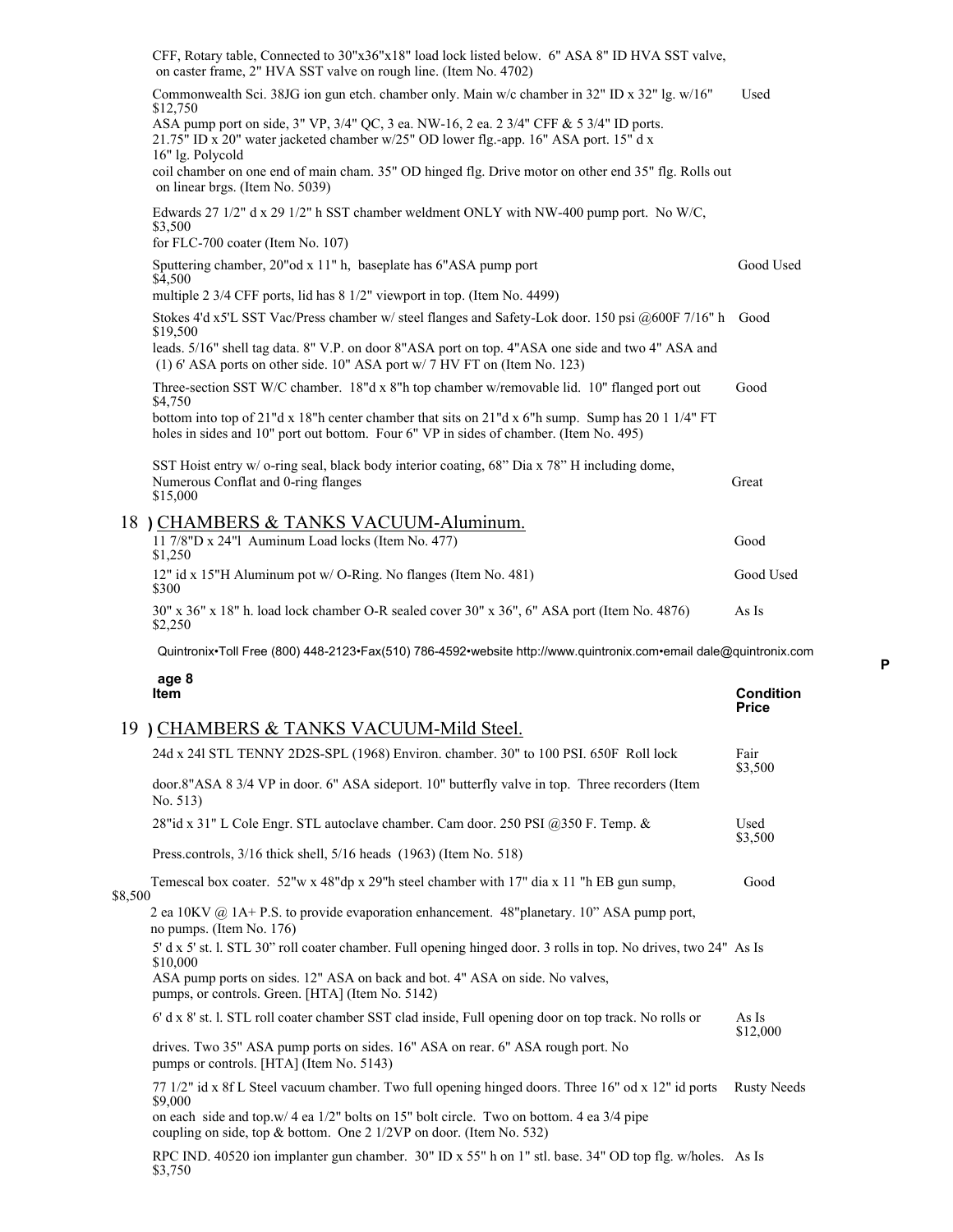|       | Side port with 31.5" OD x 27" ID flg. w/O-R. SST flg. For side port w/gun assy. Insulator and cage.<br>(Item No. 5060)                                                                                                                                                               |                      |
|-------|--------------------------------------------------------------------------------------------------------------------------------------------------------------------------------------------------------------------------------------------------------------------------------------|----------------------|
|       | Shrader Sci. 3' x 3' x 4' h vac. Impregnator tank. Hyd. Top door. No pumps. With chromalox heaters<br>\$3,000<br>(Item No. 5082)                                                                                                                                                     | Good                 |
|       | 59"Dia w 13" dome front & rear doors, 52"long chamber CVC 20"DP, 4" rough/foreline valves<br>\$19,000                                                                                                                                                                                | Good                 |
|       | 8' Dia x 20' L Steel auto clave 100 <sup>0</sup> F, 250 PSI. 48,000lbs. Chamber rolls off Hodge quick octing<br>door on rail track hydraulic operated. Inside painted white and has a copper shroud in it where HV<br>tests were conducted in a dielectric gas. No pumps or controls | As-Is<br>\$60,000    |
|       | 20 ) CHAMBERS & TANKS VACUUM-Misc.<br>Water cooled Steel Chamber: Front & Rear doors. 13" dome. 59" dia. Opening. CVC 20" DP<br>W/Poppet 4" rough & foreline. Chamber length-52"                                                                                                     |                      |
| \$150 | Ballast tank 6 1/4" od x 13 1/4 L. NW 10 on side. 10 mm-1.5m thread on end (Item No. 413)                                                                                                                                                                                            | Unused               |
|       | 21 ) CHAMBERS & TANKS VACUUM-Thermal vac test.<br>LN Shroud-Copper 14"OD x 11 1/2" ID x 15"l mounted on 18"OD SST flange $w/16$ " dia O-R.1/2"<br>\$975<br>tube brazed to copper fins. (Item No. 1216)                                                                               | Used                 |
|       | LN Shroud-Aluminum 22 1/2"OD x 24"l. (Item No. 1219)                                                                                                                                                                                                                                 | Unused<br>\$2,650    |
|       | 22 ) CHILLERS & REFRIGERATION EQPT.<br>ALMAC cryofreeze TO-C-3, three bourdon tube sensors. 0-10 hrs (Item No. 2247)<br>Blue-M PCC-50C Portable cooling unit. Ambient to -400C, 240V/1 ph/6.3A Refrig. Lines connected Good Used                                                     | Used                 |
|       | 800<br>to remote sensor. (Item No. 1068)<br>Artic AC-5 air cooled chiller 230v/3ph/27A 5tons, 60,000BTU/hr, 17.6kw cooling 40 GPM @ 30PSI<br>.36x57x53h 900lbs.<br>\$4,950                                                                                                           | Repaired & Tested    |
|       |                                                                                                                                                                                                                                                                                      |                      |
|       | Buffalo 4101 Glycol Chiller. (Item No. 1076)<br>\$750                                                                                                                                                                                                                                | As Is                |
|       | Compressor, Harris LE-BC1-20 Lo Temp. Copeland Cascade freezer 220 V/3/15 A. (Item No. 1071) Used<br>\$3,750                                                                                                                                                                         |                      |
|       | Neslab cryocool CC-100II immersion cooler 115v,8.6A A/C<br>\$1.100                                                                                                                                                                                                                   | Good                 |
|       | Compressor, Freon 12. Tecumseh Model AE4440AC. 115 V 7 A. (Item No. 2245)<br>\$175                                                                                                                                                                                                   | As Is                |
|       | Coolanol 20 Chevron/Monsanto Dielectric Heat Transfer Fluid. High performance, Wide liquid                                                                                                                                                                                           | Unused               |
|       | \$1,250<br>range, Low Volatility, stability and compatibility with materials. Used in Aircraft,<br>aerospace industry., Available in 5 gallon pails. (Item No. 1080)                                                                                                                 |                      |
|       | Elkay ER-10, two chillers in series w/holding tank, 2 pumps 115V, 60Hz, 1ph, 5.8A, 33" h. x 68" w.                                                                                                                                                                                   | Good Used<br>\$1,150 |
|       | x 12" dp. On castors (Item No. 4710)                                                                                                                                                                                                                                                 |                      |
|       | FTS RC-0037-B 208/230V 28A, POR (Item No. 4956)                                                                                                                                                                                                                                      |                      |
|       | HP-15E heat exchanger for Grant Fc-15lt-2e (Item No. 1047)                                                                                                                                                                                                                           | As Is<br>\$250       |
|       | Janis RS-38A Liq Helium Dewar 38 lit w. hermetic F.T on NW-50 flg (Item No. 1092)                                                                                                                                                                                                    | Used                 |
|       | LAUDA K-4/R Chiller. Needs thermocouple. (Item No. 1059)                                                                                                                                                                                                                             | As Is<br>\$650       |

**P**

\$1,

**age 9**

| <b>Item</b>                                                                                 | <b>Condition</b><br><b>Price</b> |
|---------------------------------------------------------------------------------------------|----------------------------------|
| Lepel #BWAG-5 water cooler-circulator 1.5 HP, 220V/3 Ph/ 6A (Item No. 3556)                 | Used<br>\$1,500                  |
| M & W Systems R2 PC7-A-HE Flow rite recirculating cooling systems. Two 500W refrigerators & | As Is<br>\$1,250                 |
| two 1500W heaters. Needs work. (Item No. 1065)                                              |                                  |
| Neslab 153110 Endocal Refrig circulation bath (Item No. 1053)                               | Repaired & Tested                |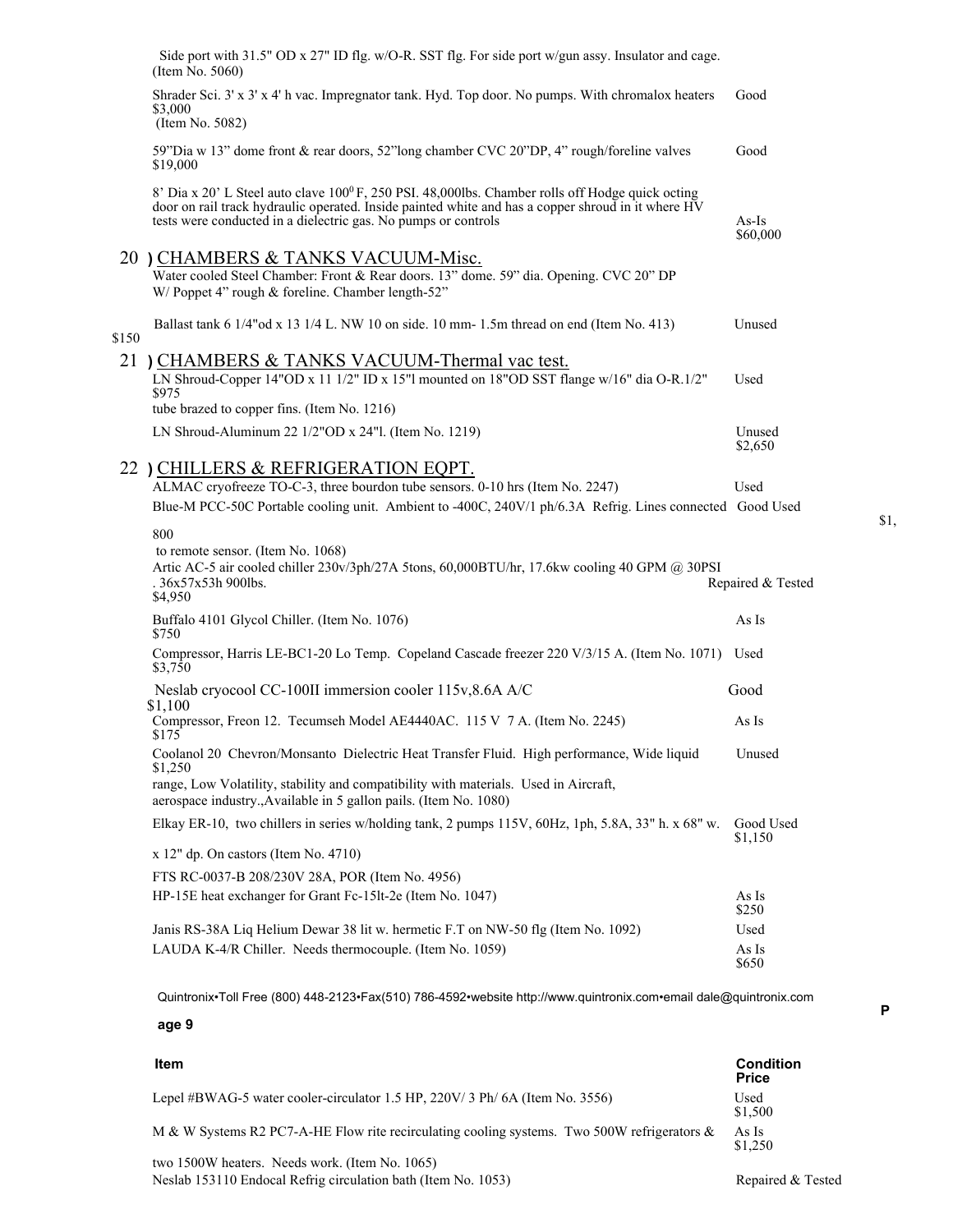|       |                                                                                                                                                                         | \$650                        |
|-------|-------------------------------------------------------------------------------------------------------------------------------------------------------------------------|------------------------------|
|       | Neslab CFT-25 A/C chiller, 220V 50Hz 1 ph 580 W cooling @ 20 C Unused in box (Item No. 4858)                                                                            | Unused<br>\$1,250            |
| \$700 | Neslab CFT-25 A/C chiller, 120V 60Hz 1 ph 580 W cooling @ 20 C                                                                                                          | Used                         |
|       | Neslab Coolflow 50 P/N NA181 WD 115V 15A approx 1500W cooling A/C. (Item No. 1057)<br>\$1,100                                                                           | As Is                        |
|       | Neslab HX-150 W/C chiller. 208V, 12.5A 1 ph 4500W; 15,345 BTU@20 C. 5 GPM@25 PSI (Item                                                                                  | Good Used<br>\$2,500         |
|       | No. 1063)                                                                                                                                                               |                              |
|       | Neslab P BC-2 bath cooler 220V 1Ph. 4.6A 60Hz. 1000W cooling. A/C. (Item No. 1055)<br>\$450                                                                             | As Is                        |
|       | Neslab PD-2, pump option for CFT serives, 208v 1Ph 50/60 Hz ,3.5GPM @ 50 PSI (Item No.<br>\$200<br>4883)                                                                | Good Used                    |
|       | Neslab RTE-5 chiller. 115V, 400W cooling @ 20C A/C (Item No. 1051)                                                                                                      | Repaired & Tested<br>\$1,100 |
|       | Oxford Lasers GP-2000-M. manual gas chiller purifier for Excimer UHV rare gas lasers. Needs LN.                                                                         | As Is<br>\$1,000             |
|       | 110/220V, 5/2.5A, 1ph 600W. (Item No. 5097)                                                                                                                             |                              |
|       | Oxford Lasers GP-2000 gas chiller purifier for Excimer UHV rare gas lasers. Needs LN. 110/120V,<br>\$750<br>1200W, 10A 50/60Hz. (Item No. 5096)                         | As Is                        |
|       | Polycold 4 cu. ft. expansion tank. (Item No. 520)                                                                                                                       | Excellent                    |
|       | Polycold PCT-200 trap refrigerator. 208/230V 3 Ph. 8A (Item No. 1088)                                                                                                   | \$250<br>As Is               |
|       | \$2,500<br>Polycold P-20 cryocooler for baffles & traps, -50 C @ 50W, 115V, 5A, 1PH, 60HZ (Item No. 4957)                                                               | Operational                  |
|       | Polycold PCT-500 trap refrigerator. 208/230V 3 Ph. 18A (Item No. 1090)<br>\$5,000                                                                                       | \$500<br>As Is               |
|       | Polycold-PGC 100, 230v, 1ph, 7.5amp, 200 std cubic ft/hr. Dry Gas Chiller@ -100 C (Item No.                                                                             | Repaired & Tested<br>\$2,000 |
|       | 4508)                                                                                                                                                                   |                              |
|       | Polycold-P 75, cryo generator, with cold head mounted on an NW 100                                                                                                      | Repaired & Tested<br>\$1,500 |
|       | flange with a flex line, 115v, 1ph, 12amps. (Item No. 4506)                                                                                                             |                              |
|       | RAMCOR CH751-A 1399 A/C CHILLER. 208-230V 1 PH. COOLS 2640W @68 <sup>0</sup> F<br>4GPM@10PSI<br>\$1,650                                                                 | Good                         |
|       | RD-15E control unit only, for Grant Fc-15lt-2e. (Item No. 1049)                                                                                                         | As Is<br>\$200               |
|       | S0-Low PR 100-E Deep freeze 115V 0 to -100deg. F18" w x 30"l x 16"d. 2 cooling loops. U-E                                                                               | As Is<br>\$500               |
|       | indicating controller. Needs work. (Item No. 1073)                                                                                                                      |                              |
|       | Science/Electronics Mfg. by Grant FC-15LT-2E comp, HP-15E heat exch. RD-15E control unit (Item As Is<br>50                                                              |                              |
|       | No. 1044)                                                                                                                                                               |                              |
|       | Thermotron P-CH-810-LN2, s/n 7333, Hot/Cold gas gen. 440V/3/18A, 3 HP 5.2A, uses heat & LN.                                                                             | As Is<br>\$5,000             |
|       | SCHEM. E-7333Y, 62"h X 31"w X 31"d, on casters (Item No. 4568)                                                                                                          |                              |
|       | Varian liquid to air heat exchanger. 6" x 6" heater radiator, w/Muffin fan. Small pump for<br>anti-freeze. $3/8$ OD tubes, $120V$ . (Item No. 1041)                     | As Is<br>\$150               |
|       | Welch 3150B cryogenic refrig. 125 psi/air (Item No. 1086)                                                                                                               | Used<br>\$450                |
|       | 23 ) COLLARS & SPOOLS-Aluminum.                                                                                                                                         |                              |
|       | Aluminum Collar 10 3/4 OD x 9 1/8 x 5h. Six 2 3/4 ports w 4 10-32 holes on 3 3/8 B.G. 4 blank flgs,<br>\$600                                                            |                              |
|       | One/100A dual electrical F.T. & plexiglass v.p. 9 1/4 x 3/10 OR.<br>12" Alum. ring. 13" OD x 10 7/8 ID x 2 3/4h. 12 ports. 1"d holes w/1 3/4" spotface. (Item No. 2308) | Used<br>\$600                |
|       | 18" aluminum 17"ID x 3"h. 8 ports 1 3/8"d w/4 1/4-20 on 3" BC. 18" ID x 1/4" O-R. (Item No.                                                                             | Unused                       |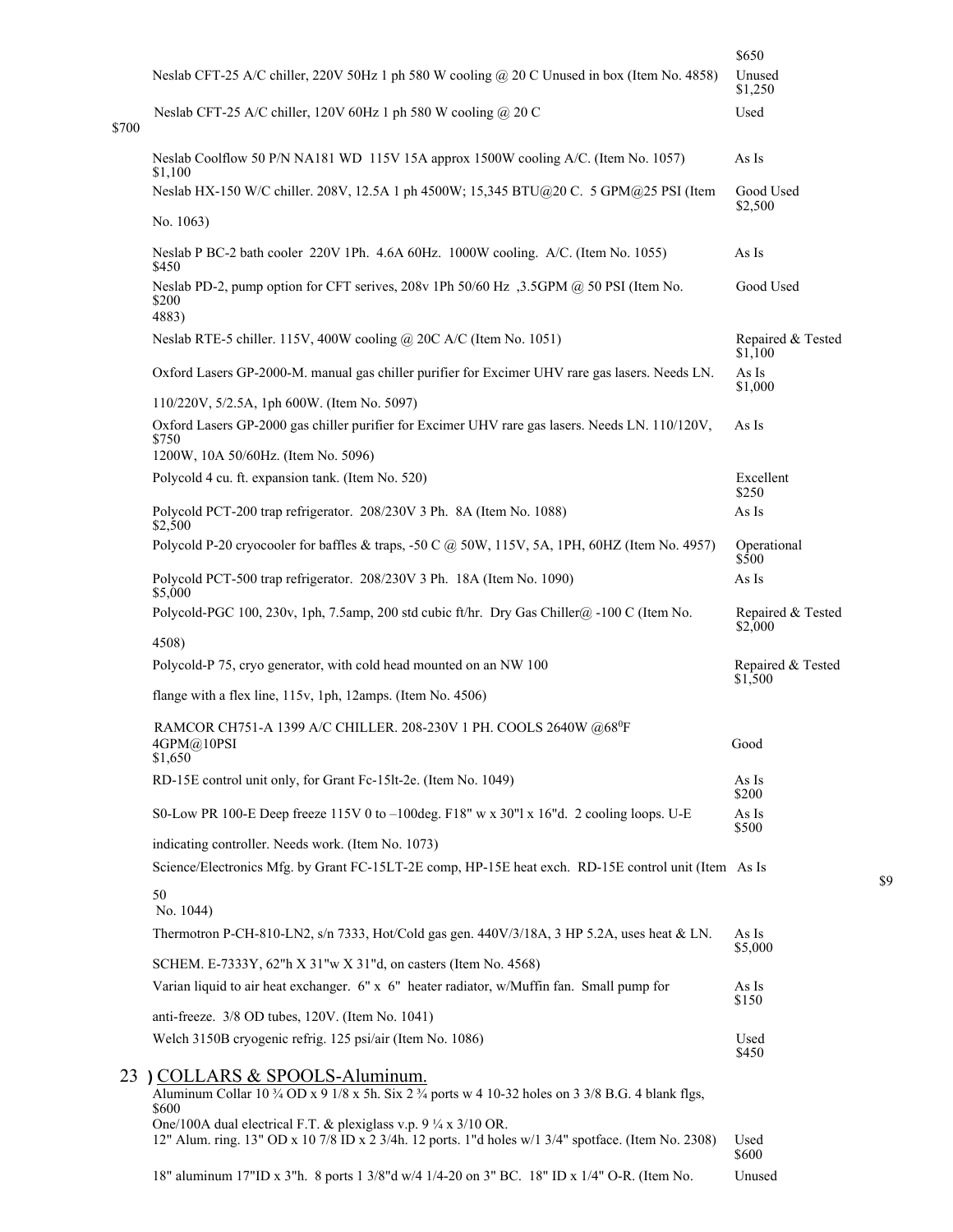| 2320)                                                                                               | \$1,250        |
|-----------------------------------------------------------------------------------------------------|----------------|
| 18" LLL spl. 4" h. w/1 O-R. 16 sides, 5 ports bored for four 4" OD flgs. 5 ports bored w/4 rad lab  | Fair<br>\$700  |
| fittings $& 13/4"$ OC. (Item No. 5153)                                                              |                |
| 18" MRC type. 4 1/4" h. x 1" thk. Ring. 12 sides w/8 ea. 1 3/8" d holes w/6 10-32 tap on 2 1/4" BC. | Good<br>\$900  |
| O-R on bot. (Item No. 5152)                                                                         |                |
| 18" MRC V-4. 16 3/4" ID x 3 1/2 h. 8 ports, 1 3/8" d w/6 10-32 on 2 1/4 BC, 1 O-R (Item No. 4862)   | Dirty<br>\$750 |
| 18" SRI SPL. 19.25" OD x 16.25" ID x 4.25" h made from SST ring w/1 O-R. 15 flat sides, w/1.75"     | Good<br>\$650  |
| hole, 4 ea. 10-32 holes on 2.5 BC. Many spl. F.T. avail. (Item No. 5147)                            |                |
| 18" unk. 3 1/2" h. 6 flats w/0.31" bolts on 1.87" x 3" BC. (Item No. 5154)                          | As Is<br>\$400 |

| Quintronix•Toll Free (800) 448-2123•Fax(510) 786-4592•website http://www.quintronix.com•email dale@quintronix.com                                                                                     |                                  |
|-------------------------------------------------------------------------------------------------------------------------------------------------------------------------------------------------------|----------------------------------|
| age 10<br><b>Item</b>                                                                                                                                                                                 | <b>Condition</b><br><b>Price</b> |
| 24" Alum. Collar 8" h. 25.6" OD x 23.7" ID top flg. 24" ID x 0.5 wall bot. Flg. W/24.3" x 1/8" O-R.                                                                                                   |                                  |
| 75<br>No F.T. ports. (Item No. 5150)                                                                                                                                                                  |                                  |
| 24 ) COLLARS & SPOOLS-Stainless.<br>. 19.25" OD x 16.25" ID x 4.25" h made from Alum ring w/1 O-R. 15 flat sides, w/1.75" hole, 4 ea.<br>10-32 holes on 2.5 BC. Many spl. F.T. avail. (Item No. 5148) | Good<br>\$950                    |
| 12" SST collar 6" h. 14" OD x 11.75" ID. "L" gask. Bot. 8 ea. 2.75" CFF. [LHV] (Item No. 5156)                                                                                                        | Very Good<br>\$1,050             |
| 12" SST Wheeler flange male, 11"ID x 14"OD. 5 3/4"h w/skirt. 10-2 3/4" CFF. Heat treated. (Item                                                                                                       | Unused<br>\$650                  |
| No. 2310)                                                                                                                                                                                             |                                  |
| 12" SST, 11 1/8"ID x 4"h, 10 ports 2 1/4"d w/6-1/4" bolts, 3 1/4" BC. 2-2" VP, 8-3 3/4 blank flanges.                                                                                                 | Used                             |
| 50<br>O-R. (Item No. 2312)                                                                                                                                                                            |                                  |
| 18" L-gasket bottom 5.5" h. Top 21" OD flg. Has a 0.5" thk plate welded on it with 5 ea. 1.33 & 2 ea.                                                                                                 | Good<br>\$995                    |
| 2.75 CFF sides have 4 ea. $2.75$ " CFF w/1" tubes and 12 ea. 1" d holes. (Item No. 5155)                                                                                                              |                                  |
| 18" SST rollup, 19"OD x 16"ID top flange. 18"OD bottom, L-gask. 6"h. No FT holes. (Item No.                                                                                                           | Unused<br>\$975                  |
| 2315)                                                                                                                                                                                                 |                                  |
| 18" SST rollup. 20"OD x 16 1/2"ID top flange, 17 1/2"OD bottom, L-Gask. 6 1/4"h, 8 - 1" FT boss                                                                                                       | Used<br>\$1,100                  |
| 1.5" OD x 1" thk. All FT in RA arc of rollup. Inside mtg. Tabs. (Item No. 2317)                                                                                                                       |                                  |
| 18" SST, 20"OD x17"ID x 4"h. 12 ports 1 3/8" d w/6 10-32 tapped holes on 2 1/4 B.C, for MRC ft                                                                                                        | Good Used<br>\$1,250             |

but 2 3/4 CFF "will work". O-R.. (Item No. 2324)

18" SST. 20 1/2"OD x 17" ID top flg. 16 ea 1" ports. 5 1/2"hi, L-Gasket. (Item No. 2327)

#### 095

18" SRI SPL \$950

24" collar, 26" OD x 23" ID x 4 5/16 h., 18 ea 1 3/4 d F.T. ports, 4 ea 10-32 bolts on 2 1/2 BC. 24" Good \$1,500 ID x 1/4" O-R on bot. Flg. (Item No. 4821) 25.5" SST collar 6" h. top flg. 27" OD x 24" ID. Bot. Flg. 25" ID x 0.25" wall for "L" gask. 12 ea. 2 Very Good \$2,250 3/4" CFF x 1 1/2" lg. Ports. (Item No. 5149) 31" OD x 27 5/8" id x 6"h SST collar. One 28" x1/4" OR. 7ea 21/2 ports. 1" flg ports + Misc ports Good Used  $$1,750$ 

\$9

\$1,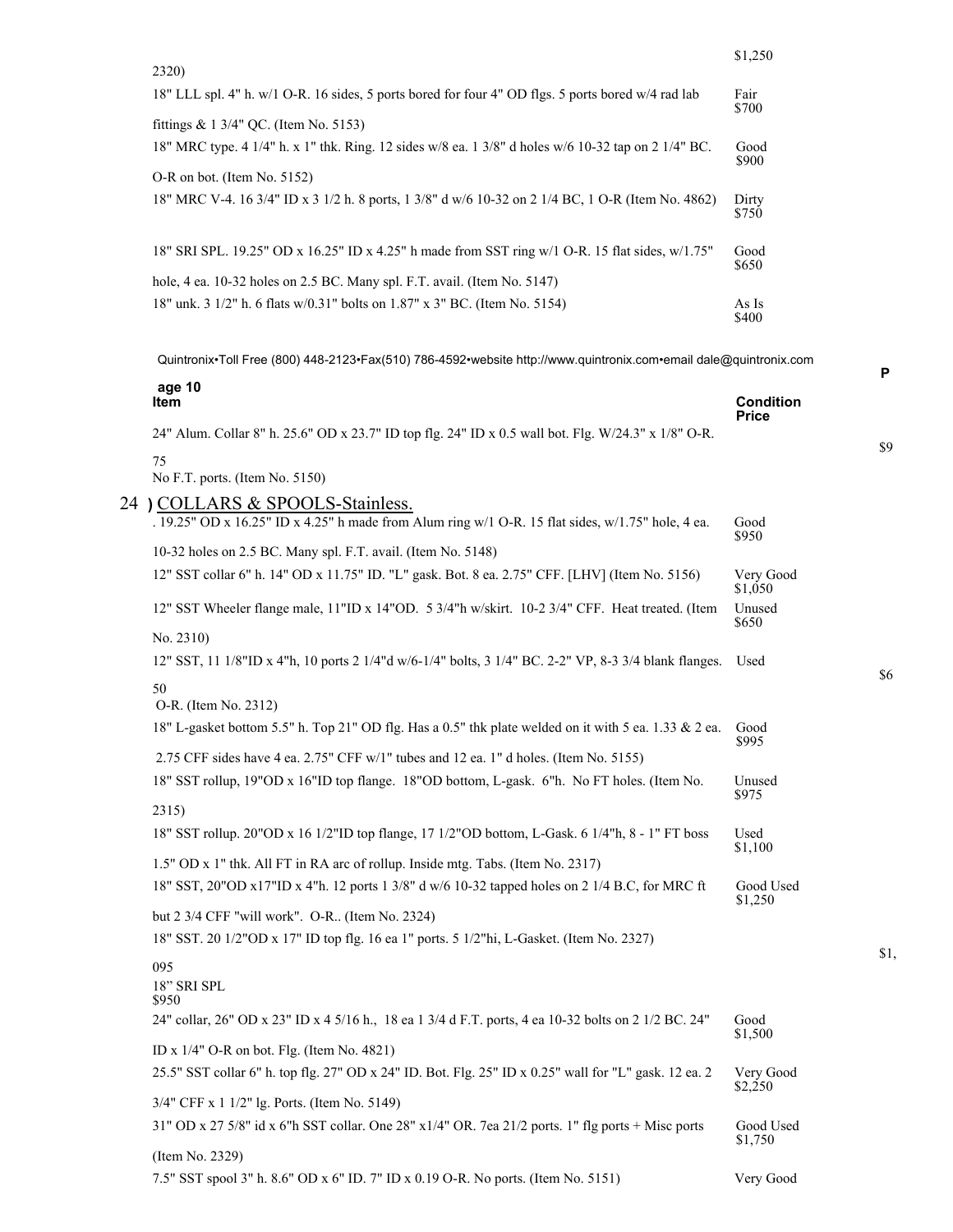|                                                                                                                                                                                                                                                                                                                                                                                      | \$250                |
|--------------------------------------------------------------------------------------------------------------------------------------------------------------------------------------------------------------------------------------------------------------------------------------------------------------------------------------------------------------------------------------|----------------------|
| CVC 20" dia x 6"h SST collar w/4 4 1/2 OD flg. 8" DC mag. Target module w/shutter. 21" alum                                                                                                                                                                                                                                                                                          | Good Used<br>\$2,500 |
| cover but no ring. (Item No. 2429)                                                                                                                                                                                                                                                                                                                                                   |                      |
| Edwards 17 3/4" OD (NW-400) flgs. x 6 1/4" Hi SST spool. I51/8 OD x 2 1/8 " ID (NW-63) flg, and                                                                                                                                                                                                                                                                                      | Unused<br>\$1,250    |
| NW-10 side ports (Item No. 2351)                                                                                                                                                                                                                                                                                                                                                     |                      |
| SST collar 5" h. 11" OD x 7.75" ID. 10.75" x 7.87" bot. Flg. W/8.25" ID x 0.25" O-R. 4 ea. 2.75"                                                                                                                                                                                                                                                                                     | Very Good<br>\$700   |
| CFF. [LHV] (Item No. 5157)                                                                                                                                                                                                                                                                                                                                                           |                      |
| Varian 18"d x 15" SST W/C, Wheeler flange spool, 12 CFF ports. (Item No. 2867)                                                                                                                                                                                                                                                                                                       | Used                 |
| Varian 18"d x 15"h, SST Wheeler flg spool. 10-2 3/4", 1-6", 1-8" CFF ports. (Item No. 2363)                                                                                                                                                                                                                                                                                          | Good Used<br>\$1,750 |
| 25) CRYO PUMPS & COMPRESSORS.                                                                                                                                                                                                                                                                                                                                                        |                      |
| 10" ASA Varian 917-5000 cryopump with Air Products Displex 204R expander. (Item No. 998)                                                                                                                                                                                                                                                                                             | As Is<br>\$1,500     |
| 20" ASA, Air Products model DE-208R, AA-1615-4, 9" hi Flat cold head. 2L08W COMP, 7422 hrs.                                                                                                                                                                                                                                                                                          | As Is<br>\$3,500     |
| No press, water cooled. W/Refrig lines, needs rebuild (Item No. 4564)                                                                                                                                                                                                                                                                                                                |                      |
| 6" ASA P. E./ULTEK Cryopump, Air Prod. DE-202S. A/C comp. & refrig. lines. (Item No. 990)                                                                                                                                                                                                                                                                                            | Rebuilt<br>\$3,750   |
| 6" ASA Perkin-Elmer cryopump with bellow vibration isolator. Air Products DE-202-OSP (Item<br>\$1,000<br>No. 992)                                                                                                                                                                                                                                                                    | As Is                |
| Air Prod. 1RO4W SL Compressor W/C 208/230V 1 ph. (Item No. 986)                                                                                                                                                                                                                                                                                                                      | As Is<br>\$1,000     |
| Air Prod. 1RO4W SL Compressor W/C 220V 1 ph 50 Hz, 11,676 Hrs 50 psi (Item No. 988)<br>\$1,000                                                                                                                                                                                                                                                                                       | As Is                |
| Air Products DE-202-OSP Cryopump AA-2117 on 6" CFF, Coldhead 31/2"D x9"Hi 55PSI (Item<br>\$750                                                                                                                                                                                                                                                                                       | As Is                |
| No. 984)                                                                                                                                                                                                                                                                                                                                                                             |                      |
| Air Products DE-202S cryopump on 8" CFF Pot w/3 ea 2 3/4" CFF, 12 PSI (Item No. 4573)<br>\$1,000                                                                                                                                                                                                                                                                                     | As Is                |
| CTI #804451 Gas Heater 115AC, 90Q 1/4" Swagelock (Item No. 1012)                                                                                                                                                                                                                                                                                                                     | Good Used            |
| CTI & Air Products cryopump helium lines. Female on both ends $10 \& 20$ Ft. One end can be<br>\$250                                                                                                                                                                                                                                                                                 | New                  |
| $\overline{1}$ $\overline{0}$ $\overline{1}$ $\overline{1}$ $\overline{1}$ $\overline{1}$ $\overline{1}$ $\overline{1}$ $\overline{1}$ $\overline{1}$ $\overline{1}$ $\overline{1}$ $\overline{1}$ $\overline{1}$ $\overline{1}$ $\overline{1}$ $\overline{1}$ $\overline{1}$ $\overline{1}$ $\overline{1}$ $\overline{1}$ $\overline{1}$ $\overline{1}$ $\overline{1}$ $\overline{$ |                      |

converted to male for Varian. (Item No. 981)

Quintronix•Toll Free (800) 448-2123•Fax(510) 786-4592•website http://www.quintronix.com•email dale@quintronix.com

**P**

#### **age 11**

| <b>Item</b>                                                                                                           | <b>Condition</b> | <b>Price</b> |
|-----------------------------------------------------------------------------------------------------------------------|------------------|--------------|
| CTI 1020R Compressor $A/C$ 0 Psi 2400 Hrs (Item No. 1006)                                                             | Good Used        | \$5,500      |
| CTI 1020RW compresssor W/C, 208/230v 3ph, 160 PSI, 5886 hrs (Item No. 4813)                                           | Good             | \$3,000      |
| CTI 1020RW compresssor W/C, $208/230v$ 3ph (Item No. 4958)                                                            | Rebuilt          | \$4,250      |
| CTI 8 onboard cryopump fast regen sputtering 6" ANSI inlet vertical. [LHV] (Item No. 5026)                            | Unused In Box    | \$4,500      |
| CTI 804 40060 cryopump regeneration controller. (Item No. 1014)                                                       | Used             | \$795        |
| CTI 8080-265-K-001 Absorber kit for CTI MC compressor unit. (Item No. 1018)                                           | Unused           | \$250        |
| CTI 8500 compressor W/C. 208/230V 60HZ 3 ph. (Item No. 1008)                                                          | Rebuilt          | \$5,200      |
| CTI 8510 compressor W/C, $208/230V$ 60Hz 3ph, for "onboard" pumps (Item No. 4822)                                     | Rebuilt          | \$6,250      |
| CTI 9600 compressor W/C, . (Item No. 5095)                                                                            | Rebuilt          | <b>POR</b>   |
| CTI MC compressor, new absorber. 208-230/3ph. 160PSI, 36,491 hrs. w/c (Item No. 4574)                                 | Cleaned & Tested | \$2,000      |
| CTI onboard water pump with 10" conflat flanges (Item No. 5027)                                                       | Rebuilt          | \$8,500      |
| CTI SC-21 compressor for CTI-7 cryopump (early) $A/C$ . 150 PSI, 17,000 Hrs, (Item No. 1002)                          | Rebuilt          | \$1,800      |
| CTI SC-21 compressor, no absorber, comp. Broke and burned, needs welding, lots of work, parts<br>only (Item No. 4712) | Poor             | \$250        |
| CTI SC-350 compressor for CTI-8 cryopump A/C (Item No. 1004)                                                          | As Is            | \$1,250      |
| CTI SC-350 compressor for CTI-8 cryopump W/C 0 hrs., 0 PSI, 208-230V 1 ph. 12A (Item No.<br>4675)                     | Unused           | \$2,500      |
| CTI silicon temperature indicator. P/N 804 2002 G003 WC. (Item No. 1016)                                              | Cleaned & Tested | \$650        |
| CTI-10, #8120852G001, 1050 on-board water pump with control module. 9" OD cryopanel, POR.<br>(Item No. 5094)          | Used             |              |
| CTI-10, 10" ASA temp. diode, P/N 808182 (Item No. 4716)                                                               | Rebuilt          | \$5,500      |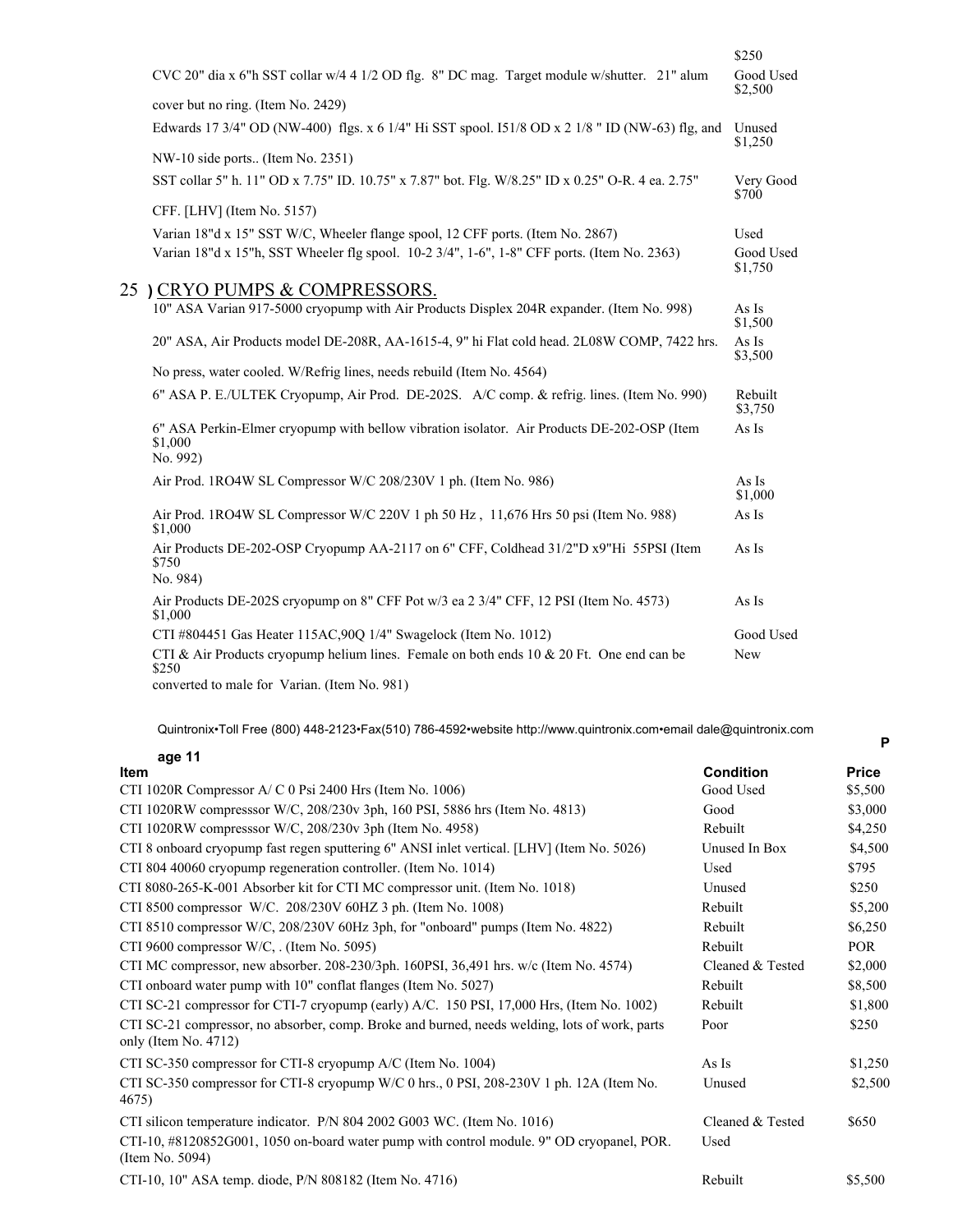|    | CTI-7 cryopump w/10" CFF flg. Pressure gauge (Item No. 4569)<br>CTI-8 6" ASA, temp. diode #8033167 (Item No. 1000)<br>CTI-8 NW 200 flg., temp. diode (Item No. 4638)<br>CTI-8 Roughing valve (NorCal) 3/4" NW-25, 1/8" TC gauge port 90 Air (Item No. 1022)<br>CTI-8F, 10" CFF on-board, Endura HP PVD System. P/N 8116030G001. (Item No. 5093)<br>CTI 8011 Control Module<br>CTI 1020-CP Cryodyne | Rebuilt<br>Rebuilt<br>Rebuilt<br>Rebuilt | Cleaned & Tested          | \$2,500<br>\$4,500<br>\$4,200<br>\$250 |
|----|----------------------------------------------------------------------------------------------------------------------------------------------------------------------------------------------------------------------------------------------------------------------------------------------------------------------------------------------------------------------------------------------------|------------------------------------------|---------------------------|----------------------------------------|
|    | CTI 8300 p/n 8052000 w/c 175 psi<br>Ebara 2.1, 323 0014, Cryo compressor, 241hrs, 210psi, water cooled. (Item No. 4505)                                                                                                                                                                                                                                                                            | Rebuilt                                  |                           | \$2,250                                |
|    | Ebara 521-221 S/N 52M5336, 6" CFF sputter pump, will convert to std. Diode (Item No. 4961)<br>Ebera 522-222 cryopump with 208V 3ph, 8" conflat inlet. (Item No. 5029)<br>Ebera 323-1049 10"CFF HV-8 S/N C3D4005 2 wire diode                                                                                                                                                                       | Unused<br>As Is                          |                           | \$2,500<br>\$3,500                     |
|    | Ebara 323-8046 6"CFF HV-4 S/N C3H3781 2 wire diode                                                                                                                                                                                                                                                                                                                                                 |                                          |                           |                                        |
|    | Ebara 323-2048 clamp FLG 9" ID IDENT FLG S/N K3K 8846 2 wire diode                                                                                                                                                                                                                                                                                                                                 |                                          |                           |                                        |
|    | Ebara C-Cube cryopump Central Controller Ed No U 492460-08 1996-11                                                                                                                                                                                                                                                                                                                                 | As Is                                    |                           | \$1,000                                |
|    | Ebara 542-100 s/n Carlos 2 Integrated cryopump Controller No cables<br>L-H RPK-100 cryopump 89157, NW-100 flg. & RG-210 displacer 89195 (Item No. 4962)                                                                                                                                                                                                                                            | As Is<br>As Is                           |                           | \$1,500<br>\$350                       |
|    | L-H RPK-400 cryopump w/NW-100 flg. & RG-210 displacer. (Item No. 4570)                                                                                                                                                                                                                                                                                                                             | As Is                                    |                           | \$500                                  |
|    | L-H RW-3 w/c comp. 26,031 hrs. 5 bar press. 208-230V, 1ph, 2KvA, . (Item No. 4571)                                                                                                                                                                                                                                                                                                                 | As Is                                    |                           | \$500                                  |
|    | Lakeshore 818 silicon diode temp. monitor for CTI & others, WC. (Item No. 4959)                                                                                                                                                                                                                                                                                                                    |                                          | Repaired & Tested         | \$600                                  |
|    | Varian #313-1005. Cryostack 8 pump. 6" ASA. (Item No. 1028)                                                                                                                                                                                                                                                                                                                                        | As Is                                    |                           | \$1,000                                |
|    | Varian 313-1005 Cyrostack 8 cryopump 6" ASA and 313-0010 w/c compressor w/gas lines.<br>208/240V 1 ph. (Item No. 1030)                                                                                                                                                                                                                                                                             | Rebuilt                                  |                           | \$5,000                                |
|    | Varian 313-0010 W/C compressor 140 psi, 5653 Hrs 208-220V 1 ph. (Item No. 1033)                                                                                                                                                                                                                                                                                                                    |                                          | Good Used                 | \$1,500                                |
|    | Varian 313-0030 cryopump. Cryostack 8. 6" ASA. (Item No. 1035)                                                                                                                                                                                                                                                                                                                                     | As Is                                    |                           | \$1,100                                |
|    | Quintronix•Toll Free (800) 448-2123•Fax(510) 786-4592•website http://www.quintronix.com•email dale@quintronix.com                                                                                                                                                                                                                                                                                  |                                          |                           | Page                                   |
| 12 | Item                                                                                                                                                                                                                                                                                                                                                                                               |                                          | <b>Condition</b><br>Price |                                        |
|    |                                                                                                                                                                                                                                                                                                                                                                                                    |                                          |                           |                                        |
|    | Varian 313-0010 W/C compressor 220 psi, 8055 Hrs 208-220V 1 ph. (Item No. 4794)                                                                                                                                                                                                                                                                                                                    |                                          | Good Used<br>\$1,500      |                                        |
|    | Varian 313-0010 w/c compressor, 140 PSI, 4332 hrs. (Item No. 4885)<br>\$2,000                                                                                                                                                                                                                                                                                                                      |                                          | Good Used                 |                                        |
|    | Varian 315-1005 Cyrostack 12 pump 10" ASA (Item No. 4886)<br>\$4,000                                                                                                                                                                                                                                                                                                                               |                                          | Good Used                 |                                        |
|    | Varian 323-1111 Cryo pump w/ 10" CFF (Item No. 1039)<br>\$1,500                                                                                                                                                                                                                                                                                                                                    |                                          | As Is                     |                                        |
|    | Varian 323-0014 W/C compressor 220 psi, 9047 Hrs. 208V, 1ph., 15 A (Item No. 4903)<br>\$1,500                                                                                                                                                                                                                                                                                                      |                                          | Used                      |                                        |
|    | Varian 323-0055 cryopump w/6" ASA FLG for sputtering.<br>\$800                                                                                                                                                                                                                                                                                                                                     |                                          | As Is                     |                                        |
|    | Varian 323-5008 Displacer assy. No cryopump Pat. (Item No. 5092)<br>\$350                                                                                                                                                                                                                                                                                                                          |                                          | As Is                     |                                        |
|    | Varian 917-0085 cryopump temp monitor. 115V. (Item No. 1026)<br>\$750                                                                                                                                                                                                                                                                                                                              |                                          | Excellent                 |                                        |
|    | Varian 917-0070 Cryo regeneration control with 0-1000 Microns TC meter relay. (Item No. 1024)<br>\$350                                                                                                                                                                                                                                                                                             |                                          | As Is                     |                                        |
|    | Varian Cryo with Air Products Displex DE-202OSP expander mounted on 9 1/4" O.D. O-R quick<br>\$950                                                                                                                                                                                                                                                                                                 |                                          | As Is                     |                                        |
|    | disconnect flg. (Item No. 995)                                                                                                                                                                                                                                                                                                                                                                     |                                          |                           |                                        |
|    | 26 ) DEPOSITION FIXTURES & TOOLING.<br>P-E 2400, 4400, 4410 target assys., insulators & Moly table for 4" wafers. (Item No. 2425)<br>Temescal 17 5/8"d domed planetary for 3 planets - missing. 19 3/8"OD support spider 9 1/2"h.<br>\$495                                                                                                                                                         |                                          | Good Used<br>Unused       |                                        |
|    | Center drive w/spring belts & pulleys. (Item No. 2420)                                                                                                                                                                                                                                                                                                                                             |                                          |                           |                                        |
|    | Temescal FC-3200 Planets, rings & spiders, etc. (Item No. 2427)                                                                                                                                                                                                                                                                                                                                    |                                          | Good Used                 |                                        |
|    | Varian 3120/3125 4" & 5" wafer planets, domes & rings. (Item No. 2423)                                                                                                                                                                                                                                                                                                                             |                                          | Good Used                 |                                        |
|    | 27) DEPOSITION SOURCES-Electron beam.<br>Brad-Thompson 1617.4, 4 1/2 KW, 1 gun. 15 KV, .3 A, w/pierce gun on CFF. 208/230/3. Gun fil,<br>$\sum V V \wedge \prod P_{\text{obs}} \wedge \prod C$ (Itam $N_2$ 2441)                                                                                                                                                                                   |                                          | As Is<br>\$3,750          |                                        |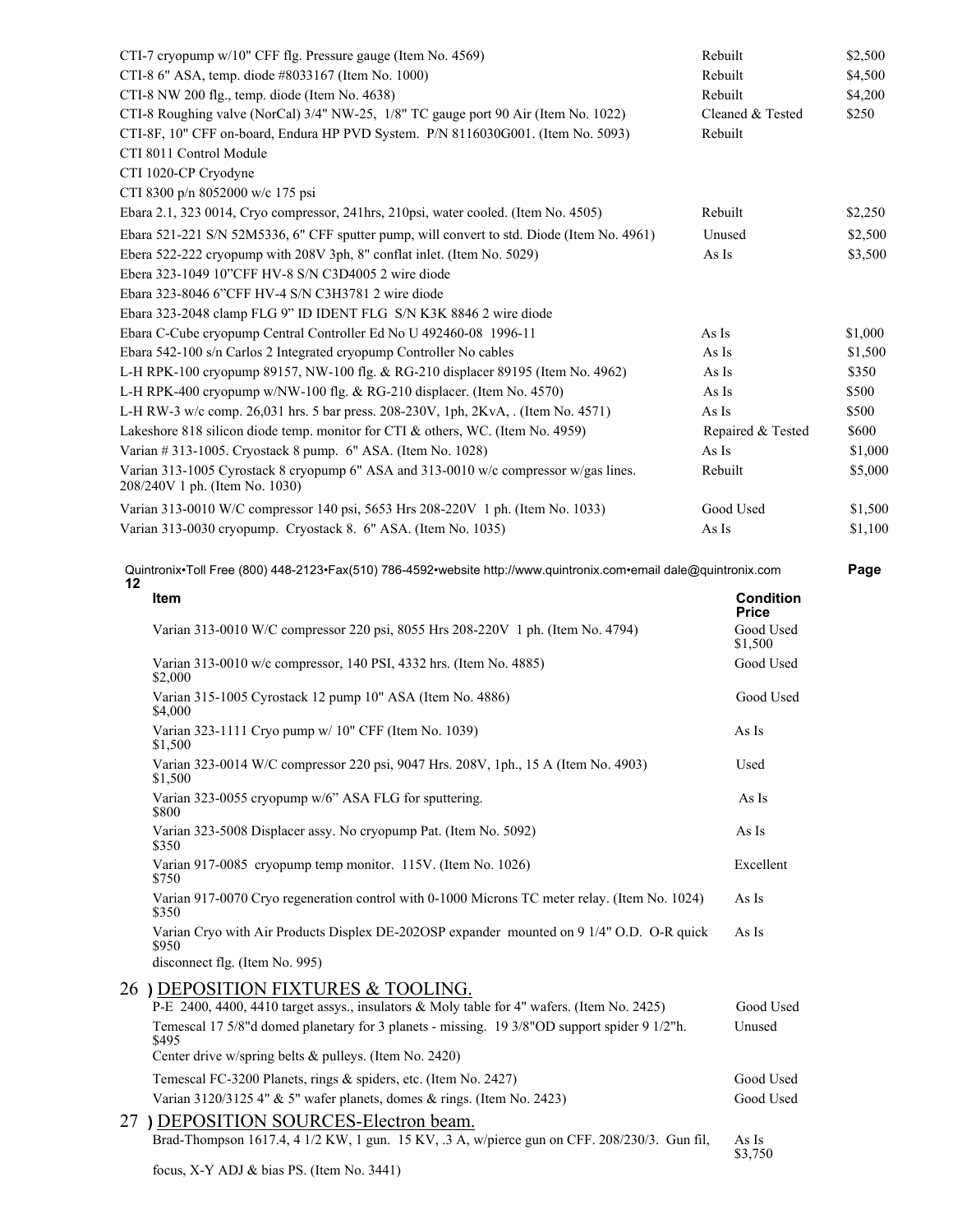| D & W 1800 three 1"d pocket linear E-gun. Chain driven crucible over emitter and focus coil. (Item                                    | Unused<br>\$1,250  |
|---------------------------------------------------------------------------------------------------------------------------------------|--------------------|
| No. 3490)                                                                                                                             |                    |
| Innotec EBS4, 15cc, 4 pocket gun. Emitter assy. Interchangeable with Temescal STIH-270-2. Lat. &                                      | Used<br>\$5,500    |
| Long. Focus coils have one side grounded. Side rotary drive. 3/8 VCO body w/O-R w/C. (Item No.<br>5145)                               |                    |
| Telemark 261-28 4 pocket 7cc bottom drive, in original box.<br>\$6,000                                                                | Unused             |
| Temescal FIH-180 3" 1800 gun w/focus and dither coils. It's an old jewell! (Item No. 3507)                                            | Unused<br>\$3,250  |
| Temescal 180deg 3 KW permanent magnet gun. Nice for CV-3. (Item No. 3499)                                                             | Unused<br>\$850    |
| Temescal misc. E.B. gun parts, POR (Item No. 4963)                                                                                    | New & Used         |
| Temescal SFIH-270-1 1 1/8"d 7cc crucible supersource 10KW E-gun (Item No. 3501)Rebuilt \$2,950<br>\$4,000                             | Unused             |
| Temescal SFIH-270-2 2"d 40cc Crucible supersource 14KW E-gun (Item No. 3503)                                                          | Rebuilt<br>\$3,500 |
| TLI 100-0010 3 KW Perm. Mag E.B Gun (Item No. 3435)                                                                                   | Rebuilt<br>\$1,500 |
| 28 ) DEPOSITION SOURCES-Sputtering.                                                                                                   |                    |
| Seagate 6 3/4" dia., custom rotary assembly, magnetron sputtering cathodes, 5KW, several materials,                                   | Poor<br>\$500      |
| Bodine 72 rpm motor to drive magnet pack.<br>Bodine 72rpm motor to drive magnet pack. (Item No. 4495)                                 |                    |
| Varian DC Sputter gun (S-gun) 2 3/4 CFF Elbow and 18" flexline w/ 1 1/4" d end O-Ring sealed to 2                                     | Used<br>\$2,000    |
| 3/4" CFF (Item No. 3752) Also Misc. Parts.-Call                                                                                       |                    |
| 29 ) DIFFUSION PUMPS & PARTS.                                                                                                         |                    |
| 1 1/2" CVC VMF-11. Ni. plt steel. 3/8 Q.C. on inlet & foreline. 12 1/s, A/C, 220V, 135W. (Item                                        | Used<br>\$395      |
| No. 869)<br>4" NW-100 Edwards 100/300M Difstack. No back/rough valve. Manual B'/fly main valve. 210v 650 w<br>, 100 ml oil<br>\$2,150 | Used               |
| 20"ASA CVC PVM-20D w/ disc heaters. Extended foreline like Varian HS-20 12.6KW 3ph 220/380v V. Good<br>\$7,500                        |                    |
| 20"ASA Varian HS-20 with 6 segment heaters 12kw, 3ph 208V<br>\$7,500                                                                  | V. Good            |
| 20"ASA Varian HS-20 with 6 segment heaters 12kw,3ph 480V<br>\$9,500                                                                   | Like New           |

| age 13<br>Item                                                                                                                                                                | <b>Condition</b>   | <b>Price</b> |
|-------------------------------------------------------------------------------------------------------------------------------------------------------------------------------|--------------------|--------------|
| $17/8$ " CVC MCF 60-01. Steel. 4" OD flg & $3/4$ "d foreline. 60 l/s, W/C. 120V 400W.<br>(Item No.873)                                                                        | Used               | \$450        |
| 1 7/8" CVC MCF-61. Steel. 3 3/4" OD flg & 3/4" d foreline 40 l/s A/C 110V 350W. (Item No. 871)                                                                                | Used               | \$375        |
| 1" Arthur Smith 1005, W/C 175W 115V (Item No. 865)                                                                                                                            | As Is              | \$150        |
| 1" CVC VMF-10 A/C DP with 1/2" foreline valve and 1" ASA VRC lever main valve. (Item No. 3)                                                                                   | As Is              | \$275        |
| 1" CVC VMF-11 $\triangle$ /C DP with 3/8" SST QC on in & out. 220V. (Item No. 5)                                                                                              | As Is              | \$350        |
| 10" ASA NRC HS-10, SST 240 V 3900 W. (Item No. 963)                                                                                                                           | Rebuilt            | \$3,500      |
| 10" ASA Varian VHS-10 SST. 240 V 4400 W (3 Ph open Delta - 2 elements) (Item No. 969)                                                                                         | Rebuilt            | \$6,000      |
| 10" ID wide mouth CVC PVMS-100 (Item No. 953)                                                                                                                                 | New                | \$1,750      |
| 10" ID wide mouth CVC. PVMS-100 Good Stack. No Heaters. (Item No. 951)                                                                                                        | As Is              | \$490        |
| 10"ASA CVC #PMC-10 Steel, $113/4$ " i.d x $\frac{1}{4}$ OR w/ 3"ASA Foreline (Item No. 959)                                                                                   | Good               | \$2,000      |
| 10"ASA NRC #0108 (old) 41"h, 2250W Heater (Item No. 961)                                                                                                                      | Fair               | \$300        |
| 10.6" NW-250 Edwards 250 Diff. Stack w/air butterfly main valve. PV-40P, SC-40, rt. angle fore $\&$<br>rough valves w/air oper. Sol. 2250W, 210V, 500 ml oil. (Item No. 5089) | Good Used<br>As Is | \$7,000      |
| 10.75" ID, 13.19" OD wide mouth Anelya CDP-3700, 2100W 200V. (Japan. VHS-250 approx.)<br>(Item No. 957)                                                                       | Like New           | \$3,500      |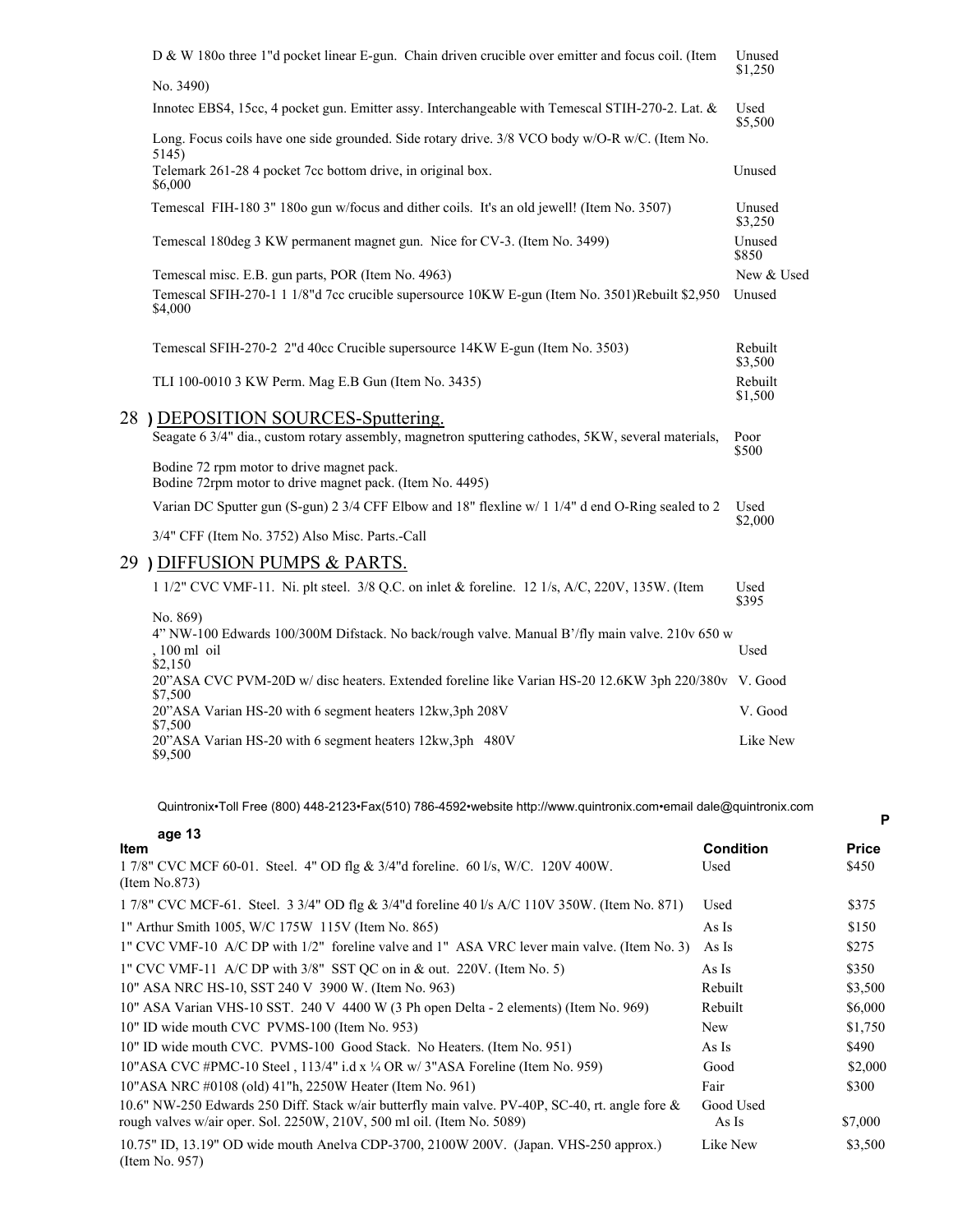| 10.75" ID, 13.19" OD wide mouth Varian VHS-250. 2200W. (Item No. 955)                                                                                                                       | Rebuilt                          | \$3,500 |
|---------------------------------------------------------------------------------------------------------------------------------------------------------------------------------------------|----------------------------------|---------|
| 12 1/4" OD inlet Edwards 9B3 oil vapor booster pump. 850 l/s 2.25 Kw (Item No. 973)                                                                                                         | Unused                           | \$4,000 |
| 15.12" ID, 18" OD wide mouth Varian VHS-400. 4400W 208V 3 ph open delta load. (Item No.<br>971)                                                                                             | Rebuilt                          | \$6,500 |
| 15.75" ID wide mouth CVC. PVMS-1000 SST 208 or 230 V, 3 ph, 4500 W (Item No. 4965)                                                                                                          | As Is                            | \$2,000 |
| 16 1/4" OD inlet Edwards18B4A oil vapor booster pump. 4000 l/s, 7 Kw, 480 V (Item No. 4966)                                                                                                 | Unused                           | \$9,000 |
| 2 1/2" DP (65 MM) ID w/cool. W/thermostat Tokyo Vacuum OFJ-15N 100 l/s speed, 40cc oil,<br>100V, 0.35Kw 25 ohm, 4 ea 1/4" holes on 3 5/8" BC, W/C baffle, 0.67 dia foreline (Item No. 4653) | As Is                            | \$250   |
| 2 1/2" NW-63 Edwards 63/150P Diffstak. 210V 450W w/ water ready thermostat, No optional<br>back/rough valve (Item No. 903)                                                                  | Unused                           | \$2,250 |
| 2" ASA Edwards E02. 2 3/4" CFF foreline. A/C. (Item No. 5103)                                                                                                                               | Fair                             | \$300   |
| 2" ASA NRC HS-2 W/C. 450W, 120V (Item No. 881)                                                                                                                                              | Rebuilt                          | \$975   |
| 2" ASA Varian HSA. A/C 120V for Varian leak detectors. 0.830 O.D Foreline (Item No. 879)                                                                                                    | Rebuilt                          | \$1,000 |
| 2" ASA Varian M2 W/C 120 V. No thermal bar overtemp (Item No. 878)<br>Rebuilt \$750                                                                                                         | New                              | \$1,000 |
| 2" CVC MHG-40 Mercury DP. 3lbs Hg. req'd. 45 l/s, 3 3/4" OD sm. Flg. 300W 115V. W/C (Item<br>No. 892)                                                                                       | New                              | \$500   |
| 2" NRC-001 (HS-2) side inlet to W/C trap & 1/2 QC. (Item No. 885)                                                                                                                           | Rebuilt                          | \$650   |
| 2" NW-50 Edwards EO 50/60, 120V 250W, 20ML fluid. A/C. 2 thermostats. (Item No. 875)                                                                                                        | Very Good                        | \$600   |
| 2" Small flange CVC (for CEC Leak Det.) A/C. 115 V 300 W. (Item No. 898)                                                                                                                    | Unused                           | \$550   |
| 2" Small flange CVC PMC-2 A/C 115 V 300 W. (Item No. 894)                                                                                                                                   | Rebuilt                          | \$550   |
| 2" Small flange CVC PMCS-2C W/C SST. 115V 300W. (Item No. 896)                                                                                                                              | Rebuilt                          | \$550   |
| 2" Unk alu/SST A/C 3 1/2" OD flg. 4 ea 10-32 tapped on 2 3/4 BC. 115V 230W 200 (Item No. 890)                                                                                               | Used                             | \$200   |
| 2" Veeco (for MS-9 Leak Det.). (Item No. 900)                                                                                                                                               | As Is                            | \$375   |
| 2" Veeco EP-2A1, SST A/C. 3 1/2" OD flange. 3/4" foreline tube. 110 V 350 W. (for MS-90 leak det.) Used<br>(Item No. 887)                                                                   |                                  | \$450   |
| 20" CVC PMC-20, No stack (Item No. 4968)                                                                                                                                                    | <b>Rusty Needs Work</b>          | \$2,000 |
| 32" ASA CVC PMC-32C. Corroded stack, missing cold trap                                                                                                                                      | <b>Rusty</b>                     | \$2,500 |
|                                                                                                                                                                                             |                                  |         |
| Quintronix•Toll Free (800) 448-2123•Fax(510) 786-4592•website http://www.quintronix.com•email dale@quintronix.com                                                                           |                                  | Page    |
| 14<br>Item                                                                                                                                                                                  | <b>Condition</b><br><b>Price</b> |         |
| 35" ASA CVC PMC-35C. Needs work on band heaters & Stack (Item No. 977)                                                                                                                      | <b>Rusty</b><br>\$5,000          |         |
| 4" ASA CVC PMCS-4B SST. (Item No. 923)                                                                                                                                                      | Rebuilt<br>\$1,100               |         |
| 4" ASA CVC PMC-4B (Item No. 921)                                                                                                                                                            | Rebuilt<br>\$900                 |         |
| 4" ASA Dresser. DPD4-1000, 115V, 1ph. DT. (Item No. 5105)                                                                                                                                   | Used<br>\$500                    |         |
| 4" ASA Edwards E04. SC-25 foreline. W/C. (Item No. 5104)                                                                                                                                    | Fair<br>\$450                    |         |
| 4" ASA NRC NHS-4. (Item No. 917)                                                                                                                                                            | Good Used<br>\$400               |         |
| 4" ASA NRC HS-4 SST. (Item No. 912)                                                                                                                                                         | Rebuilt<br>\$900                 |         |
| 4" ASA NRC HS-4 STL. (Item No. 5106)                                                                                                                                                        | Fair<br>\$450                    |         |
| 4" ASA Varian VHS-4 SST 240 V 1450 W (Item No. 919)                                                                                                                                         | Rebuilt<br>\$1,650               |         |
| 4" ASA Varian M-4 240 V 1190 W. (Item No. 914)                                                                                                                                              | Good Used<br>\$750               |         |
| 4" ASA Varian M-4 240 V 1190 W. (Item No. 915)                                                                                                                                              | Rebuilt<br>\$1,250               |         |
| 4" CEC MCF-300 SST W/C 115 V 750 W. (Item No. 910)                                                                                                                                          | As Is<br>\$250                   |         |
| Manual<br>4" NW-100 Edwards.                                                                                                                                                                |                                  |         |
| 4" NW-100 Leybold 22630 DP, 550W 220V, O.T. Thermostat NW-20 foreline. W/C. 400 l/s.<br>(Item No. 5090)                                                                                     | Unused                           |         |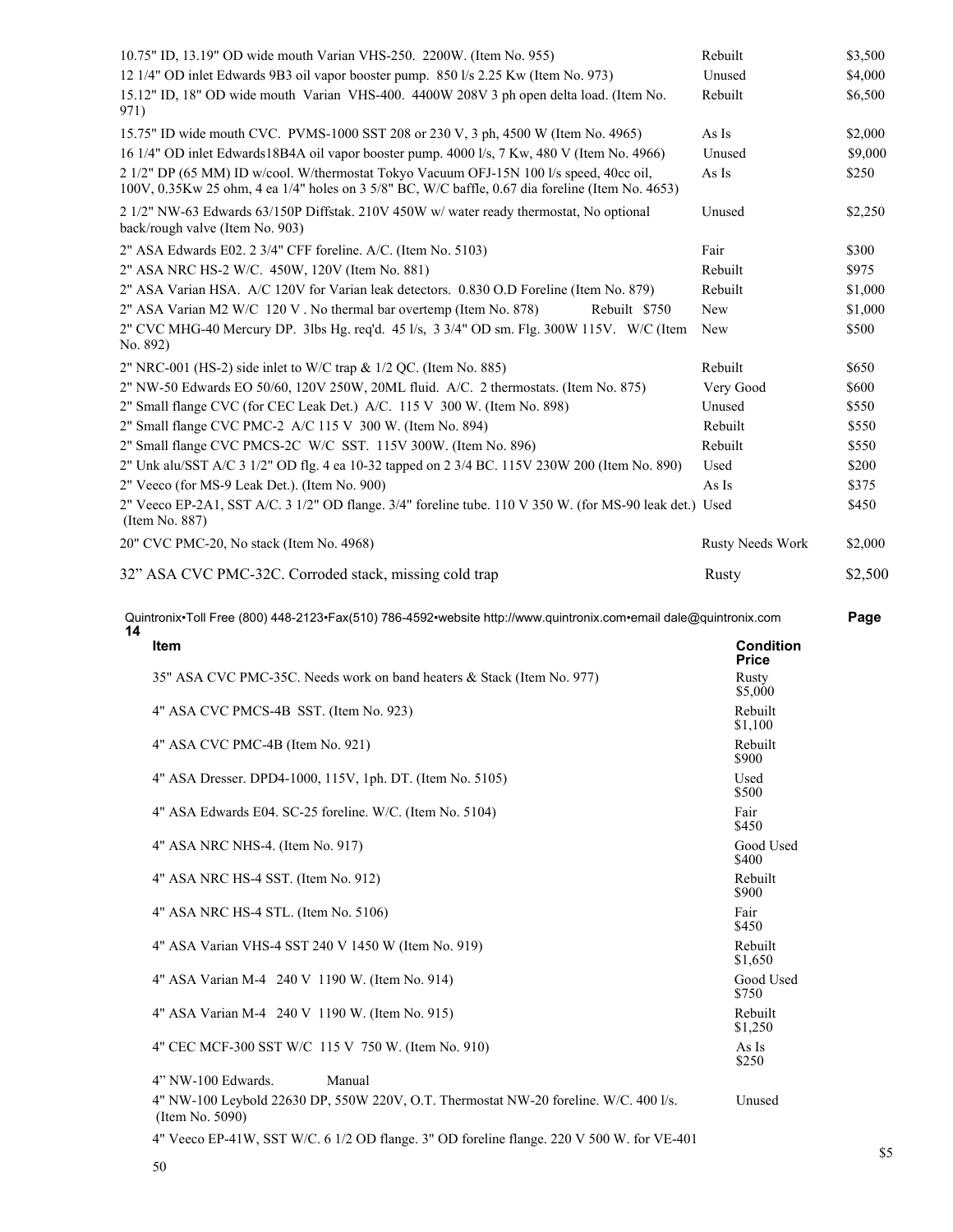$($ Item  $N_{\odot}$   $.007)$ 

| (Item No. $90$ )                                                                                                    |                      |
|---------------------------------------------------------------------------------------------------------------------|----------------------|
| 5" EdwardsEO4850 W 220V, NW 25 Foreline. 5" id x 7" od Flg w/ 12 ea 11/32 holes on 6 7/16 BC<br>(Item No. 927)      | Used                 |
| 6" ASA CVC PMCS-6B SST. (Item No. 947)                                                                              | Rebuilt<br>\$1,600   |
| 6" ASA Dresser DPD6-1800. 230V, 1ph. DT. (Item No. 5107)                                                            | Used<br>\$225        |
| 6" ASA NRC NHS-6 (Item No. 929)                                                                                     | Rebuilt<br>\$1,050   |
| 6" ASA Varian M6 120/208 or 240 V - Specify. 1500 W (Item No. 931)                                                  | Rebuilt<br>\$1,650   |
| 6" ASA Varian VHS-6. 120; 208 or 240V- specify. 2200W 1Ph. (Item No. 935)                                           | Rebuilt<br>\$2,400   |
| 6" ASA Veeco SST. approx 5 1/4" OD KF type flange on foreline, water jacket replaced w/Cu tube                      | As Is<br>\$950       |
| (Item No. 941)                                                                                                      |                      |
| 4" NW-100 Edwards 100/300P Diffstak. 210V 650W w/ water ready thermostat, No optional                               | Unused<br>\$2,850    |
| back/rough valve, Air op. main B.fly valve. (Item No. 905)                                                          |                      |
| 6" NW-160 Leybold 22640 DP, 800W 220V, O.T. Thermostat NW-32 foreline. W/C. 1000 l/s. (Item<br>\$2,500<br>No. 5091) | Unused               |
| 6" Spl. flange D & W 1051 w/water jacket SST. (Item No. 943)                                                        | As Is<br>\$550       |
| 6"ASA NRC #01-0620-5 (old) 28" h, 950W, No heater (Item No. 937)                                                    | As Is<br>\$100       |
| 6"ASA T-M Vac Prod. #641-8-C w/ sump on top 115V 60 Hz 1 h 15A (Item No. 933)                                       | Very Good<br>\$1,250 |
| 8.3"ID, NW 200; Balzers Dif-200 200V 200W SST NW40 Foreline. Needs element/top baffle (Item                         | As Is                |
| 50<br>No. 949)                                                                                                      |                      |
| Varian 0181-6429-06-025 VHS-4,6,10 300 deg F klixon thermostat, 25A-240V manual reset. (Item                        | New<br>\$25          |
| No. 939)                                                                                                            |                      |
| Varian 0181-6429-06-015 for M4, M6 225F thermostat. 25A 240V manual reset. (Item No. 925)                           | New<br>\$25          |
| Varian HS-10 Alum Jet Assy. 0181-77838-301. MFG by Varian. (Item No. 965)                                           | New<br>\$1,750       |
| Varian HS-10 Splash Baffle 0181-77903-301. MFG by EFC (Item No. 967)                                                | New<br>\$175         |
| 30 ) ELECTRON BEAM P.S ACCESSORIES & PARTS.                                                                         |                      |
| D & W 5040V E.B. power supply, HV control panel. (Item No. 3509)                                                    | As Is<br>\$450       |
| Sloan PAK Remote control. (Item No. 3455)                                                                           | Used<br>\$300        |
| Sloan six-ten remote control. (Item No. 3453)                                                                       | Good Used<br>\$300   |
| Quintronix•Toll Free (800) 448-2123•Fax(510) 786-4592•website http://www.quintronix.com•email dale@quintronix.com   |                      |
| age 15<br>Item                                                                                                      | <b>Condition</b>     |
|                                                                                                                     | <b>Price</b>         |
| Temescal CV8 & 14 6054-2014-0. Focus & sweep. P.S. trans. Triad F49U. (Item No. 4023)                               |                      |
| 5<br>Temescal CV8, 10 & 14 6054-1137-0. Tube bias supply choke. Stancor C2690. (Item No. 4019)                      |                      |
| $\boldsymbol{0}$                                                                                                    |                      |
| Temescal CV8, 10 & 14 0206-1101-0. Tube bias supply trans. Temescal 2F1101 (F & R 2T13).                            |                      |
| 50<br>(Item No. 4021)                                                                                               |                      |
| Temescal EGC-1 gun controller for CV-10 Powerstat focus control. (Item No. 3475)                                    | Good Used<br>\$1,600 |
|                                                                                                                     |                      |

\$7

**P**

\$7

\$5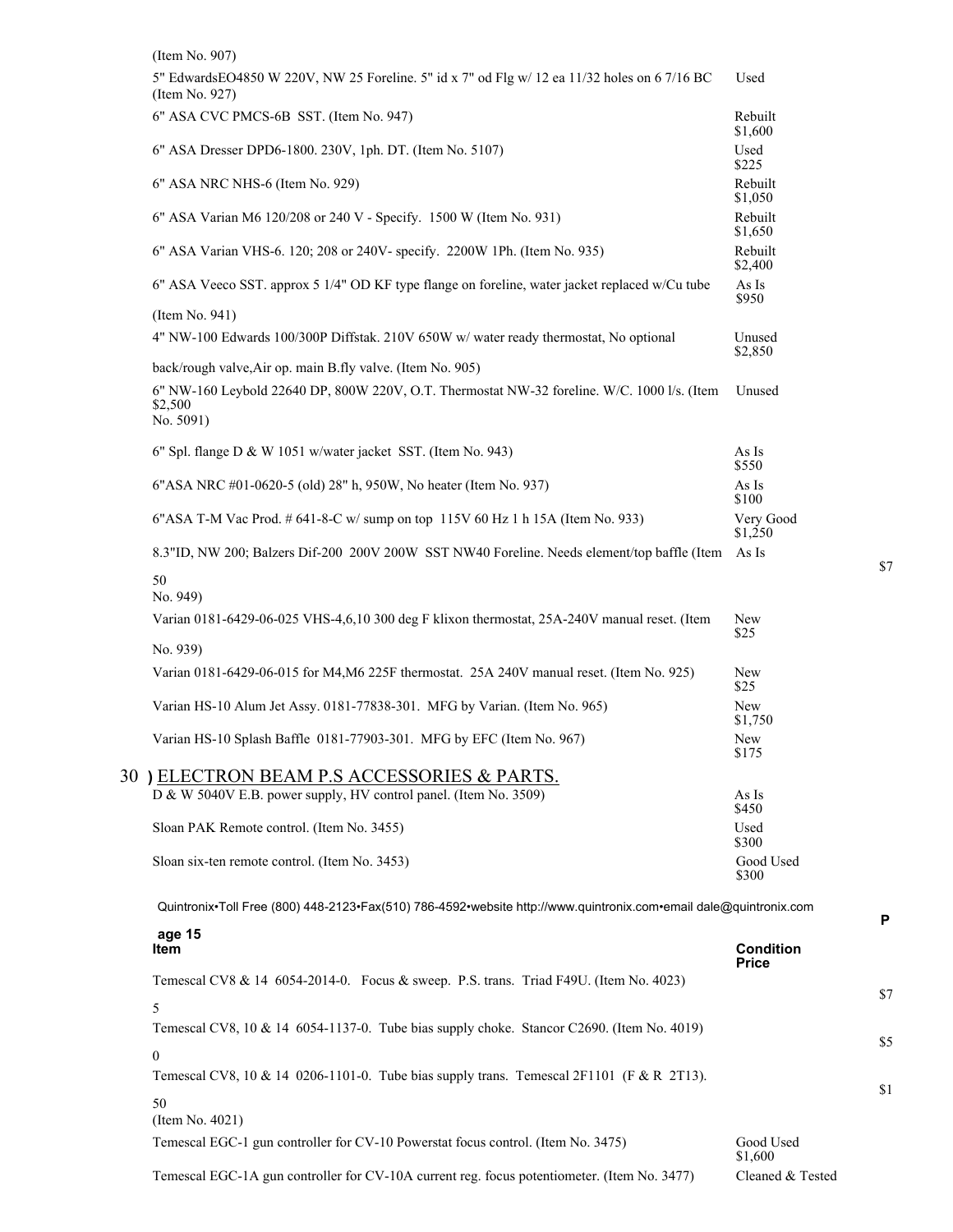|    |                                                                                                                                                              | \$1,750                              |     |
|----|--------------------------------------------------------------------------------------------------------------------------------------------------------------|--------------------------------------|-----|
|    | Temescal EGC-20 gun controller for CV-20, 0610-3014-1 (Item No. 3481)                                                                                        | New<br>\$2,500                       |     |
|    | Temescal ES-6 EBPS HV XFMR 2F 1373. (Item No. 4013)                                                                                                          | Unused<br>\$1,450                    |     |
|    | Temescal ES-6 EBPS Tube fil.xfmr 2F5501. (Item No. 4015)                                                                                                     | New<br>\$395                         |     |
|    | Temescal ES-6 EBPS focus.xfmr 2F5521. (Item No. 4017)                                                                                                        | New                                  | \$3 |
|    | 55                                                                                                                                                           |                                      |     |
|    | Temescal ES-6 remote control. (Item No. 3449)                                                                                                                | Good Used<br>\$450                   |     |
|    | Temescal STIH-270-2MP Misc. new and used parts (Item No. 4918)<br>Temescal VWS-R-1A Variable waveform position-sweep controller. X & Y axis. (Item No. 3471) | Used<br>Repaired & Tested<br>\$3,350 |     |
|    | Temescal VVC-6, 4-10 KV, HV adjust for ES-6A. (Item No. 3447)                                                                                                | Cleaned & Tested<br>\$1,650          |     |
|    | Temescal XYS-10-1, Alum panel. Triangle-Cycloid-Sinewave sweep. w/P.S. & Cable (Item No.                                                                     | Rebuilt<br>\$2,500                   |     |
|    | 3473)                                                                                                                                                        |                                      |     |
| 31 | ELECTRONIC PARTS & COMPONENTS.                                                                                                                               |                                      |     |
|    | Ascor-Addalux 1422-03 printing light. 2KW, 200-250V 1 ph. (Item No. 4393)                                                                                    |                                      | \$1 |
|    | ,450<br>Cap, Energy Discharge. Sangamo 14 MFD, 20 KV, 0.040 µH, 2795 Joules. One term insulated. 350                                                         |                                      |     |
|    | 50                                                                                                                                                           |                                      | \$3 |
|    | Case common. No PCB. Quantity discount. (Item No. 4357)                                                                                                      |                                      |     |
|    | Cap, Energy Discharge. GE 14F1115G2, 24 MFD, 20 KV, 0.3 µH, 25,000 A max peak. Two 450                                                                       |                                      | \$4 |
|    | 50                                                                                                                                                           |                                      |     |
|    | term insulated. Caster oil. Quantity discount. (Item No. 4359)<br>Cap, oil filled, water cooled. Aluminum case for RFPS. Westinghouse 363A004-H19            | Unused                               |     |
|    | 75                                                                                                                                                           |                                      | \$4 |
|    | 13 1/2 x 5 1/4 x 16 h (21 1/4"H insl.) 0.0076MFD, 7800 VRMS max. 240 A max, 540 KHz.<br>(Item No. 4349)                                                      |                                      |     |
|    | Cap, Oil, Filter. GE 14F 128, 0.0091 MFD, 25 KV DC. 75 (Item No. 4351)                                                                                       |                                      | \$7 |
|    | 5<br>Cap, Oil, Filter. GE 14F 129, .05 MFD, 25 KV DC. 125 (Item No. 4353)                                                                                    |                                      |     |
|    | 25                                                                                                                                                           |                                      | \$1 |
|    | Cap, Oil, Filter. West 1166 907, 0.5 MFD, 25 KV DC. 225 (Item No. 4355)                                                                                      |                                      |     |
|    | 25                                                                                                                                                           |                                      | \$2 |
|    | Cap, variable vacuum. ITT-Jennings CMV-1-4000-305, 25-4000 PF, 5 KV. (Item No. 4347)                                                                         | New<br>\$950                         |     |
|    | Coaxial "Tee", RF switch. Shively labs. 8160EPS. 8" O-R flange. 2 1/2"d x 31 male connector.                                                                 | Unused<br>\$425                      |     |
|    | (Item No. 4361)                                                                                                                                              |                                      |     |
|    | Dietzen 4313 microfilm reader. (Item No. 4391)                                                                                                               | Used<br>\$300                        |     |
|    | H.V. Choke, C-R. Q T & E 2350 (Item No. 4363)                                                                                                                |                                      | \$1 |
|    | 50                                                                                                                                                           |                                      |     |
|    | Millington Machine Co. VF-WM 42"h x 52"w photo printing frame. 120V 9A (Item No. 111)                                                                        |                                      | \$1 |
|    | ,250<br>Tube, Eimac 3CX3000A7. For Plasmatherm RFPS. (Item No. 4375)                                                                                         | Rebuilt<br>\$900                     |     |
|    | Tube, Eimac Y504 special HV triode for Temescal ES-6 EBPS. (Item No. 4365)                                                                                   | New<br>\$850                         |     |
|    | Tube, Eimac 5C X 1500A. For Plasmatherm RFPS. (Item No. 4369)                                                                                                | Rebuilt<br>\$950                     |     |
|    | Tube, Eimac 3W5000A3 medium mu triode, 5 KW W/C. Glass insulated. (Item No. 4379)                                                                            | Unused<br>\$300                      |     |
|    | Tube, Eimac 3CX 10,000 A7. For Temescal CV-8 EPBS. (Item No. 4381)                                                                                           | Rebuilt                              |     |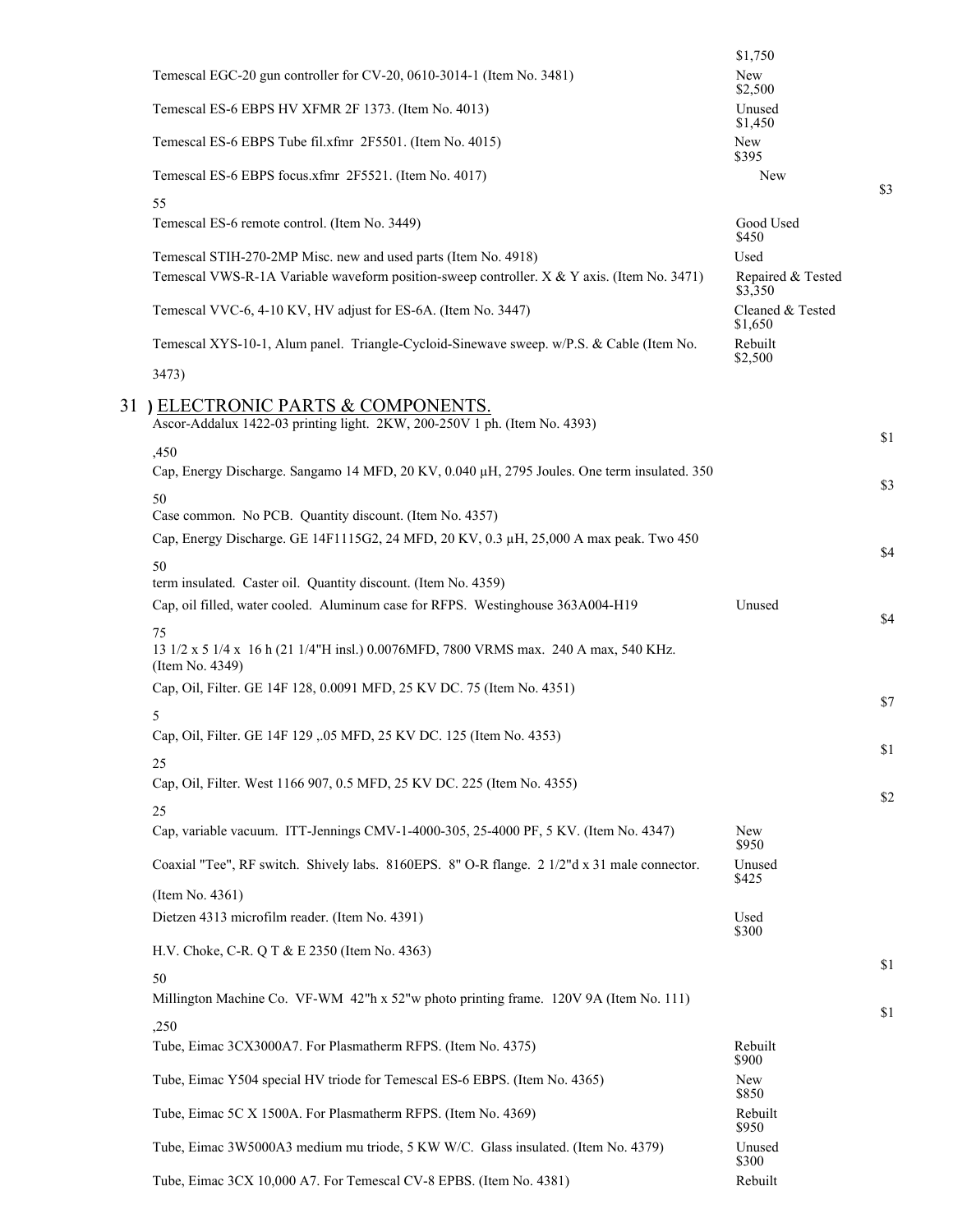|                                                                                          | \$2,300             |
|------------------------------------------------------------------------------------------|---------------------|
| Tube, Eimac 3CW 20,000 A7. For Temescal CV 10/14 EBPS. (Item No. 4385)                   | Rebuilt<br>\$2,500  |
| Tube, Eimac 3CW 20,000 A7. For Temescal CV 10/14 EBPS. (Item No. 4387)                   | Unused<br>\$3,250   |
| Tube, Eimac Y512. Special HV tetrode for Sloan $5/10 \& 6/10$ EBPS. (Item No. 4367)      | Good Used<br>\$750  |
| 32 ) FEEDTHROUGHS-Electrical.                                                            |                     |
| 10 pin 1" F.T. Varian-special. MS conn. (Item No. 2489)                                  | <b>New</b><br>\$375 |
| 10 pin on 2 3/4" CFF Varian 954-5118 for Iron-constantan for T.C., 0.060 d. for MS conn. | <b>New</b><br>\$350 |
| (Item No.4586)                                                                           |                     |

## **age 16**

|       | Item                                                                                                                                                 | Condition<br><b>Price</b> |
|-------|------------------------------------------------------------------------------------------------------------------------------------------------------|---------------------------|
|       | 10 pin on 2 3/4" CFF Varian 954-5165, no MS conn., 0.060 Nickle wire. (Item No. 4641)                                                                | Unused<br>\$200           |
|       | 10 pin on 2 3/4" CFF MDC IF10-275, 10A 700V max., 0.032 dia. Moly pins in vac. (Item No. 4741)                                                       | Used<br>\$275             |
|       | 1000A 3/4"d W/C NRC 1373-F6601-301 1" FT (Item No. 2496)                                                                                             | New<br>\$385              |
|       | 1500 A W/C-Alumina Insul. on 1 3/8"d Kovar sleeve. P-E 3/4"d copper, can be welded in 2 3/4"                                                         | Unused<br>\$395           |
|       | CFF. (Item No. 2532)<br>150A 10KV 1"dx 5/8" max thk BP Hole w/o 1.345. Counterbore . Edwards 6D electrode                                            | New                       |
|       | DO72-19-000. (Item No. 2500)                                                                                                                         | \$200                     |
|       | 2 wire 0.05" Nickel on 1.33" CFF. 1" wire@ATM, 5.5" wire in Vac. 5A@5KV. (Item No. 5077)                                                             | Unused<br>\$100           |
|       | 400A 1" F.T. SS 244-0004-2. (Item No. 2494)                                                                                                          | New<br>\$175              |
|       | 400A 1" F.T. Veeco 9800-88300, list price \$1,419 (Item No. 4970)                                                                                    | Unused<br>\$700           |
|       | 70A 12KV. 1" SST FT. 5/16 copper rod. SS#244-0006-0. For EB gun filaments. (Item No. 2498)                                                           | New<br>\$450              |
|       | 8 pin on 2 3/4CFF Varian # 954-5014, 0.05 OD Ni wires, 1KV 5A (Item No. 2512)                                                                        | New<br>\$150              |
|       | 8 TC tubes/alumina header on 1 3/8"d x 1"l Kovar sleeve. P-E 126-311-010. (Item No. 2528)                                                            | Unused<br>\$95            |
|       | 8 wire 0.09" d copper on 2 3/4" CFF. MS-3106A-24-6S #12 contact plug@ATM 5 wires in Vac. Est.                                                        | Unused<br>\$400           |
|       | 30A@500V. (Item No. 5076)                                                                                                                            |                           |
|       | Deutsch connectors DM5623-37pp 37 pin Male-Male hermetic bulkhead conn mounted on 8"bolt                                                             |                           |
|       | xcellent circle on 10"ASAx 1/2T, Al flange No O-ring. Need Deu. 13084-37S-5020 plugs. POR. (Item<br>No.<br>2502)                                     | E                         |
|       | Deutsch connectors DM5623-61pp 61 pin Male-Male hermetic bulkhead conn mounted on12"ASAx<br>1/2T (19"OD), SST flange No O-ring. POR. (Item No. 2505) | Excellent                 |
|       | Deutsch plugs with shielded cables available, POR. (Item No. 4971)                                                                                   | Excellent                 |
|       | Deutsch Single 37 and 61 pin Hermetic connectors and mating plugs available. POR. (Item No. 2508)                                                    | Excellent                 |
|       | Temescal 2 BNC coax on 1" bolt P/N                                                                                                                   | Unused                    |
| \$250 | Octal 1" F.T. Varian-1374-F9665-301. Octal plug. (Item No. 2487)                                                                                     | Used<br>\$250             |
|       | Octal 1" SST F.T. ANON. Octal plug. (Item No. 2485)                                                                                                  | Used<br>\$150             |
|       | Octal or 11 pin feedthrough on 1 3/8d SST bolt. Cooke U912-9 (Item No. 2530)                                                                         | Unused<br>\$295           |
|       | Varian 953-0052 cable clamp blocks w/jackscrew for 150A-0.25" d & 400A-0.625" d feedthrus.                                                           | New                       |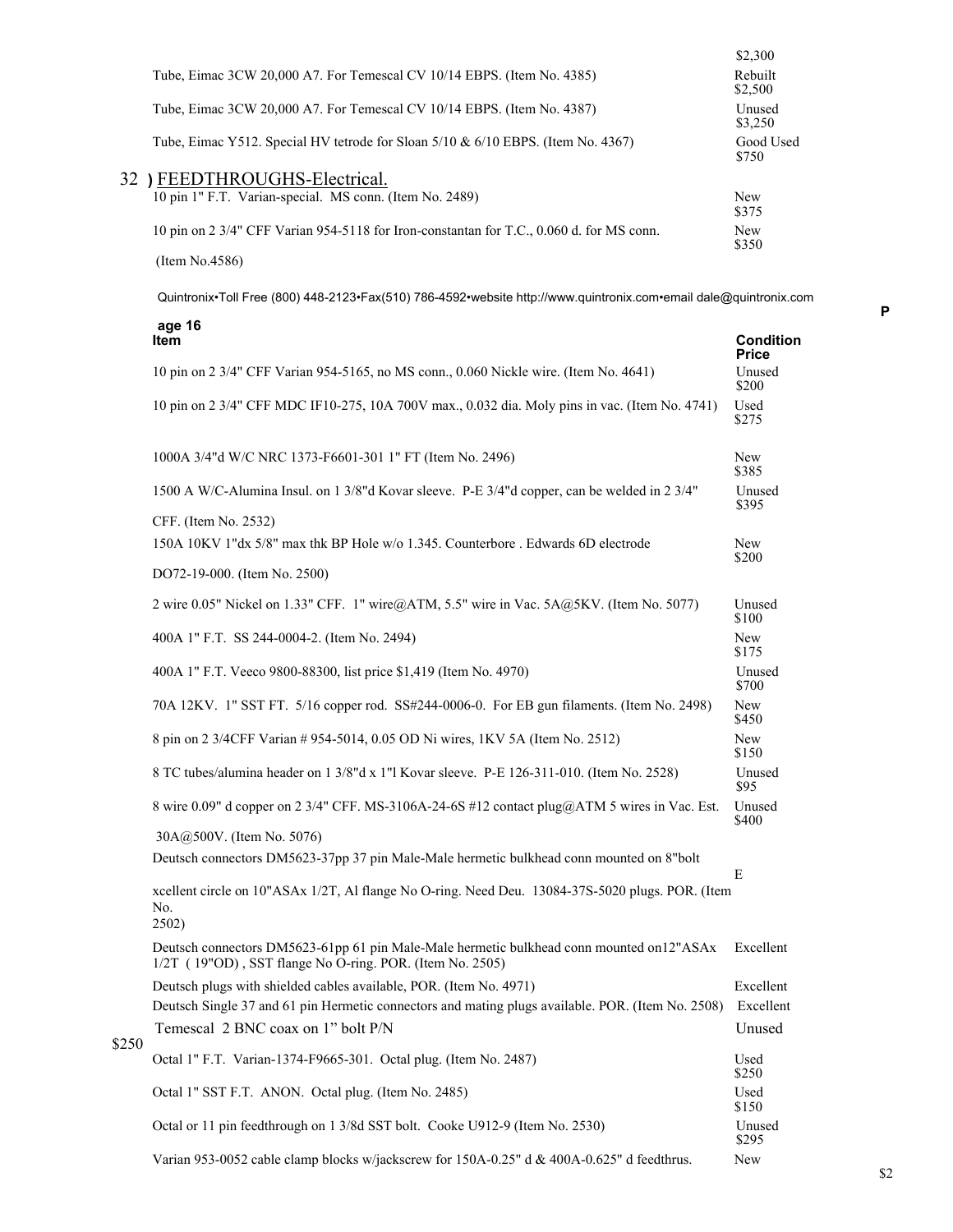00 (Item No. 5078)

| 33) FEEDTHROUGHS-Misc.                                                                                              |                     |
|---------------------------------------------------------------------------------------------------------------------|---------------------|
| 1" quick connect NRC 1369-F1819-801. 1" SST FT. Skinpacked. (Item No. 2483)                                         | <b>New</b><br>\$250 |
| Edwards E100-41-040 For 1/8" Rod/tube. 0.134 id x 0.468" thk OD (Item No. 2437)                                     | Unused<br>\$25      |
| Hollow bolt blank 1" SST FT. (Item No. 2481)                                                                        | Unused<br>\$40      |
| MRC 2 3/4 flg w/ 2 ea 1/4" SST tubes & 37 deg Male flares w/ 10" flex lines 6"L (Item No. 2535)                     | Used<br>\$100       |
| 34) FEEDTHROUGHS-Motion.                                                                                            |                     |
| 1/4" linear. MDC 996406 (SPL K075-BLM-1). 1/4" rod 3.3-4.3" lg, 1" travel, bellow sealed,                           | As Is<br>\$275      |
| NW-16flg., with-03 optional stepper motor drive. Motor can be removed for manual knob<br>operation. (Item No. 5146) |                     |
| $1/4$ " rotary/brass bellow NRC 1301-F2721-301 1"FT. (Item No. 2461)                                                | Used<br>\$560       |
| 1/4" rotary Bellow sealed Temescal 0918-6793-0,                                                                     | Used<br>\$175       |
| with $1 \frac{3}{8}$ " x $\frac{1}{8}$ " O-Ring 3-Hole 2 3/4 flg (Item No. 2463)                                    |                     |
| $1/4$ " rotary/bellow sealed. Varian 954-5151 on mini CFF. (Item No. 2520)                                          | Used<br>\$275       |
| 1/4" rotary/bellow sealed. P-E 281-6070. 2 3/4" CFF. (Item No. 2522)                                                | Good Used<br>\$350  |
| 2 3/4 CFF 1/4"Rotary Varian Modified w/ 1/4 turn shutter. Air actuated from 3125 (Item No. 2473)                    | Used                |
| 3/8 "Linear MRC push-turn Feedthru'. 6-10" strobe. Diff. pumped 5 7/8 Al Flg (Item No. 2465)                        | Used<br>\$150       |
| 3/8" Rotary Edwards C636-65-000. O-ring sealed. 1.050 or 1 5/16 Hole. (Item No. 2471)                               | Unused<br>\$100     |

Quintronix•Toll Free (800) 448-2123•Fax(510) 786-4592•website http://www.quintronix.com•email dale@quintronix.com

| age 17<br><b>Item</b>                                                                                     | <b>Condition</b><br><b>Price</b> |
|-----------------------------------------------------------------------------------------------------------|----------------------------------|
| 3/8" rotary Ferro fluidic 50C103154H in 2 3/4 CFF. (Item No. 2524)                                        | Good Used<br>\$850               |
| 3/8" Rotary 2 3/4 CFF, Huntington VF-166 (Item No. 4797)                                                  | Very Good<br>\$450               |
| 3/8" rotary Dominar FT-R375, 1" SST, 2 Viton O-R, 2 ball brg., DBL shaft flats, 4" O.L.                   | New<br>\$275                     |
| (Item No.4972)                                                                                            |                                  |
| 5/16 SST push turn Diff pumped Fed thru on 3/4 bolt (Item No. 2475)                                       | Used<br>\$100                    |
| 5/16-3/8 x1/4" Bellow sealed rotary Feedthru on 7/8 bolt ANON (Item No. 2477)                             | Used<br>\$200                    |
| CHA FT58-023 1" SST Push-pull rotary F.T. 1/4 shaft w/pumpout. (Item No. 2455)                            | Used<br>\$275                    |
| Ferro fluidic rotary. 1" SST FT, 1/4 SST shaft. 50C103237. (Item No. 2459)                                | Used<br>\$300                    |
| Ferro fluidic rotary. 1" SST FT, 1/4 SST shaft. 50C103237. (Item No. 4432)                                | New<br>\$500                     |
| Ferro Fluidic rotary 3/8" for 1" dx 1 3/4L BP hole (50-103990H) Flattened Shaft<br>(Item No. 2467)        | Unused                           |
| Ferro fluidic rotary. 1" aluminum FT, 1/4 SST shaft. A 1391, 5IA112945 (Item No. 2457)                    | Used<br>\$275                    |
| Ferro Fluidic rotary 3/8" for 1 1/2" dx 1 1/2L BP hole (SNN-375-009) 3/32" Shaft keyway<br>(Item No.2469) | Unused                           |
| MDC # K075-ABLM-1SP Linear Feed thru Air actuated. NW-16, Shaft about 2"<br>(Item No. 2479)               | Unused<br>\$295                  |
| Temescal 0302-1713-0 (BR-IF) 3/8 shaft, 25inlbs, 40in-lbs inter., 1000 rpm max bellow &                   | Good<br>\$800                    |
| wobblestick drive 4 1/2 OD flange mounted. (Item No. 2541)                                                |                                  |

35 **)** FEEDTHROUGHS-Thermocouple.

**P**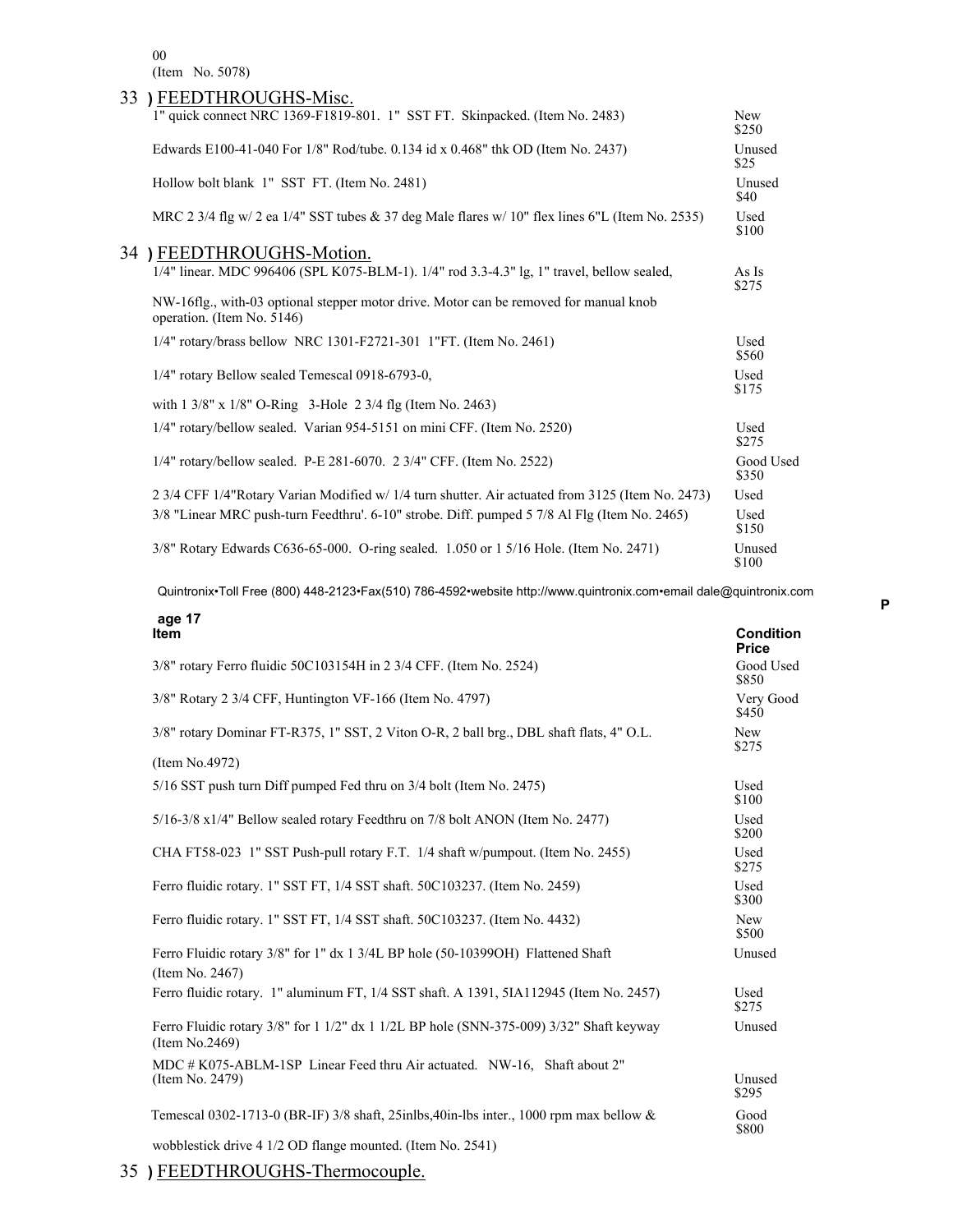| 10 pin on Mini CFF Varian 954-5033 Iron-constantan for T.C. (Item No. 2514)                                       | New<br>\$375              |     |
|-------------------------------------------------------------------------------------------------------------------|---------------------------|-----|
| 20 pin on 2 3/4 CFF Varian 954-5116 Iron-constantan for T.C. (Item No. 2516)                                      | New<br>\$495              |     |
| 36) FEEDTHROUGHS-Thickness monitor.                                                                               |                           |     |
| 2-3/16" tubes, 1 RF. Inficon 002-042 1"FT. (Item No. 2443)                                                        | New<br>\$375              |     |
| 37) FEEDTHROUGHS-Water.                                                                                           |                           |     |
| Dual 1/4"x 6" SST tubes on 2 3/4" rot. CFF. (Item No. 2518)                                                       | New<br>\$85               |     |
| One 3/8" copper tube, NRC 1335-78084-301 1"FT. (Item No. 2449)                                                    | New<br>\$150              |     |
| Three 1/4" copper tubes with RL fittings on 1" SST FT. (Item No. 2447)                                            | Unused<br>\$175           |     |
| Three $1/4$ " copper tubes in 1" SST FT. $11/2$ "l on Hex x 6" OL. (Item No. 2445)                                | Unused<br>\$125           |     |
| Two 3/8" SST tubes 5" lg. on 1" SST F.T. ANON: Mounted thru 1" lg. bellow in chamber.                             | Unused<br>\$175           |     |
| (Item No. 2453)                                                                                                   |                           |     |
| Two 3/8" SST tubes 6" lg. on 1" SST F.T. ANON (Item No. 2451)                                                     | Unused<br>\$175           |     |
| Two 3/8" SST Tubes 5" long on 1" SST FT. Mounted thru 1" long bellow in chamber                                   | Unused<br>\$175           |     |
| (Item No.2441)                                                                                                    |                           |     |
| 38 ) FILTERS RECIRCULATING OIL.                                                                                   |                           |     |
| Hilco RP1, s/n EIA 100-0X-A, 8" d x 24" h. filter tank only. 100 PSI gauge. 100 PSI max $@250$ F.                 | As Is<br>\$95             |     |
| (Item No. 4870)                                                                                                   |                           |     |
| Edwards EOF-300 external oil filter. 8"x20" tank                                                                  |                           |     |
| Hilliard 01511-0888-003 2 tank oil filter. 115V 1/4 HP pump. (Item No. 784)                                       | Good Used<br>\$750        |     |
| Leybold OF-500, filler tank only with Quick conn. 4 gal. (Item No. 5108)                                          |                           |     |
| Leybold OF-500, 1/16 HP, 0.6 GPM, oil pump & filter. (Item No. 832)                                               | New<br>\$1,200            |     |
| Leybold OF-1000-1, oil pump & filter. (Item No. 834)                                                              | Cleaned & Tested<br>\$950 |     |
| Leybold #898507 Particulate element for OF-1000 oil filter (Item No. 812)                                         | New<br>\$30               |     |
| Leybold 18996 Al 2 O 3 (aluminum) Replacement element for CFS, 16/25 (1 reqd.) or 40/65 (2 reqd) Unused           |                           | \$6 |
| 5                                                                                                                 |                           |     |
| (Item No. 4861)                                                                                                   |                           |     |
| Leybold 898550, OF-1000 oil filter, 1/6 HP pump, press. & flow gauge. W/Fomblin. (Item No. 5101) Used             |                           | \$8 |
| ${\bf 00}$                                                                                                        |                           |     |
| Leybold CFS40-65 chemical filter system 10177 for D40/65 BCS pumps. W/2 elements (Item No.                        | Very Good<br>\$1,650      |     |
| 4723)                                                                                                             |                           |     |
| Quintronix•Toll Free (800) 448-2123•Fax(510) 786-4592•website http://www.quintronix.com•email dale@quintronix.com |                           | P   |
| age 18<br>Item                                                                                                    | <b>Condition</b>          |     |
| Leybold OF-1000 spare rear filter cannister 898555 w/quick disconnect, with Al 2 O 3 (aluminum)                   | <b>Price</b><br>Unused    |     |
| 898504 element (Item No. 4786)                                                                                    | \$325                     |     |
| LH# 898507 Particulate element for OF-1000 filter. (Item No. 836)                                                 | New                       |     |
| Motor gard 212 200 Two canister w/ M-723 element. Press gauge & two ft hoses with quick                           | \$30<br>New               |     |
| disconnects $115v/230v$ . (Item No. 838)                                                                          | \$1,000                   |     |
| Oil pump & filter. RDI FS-765 (765cc/in oil flow) 1/4 HP 115/230V. 50 CFM pump max.                               | As Is                     |     |
| (Item No. 845)                                                                                                    | \$500                     |     |
|                                                                                                                   |                           |     |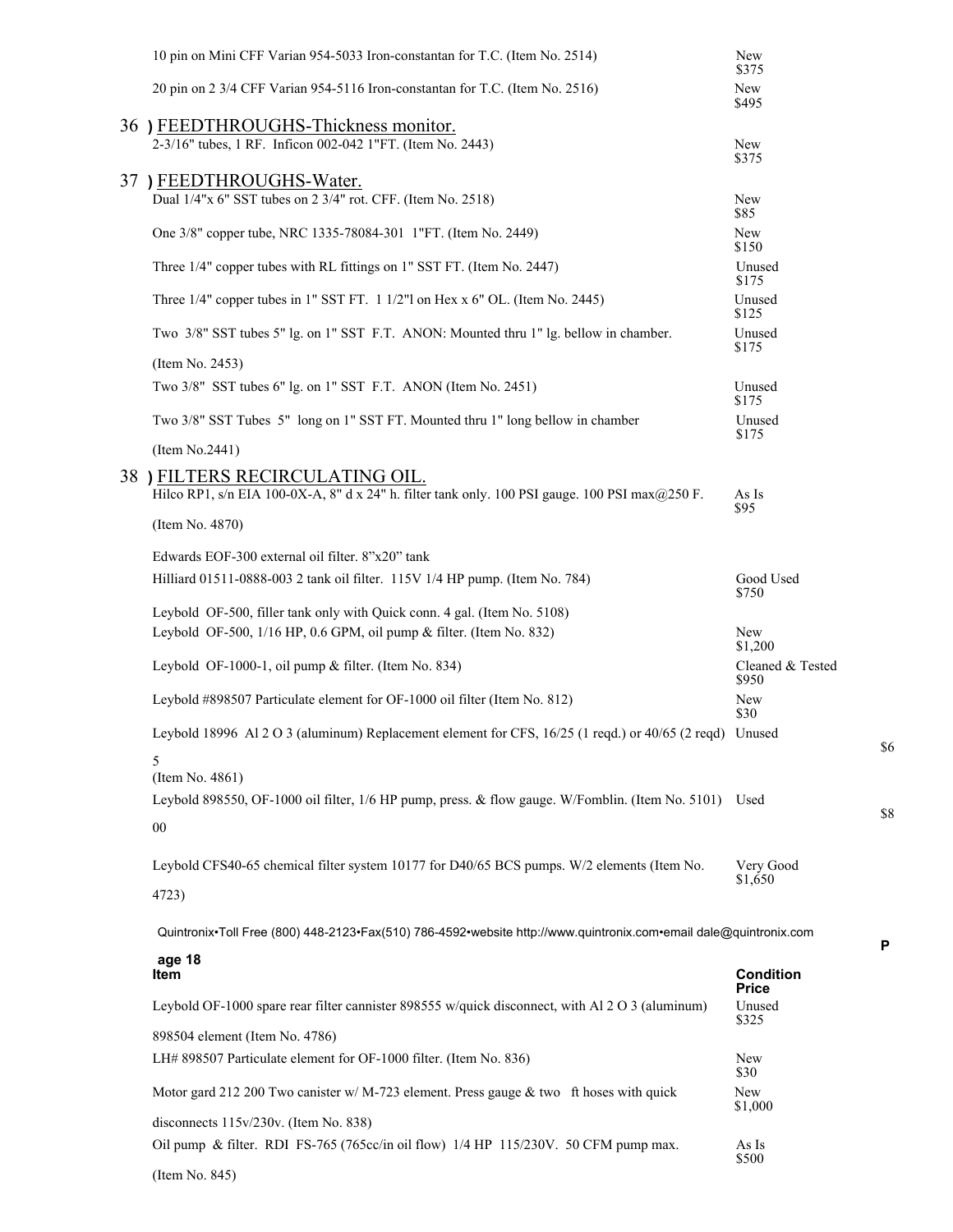| Oil pump & filter. Stokes 339-30, 3.5 GPM w/some Fomblin. POR. (Item No. 4658) |                                                                                                                                                                                                                                                                                                                                                                                                                                                                                                                                                                                                                                                                                                                                                                                                                                                                                                                                                                                                                                                                                                                                                                                                                                                                                                                                                                                                                                                                                                                                                                                                                                                                                                                                                                                                                                                                                                                                                                                                                                                                                                                                                                                                                                                                                                                                                                                                                                                                                                                                                     |
|--------------------------------------------------------------------------------|-----------------------------------------------------------------------------------------------------------------------------------------------------------------------------------------------------------------------------------------------------------------------------------------------------------------------------------------------------------------------------------------------------------------------------------------------------------------------------------------------------------------------------------------------------------------------------------------------------------------------------------------------------------------------------------------------------------------------------------------------------------------------------------------------------------------------------------------------------------------------------------------------------------------------------------------------------------------------------------------------------------------------------------------------------------------------------------------------------------------------------------------------------------------------------------------------------------------------------------------------------------------------------------------------------------------------------------------------------------------------------------------------------------------------------------------------------------------------------------------------------------------------------------------------------------------------------------------------------------------------------------------------------------------------------------------------------------------------------------------------------------------------------------------------------------------------------------------------------------------------------------------------------------------------------------------------------------------------------------------------------------------------------------------------------------------------------------------------------------------------------------------------------------------------------------------------------------------------------------------------------------------------------------------------------------------------------------------------------------------------------------------------------------------------------------------------------------------------------------------------------------------------------------------------------|
|                                                                                | Cleaned & Tested<br>\$795                                                                                                                                                                                                                                                                                                                                                                                                                                                                                                                                                                                                                                                                                                                                                                                                                                                                                                                                                                                                                                                                                                                                                                                                                                                                                                                                                                                                                                                                                                                                                                                                                                                                                                                                                                                                                                                                                                                                                                                                                                                                                                                                                                                                                                                                                                                                                                                                                                                                                                                           |
|                                                                                | Cleaned & Tested<br>\$850                                                                                                                                                                                                                                                                                                                                                                                                                                                                                                                                                                                                                                                                                                                                                                                                                                                                                                                                                                                                                                                                                                                                                                                                                                                                                                                                                                                                                                                                                                                                                                                                                                                                                                                                                                                                                                                                                                                                                                                                                                                                                                                                                                                                                                                                                                                                                                                                                                                                                                                           |
|                                                                                | As Is<br>\$950                                                                                                                                                                                                                                                                                                                                                                                                                                                                                                                                                                                                                                                                                                                                                                                                                                                                                                                                                                                                                                                                                                                                                                                                                                                                                                                                                                                                                                                                                                                                                                                                                                                                                                                                                                                                                                                                                                                                                                                                                                                                                                                                                                                                                                                                                                                                                                                                                                                                                                                                      |
|                                                                                | Good<br>\$1,150                                                                                                                                                                                                                                                                                                                                                                                                                                                                                                                                                                                                                                                                                                                                                                                                                                                                                                                                                                                                                                                                                                                                                                                                                                                                                                                                                                                                                                                                                                                                                                                                                                                                                                                                                                                                                                                                                                                                                                                                                                                                                                                                                                                                                                                                                                                                                                                                                                                                                                                                     |
|                                                                                | New<br>\$200                                                                                                                                                                                                                                                                                                                                                                                                                                                                                                                                                                                                                                                                                                                                                                                                                                                                                                                                                                                                                                                                                                                                                                                                                                                                                                                                                                                                                                                                                                                                                                                                                                                                                                                                                                                                                                                                                                                                                                                                                                                                                                                                                                                                                                                                                                                                                                                                                                                                                                                                        |
|                                                                                | Cleaned & Tested<br>\$795                                                                                                                                                                                                                                                                                                                                                                                                                                                                                                                                                                                                                                                                                                                                                                                                                                                                                                                                                                                                                                                                                                                                                                                                                                                                                                                                                                                                                                                                                                                                                                                                                                                                                                                                                                                                                                                                                                                                                                                                                                                                                                                                                                                                                                                                                                                                                                                                                                                                                                                           |
|                                                                                | As Is<br>\$1,950                                                                                                                                                                                                                                                                                                                                                                                                                                                                                                                                                                                                                                                                                                                                                                                                                                                                                                                                                                                                                                                                                                                                                                                                                                                                                                                                                                                                                                                                                                                                                                                                                                                                                                                                                                                                                                                                                                                                                                                                                                                                                                                                                                                                                                                                                                                                                                                                                                                                                                                                    |
|                                                                                | Good Used<br>\$125                                                                                                                                                                                                                                                                                                                                                                                                                                                                                                                                                                                                                                                                                                                                                                                                                                                                                                                                                                                                                                                                                                                                                                                                                                                                                                                                                                                                                                                                                                                                                                                                                                                                                                                                                                                                                                                                                                                                                                                                                                                                                                                                                                                                                                                                                                                                                                                                                                                                                                                                  |
|                                                                                |                                                                                                                                                                                                                                                                                                                                                                                                                                                                                                                                                                                                                                                                                                                                                                                                                                                                                                                                                                                                                                                                                                                                                                                                                                                                                                                                                                                                                                                                                                                                                                                                                                                                                                                                                                                                                                                                                                                                                                                                                                                                                                                                                                                                                                                                                                                                                                                                                                                                                                                                                     |
|                                                                                | Used<br>\$175                                                                                                                                                                                                                                                                                                                                                                                                                                                                                                                                                                                                                                                                                                                                                                                                                                                                                                                                                                                                                                                                                                                                                                                                                                                                                                                                                                                                                                                                                                                                                                                                                                                                                                                                                                                                                                                                                                                                                                                                                                                                                                                                                                                                                                                                                                                                                                                                                                                                                                                                       |
|                                                                                | Used<br>\$175                                                                                                                                                                                                                                                                                                                                                                                                                                                                                                                                                                                                                                                                                                                                                                                                                                                                                                                                                                                                                                                                                                                                                                                                                                                                                                                                                                                                                                                                                                                                                                                                                                                                                                                                                                                                                                                                                                                                                                                                                                                                                                                                                                                                                                                                                                                                                                                                                                                                                                                                       |
|                                                                                | Good Used<br>\$225                                                                                                                                                                                                                                                                                                                                                                                                                                                                                                                                                                                                                                                                                                                                                                                                                                                                                                                                                                                                                                                                                                                                                                                                                                                                                                                                                                                                                                                                                                                                                                                                                                                                                                                                                                                                                                                                                                                                                                                                                                                                                                                                                                                                                                                                                                                                                                                                                                                                                                                                  |
|                                                                                | Used<br>\$150                                                                                                                                                                                                                                                                                                                                                                                                                                                                                                                                                                                                                                                                                                                                                                                                                                                                                                                                                                                                                                                                                                                                                                                                                                                                                                                                                                                                                                                                                                                                                                                                                                                                                                                                                                                                                                                                                                                                                                                                                                                                                                                                                                                                                                                                                                                                                                                                                                                                                                                                       |
|                                                                                | Used<br>\$225                                                                                                                                                                                                                                                                                                                                                                                                                                                                                                                                                                                                                                                                                                                                                                                                                                                                                                                                                                                                                                                                                                                                                                                                                                                                                                                                                                                                                                                                                                                                                                                                                                                                                                                                                                                                                                                                                                                                                                                                                                                                                                                                                                                                                                                                                                                                                                                                                                                                                                                                       |
|                                                                                | Used<br>\$450                                                                                                                                                                                                                                                                                                                                                                                                                                                                                                                                                                                                                                                                                                                                                                                                                                                                                                                                                                                                                                                                                                                                                                                                                                                                                                                                                                                                                                                                                                                                                                                                                                                                                                                                                                                                                                                                                                                                                                                                                                                                                                                                                                                                                                                                                                                                                                                                                                                                                                                                       |
|                                                                                |                                                                                                                                                                                                                                                                                                                                                                                                                                                                                                                                                                                                                                                                                                                                                                                                                                                                                                                                                                                                                                                                                                                                                                                                                                                                                                                                                                                                                                                                                                                                                                                                                                                                                                                                                                                                                                                                                                                                                                                                                                                                                                                                                                                                                                                                                                                                                                                                                                                                                                                                                     |
|                                                                                | Used<br>\$350                                                                                                                                                                                                                                                                                                                                                                                                                                                                                                                                                                                                                                                                                                                                                                                                                                                                                                                                                                                                                                                                                                                                                                                                                                                                                                                                                                                                                                                                                                                                                                                                                                                                                                                                                                                                                                                                                                                                                                                                                                                                                                                                                                                                                                                                                                                                                                                                                                                                                                                                       |
|                                                                                | Used<br>\$425                                                                                                                                                                                                                                                                                                                                                                                                                                                                                                                                                                                                                                                                                                                                                                                                                                                                                                                                                                                                                                                                                                                                                                                                                                                                                                                                                                                                                                                                                                                                                                                                                                                                                                                                                                                                                                                                                                                                                                                                                                                                                                                                                                                                                                                                                                                                                                                                                                                                                                                                       |
|                                                                                | Unused<br>\$150                                                                                                                                                                                                                                                                                                                                                                                                                                                                                                                                                                                                                                                                                                                                                                                                                                                                                                                                                                                                                                                                                                                                                                                                                                                                                                                                                                                                                                                                                                                                                                                                                                                                                                                                                                                                                                                                                                                                                                                                                                                                                                                                                                                                                                                                                                                                                                                                                                                                                                                                     |
|                                                                                | Used<br>\$350                                                                                                                                                                                                                                                                                                                                                                                                                                                                                                                                                                                                                                                                                                                                                                                                                                                                                                                                                                                                                                                                                                                                                                                                                                                                                                                                                                                                                                                                                                                                                                                                                                                                                                                                                                                                                                                                                                                                                                                                                                                                                                                                                                                                                                                                                                                                                                                                                                                                                                                                       |
|                                                                                | Used<br>\$400                                                                                                                                                                                                                                                                                                                                                                                                                                                                                                                                                                                                                                                                                                                                                                                                                                                                                                                                                                                                                                                                                                                                                                                                                                                                                                                                                                                                                                                                                                                                                                                                                                                                                                                                                                                                                                                                                                                                                                                                                                                                                                                                                                                                                                                                                                                                                                                                                                                                                                                                       |
|                                                                                | Used<br>\$750                                                                                                                                                                                                                                                                                                                                                                                                                                                                                                                                                                                                                                                                                                                                                                                                                                                                                                                                                                                                                                                                                                                                                                                                                                                                                                                                                                                                                                                                                                                                                                                                                                                                                                                                                                                                                                                                                                                                                                                                                                                                                                                                                                                                                                                                                                                                                                                                                                                                                                                                       |
|                                                                                | Used                                                                                                                                                                                                                                                                                                                                                                                                                                                                                                                                                                                                                                                                                                                                                                                                                                                                                                                                                                                                                                                                                                                                                                                                                                                                                                                                                                                                                                                                                                                                                                                                                                                                                                                                                                                                                                                                                                                                                                                                                                                                                                                                                                                                                                                                                                                                                                                                                                                                                                                                                |
|                                                                                | Used<br>\$150                                                                                                                                                                                                                                                                                                                                                                                                                                                                                                                                                                                                                                                                                                                                                                                                                                                                                                                                                                                                                                                                                                                                                                                                                                                                                                                                                                                                                                                                                                                                                                                                                                                                                                                                                                                                                                                                                                                                                                                                                                                                                                                                                                                                                                                                                                                                                                                                                                                                                                                                       |
|                                                                                |                                                                                                                                                                                                                                                                                                                                                                                                                                                                                                                                                                                                                                                                                                                                                                                                                                                                                                                                                                                                                                                                                                                                                                                                                                                                                                                                                                                                                                                                                                                                                                                                                                                                                                                                                                                                                                                                                                                                                                                                                                                                                                                                                                                                                                                                                                                                                                                                                                                                                                                                                     |
|                                                                                | New<br>\$50                                                                                                                                                                                                                                                                                                                                                                                                                                                                                                                                                                                                                                                                                                                                                                                                                                                                                                                                                                                                                                                                                                                                                                                                                                                                                                                                                                                                                                                                                                                                                                                                                                                                                                                                                                                                                                                                                                                                                                                                                                                                                                                                                                                                                                                                                                                                                                                                                                                                                                                                         |
|                                                                                | Used<br>\$35                                                                                                                                                                                                                                                                                                                                                                                                                                                                                                                                                                                                                                                                                                                                                                                                                                                                                                                                                                                                                                                                                                                                                                                                                                                                                                                                                                                                                                                                                                                                                                                                                                                                                                                                                                                                                                                                                                                                                                                                                                                                                                                                                                                                                                                                                                                                                                                                                                                                                                                                        |
|                                                                                | New<br>\$70                                                                                                                                                                                                                                                                                                                                                                                                                                                                                                                                                                                                                                                                                                                                                                                                                                                                                                                                                                                                                                                                                                                                                                                                                                                                                                                                                                                                                                                                                                                                                                                                                                                                                                                                                                                                                                                                                                                                                                                                                                                                                                                                                                                                                                                                                                                                                                                                                                                                                                                                         |
|                                                                                | New<br>\$90                                                                                                                                                                                                                                                                                                                                                                                                                                                                                                                                                                                                                                                                                                                                                                                                                                                                                                                                                                                                                                                                                                                                                                                                                                                                                                                                                                                                                                                                                                                                                                                                                                                                                                                                                                                                                                                                                                                                                                                                                                                                                                                                                                                                                                                                                                                                                                                                                                                                                                                                         |
|                                                                                | Used<br>\$450                                                                                                                                                                                                                                                                                                                                                                                                                                                                                                                                                                                                                                                                                                                                                                                                                                                                                                                                                                                                                                                                                                                                                                                                                                                                                                                                                                                                                                                                                                                                                                                                                                                                                                                                                                                                                                                                                                                                                                                                                                                                                                                                                                                                                                                                                                                                                                                                                                                                                                                                       |
|                                                                                | New<br>\$275                                                                                                                                                                                                                                                                                                                                                                                                                                                                                                                                                                                                                                                                                                                                                                                                                                                                                                                                                                                                                                                                                                                                                                                                                                                                                                                                                                                                                                                                                                                                                                                                                                                                                                                                                                                                                                                                                                                                                                                                                                                                                                                                                                                                                                                                                                                                                                                                                                                                                                                                        |
|                                                                                | Used                                                                                                                                                                                                                                                                                                                                                                                                                                                                                                                                                                                                                                                                                                                                                                                                                                                                                                                                                                                                                                                                                                                                                                                                                                                                                                                                                                                                                                                                                                                                                                                                                                                                                                                                                                                                                                                                                                                                                                                                                                                                                                                                                                                                                                                                                                                                                                                                                                                                                                                                                |
|                                                                                |                                                                                                                                                                                                                                                                                                                                                                                                                                                                                                                                                                                                                                                                                                                                                                                                                                                                                                                                                                                                                                                                                                                                                                                                                                                                                                                                                                                                                                                                                                                                                                                                                                                                                                                                                                                                                                                                                                                                                                                                                                                                                                                                                                                                                                                                                                                                                                                                                                                                                                                                                     |
|                                                                                | Oil pump & filter. Shrader VOF-5, 1/4 HP. (Item No. 847)<br>Oil pump & filter. Stokes 339-15, 1/3 HP, 1.5 GPM (Item No. 843)<br>Oil pump & Filter Stokes 330-20 1/3 HP 115/230V (Item No. 841)<br>Oil pump & filter. Edwards EOF-FXCR-A501-13-000. 3 motorgard filters soaked with fomblin,<br>(Item No. 829)<br>Welch 1418A oil filter assembly for all Welch M.P. (Item No. 814)<br>39 FITTINGS-ASA.<br>10" ASA elbow made from 10" SST "TEE" 1 run with small flange blank. (Item No. 2850)<br>16"ASA steel elbow w/ 6"ASA rough port & 2 each 3/4" QC ports. Rusty (Item No. 2876)<br>2" ASA 304 half nipple 5" L For flat gaskets. Screen in center of weld necks with<br>3/8" x 45 deg flares on sides of screen (Item No. 2648)<br>3" ASA SST, 3"OD tube, 90o mitre elbow (spec. fab.). (Item No. 2791)<br>3" ASA x 4 3/4" L SST Half nipple. 3 " OD tube. No O-R. (Item No. 2663)<br>$3"$ ASA x $8$ 1/2 lg. SST nipple. $3\frac{3}{4}$ I.D. Tube. 1 Rot & 1 non-rot flg. No O-R. (Item No. 2665)<br>4" ASA SSt flange, 4" copper 90o elbow-brazed. 3/8 tube port. (Item No. 2795)<br>4" ASA SST, 4 1/2"OD tube, 90o mitre elbow (spec. fab.) (Item No. 2793)<br>6" ASA 304SST 900 radius elbow 5 3/4 ID approx. 12 1/2 C.L. to F-F. With $1/2$ " pipe coupling<br>welded 5" 450 from 6" flange. No O-R. (Item No. 2779)<br>6" ASA SST 6"OD tube, 90o radius elbow, 2 3/4" CFF port. (Item No. 2801)<br>6" ASA SST rough nip 3"l. 1 O-R thread side, 1/8 TC, 1" QC, 1 5/8" valve. (Item No. 2774)<br>6" ASA SST half-nip. 8"OD tube x 8 1/2" lg. (Item No. 2805)<br>6" ASA SST SPL Cross. Two 9 1/2 OD FLGS w/o-R, one 7 1/4 OD Flg No O-R (Item No. 2807)<br>6" ASA x 5 3/4" ID SST nipple 14.18 Lg. 1 O-Ring (Item No. 2760)<br>6"ASA SST Tee 5 3/4id 10 1/2 lg on run w/ 1 OR. 8" Bellow on 19" bell (Item No. 2762)<br>8" ASA steel flg welded to 8" pipe. (Item No. 2834)<br>8"ASA x 8" ID Steel nipple 6 1/2" Lg. 1 O-Ring. 2" Elbow outside (Item No. 2832)<br>40 ) FITTINGS-Conflat.<br>1 1/2" d, 2 3/4" CFF 90deg ell, MDC 150-2L. (Item No. 2623)<br>1 1/2"d x 5"l, 2 3/4" CFF nipple. MDC 150-2. (Item No. 2621)<br>1 1/2"d, 2 3/4" CFF TEE. MDC 150-3. (Item No. 2625)<br>1 1/2"d, 2 3/4" CFF CROSS. P-E 221-022-300 (Item No. 2682)<br>10" CFF 8" OD tube nipple 5" lg. (Item No. 2840)<br>10" CFF 8" OD tube half nipple. 8" lg. (Item No. 5109)<br>13 1/4" CFF x 9 3/4" id x 8" L nipple. Other 13 1/4 OD flg has 11" id x 1/8"OR, w/,<br>same bolt pattern 4 ea 2 3/4" CFFx 2"L ports @ 90 centered on sides (Item No. 2856) |

3 3/8 CFF x2"d tube Nipple 6 3/8"l. MDC 200-2. (Item No. 2684) New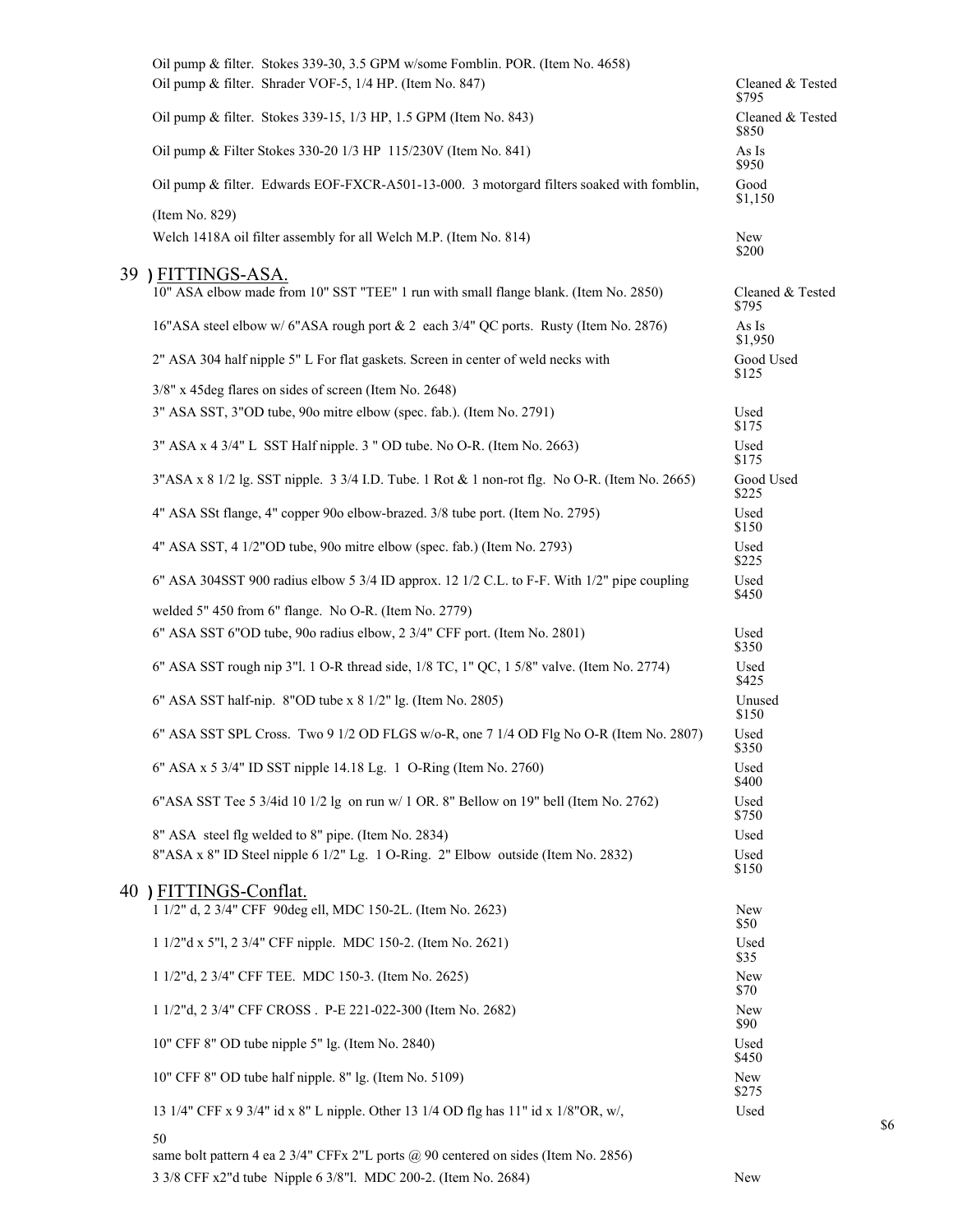|                                                      | \$115               |
|------------------------------------------------------|---------------------|
| 3 3/8 CFF x2"d Cross MDC 200-4 (Item No. 2692)       | <b>New</b><br>\$230 |
| 3 3/8 CFF x2"d 900 elbow MDC 200-2L. (Item No. 2688) | New<br>\$115        |

|    | age 19<br><b>Item</b>                                                                                  | <b>Condition</b><br><b>Price</b> |
|----|--------------------------------------------------------------------------------------------------------|----------------------------------|
|    | 3 3/8 CFF x2"d TEE MDC 200-3 (Item No. 2690)                                                           | New<br>\$180                     |
|    | 4 1/2" CFF - 2 1/2"d tube 900 mitre elbow. SST. Varian 952-5035. (Item No. 2716)                       | New<br>\$175                     |
|    | 4 1/2" CFF Cross MDC 250-Y. (Item No. 2720)                                                            | Good Used<br>\$225               |
|    | 4 1/2" CFF - 2 3/4CFF reducer Tee (Item No. 2722)                                                      | Used<br>\$175                    |
|    | 4"-6" CFF TEE MDC 400-3 (Item No. 2732)                                                                | Used<br>\$230                    |
|    | 41/2" CFF x 21/2 tube Tee (Item No. 2718)                                                              | Used<br>\$170                    |
|    | 6" CFF 4"d tube 90o mitre elbow SST. Varian 952-5040. 5.31" C/L-face. (Item No. 2799)                  | Used<br>\$175                    |
|    | 6" CFF Cross. Varian. Two 2 3/4 CFF on 6-way. W/C trace. (Item No. 2744)                               | Used<br>\$450                    |
|    | 6" CFF Cross. 4" OD SST tube. (Item No. 2746)                                                          | Good Used<br>\$375               |
|    | 6" CFF x 4" OD tube 6 way Cross (Item No. 2734)                                                        | Used<br>\$725                    |
|    | 6"CFF TEE. Varian 952-5042 4" SST Tube (Item No. 2742)                                                 | Cleaned & Tested<br>\$300        |
|    | 8" CFF 6" OD tube TEE. ULTEK 221-028-500 x Non-rot flgs (Item No. 2818)                                | New<br>\$395                     |
|    | Varian 21/2"-4 1/2" CFF x 4 13/16L Nipple. 2 Rot flgs (Item No. 2631)                                  | Cleaned & Tested                 |
|    | 41) FITTINGS-ISO NW-63 & larger.<br>NW-160 x 2" Alum. Nipple. One fixed & one rot flg. (Item No. 2752) | Used<br>\$90                     |
|    | 42) FITTINGS-Kf NW-50 & smaller.                                                                       |                                  |
|    | NW-25 SST, 1"OD tube, 90o radius elbow. Huntington VF-102-SF. (Item No. 2576)                          | New<br>\$25                      |
|    | NW-40 x 2 5/32 L SST nipple (Item No. 2583)                                                            | Good Used<br>\$45                |
|    | 43 ) FITTINGS-Misc.                                                                                    |                                  |
|    | 14" Wheeler Female flange, Half nipple 18" L. 10" OD tube 1/8" wall (Item No. 2869)                    |                                  |
|    | 304 SST Dished head. approx 18" OD x 3 1/4" H x 1/8" thk. (Item No. 4241)                              | New<br>\$150                     |
|    | 304 SST Dished head. Approx. 25"d x 3"h x 1/8"thick. (Item No. 4243)                                   | New<br>\$250                     |
|    | 304L SST 8 1/2 OD- 4 1/2 offset weld reducer. SCH 105 Taylorford (Item No. 4249)                       | New<br>\$25                      |
|    | 6 1/8" OD Welch 1375, 1398 brass inlet flange to 3 1/8 OD x 10"l copper pipe. (Item No. 2750)          | Used<br>\$35                     |
|    | SST 8 5/8 OD 90deg elbow. .175 thick #D500 (Item No. 4251)                                             | New<br>\$100                     |
| 44 | ) FLANGES-ASA.                                                                                         |                                  |
|    | 10" ASA x 7/16 thk SST blank flg NO O Ring (Item No. 2844)                                             | Good<br>\$175                    |
|    | 10" ASA x 1" thk SST blank flg. No O-R. (Item No. 5110)                                                | New<br>\$400                     |
|    | 10" ASA x 7/8"thk. SST flange. Bored for 12"OD tube. 12 1/8"ID x 1/8" O-R. (Item No. 2846)             | New<br>\$395                     |
|    | 10" ASA x 2 1/2" thk Al spacer 10" ID, Two 1 1/4 idx 1/4 O-Ring (Item No. 2848)                        | Good<br>\$200                    |
|    | 6" ASA x 7/8" thk SST flange. Bored for 8" OD tube. 8" ID x 1/8" O-R. (Item No. 2803)                  | New<br>\$175                     |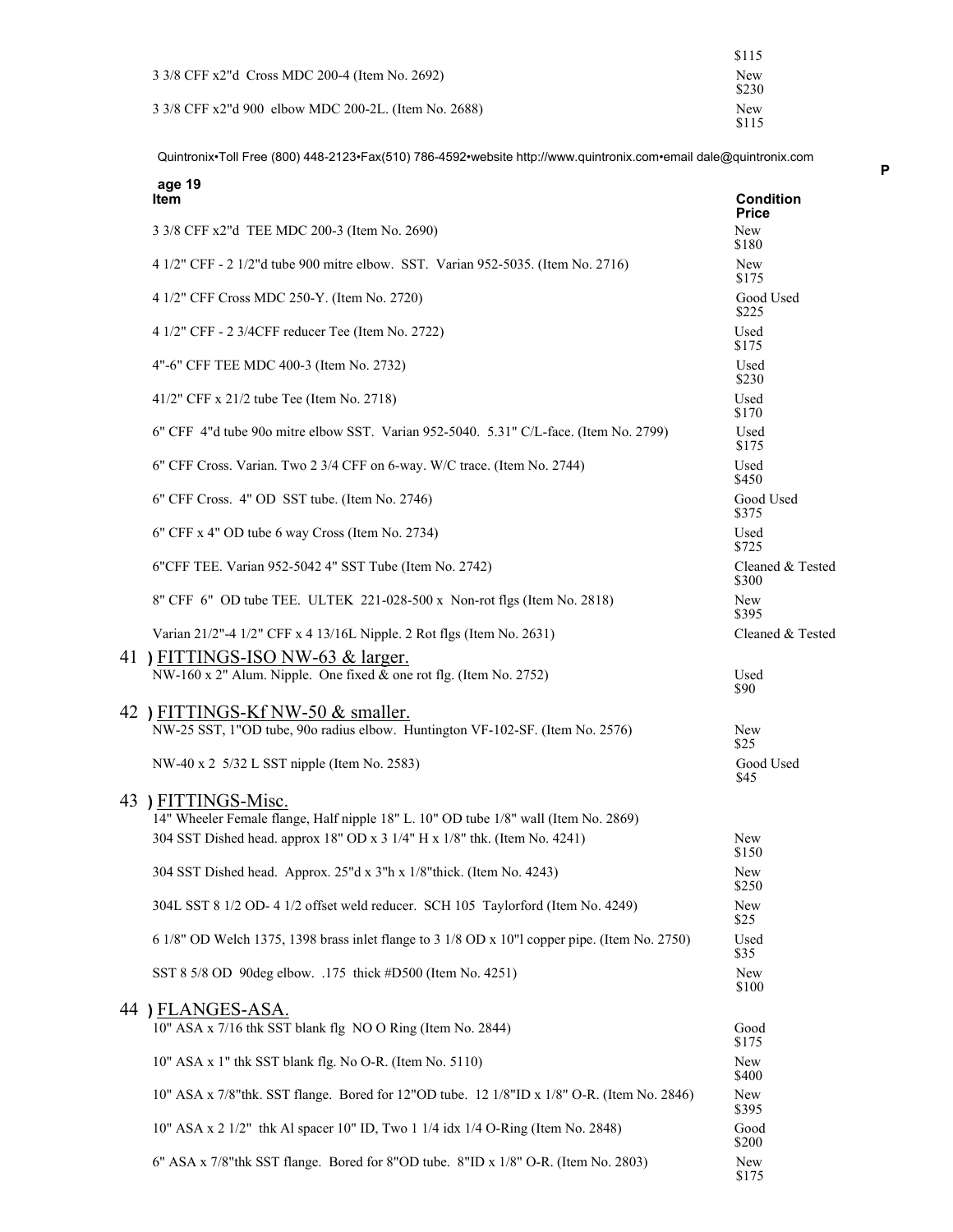8" ASA x 1"thk aluminum spacer w/RL leak check port on edge (for mating 2 O-R flanges). Used

| 8" ASA x 1"thk aluminum spacer w/RL leak check port on edge (for mating 2 O-R flanges).                           | Used                             |
|-------------------------------------------------------------------------------------------------------------------|----------------------------------|
| 20<br>(Item No. 2830)                                                                                             |                                  |
| 45 ) FLANGES-Conflat.                                                                                             |                                  |
| 6" CFF Flg blank (Item No. 2724)                                                                                  | Good Used<br>\$55                |
| 6" CFF-4.3OD. Quick-Connect coupling. W/C for heated tube. 7"1 (Item No. 2748)                                    | Used<br>\$250                    |
| 46) FLANGES-ISO NW-63 & larger.                                                                                   |                                  |
| NW-200 SST blank flg. 9.45" OD. (Item No. 2826)                                                                   | Good Used<br>\$95                |
| NW-200 MDC#L-800-B Alum Rot bolt ring 11.22 OD No spring (Item No. 2828)                                          | <b>New</b><br>\$140              |
| NW-320 SST Blank flanges 14.57 OD (Item No. 2871)                                                                 | Used<br>\$275                    |
| NW-320 SST Flange 16 11/16 OD x 12 1/2" IDx 1 1/8" thk12 x 1.75mm holes on 15 9/16 bolt circle.                   | Used<br>\$450                    |
| (Item No. 2874)                                                                                                   |                                  |
| Quintronix•Toll Free (800) 448-2123•Fax(510) 786-4592•website http://www.quintronix.com•email dale@quintronix.com |                                  |
| age 20<br><b>Item</b>                                                                                             | <b>Condition</b><br><b>Price</b> |
| NW-400 (17.72" OD) x 10 1/4" ID SST flg. (Item No. 2878)                                                          | Good Used<br>\$250               |
| 47) FLANGES-Misc.                                                                                                 |                                  |
| 20"d x 1" thk Aluminum disc (Item No. 4247)                                                                       | Very Good                        |
| 20"d x1" thk plexiglas disc (Item No. 4245)                                                                       | Very Good                        |
| 304 SST Burnout 14 1/4"OD x 10 1/2"ID x 1 3/4" thick. (Item No. 4237)                                             | <b>New</b><br>\$75               |
| 304 SST Disc. 14 1/2"OD -1/16" thick. (Item No. 4235)                                                             |                                  |
| $\theta$                                                                                                          |                                  |
| 304 SST Disc. 7 1/4"OD x 1/4"ID x 1/8" thick. (Item No. 4233)                                                     | New<br>\$15                      |
| 304 SST Ring 21 5/8"OD x 18 1/2"ID x 3/4" thick. (Item No. 4239)                                                  | <b>New</b><br>\$100              |
| 48 ) FLEXLINES-ASA.                                                                                               |                                  |
| 10" ASA SST Bellow flex nipple. 7 1/4" F.F. 2 O-R 12 1/8I.D. x 1/4. (Item No. 2854)                               | Cleaned & Tested<br>\$950        |
| 2" ASA SST bellow 23" L. Non rot flgs. w/ O-ring (Item No. 2889)                                                  | Used<br>\$325                    |
| 2" ASA bellow w/ braid 53" L. Non rot flg, Flat gasket (Item No. 2891)                                            | Used<br>\$150                    |
|                                                                                                                   |                                  |

\$1

**P**

| 2" ASA SST bellow 23" L. Non rot flgs. w/ O-ring (Item No. 2889)                              | Used<br>\$325      |
|-----------------------------------------------------------------------------------------------|--------------------|
| 2" ASA bellow w/ braid 53" L. Non rot flg, Flat gasket (Item No. 2891)                        | Used<br>\$150      |
| 2" ASA SST flange & formed bellow nipple. 5 3/4"1. 1 O-R. (Item No. 2651)                     | Used<br>\$150      |
| 3" ASA steel flange, SST formed bellow nipple. 6 1/2"l. No O-R. (Item No. 2661)               | Good Used<br>\$150 |
| 4" ASA Stokes #900-315-009 Flex nipple 6 3/4 L. Stl flgs SSt Bellow No O-Ring (Item No. 2708) | Used<br>\$150      |
| $4"$ ASA SST w/ brais, $.42"$ lg 1 Rot. Flg. NO OR<br>\$500                                   | Used               |
| 6" ASA SST bellow w/ braid 9'flg 1 rot. Flg. No OR (Item No. 2899)<br>\$1,200                 | Used               |
| 6" ASA x 6" ID SST bellow nipple 11 3/4lg. Steel flg. No O-R. (Item No. 2756)                 | Unused<br>\$475    |
| 6" ASA x 6 1/2" ID SST bellow nipple 8 1/2" L. Steel flg. No O-R. (Item No. 2758)             | Used<br>\$350      |
| 6" ASA-ISO-63 SST braided bellow flexline 5ft. lg. No O-R (Item No. 2754)                     | Good Used<br>\$375 |
| 8" ASA SST bellow w/ braid 16ft 11in L. 1rot flg, No O-R (Item No. 2901)<br>\$2,400           | Used               |
| 8" ASA x 8" ID SST bellow nipple. 14 1/2" L. Both stl flg. Rotatable. No O-R. (Item No. 2836) | Used<br>\$400      |
| 8"ASA x 9" id SST bellow nipple 9"L STL flgs, No OR (Item No. 2838)                           | Used<br>\$400      |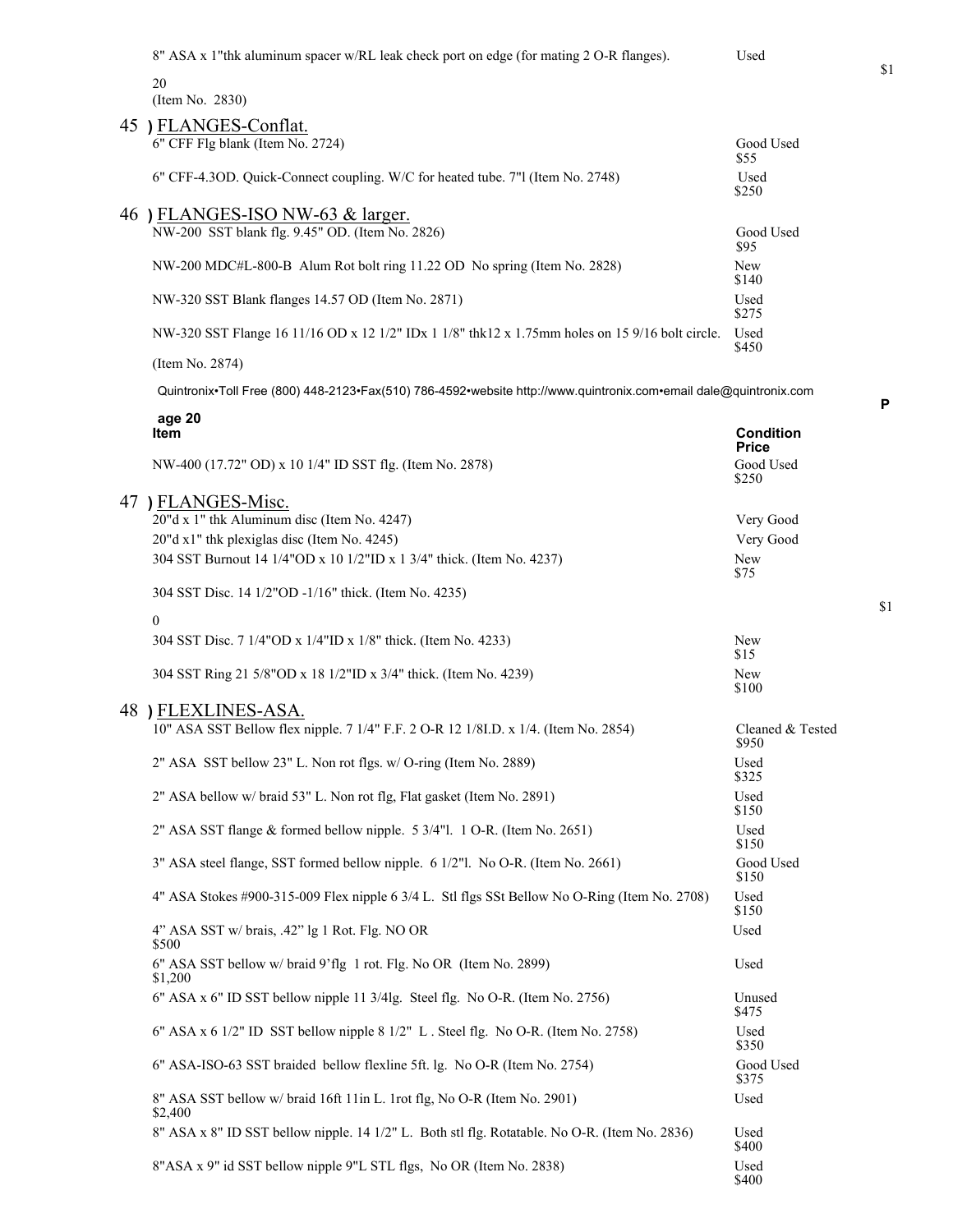### 49 **)** FLEXLINES-Conflat.

| TT LEALINES-COMMAN.                                                                       |                             |
|-------------------------------------------------------------------------------------------|-----------------------------|
| 1 1/2"d x 3.3"l, 2 3/4" CFF, SST bellow flex line. MDC 150-X. (Item No. 2609)             | Used<br>\$65                |
| 1 1/2"d x 18"l, 2 3/4" CFF, SST braid/bellow flex line. MDC FRL-150-18F2. (Item No. 2613) | Cleaned & Tested<br>\$150   |
| 1 1/2"d x 24"l, 2 3/4" CFF, SST braid/bellow flex line. MDC FRL-150-24F2. (Item No. 2615) | Cleaned & Tested            |
| 1 1/2"d x 36"l, 2 3/4" CFF, SST braid/bellow flex line. MDC FRL-150-36F2. (Item No. 2617) | Good Clean<br>\$200         |
| 1 1/2"d x 48"l, 2 3/4" CFF, SST braid/bellow flex line. MDC FRL-150-48F2. (Item No. 2619) | Used<br>\$250               |
| 3 3/8 CFF x2"d Flex Nipple 4 1/41. MDC 200-X. (Item No. 2686)                             | New<br>\$175                |
| 6" CFF Bellow nipple SST. 7 1/2"lg. Huntington VF-405. (Item No. 2738)                    | Unused<br>\$350             |
| 6" CFF SST bellow w/ braid. 72" L. 2 Rot flgs (Item No. 2895)                             | Very Good<br>\$850          |
| 6" CFF SST bellow w/ braid 108" L 11ft 1 rotatable Flg<br>\$1350                          | Very Good                   |
| $6"$ CFF X 6 1/2 Lg bellow nipple. (Item No. 2797)                                        | Fair<br>\$95                |
| 6"CFF Bellow nipple SST 7 5/8"L MDC 400-X (Item No. 2740)                                 | Used<br>\$300               |
| 8" CFF x 7 1/2 lg bellow nipple. SST (Item No. 2822)                                      | Used<br>\$350               |
| MDC 16 1/2" CFF - 14" CFF Welded bellow nipple 6 1/2" lg. (Item No. 2863)                 | Cleaned & Tested<br>\$1,450 |
| 50 ) FLEXLINES-ISO NW-63 & larger.                                                        |                             |
| $3"$ NW-80 Bellow $18"$ L (Dented) (Item No. 2694)                                        | Cleaned & Tested<br>\$100   |
| 4" NW-100 Flex nipple 7" L Temescal 0717-4603-0 (Item No. 2700)                           | Unused<br>\$300             |
| NW-100 x 20" lg. 4" SST thk. wall bellow w/o braid (Item No. 4726)                        | Unused<br>\$225             |
| NW-100, approx 2' long, heavy wall (Item No. 4801)                                        | Unused                      |
| NW-63 x 20" lg. $3$ " SST thk. wall bellow w/o braid (Item No. 4774)                      | Unused<br>\$200             |
| NW-80 x 5" lg. flex bellow nipple. 3" ID. SST (Item No. 2696)                             | Cleaned & Tested<br>\$200   |
| NW-80, approx 2' long, heavy wall (Item No. 4927)                                         | Unused                      |

Quintronix•Toll Free (800) 448-2123•Fax(510) 786-4592•website http://www.quintronix.com•email dale@quintronix.com

|    | age 21<br><b>Item</b>                                        | <b>Condition</b><br><b>Price</b> |
|----|--------------------------------------------------------------|----------------------------------|
| 51 | ) FLEXLINES-KF NW-50 $\&$ smaller.                           |                                  |
|    | NW-16x 1/2 SSt Bellow Flexline 3 1/8 long (Item No. 2574)    | <b>New</b><br>\$50               |
|    | NW-25 1" bellow flexline 7' lg. Shrader (Item No. 2578)      | <b>New</b><br>\$150              |
|    | NW-40 1 $1/2$ bellow flexline 68" L w/ braid (Item No. 2585) | Used<br>\$175                    |
|    | NW-40 1 1/4 bellow flexline 3 1/2" (Item No. 2587)           | Used<br>\$45                     |
|    | NW-40 1 1/4 bellow flexline 4 1/2" (Item No. 2589)           | <b>New</b><br>\$55               |
|    | NW-40 1 1/4 bellow flexline 5" (Item No. 2591)               |                                  |
|    | 5                                                            |                                  |
|    | NW-40 1 1/4 bellow flexline 10" (Item No. 2593)              | Used<br>\$60                     |
|    | NW-40 1 1/2 bellow flexline 10" heavywall. (Item No. 2595)   | Used<br>\$60                     |
|    | NW-40 1 1/2 bellow flexline 18 (Item No. 2597)               | Used<br>\$70                     |
|    | NW-40 $11/2$ bellow flexline 68" L w/ braid (Item No. 2599)  | Used                             |
|    |                                                              |                                  |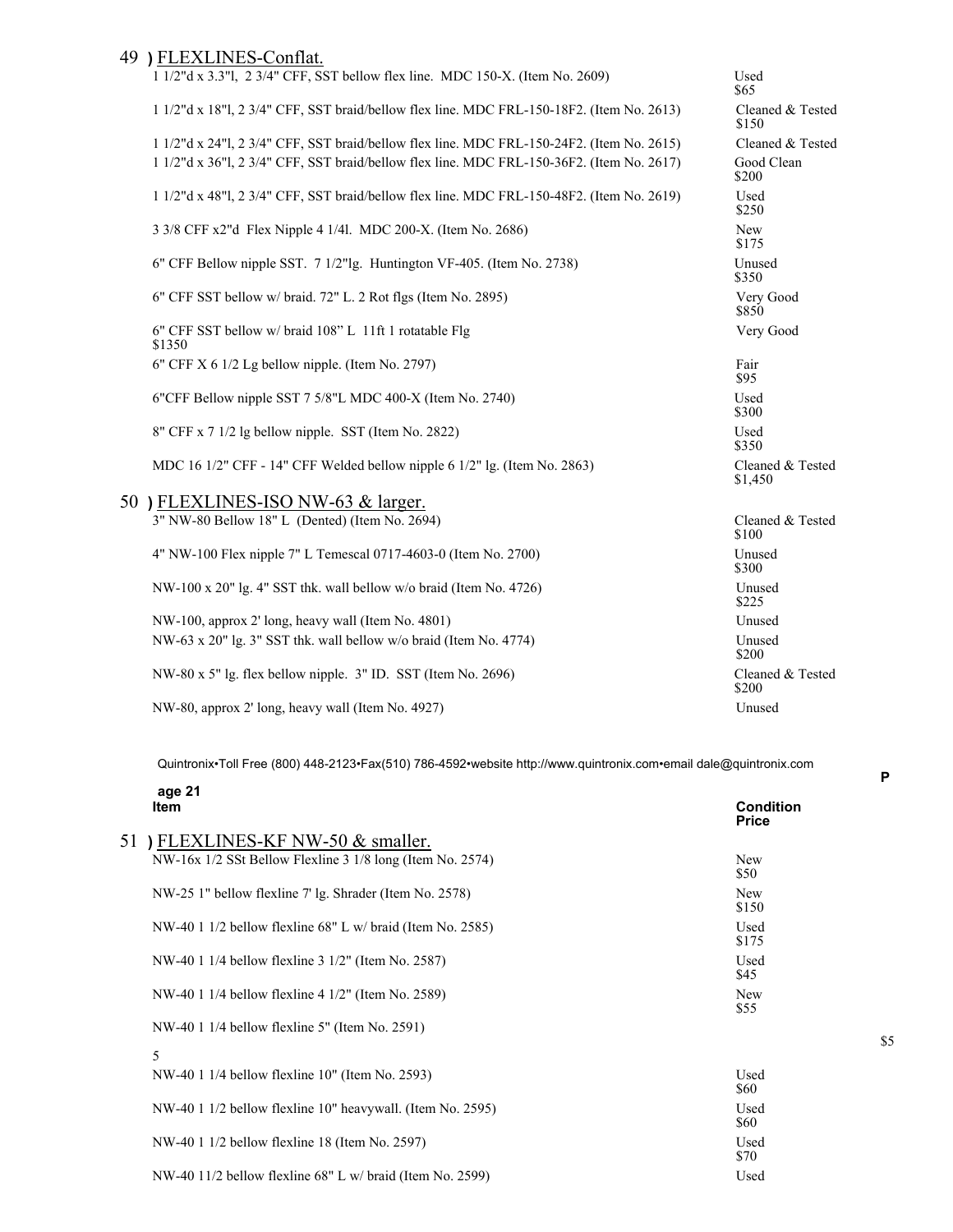|                                                                                                                               | \$300               |      |
|-------------------------------------------------------------------------------------------------------------------------------|---------------------|------|
| NW50 2" bellow flexline 40" L-H 86806 (Item No. 2607)                                                                         | New<br>\$150        |      |
| NW50 2" bellow flexline 18" (Item No. 2603)                                                                                   | Used<br>\$80        |      |
| NW50 2" bellow flexline 20" L-H 86796 (Item No. 2605)                                                                         | New<br>\$150        |      |
| NW50 2" bellow flexline 10" (Item No. 2601)                                                                                   | New<br>\$95         |      |
| 52 ) FLEXLINES-Misc.                                                                                                          |                     |      |
| 1 1/2" ID wire reinforced PVC tubing Vardex 1400364-100, \$8/ft. (Item No. 4919)                                              | New                 | \$8  |
| 1 1/2"d x 18"l, 1 1/2" ENDS, SST braid/bellow flex line. MDC FRL-150-18. (Item No. 2611)                                      | <b>New</b><br>\$150 |      |
| 1/4-5" dia. SST formed bellows, misc lengths in stock, please call for details and price (Item No. 4720)                      |                     |      |
| 2" 37 Female flare SST bellow w/ braid 72" L. 150 PSI (Item No. 2893)                                                         | Used<br>\$325       |      |
| 2" 37 Female flare SST bellow 36"L w/ braid, 150 PSI Working (Item No. 2884)                                                  | Used<br>\$200       |      |
| 2" 37deg Female flare SST bellow w/ braid 48" L. 150 PSI (Item No. 2886)                                                      | Used<br>\$250       |      |
| 2" ID wire reinforced PVC tubing Vardex 1400406-100, \$10/ft. (Item No. 4630)                                                 | New<br>\$10         |      |
| 53 ) FURNACES & KILNS-Atmospheric.                                                                                            |                     |      |
| Astro A100 SF48 1100 <sup>0</sup> C max 110v ends 1258w/ center 1530 4"ID x 26L w/multi tube no controls                      | As-Is<br>\$750      |      |
| Astro A 399 6 3/4" ID X 40"l. 1315 deg C 230V 13000W 1 ph.open element (Item No. 326)                                         | Poor<br>\$200       |      |
| Astro A289S tube furnace. 6"d x 36"l w/ceramic tube 4"ID x 36"l. 1200 C max.                                                  | Very Good           | \$1, |
| 950<br>Kanthal A1 element w/shunt taps. 208V/I 8750W, 1PT TC. No controls. (Item No. 324)                                     |                     |      |
| Cress C401TCZ kiln 5 $\frac{1}{2}$ h 6 $\frac{1}{2}$ w 9d 2250deg. F max 115v 14a w/ controls<br>\$600                        | As Is               |      |
| Lindberg 54231-A 2 1/8 x 12 heated 1350 deg. F max 115/230 v 1300w I/C tc. Dropped-1 end bent<br>Hotzone fair. No PS<br>\$100 | As Is               |      |
| BTU Engr. 4"w x 2" h Transheat Mod. IQ-3-41-578 belt furnace. 5 zones 1200 C 15'/overall. Eqpt<br>\$3,250                     | Used                |      |
| No. MCS-2 S/N 0272. 208V/3,50A, 13.6KW. (Item No. 339)                                                                        |                     |      |
| Electro-Applications Inc. 3" dia x 48" lg clam shell tube furnace. 3 zones 900 or 1248W 208V Rain                             | Fai                 |      |
| r to Poor damaged. (Item No. 300)                                                                                             |                     |      |
| Fisher Micro Combustion Tube furnace. Clam-Shell 1/2"s x 8"l. Variable XFMR in cast iron base.<br>\$145                       | Very Good           |      |
| (Item No. 269)                                                                                                                |                     |      |
| Gordon Piatt F22-G0-600, Natural gas/Oil burner, 42,000,000 BTU/hr. 255 gal/hr, #2-6 oil, MFG.<br>\$10,000                    | Unused In Box       |      |
| 7/94, \$35,000 new. 2 units available, 460V/3ph/73A (Item No. 4817)                                                           |                     |      |
| Hevi-Duty 86 4" D x 5" Dp pot furnace 1850 F, 115/230V, 725W (Item No. 304)                                                   | Poor<br>\$65        |      |
| Hevi-Duty MU-3024 Clam-shell tube furnace. 3"d x 24"l hotzone with 3" O.D., 5/32" wall x 13"l<br>\$650                        | Used                |      |
| Mullite tube.1850o F. Cont., 1950o F inter. 3400 W 115/230V 1 ph. (Item No. 290)                                              |                     |      |
| Hevi-Duty 02712-PT, 1 1/2"ID x 24" tube furnace. 15" hot & ends w/cool. 8-globar elements. 2600                               | Good<br>\$750       |      |
| F (1425 C) max 230V 3500W. Pt TC. Pyrometer. Crude Manual Control (Item No. 278)                                              |                     |      |
| Kieth KKG-101016-2750 Kiln. 2750 F. 10"h x 10"w x 16"d, Si-Carbide elements. 15 KW 480V/3.                                    | As Is<br>\$6,000    |      |
| L & N Cont. with On/Off control mercury relays. Type R Pt. TC. Auto xfrm & tap SW. (Item No.<br>221)                          |                     |      |

\$1,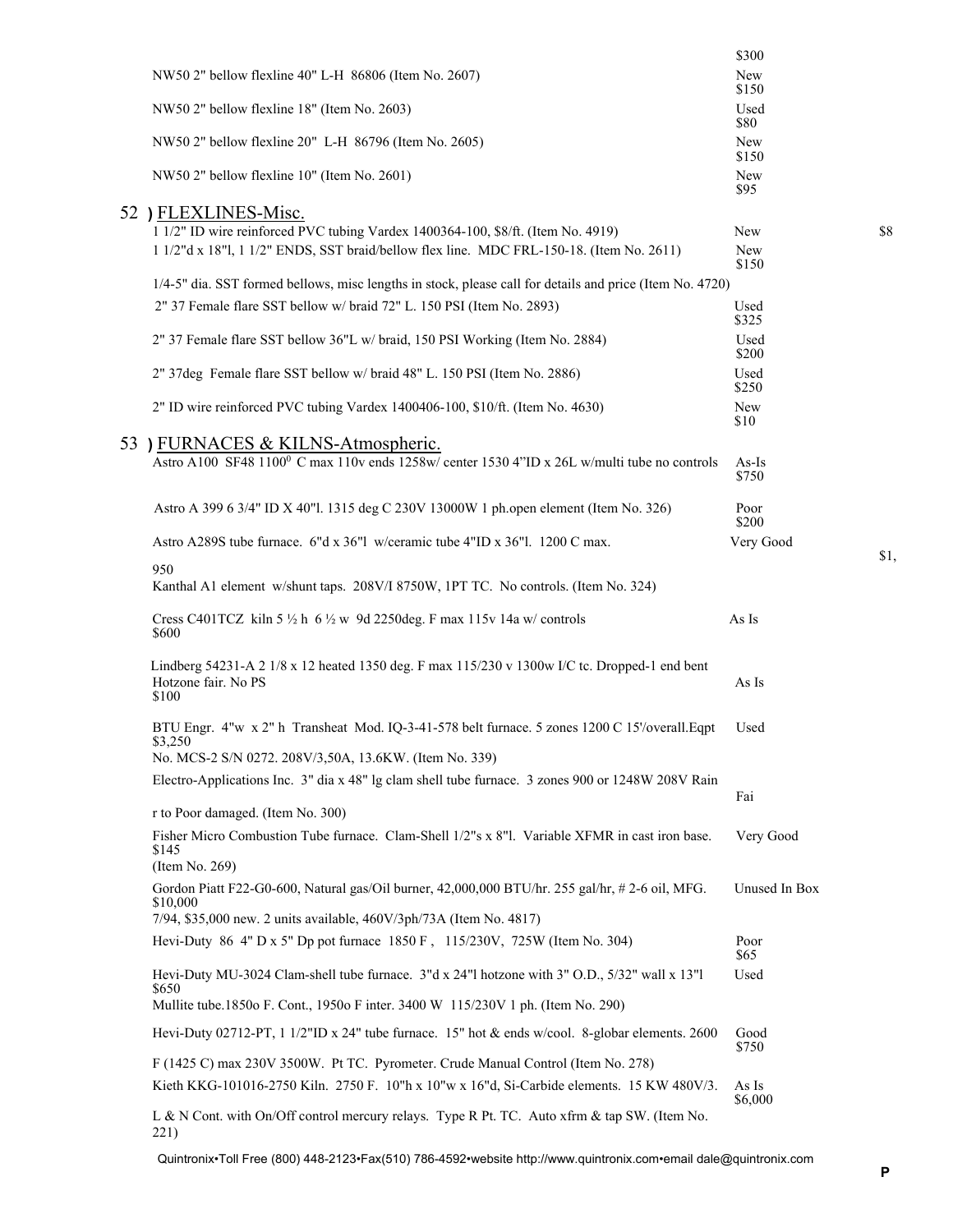| L & N 9009-A-4-230 thermocouple calibration kiln. $1000^{\circ}$ C 4"d x 32"dp hotzone, recorder-controller As Is         | <b>Price</b><br>\$2,750 |
|---------------------------------------------------------------------------------------------------------------------------|-------------------------|
| Lindberg 55453 fixed tube furnace. 4 1/2"d x 30"l with reducer plugs in each end for 3" tube. 1100 $^{\circ}$ C Very Good | \$3,000                 |
| Good Used                                                                                                                 | \$2,750                 |
| As Is                                                                                                                     | \$1,950                 |
| Good                                                                                                                      | \$550                   |
| Good                                                                                                                      | \$550                   |
| $As-Is$                                                                                                                   | \$100                   |
| Good                                                                                                                      | \$2,350                 |
| Good                                                                                                                      | \$750                   |
| Very Good                                                                                                                 | \$2,500                 |
| <b>Used Good</b>                                                                                                          | \$2,000                 |
| <b>Used Good</b>                                                                                                          | \$2,000                 |
| Good                                                                                                                      | \$2,250                 |
| Good                                                                                                                      | \$2,150                 |
| Excellent                                                                                                                 | \$1,750                 |
| Fair                                                                                                                      | \$175                   |
| Fair                                                                                                                      | \$350                   |
| Marshall 1137 2 1/2" ID x 24" Lg. Alumina Tube Furnace. 208V, 2.5 KW. 1 Ph. 2200 F max w/ 20 Good                         | \$500                   |
| Marshall 1 1/2"ID x 20"1 tube furnace. Sliding covers on ends. 1300 C, 25 V, 45 A, 7 taps. (Item No. As Is                | \$1,000                 |
| Good                                                                                                                      | \$600                   |
| Poor<br>As Is                                                                                                             | \$100                   |
|                                                                                                                           | <b>Condition</b>        |

Thermco SB-18 SOUR 4 1/2" ID x 16" . 120V, 3.5 KW, 1000 C max. 3 Zones & 3 type K TC Fair

**Price**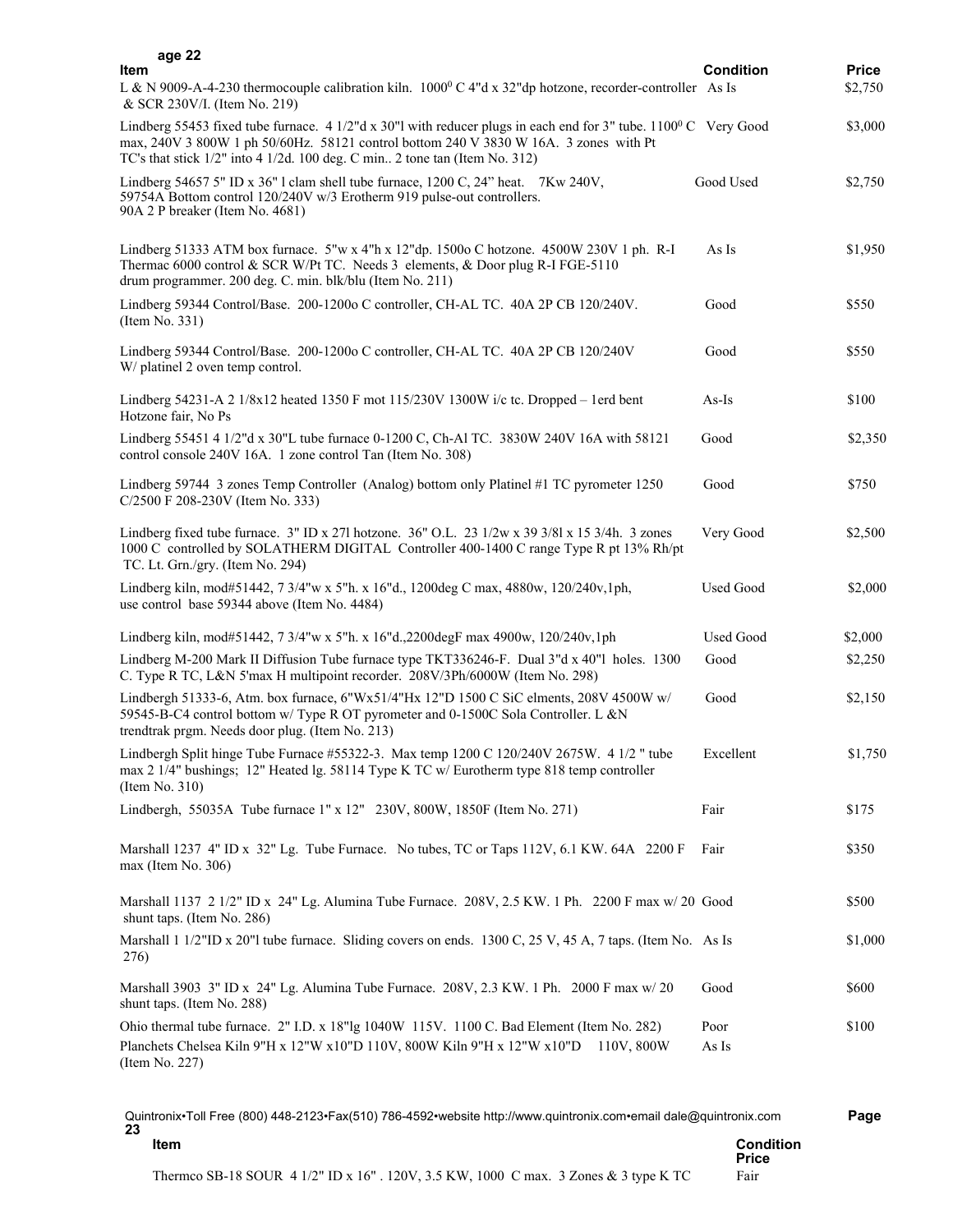50

| (Item No. 314)                                                                                                                                                                                                                                                         |                       |
|------------------------------------------------------------------------------------------------------------------------------------------------------------------------------------------------------------------------------------------------------------------------|-----------------------|
| Thermcraft. 5-15/12-24, 4 zone, clam tube furnace. 23,000W 230V 1 ph (Item No. 318)                                                                                                                                                                                    | Fair to Poor          |
| Thermcraft 5-21/12-18 4 zone clam tube furnace. 20,500W 230V 1 ph. (Item No. 320)                                                                                                                                                                                      | Fair to Poor<br>\$250 |
| Unk. 3 1/4" ID x 34" Dp Hotzone. 12" D x 34"H OD. 4 elements. Specs unknown (Item No. 302)                                                                                                                                                                             | Good<br>\$200         |
| Unk. Mfg. 8 3/4" ID x 42" Lg. x 14" OD. 4 elements- specs unkown. Epi-tube furnace. (Item No.                                                                                                                                                                          | Unused<br>\$395       |
| 329)                                                                                                                                                                                                                                                                   |                       |
| Unk. Tube Furnace $1\frac{3}{4}$ "OD x $24$ "L.10"x10"x15"L Aluminium box w/fiberfrax insulation 115V                                                                                                                                                                  | Good<br>\$150         |
| (Item No. 280)                                                                                                                                                                                                                                                         |                       |
| 54 ) FURNACES & KILNS-Vacuum.<br>30" h x 24" w x 26" dp, dbl wall SST box chamber, 23" h x 16" w x 16" dp hotzone w/0.25 d                                                                                                                                             | As Is                 |
| 1,500<br>moly rod elements. pt. TC, Alum. Door w/water F.T. to copper back plate of door<br>elements. 2" shuttered V.P., 10" ASA pump port in rear cham., 16" ASA quench port in                                                                                       |                       |
| bot., 2" ASA rough port w/VRC valve, no DP, MP, main valve, LN trap or controls,<br>SABAN 80 KVA, 440V, 3ph. Sat. reactor P.S. w/cables. [JH] (Item No. 4921)                                                                                                          |                       |
| VAC. IND./Centorr series 3500 15"Wx15"Hx60"lg 1650°C hotzone with 1/4" moly elements & moly As-Is<br>\$60,000                                                                                                                                                          |                       |
| Shields. 36"Dx84"lg steel chamber w/water jacket and full opening doors on both ends. Quick cool<br>fan on one end. Vacuum system has a 16" SST poppet valve refrig multi-cooling trap and Varian<br>\$95,000                                                          | Rebuilt               |
| HS-16 DP. VRC rough & fore valves and Stokes 212 h-11 mech. Pump. 480V. 3ph. Honeywell<br>DCP-700 temp control & chart recorder. GP 270 ion/tc gage, vacuum map and controls in 1 bay rack                                                                             |                       |
| Applied Fusion vacuum furnace approx. 24"Dx24"H vertical w/c copper coldwall. Lid is raised by<br>\$8,000                                                                                                                                                              | $As-Is$               |
| an air cyl. No power supply or pumps. 4ea 4" ASA flanges on side with hi current FT. 5ft Dia. x3ft D<br>(2' straight) ST chamber w/full opening door that rolls out on tracks. 4" ASA port indoor. 6" ASA<br>Pump port out rear. Nice chamber to build you own furnace |                       |
| Allied Engr Hi Temp Vac. Furnace 2"d x 7"H tungsten mesh element and Cu cold wall. 6"CFF                                                                                                                                                                               | As Is                 |
| ,500<br>loading port w/2" Vp. 10"ASA sump flange. 8"CFF pump port for Varian 911-<br>6015 140 lit/sec ion pump. 8" CFF HVA main valve. & 8" CFF on bottom. Two<br>W/C Hi-Curre<br>(Item No. 350)                                                                       |                       |
| B.H. inc Vacuum Furnace. 70.5 ID x 68.51 (ST length) Full opening door with 6" domed heads.                                                                                                                                                                            | As Is<br>\$12,500     |
| Graphite hotzone. 2000o F. With transformers & control panel. Rain damaged. No pumps.<br>(Item No. 368)                                                                                                                                                                |                       |
| Brew 834vacuum furnace. 3'w x 3'h x 4'd Graphite hotzone. 24000F. 310KVA 460 V saturable                                                                                                                                                                               | As Is<br>\$55,000     |
| reactor P.S. Stokes 1722 blower Pkg. NRC 20" D.P. W/Gas cooldown blower. Needs<br>electrical controls. (Item No. 366)                                                                                                                                                  |                       |
| Graphite Hotzone Furnace 6"d x 8" h, Graphite wool insulation. Mfg Unk., 16" d x 19" h W/C SST                                                                                                                                                                         | Good                  |
| chamber W/C Al cover 1/4" air release TC port. 1" pump port. Mounted on 271/2" x<br>36" Al top table 32" h. No P.supply controls or pumps. (Item No. 364)                                                                                                              | \$4,250               |
| Hetherington/Varian UHV Vacuum furnace. 14" dia x 48"hi tungsten mesh element.                                                                                                                                                                                         | Very Good             |
| 0,000<br>2500 C w/ 12" x 36" Hot zone 480V 3 ph .5 x 10-e8 @ 1800C. 480 KVA<br>saturable reactor P.S. All CFF and wheeler flange SST W/C chamber. Ion, TSP &<br>Turbopumped. Could b (Item No. 354)                                                                    |                       |
| Marshall 55WD 2 3/8" ID x 19" Hi Vacuum tube test furnace 110V, 22A, 2200 F max (Item No.                                                                                                                                                                              | Fair<br>\$750         |
| 374)<br>NRC 3317/Marshall 6" x 32" muffle furnace with 4 1/2" x 48" vacuum retort. 6" manual DP stack.                                                                                                                                                                 | As Is                 |

\$3

\$2

\$9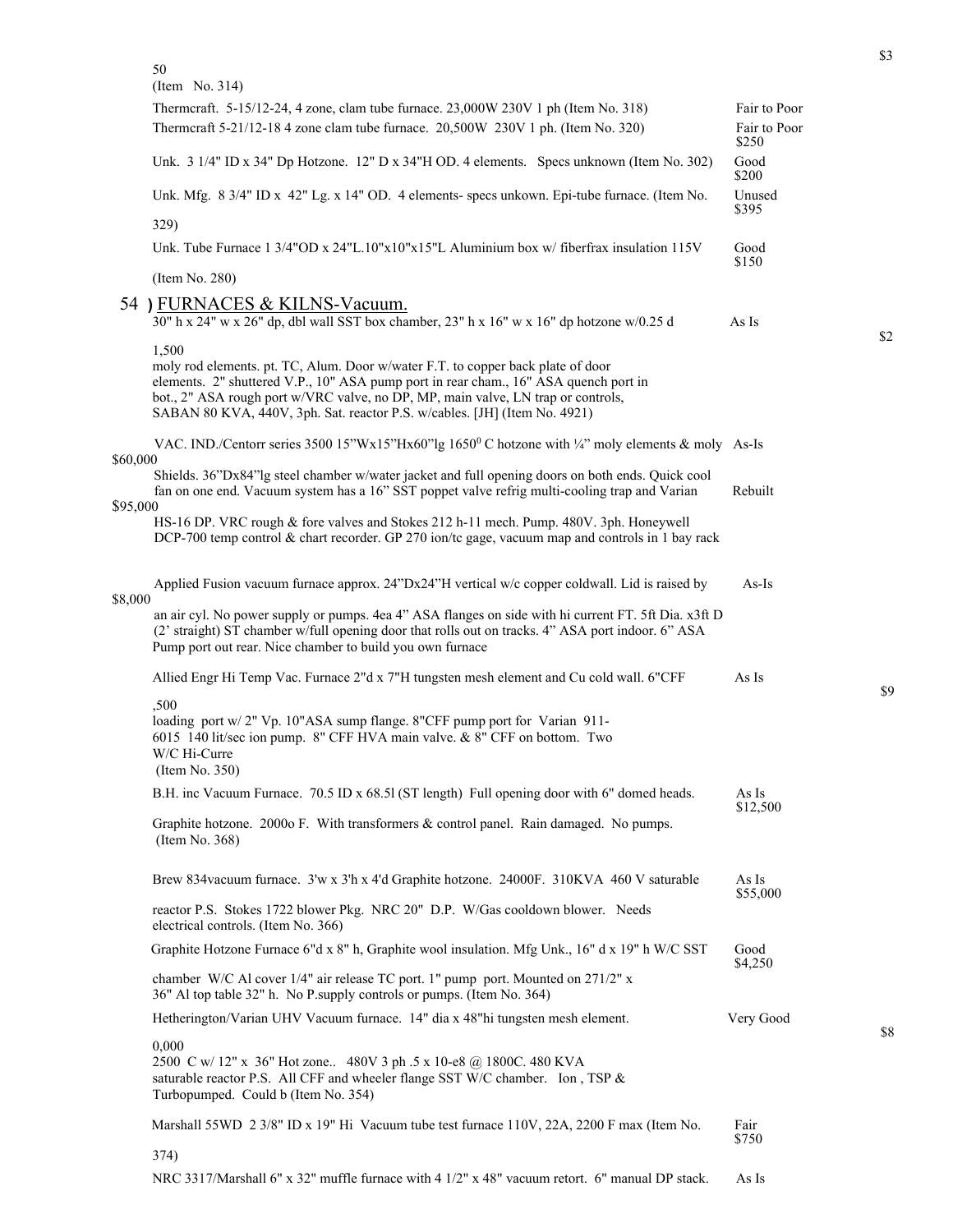|          |                                                                                                                                                                                                                                                                                                                                                             | \$8,500                          |         |
|----------|-------------------------------------------------------------------------------------------------------------------------------------------------------------------------------------------------------------------------------------------------------------------------------------------------------------------------------------------------------------|----------------------------------|---------|
|          | 2400 F SCR, temp & vacuum controls. No MP. (Item No. 372)<br>NRC/Marshall 3" x 50" Mullite tube vacuum furnace. 4" manual DP stack. 2800 F SCR, temp &                                                                                                                                                                                                      | As Is<br>\$5,500                 |         |
|          | Vacuum Controls. No MP. (Item No. 370)                                                                                                                                                                                                                                                                                                                      |                                  |         |
|          | Pyromet Vacuum Furnace. 1250o C 24"d x 24"h Moly hotzone with tantalum strip elements.                                                                                                                                                                                                                                                                      | As Is<br>\$17,500                |         |
|          | Temescal 10" gate valve, 90o SST LN Trap, CVC BC-101 water baffle, NCR HS-10 10"<br>DP. L-H DK-180 106 CFM MP, 100 KVA, 480 V, 3 Ph saturable reactor controlled P.S. 4<br>(Item No. 360)                                                                                                                                                                   |                                  |         |
|          | SRI Vacuum hotpress furnace. 3 1/2" d x 7"h graphite hotzone. 8" ID x 16"h SST water jacketed                                                                                                                                                                                                                                                               | As Is<br>\$5,000                 |         |
|          | chamber. CHA 4" manual SST pumping stack w/LN trap. Dresser 4" ASA DP. 1-1 1/2" VP.<br>1 1/2'd bottom and 3/8"d top press rods driven by ballscrews. 2 hi- (Item No. 362)                                                                                                                                                                                   |                                  |         |
|          | Quintronix•Toll Free (800) 448-2123•Fax(510) 786-4592•website http://www.quintronix.com•email dale@quintronix.com                                                                                                                                                                                                                                           |                                  | Page 24 |
|          | Item                                                                                                                                                                                                                                                                                                                                                        | <b>Condition</b><br><b>Price</b> |         |
|          | CENTORR 15-2x3-H-A-VPO-O-A-25 S/N 15-2259, Sintering Furnace by CENTORR & Controls by<br>LBL. 2"dx3"h Tungsten mesh element. 7"d x 6 1/2" SST w/c Chamber. Temescal 4" ASA solid body<br>manual aluminum Gate valve. 1 1/2 " Varian air op 90 deg Fore and rough valves. Varian 4"<br>\$17,500<br><b>ASALN</b>                                              | As Is                            |         |
|          | trap and VHS 4 Diff Pump. No MP. 480V, 1PH 30 KVA trans, SCR control and size 3 contactor.<br>Separate console w/ Vacuum controls, meters, furnace controls & ramp control.                                                                                                                                                                                 |                                  |         |
|          | Varian 936-1000 UHV furnace. 4"d x 8"h Tantalum element, copper W/C coldwall. 18"d x 21"h                                                                                                                                                                                                                                                                   | Very Good<br>\$26,500            |         |
|          | SST chamber 0-16000C. 8 KVA G.E saturable reactor 480V 1 ph power supply. 500 l/s<br>Varian ion pump, TSP & Vacsorb rough. Can be modified for turbo or cryopump (Item No.<br>352)                                                                                                                                                                          |                                  |         |
|          | Varian UHV hi-temp vacuum furnace with 4 hotzones. 36"d x 24"hi SST W/C wheeler flange                                                                                                                                                                                                                                                                      | As Is<br>\$35,000                |         |
|          | chamber. 4 magnetic shuttered VP. 18 2 3/4 CFF ports. 400 L/S triode ion pump and PS.<br>Two 1"d x 8"hi tungsten mesh elements with copper coldwalls, W/C feedthrus, 3 (Item No.<br>346)                                                                                                                                                                    |                                  |         |
| \$27,000 | NRC 2966 12"hx12 3/4"w x 43"lg 1200 <sup>0</sup> hotzone with 3 ea ¼"d moly elements. 3 moly & 2 SS                                                                                                                                                                                                                                                         | $As-Is$                          |         |
|          | shields in hotwall enclosure. $26 \frac{1}{2}$ IDx49" lg.<br>SST W/C cham w/2 full opening doors. 3" vp. 71"Wx<br>58"Dx85"H overall. 6" ASA gatevalve Ln trap and VHS-6 DP. Omega controller and L&N<br>Recorder. 480V 3ph w/100A main. Robicon SCR power control for 4oKVA furnace xfmr. Ion/<br>Tc gage and valve controller. Call for more complete spec |                                  |         |
|          | Vacuum Industries Vacuum Furnace. 15 1/2" Dia x 17 1/2" H, ID SSt water jacketed chamber. Has 4                                                                                                                                                                                                                                                             | $As-Is$                          |         |
| \$4,250  | FT but no hotzone. 1 1/4" VP & shutter 6" VRC Aluminum valve, refrigerated trap, Varian VHS-6 DP,<br>& Welch 1397 17CFM MP 56"Wx33"Dx48"H Sloping front cabinet w/vac map & controls.<br>480V, 3ph, 60A main breaker. No vacuum gages, element volt & ammeter,<br>No furnace transformer or control SCR's Good bones to rebuild                             |                                  |         |
|          | 55 ) GLOVEBOXES-Atmospheric.<br>24" OD x 19" ID x 13" h. plexiglass glove box with 1 1/2 " thk. Cover 4 glove ports, 5 1/2" ID x 16" l.                                                                                                                                                                                                                     | Fair                             | \$1,    |
|          | 750<br>plexiglass load lock to 17" x 21" x 10" hi flanged steel box - cover missing, Hydrox. 8301 purifier<br>(Item No. 4655)                                                                                                                                                                                                                               |                                  |         |
|          | 32" h x 44" w x 24/30" d Vacuum Atm. HE-43-2. Alum. 2 port glovebox. 15" d x 30" l, HE-533                                                                                                                                                                                                                                                                  | Good<br>\$9,500                  |         |
|          | vacuum oven w/6" ASA port on bot., 11" d x 28" hotzone with Calrod element & 2 shields on L. side,<br>15" d x 20" lg. Unload-lock on R. side. Mtd. On caster cabinet. No oven controls or MP. (Item No.<br>5086)                                                                                                                                            |                                  |         |
|          | 32" h x 44" w x 30" d Vacuum Atm. HE-193. 15" d x 20" l vacuum oven. 200 C, 208/230V, 20A, 1ph, Good                                                                                                                                                                                                                                                        |                                  | \$8,    |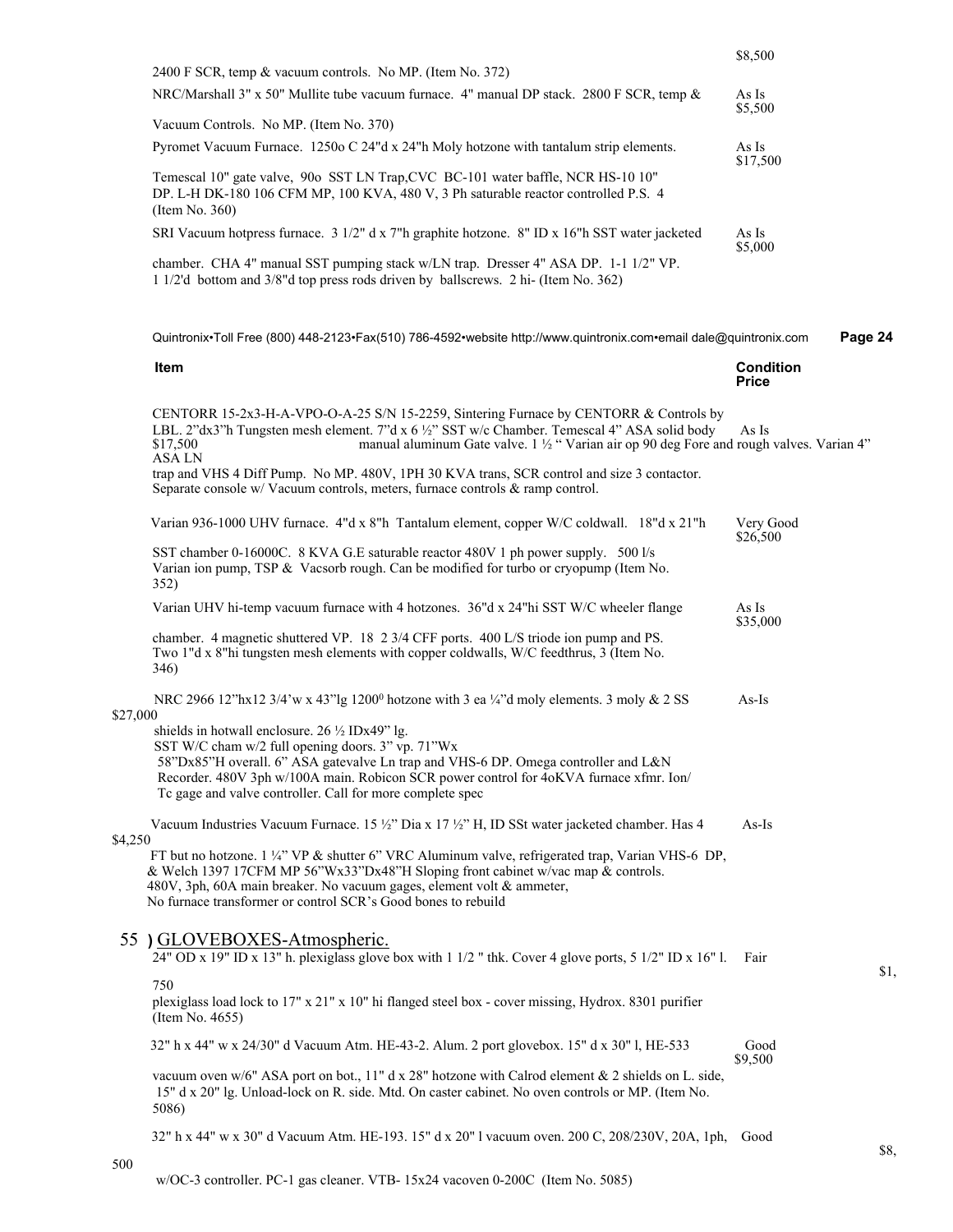| Drybox 24"w x 24"h x 18"dp. Formica box plexiglass front & back doors. two glove ports /w lites.                                                                                        | Good Used<br>\$450    |      |
|-----------------------------------------------------------------------------------------------------------------------------------------------------------------------------------------|-----------------------|------|
| (Item No. 530)                                                                                                                                                                          |                       |      |
| Drybox 40"l x 24"dp x 24"h SST w/ white epoxy coating. 20"l x 24"dp x 22"h load chamber. Sloping                                                                                        | Good Used             | \$2  |
| ,500<br>front $w/2$ gloveports. 2 lites w/ vapors proof wiring 2"ASA flg port inlet & 5" ventline w/ filter<br>(Item No. $526$ )                                                        |                       |      |
| Labconco fiberglass 2 gloves 3' w x 2' h x 2' d w/load lock, has light (Item No. 4982)                                                                                                  | Needs Work            |      |
| 000                                                                                                                                                                                     |                       | \$1, |
| Plexiglass 2 door glovebox for 2 gloves, 24" x 24" x 18" dp, no load locks (Item No. 4850)                                                                                              |                       | \$4  |
| 50                                                                                                                                                                                      |                       |      |
| HE-493 120V, 5A, 1ph. PC-1 O2A Aanalizer-gas control 120V2A.<br><b>POR</b>                                                                                                              |                       |      |
| HERAEUS type T UF-50/60 -230, Fabr. NO 4190-00 D-6450 HANAU order no. 500154 52 PFW                                                                                                     |                       |      |
| 214-00-130 1988 230c 208/3ph W/N 60hrz 121KW 36A CONN. LOAD, 13.75 KVA wiring diag.                                                                                                     |                       |      |
| 23231527. 2Hpfan.                                                                                                                                                                       |                       |      |
| 56 ) GLOVEBOXES-Vacuum.                                                                                                                                                                 |                       |      |
| 24"id x49"d SST, Varian M6 DP, CVC BCN Ln2 trap, manual valves, Two 6" viewports & 2                                                                                                    | Used<br>\$9,500       |      |
| gloveports, two full opening doors, misc. flgs. no controls or MP (Item No. 4514)                                                                                                       |                       |      |
| Torr Vacuum Products Mark VIII-A SST Vacuum welding glovebox. 4'w x 3'h x 7'l. Full opening                                                                                             | Very Good<br>\$30,000 |      |
| door. Four pairs of gloveports. $12 \times 12 \times 14$ loadlock. Refrigerated internal gas cooler. Roots 2507,<br>300 CFM blower, Precision PS-1500, 53 CFM 2 stage MP (Item No. 528) |                       |      |
| 20"dx12"h alum glovebox. 2 glove ports w/removable blanks. 24"dx 1 $\frac{1}{2}$ plexiglass on top. Two<br>\$2,450                                                                      | Good                  |      |
| 5" and one 8" Plexiglass ports. One 8" dia port w/ plug.                                                                                                                                |                       |      |

**age 25**

| Item                                                                                                                                                                                                                                                                    | <b>Condition</b><br><b>Price</b> |      |
|-------------------------------------------------------------------------------------------------------------------------------------------------------------------------------------------------------------------------------------------------------------------------|----------------------------------|------|
| 57) IMPREGNATORS & ENCAPSULATORS.                                                                                                                                                                                                                                       |                                  |      |
| 9" d top x 12" d bottom x 15" h Nautilus (Rivited seam) paint pot $w/6$ -1/2" dogs. 2-1/2" and 1                                                                                                                                                                        | Good<br>\$145                    |      |
| (Item No. 430)                                                                                                                                                                                                                                                          |                                  |      |
| Degassing test sustem. 15" d x 14" h B.J. nad gard. 20" dia Ni plated steel, BP main valve 7 elec                                                                                                                                                                       |                                  | \$1  |
| ,500<br>feedthrus. Edwards ES-150, 5.3 cfm MP, 1/3 HP, 115V motor, 23" x 27" x 38" hi cabinet (Item No.<br>443)                                                                                                                                                         |                                  |      |
| Degassing station 11" id x 12"H Glass Belljar. 14"x14"x 16"H Al guard. 14"x14"SST BP on a 2' xWx Good Used                                                                                                                                                              |                                  |      |
| 950<br>3'L x 34"H rubber tired push cart. Welch 1402 5.6 cfm MP, valves and gauge. (Item No. 425)                                                                                                                                                                       |                                  | \$1, |
| Paint Pressure Pot 8 1/2" ID x 10" H 60 PSI 4 ea. 3/8 - 16 dogs. Steel pot. Cast Iron top.                                                                                                                                                                              | Good<br>\$125                    |      |
| (Item No. 428)                                                                                                                                                                                                                                                          |                                  |      |
| Redpoint (Epoxylite) ESL-1415-C5 Encapsulator, 14"Dx 15"H steel main Vac/press (100psi max)                                                                                                                                                                             | As Is<br>\$12,500                |      |
| chamber $w/2$ V.P. 10"dx14"H Steel degassing/mixing chamber $w/2$ VP and gear motor drive.<br>Hastings VT-4 vacuum gauge and (2) Omron E5C4 digital heat controls. Flexlites on both<br>chambers, no vac. Pump or internal tooling, refurbished \$15,500 (Item No. 447) |                                  |      |
| in the common contract of the contract of the contract of the contract of the contract of the contract of the c                                                                                                                                                         |                                  |      |

Redpoint (epoxylite) ESL-3030-C50 encapsulator. 30" d x 30"h steel heated tank, 100 psi max w/ VP, Unused

**P**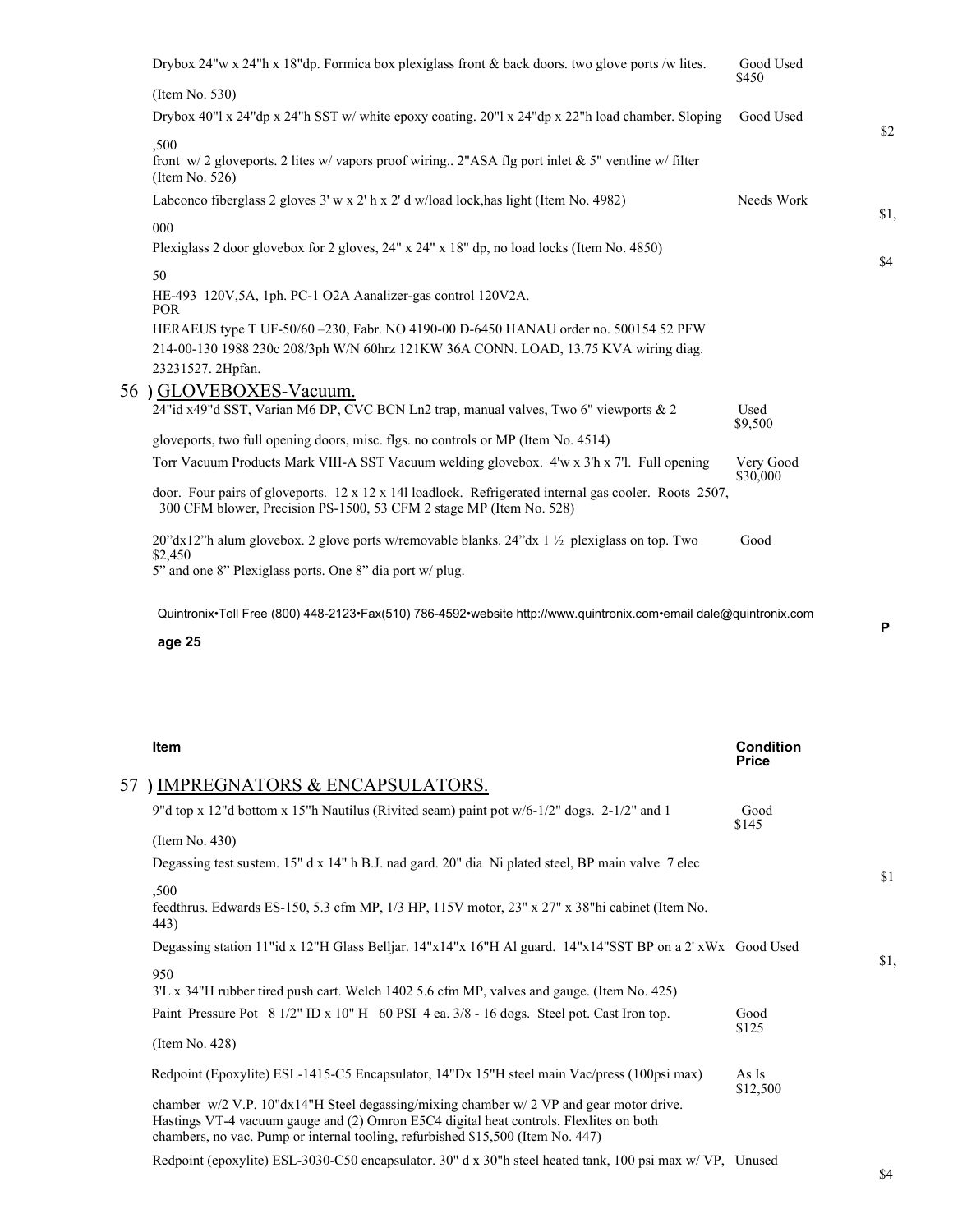|       | 0,000                                                                                                                                                                                                                                                                                                                                                                     |                         |                                        |
|-------|---------------------------------------------------------------------------------------------------------------------------------------------------------------------------------------------------------------------------------------------------------------------------------------------------------------------------------------------------------------------------|-------------------------|----------------------------------------|
|       | lite, vac gauge and controls. 5 gal side loader epoxy mix tank w/ motor stirrer. (2) epoxy<br>component load tanks, Welch 139 (53 cfm) (Item No. 464)                                                                                                                                                                                                                     |                         |                                        |
|       | Redpoint ESL-2424-C15 encapsulator, 24" d x 24" h STL heated tank w/control & vac. Gauge epoxy                                                                                                                                                                                                                                                                            | Very Good<br>\$25,000   |                                        |
|       | mixing tank Welch 1397 MP 115/230V 35A (Item No. 4597)                                                                                                                                                                                                                                                                                                                    |                         |                                        |
|       | Shrader Impregnator-STL, Vacuum only. 48"w x 36" D x 36" Hi inside. Top Door is spring counter<br>\$4,000                                                                                                                                                                                                                                                                 | $As-Is$                 |                                        |
|       | balanced and has one 4" VP, One 4" blanked port and one KF-40, 1 1/2" port. Rear has a KF-50 2" port<br>and bottom one KF 40, Front has two 8" gloveports-blank and one 5" VP. Chromalox heating<br>element. No controls, front panel missing. Mounted on 4" caster cart.<br>\$2,500<br>Leybold D60A, 2 stage, 36 CFM MP and WA-250, 164 CFM blower mounted on iron frame | operational             |                                        |
|       | 1.5 HP 230/460v<br>\$6,000                                                                                                                                                                                                                                                                                                                                                | Both chamber and blower |                                        |
| \$500 | Vacuum degas station, 20" SST B.P. w/1 3/4" and 4" hole, 3/4" & two 1 1/2" brass valve manifold                                                                                                                                                                                                                                                                           | As Is                   |                                        |
|       | table $24"$ x $38"$ , no BJ or MP (Item No. 4818)                                                                                                                                                                                                                                                                                                                         |                         |                                        |
|       | Vacuum Degas system Mfg. Unk. 18" SST Folded collar, 20" d top flg, 5 1/2" h w/ 12 ea 1" ports,<br>\$1,950                                                                                                                                                                                                                                                                | As Is                   |                                        |
|       | 20" SST BP w/(10) 1" holes & 2 roughing ports. SST cover( hinged), Temescal 1 5/8" roughing and<br>3/8 air release valve w/ solenoid, 1 5/8 Mol. siev trap w/pur (Item No. 455)                                                                                                                                                                                           |                         |                                        |
|       | 58 ) ION PUMPS & PARTS.                                                                                                                                                                                                                                                                                                                                                   |                         |                                        |
|       | GP Orbion 287-009, Mod. 00 S/N 389. (Item No. 1153)                                                                                                                                                                                                                                                                                                                       | Used                    |                                        |
|       | High voltage cable assembly with molded 90o plug for .15 L/S appendage pumps.                                                                                                                                                                                                                                                                                             | Good Used<br>\$195      |                                        |
|       | 8 ft. RG-59/U 82C cable with MS connector. (Varian 924-0120 equiv.). (Item No. 3841)                                                                                                                                                                                                                                                                                      |                         |                                        |
|       | High voltage cable assembly with 1 1/8 OD repairable aluminum shell connector for                                                                                                                                                                                                                                                                                         | Good Used<br>\$175      |                                        |
|       | standard Varian 3846 (Item No. 3843)                                                                                                                                                                                                                                                                                                                                      |                         |                                        |
|       | Hughes approx. 100 L/S (No elements). W/8" CFF, magnets, heaters & 2 HV FT.                                                                                                                                                                                                                                                                                               | As Is                   | \$5                                    |
|       | $00\,$<br>Two VPC-125. Ion pump controls (1 missing xfmr) & HV cables. 30 yrs old. (Item No. 1142)                                                                                                                                                                                                                                                                        |                         |                                        |
|       | P-E 221-377-800 Hi-throughout W/C w/magnet. 11 L/S (Item No. 1120)                                                                                                                                                                                                                                                                                                        | Unused<br>\$1,250       |                                        |
|       | P-E 8" CFF 4 Htr wells, 100 l/s D-I, 4 element & magnets (Item No. 4779)                                                                                                                                                                                                                                                                                                  | Rebuilt<br>\$2,400      |                                        |
|       | PE 207-1065 60 lit/sec Ion pump 8" CFF (Item No. 1122)                                                                                                                                                                                                                                                                                                                    | Rebuilt<br>\$2,250      |                                        |
|       | Special length and bakeable high voltage cables made to order. Also P-E/Ultek high                                                                                                                                                                                                                                                                                        |                         | New voltage cables with crimped 5 $\&$ |
|       | Ultek 20-095 8" CVF, 4 Htr wells, 100 L/S std. & magnet. (Item No. 1136)                                                                                                                                                                                                                                                                                                  | Used<br>\$2,250         |                                        |
|       | Ultek 8 L/S D-I with magnet. (Item No. 1104)                                                                                                                                                                                                                                                                                                                              | Rebuilt<br>\$550        |                                        |
|       | Varian 929-0770 H.V. cable for Varian 919-0110 22 L/sec Star cell w/ SST flex line & Fischer                                                                                                                                                                                                                                                                              | Good Used<br>\$225      |                                        |
|       | connection. (Item No. 1114)                                                                                                                                                                                                                                                                                                                                               |                         |                                        |
|       | Varian 0.2 l/s diode pump, 3/8" pyrex tube, not processed (Item No. 4926)                                                                                                                                                                                                                                                                                                 | Unused<br>\$200         |                                        |
|       | Varian 220-270 L/S pump bakeout shroud. (Item No. 1134)                                                                                                                                                                                                                                                                                                                   | Used<br>\$250           |                                        |
|       | Varian 4-20" cells 1-End 250 L/S diode & magnet. (Item No. 1138)                                                                                                                                                                                                                                                                                                          |                         | Used Varian 911-5041 Hi-Q W/C. (Ite    |
|       | Varian 911-0030 8 L/S Red magnet package. (Item No. 1108)                                                                                                                                                                                                                                                                                                                 | Good Used<br>\$200      |                                        |
|       | Quintronix•Toll Free (800) 448-2123•Fax(510) 786-4592•website http://www.quintronix.com•email dale@quintronix.com                                                                                                                                                                                                                                                         |                         |                                        |

| age 26<br><b>Item</b>                                              | <b>Condition</b><br><b>Price</b> |
|--------------------------------------------------------------------|----------------------------------|
| Varian 911-5005 8 L/S Diode - No Mag. (Item No. 4430)              | Good Used<br>\$125               |
| Varian 911-5005 8 L/S Diode - No Mag. (Item No. 1106)              | Rebuilt<br>\$350                 |
| Varian 911-5034 60 L/S triode & magnet. (Item No. 1124)<br>\$1,750 | Rebuilt                          |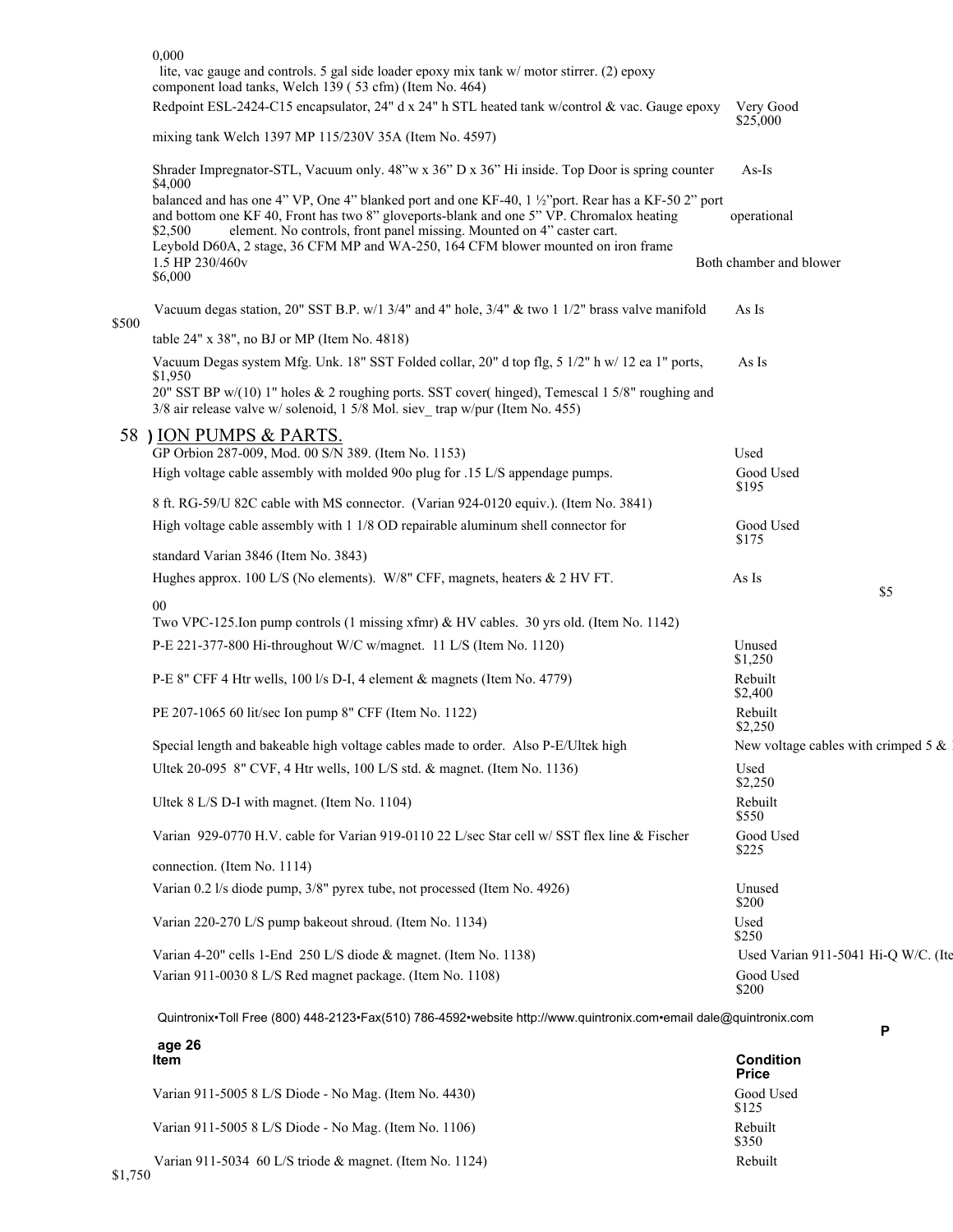| Varian 911-5032 30 L/S Triode & magnet. (Item No. 1116)                                                                                                                    | Rebuilt<br>\$1,000       |
|----------------------------------------------------------------------------------------------------------------------------------------------------------------------------|--------------------------|
| Varian 911-5031 20 L/S triode. (Item No. 1110)                                                                                                                             | Rebuilt<br>\$675         |
| Varian 912-6003 80 L/S diode & 3-section magnet. 6" CFF. (Item No. 1126)<br>\$1,450                                                                                        | Rebuilt                  |
| Varian 912-7008 270 L/S diode ion pump w/ magnet 8" CFF<br>\$3,150                                                                                                         | Rebuilt                  |
| Varian 912-7014 220 l/sec Triode Ion pump w/ magnet (Item No. 1132)                                                                                                        | Rebuilt<br>\$3,800       |
| Varian 912-7016 500 l/sec Diode ion pump w/ magnet (Item No. 1147)<br>\$5,500                                                                                              | Rebuilt                  |
| Varian 912-6019 2-End 500 L/S diode & magnet. (Item No. 1149)                                                                                                              | Unused<br>\$3,500        |
| Varian 912-7022 400 l/sec Triode ion pump w/ magnet (Item No. 1145)<br>\$4,500                                                                                             | Rebuilt                  |
| Varian 913-0035, 2 L/S diode pump. 3/8" 1800 copper tube. Vac processed. (Item No. 1102)                                                                                   | Unused<br>\$275          |
| Varian 913-0034 2 l/s diode pump, 3/4" 7052 glass tube, 1 1/2" dia. round body, not processed<br>\$200<br>(Item No. 4724)                                                  | Unused                   |
| Varian 913-0038, 0.15 L/S diode pump. 3/8" 1800 SST tube. Mini CFF. No Mag (Item No. 1100)                                                                                 | Used                     |
| Varian 913-0037, 0.15 L/S diode pump. 3/8" 1800 copper tube. Not processed. (Item No. 1098)                                                                                | \$225<br>Unused<br>\$225 |
| Varian 913-008 1 l/s diode pump, 3/4" SST tube, rect body, not processed (Item No. 4651)                                                                                   | Unused<br>\$200          |
| Varian 913-007 1 l/s diode pump, 3/8" copper tube, rect body, not processed (Item No. 4757)                                                                                | Unused<br>\$200          |
| Varian 915-0028 50/80 L/S pump bakeout mantle. 1 kW 115 V (Item No. 1128)                                                                                                  | Used<br>\$145            |
| Varian 917-0016, Ivory rack for star cell supply. (Item No. 3837)<br>Varian 919-0048 30-60 L/sec Starcell pump, Bakeout heater, 120V, 200W (Item No. 1151)                 | New In Box<br>New        |
| Varian 919-0110 22 L/sec Star cell w/ ferrite magnet (Item No. 1112)                                                                                                       | \$250<br>Good Used       |
| Varian 919-0103 65 L/s Star cell Vacion Plus 75. w/ Italian made H.V. Conn.                                                                                                | \$900<br>New             |
| \$2,000<br>Varian 921-0063 rack for 921-0080 star cell supply, Lt. Green (Item No. 3835)                                                                                   | Good Used                |
| Varian 924-0749 HV cable assembly W/moulded H.V. ion pump conn. (Item No. 3846)                                                                                            | \$250<br>New             |
| Varian 924-0749 HV cable assembly with MS connector. Varian 924-0750 equiv. (Item No. 3848)                                                                                | \$200<br>New<br>\$250    |
| 59 ) LABORATORY EQPT.                                                                                                                                                      |                          |
| Ametek Thermox I oxygen analyzer 0.1 to 100,000 PPM, looks good (Item No. 4945)                                                                                            | As Is<br>\$500           |
| Bel-art F-42027 clear plastic desiccator. $9.44$ "d x 8.12.24"h with 3-way valve & o-ring seal.                                                                            | <b>New</b>               |
| 5<br>gal paint can. (Item No. 418)<br>Holds 1                                                                                                                              |                          |
| Bel-art F-42012 clear plastic desiccator. 5.86"d x 8.11"h with 3-way valve & o-ring seal.                                                                                  | <b>New</b><br>\$45       |
| (Item No.415)<br>Matheson Hydrox purifier Mod 8301 w/6" dx6"h plexiglass canister<br>Forma Scientific "Masterline" 2095 bath and curculator A/C w/ heat and cool.<br>\$500 |                          |
| Bel-art F-42022 clear plastic desiccator. 7.75"d x 10.25"h with 3-way valve & o-ring seal.                                                                                 | Used<br>\$60             |
| (Item No.4691)<br>Brucker Cryomagnet for NMR Spectroscopy BZH 200/89. A product of Spectrospin & Oxford<br>POR.                                                            |                          |
| Insts. Dewar no D101/89/213, Field 4.7 Tesla. Coil No. BZH 2520 120 B. Current 48.2A.                                                                                      |                          |
| Centorr 2B-100-120V Gas Purifier. 10-50 Ar, 20-140 He, 0-1000C meter (Item No. 3034)                                                                                       | Used<br>\$400            |
| Delta-F Type A Plus Oxygen Analyzer WOBURN, MA<br>617/935-4600 W/ Manual                                                                                                   | Unused                   |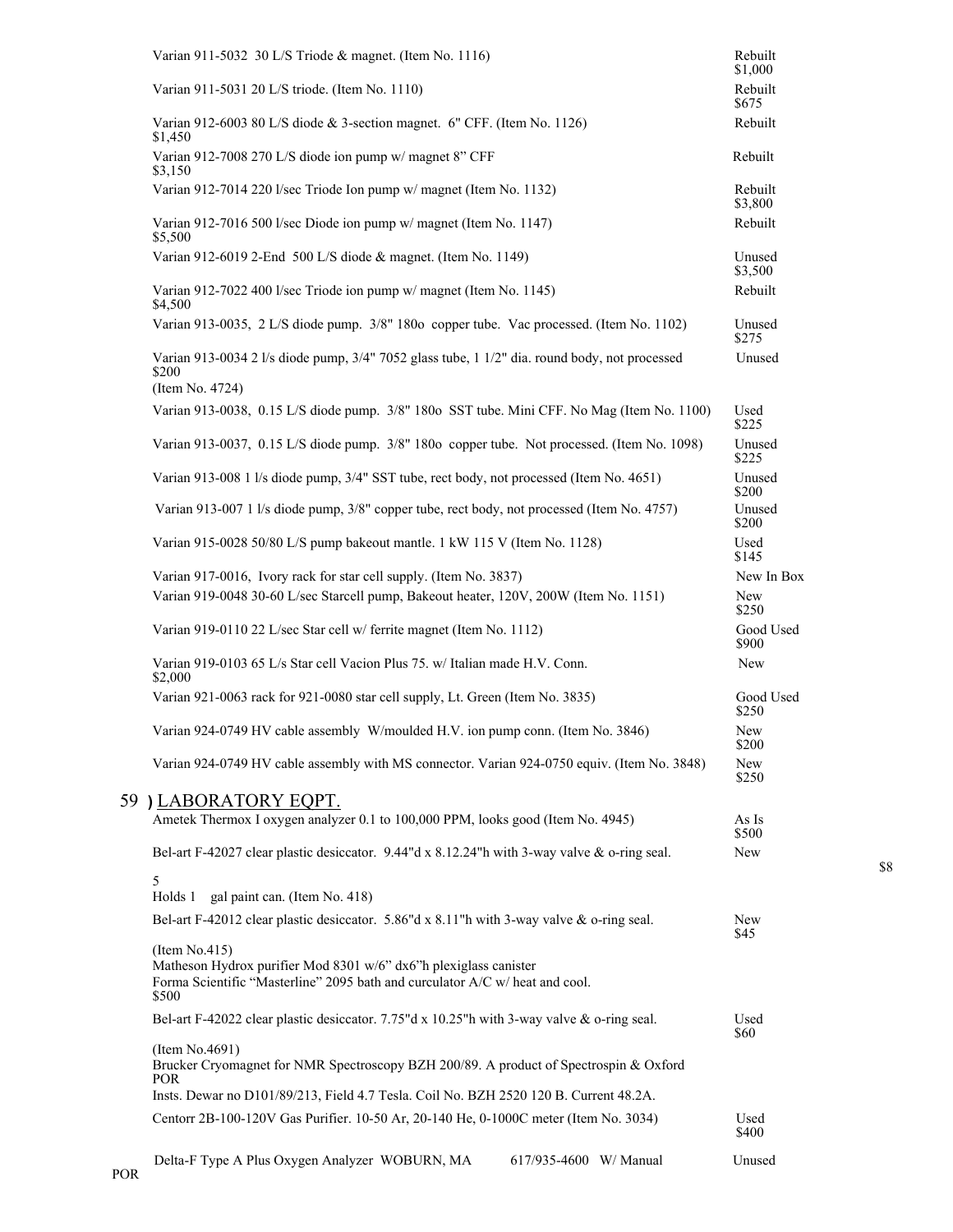| Dessicator cabinet SST 17" x 24"w x 20" d. (Item No. 4909)                                    |                  |
|-----------------------------------------------------------------------------------------------|------------------|
| Dessicator, Glass 6" ID x 6" tall. $3/8$ " pump port on lid. (Item No. 4765)                  | Used             |
| Dessicator, Glass 8" ID x 8" tall, 3/8" pump port on lid. (Item No. 2550)                     | Used             |
| Drum recorder, Calcomp 565. (Item No. 4329)                                                   | As Is<br>\$250   |
| Dupont LNCA II LN/He dewar SST approx 25Lit (Item No. 1094)                                   | Used             |
| EKG, Marquette C-205 patient transmitter. Ampex AG500 tape recorder, classical Vector patient | As Is<br>\$1,950 |
| cable. On wheel cart. (Item No. 4327)                                                         |                  |
| F &M Mod 609 Flame ionization gas chromatograph. (Item No. 3030)                              | As Is<br>\$600   |
| Fischer Sci Titration Burette Model 455, Cat #9-313-455, 115V (Item No. 4319)                 | Good<br>\$1,250  |
| Fischer Sci. Titration Stirrer Model 460, Cat $\#$ 9-313-460, 115V (Item No. 4321)            | Good             |
| Fisher 605 Incubator. 17 3/4" x 17 1/2" x 25". 5 ft3 55 C max. Water jacked w/CO2.<br>\$2,750 | <b>New</b>       |
| (Item No. 247)                                                                                |                  |

50

Quintronix•Toll Free (800) 448-2123•Fax(510) 786-4592•website http://www.quintronix.com•email dale@quintronix.com **Page 27 Item Condition Price** Freeze Dryer. Virtis 10-146 MRBA. 208/230 V, Tecumseh Refrig. Hyvac 14 MP, gaging. As Is (Item No. 205) Freeze Dryer, Labconco Mod. 77520, LYPH-LOCK 6. No MP, 115V 9.1A (Item No. 4824) As Is \$3,000 D4 MP. 23" x 46" x29" Hi table top mounting (Item No. 203) Freeze Dryer, Labconco 3 Mod. 75200, 3 liters (Item No. 201) As Is \$1,950 Freeze-Dryer FTS system FD-4.5-90B Max-Dry S/N FD-7-88-69, 230V 6A 60 Hz 1 ph. 18 ea 1/2" Good \$4,500 dia vac tubes on 4" od x 40" L plexiglass tube 100C pyrometer. Hastings VH-3 TC gauge. Leybold Gas chromatograph Tracor MT-222 S/N 085-76. DBL sensor cell, no sensor tubes. (Item No. 3024) As Is \$750 General Electric 15EHG 2B1 Hydrogen Gen s/n R0903. 0-225 CC/min STP output. 115V 200 VA Used 13d x 11w x 12h. Mfg Dec 79 . (Item No. 4832) As Is \$500 He-LN Dewar, Superior Air Prod. H25 292. 20" OD x 20"h SST cylindrical container w/10"h cone Good Used \$400 top.3' tall to top of spout. Vent & fill tube. (Item No. 1225) Hiac/Royco 247 particle counter w/ printer 2 channel w/ 244 semsor head (Item No. 4313) Used HP 5880 A Gas Chromatagraph with 5880 A series GC terminal, LEVEL FOUR. POR HP 5700A/5712A Gas Chromatograph, 18714A Control, 5708A control, 5705A detector control, As Is \$1,000 HP 7090 A Measurement Platting system. POR 5702A oven temp prgm (Item No. 3028) International Equpt. Model CL Clinical centrifyge. Needs testtube basket (Item No. 4309) As Is  $$150$ LN Dewar, 160-200 liter. (Item No. 1231) Good Used

|                                                                                                     | 91 J V                |
|-----------------------------------------------------------------------------------------------------|-----------------------|
| LN Dewar, Hofman Lab. E1034, 2350. 20" OD x 18"h steel cylindrical container $w/17$ "h cone top. 3' | Needs Repair<br>\$100 |
| tall to top of spout. (Item No. 1228)                                                               |                       |
| Metteler Balance B6, analog readout, calibrated in 1993, (Item No. 4220)                            | Good Used<br>\$1,250  |
| Newport 259-KC 12 pos. type K (ch-AL) TC. digital read out. (Item No. 4901)                         |                       |
| PE Sigma 3B capillary chromatograph (Item No. 3020)                                                 | As Is                 |
| Precision Sci. 61725 4"D hotplate 115V 450W, 100-700F thermometer 4 available (Item No. 4317)       | Good                  |
| Precision Mod 186 Cat # 66634 water bath. $28''$ x 16"x 7" dp SST tub. 100C max w/ thermostat,      | Used                  |

 $1750$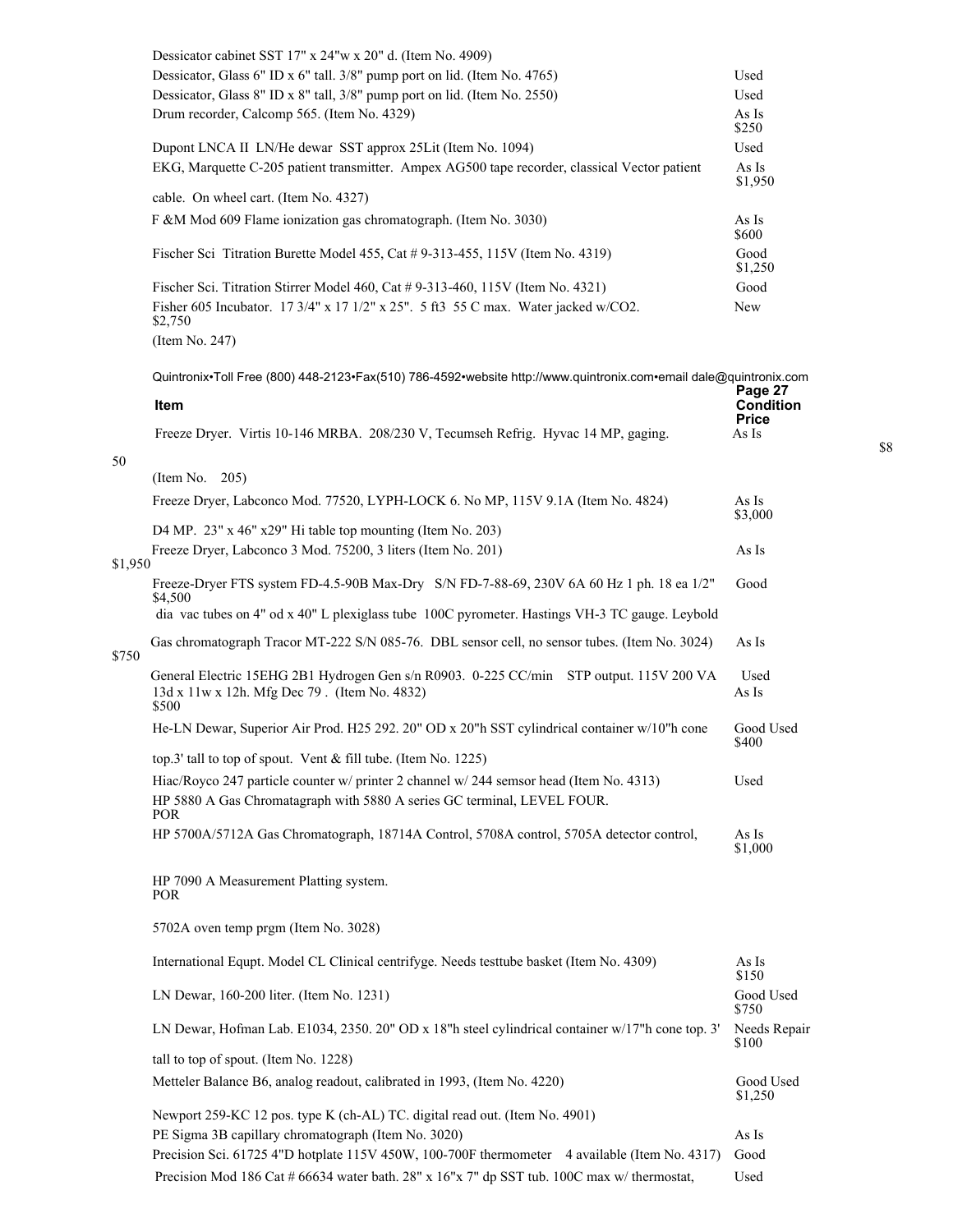| 120V, 9.4A, 1120W, 1 ph (Item No. 4331)                                                                                                                                                         |                                  |         |
|-------------------------------------------------------------------------------------------------------------------------------------------------------------------------------------------------|----------------------------------|---------|
| R.D. Mathis GP-100 inert gas purifiers. (Item No. 3032)                                                                                                                                         | Unused<br>\$495                  |         |
| Toyo Baldwin Rheo-420 Hi Temp chamber/Furnace, small 130V 200 W 250C (Item No. 4339)<br>Vanzetti TM2 thermal monitor. (Item No. 4315)                                                           | Very Good<br>As Is<br>\$475      |         |
| VWR/Shell lab 1220 5 3/4x 11 1/2x 6 deep SSt fluid heater 120V 250W (Item No. 4323)<br>Wheaton Desicator 250 mm VWR 25015-325 w/Si O-Ring 2-379 (11 x $3/16$ ) and Al Plate (Item No. Excellent | Good                             | \$2     |
| 00<br>423)                                                                                                                                                                                      |                                  |         |
| 60) LEAK DETECTORS & COMPONENTS.<br>12"d x 12"h Steel Chamber. 4-5/16 top dogs. Flat top. O-R in 5/16 chamber wall. 3"ID x 6"OD                                                                 | Fair<br>\$125                    |         |
| (Item No. 433)                                                                                                                                                                                  |                                  |         |
| Airco-Temescal (GE) LC-40, w/Welch 1376, 10.6 CFM MP, CVC PMC-2 DP. (Item No. 2908)                                                                                                             | As Is<br>\$1,250                 |         |
| Balzers-HLT 100, turbo leak detector, TPH 170 turbo, Duo 004B MP, sold as is for \$6,000 (Item                                                                                                  | Rebuilt<br>\$8,500               |         |
| No. 4494)                                                                                                                                                                                       |                                  |         |
| CEC 24-025 A test port. No pumps. (Item No. 2922)                                                                                                                                               | As Is<br>\$800                   |         |
| CEC 24-101 A w/Welch 1400. (Item No. 2910)                                                                                                                                                      | As Is<br>\$950                   |         |
| CEC 24-120 B w/Welch 1400 MP & cart. Fire & weather damaged. (Item No. 2918)                                                                                                                    | As Is<br>\$1,500                 |         |
| CEC 24-120B w/Welch 1400 MP & cart. 24-038 test port & roughing station. Welch 1397, 17CFM                                                                                                      | Rebuilt<br>\$6,500               |         |
| M.P. (Item No. 2920)                                                                                                                                                                            |                                  |         |
| CEC 24-120 ABM w/Welch 1400MP & cart. Detects He, Ne & Ar. Missing diatron tube.                                                                                                                | As Is<br>\$1,500                 |         |
| (Item No. 2916)                                                                                                                                                                                 |                                  |         |
| CEC 24-120 B w/ Welch 1400 MP and cart (Item No. 2914)                                                                                                                                          | Rebuilt<br>\$4,500               |         |
| CEC 24-120 A w/Welch 1400 MP and cart (Item No. 2912)                                                                                                                                           | Rebuilt<br>\$4,250               |         |
| CEC 24-210 B leak detector w/Welch 1400 MP. W/Remote visual/audio box. (Item No. 2924)                                                                                                          | As Is<br>\$1,500                 |         |
| CEC 26-303 Moisture monitor 10-1000 ppm F,S, Has cell (Item No. 2928)                                                                                                                           | As Is<br>\$500                   |         |
| Quintronix•Toll Free (800) 448-2123•Fax(510) 786-4592•website http://www.quintronix.com•email dale@quintronix.com                                                                               |                                  | Page 28 |
| Item                                                                                                                                                                                            | <b>Condition</b><br><b>Price</b> |         |
| Dupont 120SSA leak detector. 1400 MP, cart, 3-valve inlet manifold. (Item No. 2930)                                                                                                             | Rebuilt<br>\$6,750               |         |
| Dupont 141490 3 valve inlet (Item No. 2935)                                                                                                                                                     | Used<br>\$450                    |         |
| Dupont 24 036 2 Valve inlet (Item No. 2933)                                                                                                                                                     | Used                             |         |

| Glass. (Item No. 2941)                                                        |  |  |
|-------------------------------------------------------------------------------|--|--|
| L-H UL-100/500 Leak Det Dual thorated fil/ion sources #16504. (Item No. 2945) |  |  |

75 Leybold 89600-2 quick test sniffer probe for ultratest for M2 leak det., 220V 16' hose (Item No. Excellent \$1,350 4942) Leybold 89600-5 quick test sniffer probe for early UL-100 leak det. (Item No. 4943) Very Good<br>\$850

Dupont/CEC 141430-8 Std. Helium Leak. 5/8" Female Quick connection. Re-calibrated by Wilson Rebuilt

Leybold QT-100, 15594 quick test sniffer probe assy. For UL-100, 220V 16' hose (Item No. 4944) Very Good \$1,600

\$3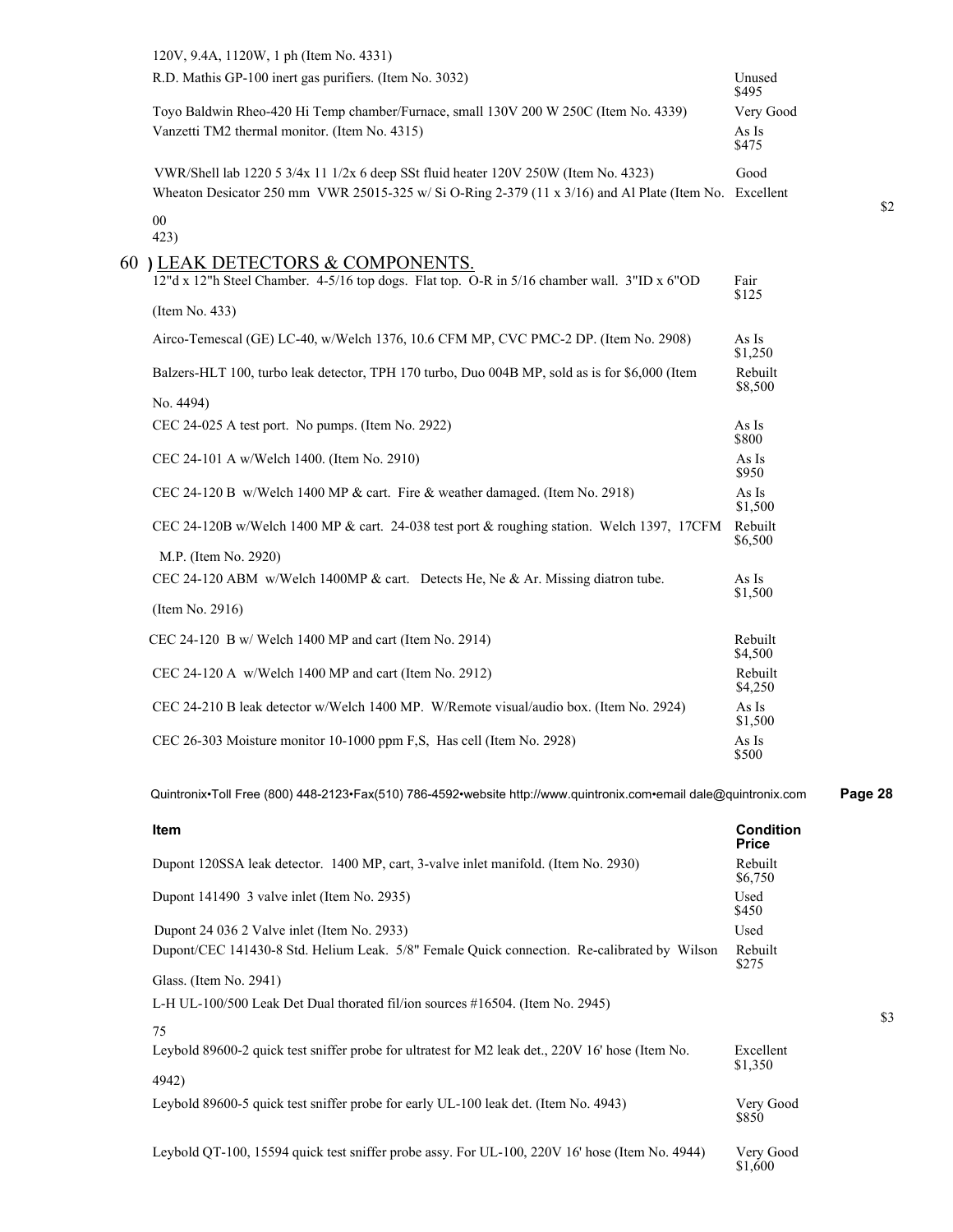| Leybold Ultratest F. D4A & D16A MPs. 120V, 1ph. (Item No. 4642)                                                          | As Is<br>\$5,500            |
|--------------------------------------------------------------------------------------------------------------------------|-----------------------------|
| Leybold Ultratest M., no MP (Item No. 4591)                                                                              | As Is<br>\$800              |
| Leybold, UL-500, turbo pumped with DD pumps, 1500 original hrs. (Item No. 4978)                                          | Rebuilt<br>\$18,500         |
| Press/Vac helium bomber. 20"d x 10"h SST Belljar w/eight 1/2" dogs. 60 PSI max. Cabinet w/valves As Is                   |                             |
| ,750                                                                                                                     |                             |
| and gauges. No Pump. (Item No. 193)<br>Press/Vac helium bomber, 20" x 10"h SST BJ and BP, 60PSI 150F max. (Item No. 197) | As Is                       |
|                                                                                                                          | \$1,350                     |
| 20"d x 50"h 60 PSI 150F SST BJ for Press/Vac helium bomber. (Item No. 195)                                               | Good Used<br>\$1,200        |
| Ultek 60-412 ion pump leak detector (Item No. 4735)                                                                      |                             |
| 50                                                                                                                       |                             |
| Uson 510 Halogen, leak detector with portable case. With manual. (Item No. 2937)                                         | As Is<br>\$750              |
| Varian 0981-K3333-301 Preamp for spectrometer tube block in leak detector. (Item No. 2961)                               | Rebuilt<br>\$500            |
| Varian 925-Manumatic. Complete. Varian Med & Dk. Green. (Item No. 2955)                                                  | Rebuilt<br>\$5,000          |
| Varian 925-Manumatic. No pumps or spec block. (Item No. 2953)                                                            | As Is<br>\$750              |
| Varian 925-40 Portatest. No LN With good homeade cart & Welch 1 402 5.6 CFM MP (Item No.                                 | Rebuilt<br>\$6,000          |
| 2949)                                                                                                                    |                             |
| Varian 925-20 portable vacuum system. Spectrometer tube, Welch 3150B air/cryo refrig. in LN trap.                        | Good<br>\$1,950             |
| 2" HSA A/C D.P. Welch 1400 MP, 2 valve, no electronics. (Item No. 2947)                                                  |                             |
| Varian 936-60 automatic helium leak detector (Item No. 4979)                                                             | Rebuilt<br>\$9,500          |
| Varian 936-71 Auto leak det. No LN. ALC 2004 & SD-200. POR. (Item                                                        |                             |
| No. 5112) Varian 936-705P Auto leak det. No LN. POR. (Item No. 5111)                                                     |                             |
| Varian 936-70 Automatic helium leak detector. No LN 0.9 CFM Forepump, 5.6 CFM. Rough                                     | Rebuilt<br>\$9,500          |
| pump. Visual/Audio indicator. Built in std. leak & air comp. (Item No. 2957)                                             |                             |
| Varian 938-41 portatest, DP, cart & 7 CFM roughing pump. No LN. (Item No. 4768)                                          | Rebuilt<br>\$9,500          |
| Varian 947D Turbo pump leak detector. Two scroll pumps. No LN<br>\$17,000                                                | Good                        |
| Varian 948 autotest, diffusion pumped with liquid nitrogen trap, DD pumps (Item No. 4980)                                | Rebuilt<br>\$17,500         |
| Varian 975-0010 ion gauge leak detector. (Item No. 2965)                                                                 | Cleaned & Tested<br>\$475   |
| Varian 975-0000 ion pump leak detector. (Item No. 2963)                                                                  | Cleaned & Tested<br>\$1,900 |
| Varian LD-100 less pumps. (Item No. 2939)                                                                                | As Is<br>\$650              |
| Veeco MS-17AM manual leak detector with Welch 1400 (DP backing) and 1376 (10.6 CFM                                       | Rebuilt<br>\$7,500          |
| roughing) pumps. Visual/audio indicator. (Item No. 2973)                                                                 |                             |
| Veeco MS-17AB auto leak detector with Welch 1400 (DP backing) and 1376 (10.6 CFM roughing)                               | Rebuilt<br>\$8,500          |
| pumps. Visual/audio indicator. (Item No. 2970)                                                                           |                             |
| Veeco MS-170 auto. leak det. with Welch 1400 & 1376 MP w/visual-audio indicator, sold as-is for                          | Rebuilt<br>\$9,750          |
| \$6,000 (Item No. 4977)                                                                                                  |                             |
| Veeco MS-17/170 printed circuit boards, POR (Item No. 4981)                                                              | Repaired & Tested           |
| Veeco MS-90AB leak det. W/visual-audio indicator, parts cleaned but no 1402 MP, sold as-is for                           | Rebuilt<br>\$5,000          |
| \$2,000 (Item No. 4976)                                                                                                  |                             |
| Veeco MS-9AB leak det. w/visual indicator, sold as-is for \$1,500 (Item No. 4975)                                        | Rebuilt<br>\$4,000          |

\$2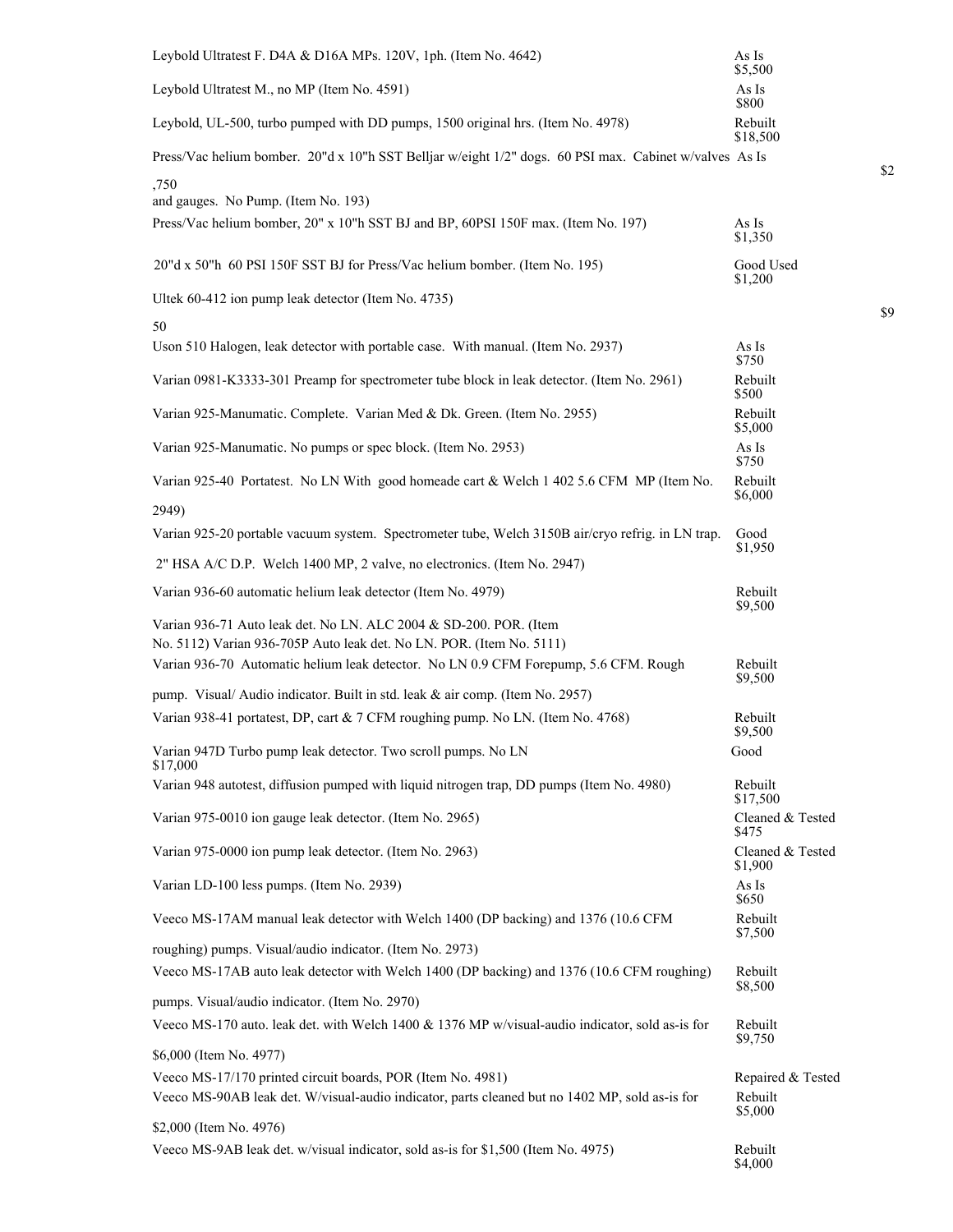| Veeco MS-9A leak det. w/visual indicator, sold as-is for \$1,000 (Item No. 4974)                         | Rebuilt<br>\$3,000 |
|----------------------------------------------------------------------------------------------------------|--------------------|
| Veeco MS-9C backfill & test unit. with Welch 1405, 2.1 CFM MP. (Item No. 2968)                           | Rebuilt<br>\$1,750 |
| Veeco SC-4 Standard Helium Leak 3/4-1 1/8" Male connection. Re-calibrated by Wilson Glass. (Item Rebuilt |                    |
| 75<br>No. 2943)                                                                                          |                    |
| VIC MD-180 auto leak detector, no MP. (Item No. 4880)                                                    | As Is<br>\$1,250   |

| age 29<br>Item                                                                                                                                                         | <b>Condition</b><br>Price |
|------------------------------------------------------------------------------------------------------------------------------------------------------------------------|---------------------------|
| 61 ) MASS FLOW CONTROLLERS & SUPPLIES.                                                                                                                                 |                           |
| Brooks 5851E Mass Flow Controller 1/4 VCR, 70 Slpm, HCl (Item No. 1526)                                                                                                | Unused<br>\$750           |
| Hastings ALK-100 Mass Flow Meter & brass transducer w/1/4 FPT. Calibrated for 100 SCCM air.                                                                            | As Is<br>\$250            |
| (Item No. 1426)                                                                                                                                                        |                           |
| MKS PDR-C-1C one channel digital P.S. & readout<br>\$650                                                                                                               | Good                      |
| Hastings LF-500W Mass flowmeter and monel transducer with 1/ FPT. Calibrated for 500 (Item No.                                                                         | As Is<br>\$650            |
| 1423)                                                                                                                                                                  |                           |
| MKA 270A digital display press/flow, white pnl, w/cable CB270-1 (Item No. 4609)<br>MKS 2159B-00500 RV SST flow control. 500 SCCM N2. 1/4"VCR fittings. (Item No. 1458) | New<br>\$600              |
| MKS 2258B-0001 ORV 10sscm N2 Mass Flow controller (Item No. 1462)                                                                                                      | Used<br>\$400             |
| MKS 260 M F-2 Main frame. 3 1/2" H x 19" W for 9 units (Item No. 1470)                                                                                                 | Good Used<br>\$250        |
| MKS 270B Signal Conditioner (Item No. 1472)                                                                                                                            | Good Used<br>\$650        |
| MKS 510 A power supply Readout Digital Pressure gauge (Item No. 4425)                                                                                                  | Used<br>\$450             |
| MKS PDR-5B 5 Channel Digital power supply readout-Pressure (Item No. 1464)                                                                                             | Good<br>\$1,250           |
| Plasma Systems MFC-5 (Vacuum General 78-8) Mass Flow Control. (Item No. 1399)                                                                                          | As Is<br>\$650            |
| Plasma Systems PRM-2 (Vacuum General 78-6A). Pressure indicator. With Vac. Gen.                                                                                        | As Is<br>\$650            |
| (Item No.1394)                                                                                                                                                         |                           |
| Porter F201 Mass Flow Controller 1/4 VCR, 100sccm, Cl2, 20 psig, 1000 psig (Item No. 1532)                                                                             | Unused<br>\$500           |
| Porter F201 Mass Flow Controller 1/4 VCR, 100 sccm, SiCl4, 4 Psig, 1000 Psig max                                                                                       | Unused<br>\$500           |
| (Item No.1530)                                                                                                                                                         |                           |
| Porter F201 Mass Flow Controller 1/4 VCR, 2 Lpm, Freon 116 (Item No. 1528)                                                                                             | Unused<br>\$500           |
| TYLAN FM-360 Mass flow controllerer. 100 sccm N2. 1/4" Swagelock. (Item No. 1482)                                                                                      | Used<br>\$550             |
| TYLAN FM-360 Mass flow controller. 1 SLPM N2. 1/4" Swagelock. (Item No. 1480)                                                                                          | Used<br>\$100             |
| TYLAN FC-260 Mass Flow Controller 200 sccm CCl3F (Item No. 1484)                                                                                                       | Unused<br>\$550           |
| Unit Insts. UFM-1000 flow controller 1 SLM O2. 1/4" VCR (Item No. 1522)                                                                                                | New<br>\$600              |
| Unit Insts. UFC-1500A flow controller 50sccm NF3 1/4" VCR (Item No. 1524)                                                                                              | <b>New</b><br>\$600       |
| Unit Insts. UFM-1000 flow controller 1 SLM N2. 1/4" VCR (Item No. 1520)                                                                                                | New<br>\$600              |
| Unit Insts. UFM-1000 flow controller 1 SLM Ar. 1/4" VCR (Item No. 1518)                                                                                                | New<br>\$600              |

\$2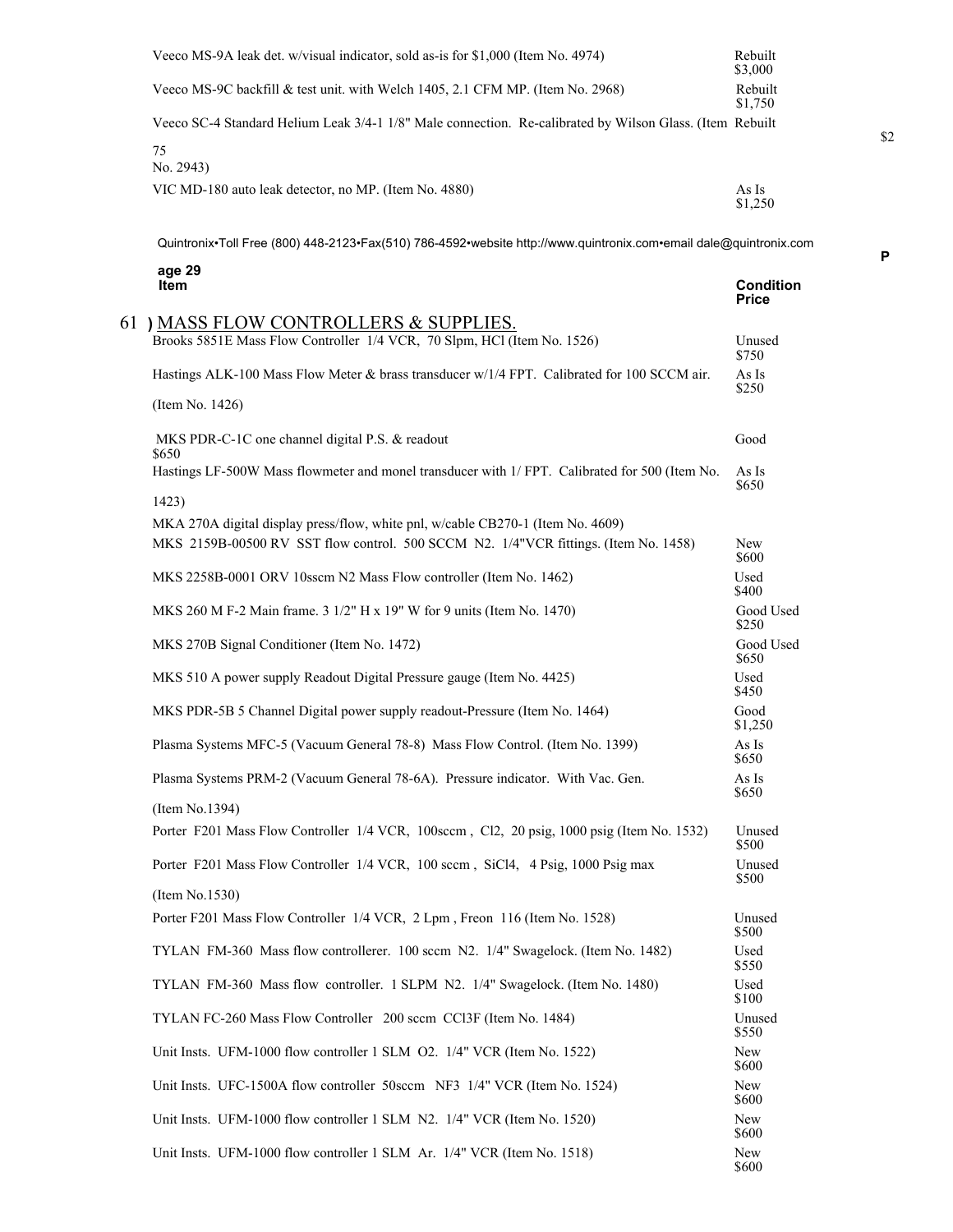|            | Unit Insts. UFM-1000 flow controller 300 SCCM HCl. 1/4" VCR (Item No. 1516)                                                    | New<br>\$600     |                                      |
|------------|--------------------------------------------------------------------------------------------------------------------------------|------------------|--------------------------------------|
|            | Unit Insts. UFC1020 flow controller 2000 SCCM SiH4 1/4" VCR (Item No. 1514)                                                    | New<br>\$600     |                                      |
|            | Unit Insts. UFC1000 flow controller 500 SCCM He. 1/4" VCR (Item No. 1512)                                                      | Good<br>\$400    |                                      |
|            | Universal flow controls # WB30G-10-1NU-15D (Item No. 1491)                                                                     | Used<br>\$150    |                                      |
|            | Vac. Gen. 77-5B Plasma flow control. (Item No. 1392)                                                                           | As Is<br>\$250   |                                      |
|            | Vacuum Gen US2-21 Mass Flow controller 100 sccm N2 (Item No. 1508)                                                             | Unused<br>\$995  |                                      |
|            | Vacuum General 80-4S08 Flow controller. (Item No. 1506)                                                                        | As Is            |                                      |
|            | Vacuum General 80-3S04 Setpoint controller (Item No. 1504)                                                                     | \$475<br>As Is   |                                      |
|            | 62 ) METALURGICAL EQUIPMENT.                                                                                                   | \$250            |                                      |
|            | 16"d x 18"h Permalloy magnetically shilded chamber for low field tests. (Item No. 4212)                                        | Used<br>\$450    |                                      |
|            | Buehler 10-1015 wet abrasive cut-off saw. 1.5 HP 220V/3/60 hz. (Item No. 4192)                                                 | Used<br>\$1,250  |                                      |
|            | Buehler 11-1140-160 cutoff saw. 8"d diamond blade. Has hose connection but no water<br>\$250                                   | As Is            |                                      |
|            | and pans. 115v 1 ph. 1/2 hp.                                                                                                   |                  |                                      |
|            | Buehler 1330 AB, 1"d x 2"lg. pellet press with heater. (Item No. 4198)                                                         | Used<br>\$750    |                                      |
|            | Buehler 16-1255AB Surfmet grinder 4" belt sander Wet/Dry 1/3HP 115V (Item No. 4194)                                            | Used<br>\$650    |                                      |
|            | Buehler 1721-1 AB electro polisher w/1721-2 cell. (Item No. 4196)                                                              | As Is<br>\$850   |                                      |
|            | Buehler 2D-1330 1" d x 2"L pellet presser with heater (Item No. 4200)                                                          | As Is<br>\$450   |                                      |
|            | Buehler 67-1509 Vibromet polisher (Item No. 4190)                                                                              | As Is<br>\$450   |                                      |
|            | Carl Zeiss ELYPOVIST electro polisher, Model 30-0-026E. With microscope, power supply,                                         | Used<br>\$2,650  |                                      |
|            | electrolyte pumps, and acid container (Item No. 4204)                                                                          |                  |                                      |
|            | R-I Tensile- Compression Tester, Materials Testing System 6981. 4 Threaded posts, 10,000 LBS.<br>\$4,000                       | As Is            |                                      |
|            | 20"x 20" platers with one hydraulic ram, 33"w x 28"d x 93" hi. 2-Bay control console with old<br>R-I programmers and controls. |                  |                                      |
|            | Quintronix•Toll Free (800) 448-2123•Fax(510) 786-4592•website http://www.quintronix.com•email dale@quintronix.com              |                  | Page 30                              |
|            | <b>Item</b>                                                                                                                    | <b>Condition</b> | <b>Price</b>                         |
| <b>POR</b> | Weldlogic linear seamer s/n 1010 for TIG welding. Aprox 20"travel w/ fixture drive control                                     |                  |                                      |
|            | Hughes HRW-50 50Wsec spot welder. No cables<br>\$450                                                                           | As Is            |                                      |
|            | 10KVA spot welder. 480v, 1 ph. Weldtronic 234-2736 control. Seedorf. 10KVA X FMR 1-12v sec.<br>\$1,900                         | As Is            |                                      |
|            | with tap sw. 2p, 30 A main breaker. 19"x 33"x 48"Hi cabinet on 6" wheels.                                                      |                  |                                      |
|            | Felker Di-Met 80BQ hydrocut saw. 10" d diamond blade 7 1/2" dia XY table w/coolant pump on                                     | Used             | \$950 casters                        |
|            | Hitachi S316 Scanning electon microscope (Item No. 4188)                                                                       | As Is<br>\$4,000 |                                      |
|            | Rotex Silver recovery electrolytic cells a nd tanks. (Item No. 4218)                                                           |                  | Used Sheffield B60106629 scale w/air |
|            | (Item No. 4983)<br>Torrit Model 66 dust collector, 1/2 HP. (Item No. 4210)                                                     | Used             |                                      |
|            | Torrit Model 64 dust collector, 3/4 HP. (Item No. 4208)                                                                        | \$475<br>Used    |                                      |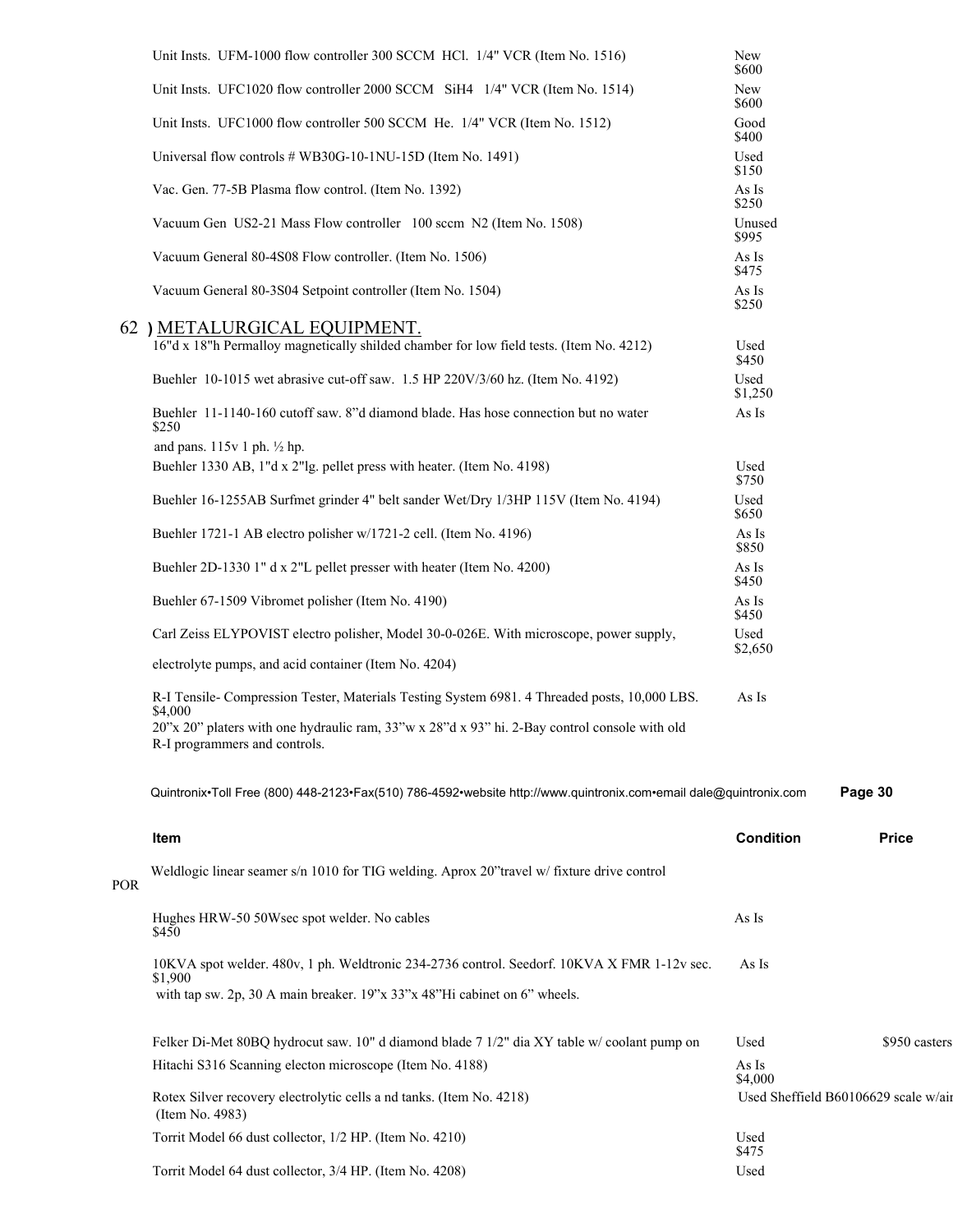| X-ray film dryer Drymaster, 12 BM, 25"h x 22"w x 18"d inside. 115 V, 7.2 A, heater, timer, blower.                                                                                             | Used<br>\$200                            |                                      |
|------------------------------------------------------------------------------------------------------------------------------------------------------------------------------------------------|------------------------------------------|--------------------------------------|
| age 31<br>Item                                                                                                                                                                                 | <b>Condition</b>                         | <b>Price Wells</b>                   |
| Quintronix•Toll Free (800) 448-2123•Fax(510) 786-4592•website http://www.quintronix.com•email dale@quintronix.com                                                                              |                                          | P                                    |
| (Item No.4261)<br>Vibratory bowl feeder for integrated circuit on stand. (Item No. 4264)                                                                                                       | Very Good<br>\$850                       |                                      |
| Universal N3422 lead trimmer for T0-18 pkg. With air logic. Feed-A-Mation TBF-6051                                                                                                             | Used<br>\$950                            |                                      |
| Ultraviolet light Substrate desorber P.S. only. Danielson PSD-1-U Photron. (Item No. 4259)                                                                                                     | Very Good<br>\$950                       |                                      |
| Textronix 618 19" diag. computer TV monitor screen. (Item No. 3424)                                                                                                                            | As Is<br>\$250                           |                                      |
| Moore Micropoint Terminator System Mod 2600 115V 5A 80PSI (Item No. 4302)<br>Sets of Thomas Register of American manufacturers. 1983 and 95. (Item No. 4286)                                   | Excellent<br>\$125                       | Used Norplex Copper clad plastic lam |
| McBeth TD-500 desitometer (Item No. 4422)                                                                                                                                                      | Used<br>\$500                            |                                      |
| Keyboard, Princeton 801. (Item No. 4278)                                                                                                                                                       | Fair<br>\$50                             |                                      |
| Hydraulic Power unit 6000 PSI max. Mfg Dayton w/ reservoir 230/460V3 HP 3 ph<br>(Item No.4300)                                                                                                 | As Is<br>\$400                           |                                      |
| Hydraulic Power unit Mfg Paul Monroe 5 Gpm, 900 psi, 18 gallon reservoir 230/460V3 HP 3 ph<br>(Item No. 4298)                                                                                  | As Is<br>\$950                           |                                      |
| 50                                                                                                                                                                                             |                                          | \$2                                  |
| 255 gal per hr, # 20 oil, \$35,000 new. (Item No. 4513)<br>H-P 98034B HP-IB interface. IEEE-488 cable assy. (Item No. 4296)                                                                    |                                          |                                      |
| Gordon Piatt-F22 G0 600, Oil/Natual gas furnaces, 42,000, 000 BTUhr.                                                                                                                           | Unused In Box<br>\$17,500                |                                      |
| Electronic cabinets - Bud, Emcor, Stantron, Equipto, Varian, Ultek, CVC, etc. (Item No. 4284)<br>Electrovoice AR-150, 21" re-entrant horn. (Item No. 4290)                                     | Good<br>Used<br>\$75                     |                                      |
| MEV. Gun specs: 20 KV, 1 MA: Fil 1-3 A, 3 V; Bias 0-500 V. Bertan EB-30 HV gun<br>fil & bias supply and 3-wire HV cable. Four focussing electro-magnets. Micr (Item No.<br>4257)               |                                          |                                      |
| Dupont 16 1/4 x 7 3/4 x 1/8 Unclad epoxy G-10 board Larger pieces available (Item No. 4268)<br>Electron beam lithography accelerator column. Column specs: 400 angstrom spot, 30 KV, 20 nA, 30 | Unused<br><b>Rusty Needs</b><br>\$15,000 |                                      |
| 50<br>Dupont "pyralux" LFO 220 polyacrylic 24" wide flex. PCB material Boxes available (Item No. 4266)                                                                                         | Unused                                   |                                      |
| Drum recorder, Calcomp 565. (Item No. 4282)                                                                                                                                                    |                                          | \$4                                  |
| Computer driver, Calcomp 110. (Item No. 4280)                                                                                                                                                  | \$150<br>Used<br>\$1,450                 |                                      |
| Collator, general binding 16 DT, 8 shelves. 115 V, 27 1/2"h x 22"w x 18"deep. 150 (Item No. 4272)                                                                                              | Used                                     |                                      |
| 50<br>Ceredip Sealer Model 101334 Heat sealer. Two LFE 227 0-600C Type J controller (Item No. 4304)                                                                                            | As Is<br>\$600                           |                                      |
| 63) MISC GOOD STUFF.<br>Binks DB-3 1/2" spray booth 44 x 44 x 46 w, 31" legs. 18" exhaust fan & 14" light. (Item No. 4288)                                                                     |                                          | \$2                                  |
| Unitek 1-065-03 spot welder, 20/100 Wattsec, 110 V, 500 W, 50/60 Hz (Item No. 4216)                                                                                                            | As Is<br>\$950                           |                                      |
| \$1,750<br>Unitek 1-164-01 spot welder ,60W sec w/ handheld trigger tips & foot sw<br>\$2,500                                                                                                  | Operating                                |                                      |
| Unitek 1-163-01 spot welder, Mod 125. 0-20/100 watt/sec. 115 V, 4 A                                                                                                                            | \$550<br>Good                            |                                      |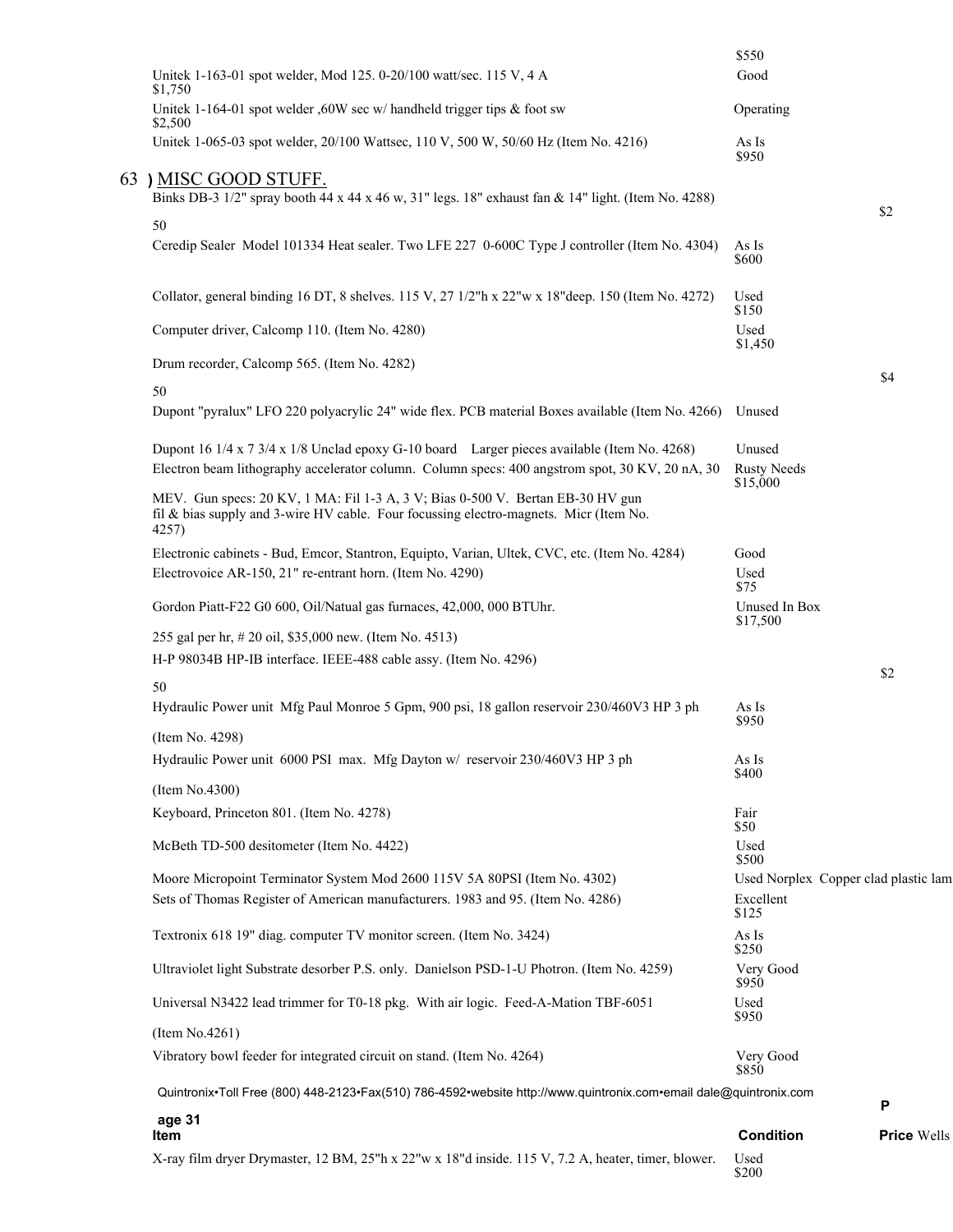(Item No. 245)

| 64 ) MOTORS, GENERATORS & CONTROLS.<br>Bodine 835 1/12-1/6 HP PM DC motor speed control in NEM12 bot. 115V 4.2 A (Item No. 4575)                                                                 | Operational                  |
|--------------------------------------------------------------------------------------------------------------------------------------------------------------------------------------------------|------------------------------|
| Century DC motor for Stokes 310-401. 1.5 HP 3500 RPM. 280V, 0. 23A field; 180 V, 7.8A Arm.                                                                                                       | \$175<br><b>New</b><br>\$300 |
| (Item No. 1318)                                                                                                                                                                                  |                              |
| Computer Power Products SMG37K6533MLTLTB Motor-Gen. set to convert 60 to 50Hz. Belt                                                                                                              | Good<br>\$10,000             |
| Driven. Motor: 50HP ,230V, 100A 3ph, 60Hz, 1800 RPM, 1.0PF. MFG. 10-83 GEN: 30KW,<br>37KVA, 120/208V, 104A, 3PH, 50HZ, 1500RPM, 0.8PF. Both have brushless synchronous revolv<br>(Item No. 3989) |                              |
| Computer Power Products SMG50K6533HLRCTBRX Motor-Gen. set to convert 60 to 50Hz. Belt                                                                                                            | Good<br>\$12,000             |
| Driven. Motor: 62HP ,480V, 56A 3ph, 60Hz, 1800 RPM, 1.0PF. MFG. 1982 GEN: 40 KW,<br>50KVA, 127/220V, 114A, 3PH 4 WIRE, 50HZ, 1500RPM, 0.8PF. Both have brushless synchrono<br>(Item No. 3991)    |                              |
| Sterling variable speed gear motor drive w/1 1/2 Hp 230/460V 3ph proof explosion proof motor. 6.5                                                                                                | As Is<br>\$350               |
| to 66 RPM on 1 5/8"d shaft. (Item No. 3987)                                                                                                                                                      |                              |
| 65 ) OVENS Atmospheric.<br>Blue M OV-712A 12" x 12" x 12", SST 38-260 C/ 100-500 F, 120V, 975W. Thermostat control                                                                               | Good<br>\$450                |
| (Item No. 233)                                                                                                                                                                                   |                              |
| Blue M OV-475A-2 12"x 12" x12", SST interior 38-260C/500F 120V 11A 1Ph Temp/Hi limit                                                                                                             | Good<br>\$1,250              |
| control stabil-thermal, Horizontal air flow (Item No. 235)<br>Blue-M OV-18A 15"h x 19"w x 18"dp., 38-288 C, 120V, 1900W. Thermostat & Overtemp.                                                  | Good                         |
| (Item No. 237)<br>Blue-M OV-8A $8''$ x $8''$ x $81/2''$ dp, 38-260 C, 120V 525W, SST. Thermostat & over temp.                                                                                    | \$750<br>Very Good           |
| 50<br>controls (Item No. 229)                                                                                                                                                                    |                              |
| Blue-M OV-490A-2, 18" h x 19" w x 15" d, 38-260 C SST interior, 120V, 10A (Item No. 4984)                                                                                                        | Fair<br>\$750                |
| Blue-M POM-206C oven. 20"w x 20"h x 18"d, 343o C (650o F) 3.9KW, 240V 1 ph. Omega digital                                                                                                        | Used<br>\$1,500              |
| control. 304SST inside, circulating fan. With floor stand. No shelves. (Item No. 249)                                                                                                            |                              |
| Blue-M SW-11-TA 9"h x 9 1/2"w x 11"dp., 40-200 C 120V, 7.5A. Transite interior, Thermostat                                                                                                       | Very Good<br>\$350           |
| control (Item No. 231)                                                                                                                                                                           |                              |
| Mod 107800 600w120V 9"h x 9d x 11 w needs Thermo                                                                                                                                                 |                              |
| Dispatch V-15 Atm. Oven 19"x19"x19 Hotzone 500F 480/120V 3/1ph 5.7KW, Circulating fan                                                                                                            | Very Good<br>\$650           |
| 46"W x 27"D x 42"H cabinet (Item No. 243)<br>Dispatch 203-6 Atm. oven. 18" x 18" x 18". 550 F U-E Control, Air Fan, Steel Hotzone, 1.5KW,                                                        | Good<br>\$950                |
| 220V 1Ph, 6.8A (Item No. 241)<br>Dispatch LDB-1-67 atm. oven w/circulating fan.33h x 34w x 27d. 400deg. F max w/controls. 120/240V                                                               | Good                         |
| 50                                                                                                                                                                                               |                              |
| 2400W. 1Ph. 21.2/10.6A. No Shelves. Open element in bottom (Item No. 256)                                                                                                                        |                              |
| Fisher ISO-Temp 100 series Model 116G oven 14" h x 13" w x 14 1/2" dp. 30-200 C, 115V (Item                                                                                                      | Good<br>\$700                |
| No. 4873)                                                                                                                                                                                        |                              |
| GCA 4101 Infrared tunnel dryer 6"wx 4 1/2"h x 4ft l. 115V (Item No. 337)                                                                                                                         | As Is<br>\$500               |
| Labline 3505 300 F Oven. 3 shelves. 20"h x 18"w x 17"d. 115V 1200W. (Item No. 254)                                                                                                               | Fair<br>\$350                |
| Napco 430. 41 1/4"w x 17 1/2"d x 24"h ID. 30-200 Deg C. 2800W 230V 12.2A. (Item No. 261)                                                                                                         | Fair<br>\$1,050              |

Blue-M OV-12A 100-500 Deg F 120v 975w 12x12x12 all SST Stabil-therm Very Good \$400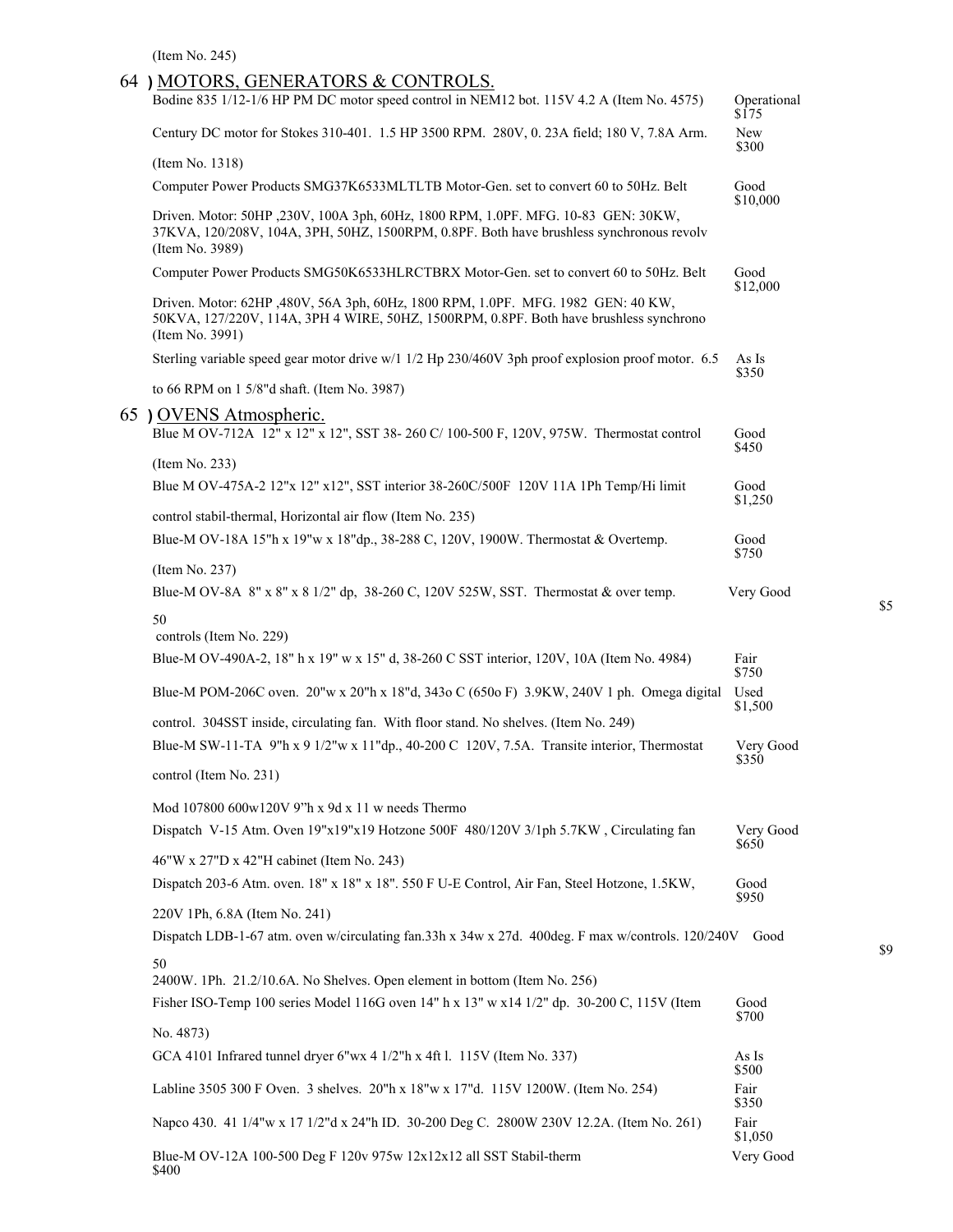| Quintronix•Toll Free (800) 448-2123•Fax(510) 786-4592•website http://www.quintronix.com•email dale@quintronix.com                                                                                                                                 |                             |
|---------------------------------------------------------------------------------------------------------------------------------------------------------------------------------------------------------------------------------------------------|-----------------------------|
| age 32<br>Item                                                                                                                                                                                                                                    | <b>Condition</b>            |
| Oven Mfg. Unk. 24"h x 36"w x 24"d ID. 100-550o F thermostat. Air circulating blower. 120/240V. Fair                                                                                                                                               | <b>Price</b>                |
|                                                                                                                                                                                                                                                   |                             |
| 500<br>Floor standing. (Item No. 265)                                                                                                                                                                                                             |                             |
| Precision Sci. 31406, 260 C Oven 12.5"Hx 13"Wx 25"D SST int, Has 3"x 20" slots in side,                                                                                                                                                           | Fair                        |
| 115/230V 1 Ph 2400W 21/11A. Needs thermostat, good interior, Rusty out Needs Work (Item No.<br>263)                                                                                                                                               | \$500                       |
| 66 ) OVENS Vacuum.<br>Blue-M, POM-12VA-2 vacuum oven, 10 1/2" id x 13.5" lg., SST hot zone, on stand 120V 16A,                                                                                                                                    | Operational                 |
| w/vac. gauge, Welch 1402 mechanical pump, Omega temp controll, OT alarm. (Item No. 4504)                                                                                                                                                          | \$2,500                     |
| Blue-M, PO M-16VC-2, 16"I.D. x17'lg SST Hotzone. 240v 13A 300deg C/575 deg F. No Controls<br>\$850<br>Or floor stand.                                                                                                                             | Needs Work                  |
| Cole Palmer 5030-10, 10" x 10" x 12" dp, 600W, 120V, 5A, w/0-30 inch Vacuum gauge (Item No.                                                                                                                                                       | Very Good<br>\$950          |
| 4627)<br>Fisher Sci. model 282A, cat. No. 13-261-52 115V, 15A, 12" x 12" x 18" d SST interior. Eurotherm                                                                                                                                          | Good                        |
| \$2,750                                                                                                                                                                                                                                           |                             |
| O.T. alarm & temp. control, GP275 Pirani gauge. (Item No. 5068)                                                                                                                                                                                   |                             |
| Fisher Vacuum Oven, Mod. 116G, 8.5" x 12 x 12, 0-260 C, Analog controls (Item No. 394)                                                                                                                                                            | Cleaned & Tested<br>\$1,150 |
| Hetherington 21" x 21" x 35" d SST W/C cham. Vac. Oven w/Full opening door. 6" CFF 4" VP. 12 ea. As Is                                                                                                                                            |                             |
| 3,500<br>2 3/4" CFF ports on sides. 8" CFF pump port in rear. No valves or pumps. For Calrod heat<br>elements. Est. 600 C. Gould controller & Chessel recorder, needs work but a great box. 77" h<br>$x 51"$ w $x 44"$ d overall. (Item No. 5069) |                             |
| Labline 3625 SQUAROID Vacuum Oven. 12"w x 12"h x 13 1/2"d. SST hotzone. 20-300 C ther-                                                                                                                                                            | Excellent<br>\$2,150        |
| mostat & over temp control. Glass window. 120V 10A 1 ph. (Item No. 384)                                                                                                                                                                           |                             |
| Labline 3628 SQUAROID Vacuum Oven 12x12x20d SST Hotzone 20-300C 120V, 12A 1400W, 2                                                                                                                                                                | Fair                        |
| shelves. (Item No. 386)                                                                                                                                                                                                                           | \$1,750                     |
| Napco 5830 Vacuum oven. 8h X 8 w X 12d SST hotzone, 35-200 C, 550W 120V. (Item No. 4837)                                                                                                                                                          | Fair<br>\$350               |
| Napco 5831 Vacuum oven. 8h X 8 w X 12d SST hotzone, 35-200 C, 550W 120V. (Item No. 380)                                                                                                                                                           | Cleaned & Tested<br>\$500   |
| Napco 5850-5 Vacuum oven. 12h X 12 w X 19d STL hotzone, 35-200 C, 750W 115V. 1.5 cub. Ft.,                                                                                                                                                        | Tired<br>\$500              |
| needs thermostat (Item No. 4707)                                                                                                                                                                                                                  |                             |
| Napco 5851 Vacuum oven. 12h X 12 w X 19d SST hotzone, 35-200 C, 1000W 120V. 1.5 FT3                                                                                                                                                               | Very Good                   |
| 500                                                                                                                                                                                                                                               |                             |
| (Item No. 396)                                                                                                                                                                                                                                    |                             |
| NAPCO 5861 Vacuum oven. 18"h x 18"w x 24"d SST hotzone. 35-200 C. 1500W 120V. 4.5 FT3                                                                                                                                                             | Cleaned & Tested<br>\$3,000 |
| (Item No. 402)<br>Napco-5861-8, vac oven, blue paint, 18"h x 18"w x 24"d SST hotzone. 35-200 C. 1500W 120V. 4.5 Good Used                                                                                                                         |                             |
| 500                                                                                                                                                                                                                                               |                             |
| FT3 (Item No. 4486)<br>Precision Scientific 524 Vacuum Oven. Aluminum 12 x 12 x 17d hotzone. 35-230 C with temp                                                                                                                                   | Repaired & Tested           |
| control, H-M-L switch. 120V 1600W. (Item No. 388)                                                                                                                                                                                                 | \$1,200                     |
| Precision 19 Vacuum Oven 7 3/4"H x8"W x12"D (Item No. 390)                                                                                                                                                                                        | Fair<br>\$475               |
| SEL 205A Vacuum oven. 20"d x 18"l steel chamber with one full opening door, other end is                                                                                                                                                          | Tired                       |

**P**

\$1,

\$1

\$1,

\$3,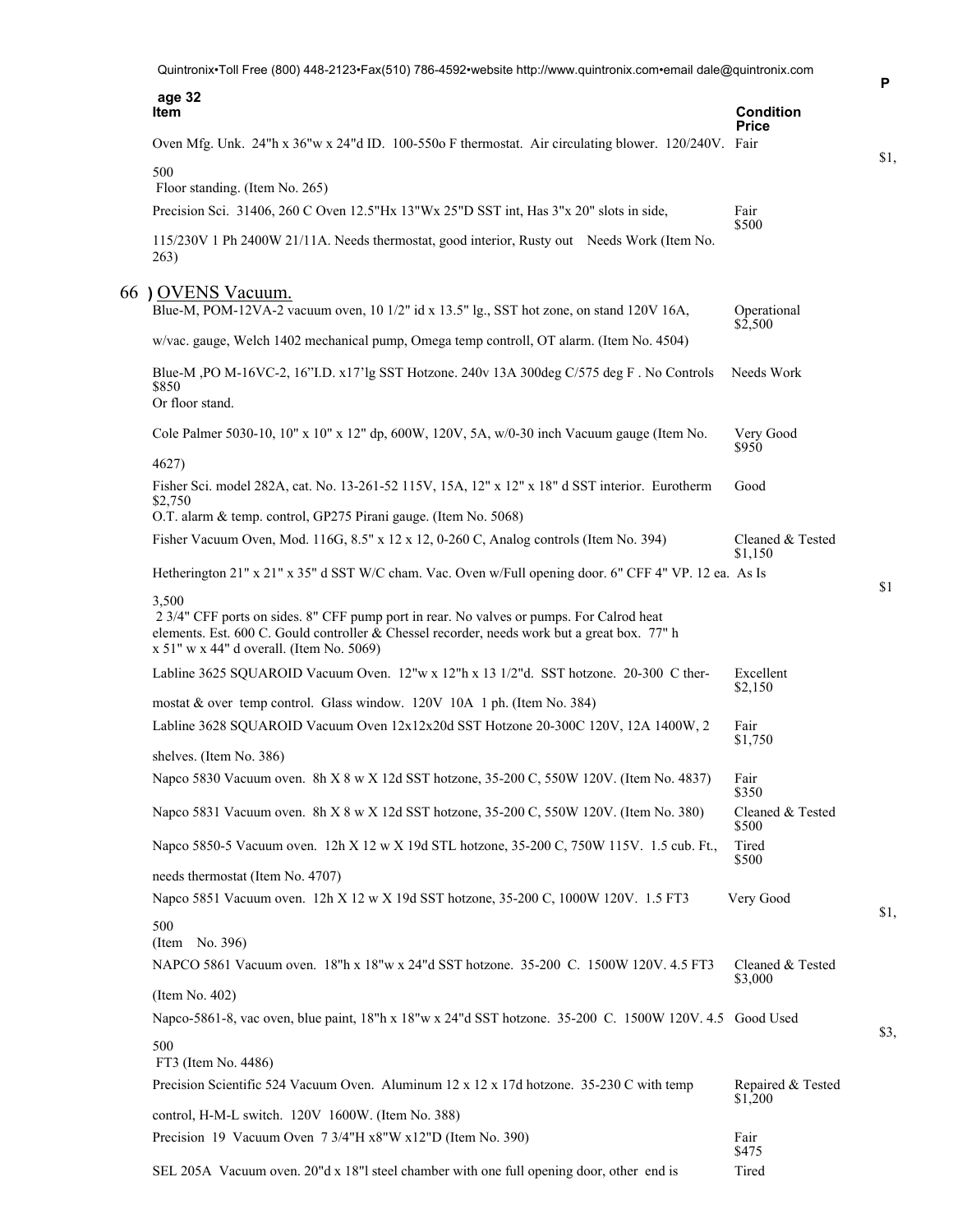|         |                                                                                                                                                                                                                                                                                                                                 | \$2,450                          |      |
|---------|---------------------------------------------------------------------------------------------------------------------------------------------------------------------------------------------------------------------------------------------------------------------------------------------------------------------------------|----------------------------------|------|
|         | open.10"w x 10"h x 14"l SST 800 C Hotzone. 4" ASA pump port. No DP or main valve. Welch<br>1397 17CFM MP W/valve. 3 adjustable transformers & meters, timer & tem (Item No. 404)                                                                                                                                                |                                  |      |
|         | T.I. Design Vacuum Oven, Schem, 2685174, 208V, 1ph, 30A. 13.71" ID x 19" lg. SST water                                                                                                                                                                                                                                          | Good                             | \$2  |
|         | 5,000<br>jacketed cham., 12.5" d x 18" l, hotzone w/Calrod element; 1 SST shield $\&$ 3 shelves. 2 ea.<br>4.5 CFF-2 1/2" V.P. on door. 2 I/C TCs & LFE digital temp. control. Balzers TPU-510 turbo<br>& TCP-310 control. Leybold D8A MP.42" h x 41" w x 35" d. cabinet on casters. GP270004<br>10N/TC gage.<br>(Item No. 5067) |                                  |      |
|         | Thermco19 8" x 12" x 8"Vacuum oven. (Item No. 382)                                                                                                                                                                                                                                                                              | Used<br>\$675                    |      |
|         | TM vacuum products-SS803ND3535, 208v, 1ph. 11 3/8" d x 19" l hotzone, 2 doors SST, 300 C                                                                                                                                                                                                                                        | Good Used<br>\$7,500             |      |
|         | w/controls, Welch 1402 MP. 31" x 50" x 28" hi table. (Item No. 4500)                                                                                                                                                                                                                                                            |                                  |      |
|         | VWR model# 1410, 9" x 9" x 12" d, 40-225 C 115 V (Item No. 4752)                                                                                                                                                                                                                                                                | Very Good<br>\$950               |      |
|         | Hull 5A-1 24x24x24 stl. Box chamber w/full opening door. 5 rotating plates to pot trans etc. Temp<br>\$2,500                                                                                                                                                                                                                    | As Is / Good                     |      |
|         | Control. Kinney KC-15 MP.                                                                                                                                                                                                                                                                                                       | Repaired & Tested                |      |
|         | \$4,750                                                                                                                                                                                                                                                                                                                         |                                  |      |
|         | 67) POWER SUPPLIES-Dc.<br>Basler 1700-100 50V 100A dc. Current & voltage controls & meters: 480V/3ph. input.                                                                                                                                                                                                                    | Good<br>\$1,950                  |      |
|         | (Item No.3972)                                                                                                                                                                                                                                                                                                                  |                                  |      |
|         | Quintronix•Toll Free (800) 448-2123•Fax(510) 786-4592•website http://www.quintronix.com•email dale@quintronix.com                                                                                                                                                                                                               |                                  | P    |
|         | age 33<br>Item                                                                                                                                                                                                                                                                                                                  | <b>Condition</b><br><b>Price</b> |      |
| \$4,750 | HiPotronics 805-1, 5KV, 1A DCPS. Polarity selector sw. Voltmeter & Ammeter. w/3 ranges.                                                                                                                                                                                                                                         | Good                             |      |
|         | 3 gang powerstat 208-230V, 3ph. 23"Wx26"Dx54"H on casters. (Item No. 3930)                                                                                                                                                                                                                                                      |                                  |      |
|         | EMI Mod TCR 150S4-1-0542 0-150VDC 4A. Reg. 120V/1Ph. (Item No. 3932)                                                                                                                                                                                                                                                            | Cleaned & Tested<br>\$350        |      |
|         | EMI Mod TCR 600 SI (Item No. 4764)<br>Hi-Potter, NJE H-80. 0-120 KV DC, 5 MA control console and HV oil tank. (Item No. 3962)                                                                                                                                                                                                   |                                  | \$5, |
|         | 650<br>HVPS Bertan 602B-50P, HV module, 5KV 2 mA, Pos. out, Neg gnd +0.001 reg, 115VAC                                                                                                                                                                                                                                          |                                  |      |
|         | 00<br>(Item No. 3928)                                                                                                                                                                                                                                                                                                           |                                  | \$3  |
|         | HVPS Bertan 602B-50N, HV module, 5KV 2 mA, Neg. out, Pos gnd +0.001 reg, 115VAC                                                                                                                                                                                                                                                 |                                  | \$3  |
|         | 00<br>(Item No. 3926)                                                                                                                                                                                                                                                                                                           |                                  |      |
|         | HVPS Bertan 0602A-50P, HV module, 5KV 2 mA, Pos. out, Neg gnd +0.001 reg, 115VAC<br>50                                                                                                                                                                                                                                          |                                  | \$2  |
|         | (Item No. 3924)<br>HVPS Bertan 602A-50N, HV module, 5KV 2 mA, Neg. out, Pos gnd +0.001 reg, 115VAC                                                                                                                                                                                                                              |                                  |      |
|         | 50<br>(Item No. 3922)                                                                                                                                                                                                                                                                                                           |                                  | \$2  |
|         | HVPS Kevex K 3003 PS. 3KV 0.3mA for X-ray tube (Item No. 4663)                                                                                                                                                                                                                                                                  | As Is<br>\$950                   |      |
|         | HVPS Spellman LAB-60-PN, RF. 117 VAC, 60 KVDC, 1 MA. (Item No. 3952)                                                                                                                                                                                                                                                            | Cleaned & Tested<br>\$950        |      |
|         | HVPS, Univ. Voltronics, 0-18 KVDC, 1.2A. Rack mount. (Item No. 3956)                                                                                                                                                                                                                                                            | Cleaned & Tested<br>\$3,000      |      |
|         | Kaiser Systems S1-1-1000, 1000V 1A, dc Switching P.S. 0.005% reg, 115V 11A 51/4"                                                                                                                                                                                                                                                | Unused<br>\$2,750                |      |
|         | x 19"panel x 17" dp Black (Item No. 3960)                                                                                                                                                                                                                                                                                       |                                  |      |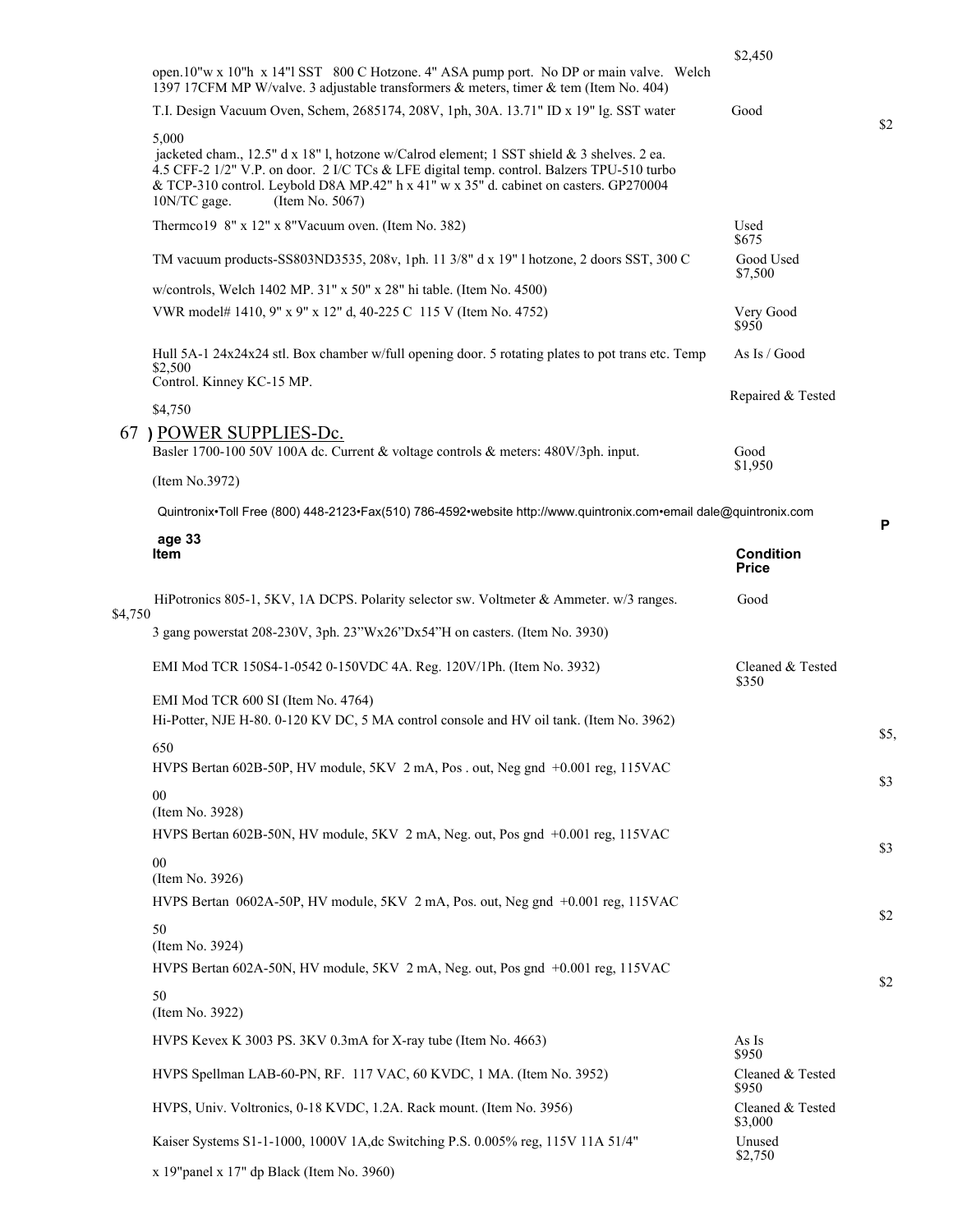|    | Sorenson model DCRB-300-9, 300V 9A, 187-229V 1ph 26A input (Item No. 4656)                                        | As Is<br>\$850                   |
|----|-------------------------------------------------------------------------------------------------------------------|----------------------------------|
|    | Sorenson model DCRB-600-4, SB, 600V 4.5A, 187-229V 1ph 26A input (Item No. 4985)                                  | Repaired<br>\$1,450              |
|    | Sorenson Model DCR-150-70 A, 150v, 70 A output. 208-460v, 3 ph, 22 3/4 x 19 PNL x 24 dp.<br>POR.                  |                                  |
|    | Sorenson model DCR-150-18B, 150V 18A, 8 3/4" x 19" PN L.21 dp. 208/240V 1ph. (Item No. 4749)                      | As Is                            |
|    | 50<br>Temescal magnet supply, 225KVA, 3000 A 75v, 480v/3ph input, SCR control w/c                                 | Needs Work                       |
|    | \$3,000<br>Kepco BHK-1000-0.2m 1kv 0.2a 115/230v 50/60hz<br>As Is<br>\$150<br>\$500                               | Tested & Repaired                |
|    | 68) POWER SUPPLIES-Electron beam.                                                                                 |                                  |
|    | Sloan six-ten 1 Gun, 1 tank w/remote (Item No. 4697)                                                              | As Is<br>\$3,500                 |
|    | Sloan six-ten 1 Gun 1 tank w/remote. (Item No. 4766)                                                              | Repaired & Tested<br>\$5,000     |
|    | Special Mfg. 10 KV, 200 MA output 208V/3. P'stat control. 6/12 V fil. XFMR. 650 (Item No. 3483)                   | Used<br>\$650                    |
|    | Temescal CV-8-110. in olive yellow cabinet. Various configurations available. (Item No. 3460)<br>POR.             | Cleaned & Tested                 |
|    | Temescal CV-14-110, 1 Gun, No Sweep, blue. Needs cabinet for remote control. (Item No. 3465)                      | As Is<br>\$8,500                 |
|    | Temescal CV-14A-111, 1 Gun, 1 Sweep, orange. (Item No. 3469)                                                      | Repaired & Tested<br>\$12,500    |
|    | Temescal CV-3-110, 3 KW, 1 gun. (Item No. 3437)                                                                   | Rebuilt<br>\$4,500               |
|    | Temescal CV-15 special 15 KW. (Item No. 3479)                                                                     | Used                             |
|    | Temescal CV-14-111, 1 Gun, 1 Sweep, blue. (Item No. 3467)                                                         | Cleaned & Tested<br>\$12,500     |
|    | Temescal CV-10. 10 KW, multiple gun control, sweep, tank configurations available. (Item No. 3462) Rebuilt        |                                  |
|    | Temescal ES-6-110, 6 KW, 1 gun. - 1 tank. (Item No. 3443)                                                         | Repaired & Tested<br>\$5,500     |
|    | Temescal ES-6-210, 6 KW, 2 guns. - 1 tank. (Item No. 3445)                                                        | Repaired & Tested<br>\$6,750     |
|    | Temescal VVC-6 4-10 KV variable voltage control for ES-6A (Item No. 4986)                                         | Repaired & Tested<br>\$1,750     |
|    | Varian 980-1131 HV control for E.B. P.S., POR (Item                                                               |                                  |
|    | No. 4924) Varian 980-1132 HV control for E.B. P.S.,                                                               |                                  |
|    | POR (Item No. 4614)                                                                                               |                                  |
|    | Varian V-7412, 5 KV, 4 A, for EB vacuum brazing. (Item No. 3485)                                                  | As Is<br>\$1,950                 |
|    | 69 ) POWER SUPPLIES-filament evaporation.                                                                         |                                  |
|    | Technics CEA filament P.S. evaporator 4"d x 4"h pyrex cyl. No vacuum pump. (Item No. 3694)                        | Used<br>\$600                    |
|    | Technics CEA filament supply w/4 x 4" pyrex cyl. evaporator. (Item No. 3517)                                      | Good<br>\$795                    |
|    | Varian 3115,16,17,18 2 KVA Filament power supply. 5, 10, 20, 40V xfmr, cables, 2 ea 400 amp                       | Rebuilt<br>\$2,000               |
|    | feedthrough.and control panel. 208/240 V (Item No. 3536)                                                          |                                  |
|    | Veeco EC-200 Evaptrol Triac controller 2 KVA # 9800-609 Transformer100,200,1000 A current                         | Used<br>\$1,750                  |
|    | transformer $w/2$ 4/0 cables (Item No. 3539)                                                                      |                                  |
|    | Quintronix•Toll Free (800) 448-2123•Fax(510) 786-4592•website http://www.quintronix.com•email dale@quintronix.com |                                  |
|    | age 34<br>Item                                                                                                    | <b>Condition</b><br><b>Price</b> |
| 70 | ) POWER SUPPLIES-Glow discharge.                                                                                  |                                  |
|    | CVC LC-031 Glow Discharge P.S. 208-230V 1 ph. input. 0-5KV, 0-400 ma-dc output. Tubes, pos                        | Rebuilt<br>\$1,750               |
|    | gnd only. (Item No. 3696)                                                                                         |                                  |

\$8

**P**

Dual 10KW Glow discharge. Motor driven p"stat 0-10KV @1ADC output. Remote metering contol As Is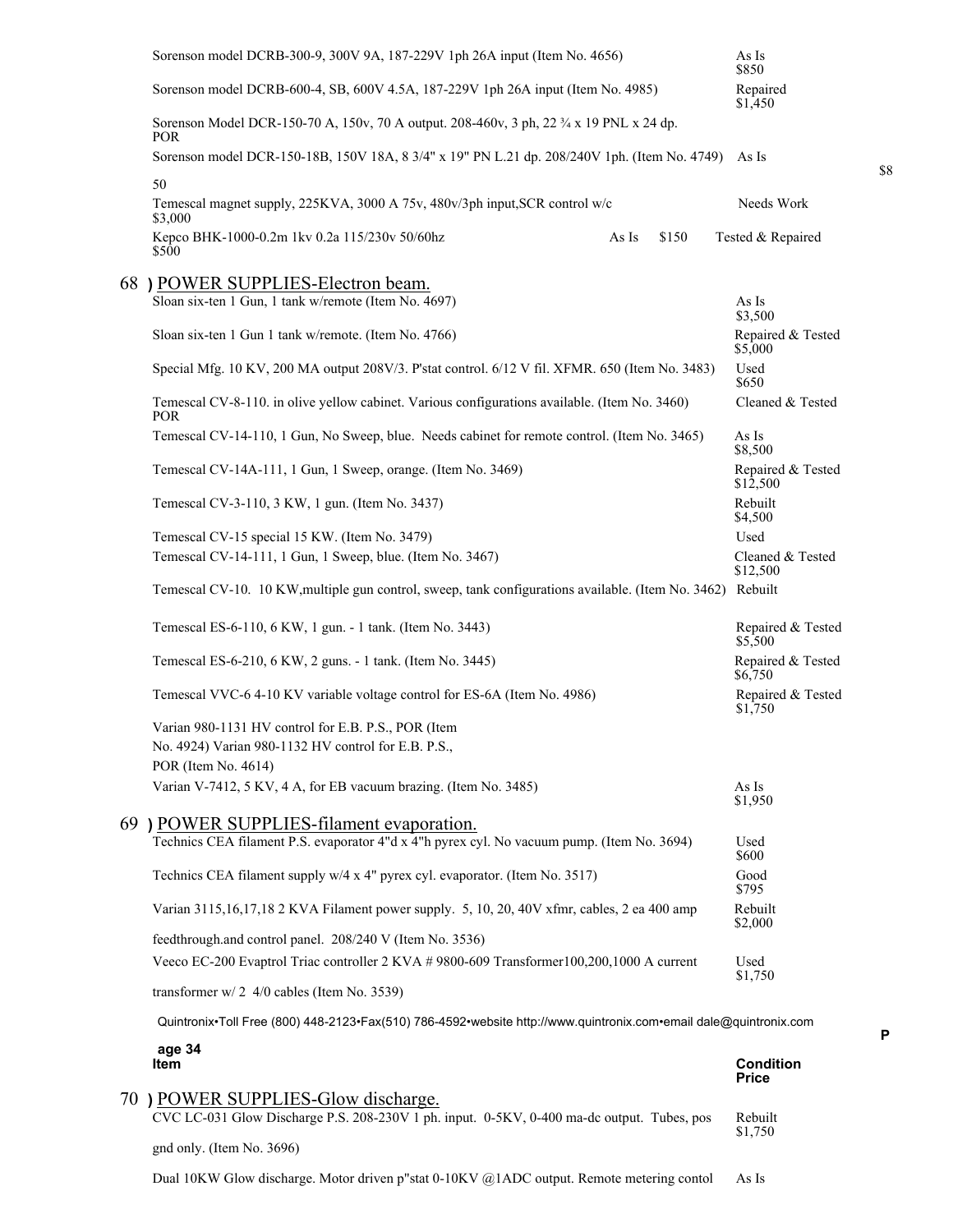\$6,500

\$3

| panel. 208-240V/3ph. 2-bay cabinet on wheels. (Item No. 3707) |  |  |
|---------------------------------------------------------------|--|--|
|                                                               |  |  |

| 71 ) POWER SUPPLIES-Ion pump.<br>CVC PVD-2 Dri-Vac 115 V. 50ma (Item No. 3770)                      | Used                        |
|-----------------------------------------------------------------------------------------------------|-----------------------------|
| CVC PVD-4 Dri-Vac, 115 V, 250ma. (Item No. 3778)                                                    | \$250                       |
| 50                                                                                                  |                             |
| ETM 1 PPS-2.1 5 ua meter relay, no cable w/MS conn. 3.2 KV, 43 Ma. For. 1-2 l/s diode pump<br>\$950 | Good                        |
| (Item No. 4848)<br>Hughes VPC-125, pos5kv, 750ma, runs 200 l/s pump. (Item No. 3809)                | As Is<br>\$300              |
| Ion Technology Inc. PS-301 pos 4.7kv, 350ma, runs 50 l/s pump. (Item No. 3797)                      | Cleaned & Tested<br>\$575   |
| Perkin-Elmer Digetel 500, +/-5.5 KV, 220 mA for 25-270 l/s pumps, 115/230V (Item No. 4620)          | Cleaned & Tested<br>\$1,450 |
| Perkin-Elmer 222-0360 for water cooled pump. Pos 5.5kv, 100ma.                                      | Cleaned & Tested<br>\$975   |
| runs 11 l/s pumps. (Item No. 3784)                                                                  |                             |
| Temescal SI-200. pos 4.7kv, 1000ma, runs 100-1200 l/s pumps. (Item No. 3829)                        | Cleaned & Tested<br>\$1,150 |
| TLI/Ion equipment PS-1000, pos 4.7kv, 1000ma, runs 100-1200 l/s pmp. (Item No. 3827)                | Cleaned & Tested<br>\$900   |
| TMEC 534 (copy of Varian 921-0015) W/API 5 ua meter relay.                                          | Cleaned & Tested<br>\$450   |
| pos 3.2kv, 43ma, runs 2 l/s pumps. MS conn. No Cable. (Item No. 3764)                               |                             |
| Ultek 222-0600 diode, pos 4.7kv, 1000ma, runs 100-1200 pumps. (Item No. 3825)                       | Cleaned & Tested<br>\$1,075 |
| Ultek 60-057 Weston meter & CB., pos 3.2kv, 150ma                                                   | Cleaned & Tested<br>\$375   |
| runs 8 l/s pumps. (Item No. 3776)                                                                   |                             |
| Ultek 60-055 G.E. meter & SW. pos 3.2kv, 150ma, runs 8 l/s pump. (Item No. 3774)                    | Cleaned & Tested<br>\$350   |
| Ultek 60-154 +4.7KV 1A (Item No. 4746)<br>Ultek 60-160 +4.7 KV 1A (Item No. 4613)                   | Cleaned & Tested            |
|                                                                                                     | \$800                       |
| Ultek 60-105. Pos 4.7kv, 350ma, runs 50 l/s pump. (Item No. 3795)                                   | Cleaned & Tested<br>\$675   |
| Varian 921-0036 diode. Pos 7.5kv, 600ma, runs 270 l/s pump. (Item No. 3813)                         | Cleaned & Tested<br>\$1,050 |
| Varian 921-0007 pos 7.2kv, 190ma, runs 75 l/s pump. (Item No. 3801)                                 | Cleaned & Tested<br>\$675   |
| Varian 921-0012. pos 3.7kv, 425ma, runs 40 l/s pump. (Item No. 3799)                                | Cleaned & Tested<br>\$775   |
| Varian 921-0041 triode, neg 5.2, 400ma, runs 110 l/s pump. (Item No. 3811)                          | Cleaned & Tested<br>\$975   |
| Varian 921-0006. 50 ua meter, no cable or MS conn. W/cabinet. 3.2                                   | Cleaned & Tested<br>\$750   |
| pos 3.2kv, 43ma, runs 2 l/s pumps. (Item No. 3762)                                                  |                             |
| Varian 921-0018, pos 7.2kv, 750ma, runs15 l/s water cooled pump. (Item No. 3793)                    | Cleaned & Tested<br>\$1,275 |
| Varian 921-0011, 20 ua meter W/C. pos 3.2kv, 150ma                                                  | Cleaned & Tested<br>\$575   |
| runs 8 l/s pumps (Item No. 3782)<br>Varian 921-0008 Also used for 280 L/S pump, pos 3.2kv, 900ma.   | Cleaned & Tested            |
| Runs 140 l/s pump. (Item No. 3805)                                                                  | \$750                       |
| Varian 921-0015, 5 ua meter, no cable w/MS conn., w/API meter relay, w/cabinet (Item No. 4790)      |                             |
| 50                                                                                                  |                             |
| Varian 921-0034 diode. Pos 7.5kv, 300ma, runs 140 l/s pump. (Item No. 3807)                         | Cleaned & Tested<br>\$875   |
| Varian 921-0043 triode.neg 5.2kv, 800ma, runs 220 l/s pump. (Item No. 3815)                         | Cleaned & Tested<br>\$1,250 |
| Varian 921-0066 L/C, diode/triode, Pos 7.5kv at 430ma, Neg 5.2kv at 670ma, Also runs high-Q         | Cleaned & Tested            |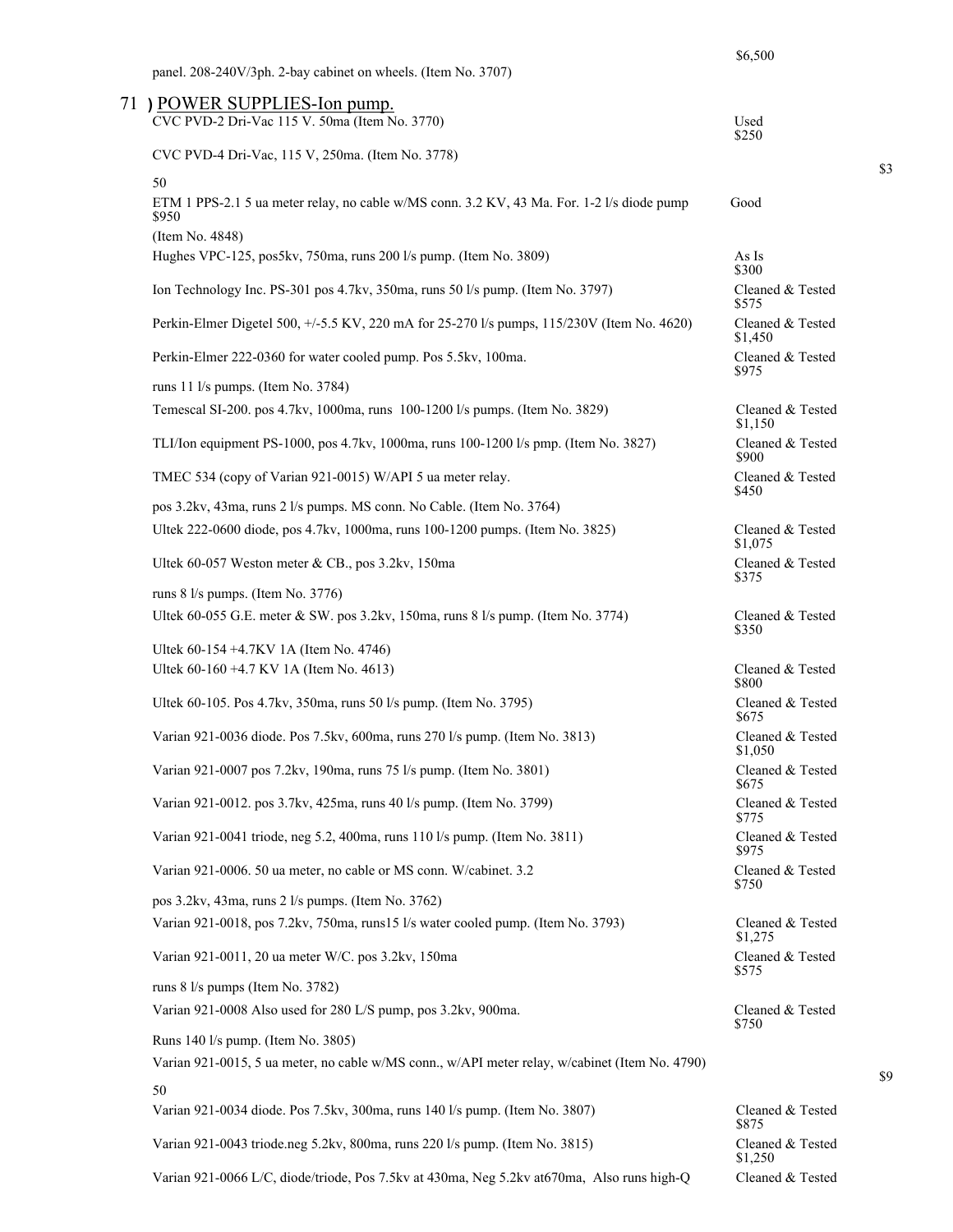|                                                                                                 | \$1,600                     |
|-------------------------------------------------------------------------------------------------|-----------------------------|
| pump. (Item No. $3839$ )                                                                        |                             |
| Varian 921-0014. 5 ua meter, no cable. NOTE: will start and operate ten 8 L/S pumps, neg 3.2kv, | Cleaned & Tested<br>\$1,750 |
| 43ma. (Item No. 3767)                                                                           |                             |
| Varian 921-0013, pos 7.2kv, 70ma, runs 11 l/s pump (Item No. 3791)                              | Cleaned & Tested<br>\$400   |

| age 35<br>Item                                                                                                     | <b>Condition</b><br><b>Price</b> |
|--------------------------------------------------------------------------------------------------------------------|----------------------------------|
| Varian 921-0045 triode, Neg 5.2kv, 1600ma, runs 400 l/s pump. (Item No. 3823)                                      | Cleaned & Tested<br>\$1,400      |
| Varian 921-0015. 5 ua meter, no cable. W/MS connector. W/cabinet. 3.2                                              | Cleaned & Tested<br>\$750        |
| pos 3.2kv, 43ma, runs 2 l/s pumps. (Item No. 3765)                                                                 |                                  |
| Varian 921-0038 diode, Pos 7.5kv, 1250ma, runs 500 l/s pump. (Item No. 3821)                                       | Cleaned & Tested<br>\$1,300      |
| Varian 921-0062 L/C diode/triode, pos 3.3kv at 120ma.                                                              | Cleaned & Tested<br>\$1,200      |
| Neg 5.2 at 200ma, runs 80-60 l/s pumps. (Item No. 3831)                                                            |                                  |
| Varian 921-0005, pos 7.2kv, 750ma, runs 400 l/s pump. (Item No. 3819)                                              | Cleaned & Tested<br>\$950        |
| Varian 922-1652. No meter, W/C 1" OD connector. Unused 3.2                                                         | Cleaned & Tested<br>\$325        |
| pos 3.2kv, 0.6ma, runs 2 l/s pumps. (Item No. 3760)                                                                |                                  |
| Varian 924-0040 Pressure relay. 3 1/2"h x 19"w panel. MS connector on attached cable for 931-0034                  | Cleaned & Tested                 |
| 50<br>to 921-0045 Ion pump control units. (Item No. 3855)                                                          |                                  |
| Varian 924-0048 Pressure relay. 7"h x 2 3/4"w panel. Separate MS connector cable req"d for                         | Cleaned & Tested<br>\$550        |
| 921-0062 to 921-0066 Ion pump control units. (Item No. 3857)                                                       |                                  |
| Varian 924-0031 Pressure Relay. 3 1/2"h x 19"w panel. 0-100MV input for old ion gauge and ion                      | Cleaned & Tested<br>\$450        |
| pump controls. (Item No. 3853)                                                                                     |                                  |
| Varian 929-0080 Star cell, neg7.0kv, 200ma meter only, runs 30-60 l/s pumps. (Item No. 3833)                       |                                  |
| 50                                                                                                                 |                                  |
| Varian 929-0712 13 ft bakeable cable. Radiation resistant. Old 1" ion pump conn. To Fischer 105<br>\$250           | New                              |
| H.V. conn.                                                                                                         |                                  |
| Varian V-7423. +3.2. Pos3.2kv, 350ma, runs 50 l/s pumps. (Item No. 3780)                                           | Cleaned & Tested<br>\$550        |
| Varian V7413-B, pos 7.2kv, 750ma, runs 400 l/s pump. (Item No. 3817)                                               | Cleaned & Tested<br>\$750        |
| Varian VA-1302, 20 ua meter w/c, pos 2.9kv, 230ma, runs 5 l/s pumps. (Item No. 3772)                               | Cleaned & Tested<br>\$350        |
| Veeco-Andar PS-430 neg 5.5kv, 450ma, runs 100-200 l/s pumps. (Item No. 3789)                                       | Cleaned & Tested<br>\$700        |
| Veeco-Andar PS-400, neg5.4kv, 170ma, runs 11-50 l/s pumps. (Item No. 3786)                                         | Cleaned & Tested<br>\$575        |
| 72) POWER SUPPLIES-Misc.                                                                                           |                                  |
| Astro Furnace control console B-C 0-1700C Type S Round recorder & MMC control. Loyola w/c                          |                                  |
| ,750<br>SCR controller w/ 15KW wattmeter. 230:30V 1 ph transformer in 67hx22wx 17d cabinet 1750<br>(Item No. 3980) |                                  |
| Capacitor charging, energy systems 11-022 HV transformer. Rects, Res. 3-gang motor 1875                            |                                  |
| 875<br>powerstat. Remote control panel missing, .125 MFD, 25 KV CAP. (Item No. 3948)                               |                                  |
| Furnace control console. Barber-Coleman 8412 12 pt. recorder 100-1300 C type R TC, 1175 845B                       |                                  |

\$1,

\$1

\$1,

**P**

\$5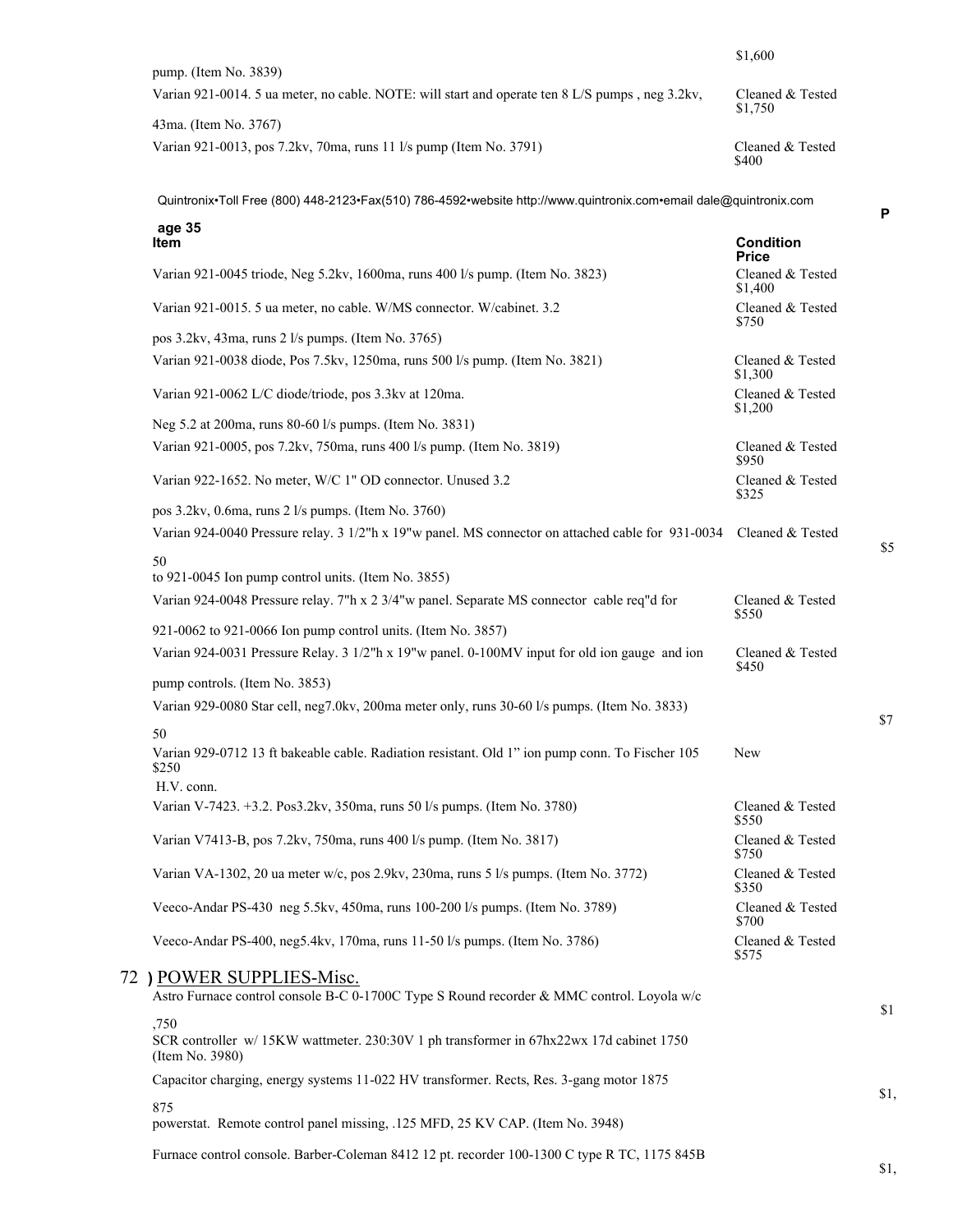| 175<br>programmer with one master and six slave zones, six 541B or 543C controllers 0-1400 C.<br>ATC 30 hr. soak and profile timers. Emergency 12 V, 3 A battery inverter t (Item No. 3984) |                                        |      |
|---------------------------------------------------------------------------------------------------------------------------------------------------------------------------------------------|----------------------------------------|------|
| Furnace control console, L & N S' Max H Recorder/ Cat 60 controller. L & N cam programmer.                                                                                                  |                                        |      |
| 50<br>(Item No. 3976)                                                                                                                                                                       |                                        | \$2  |
| Furnace control console, 240 V, 50 A, 1 Ph. SCR. L & N 900-1300 C S' Max G recorder/Cat. 60 950                                                                                             |                                        |      |
| 50<br>controller, w/contactor controls & OT alm. (Item No. 3978)                                                                                                                            |                                        | \$9  |
| Furnace control console. L & N S' Max H recorder/Cat. 60 control. L & N cam programmer & 1475<br>\$1,475<br>Fincor 480 V, 50 A1 ph. Sat. reactor. (Item No. 3982)                           |                                        |      |
| High Peak power laser. Optics Tech. 130. 22 KV, 1.5 MA. Used to excite ruby laser. With KERR                                                                                                | As Is                                  |      |
| shutter delay panel. (Item No. 3950)                                                                                                                                                        | \$1,950                                |      |
| HVPS, A H Assoc. 0-25 KV. (Item No. 3954)                                                                                                                                                   |                                        |      |
| Ion Tech-IT 2500, Ion beam gun controll, (Item No. 4522)                                                                                                                                    | As Is<br>\$3,500                       |      |
| Kevex K3003PS X ray tube power supply. Negative 0 to 3 KVDC, 0,3mA out X ray tube L.V.                                                                                                      |                                        | \$1, |
| 750<br>(Item No. 3958)                                                                                                                                                                      |                                        |      |
| Plasmatherm-MDS 5000D, 5KWdc, 450-600-745v output, 210/240v, 3ph. (Item No. 4521)<br>Powerstat 1156 C-2S, 2-gang in cabinet on casters, 240 V/1 in. 0-280 V/1 Ph, 45 A max. out CB,         | Cleaned & Tested<br>Excellent          |      |
| 95                                                                                                                                                                                          |                                        | \$7  |
| V/A meters & cord. (Item No. 3934)                                                                                                                                                          |                                        |      |
| Quintronix•Toll Free (800) 448-2123•Fax(510) 786-4592•website http://www.quintronix.com•email dale@quintronix.com                                                                           |                                        | P    |
| age 36<br>Item                                                                                                                                                                              | <b>Condition</b><br><b>Price</b>       |      |
| Three Zone control system. 75KVA 480: 240V transformer. Three 25 KVA SCR Power Controls.<br>\$4,000<br>In Newa 1 ENCL.                                                                      | Good                                   |      |
| Saturable reactor, hevi-duty D74107. 208 V/1 20 KW. Fincor M-125-E Mag-amp driver. 1125 0-5                                                                                                 |                                        | \$1  |
| ,125<br>MA into 3 K control. V/A meters in cabinet on casters. (Item No. 3936)                                                                                                              |                                        |      |
| SCR power control. Eurotherm 461-083-13-19-073-002-6911 40A 240V 1 ph. With current limit,                                                                                                  |                                        |      |
| 25                                                                                                                                                                                          |                                        | \$5  |
| 525 phase angle firing and many control inputs. (Item No. 3938)                                                                                                                             |                                        |      |
| SCR power control. Eurotherm 463-114-13-19-073-002-6911 100A 240V 1 ph. With current limit,                                                                                                 |                                        | \$8  |
| 50                                                                                                                                                                                          |                                        |      |
| 850 phase angle firing and many control inputs. (Item No. 3940)<br>SCR power control. Honeywell 002, 480 V/3/127 A, 105 KVA - Needs work. (Item No. 3942)                                   | As Is                                  |      |
|                                                                                                                                                                                             |                                        |      |
|                                                                                                                                                                                             | \$650                                  |      |
| Spellman SP 156 74-1 (8011) 0-180 KV voltage multiplier/rectifier. 2 MA 8 stages. Needs a 50 Khz                                                                                            | Good<br>\$1,500                        |      |
| 210 KV P-P driver. (Item No. 3964)                                                                                                                                                          |                                        |      |
| Telephone Power unit. LORAIN 12AI & 12 A2 117V 8.5A input.OUTPUTS: SIGNALING                                                                                                                | Good                                   |      |
| 10/20V @ 30/2A 60HZ; RINGING 75-95V @ 1A 20Hz; TALKING 24V & 12 ADC.<br>24 1/2h x 19"w x 8 1/2"d. Ammeter & Voltmeter. (Item No. 3944)                                                      | \$250                                  |      |
| 73) POWER SUPPLIES-Rf.                                                                                                                                                                      |                                        |      |
| 1 KW Eratron HFP-80010 13.56 MHz 208V/3 (Item No. 3602)                                                                                                                                     | As Is                                  |      |
| 1 KW Henry 1000D, 13.56 MHz, 208/230V/1 Ph. Built in 44"h x 231/2"w x 22"d cabinet<br>(Item No.3597)                                                                                        | \$2,000<br>Cleaned & Tested<br>\$1,800 |      |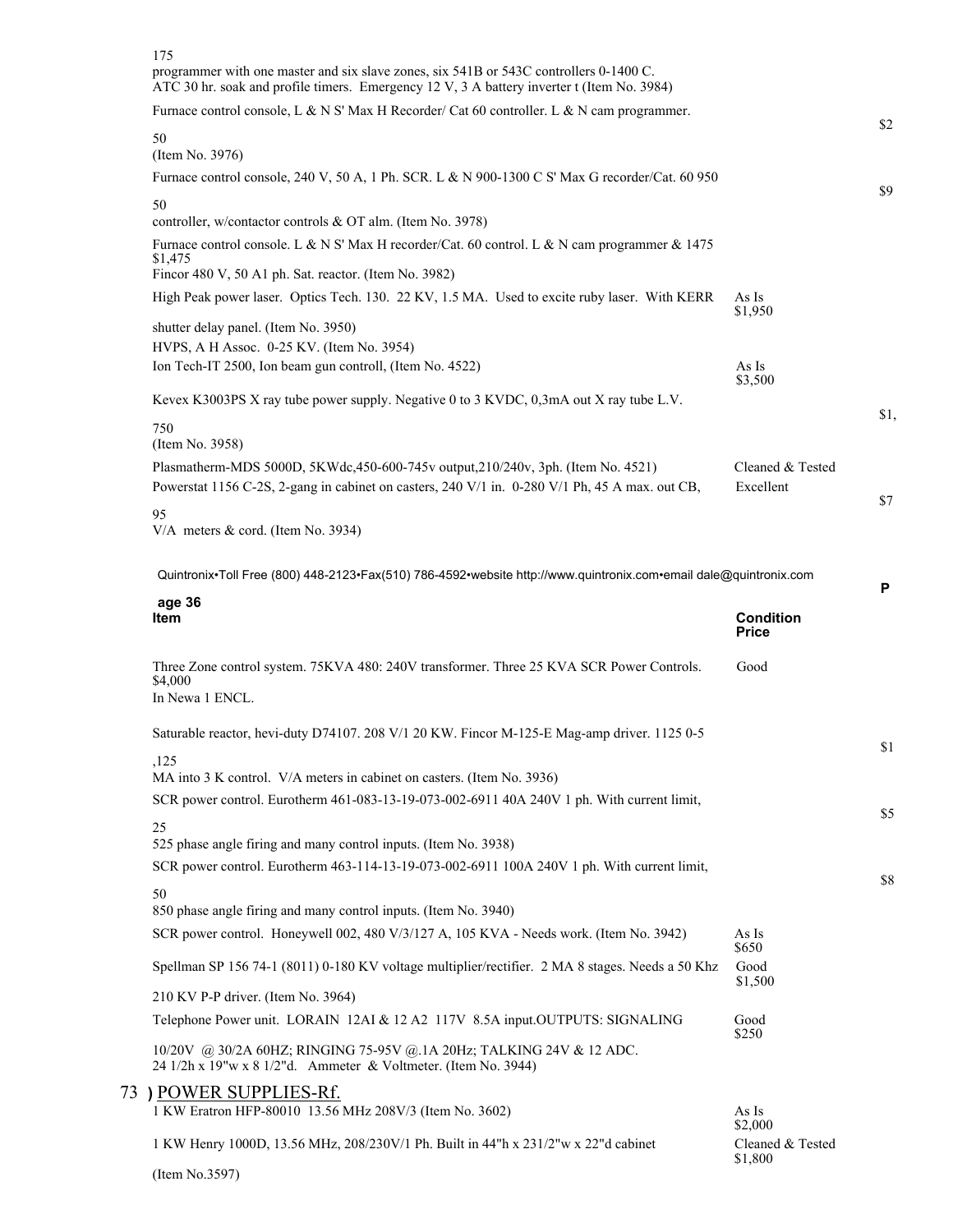| 500W Plasmatherm HFS-501,13.56MHZ power                                                     |               | Cleaned & Tested             |
|---------------------------------------------------------------------------------------------|---------------|------------------------------|
| \$1,500<br>1 KW Plasmatherm HFS-1001S 13.56 MHz 208/240V/3 (Item No. 3600)                  |               | Cleaned & Tested<br>\$2,500  |
| 1.2 KW Varian 980-2101, 13.56 MHz. Double ended output. 208/240V 1ph. Cabinet on casters.   |               | Used<br>\$1,750              |
| (Item No. 3604)                                                                             |               |                              |
| 1.2KW ENI OEM-12, 13.56Mhz, solid state W/C RF P.S. (Item No. 4701)                         |               | Cleaned & Tested<br>\$3,100  |
| 10 KW Lepel. T-10-3 -MC1-X -SA, 13.56 M Hz 460V 3 ph. Excellent workhorse. (Item No. 3626)  |               | Cleaned & Tested<br>\$12,000 |
| 10KW Lepel 13.56 Mhz, 480V/3 Ph, tube tested OK, (Item No. 3567)                            | as-is \$7,500 | Cleaned & Tested<br>\$12,500 |
| 10KW Plasmatherm HFS-10,000D, 13.56 MHz 480V 3ph (Item No. 4632)                            | as is \$5,000 | Repaired & Tested<br>\$7,500 |
| 1600W ENI EGR-1600, 10-105 KHz, 50 ohm A/C, 120V 60 Hz (Item No. 4740)                      |               | Very Good<br>\$2,500         |
| 1KW A-E PE-1000Z, 20-100KHz no controls (Item No. 4914)                                     |               | As Is<br>\$1,000             |
| 1KW Advanced energy-PE 1000Z, 20-100KHz (Item No. 4523)                                     |               | Used<br>\$2,500              |
| 1KW Comdel CPS-1001, 13.56Mhz, 208V 3 ph W/C 5 1/4" x 19" x 17" dp Blk (Item No. 3595)      |               | Good<br>\$2,000              |
| 1KW RFPP, RF-10S, 13.56 MHz, air cooled, 208V 1ph 15A (Item No. 4603)                       |               | Operational<br>\$3,500       |
| 2 KW Eratron HFP-80020 13.56 MHz 208/240V. (Item No. 3606)                                  |               | As Is<br>\$3,000             |
| 2 KW Plasmatherm HFS-2000D, 13.56 MHz, 208/240V/3 Ph. (Item No. 3608)                       |               | Cleaned & Tested<br>\$4,000  |
| 2 KW Plasmatherm HFS-2000E, 13.56 MHz. 208/240v 3ph. (Item No. 3610)                        |               | Cleaned & Tested<br>\$4,000  |
| 2.5 KW MRC/RFPP. RF&P.S. modules each 17 1/2" hi x 19" w pnls x 21" dp, 208-240V 3ph,       |               | As Is<br>\$1,250             |
| needs work (Item No. 4585)                                                                  |               |                              |
| 2.5 KW Plasmatherm HFS-2500D; 13.56 MHz, 208/240V/3 Ph. Built in 60"h x 23"w x 26"d         |               | Cleaned & Tested<br>\$4,500  |
| cabinet on casters. (Item No. 3616)                                                         |               |                              |
| 2.5 KW Varian/E1MAC PP-27-2.5 27 MHz sputtering 240V/3/15 A. Cabinet (Item No. 3614)        |               | As Is<br>\$950               |
| 2.5KW ENI OEM-25, 2.5KW, 13.56 MHz solid state W/C. (Item No. 3612)                         |               | Cleaned & Tested<br>\$6,750  |
| 2.5KW Lepel, T-2.5-1-KC1-RW., 230V, 24A, 60Hz, 1ph 5.5KVA, w/c type T-254-185, s/n 8343T,   |               | Very Good<br>\$4,500         |
| table top mtg. $24$ " h x $32$ " w x $23$ " dp. SCR control. W/foot sw. (Item No. 4799)     |               |                              |
| 20 KW Lepel T-20-3, 450 KHz, 460 V/3, thyratrons. (Item No. 3571)                           |               | Rebuilt<br>\$8,500           |
| 20 KW Lepel T-20-3, 450 KHz, 230 V/3, thyratrons. (Item No. 3569)                           |               | Rebuilt<br>\$8,500           |
| 2KW Henry 2000D, 13.56 MHz, 208/230V/1 Ph. Built in 44"h x 231/2"w x 22"d cabinet. 3 1/2" x |               | Cleaned & Tested<br>\$2,950  |
| 19" remote control & cable A/C. Also one with no exciter. (Item No. 4748)<br>\$500          |               | As Is                        |
| 2KW RFPP RF-20 13.56 MHz, air cooled, 208VAC 50/60Hz, 3ph 15A (Item No. 4608)               |               | Operational<br>\$5,000       |
| R.L. Drake T-4xc Ham Transmitter 13.56Mhz No P.S.<br>\$50.00                                |               | As Is                        |
| Dentron Radio CLIP Perton-L Linear Amp 1.8,3.5,7.0,14 & 21 bands<br>\$100                   |               | As Is                        |

| age 37                             | <b>Condition</b> |
|------------------------------------|------------------|
| Item                               | <b>Price</b>     |
| ENI HF-1, 1kw, 13.56MHZ<br>\$2.500 | Operating        |

**age 37**

\$2,500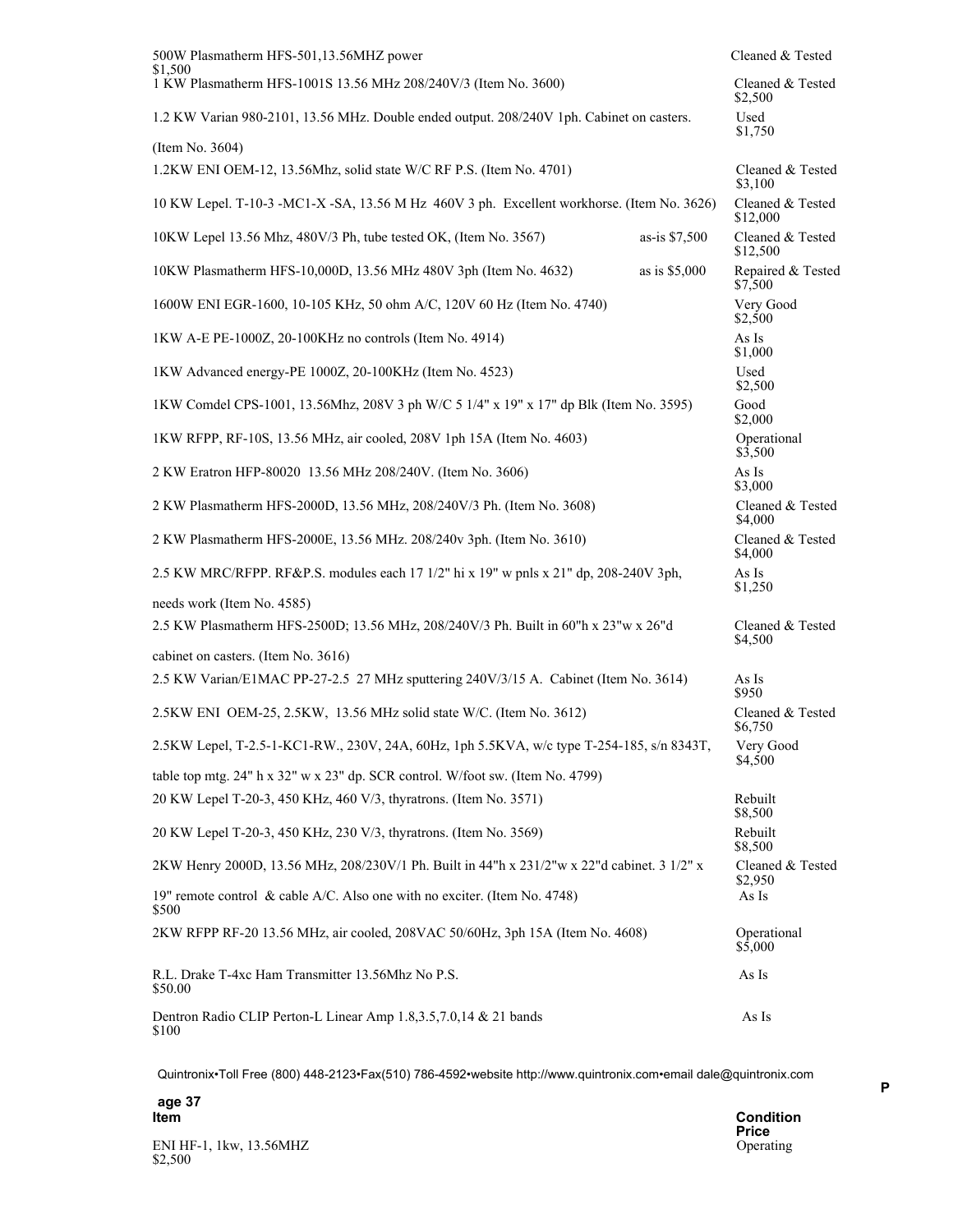|     | ENI OEM-50,5kw,13.56 mhz with matchwork control & matchbox<br>\$15,000                          | Operating                    |     |
|-----|-------------------------------------------------------------------------------------------------|------------------------------|-----|
|     | MRC 2.5KW 13.56 Mhz to fit in 19" w rack DC & power unit $17 \frac{1}{2}$ hi x 21 dp<br>\$1,000 | As Is                        |     |
|     | Plasma Therm HFS 2500E<br>\$2,500                                                               | Tested                       |     |
| POR | Plasma Therm PLASMALOK 3-HF                                                                     |                              |     |
|     | 3 KW Plasmatherm HFS-3000D, 13.56 MHz, 208/240V 3 Ph. Built in 60"h x 23"w x 26"d               | Cleaned & Tested             | \$5 |
|     | ,000<br>cabinet on casters (Item No. 3618)                                                      |                              |     |
|     | 30 KW Reeves, 450 KHz, 480 V/3, Saturable reactor w/work station and 100 ft RF extention        | As Is                        |     |
|     | 4,500<br>cable for remote workstation. (Item No. 3575)                                          |                              | \$1 |
|     | 30 KW RF Co. 30,000 B, 450 KHz, 460 V/3, reactor. Rebuilt tube by Econco. (Item No. 3573)       | As Is<br>\$3,500             |     |
|     | 300W Lepel TR-300. 180-350 KHz 120V 5.2A. Solid state, bottle sealer. (Item No. 3544)           | Cleaned & Tested<br>\$3,000  |     |
|     | 400W ENI 1040L                                                                                  |                              |     |
|     | 5 KW ERA HFP-80005, 13.56 MHz. Parts missing. (Item No. 3624)                                   | As Is<br>\$2,000             |     |
|     | 500 W ERA RF-500 MB, 13.56 MHz. (Item No. 3581)                                                 | Used<br>\$1,000              |     |
|     | 500 W Henry 500 PGB, 13.56MHz, 208/230V/1ph. Built in 44"h x 231/2"w x 22"d cabinet             | Cleaned & Tested<br>\$1,250  |     |
|     | (Item No. 3583)                                                                                 |                              |     |
|     | 500W Plasmatherm HFS-500E 13.56 MHZ 208/240V/1 (Item No. 3586)                                  | Cleaned & Tested<br>\$1,500  |     |
|     | 5KW Lepel T-5-3-KC-J-BW Dwg. Type T-504-47, 455Khz, saturatable core reactor. Si rectifier,     | Good<br>\$6,000              |     |
|     | 230V/12.7KVA (Item No. 3554)                                                                    |                              |     |
|     | Lepel 5KW A/C chiller(radiator, fan, and pump)<br><b>POR</b>                                    | Good                         |     |
|     | 5KW Plasmatherm HFS-5000D, 13.56Mhz, 208/240V 3ph. (Item No. 3620)                              | Repaired & Tested<br>\$6,500 |     |
|     | 650W ENI OEM-6, 13.56Mhz, solid state W/C RF P.S. (Item No. 3588)                               | Cleaned & Tested<br>\$2,000  |     |
|     | 7.5KW Lepel T-7.5-3-DF-SW w/remote control. 460V/30/21A. Saturable reactor w/silicon H.V.       | Cleaned & Tested             | \$8 |
|     | ,000<br>rectifiers.<br>With Manual. DWG T-7.5(6) 3-20 (Item No. 3560)                           |                              |     |
|     | 750W ENI Pl-1 HF 90-460KHz Generator w/ matchbox For asher & etcher (Item No. 3548)             | Excellent<br>\$2,150         |     |
|     | 800W ENI EGR-800, 10-30 & 30-105Khz, 120v, 1ph, air cooled 50 ohm BNC output (Item No.          | Cleaned & Tested<br>\$2,150  |     |
|     | 4520)<br>8KW ENI EGR-9600B, 10-105 KHz Solid state Gen. (Item No. 3563)                         | Unused & Tested              |     |
|     | 900W Advanced energy-PDX 900 2V, 350KHz, 190-230V, 1ph (Item No. 4501)                          | \$9,750<br>Used<br>\$3,500   |     |
|     | D & W 13.56 MHz prototype. 5 KVA HV XFMR, 3 sat. reactor, HV rect., XFMRs, 5 KV cap,            | Unused<br>\$495              |     |
|     | RF parts, not wired, (Item No. 3689)                                                            |                              |     |
|     |                                                                                                 |                              |     |

## 74 **)** POWER SUPPLIES-Sputtering.

5KW RFPP MDS-5000D DC Mag. Sputtering, 210-240V, 3ph 16-14A, 450,600,745V out, saturable As Is<br>\$3,500 reactor control (Item No. 4669)

5KW Temescal SP-5 D.C. Magnetron Sputtering P.S. 208/230V/3. Sat. Reactors, remote controlls.

Cleaned & Tested<br>\$5,000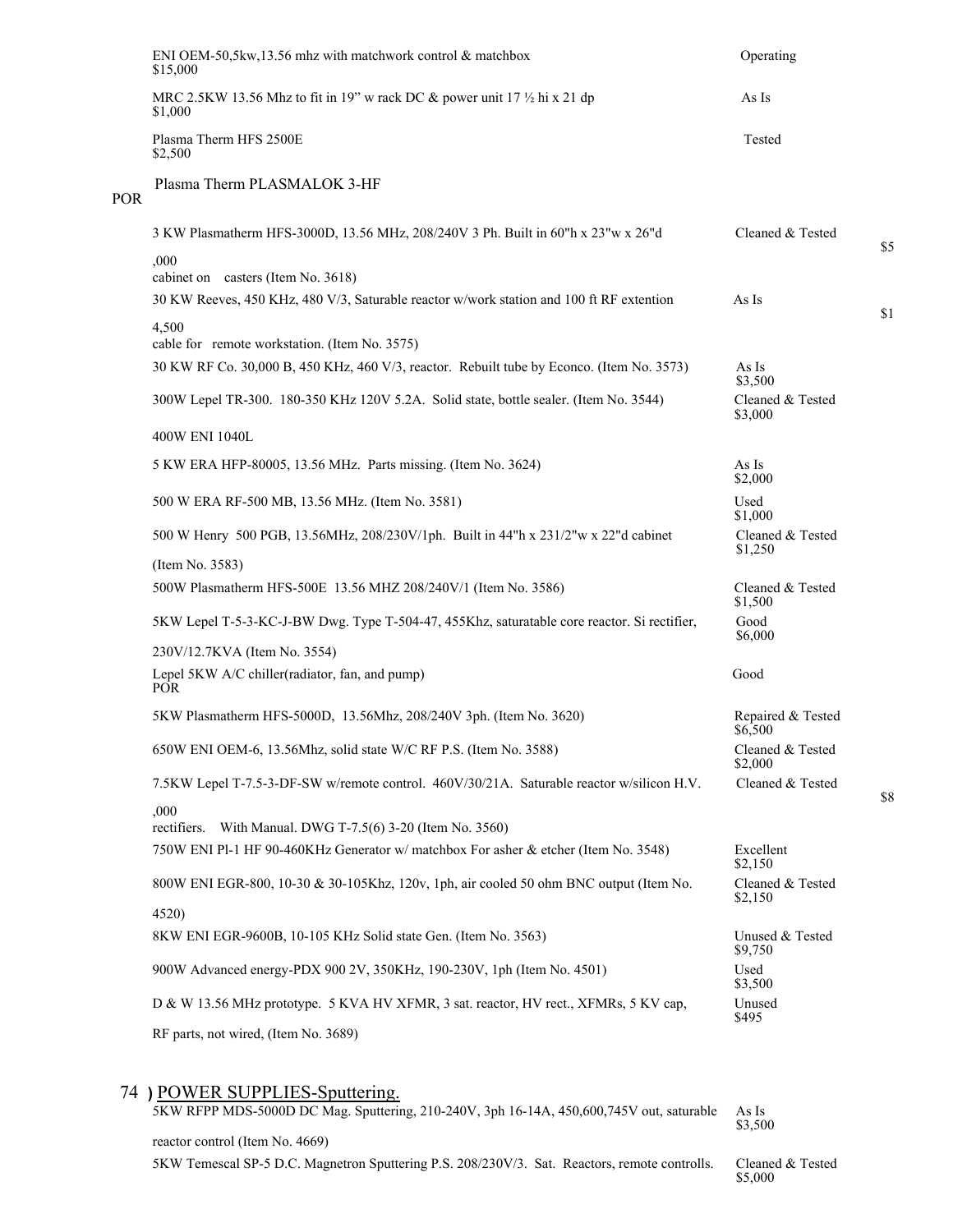| (Item No. 3737)                                                                           |                                |
|-------------------------------------------------------------------------------------------|--------------------------------|
| 6-12-24KW Varian Multi-range DC sputtering P.S. type VPW 2870P5-M s/n P120F3 rev A, TFS   | As Is<br>\$3,500               |
| #04716797 made in Canada (Item No. 4807)                                                  |                                |
| Advanced Energy MDX-10K 10 KW DC magnetron P.S. for remote control 208V/3 ph (Item No.    | Repaired by Factory<br>\$7,500 |
| 3714)                                                                                     |                                |
| Advanced energy-MDX 10kw, sputtering supply, for local operation. (Item No. 4509)         | Repaired by Factory<br>\$9,500 |
| Advanced Energy-MDX 5K 5kw DC magnetron for remote control, as is \$500 (Item No. 4493)   | Repaired by Factory<br>\$5,000 |
| Advanced energy-MDX 10kw slave, sputtering supply, for remote operation. (Item No. 4510)  | Repaired by Factory<br>\$6,500 |
| Advanced energy-MDX 10kw master, sputtering supply, for remote operation. (Item No. 4511) | Repaired by Factory<br>\$7,500 |
| Advanced Energy-MDX-20K, join 10KW master & slave above [items $4510 \& 4511$ ] (Item No. | Repaired & Tested<br>\$13,500  |
| 4987)                                                                                     |                                |
| Advanced Energy-MDX IK 1 KW DC magnetion P.S. (Item No. 3710)                             | Good<br>\$2,500                |
| Advanced Energy-MDX-5K 5kw DC magnetron for local control (Item No. 3712)                 | Repaired by Factory<br>\$6,500 |

| age 38                                                                                                                                       |                             |
|----------------------------------------------------------------------------------------------------------------------------------------------|-----------------------------|
| Item                                                                                                                                         | <b>Condition</b><br>Price   |
| CVC 280301 K4 magnetron sputtering PS. 230v 3ph 7.5A (Item No. 3754)                                                                         | Used<br>\$2,250             |
| EMI Mod EMPH-730-30-0447 magnetron sputtering. 20 KW 208V, 125A, 3Ph (Item No. 3743)                                                         | Rebuilt<br>\$7,000          |
| ERA PPS-7905 MF Magnetron sputtering. 5KW 208V/3ph. 600, 800, 1000 VDC output. (Item No.                                                     | Cleaned & Tested<br>\$2,750 |
| 3718)                                                                                                                                        |                             |
| ERA PPS-7920 MF Magnetron sputtering. 20KW 208V/3ph. 600, 800, 1000 VDC output. (Item No.                                                    | Cleaned & Tested<br>\$6,000 |
| 3720)                                                                                                                                        |                             |
| ERA PPS-7910 MF Magnetron sputtering. 10KW 208V/3ph. 600, 800, 1000 VDC output. (Item No.                                                    | Cleaned & Tested<br>\$3,500 |
| 3722)                                                                                                                                        |                             |
| Eratron PPS-8210 dc sputtering 600,800,1000 vdc, 208 3ph. (Item No. 3729)                                                                    | Cleaned & Tested<br>\$3,500 |
| Eratron PPS-8210 10KW DC sputtering P.S. 480/3ph. 600,800,1000 VDC output. Remote control                                                    | Rebuilt<br>\$4,000          |
| panel (Item No. 3727)                                                                                                                        |                             |
| Hitran DCS-10,000 L, 10kw magnetron sputtering 220v 50/60 Hz                                                                                 | Cleaned & Tested<br>\$5,500 |
| 600/1000 vdc output. (Item No. 3735)                                                                                                         |                             |
| Hitran DCS-3000L magnetron sputtering. 3 KW 600/1000 VDC, current regulated, saturable 3250                                                  | Used<br>\$3,250             |
| reactor controlled. Full floating output, ammeter, voltmeter, & timer. 208/230 V/3. Rack mounted,<br>19"w x 17 1/2"h x 20"l. (Item No. 3716) |                             |
| Hitran DCS-10,000 L, 10kw magnetron sputtering 220v 50/60 Hz                                                                                 | Cleaned & Tested<br>\$4,750 |
| 600/1000 vdc outpu, no timer. (Item No. 3733)                                                                                                |                             |
| Hitran DCS 5000L Schem BB-0019, 5.75KVA 3 target o/p w/ SW relays, comm ground 220V 50/60 Cleaned & Tested                                   |                             |
| 500                                                                                                                                          |                             |
| Hz 3 ph. 600-1000 VDC out. (Item No. 3724)                                                                                                   |                             |
| Simard TS/2 Trimag gun power supply, 208V 3 ph, -1000V 2A out, mfg. By ERA (Item No. 4825)                                                   | As Is<br>\$1,500            |
| Temescal SP-15C magnetron sputtering 15KW 208/230V/3Ph. with FC-3200 interface and remote                                                    | Unused<br>\$12,500          |
| control panel. Saturable reactor control. (Item No. 3740)                                                                                    |                             |
| Varian 980-2084 S-gun power supply and control module for one gun. 980-2062 DC sputter gun                                                   | Repaired & Tested           |

**P**

\$3,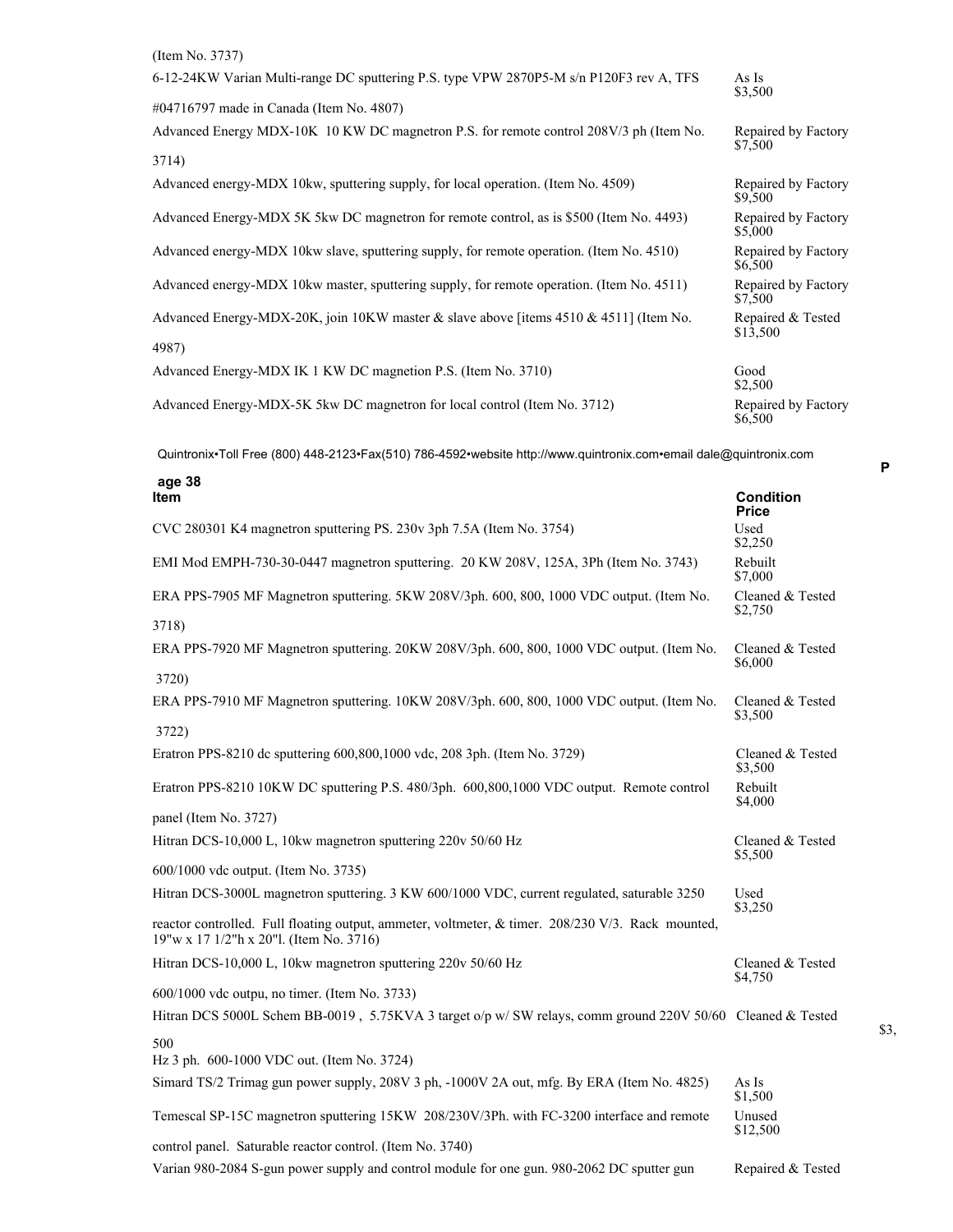| \$2,000<br>75 ) POWER SUPPLIES-Titanium sublimation.<br>P E 221-294-300 Boostivac TSP/Ion pump P.S. Kings H.V. conn. Model 224-0635. (Item No. 3867)   |                              |
|--------------------------------------------------------------------------------------------------------------------------------------------------------|------------------------------|
|                                                                                                                                                        |                              |
|                                                                                                                                                        | Cleaned & Tested<br>\$1,800  |
| Temescal SS-20 Selectovac 300 W Titanium pump control (EBPS). 3 KV, 100 Ma, Fil. 6 V, 20 A.                                                            | Unused<br>\$950              |
| Operates RFP-1 EB fun. No focus. (Item No. 3861)                                                                                                       |                              |
| Ultek 224-0540 Boostivac TSP PS. 8V fil xfmr. (Item No. 3869)                                                                                          | Cleaned & Tested<br>\$1,850  |
| Ultek 60-656 TSP/ion pump control (Item No. 4767)                                                                                                      |                              |
| 200                                                                                                                                                    |                              |
| Ultek 60-656 TSP/ion pump control 6.5V fil xfmr. (Item No. 4988)                                                                                       | Cleaned & Tested<br>\$1,200  |
| Ultek 60-655 TSP/ion pump control. 6.5V fil xfmr. (Item No. 3871)                                                                                      | Cleaned & Tested<br>\$1,150  |
| Varian 922-0032 TSP control L/C gray. (Item No. 3877)                                                                                                  | Cleaned & Tested<br>\$695    |
| Varian 922-0041 Ti-Ball controll 220 V, 5 A, 50/60 Hz. (Item No. 3865)                                                                                 | Cleaned & Tested<br>\$1,375  |
| Varian 922-0006 TSP control with two #8 welding cables to "old style" TSP cartridge. (Item No.                                                         | Good Used<br>\$475           |
| 3875)                                                                                                                                                  |                              |
| Varian 922-0032 TSP control L/C Varian green. (Item No. 3879)                                                                                          | Cleaned & Tested<br>\$725    |
| Varian 924-0730 10 FT #8-4, TSP conductor cable. (Item No. 3881)                                                                                       | <b>New</b><br>\$325          |
| Veeco PS-221 Electron beam sublimator control. (Item No. 3873)                                                                                         | Used<br>\$495                |
| Veeco-Andar PS-220 Ti Pump control (EBPS) + 6KV, 50Ma. 5V, 15A FIL. (Item No. 3863)                                                                    | Cleaned & Tested             |
| 76 ) POWER SUPPLIES-Under 100 volts.<br>Airco Temescal CCRS75/3000CI SCR power supply. W/C, for magnet or furnace. 17500                               | Cleaned & Tested<br>\$17,500 |
| 440V/3/60/300KVA. 75V @ 3000 ADC output. (Item No. 3910)<br>Battery charger, Selenium Rect. 440V/3/60/50A. 27-32V @ 600 ADC out. On casters. (Item No. | As Is                        |
|                                                                                                                                                        | \$600                        |
| 3906)                                                                                                                                                  |                              |
| Bucking coil (general duty) DCPS, 0-100 V DC, 15 A, V/A meters, P-Stat 136, 120 V, 20 A.                                                               | Used<br>\$225                |
| (Item No. 3900)                                                                                                                                        |                              |
| Quintronix•Toll Free (800) 448-2123•Fax(510) 786-4592•website http://www.quintronix.com•email dale@quintronix.com                                      |                              |
| age 39<br>Item                                                                                                                                         | <b>Condition</b>             |
|                                                                                                                                                        | <b>Price</b>                 |
| Calco 7V103AF 120V 10ADC reg. 7" x 19" rack (Item No. 4664)                                                                                            | As Is<br>\$250               |
| Centorr Furnace Power Supply Mfg Walker Power # 60-0031/1985. 208:12V 1 Ph. 12 KVA                                                                     |                              |
| 500<br>transformer. Halmar #PAI-2470AD 240V, 70A SCR 75:5 ACT Two 8' W/C furnace leads. Cabinet<br>Nema- 24"W x 40"lx 32"H (Item No. 3914)             |                              |
| DCPS Perkin MR550-50, 5-50 V, 50 A, saturable reactor control, 28 x 19 PNL, 17 1/2 dp. (Item No.                                                       |                              |
| 750                                                                                                                                                    |                              |
|                                                                                                                                                        |                              |
| 3894)                                                                                                                                                  |                              |
| DCPS Perkin MTR636-15 6-36V @ 15A, transistor control 120V 14A 1ph, 12 1/4" x 19" pnl, 16"                                                             | As Is<br>\$500               |
| dp, s/n 11029 Perkin Engr El Segundo (Item No. 4704)<br>Induction heating/furnace; ECCO M52B, 220 V/1 50 KVA. 7 pos tap swith for 2-5.1 V output. 1350 | Used<br>\$1,350              |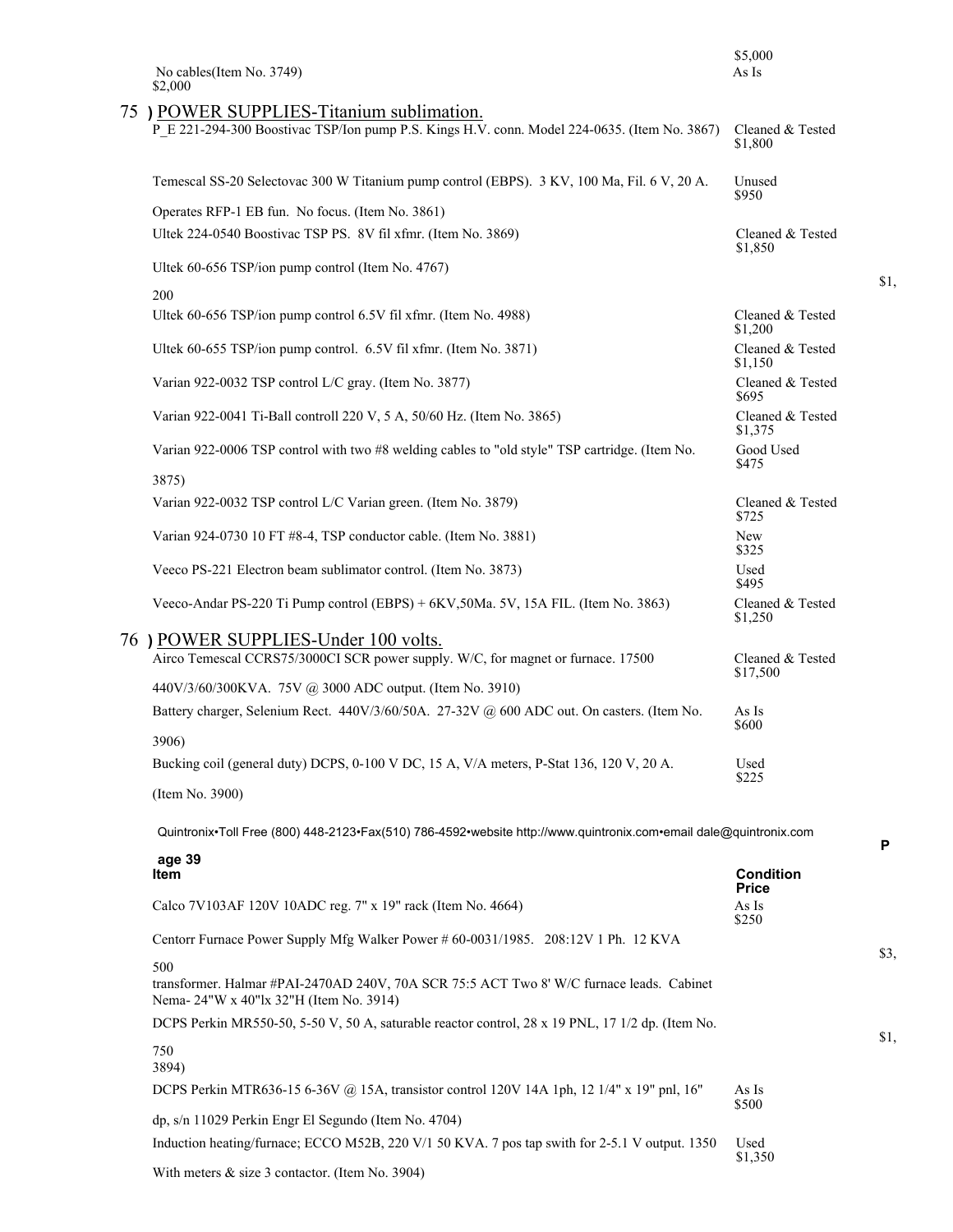| Induction heating/furnace. Robicon 50 KVA, 480 V, 1 Ph. SCR, Hunterdon 440/480 V: 4500 60 V                                             | Good Used                   |      |
|-----------------------------------------------------------------------------------------------------------------------------------------|-----------------------------|------|
| W/C transformer, CT & Contactor. Terminal strip for remote meters & controls. (Item No. 3908)                                           | \$4,500                     |      |
| Kepco BOP72-1.5M Bipolar OP Amp +72V $@+1.5A$ output Rack Mtd. (Item No. 3896)                                                          |                             | \$1, |
| 250                                                                                                                                     |                             |      |
| L&N (fincor) #1202-37-13B Furnace Power supply 208-240V, 1 Ph, 130A. Halmar # PA1-24140                                                 | Cleaned & Tested<br>\$1,750 |      |
| (240V 140A) SCR phase angle power controller. 208/240: 60V 25 KVA transformer. (Item No. 3916)                                          |                             |      |
| Silicon rectifier. Christie CX5000-24SC, 220/440 V/3, 12-65 VDC, 45-180, 6 KW. (Item No. 3898)                                          |                             | \$6  |
| 50<br>Sputter gun bias supply, Varian 980-2082, 208 V/3 in. 25/40 VDC, 10 A output, fixed, unreg., 3 ph                                 | Good Used<br>\$575          |      |
| F.W. bridge, no filter (Item No. 3912)                                                                                                  |                             |      |
| Tamura #OVS-15H Modular Switching P.S. 10.62x4.8x 2.6". Remote sensing 115/230V, 47-63 Hz,                                              |                             | \$2  |
| 50<br>4.2/2.1A, 15VDC, 18 A out. (Item No. 3888)                                                                                        |                             |      |
| Varian 7.5 KVA, 240 V/1 furnace control console. Voltmeter, armeter, and wattmeter, P-Stat & 3                                          | Good                        |      |
| circuit breakers. 7.5 KVA XVFR w/7.5/8.0/8.5 V output. (Item No. 3902)                                                                  | \$1,975                     |      |
| Veeco 50/100/500 A filament current meter. 1/4 panel mounting. (Item No. 3886)                                                          | Good Used<br>\$175          |      |
| 77 ) PUMPS-Misc.                                                                                                                        |                             |      |
| Air Compressor. ITT SYCGH5-1. 1/4 HP. (Item No. 825)                                                                                    | Used<br>\$145               |      |
| Gas Booster Pump. Leiman 263P 3/4 HP 115/230 V w/gas reg. on top. (Item No. 827)                                                        | Unused<br>\$650             |      |
| Varian 921-0004. Pos 7.2kv, 235ma, runs 125 l/s pump. (Item No. 3803)                                                                   | Cleaned & Tested<br>\$675   |      |
| 78 ) PUMPS-Water.                                                                                                                       |                             |      |
| Water pump. B & G 81-T. 1/2 HP 208-220/440 V/3. (Item No. 851)                                                                          | Used<br>\$95                |      |
| Water pump, corrosive. Plastic & cast iron housing with carbon bushings. 3 HP 230/460V, 3 ph                                            | New<br>\$350                |      |
| 7.8/3.9A, 3475 RPM. (Item No. 860)                                                                                                      |                             |      |
| Water pump. WWG. 1P836 3/4 HP 208-220/440 V/3. Cast iron. 40 GPM @ 30' head. (Item No. 853)                                             | Used<br>\$100               |      |
| Water pump. LFE 2J34F. Eastern 1 1/2 HP 208V 4.6A 3 ph. Bronze pump 1/2" pipe conn. (Item                                               | Unused<br>\$300             |      |
| No. 855)<br>Water pump 50CFM. Pacific Pump Co, Oakland. 37-10705-0130001-1821 15 HP 230/460V (Item                                      | Used                        |      |
|                                                                                                                                         | \$250                       |      |
| No. 857)<br>Water pump Aurora # CB145ttdR 7913 ACW 3 HP 230/460V Brass 1", 3/4 out (Item No. 849)                                       | Unused<br>\$750             |      |
| Master Flex Pumps & Tube. & controls                                                                                                    | Call For Specs              |      |
| 79) RESIDUAL GAS ANALYSIS EQPT.                                                                                                         |                             |      |
| Balzer Prisma QME 200 AMU head with RF box, no cables or software. (Item No. 5038)                                                      | Good Used<br>\$3,000        |      |
| Balzers QMG-064 Partial Pressure gauge, 0-64 AMU, consisting of QMS-064 control unit,                                                   | As Is<br>\$2,750            |      |
| QME-064 analyzer electronics, QMA-064 analyzer tube mounted on a 2 3/4 CFF with<br>all cables, with unused tube \$3,500 (Item No. 2976) |                             |      |
| EAI 1210 quadrapole control. (Item No. 2982)                                                                                            | As Is<br>\$1,000            |      |
| Inficon Quadrex 200 head. Faraday cup. 019-100-Gi (Item No. 2994)                                                                       | New In Box<br>\$2,750       |      |
| Inficon Quadrex 200 controller 901-002-G1 (Item No. 4744)                                                                               | Used<br>\$600               |      |
| Inficon Quadrex 200 head selector #902-001-G1. (Item No. 2998)                                                                          | Used<br>\$950               |      |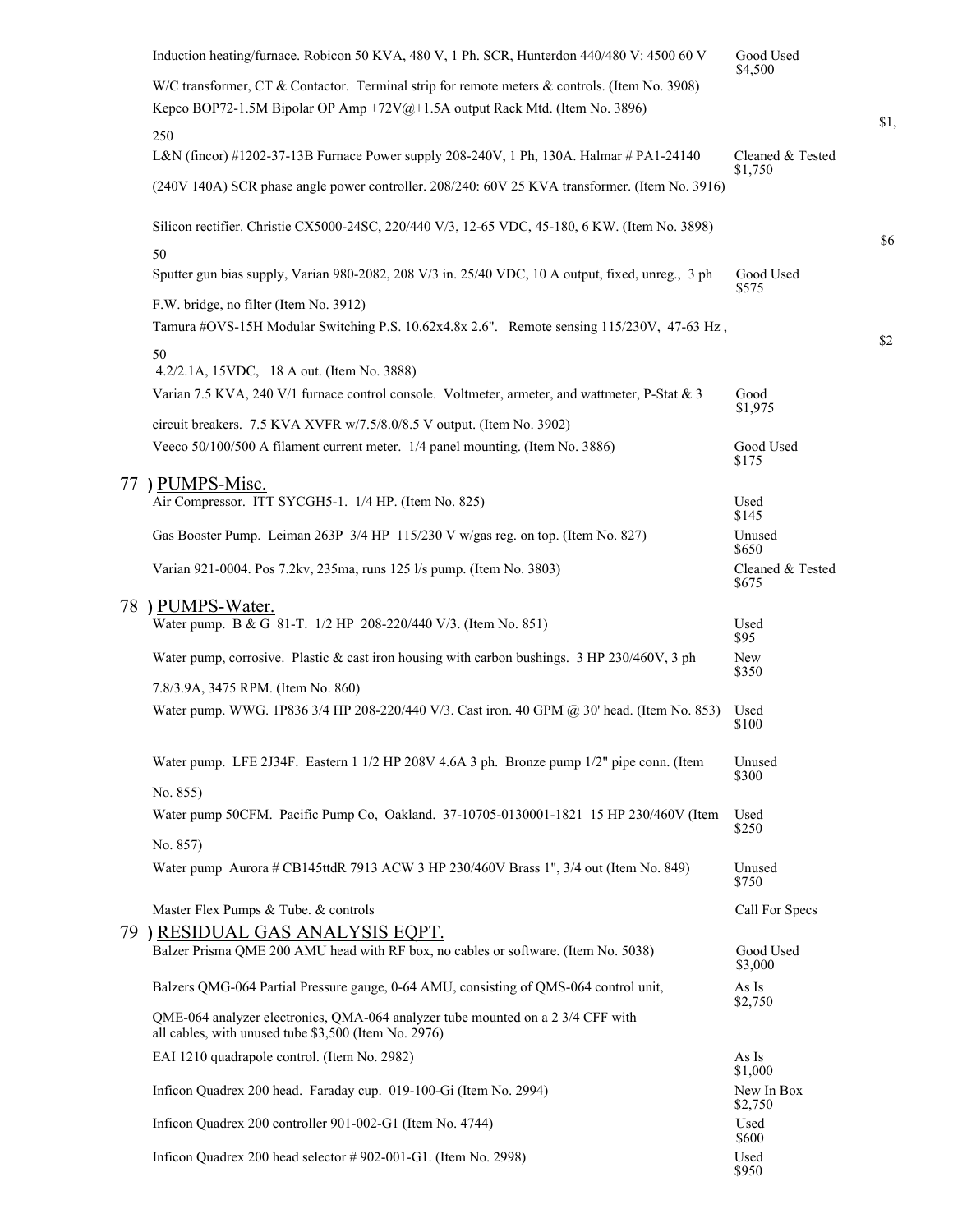| age 40<br>Item                                                                                                            | <b>Condition</b>                   |
|---------------------------------------------------------------------------------------------------------------------------|------------------------------------|
| Inficon Quadrex 200 019-100-GI Faraday cup head and 901-200-G4 sensor control. (Item No. 2996)                            | <b>Price</b><br>Used<br>\$3,500    |
| LH/Inficon OGC-1 Partial Pressure controller for 2 gas reactive coating. Control, RF box & head.                          | Good Used<br>\$9,500               |
| IPN 754-004-GI. (Item No. 2990)                                                                                           |                                    |
| LH/Inficon OGC-1 Partial Pressure controller for 2 gas reactive coating. IPN 754-004-GI, control &                        | Good Used<br>\$7,500               |
| RF box only. No head or cables. (Item No. 2992)                                                                           |                                    |
| UTI 100C Quadrapole Head and cable (Item No. 3012)                                                                        | As Is<br>\$2,000                   |
| UTI 100 Quadrapole controll, RF box & cables (Item No. 3010)                                                              | As Is<br>\$2,500                   |
| UTI 100C 2211 newer model, various assys, parts and inlet manifolds, please call for details and price<br>(Item No. 4877) |                                    |
| UTI 100C Quadrapole Head, with closed source for high pressure sampling (Item No. 4696)<br>UTI 100C Mod 30 amplifier      |                                    |
| UTI 100C Quadrapole Head, RF box & control. 300 AMU, Photomultiplier. (Item No. 3006)                                     |                                    |
| UTI 2211A RF Generator (Newer 100C) Mounted on Quad probe head (Item No. 3016)                                            | As Is<br>\$3,500                   |
| UTI Spectralink 100 Control (Item No. 3008)                                                                               | As Is UTI-Probe, Model# 03911-3352 |
| V.G. Gas Analysis, LTD SX-200, 200 AMU control bot. Model 401 RF bot. & model SX-2-272                                    | As Is<br>\$2,000                   |
| faraday head on 2 3/4 CFF, needs 37 wire D-Conn. Cable w/manual (Item No. 4745)                                           |                                    |
| Varian 974-0036 PPG & Hd. It worked. (Also control parts) (Item No. 3018)                                                 | As Is<br>\$500                     |
| Varian 978-1000 (Anelva) Quadrapole power unit only. (Item No. 3000)                                                      | Repaired & Tested<br>\$1,500       |
| Varian 978-1000 (Anelva) head ionizer w/2 fil assy. 07-430285. (Item No. 3002)                                            | New<br>\$750                       |
| Varian 978-1000 (Anelva) head housing. 5 3/4 nipple w/2 3/4 CFF. 1 w/N-CONN. 07-430206-49.                                | New<br>\$275                       |
| (Item No. 3004)                                                                                                           |                                    |
| 80) RF MATCHING NETWORKS & EQPT.                                                                                          |                                    |
| 3 KW Advanced Energy 5031/3155031-004A. 13.56 MHz auto matching network, 120V. Usually                                    | As Is<br>\$2,500                   |
| run by a remote control but optional hand held manual controls are available. (Item No. 5133)                             |                                    |
| 1 KW ENI SL-1000 Auto match network (Item No. 4856)                                                                       | As Is<br>\$500                     |
| 1 KW Plasmathherm AM -10, automatch network 16 x 13x 6 1/2 (Item No. 3638)                                                | As Is<br>\$1,250                   |
| 1.5 KW Plasmatherm AMN-1500E, Auto match network. 91/2"h x 161/4"w x 19"d. (Item No. 3640)                                | Used<br>\$1,500                    |
| 2 KW Plasmatherm AMN-2001E, Auto match network. W/C 91/2"h x 161/4"w x 19"d. (Item No.                                    | Used<br>\$2,000                    |
| 3644)                                                                                                                     |                                    |
| 2 KW Plasmatherm AMN-2000E, Auto match network. W/C 91/2"h x 161/4"w x 19"d. (Item No.                                    | Good Used<br>\$1,500               |
| 3642)                                                                                                                     |                                    |
| 2.5KW Mercator auto match network. No control panel. (Item No. 3646)                                                      | As Is<br>\$1,250                   |
| 3 KW Plasmotherm RCM-1 Forward & reflected power contol/meter panel. 51/4"h x19"w. W/MS                                   | Used<br>\$500                      |
| conn. (Item No. 3672)                                                                                                     |                                    |
| 5 KW Plasmatherm AMN-5000E, Auto match network. W/C 91/2"h x 161/4"w x 19"d. (Item No.                                    | Used<br>\$2,500                    |
| 3652)                                                                                                                     |                                    |
| 5 KW Plasmatherm AMN-5001E, Auto match network. W/C 91/2"h x 161/4"w x 19"d. (Item No.<br>3654)                           | Used<br>\$3,000                    |
|                                                                                                                           |                                    |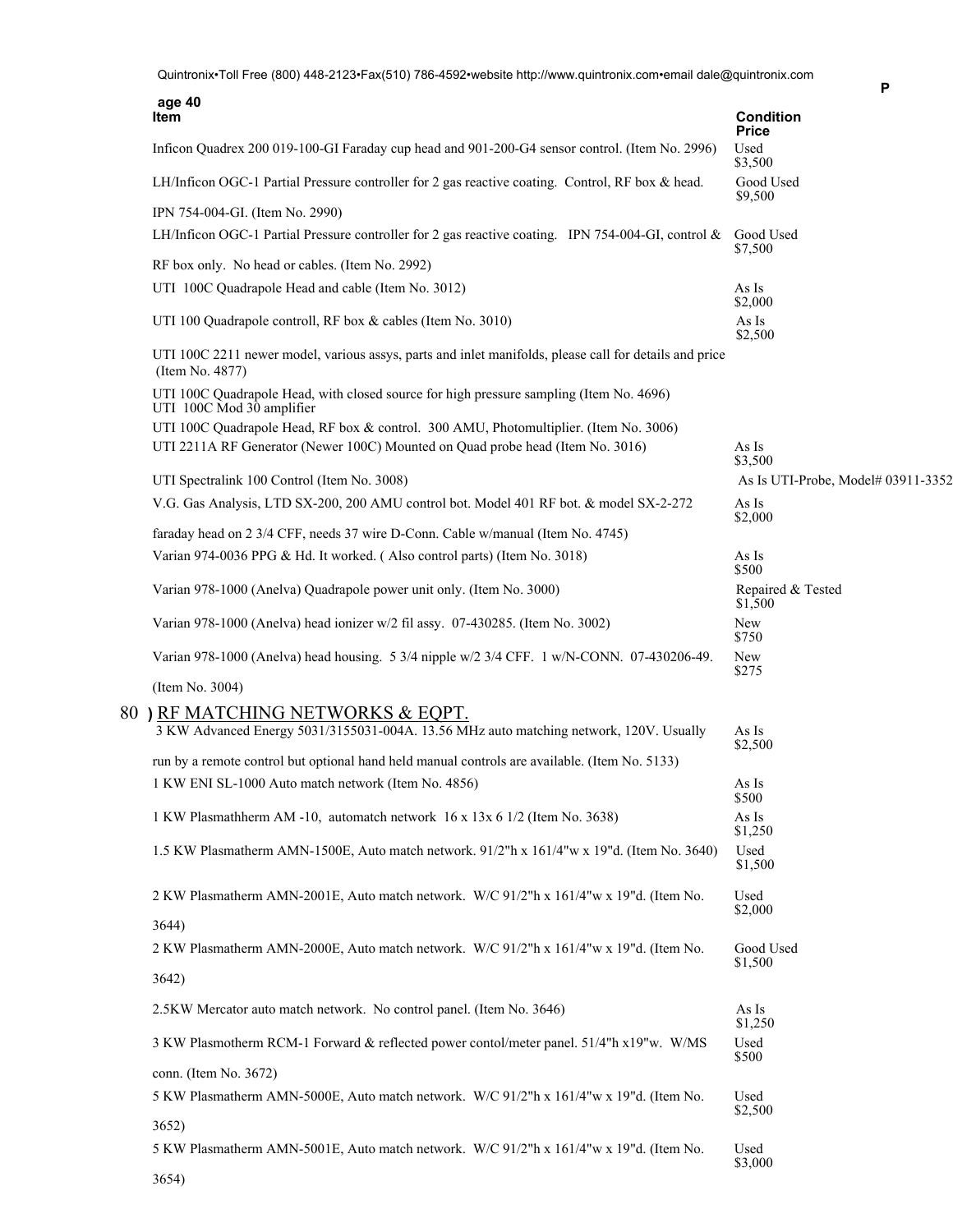| 500 W Plasmatherm AMNS-500E Auto match network. Needs Vac cap., panels & conn. (Item No.                                               | Used<br>\$350                    |
|----------------------------------------------------------------------------------------------------------------------------------------|----------------------------------|
| 3636)                                                                                                                                  |                                  |
| 500W Mercator auto match network. No control panel. (Item No. 3630)                                                                    | As Is<br>\$750                   |
| 500W Plasmatherm AMN-501 Auto match network. 3 SPDTair op. Relay. 5 1/4" x 19x 16"Deep                                                 | Used<br>\$1,500                  |
| (Item No. 3634)                                                                                                                        |                                  |
| 1KW MRC Manual network N-CONN input 16"x 15"x 10" Hi<br>\$500                                                                          |                                  |
| William N. Nye Antenna Impedance matching network with inductor and capacitor<br>\$100                                                 |                                  |
| Quintronix•Toll Free (800) 448-2123•Fax(510) 786-4592•website http://www.quintronix.com•email dale@quintronix.com                      |                                  |
| age 41<br>Item                                                                                                                         | <b>Condition</b><br><b>Price</b> |
| 500W Unk. Mfg. Manual match box Cardwell capacitor & Jennings cap. Bias meter (Item No. 3628)                                          | Used<br>\$500                    |
| Advanced Energy LM-5K 5 KW, 40 KHz 50 ohm match autoformer and 4 pos. sw in box (Item No.<br>4893)                                     | Used<br>\$750                    |
| BIRD 4715 RF dummy 50 ohm load. 1KW W/C. (Item No. 3679)                                                                               | Good Used<br>\$550               |
| P-E 220-967-200 Programmable power stabilizer rev B (Item No. 3683)                                                                    | Good Used<br>\$1,200             |
| P-E 221-777-000 R.F. power stabalizer for 4400/10 (Item No. 3681)                                                                      | Good Used<br>\$1,500             |
| Plasmatherm AMN PS-2 Auto match network P.S. 71/2"h x 19"w panel. (Item No. 3658)                                                      | Used<br>\$1,000                  |
| Plasmatherm RCM-1 Forward & reflected power contol/meter panel. 7"h x19"w. W/MS conn<br>(Item No. 3674)                                | Used<br>\$500                    |
| Plasmatherm APCS automatic power level control. (Item No. 3662)                                                                        | Used                             |
| Plasmatherm APCS-3 automatic power level control. (Item No. 3664)                                                                      | \$700<br>Used                    |
| Plasmatherm TARGET & SUBSTRATE voltage contol panel. 31/2"h x 9"w. (Item No. 3666)                                                     | \$950<br>Used<br>\$450           |
| Plasmatherm SEV-2DC Bias control panel w/ 2 digital meters. 3 1/2" black pul. for Comptech                                             | New<br>\$1,500                   |
| 7010-0015-0. (Item No. 3668)<br>Plasmatherm AMN PS-2A Auto match network P.S. 1 3/4""h x 19"w black panel. (Item No. 3660)             | Repaired & Tested<br>\$1,250     |
| Plasmatherm 15KW remote. 2 analog meters. 3 1/2" Black pul. for Comptech 7010-0015-0.                                                  | New                              |
| ,000<br>(Item No. $3677$ )                                                                                                             |                                  |
| Varian # B675 685A Matching network controller 3 1/2 x 19" (Item No. 3687)                                                             | Fair                             |
| ) SEMICONDUCTOR PROCESS EQPT.<br>App Materials OZONATOR Ozone Generator S/N 582 P/N 0010-09093 REV. J 7 x 19 x 18 D<br>(Item No. 3105) | Needs Repair                     |
| Zenith G400-80-SS Ultra sonic cleaner w/10x14x10"hi SST tank needs tank plug 110v 15a<br>\$1,200                                       | repaired & tested                |
| Branson B-125P 22" h x 16" w x 12" dp. Ultrasonic vapor degreaser for freon 120V 10A (Item No.<br>\$950<br>4600)                       | Good                             |
| Branson PLD-101 2 R S/N4-6591-3<br><b>POR</b>                                                                                          |                                  |
| 18x18x19 & 18x18x26 Tanks                                                                                                              |                                  |

GCA 4600 Wafer stepper. 5" wafer stage, assorted plates (Item No. 3107) Very Good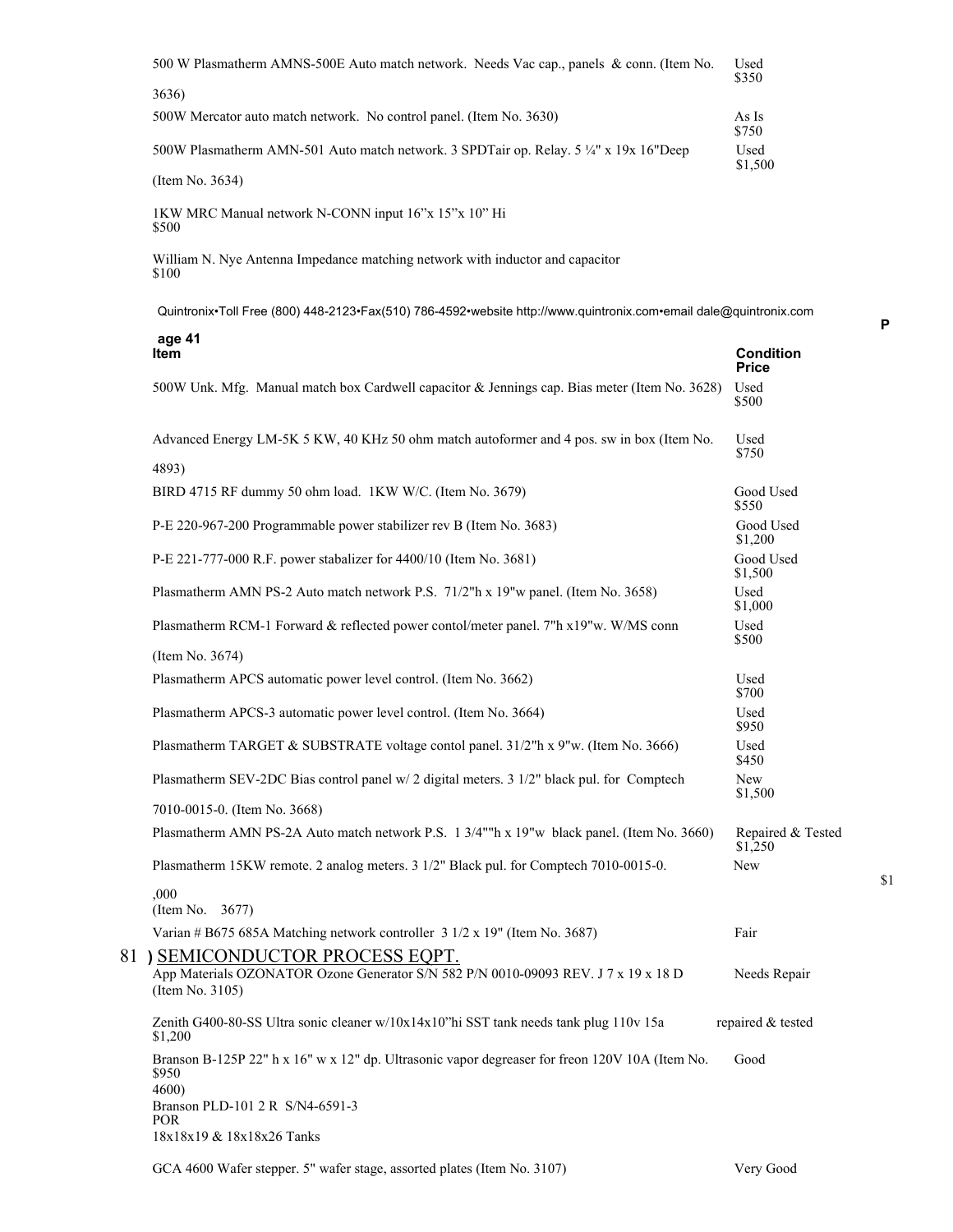| Intl. Plasma dual 8"d x 14" lg barrell plasma etcher, 1500 W RF P.S. 208-240V 1ph, 39" h x 37" w x                                                                                                                                                                                                       | As Is<br>\$1,750      |
|----------------------------------------------------------------------------------------------------------------------------------------------------------------------------------------------------------------------------------------------------------------------------------------------------------|-----------------------|
| 24" d, needs work, no MP (Item No. 4751)                                                                                                                                                                                                                                                                 |                       |
| Galiso-NUVAC MRP-203 ELC Hot gas Recirculation & Sweep System. Circulates inert gas thru<br><b>POR</b>                                                                                                                                                                                                   | Excellent             |
| Vacuum chamber system to remove moisture & particulate. 208/230V 3ph 4 wire 12.7A 3HP<br>3ph 9.2A blower motor. Three KF-40 connections. Requires 18 CFM min. @ 100 millitorr external<br>dry pump. 19" w x 42 L x 45" hi caster cart. With Varian 990-CLD Turbo leak detector attached.<br>With Manual. |                       |
| luoroware Systems 8230/116 Wash machine ALso available 8221-188 (Item No. 3085)                                                                                                                                                                                                                          | Used                  |
| MET-ONE, Point 5 particle counter. Digital read out. DBS. No schematic. (Item No. 5114)                                                                                                                                                                                                                  | As Is<br>\$450        |
| Modulaire Flow Hood 33" x 33" x 8' L. 2 Blowers (Item No. 3097)                                                                                                                                                                                                                                          | As Is<br>\$400        |
| Technics 3000-1 Plasma Desmear System. 36"d x 40"lg Alum. chamber. 3" ASA Temescal Poppet                                                                                                                                                                                                                | As Is<br>\$9,000      |
| Valve. Pump system optional. ENI 3KW RF P.S. Vacuum General 80-4 flow monitors. Vac gauge<br>& control console. 40K Hz-100 Khz (Item No. 3083)                                                                                                                                                           |                       |
| Temptronic TP37A5-1 Thermal Chuck control unit. No chuck. (Item No. 3099)                                                                                                                                                                                                                                | Used<br>\$575         |
| Temptronic TP450A semiconductor heat cycle test system, -60 to +150 C air stream. head, pwr unit,                                                                                                                                                                                                        | As Is<br>\$2,950      |
| & controls (Item No. 4688)                                                                                                                                                                                                                                                                               |                       |
| Varian A-scope for deposition thickness measurement. Mod 980-4020 (Item No. 3103)                                                                                                                                                                                                                        |                       |
| ,250<br>Zylin 4" Wafer dry etcher with three ENI 1600 Power supplies. (Item No. 3081)                                                                                                                                                                                                                    | Very Good<br>\$10,000 |
| 82) SPUTTERING P.S ACCESSORIES & EQPT.                                                                                                                                                                                                                                                                   |                       |
| Advanced Energy 2189-010-A Ratio transformer & 4 pos tap SW in box (Item No. 3593)                                                                                                                                                                                                                       | Good Used<br>\$750    |
| Advanced Energy LM-5K Ratio transformer and 4 position tap SW in box. (Item No. 3591)                                                                                                                                                                                                                    | Used<br>\$750         |
| Quintronix•Toll Free (800) 448-2123•Fax(510) 786-4592•website http://www.quintronix.com•email dale@quintronix.com                                                                                                                                                                                        |                       |

**age 42 Item Condition Price** Eratron QRP remote control panel. 1/4 " wide rack. (Item No. 3731) As Is \$500 Varian 980-2084 S-gun remote gun panel (Item No. 3747) Used \$1,500 83 **)** SUBSTRATE HEATERS & CONTROLLS. Substrate heater control 137-500, also controls motor speed & shutter, POR. (Item No. 4802) Used Substrate heater PS, P-E 791-525-400, 7 x 19 x 12"d. (Item No. 3974) 75 Temescal HA-2 Substrate heater array. Two 500 W120V tubes in SST holder w/polished moly Tired \$150 reflectors. (Item No. 2432) Varian 901-2080 substrate heater control 208/240 V, 40 A. 2 mode LFE controller w/TC (Item No. Cleaned & Tested \$975 3968) Varian 924-0029 Pump heater control 230 V, 15 A, (Item No. 3966) Used \$275 84 **)** SURFACE ANALYSIS & INSPECTION EQUIPMENT. 3M 520 Ion Scattering spectrometer and secondary ion mass spectrometer (SIMS) with two bay As Is \$9,500 console. Ion beam raster/gate and digital multiplex controls, two channel electron multiplier P.S., Kepco NTC 2000 P.S. prgm. PE 224-0620 ion/TSP control, GP 260-0 (Item No. 178) Materials Analysis electron microscope EB gun & focus coil assy. #1144-03. No P.supply (Item No. As Is \$600 3513)

Perkins-Elmer Physical Electronics Industries SIMS System Mod 40-300. 15-720 Specimen As Is

**P**

\$3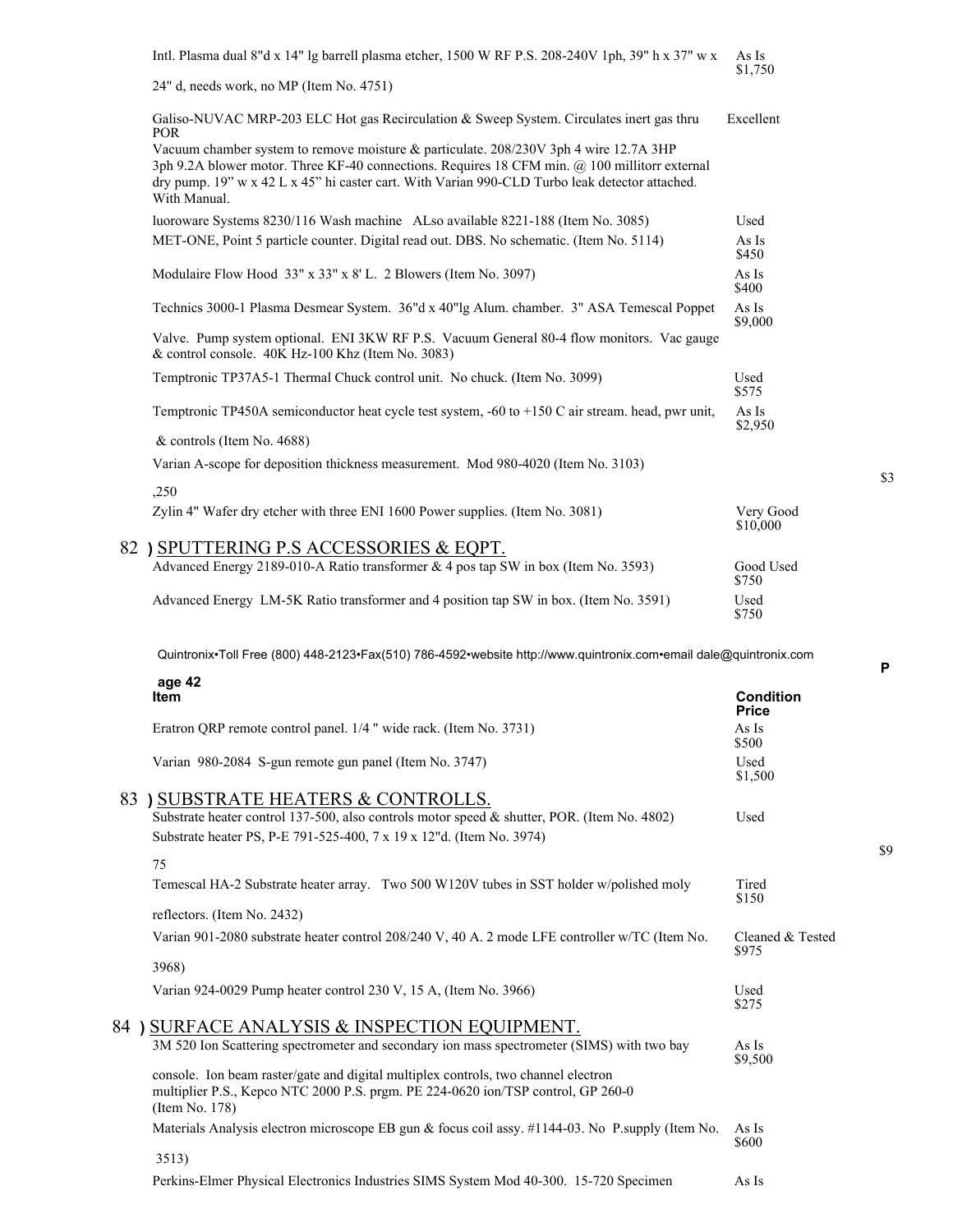|                                                                                                                                                                                                                                                  | \$35,000                         |
|--------------------------------------------------------------------------------------------------------------------------------------------------------------------------------------------------------------------------------------------------|----------------------------------|
| introduction/reaction chamber. 06-600 Spherical SIMS analyzer. 15-620 Specimen stage<br>(4 Knob manipulator). 04-303 Sputter ion Gun. 7 ea 2 3/4 CFF VP & 1 ea 8" CFF (Item<br>No. 180)                                                          |                                  |
| Elliot rotating anode xray machine GX-21 w// HIRST 1025 camera, for Integrated circuits. 18KW,<br>60KV,300mA HV PS oil tank. 0.5 x 10 mm spot @ full power, w/ Leybold Turbovac 220 &<br>\$10,000<br>D8A MP and vacuum controls. (Item No. 4333) | Good Used<br>As Is               |
| Vickers Microscope # M411438, w/ BF/DF, Filter, polarization, Img rev, 4 Objectives, Photoplan                                                                                                                                                   | Very Good                        |
| POR.<br>Reverse lighting, with 5" wafer stage, XYZ and tilt control, 100w lamp power unit, digital<br>read out bot. Needs minor alingment,. (Item No. 4335)                                                                                      |                                  |
| 85) TEMPURATURE MONITORS & CONTROLLERS.                                                                                                                                                                                                          |                                  |
| Eurotherm 818S Digital process controller. TC input 4-20 Ma out. (Item No. 3390)                                                                                                                                                                 | New<br>\$400                     |
| Ircon Modline Infrared radiation thermometer. 7-08C10-200 with head. 300-800o C range. 3 mode 0-5 As Is<br>\$500                                                                                                                                 |                                  |
| ma. CAT proportional controller. (Item No. 3412)                                                                                                                                                                                                 |                                  |
| Ircon Modline Infrared radiation thermometer. 7-08C10-200 with head. 300-800o C range. 3 mode 0-5 Used<br>ma. CAT proportional controller.w/ 200-550C Digital thermometer 6-99C15-020000/620 (Item No.<br>3414)                                  |                                  |
| Leeds & Northrup 8620 series optical pyrometers in cast alum. box, poor to very good cond., \$400 to<br>\$1250. POR. (Item No. 4695)                                                                                                             |                                  |
| Lindbergh 59545-B-C4 Controller Analog 5W 208V w/ L&N trendtrak Prgm controller 100-150C                                                                                                                                                         | Used<br>\$700                    |
| (Item No. 335)                                                                                                                                                                                                                                   |                                  |
| L & N Electromat III controller. 300-1300 deg. C (calib 350-1125 deg. C) Range. Type K TC.<br>\$250<br>Cat. No. 6432-6-4017-390-2-20                                                                                                             |                                  |
| L & N LN 1-2450 (HALMAR DPA 1-2450) 50A 240V Phase angle fired SCR power control<br>\$475<br>W/ bias $\&$ gain pots. Schem 05D0251                                                                                                               | Good                             |
| MKS 272 temp. controll (Item No. 4911)                                                                                                                                                                                                           |                                  |
| Nortec PC 71 Programmable Controller (Item No. 3076)                                                                                                                                                                                             | As Is                            |
|                                                                                                                                                                                                                                                  | \$250                            |
| Watlow 360A-5601-3000 0-600F /310C Type J, Iron, const. temp ctrl, 115/230V 5A (Item No.3416)<br>86) TEST EQUIPMENT.                                                                                                                             | Checked Out                      |
| Acromag 160T-K-U-1-C Transmitter Ty K TC Input 4-20/10-50 mA DC output (Item No. 3400)                                                                                                                                                           | Unused                           |
| Assoc. Research 4050AT 5 KV, 15 mA AC, HY-POTes w/manual (Item No. 4946)                                                                                                                                                                         | Unused<br>\$950                  |
| Bausch &Lomb tabletop 5" strip chart recorder. 0.1-500V, 1-10e5 Ohm ranges. 0.5-20 in/min chart                                                                                                                                                  | As Is<br>\$100                   |
| speed (Item No. 3381)                                                                                                                                                                                                                            |                                  |
| Bird 8329-300 coaxial attenuator, 2000W in 50 ohms 2W out, 1/4 KW w/BA-88 blower off/on (Item                                                                                                                                                    | Used<br>\$1,250                  |
| No. 4676)                                                                                                                                                                                                                                        |                                  |
| Bird 8890-300 50 ohm 2500W dummy load, 1.25/5KW w/BA-88 blower off/on (Item No. 4754)                                                                                                                                                            | Used<br>\$1,000                  |
| Brown 17-I-23 Iron-const. T.C. meter w/12 pos. sw. (Item No. 4729)                                                                                                                                                                               | Old<br>\$100                     |
| Heath/Schlum, SR-204 11" table top chart recorder, 10mV, 100mV, 1V, 10V range, 0.01-10 in./hr                                                                                                                                                    | As Is<br>\$150                   |
| speed (Item No. 4851)                                                                                                                                                                                                                            |                                  |
| Quintronix•Toll Free (800) 448-2123•Fax(510) 786-4592•website http://www.quintronix.com•email dale@quintronix.com                                                                                                                                |                                  |
| age 43<br>Item                                                                                                                                                                                                                                   | <b>Condition</b><br><b>Price</b> |
|                                                                                                                                                                                                                                                  |                                  |

Honeywell Programmable Digital process controller Mod. DCP 7115G WF 15010HO W 5% Re/W Unused<br>\$1,950 26% Re thermocouple. 4-20 Ma into 600 ohms max. (Item No. 3394) Honeywell Digital process controller. Mod UDC40005G LN 2400400. 4-2O MADC signal input. New<br>\$400 4-20 MADC output into 600 ohms. 120/240 AC Power. (Item No. 3392)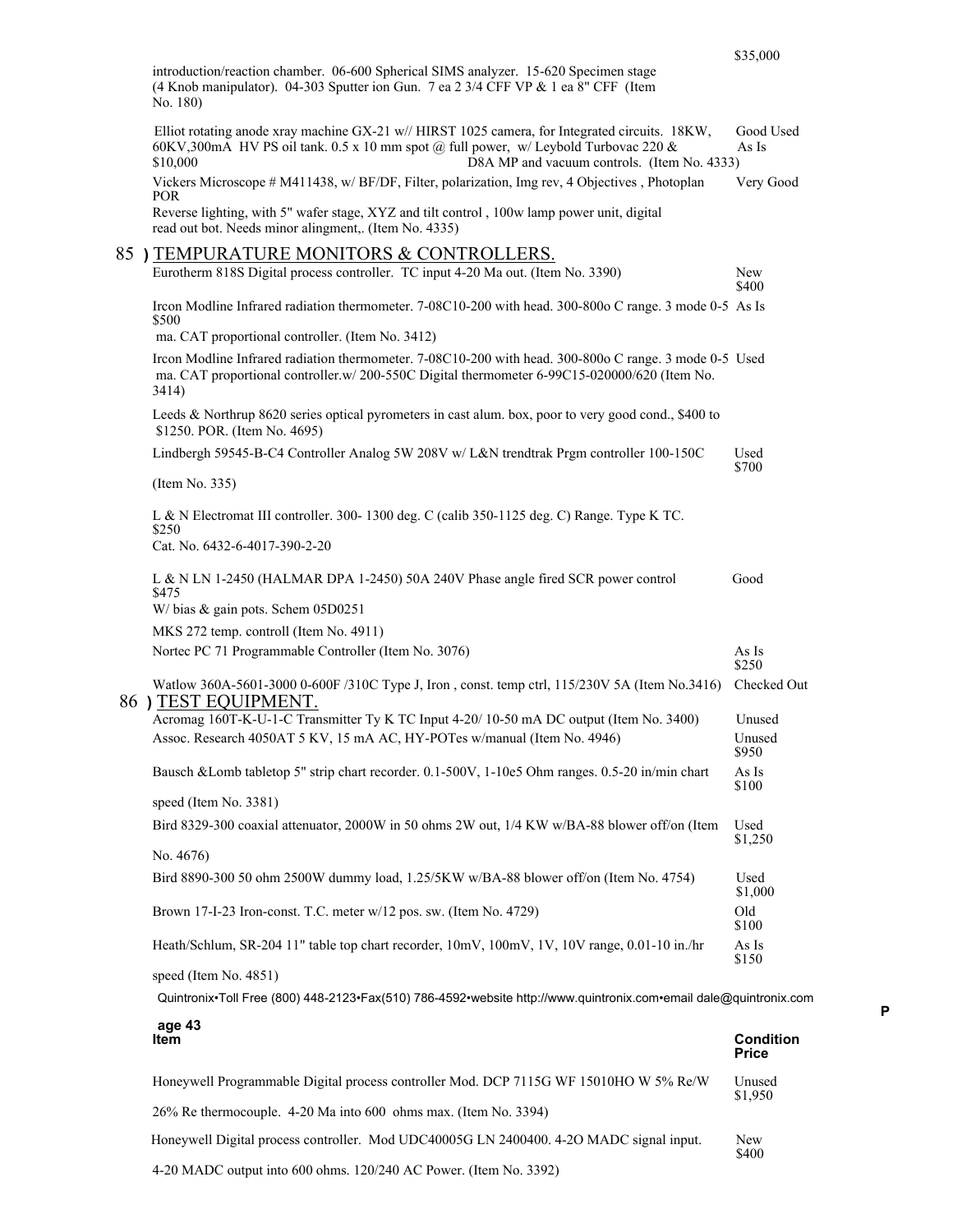| Houston Inst. Omniscribe chart recorder. Model 5211-1, 2 pen, 15 speeds, 1/16"/min. to 8"/min.<br>Houston Inst. Omniscribe chart recorder D. Model D5117, 1 pen. 18 chart speeds. 1-10in/min ÷ | Pens Chatter<br>Good<br>\$300 | \$200 w/writi |
|------------------------------------------------------------------------------------------------------------------------------------------------------------------------------------------------|-------------------------------|---------------|
| 1,10 & 60. 10MV F.S. fixed. (Item No. 3368)                                                                                                                                                    |                               |               |
| HP 7004B XY Recorder 10" x14" 17171A preamps, 17172A time base, 17176 scanner 0.5mv to<br>$10V/in$ (Item No. 3418)                                                                             | Good Used                     |               |
| HP 7035B Xy Recorder 7" x 10" travel. 1 mV - 10V range. 10 1/2" x 19" rack mount. (Item No. 3420) Good Used                                                                                    |                               |               |
| L&N Multi point Recorder 0-600F Type J. 1 chart speed. 6 TC's in EMCORI. 17 1/2 slope, PNL                                                                                                     | Used<br>\$700                 |               |
| space 51"Hi x 25"dp cabinet w/ electric PS (Item No. 3397)                                                                                                                                     |                               |               |
| L&N Maxiview XL Cat No. 632 - 10" Chart recorder. 2 pen, 1-360 in/hr, 100 mV fixed in 3 1/2" x<br>19" rack mount. (Item No. 3404)                                                              | Used<br>\$700                 |               |
| L&N 6432-6-4044-470-2-20 E'Max III controller. 0-200 C I/C TC. 0-5 Ma output. (Item No.                                                                                                        | Unused<br>\$450               |               |
| 3402)                                                                                                                                                                                          |                               |               |
| L&N 833 speedomax "M" Mark III 3 pen reorder. 4MA, 1V & IV scales, 6in/hr chart, self inked                                                                                                    | Unused<br>\$950               |               |
| pens (Item No. 3406)                                                                                                                                                                           |                               |               |
| L&N S' Max M, bamboo tip ink pens. Red 054323, Blu. 054324, Gr. 054325 (Item No. 3408)                                                                                                         | New In Box<br>\$15            |               |
| L&N S' Max H Recorder 166-04-000-10-01-0056-6-00000-522-001-056. MULTIPONT, 0-600 C,<br>type J I/C T.C (Item No. $3410$ )                                                                      | Good Used<br>\$1,500          |               |
| L&N's max. w/Multipoint recorder, -100 to 500 F, I/C type JTC, 3 & 12"/hr. w/flexselect in caster                                                                                              | As Is                         |               |
| cabinet (Item No. 4612)                                                                                                                                                                        | \$1,250                       |               |
|                                                                                                                                                                                                |                               |               |
| L & N S' Max "w" 12 position Recorder. Flexselect w/ AZAR. 0-100 Paper 10" wide.<br>\$1,000                                                                                                    |                               |               |
| L&N 8622 Al case, dissappearing filament optical pyrometer. Many models. (Item No. 4186)<br>For Info                                                                                           | Used                          | Call          |
| Linear 6" table top strip chart recorder. 1MV-10V, 1 cm/min-30 cm/Hr. (Item No. 3377)                                                                                                          | Used<br>\$250                 |               |
| Linear INST 255-14 11" table top chart recorder 1,10,100,1000 mV ranges, several chart speeds (Item As Is                                                                                      |                               | \$3           |
| 50                                                                                                                                                                                             |                               |               |
| No. 4622)<br>Macon (Molytek) chart recorder w/writing platen. Mod. 3501-MS4. W/pen lift, fast fwd & rev.12                                                                                     | Good<br>\$350                 |               |
| ranges 1 MV-10VDC, 12 chart speeds .5 in/hr- 10 in/min. (Item No. 3372)<br>Recorder 4", 2-pen, -100 to +250 F type "T" TC. (Item No. 3375)                                                     | Used<br>\$125                 |               |
| RES-NET RFA-500-NFF-7 500W 7db autenuator. Amb. Heatsink. N-conn in & out. (Item No. 5070)                                                                                                     | Unused                        |               |
| 00                                                                                                                                                                                             |                               | \$3           |
| Tektronix 5111 storage Oscilloscope 5A15N input amp 5B10N time base/ ampl 5 1/4 x 19" rack                                                                                                     |                               |               |
| od Used mount (Item No. 3422)<br>Tektronix 564 storage oscilloscope, 3A7 diff. Comp. Input & 3B1 time base table top mtg. (Item No.                                                            | Go                            |               |
| 4592)<br>Tektronix 454 portable oscilloscope (Item No. 4784)                                                                                                                                   |                               |               |
| Tektronix 7844 dual beam oscilloscope 7A19 left vert. Amp. 7A18 dual trace right vert. Amp;<br>7A17A Horiz. Amp, 7A26B horz. Dual trace amp. (Item No. 4601)                                   |                               |               |
| Tektronix 500/53A model 6 scopemobile w/drawer & 2 plug in housings. (Item                                                                                                                     |                               |               |
| No. 4706) Tektronix 202-2 model B scopemobile w/drawer & 2 plug-in housings                                                                                                                    |                               |               |
| (Item No. 4811) Telequipment CT-71 curve tracer (Item No. 4816)                                                                                                                                |                               |               |
| Visirecorder 1012 oscillograph recorder. (Item No. 3388)<br>L&N Speedomax W/recorder 063206 12" wide 0-100 paper. Digital readout.<br>\$800                                                    | Used                          | \$800         |
| Fluke 1752A Data Acquisition system                                                                                                                                                            | Per Lot                       |               |
| Fluke 2400B Intelligent computer front end                                                                                                                                                     | Per Lot                       |               |
| Fluke 1722A Instrument controller<br>\$250                                                                                                                                                     | Per Lot                       |               |
| Linseis Typ 2025 10" folded chart recorder 10mv-50 v input. 2 channels. Many chart speeds<br>\$200                                                                                             | As Is                         |               |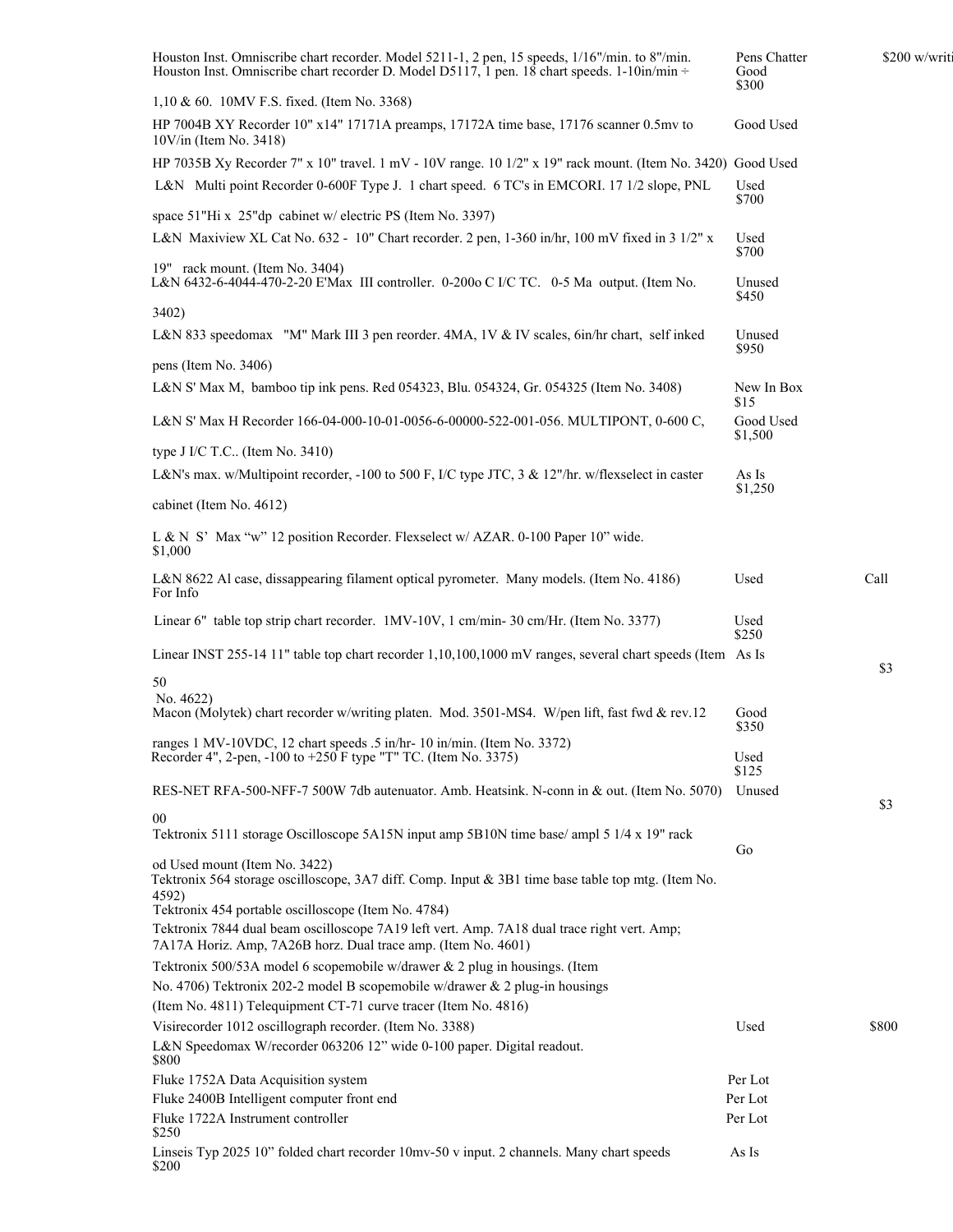L&N Speedo Max W w/ AZAR control & 10 flexselect panel. 3 L&N Elctromax III controls and As Is \$1,950 3 Halmar LN1-2450 SCR control. Mtd on casters stand. Tektronix 7488 Dual beam scope on cart Services of the As Is As Is As Is Services of As Is 350 Tektronix 454 oscilloscope \$100 Tetronix 564 storage scope and cart \$250

Quintronix•Toll Free (800) 448-2123•Fax(510) 786-4592•website http://www.quintronix.com•email dale@quintronix.com

| age 44<br><b>Item</b>                                                                                | <b>Condition</b><br><b>Price</b> |
|------------------------------------------------------------------------------------------------------|----------------------------------|
| 87) THICKNESS MONITORS/RATE CONTROLS & PARTS.                                                        |                                  |
| Dyn optics 580D control panel box only. (Item No. 3040)                                              | As Is<br>\$1,000                 |
| Inficon 008-010 Sensor crystals pkg. of 5 (Item No. 3066)                                            | Unused<br>\$25                   |
| Inficon 007-029 10ft lg remote oscillator cable assembly. for 321, XMS, XTM DTM. Used \$150          | Unused<br>\$200                  |
| Inficon 013-001 external Oscillator for XTC and IC-6000 (Item No. 3064)                              | Used<br>\$150                    |
| Inficon 321 digital thickness monitor w/cord and oscillator cable. No head. (Item No. 3046)          | Used<br>\$950                    |
| Inficon 333 Deposition Process Controller . Works from 321. (Item No. 3050)                          | As Is<br>\$500                   |
| Inficon 343-1 single programmer. Works with 321 & 333. (Item No. 3052)                               | Unused<br>\$750                  |
| Inficon 343-2 dual programmer. (Item No. 3054)                                                       | Unused<br>\$1,250                |
| Inficon I/C 4 DTM & rate control (Item No. 4686)                                                     | Unused & Tested<br>\$3,500       |
| Inficon IC-6000 Digital thickness & rate control. Tested. (Item No. 3048)                            | Used<br>\$3,000                  |
| Inficon XMS-1. One Film proogrammable thickness & rate control (Item No. 3056)                       | Repaired<br>\$950                |
| Inficon XMS-3. Three film programmable thickness $\&$ rate control. (Item No. 3058)                  | Repaired<br>\$1,150              |
| Inficon XTM Thickness & rate monitor. (Item No. 3060)                                                | Used<br>\$950                    |
| Inficon XTC thickness & rate monitor w/closed loop control (Item No. 4899)                           | Repaired & Tested<br>\$1,200     |
| Kronos ADS-200 (Varian 985-7009) Automatic deposition system. (Item No. 5115)                        | Repaired & Tested<br>\$950       |
| Kronos QM-331 Digital thickness monitor w/LED's. Materials & 2 setpoint switches. (Item No.<br>3042) | Good<br>\$750                    |
| Nortec RM 21 deposition rate monitor (Item No. 3074)                                                 | Used<br>\$400                    |
| Temescal 0506-1030-0 Model 8007 Oscillator (Item No. 3070)                                           | Unused<br>\$150                  |
| Temescal 0202-7962-0 dual BNC to microdot conn., 2-1/4" SST tubes in 1" bolt (Item No. 4758)         | Unused<br>\$350                  |
| Temescal DTC-10 crystals. Set of 1 Ref. & 10 work, 0306-0562-3. (Item No. 3068)                      | Unused<br>\$40                   |
| Temescal FDC-8000, six film programmable thickness & rate control. 1 input and 1 I/O module          | Repaired & Tested<br>\$2,500     |
| Black or Olive green (Item No. 3044)                                                                 |                                  |
| Temescal TP-1000 Time power controller (Item No. 3072)                                               | Good Used<br>\$1,950             |
| Veeco FPP-100 four point probe, thickness/resistivity w/manual (Item No. 4635)                       | Repaired & Tested<br>\$1,750     |

## 88 **)** TRANSFORMERS & SWITCHGEAR MISC.

1 KVA Sola CVS 23-25-210, 95-260:118-236V 60 Hz Nema 1 (Item No. 4692)

\$2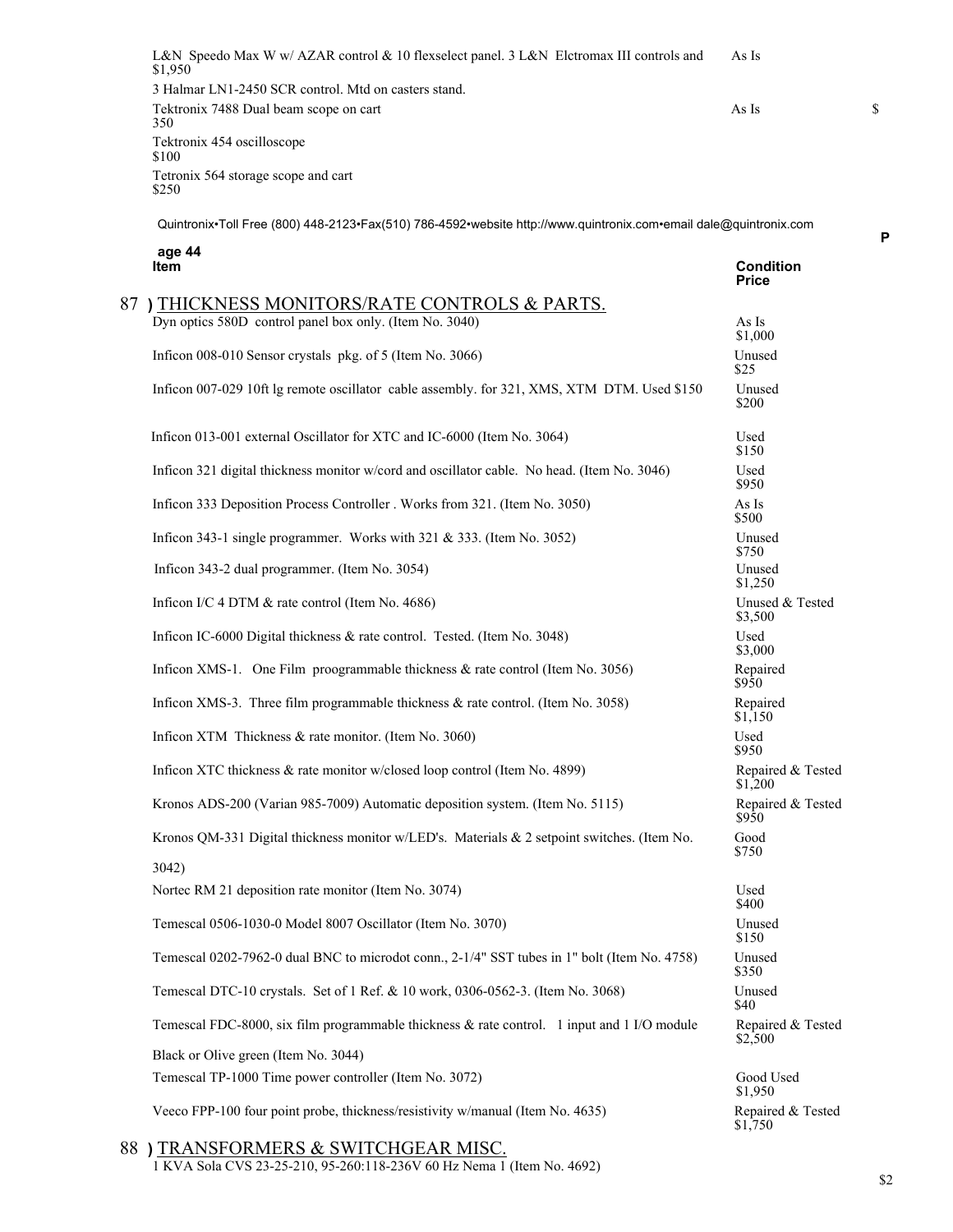|    | 50<br>1.2 KVA Topaz 70 303. 90-135V 60 Hz 1 ph. 117V?7% 8.5A out (Item No. 4051)                                                                     | Good<br>\$175     |      |
|----|------------------------------------------------------------------------------------------------------------------------------------------------------|-------------------|------|
|    | 10 KVA ACME T-1-53516-3. w/taps, 240/480:120/240V, 1 ph, Nema 1, 60 Hz, 115 C (Item No.                                                              |                   |      |
|    | $00\,$<br>4991)                                                                                                                                      |                   | \$3  |
|    | 10 KVA Daytron 240: 4, 8, 12, 20V. Tapped pri. one sec. open. (Item No. 4097)                                                                        |                   | \$1, |
|    | 000<br>10 KVA Power Trans. Ltd. 35066. 415: 208V 3 ph 50 HZ. OK for 60HZ. (Item No. 4099)                                                            |                   | \$4  |
|    | $00\,$                                                                                                                                               |                   |      |
|    | 100KVA Crittenden style 23422, 480:46/50/54.4V 3ph/60Hz. 150" C rise. Siltec 3000-0490 used on                                                       | Unused<br>\$4,500 |      |
|    | crystal grower. See Sect. 4 for element. (Item No. 4163)<br>112.5 KVA FPE Mod 36B 480V Delta: 120/208V Y 7 pri taps, 655 lbs, Nema 1 (Item No. 4165) | Used<br>\$950     |      |
|    | 120 VA Sola 23-22-112-2, 115/230:118 V/1 Reg. Nema 1. (Item No. 4025)                                                                                | New<br>\$100      |      |
|    | 145 KVA Electro 12324. 208 Y, 120 V:240/480 VY. 348/374 A, 3 Ph autoformer. Open. Used 2750                                                          |                   |      |
|    | 750<br>(Item No. 4167)                                                                                                                               |                   | \$2, |
|    | 15 KVA Jefferson 221-2164 480: 120/240V 1 ph 60Hz Nema 1. (Item No. 4606)                                                                            |                   | \$4  |
|    | 50<br>15 KVA Jefferson 211-161 240/480: 120/240V 1 ph 60Hz Nema 1. (Item No. 4103)                                                                   |                   |      |
|    | 95                                                                                                                                                   |                   | \$4  |
|    | 15 KVA Matra 7015221. 240:240 V/3 isolation, Nema 1. (Item No. 4109)                                                                                 | New<br>\$850      |      |
|    | 15 KVA Wagner 5S25497. 480:35/70 V/1. Furnace, Nema 1. (Item No. 4105)                                                                               |                   | \$7  |
|    | 95<br>15KVA West #325B 00A08 480V Delta: 120/208V WYE 3 Ph (Item No. 4107)                                                                           | Used<br>\$750     |      |
|    | 15KVA: 3 ACME T-1-53014-4 5 KVA 240/480:120/240V Nema 1 Transf mounted in 24"Hx36"Wx                                                                 |                   |      |
|    | 50<br>15"D Nema 3R box . 3 taps (Item No. 4101)<br>16.5 KVA Olson # 2032-105, 1ph, open, 50/60 Hz, 115 C, pri. 208-480V; sec. 1, 53-37V; sec. 2,     |                   | \$9  |
|    |                                                                                                                                                      |                   | \$4  |
| 50 | 53-37V; sec. 3, 77-57V (Item No. 4993)                                                                                                               |                   |      |
|    | 2 KVA est. 1 Ph experimental-wind your own Sec. Open. (Item No. 4057)                                                                                |                   | \$2  |
| 50 |                                                                                                                                                      |                   |      |
|    |                                                                                                                                                      |                   |      |

**Pa**

50

50

|                                                                                                                              |                  | ٢            |
|------------------------------------------------------------------------------------------------------------------------------|------------------|--------------|
| ge 45<br>ltem                                                                                                                | <b>Condition</b> | <b>Price</b> |
| 2 KVA est. 2 Pri & Sec. 104/110/120 V. Isolation Open. (Item No. 4055)                                                       |                  | \$150        |
| 2 KVA Hevi-duty D-85503. 220:5/10/20/40V w/sec. leads. Open. 50/60 Hz (Item No. 4063)                                        | Used             | \$300        |
| 2 KVA Sola 23-25-220, 115/230:118/236 V/1 Reg., Nema 1. Type CVS (Item No. 4053)                                             |                  | \$450        |
| 5KVA Jefferson 211-111 240/480: 120/240v 1 ph 60 hz class H w/4 wire MS plug & socket                                        | Good Used        | \$250        |
| 7.5KVA Jefferson 243-456 240/480:120/240v 1ph 50/60hz NEMA 1                                                                 | Good Used        | \$300        |
| 225 KVA Acme T-1-53317-3S 480?: 120/208V 3 ph 60Hz. 7 taps 1450 lbs. Nema 1 2500 (Item No.<br>4169)                          |                  | \$2,500      |
| 23 KVA 3-Gang Powerstat MW1256D-3P-B paralleled, 120/240V in 0-280V out 84A max., 45 sec<br>motor drive 115V (Item No. 4809) | Good             | \$2,150      |
| 25 KVA GE 9T21B9104. 240/480:120/240 V/1, Nema 1. (Item No. 4115)                                                            |                  | \$950        |
| 25 KVA GE 95G37 240/480:120/240V 1 ph 60Hz Nema 1. (Item No. 4113)                                                           |                  | \$750        |
| 25 KVA Sorgel s/n X17975, 480:302-234V@83-64A, 1 ph 60 Hz, Nema 1. (Item No. 5061)                                           | Fair             | \$500        |
| 25 KVA Valley 440:10 V/1 furnace, Nema 1. (Item No. 4117)                                                                    |                  | \$1,250      |
| 264 VA, D & W 850-019. HV gun fil XFMR, Open.120V Pri; 6.6V CT, 40A Sec. 20KVDC Test.                                        | Unused           | \$225        |
|                                                                                                                              |                  |              |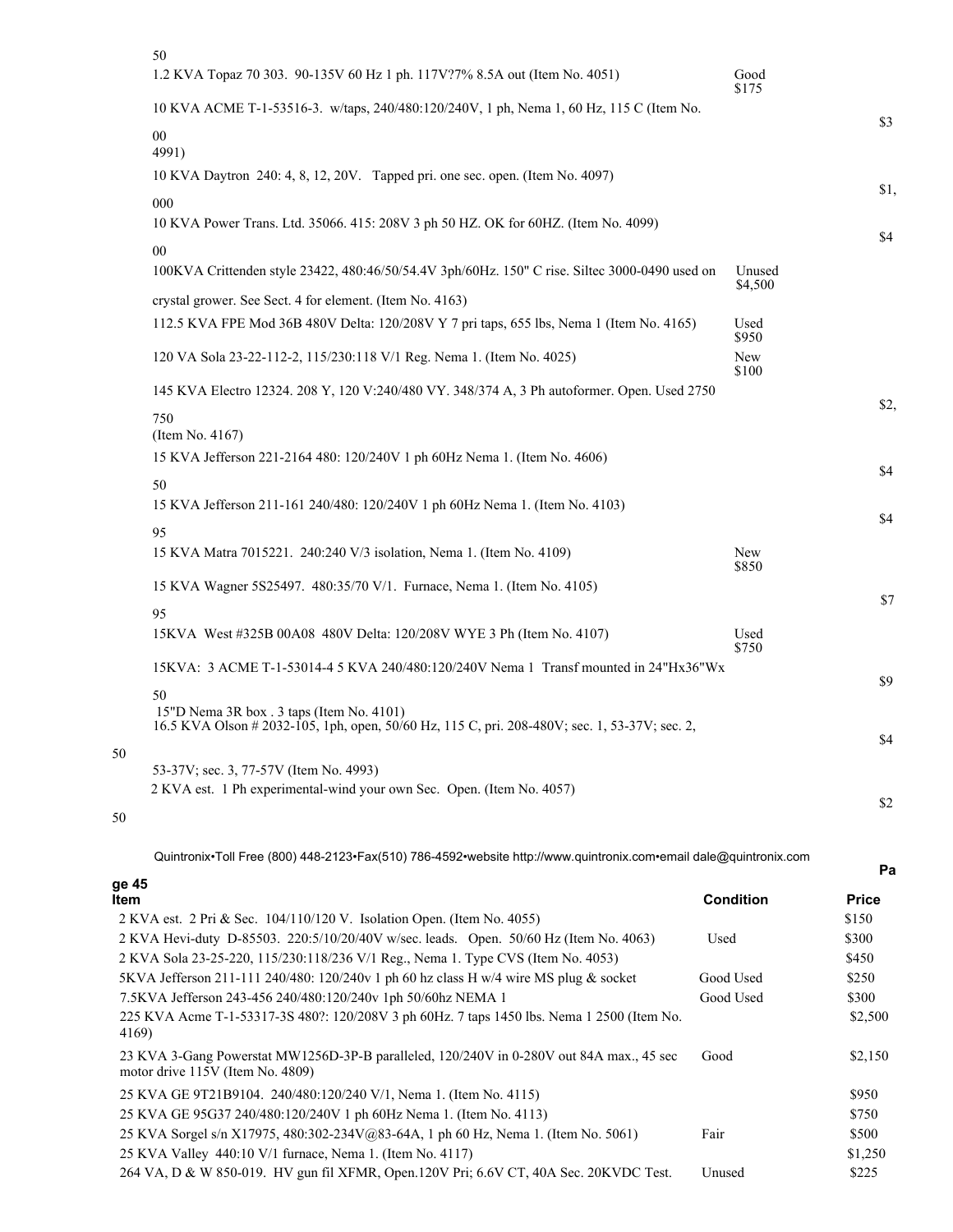| QT & E 1098. (Item No. 4041)                                                                                                                                                                 |                  |              |
|----------------------------------------------------------------------------------------------------------------------------------------------------------------------------------------------|------------------|--------------|
| 3 KVA Acme T-2793. 240/480:120/240V, 1ph, Nema 1, 60 Hz 55 C (Item No. 4990)                                                                                                                 |                  | \$150        |
| 3 KVA SHAPE CTL-3000-CBB Reg. 120/208/240: 120/240V. W/outlets & cord. (Item No. 4065)                                                                                                       |                  | \$500        |
| 3.36KVA GE 9T92A39G2 Voltpac (Variable autotransformer) 240V 14A (Item No. 4069)                                                                                                             | New In Box       | \$275        |
| 30 KVA Acme T-1A-53312-3S. 480V delta pri w/7 taps. 120/208V. WYE Sec Nema 1. (Item No.                                                                                                      |                  | \$900        |
| 4119)                                                                                                                                                                                        |                  |              |
| 300 KVA GTE/SYL 31-0300-H008 208 V delta Pri, 277/480 V WYE sec. +/- 5% taps, 3 Ph, Nema<br>1.1650 lbs (Item No. 4171)                                                                       | Excellent        | \$3,950      |
| 36 KVA QT&E 6840 (A-M #0190-35159 rev P3) 200/208V delta:120/208V wye, Pri-Sec shield 3ph,<br>50/60Hz. Nema 1, 100A 3ph breaker on prim. & second. 32"x 18 1/2" x 31" hi (Item No. 4833)     | Unused           | \$1,150      |
| 37.5 KVA GE 95G38 240/480:120/240V 1 ph 60Hz. (Item No. 4121)                                                                                                                                |                  | \$750        |
| 37.5 KVA Jefferson 221-3205. 240/480:120/240 V/1/4 taps. Nema 1. (Item No. 4127)                                                                                                             |                  | \$1,250      |
| 37.5 KVA Zinsco 378-415-8H. 480:120/240 V/1/7 taps, Nema 1. (Item No. 4125)                                                                                                                  |                  | \$1,150      |
| 37.5 KVA Zinsco 378-415-7H. 480:120/240 V/1/9 taps, Nema 1. (Item No. 4123)                                                                                                                  |                  | \$1,150      |
| 39.3 KVA Electro E80079. Pv. 380V 47-63 Hz 5 taps, Sec. 9.3/11.5 KV @1.8A 2 taps open. (Item<br>No. 4129)                                                                                    | Unused           | \$2,450      |
| 4 KVA KYONAN K-0500 230:200V 3 ph. 50/60Hz NEMA 1 with circuit breaker. (Item No. 4071)                                                                                                      |                  | \$300        |
| 4.4 KVA Coherent/QT&E 2349. 207/225:17.7 KV, .25 A/1. 40 KVDC Test. Open. (Item No. 4073)                                                                                                    |                  | \$850        |
| 40 KVA Elma 320804. 460:9260 V WYE/3/3 taps. HV epoxy cast. Open. (Item No. 4133)                                                                                                            |                  | \$2,450      |
| 40 KVA QT & E 5652. 480 V delta: 24V Y @962A 3ph. W/C, 1150C rise, open. (Item No. 4135)                                                                                                     | Unused           | \$1,750      |
| 400 A, 600 V 3 Pol. heavy duty safety switch for above. No Neut. ITE F355, Nema 1. (Item No.                                                                                                 | Excellent        | \$575        |
| 4174)                                                                                                                                                                                        |                  |              |
| 43 KVA Crittenden 20633. 440:20 V-2150 A/1 furnace. Nema 1. (Item No. 4139)                                                                                                                  | Used             | \$1,795      |
| 43 KVA Hill 480:18 V-2390 A/1 furnace. Nema 1. (Item No. 4137)                                                                                                                               |                  | \$1,495      |
| 45 KVA GE 9T23Y3003 480:120/208V WYE 3 ph 60 Hz. (Item No. 4141)                                                                                                                             |                  | \$850        |
| 45 KVA SORGEL TD 3045H4-36 480:240V, 3ph. 7 taps Nema 1 525 lbs Test unit (Item No. 4147)                                                                                                    | Cleaned & Tested |              |
| 45 KVA SQ-D/Sorgel 45T3H, 480:120/208V, 7 pri. taps, 3ph, 60 Hz, 150 C rise, 359 lbs. (Item No.<br>4995)                                                                                     |                  | \$600        |
| 45KVA GE 9T23B 3873 3 ph 60Hz 150C, 480:120/208V Y. 7 pri taps 325 lbs (Item No. 4145)                                                                                                       | Good             | \$600        |
|                                                                                                                                                                                              |                  |              |
| 45KVA Square D style 33716-17412-009 Cat #45T85H1S 5.8% Z@220C INS sys for 150C rise<br>ClassAA 208V Delta C 125A:120/208V Y @125A. 7 Pri taps 3ph Electrostatic shielded (Item No.<br>4143) |                  | \$450        |
| 5 KVA G.E. 9T21B1007. 480:120/240V, 3 taps. 115 C rise, Nema 1. (Item No. 5116)                                                                                                              | Good             | \$250        |
| Quintronix•Toll Free (800) 448-2123•Fax(510) 786-4592•website http://www.quintronix.com•email dale@quintronix.com<br>46                                                                      |                  | Page         |
| Item                                                                                                                                                                                         | <b>Condition</b> | <b>Price</b> |
| 5 KVA Jefferson 221-2112 240/480:120/240V 1 Ph 60 Hz Class H (Item No. 4079)                                                                                                                 | Good Used        | \$250        |
| 5 KVA TOPAZ 91005-14 Ultra ioslation. O.005 pF. 120/240: 120/240V 50/60 Hz. (Item No. 4081)                                                                                                  | Good             | \$600        |
| 50 KVA G.E. 9T23B3012. 480:277 Y480V/3ph 60 Hz 350 lbs (Item No. 4149)                                                                                                                       | New              | \$1,000      |
| 50 KVA WEST. V48M28T50G 480 :120Y208V/3ph 60Hz 600 lbs (Item No. 4151)                                                                                                                       | New              | \$1,500      |
| 500 VA, RS 207-469, 240:240V/1 ph, 50/60 Hz. Isolation, open. (Item No. 4029)                                                                                                                | New              | \$60         |
| 500 VA, SOLA 20-13-150 Type CV-1 95-130: 118V@ 4.25 A. (Item No. 4033)                                                                                                                       |                  | \$125        |
| 500VA, SOLA 23-22-150 Type CLA 95-190X 130-260V:118V (Item No. 4031)                                                                                                                         | Used             | \$125        |
| 5KVA ACME TRM 51889 S/N V66 P/N4 (Item No. 4075)                                                                                                                                             |                  | \$200        |
| 6 KVA 1 gang variac W50HBB, 240V 25A open, motor drive & misc relays (Item No. 4595)                                                                                                         | As Is            | \$250        |
| 6 KVA approx. 3 gang Powerstat S334P 240V wye 6 sec. Motor drive - open (Item No. 4865)                                                                                                      | As Is            | \$375        |
| 6.9 KVA Temescal 2F 1373C. 208/240:4700/8150 V wye @ 490 MA. (HV transformer for ES-6<br>EBPS) Open. (Item No. 4085)                                                                         | Unused           | \$1,950      |
| 62 KVA 8-gang Powerstat 1256D-8PS manual, 480V/1/60Hz in, 0-560V 112A out, open fuses (Item<br>No. 4639)                                                                                     | Excellent        | \$5,000      |
| 7.5 KVA Acme T-I-53515 240/480V w/6 taps to 120/240V/1 Nema 1. Term compartment cut off.<br>(Item No. 4093)                                                                                  | Used             | \$250        |
| 7.5 KVA Acme TF-2-52794 220/440: 110/220V/1. Pri taps. 50/60 Hz. Nema 1. (Item No. 4089)                                                                                                     | New              | \$300        |
| 7.5 KVA Burton 14760. 220:124 V/1 Furnace, Nema 1. (Item No. 4095)                                                                                                                           |                  | \$595        |
| 7.5 KVA Neeltran type 2902. 208/230:30V, 1ph, open, 60 Hz (Item No. 4992)                                                                                                                    |                  | \$600        |
| 7.5 KVA QT&E 5655 480V:120/240V 60 Hz, 1ph open (Item No. 4700)<br>7.5 KVA Sorgel 751F 120/240:240/480V/1, Nema 1 (Item No. 4599)                                                            | Unused           | \$350        |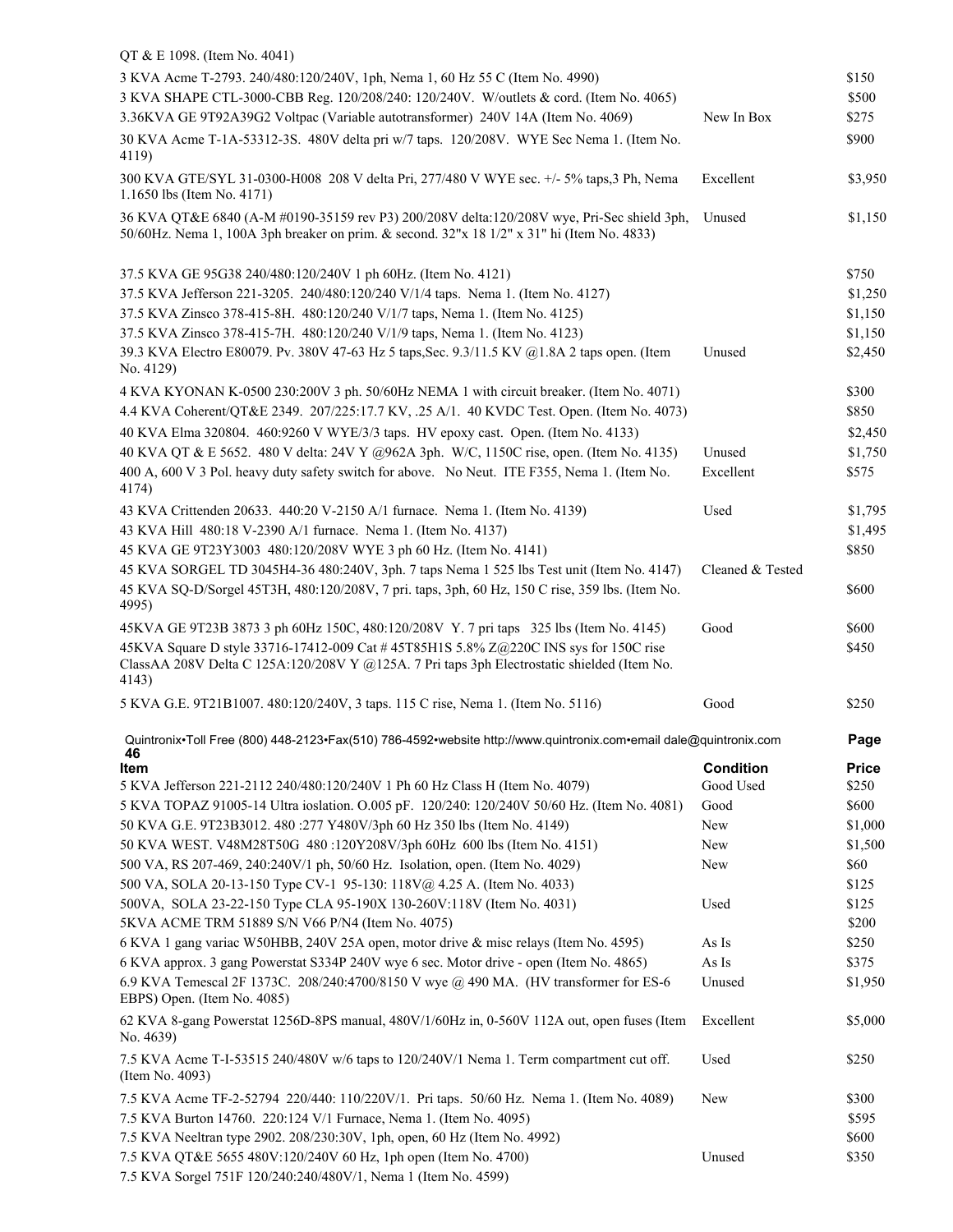|       | 7.5 KVA Sorgel 751F 120/240:480 V/1, Nema 1. (Item No. 4087)                                                                                                       |                                  | \$400   |
|-------|--------------------------------------------------------------------------------------------------------------------------------------------------------------------|----------------------------------|---------|
|       | 7.5KVA Acme T-2-53515-3S 240/480:120/240V/1.6 pri taps 60 Hz 110 lbs w/ electrostatic shields<br>(Item No. 4091)                                                   | New                              | \$350   |
|       | 750 VA, Halmar 221 24, Custom Coil spec 66-302C . Control transformer<br>380-415,440-480,525-575:110-120/120-131V 1 Ph. open. (Item No. 4035)                      | Unused                           | \$150   |
| 4155) | 75KVA Jefferson 223-3234 6 taps 480V Delta: 120/208V Y 60 Hz 3 ph 600 lbs Nema 1 (Item No.                                                                         | Used                             | \$750   |
|       | 75KVA Square D style #14333-06112-001 380V: 110/220V @ 680/340A 1 Ph 50/60 Hz 6 pri taps<br>640 lbs (Item No. 4159)                                                | Good                             | \$1,000 |
|       | 75KVA West. Style V48M28T75J 480V Delta: 120/208V Y 8 Pri taps 3 ph 60 Hz 500 lbs Nema 1<br>(Item No. 4157)                                                        | Used                             | \$650   |
|       | 8 KVA Thermtec 85-51, QT&E 4900, 208V, 1ph 60 Hz prim. 4 sec: 104V @ 9.6A; 52V @ 38A;<br>12,15,18V @ 167A; 6,7.5,9.7V @ 500A, open frame, 140 lbs. (Item No. 4616) | Used                             | \$750   |
|       | 80 KVA Superior Electric Stabiline EMT 6475Y voltage regulator 400-520 V inp reg. to 460 V/3 Ph.<br>(Item No. 4161)                                                | Good                             | \$3,500 |
|       | 840 VA. D & W 850-032. HV gun fil XFMR. Open or Nema 12. QT & E 961 120V Pri; Two<br>6V,70A.CT Sec 20KVDC Test. (Item No. 4043)                                    | Unused                           | \$450   |
|       | Allen-Bradley 709AOD103 motor starter. Size 0, 3 Pole, 3 0.L., 1 N.O Aux contact. Open. 120<br>VAC coil. (Item No. 4180)                                           | New In Box                       | \$95    |
|       | Furnas 18EG32BMDA. Size 1 3/4 combination motor, starter, in NEMA 1 Dustite encl. 40A 240V<br>30 A motor circuit protector. 120/240V coil (Item No. 4182)          | Unused In Box                    | \$350   |
|       | GE 9T46Y7517 DC reactor, 0.0018 ohms, 0.0012 Hy.@320ADC, 8.6V RMS@360 Hz, for 125V                                                                                 | Us                               |         |
|       | ed circuit, Nema 1. (Item No. 4769)                                                                                                                                |                                  |         |
| 47    | Quintronix•Toll Free (800) 448-2123•Fax(510) 786-4592•website http://www.quintronix.com•email dale@quintronix.com                                                  |                                  | Page    |
|       | Item                                                                                                                                                               | <b>Condition</b><br><b>Price</b> |         |
|       | Sartron 2868, High reactance. 208/230V/1 3470 VOC. approx. 8ASC for Ultek ion pump P.S. (Item                                                                      |                                  | \$3     |
|       | 50<br>No. 4005)                                                                                                                                                    |                                  |         |
|       | Varian 921-0066 IPCU. (Item No. 4011)                                                                                                                              | New<br>\$700                     |         |
|       | Varian 921-0062, Ion pump supply xfmr. (Item No. 4009)                                                                                                             | New<br>\$400                     |         |
|       | Varian 921-0038 IPCU. (Item No. 4007)                                                                                                                              | New                              |         |

Varian 921-0005/18 IPCU, 922-0002 glow disch. (Item No. 4003) New

Varian 921-0006/15 ion pump control unit xfmr. (Item No. 3999) New \$195 Westinghouse POW-R-LINE C, PRL-3 distribution panel. 120/208V, 3ph, 250A, 240V main breaker Unused In Box \$6,000 DK3250W, 8 ea. 20A 3P FD 3020 & 6 ea. 20A 3P, 5 ea. 30A 3P and 2 ea. 3P spare spaces in right panelboard. All FD breakers are 65 KA1C@240V and 18 KA1C@600V. GFI sensor, 2 control xfmrs, relays, and IQ data acquisition & display modules in bottom panel. Cabinet dim. 85" h x 48" w x 11" dp. Special for IBM. (Item No. 5134) Power Dist. Inc. Mod M2 100kva, 480/120-208v transformer, <sup>3</sup> current trans, M2 control,

Varian 921-0014 ion pump control unit xfmr. (Item No. 4001) New

PC bd/chips. 32x34x61 H cabinet w/4 side panels & casters. Missing all heavy current wire And circuit breakers. 100kva xfmr good. As-Is \$1,500

## 89 **)** TRANSFORMERS-Gun filament. 420 VA, Temescal 2E0163, 120:6 V CT/70 A/1 HV gun fil. Red epoxy cast. (Item No. 4027) Used \$450 750 VA, Temescal 207-6193, 120:6.5/7.5 V CT, 100 A. (Tube fil XFMR for CV-15 75

. Can be used on CV-10,14) (Item No. 4039)

750 VA, Temescal 1E1053, 120:7 V CT, 100 A. Open. Core & coil. (Item No. 4037)

\$4

\$675

\$750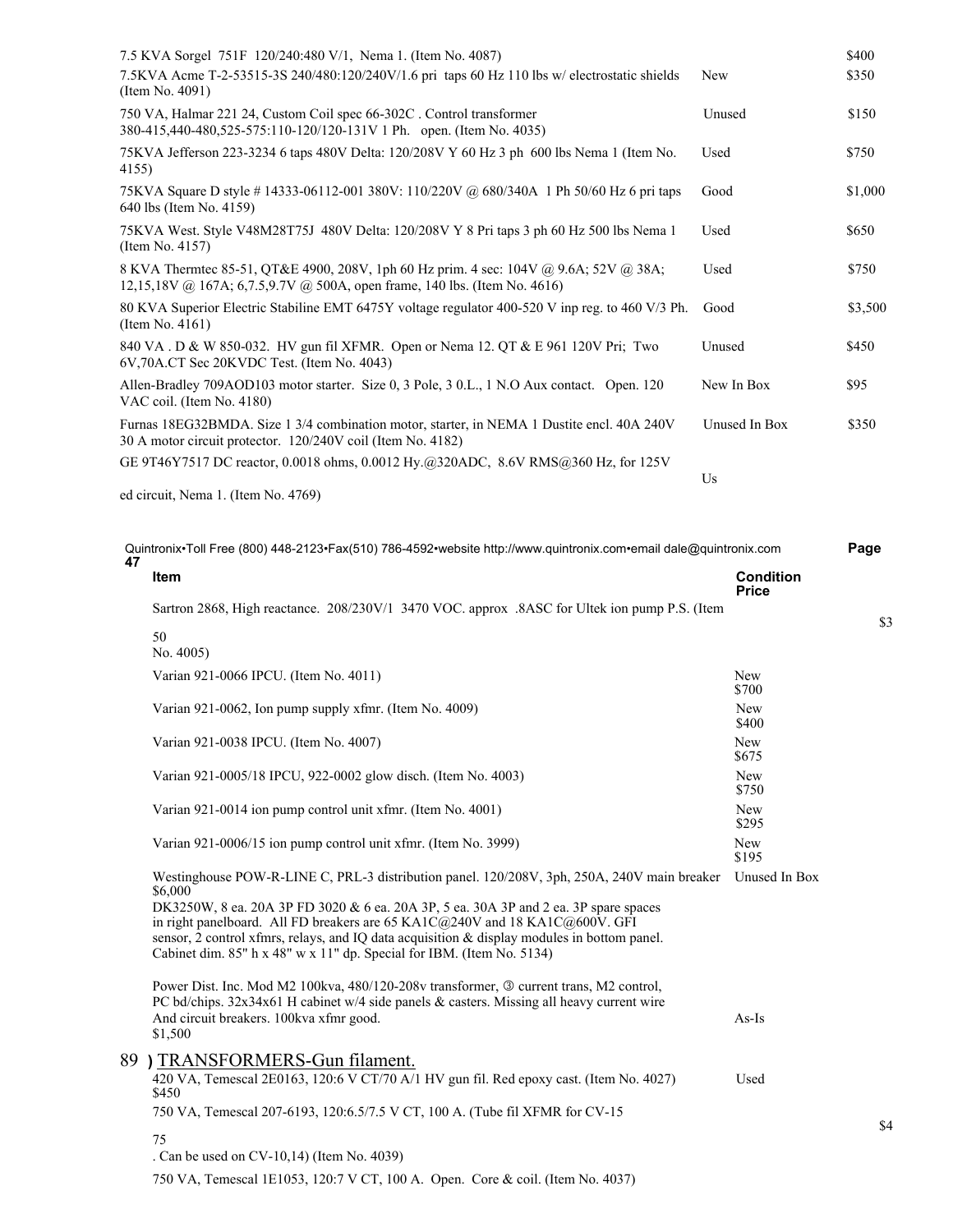|         |                                                                                                                                  |                              | \$1 |
|---------|----------------------------------------------------------------------------------------------------------------------------------|------------------------------|-----|
|         | 50<br>840 VA, Sub for temescal. 120V Pri. Dual 6V/70A/1 Ph Sec. HV gunfil. Red epoxy cast.                                       | <b>New</b><br>\$875          |     |
|         | (Item No.4047)                                                                                                                   |                              |     |
|         | 840 VA, Temescal 2F5443. 120V Pri. Dual 6 V/70 A/1 Ph Sec. HV gun fil. Red epoxy cast.                                           | Repaired & Tested            | \$9 |
|         | 25<br>. (Item No. 4045)                                                                                                          |                              |     |
|         | 90 ) TRANSFORMERS-Thermal evaporation.<br>2 KVA (for Varian 3117/8 coaters) 208/240:5/10/20/40 V/1 fil. Evap. Open. Burton 13091 | Used<br>\$500                |     |
|         | 2 KVA (For Veeco VE-775/6 coaters) 240:5/10/20/40 V/1. 20-30" Sec. Copper straps. Fil. Evap.                                     | Cleaned & Tested<br>\$475    |     |
|         | Open. (Item No. 4061)                                                                                                            |                              |     |
|         | 2.5 KVA filament transformer, Burton 11841 (Sloan) 120/240V PRI, two 3V 400A & two 12V (Item                                     | Good<br>\$575                |     |
|         | No. 3529)<br>5 KVA filament transformer, QT&E 1959 208/240 V:5/10/20/40 V, 1ph 50/60 Hz, cont. duty., horiz.                     | New<br>\$1,600               |     |
|         | open core & coil. Black. (CHA) (Item No. 3525)                                                                                   |                              |     |
|         | 91 ) TRAP VALVE COMBINATIONS.<br>1 1/2" Varian 956-5023 Cryotrap/Valve with 2 3/4 CFF, LN Dewar, 110 V heater. (Item No. 2061)   | Good Used                    |     |
|         | 10" ASA CPA 8016-A-10 LN trap-valve-water baffle. Solid body, Air, Bellow sealed. (Item No.                                      | \$650<br>Used<br>\$4,950     |     |
|         | 4898)                                                                                                                            |                              |     |
|         | 4" ASA CPA 8016-A-4 LN trap-valve-water baffle. Solid body, air bellow sealed. 1 0-R on topflg.                                  | Good Used<br>\$1,750         |     |
|         | (seal side) 14 1/2 OD x 11 1/2 h. w/rough port & 1" ion gauge port. (Item No. 2122)                                              |                              |     |
|         | 4" ASA NRC SST poppet valve w/thimble LN trap, 4" ASA side port & 6" ASA bottom. 3/4" QC                                         | Good Used<br>\$950           |     |
|         | I.G. port (Item No. 4890)                                                                                                        |                              |     |
|         | 6" ASA CHA 10" Offset Intrap valve-Water baffle assy No LN thimble Air op (Item No. 1897)                                        | Good Used<br>\$1,950         |     |
|         | 6" ASA CPA 8016-A-6 LN trap-valve-water baffle. Solid body, Air, Bellow sealed. (Item No. 2158)                                  | Used<br>\$2,500              |     |
|         | 6" ASA CPA 8016-A-6 LN trap-valve-water baffle. Solid body, Air, Bellow sealed. (Item No. 4773)                                  |                              |     |
|         | 6" ASA CPA 8025-A-6 Alum LN Trap, Valve, water baffle. (Item No. 2183)                                                           | Used<br>\$2,750              |     |
|         | 6" ASA Varian 951-5212 LN trap-valve for 3118 coater. (Item No. 2197)                                                            | Rebuilt<br>\$3,750           |     |
|         | 92 ) TRAPS-Exhaust.                                                                                                              |                              |     |
|         | Alcatel 100210 ADP exhaust silencer for dry pump. (Item No. 4996)                                                                | Unused<br>\$300              |     |
|         | Quintronix•Toll Free (800) 448-2123•Fax(510) 786-4592•website http://www.quintronix.com•email dale@quintronix.com                |                              |     |
| Page 48 | Item                                                                                                                             | <b>Condition</b>             |     |
|         | Edwards EMF-10 Oil mist Filter. Plastic NW-25 flgs w/ oil drain for E2M2-E2M8 10 m3/hr (Item                                     | <b>Price</b><br>New<br>\$125 |     |
|         | No. 776)                                                                                                                         |                              |     |
|         | Edwards EM F-20 oil mist filter. Plastic NW-25 flgs. W/oil drain for E2M12 -E2M18 20 m3/hr (Item Used                            |                              | \$1 |
|         | 25<br>No. 778)                                                                                                                   |                              |     |
|         | Edwards MF-100 Outlet Oil Mist Filter, NW-25 (Item No. 4667)                                                                     | As Is                        |     |
|         | Edwards MF-300 Outlet Oil Mist Filter, NW-40 (Item No. 780)                                                                      | \$300<br>Used<br>\$600       |     |
|         | Kinney (Air maze 201351) 12" d x 12" hi w/removeable lid. 2" FPS half coup on side & 2" x 4" nip on Used                         |                              | \$2 |
|         | 25                                                                                                                               |                              |     |
|         | bot. (Item No. 5080)<br>Leybold AF8-16A (18910) exhaust filter for D8/16A. NW-25 flgs. For 15 CFM max. (Item No.                 | Good Used                    |     |
|         |                                                                                                                                  |                              |     |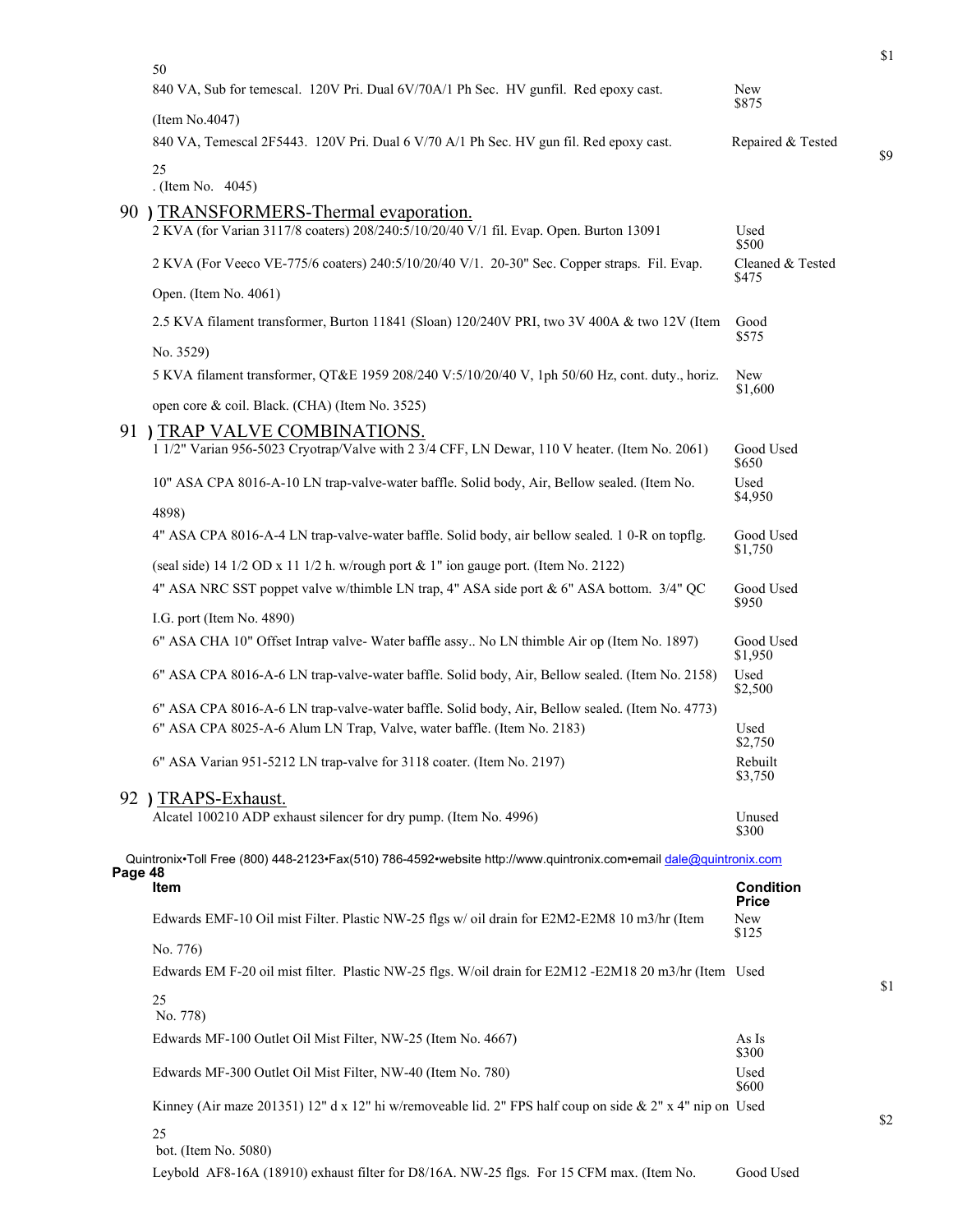|                                                                                                                          | \$300                |
|--------------------------------------------------------------------------------------------------------------------------|----------------------|
| 795)<br>Leybold SE8-16 (Cat. No. 99-171-126) Outlet smoke eliminator. NW-25 flg. For D8A-D16A                            | As Is<br>\$75        |
| pumps. (Item No. 788)<br>Leybold AF-30-60C Exhaust Filter. Cat. No. 898586. NW-40 flg. For D30AC-D90AC pumps.            | Good Used<br>\$450   |
| (Item No. 799)<br>Leybold AF100-250A Exhaust filter Cat#18945-N, NW-63 flg. for E75, E150 & New DK100                    | Good                 |
| pumps. (Item No. 801)<br>Leybold AF30-60A (18915) Exhaust Filter for D30A-090A. NW-40 FLGS. FOR 55 CFM Max.              | \$1,350<br>Good Used |
| (Item No. 797)<br>Leybold AF2-4A (18905) exhaust trap for D2A-D4A. NW16 Flange (Item No. 793)                            | \$400<br>Good Used   |
|                                                                                                                          | \$200                |
| Leybold AF40-65 exhaust filter assy. 18916. For D40/65B pumps (Item No. 4689)                                            | Rebuilt<br>\$300     |
| Leybold ARS16-25 exhaust filter assy. 18956 w/oil feedback for D16/25 B-BCS pumps (Item No.<br>4929)                     | Unused<br>\$650      |
| Leybold AR540-65 exhaust filter assy. 18957 w/oil feedback for D40/65B-BCS pumps.<br>\$700                               | Rebuilt              |
| Leybold AS 8-16 Dust separator Cat #18611, NW-25 Flg. Side & bot., NW-40 top for D8-16A                                  | Very Good<br>\$500   |
| pumps . (Item No. 803)<br>Leybold SE30-60 (cat. no. 99-171-127) Outlet smoke eliminator. NW-40 flg. For D30A-D90A        | As Is<br>\$95        |
| pumps. (Item No. 790)<br>Shrader EF-20. 4" d 11" h SST, NW-25 bot. & side. Removeable lid. 15 PSI gauge. (Item No. 5117) | Good<br>\$375        |
| Stokes oil mist eliminator model 900-291-25, 3" pipe coupling on side & bot.-sealed, 20" d x 19" hi,                     | Unused<br>\$700      |
| for 300 CFM, 412 MP. (Item No. 4584)                                                                                     |                      |
| Stokes oil mist eliminator model 291-21 s/n 86441, 2" pipe coupling on side & bot.-sealed, 14" d x                       | Used<br>\$250        |
| 14" hi for 150 CFM 212 MP (Item No. 4680)<br>Stokes oil mist eliminator 900-291-33 for 149 H-11<br><b>POR</b>            | Used                 |
| Welch 1417A Oil mist eliminator for 1402 pump, with cartrige. (Item No. 816)                                             | Used                 |
| Welch 1417B Oil mist eliminator for 1397 pump, with cartrige. (Item No. 818)                                             | \$175<br>Used        |
|                                                                                                                          | \$275                |
| ) TRAPS-Foreline.<br>1 1/2 " Leybold NW-40 inlet cyclone dust separator, AS 30-60 #18616 (Item No. 4852)                 | Used<br>\$750        |
| 1 1/2 MDC MST-152 SST, Mol Sieve with 2 3/4 CFF. (Item No. 2067)                                                         | Used<br>\$175        |
| 1 1/2" Copper wool coaxial foreline trap. 4"d x 4 1/2"L huntington CT-153 (Item No. 2077)                                | Used<br>\$75         |
| 1 1/2" Foreline SST, TLI MT-150. Mol sieve. 1000 W 240V heater, No flanges, (Item No. 2081)                              | Unused<br>\$200      |
| 1 1/2" Foreline SST, Mol Sieve, NW-40 flanges, heater. (Item No. 2075)                                                   | Used<br>\$175        |
| 1 1/2" Foreline alum. Copper wool, NW 40. removeable trap. LH 99-171-137( RST40KF) (Item No.                             | Used<br>\$500        |
| 2073)<br>1 1/2" Foreline SST, P-E Model 232-1602, (P/N 310-261-920) Versatrap, Mol Sieve, No flanges.                    | Used                 |
| (Item No. 2079)                                                                                                          | \$295                |
| 1 1/2" NRC Aluminum Foreline with 1 1/2" brass valve on 3" nipple. 375 (Item No. 2069)                                   | Used<br>\$375        |
| 1 1/2" NW-40 sidein, NW-40 bottom, Mass-Vac Positrap 4 copper-wool filters, centerband, 8" d x 7                         | Used<br>\$375        |
| 1/2 " h (Item No. 4718)                                                                                                  |                      |

93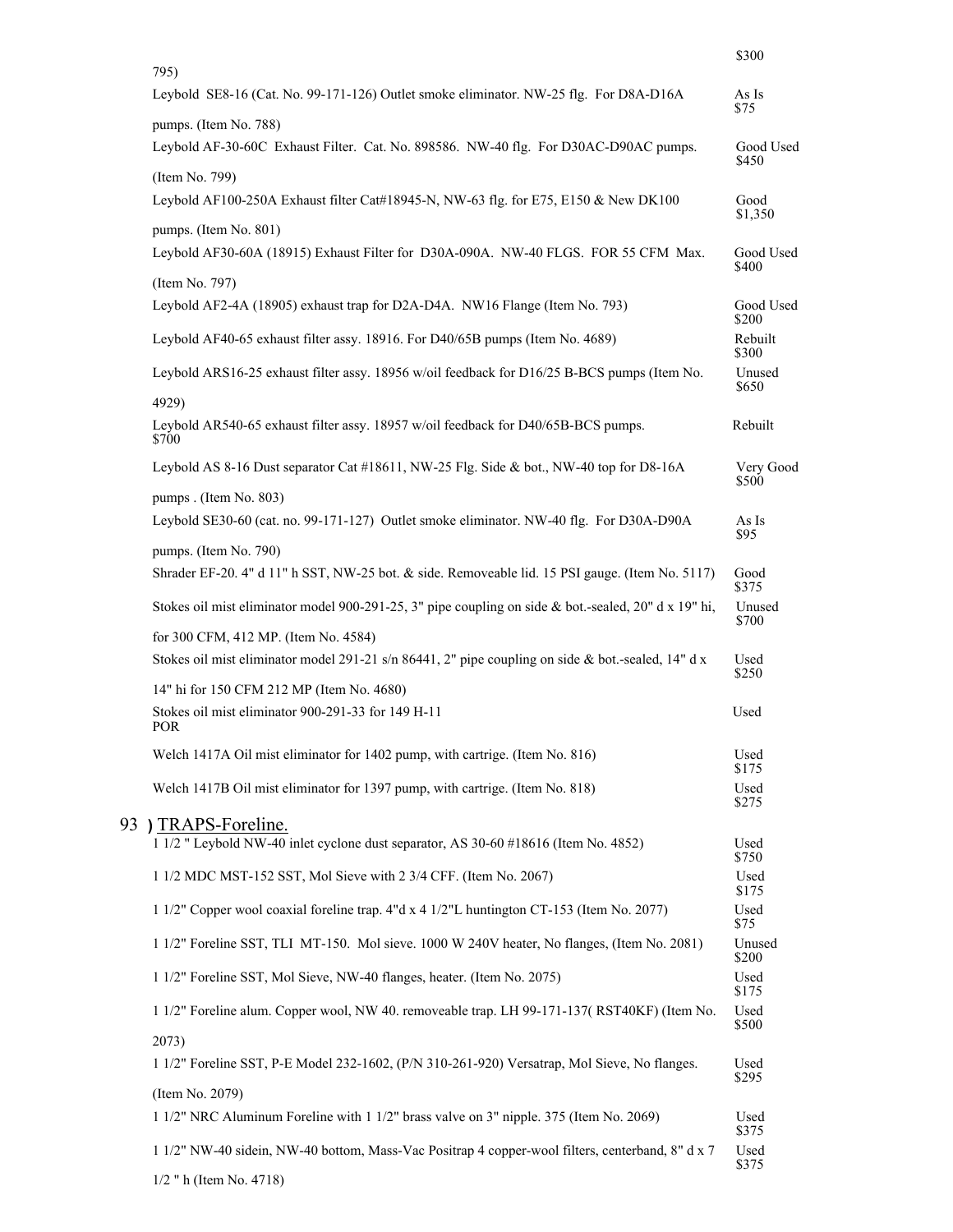| 1 1/2" Varian 0345-K0118-301 Aluminum Foreline, Mol Sieve. (Item No. 2071)                                        |                                  |
|-------------------------------------------------------------------------------------------------------------------|----------------------------------|
| 25                                                                                                                |                                  |
| 1 1/2" Varian 956-5025 Molecular sieve trap/valve with 2 3/4 CFF. 110V 295W heater. Mini CFF                      | Unused<br>\$575                  |
| fill (Item No. 2065)                                                                                              |                                  |
| Quintronix•Toll Free (800) 448-2123•Fax(510) 786-4592•website http://www.quintronix.com•email dale@quintronix.com |                                  |
| age 49<br>Item                                                                                                    | <b>Condition</b><br><b>Price</b> |
| 1 1/2" Varian 956-5019 Molecular sieve trap/valve with 2 3/4" CFF. 110V 295W heater. 3/4 plug fill.               | Used                             |
| 50                                                                                                                |                                  |
| (Item No. 2063)<br>1" Foreline SST, Mol Sieve, 2 1/8 CVF - 1" el. 1/2" heater. 105 (Item No. 2057)                | Good Used                        |
| 1" Mol. Sieve Foreline vaersa trap 4 1/2"d x 6" h 1" base side ports o.75W, 115V (Item No. 2055)                  | \$105<br>Good Used<br>\$100      |
| 2" Foreline SST, MDC KTX200-2. Copper wool. NW-50 flanges. (Item No. 2083)                                        | Unused                           |
| 3" - 4 5/8 CVF SST Mol sieve trap. Three 120V 75W heaters. 225 (Item No. 2116)                                    | \$150<br>Used<br>\$225           |
| 3" ASA Foreline SST, metal wool, 6"l. (Item No. 2114)                                                             | Used                             |
| 3/4" NW-16 NorCal #FCT-4-0752-NWB Vertical Coax flex trap w/ SS wool, green teflon coated                         | \$250<br>Unused                  |
| (Item No. 2053)                                                                                                   | \$150                            |
| 4" NW-100 SST Foreline trap 7" L. Copper wool. Temescal 0030-5253-0 (Item No. 2118)                               | Unused<br>\$350                  |
| Edwards FL-40 90o Foreline Trap. NW-40 flanges (Item No. 774)                                                     |                                  |
| 25<br>Leybold 85416 Alumina absorbtion trap, NW-40 w/o Al2O3 basket missing. 9 5/16"D x 65/8"H.                   | Good Used                        |
| unused \$550. (Item No. 805)                                                                                      | \$400                            |
| Leybold 85415 Aluminum absorption trap, NW-25. For Alum. Oxide (Al2 03). Removeable lid.                          | Good<br>\$375                    |
| (Item No. 4997)                                                                                                   |                                  |
| Leybold F-100 inlet filter (w/cat. No. 898528 paper element) for SV-40 to 100 mild steel, removeable Used         |                                  |
| 50<br>top, 1 1/4" FPT side & bot. (Item No. 4703)                                                                 |                                  |
| Leybold IF-100 Inlet Filter (Cat No. 98-171-154) Mild steel. NW-40 flg. For D30A-D9A pumps.                       | Used<br>\$475                    |
| (Item No. 807)                                                                                                    | W/New Element                    |
| \$975<br>Shrader 04112 NW-25 side & top, liq. Nitrogen inlet trap, 7" OD x 7" hi. (Item No. 4859)                 | New<br>\$300                     |
| 94) TRAPS-Liquid nitrogen.                                                                                        |                                  |
| 10" ASA CVC BCN-101B LN trap. (Item No. 2213)                                                                     | Used<br>\$3,500                  |
| 10" ASA Unk. LN trap Stl Flg No O-Ring SST Body, football reservoir 21" odx 10" Hi (Item No.                      | As Is<br>\$1,000                 |
| 2221)                                                                                                             |                                  |
| 10" ASA Varian 0326-10 SST Long life LN trap with 14 hr. hold time. Removeable LN insert.                         | New<br>\$5,500                   |
| (Item No. 2223)                                                                                                   | Used                             |
| 10" ASA Varian 0316-10 SST LN trap. 19.38"Od. x 11.62h. (Item No. 2219)                                           | \$3,950                          |
| 10" ASA Varian 0326-10 SST Long life LN trap with 14 hr. hold time. Removeable LN insert.                         | Good Used<br>\$4,250             |
| (Item No. 4431)<br>12" NW-250 Alcatel 786533 LN trap approx. 13 1/2" d x 12 1/2" h (Item No. 4762)                | New<br>\$3,000                   |
| 16"ASA top Steel LN trap, 20" ASA tapped bottom flg Rusty. (Item No. 2239)                                        | Used                             |

\$3

\$1

\$4

\$3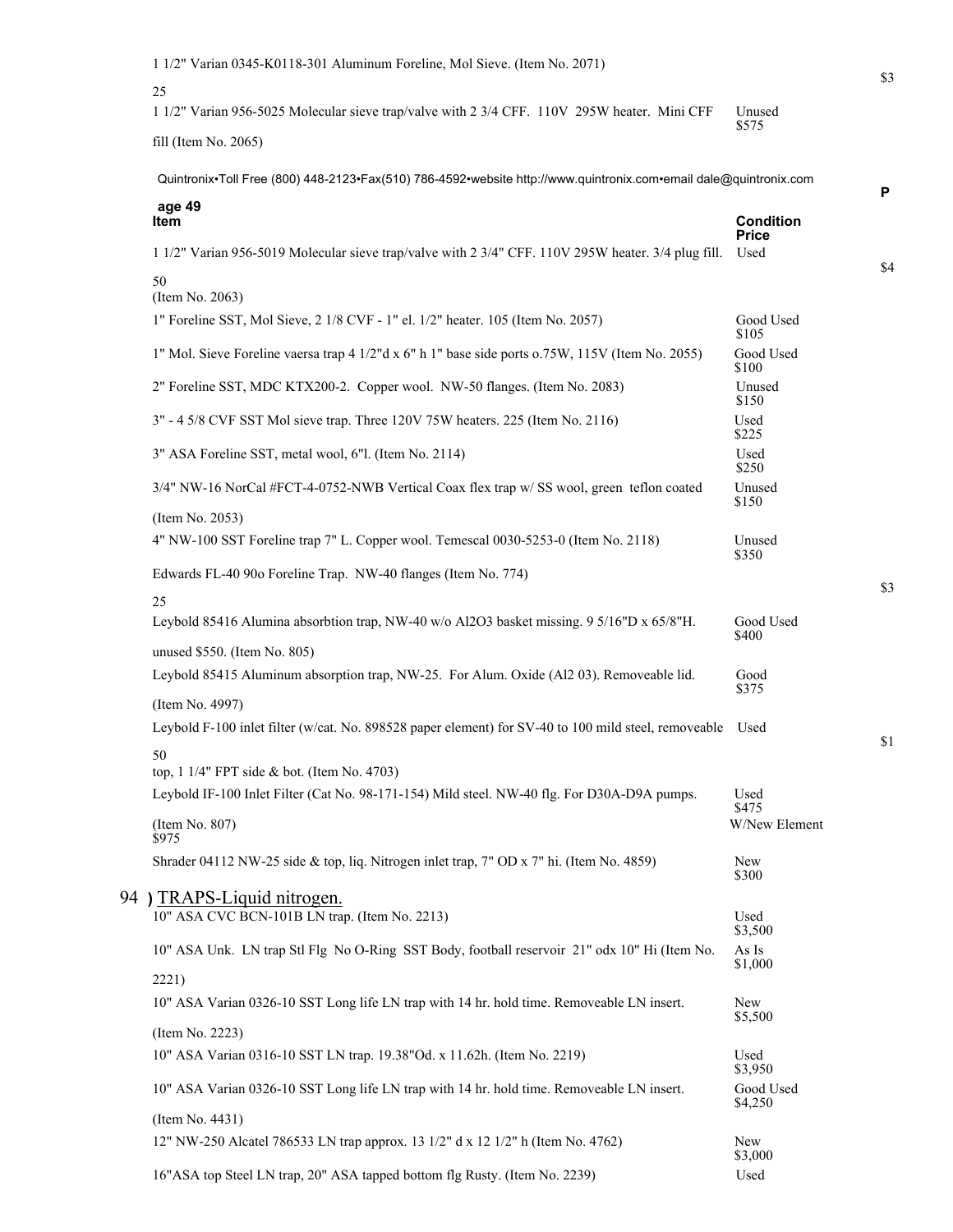|                                                                                                   | \$1,000               |
|---------------------------------------------------------------------------------------------------|-----------------------|
| 18" Body, 23 OD flange/10" ASA side port, 900 SST, LN cold finger. (Item No. 2233)                | Used<br>\$1,150       |
| 2" ASA CPA #7065-SA-2 SST Shell LN trap. Aluminum. $10'' dx$ 6 3/4"h. 3 1/2"ID x 1/8" thk         | Good Used<br>\$950    |
| O-Ring on top (Item No. 2104)                                                                     |                       |
| 2" ASA bot. Flg., No O-R. 4 1/2" - 2 3/4" CFF red. Flg. Welded on 2.5" OD t;ube on top w/tapped 2 |                       |
| 00<br>3/4" CFF up. [DT] (Item No. 5118)                                                           |                       |
| 2" ASA CPA 7061-A-2 Aluminum LN trap. 10"d x 6 3/4"h. O-R top. (Item No. 2102)                    | Good Used<br>\$600    |
| 2" ASA Innotec LNB -22 SST LN trap 10"od x 6" h No OR (Item No. 2106)                             | Used<br>\$850         |
| 2" ASA Varian 0325 LN Trap. 10" OD x 7"h. 460 l/s conductance, 1.51 LN, 7.5 hr. hold. (Item No.   | Used<br>\$950         |
| 2110)                                                                                             |                       |
| 2" CVC BCN-20B LN trap. Sm. Flg, six 1/4-20 bolts. (Item No. 2098)                                | Used<br>\$975         |
| 2" GP #244-2 LN Trap Varian/NRC 15/8" 90 brass knob valve w/ brazed 1 5/8" SS tube, 3/4" QC       | Used<br>\$650         |
| port on valve (Item No. 2091)                                                                     |                       |
| 2" GP 224-2 LN trap 4" OD Small flg. w/ 6ea 1/4bolts on 3 5/16 BC 2 3/8 x 1/8 OR on top.          | Used                  |
| 00<br>(Item No.<br>2089)                                                                          |                       |
| 4" ASA CVC BCN-41B, LN, aluminum body CON-O-R. (Item No. 2137)                                    | Used<br>\$900         |
| 4" ASA CVC BCN-41B, LN, aluminum body CON-O-R (Item No. 4428)                                     | <b>New</b><br>\$1,350 |
| 4" ASA D & W LN, SST CON-O-R 13"d x 8"h. (Item No. 2135)                                          | Used<br>\$600         |

| age 50                                                                                    |                           |
|-------------------------------------------------------------------------------------------|---------------------------|
| Item                                                                                      | Condition<br><b>Price</b> |
| 4" ASA G-P 250, LN, SST, P/N 250-001-203-206. 1 O-R top. 12"d X 11.3h. 275 L/S COND, 51   | Used<br>\$850             |
| LN15 hrs hold, 10 hrs constant temp. hold. (Item No. 2139)                                |                           |
| 4" ASA NRC 0315-1-004, LN, SST, 9"d x 5 1/2"h. (Item No. 2142)                            | Used<br>\$500             |
| 4" ASA top flg.- 4" small flg bottom BRASS LN trap 11" h (Item No. 2120)                  | As Is<br>\$250            |
| 4" ASA Varian 0362-4 SST LN trap. 14" OD x 8"h. 1100 l/s cond. 4.71 LN 17hr. hold.        | Good Used<br>\$1,650      |
| (Item No.2146)                                                                            |                           |
| 4"ASA NRC 0316-86784-304 LN, SST. 1 12"d x 6.5" H. 950 l/sec, 925 cc LN, 2 1/2 hr hold    | Used<br>\$750             |
| (Item No. 2144)                                                                           |                           |
| 6" ASA 90deg. SST LN trap. Removeable top LN reservoir. No O-R. (Item No. 2201)           | Used<br>\$1,250           |
| 6" ASA bot. flg. 4" ASA side flg. 900 SST LN trap. No LN reservoir. (Item No. 2199)       | Used<br>\$950             |
| 6" ASA Bottom - 4" ASA side NRC SST, 90 deg, LN cold finger. (Item No. 2162)              | Used<br>\$600             |
| 6" ASA CPA 7416 Aluminum, Turbo LN Trap                                                   | Unused<br>\$1,100         |
| . 9"h. (Item No. 2185)                                                                    |                           |
| 6" ASA CPA 7061-A-6 Alum LN Trap. 15 1/2"d x 11 1/4"h. O-R top. 1200 l/s cond., 6.6 1 LN, | Used<br>\$1,075           |
| 25 hr hold. (Item No. 2181)                                                               |                           |
| 6" ASA CVC BCN-61A LN Trap. 20.15"l x 13.25"w x 7.62"h. 5.281 LN, 7.75 hrs hold.          | Used<br>\$1,500           |
| (Item No.2191)                                                                            |                           |
| 6" ASA CVC BCN-61 LN Trap. 20.15"l x 13.25"w x 7.62"h. 5.281 LN, 7.75 hrs hold.           | Used                      |

**P**

\$5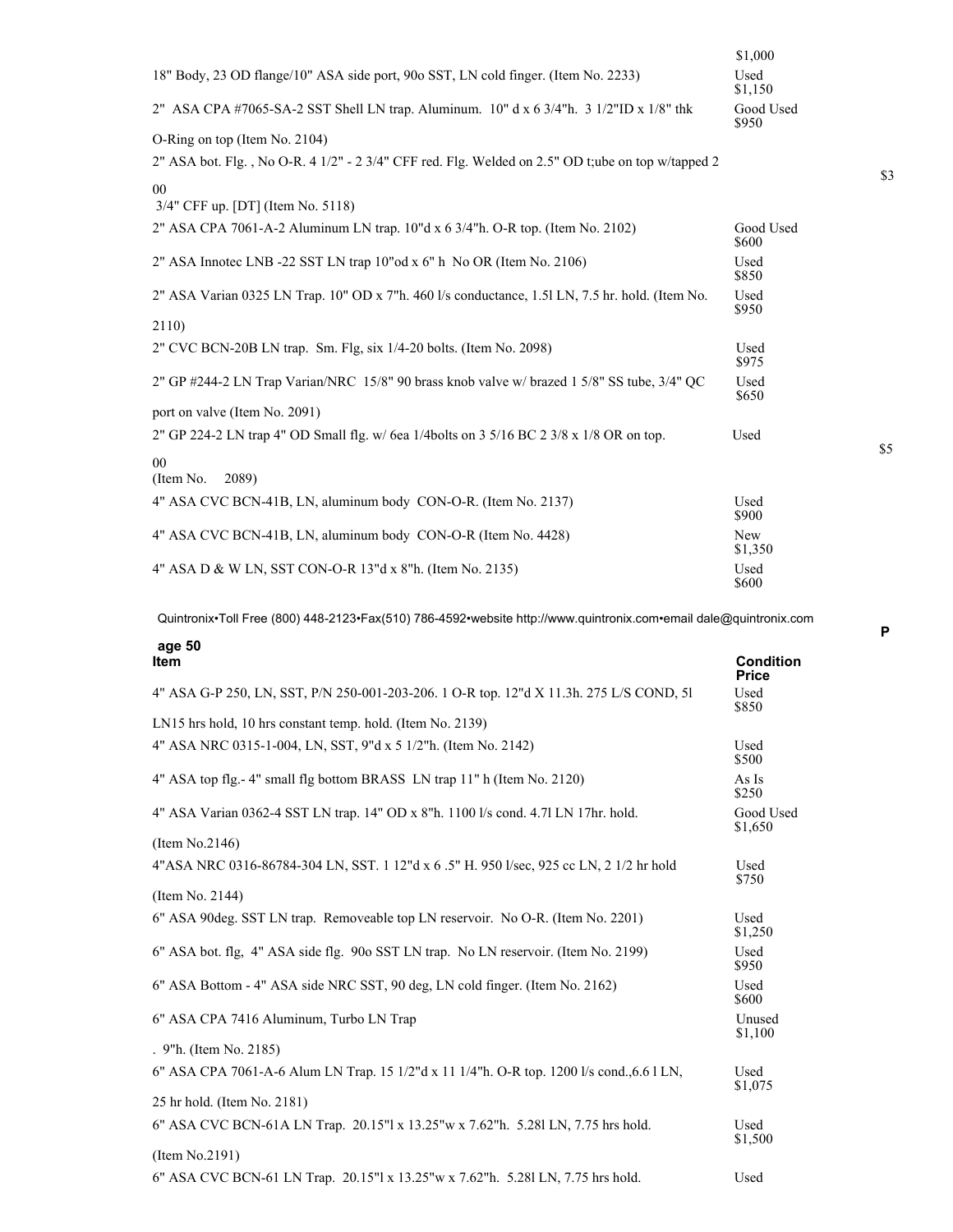|                                                                                                                                     | \$1,250                   |                    |
|-------------------------------------------------------------------------------------------------------------------------------------|---------------------------|--------------------|
| (Item No.2189)<br>6" ASA G-P 278-002 SST, LN, 18"d x 9"h. 1300 l/s cond. 7.7 l LN, 19 hr. hold. (Item No. 4429)                     | Unused                    |                    |
| 6" ASA G-P 251-6 SST, LN, CON-O-R 14.62 d x 12.45 h. P/N 251-001-276-277.475 l/s cond., 81                                          | \$1,550<br>Used           |                    |
| LN, 15 hrs. hold, 10 hrs constant temp. Hold. (Item No. 2164)                                                                       | \$1,150                   |                    |
| 6" ASA G-P 278-002 SST, LN, 18"d x 9"h. 1300 l/s cond. 7.71 LN, 19 hr. hold. (Item No. 2195)                                        | Used<br>\$1,250           |                    |
| 6" ASA Heraeus SST LN trap 14"OD x 10" Hi (Item No. 2167)                                                                           | Used<br>\$750             |                    |
| 6" ASA Horizontal in-line SST LN trap. Removeable top LN reservoir. No O-R. (Item No. 2205)                                         | Used<br>\$1,650           |                    |
| 6" ASA NRC 0316-6 SST, LN. Football reservoir 13"od x 9 5/16"h. 1800l/s cond., 1.75l LN, 5.5hr.                                     | Used<br>\$1,250           |                    |
| hold. (Item No. 2173)<br>6" ASA NRC 0315-1-006 SST LN. 11"d x 6"h. 1200 l/s cond. 11 LN.4.5hr. Hold. (Item No. 2171)                | Cleaned & Tested<br>\$950 |                    |
| 6" ASA NRC 0326-6 SST Long life LN trap with 20 Hr. hold time. Removeable insert.                                                   | Used<br>\$1,750           |                    |
| (Item No.2179)<br>6" ASA SST LN Cold finger. 5"d X 6"h. No O-R. (Item No. 2203)                                                     | Used<br>\$250             |                    |
| 6" ASA Varian 0362-6 LN trap. 16.50 OD. x 10"h. 2000 l/s cond., 8.4 l LN, 17 hr. hold                                               | Used<br>\$2,150           |                    |
| (Item No.2177)<br>6" ASA Veeco VE-776 LN trap insert. 7.25" h x 15.37" w x 14.3 dp.0 [LHV] (Item No. 5119)                          | Used<br>\$275             |                    |
| 7" dia. X 23" hi SST LN trap for Welch 1398 M.P. 90 degree elbow & flg on bot. For 1398, NW-40                                      | Good<br>\$975             |                    |
| on side at top, LN thimble (Item No. 4615)<br>7"d x 24" aluminum body, 7"OD top flange, 6"OD bottom flange. SST LN cold finger.     | Good Used<br>\$750        |                    |
| (Item No.2243)<br>CEC/Dupont 24-004A external LN trap. 4" ODx 1 3/4id flg w/ 4 holes 7/10 dia on 3 1/8" B.C 2.5L                    | As Is                     |                    |
| LN, 42min hold (Item No. 2926)                                                                                                      | \$750                     |                    |
| CHA Mark 50 liquid nitrogen trap insert only. (Item No. 5071)                                                                       | Good<br>\$2,500           |                    |
| Fill & vent tube assy for 2" asa varian 0325 Ln2 trap. (Item No. 2112)                                                              | Good Used<br>395          |                    |
| Insert Only for CVC 10" ASA BCN-101B LN trap. #270719. (Item No. 2209)                                                              | Used<br>\$2,000           |                    |
| Insert only for 6" ASA CVC BCN-61 LN Trap. (Item No. 2193)                                                                          | Used<br>\$850             |                    |
| NRC 925 leak det. SST LN trapfor other uses. 6"d x12"hi w/ thimble. There 1" tubes out. One<br>\$200                                |                           |                    |
| With bellow valve $& 2$ " ASA 6" OD Flg.<br>NW-320 Balzers BFA-320-SU LN trap #BP BO3003/179. SST for DIF-320 DP. (Item No. 2225)   | Very Good<br>\$3,500      |                    |
| ) TRAPS-Misc.<br>Alum. in & out filter bottles. Cord and SW. (Item No. 723)                                                         | New<br>\$250              |                    |
| Filter Master Pneumatics 1112-12 8" dia. x 18"h. 6-5/8 dogs. 1 1/2 FPT In & Out. 150 PSI.                                           | Unused                    |                    |
| (Item No. 782)<br>Quintronix•Toll Free (800) 448-2123•Fax(510) 786-4592•website http://www.quintronix.com•email dale@quintronix.com | \$145                     |                    |
| age 51                                                                                                                              |                           | P                  |
| Item                                                                                                                                | <b>Condition</b>          | <b>Price</b> Leybo |
| Leybold MBS40-65 Moisture Barrier System. NW-40 flgs. For 53 CFM max. Prevents moisture                                             | Good Used<br>\$1,000      |                    |
| (Item No. 809)<br>NW-400 Al ring baffle, Ambient cooled 18"OD x 8 1/2"h, flgs app 14 1/2" OD x 12 1/2" id<br>(Item No. 2229)        | Used                      |                    |

95 **)** TRAPS-Misc.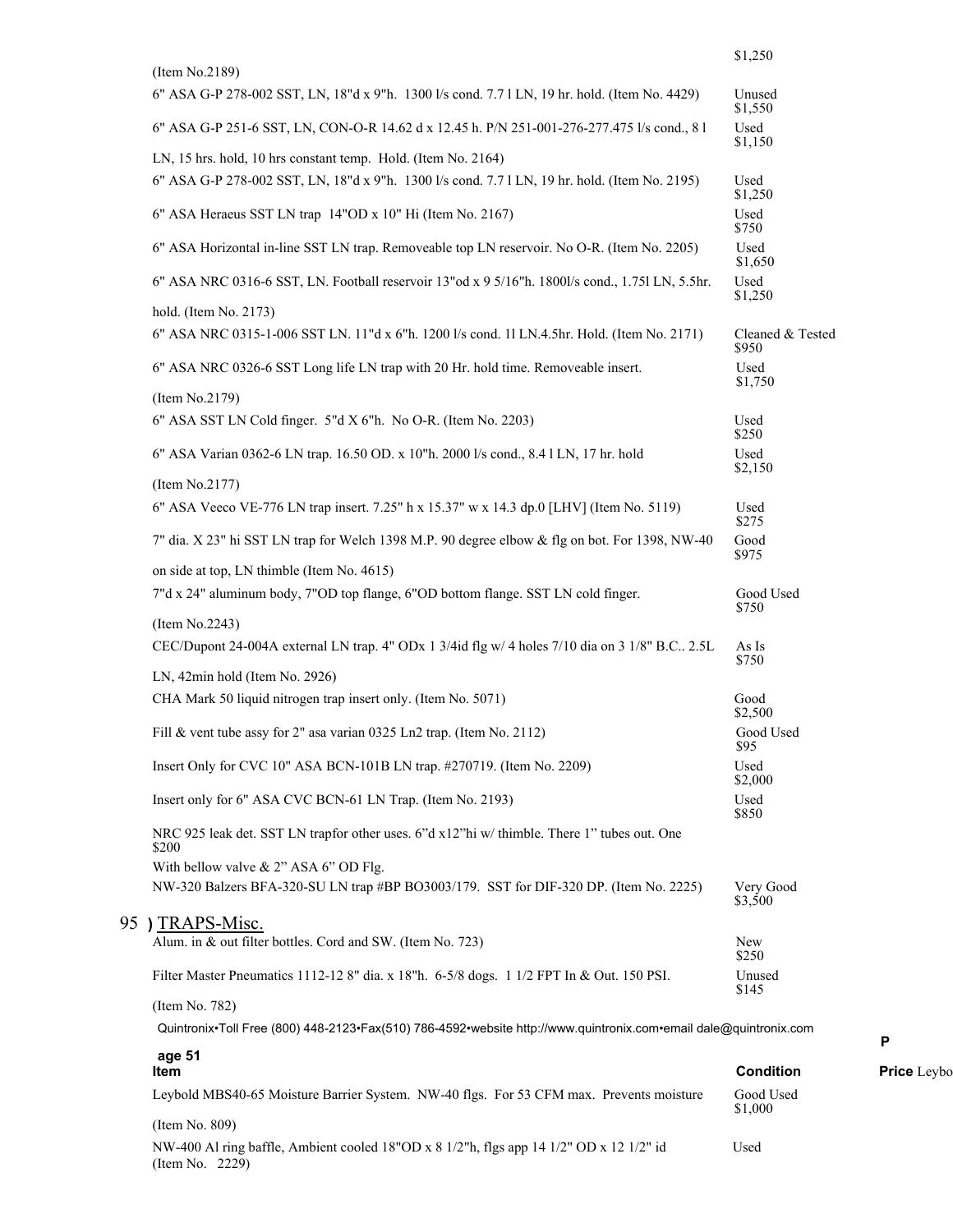## 96 **)** TURBO PUMPS & CONTROLLERS.

| Alcatel 1232 turbo pump stand. 5080 80 l/s turbo NW-63 & 56984 control. TA-101 TC gauge,                                                |       |       |     |           |                | As Is<br>\$1,600                       |      |                |
|-----------------------------------------------------------------------------------------------------------------------------------------|-------|-------|-----|-----------|----------------|----------------------------------------|------|----------------|
| FA-101 Penning (D.G.) gauge. No MP. (Item No. 5098)                                                                                     |       |       |     |           |                |                                        |      |                |
| Alcatel 5150 CP turbo W/C. NW-100 Fig. CFF-450 converter WC. 140 lit/sec (Item No. 1345)                                                |       |       |     |           |                | Unused<br>\$4,500                      |      |                |
| Alcatel 5402CP turbo w/c NW-100 325 l/s. (Item No. 4699)                                                                                |       |       |     |           |                | Rebuilt<br>\$6,000                     |      |                |
| Alcatel CCF450 Turbo control D8220 (Item No. 1347)                                                                                      |       |       |     |           |                | Rebuilt<br>\$1,250                     |      |                |
| Alcatel MDP-5010 Molecular drag pump and CVF-10 converter. NW-63 7.5 1/s. (Item No. 1343)                                               |       |       |     |           |                | Rebuilt<br>\$2,500                     |      |                |
| Alcatel-5900CP, turbo pump, $s/n#D2409$ , NW-200 inlet flange 880 l/s. for 5900CP                                                       |       |       |     |           |                | Unused In Box                          |      | \$1            |
| 0,500                                                                                                                                   |       |       |     |           |                |                                        |      |                |
| ceramic brg. W/C (Item No. 4492)<br>Alcatel-CVF 900, turbo pump control for 5900 CP. (Item No. 4690)                                    |       |       |     |           |                | Unused & Tested                        |      |                |
|                                                                                                                                         |       |       |     |           |                | \$3,000                                |      |                |
| Balzer TCP 380 frequency converter, POR. (Item No. 5034)<br>Balzers TCP-040 turbo control for TPH/U-040 to -060 turbos. (Item No. 5000) |       |       |     |           |                | Repaired<br>Repaired & Tested<br>\$950 |      |                |
| Balzers TCV-102 valve control for turbo system (Item No. 4640)                                                                          |       |       |     |           |                | Very Good<br>\$1,000                   |      |                |
| Balzers TCS-100 pump unit control (Item No. 1355)                                                                                       |       |       |     |           |                | Used<br>\$500                          |      |                |
| Balzers TCP-270 Turbo pump control<br>\$1,000                                                                                           |       |       |     |           |                | Repaired & Tested                      |      |                |
| Balzers TCP-300 Turbo pump control (Item No. 4828)                                                                                      |       |       |     |           |                | Good Used<br>\$1,250                   |      |                |
| Balzers TCP-310 Turbo pump control (Item No. 1357)                                                                                      |       |       |     |           |                | Repaired & Tested<br>\$1,350           |      |                |
| Balzers TMH-1600 turbo pump, NW-250 (Item No. 4998)                                                                                     |       |       |     |           |                | Good Used<br>\$10,500                  |      |                |
| Balzers TPH-050 turbo with NW-63. Oil brgs. A/C (Item No. 4999)                                                                         |       |       |     |           |                | Rebuilt<br>\$2,300                     |      |                |
| Balzers TPU 510 8" conflat inlet. (Item No. 5030)                                                                                       |       |       |     |           |                | Rebuilt<br>\$8,500                     |      |                |
| Balzers TPH-170 turbo with NW-100 flg. W/C. TCP-300 converter WC. (Item No. 1351)                                                       |       |       |     |           |                | Rebuilt<br>\$4,500                     |      |                |
| Balzers TPU-060 Turbo pump. 4 1/2"CFF W/C. TCP-040 converter w/cables. (Item No. 4670)                                                  |       |       |     |           |                | Good Used<br>\$3,500                   |      |                |
| Balzers TPH/TPU-330 Turbo oil bearings NW-100 or 6"CFF (Item No. 4928)                                                                  |       |       |     |           |                | Rebuilt<br>\$5,500                     |      |                |
| Balzers TPU-170 Turbo pump. 6"CFF W/C. TCP-300 converter w/cables. (Item No. 1349)                                                      |       |       |     |           |                | Rebuilt<br>\$4,500                     |      |                |
| <b>Balzers</b><br>TPH-1500<br>POR                                                                                                       | turbo | pump. | Oil | bearings. | <b>ISO-200</b> | inlet                                  | flg. |                |
| Balzers TSF-010 vent valve. 24VDC. (Item No. 5001)                                                                                      |       |       |     |           |                |                                        |      | \$150 fan to c |
| (Item No. 4778)                                                                                                                         |       |       |     |           |                | Rebuilt                                |      | \$90           |
| HPS 100005987 low power nude I.G. tube NW-40 (Item No. 5007)                                                                            |       |       |     |           |                | Unused<br>\$125                        |      |                |
| Leybold 85548 purge/vent valve, 110V 60Hz 8W Alum. NW-10 flgs. (Item No. 4871)                                                          |       |       |     |           |                | Unused<br>\$380                        |      |                |
| Leybold 899838 Turbo Vent Valve Kit, 115 vac (Item No. 4531)                                                                            |       |       |     |           |                |                                        |      | \$1            |
| 25<br>Leybold NT150/360 Controller for 150 to 360 turbos, #85472. (Item No. 1367)                                                       |       |       |     |           |                | Repaired & Tested                      |      |                |
| Leybold NT 1000/1500 VH converter (Item No. 4674)                                                                                       |       |       |     |           |                | \$1,250<br>Good                        |      |                |
| Leybold NT 340M controller for 270-400 l/sec turbopump w/ magnetic bearings (Item No. 1369)                                             |       |       |     |           |                | \$3,000<br>Repaired & Tested           |      |                |
| Leybold NT 1000/1500 converter. (Item No. 1379)                                                                                         |       |       |     |           |                | \$2,250<br>Repaired & Tested           |      |                |
| Leybold NT 340MC pump w/340 mag lev control. (Item No. 1371)                                                                            |       |       |     |           |                | \$3,000<br>Rebuilt<br>\$11,500         |      |                |
| Leybold TMP-1500 turbo w/NW-250 bolted flg., w/NT1000/1500 convertor WC (Item No. 4783)                                                 |       |       |     |           |                | Rebuilt                                |      |                |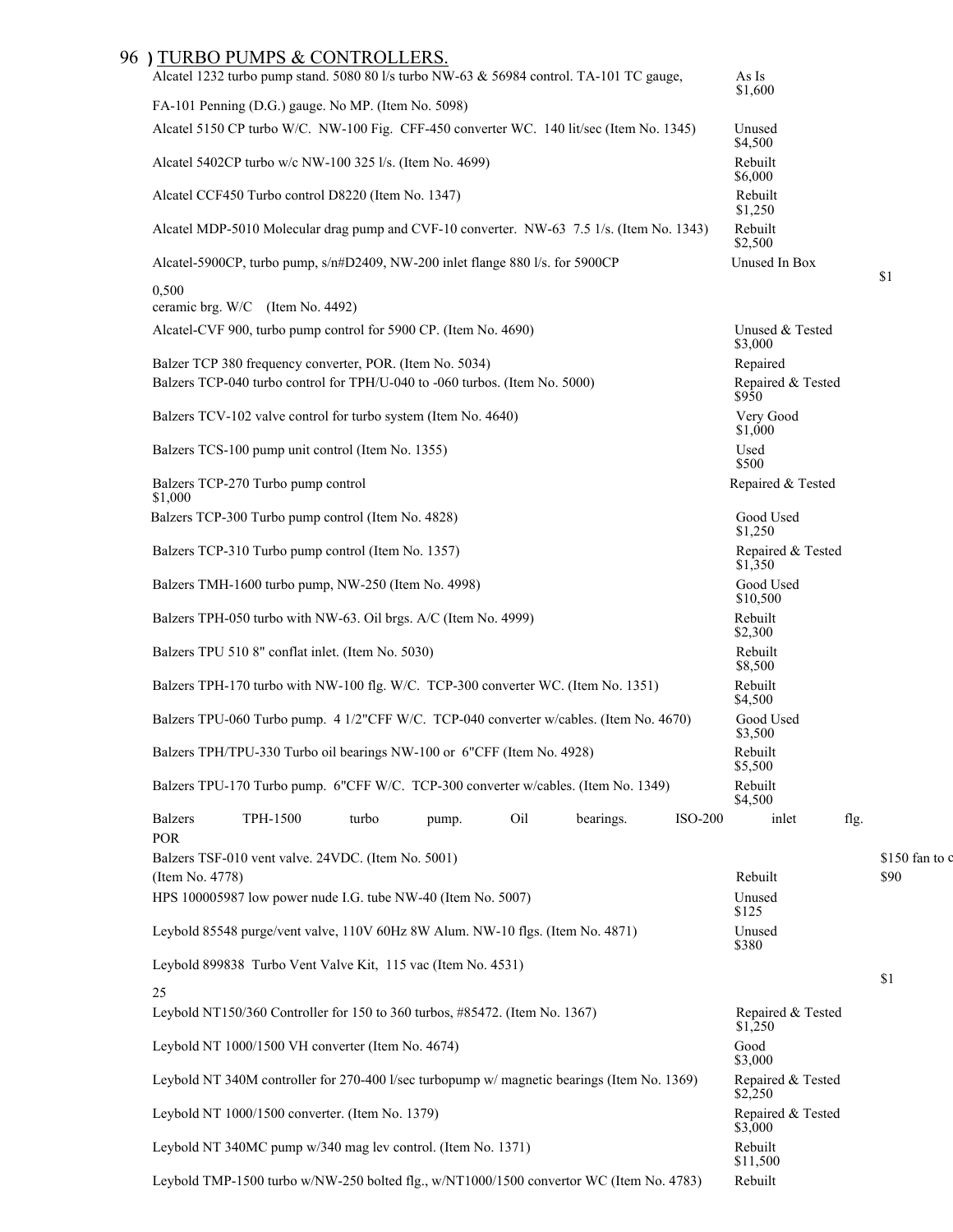|    | age 52<br><b>Item</b>                                                                                     | <b>Condition</b><br>Price               |
|----|-----------------------------------------------------------------------------------------------------------|-----------------------------------------|
|    | Leybold TMP-360CSV, 4" ASA. (Item No. 5004)                                                               | Good Used<br>\$3,000                    |
|    | Leybold TMP-50, 4.5 CFF flange. With fan kit. (Item No. 5005)                                             | Good Used<br>\$1,500                    |
|    | Leybold TMP-360CSV, NW-100. (Item No. 5003)                                                               | Good Used<br>\$3,000                    |
|    | Leybold TMP-150/360 fan kit 89407 115V (Item No. 4742)                                                    | Good<br>\$250                           |
|    | Leybold TMP-50 fan kit 89406 115V (Item No. 4839)                                                         | Good<br>\$150                           |
|    | Leybold TMP-150 turbo W/C w/ NW-100 flg. . NT 150/360 control, ceramic brgs. (Item No. 1359)              | Rebuilt<br>\$4,500                      |
|    | Leybold TMP-360 turbo pump W/C NW-100 Flg., oil brgs. (Item No. 1363)                                     | Rebuilt<br>\$4,000                      |
|    | Leybold turbo vent valve, 115VAC no. 899838 (Item No. 4860)                                               | Unused<br>\$150                         |
|    | Leybold turbovac 410MCT w/NW-160 flg., magnetic bearings w/c & NT-341 M/1 control, POR<br>(Item No. 4863) | Rebuilt                                 |
|    | Leybold turbovac 340M w/NW-100 or 160 flg., magnetic bearings w/controls. (Item No. 4798)                 | Rebuilt<br>\$9,000                      |
|    | Leybold turbovac 1500 w/NW-250 bolted flg. (Item No. 4806)                                                | Operational<br>\$10,000                 |
|    | Leybold TurboVac 360CSV W/C 4"ASA flg. NT 150/360 controller. (Item No. 1365)                             | Rebuilt<br>\$7,500                      |
|    | Leybold-Heraeus: NT-450 frequency converter. for TMP-450 120V/1Ph. (Item No. 1377)                        | Repaired & Tested<br>\$1,800            |
|    | Leybold-Heraeus: Turbovac 350 Turbo pump. 6" ASA Flg. & converter. (Item No. 1361)                        | Rebuilt<br>\$4,750                      |
|    | Leybold-Heraeus: TMP-450 turbo molecular pump W/C. 6" ASA flange (Item No. 1374)                          | Rebuilt<br>\$7,500                      |
|    | Osaka TC-200 turbo pump controller (Item No. 4808)                                                        | Repaired & Tested<br><b>\$900</b>       |
|    | Osaka TD2000 Magnetic Suspension P.S. 90 hrs (Item No. 4532)                                              | Unused<br>\$9,750                       |
|    | Osaka TG-200 compound molecular turbo pump air cooled 200 l/s, NW-100 flg. (Item No. 4661)                | Rebuilt<br>\$3,000                      |
|    | Osaka turbo cable for Osaka-TG 550, compound molecular water cooled turbo pump (Item No.<br>4645          | Good<br>\$250                           |
|    | Osaka-TC 550, turbo pump controller. (Item No. 4490)                                                      | Rebuilt                                 |
|    | Osaka-TG 550, compound molecular water cooled turbo, NW-160 bolted flg. 550 l/s (Item No. 4489)           | \$1,500<br>Repaired & Tested<br>\$8,000 |
|    | pump to controller cable for Osaka TG-200 compound molecular turbo pump (Item No. 4747)                   | Good<br>\$200                           |
|    | Seiko Seki-STP 300, turbo pump controller, POR. (Item No. 4491)                                           | Rebuilt                                 |
|    | Varian V300HT frequency converter. (Item No. 5032)                                                        | Repaired<br>\$2,000                     |
|    | Varian V300HT macro torr. with NW-100 inlet, Alum. Housing. (Item No. 5031)                               | As Is<br>\$3,500                        |
|    | Welch 3134-PS turbo pump controller 115V. (Item No. 5121)                                                 | As Is<br>\$500                          |
|    | Welch 41-6600 turbo pump controller 115V (Item No. 4621)                                                  | As Is<br>\$500                          |
| 97 | ) VACUUM ACCESORIES/SUPPLIES-Bell jar.                                                                    |                                         |
|    | 10" Viton bell jar "L" gasket. (Item No. 4227)                                                            | Unused<br>\$25                          |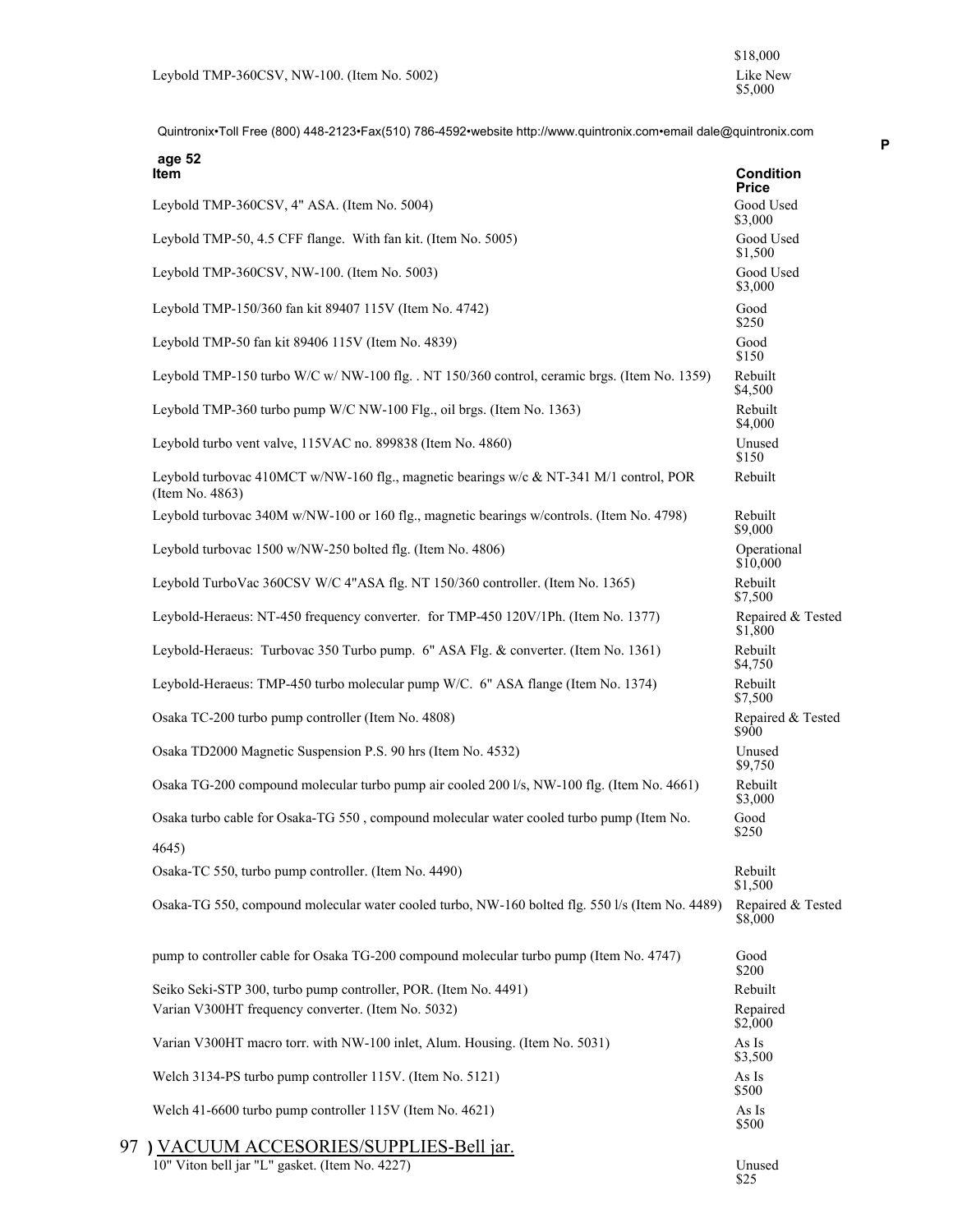| 12" Viton bell jar "L" gasket. (Item No. 4229)                                                                                                                                      | Unused<br>\$35            |
|-------------------------------------------------------------------------------------------------------------------------------------------------------------------------------------|---------------------------|
| 14" Viton bell jar "L" gasket. (Item No. 4231)                                                                                                                                      | Unused<br>\$40            |
| 98 ) VACUUM GAUGES & CONTROLS-Baratron.                                                                                                                                             |                           |
| CMT-02-01 pressure tranducer. .01 Torr range. (Item No. 1395)<br>MKS SPMC-R Baratron 390HA-00010-S 10 Torr 1.33 CF (Item No. 1476)                                                  |                           |
|                                                                                                                                                                                     | Good Used<br>\$1,150      |
| MKS 127AA-0000E Baratron Head 1 Torr $\frac{1}{2}$ VCR $\pm$ 15VDC in 0-10V out (Item No. 3236)                                                                                     | Used<br>\$550             |
| MKS 127AA-000.1B, 0.1 Torr 1/2" VCR press. Trans. (Item No. 4668)                                                                                                                   | Unused                    |
| MKS 127AA-0001E, 1.0 Torr 1/2" VCR press. Trans. (Item No. 4834)                                                                                                                    | Unused                    |
| MKS 128AA-00001B Baratron Head 1 Torr 1/2" VCR female ±15VDC in. 0-10VDC out                                                                                                        | Used<br>\$300             |
| (Item No.3238)                                                                                                                                                                      |                           |
| Quintronix•Toll Free (800) 448-2123•Fax(510) 786-4592•website http://www.quintronix.com•email dale@quintronix.com                                                                   |                           |
| age 53<br>Item                                                                                                                                                                      | <b>Condition</b>          |
|                                                                                                                                                                                     | <b>Price</b>              |
| MKS PDR-C1B 1 lead power supply & digital readout.                                                                                                                                  | Good                      |
| \$650                                                                                                                                                                               |                           |
| MKS PDR-C1B                                                                                                                                                                         |                           |
| MKS 270 D-4 digital pressure read out signal conditioner (Item<br>No. 4647) MKS 270B-4 digital pressure read out signal                                                             |                           |
| conditioner (Item No. 4838)                                                                                                                                                         |                           |
| MKS 390HA-00100SP Baratron Head100 Torr 1/2" VCR female ±15VDC in. 0-10VDC out                                                                                                      | Used                      |
|                                                                                                                                                                                     | \$600                     |
| (Item No. 3240)                                                                                                                                                                     |                           |
| MKS 510 A power supply Readout Digital Pressure gauge (Item No. 1478)                                                                                                               | New<br>\$750              |
| MKS 510A Power supply/ Read out Digital pressure gauge Good looking Needs repair                                                                                                    | Used<br>\$750             |
| (Item No.3244)                                                                                                                                                                      |                           |
| MKS152 Automatic Pressure controller (Item No. 1466)                                                                                                                                | Good Used<br>\$325        |
| Vacuum Gen. CMHT-11 pressure transducer. 10 torr 5/8 VCR. (Item No. 3246)                                                                                                           |                           |
| 500                                                                                                                                                                                 |                           |
| 99 ) VACUUM GAUGES & CONTROLS-Discharge.<br>CVC GPH-100A discharge gauge control for GPH-001 tube. WC (Item No. 3171)                                                               |                           |
| 275                                                                                                                                                                                 |                           |
| CVC GPH-320B discharge gauge control for GPH-001 tube. WC (Item No. 3173)                                                                                                           | Cleaned & Tested<br>\$475 |
| Edwards. CP25-S D145-33-000 discharge gauge tube WC. SC-25 threaded flg. (Item No. 3148)                                                                                            | Cleaned & Tested<br>\$250 |
| HPS/MKS 421 Discharge gauge control & tube, 1/2" Female VCR w/ CFF (Item No. 3224)                                                                                                  | Very Good<br>\$900        |
| Leybold CC3 850-300-G1 cold cathode Penning gauge, 10-7 to 2 torr., RS232 module is std.,                                                                                           | Excellent<br>\$600        |
| 10' CC gauge cable, 850-305-GID, not tubes, optional extra: Pirani, cap man. & I/O<br>modules & cables (Item No. 4935)                                                              |                           |
| Leybold CM31 89689 Combivac gauge, 2 sta. Pirani & 1 CC gauge, three 10V outputs &<br>6 set pts., 10-9 to 760 torr., 10' CC gauge cable, one 10' 16226 Pirani cable (Item No. 4936) |                           |
| Leybold PM410 16278 Penning vac. Cold cathode Penning gauge, 10-9 to 2 torr., rec.                                                                                                  | Good                      |
| 450                                                                                                                                                                                 |                           |
| output only, 10' CC gauge cable, 16288B2, no tube (Item No. 4937)                                                                                                                   |                           |
| Varian 973-5028 Smart gauge control w/ 973-5025 tube & cable (Item No. 3304)                                                                                                        | Used<br>\$2,250           |
| Varian 973-5028 Smart gauge Residual Nitrogen Analyzer control only. (Item No. 3302)                                                                                                | As Is<br>\$1,000          |
| Varian 973-5027 Smart gauge anode insulator & seal kit (Item No. 3298)                                                                                                              | New<br>\$250              |

**P**

\$

\$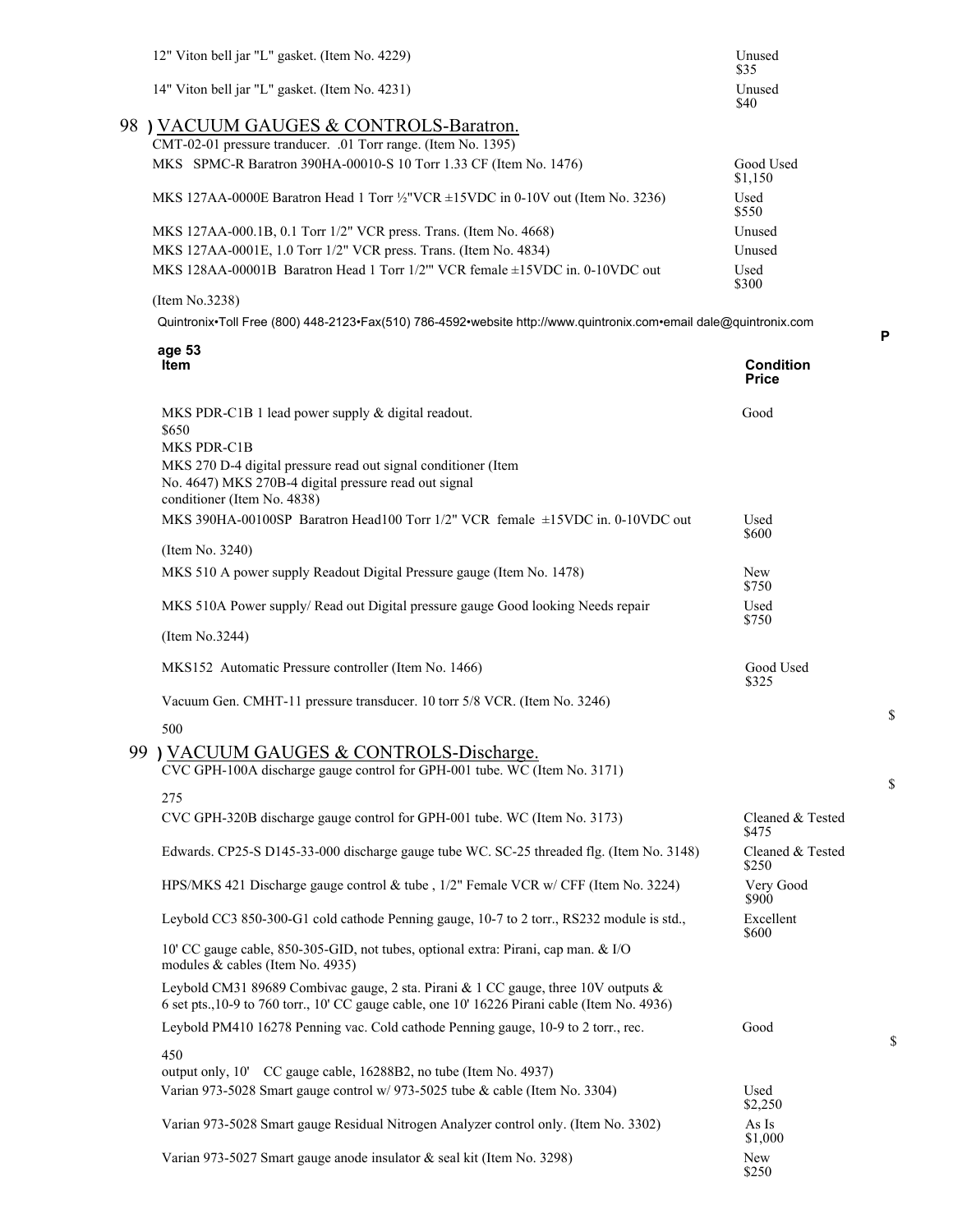| VEECO /DG-2-2T. AC Discharge gauge $& 2$ stations TC gauge with tubes $& 2$ cables (Item No. 3306)          | Rebuilt<br>\$750    |
|-------------------------------------------------------------------------------------------------------------|---------------------|
| 100) VACUUM GAUGES & CONTROLS-Gauge Tubes.<br>Alcatel CF2P discharge gauge tube. NW-25 flg. (Item No. 3146) | Unused<br>\$300     |
| Balzers IKR-020 Discharge gauge (Item No. 4534)                                                             |                     |
| 250                                                                                                         |                     |
| Balzers TPR-010 Pirani Tube (Item No. 4535)                                                                 |                     |
| 125                                                                                                         |                     |
| CHA VG1B/3 1/2" glass. Triode tube. IRR. FIL (Item No. 3123)                                                | Unused<br>\$25      |
| CVC GTC-036 (Item No. 3117)                                                                                 | <b>New</b><br>\$70  |
| $CVC \# GIC-017-2$ (Item No. 3132)                                                                          | <b>New</b><br>\$200 |
| $CVC$ #GIC-017-2. 1" pyrex. Dual tungsten Fil. (Item No. 3124)                                              | <b>New</b><br>\$150 |
| CVC #GIC-028-2. 1" pyrex. Dual Irr. Fil. (Item No. 3125)                                                    | <b>New</b><br>\$125 |
| Edwards Penning 8 spares kit $#D043-14800$ (Item No. 3134)                                                  | <b>New</b>          |
| Edwards PRH-10K Pirani Head #0021-59-000 NW-10. (Item No. 3138)                                             | <b>New</b><br>\$150 |
| Edwards PR 10K Pirani Head D024-22-000 for 11 control 5 to 10-3 Torr (Item No. $3137$ )                     | <b>New</b><br>\$105 |
|                                                                                                             |                     |

\$105 Edwards PRM-10 Pirani Head Do 21-66000 KF-10 Alum Used \$80

Quintronix•Toll Free (800) 448-2123•Fax(510) 786-4592•website http://www.quintronix.com•email dale@quintronix.com

Edwards PRM-10 Pirani Head Do 21-57000 KF-10 SST Unused

| Page 54                                                                                      | <b>Condition</b>                   |
|----------------------------------------------------------------------------------------------|------------------------------------|
| <b>Item</b>                                                                                  | <b>Price</b>                       |
| ETI-8130 nude I.G. tube on 2 3/4" CFF 2 Thoriated Fil. EB degas. (Item No. 5075)             | <b>New</b><br>\$250                |
| Fil-Tech, Ion # 0572-K7360-301 1"Glass, Tungsten Fil (Item No. 3141)                         | Unused<br>\$90                     |
| G-P #274-022 Nude ion gauge tube on 2 3/4 CFF. Dual tungsten Filaments. E.B. degas only.     | New<br>\$275                       |
| (Item No. 3126)                                                                              |                                    |
| G-P #274-023 Nude ion gauge tube on 2 3/4 CFF. Dual irridium filaments. E.B. degas only. New | \$                                 |
| 285<br>(Item No. $3127$ )                                                                    |                                    |
| G-P #274-043 Nude ion gauge tube on 2 3/4 CFF. One irridium filaments. I2R or E.B. degas.    | <b>New</b><br>\$325                |
| (Item No. 3128)                                                                              |                                    |
| G-P 27006 (Equal to Hastings DV-6R) (Item No. 3119)                                          | New<br>\$65                        |
| Hastings DV-3M, Ref O (Equal to Veeco DV-IM) (Item No. 3112)                                 | New<br>\$68                        |
| Hastings DV-6M (Item No. 3114)                                                               | New<br>\$55                        |
| Hastings DV-23 (Item No. 3115)                                                               | New<br>\$64                        |
| HPS 100005987 low power made ion gauge tube. NW-40. (Item No. 5122)                          | Unused<br>\$125                    |
| HPS/MKS Discharge gauge tube, 1/2" Female VCR w/ CFF (Item No. 3222)                         | Used Hughes TLI Discharge gauge tu |
| Leybold 850-610-G2 cold cathode D.G. tube, NW-25 (Item No. 4938)                             |                                    |
| 275                                                                                          | \$                                 |
| Leybold 89630 TR-901 Pirani, NW-10 (Item No. 4939)                                           | Good                               |

eybold 89630 TR-901 Pirani, NW-10 (Item No. 4939)

 $\mathbb S$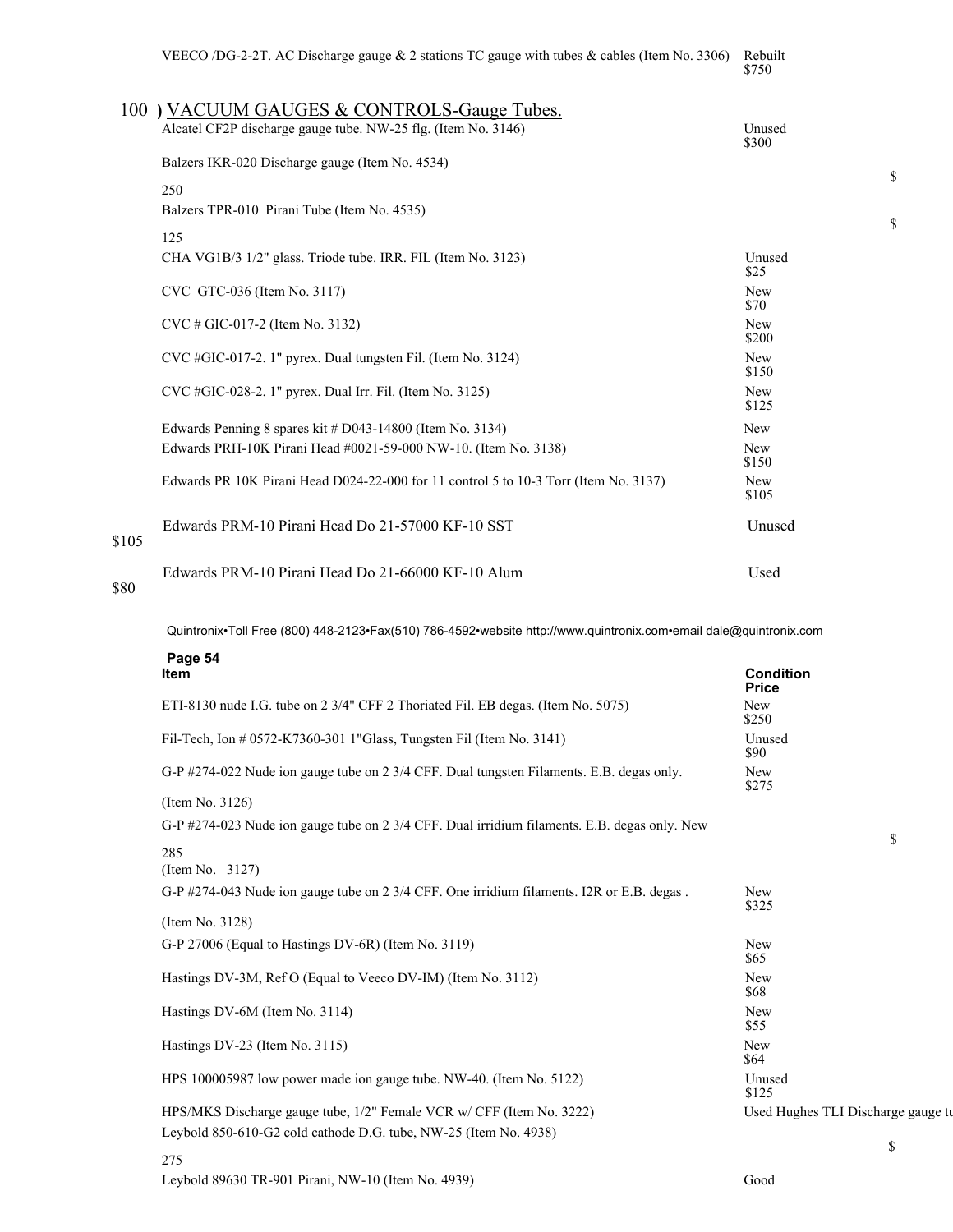| Item          | Page 55                                                                                                                           | <b>Condition</b><br><b>Price</b> |    |
|---------------|-----------------------------------------------------------------------------------------------------------------------------------|----------------------------------|----|
|               | Quintronix•Toll Free (800) 448-2123•Fax(510) 786-4592•website http://www.quintronix.com•email dale@quintronix.com                 |                                  |    |
| \$950         | INFICON 1G-3 gage w/ piranni, I/O & CPU PC Cards, LC                                                                              | Repaired and Tested              |    |
|               | WC. (Item No. 5010)                                                                                                               |                                  |    |
|               | G-P 280004 digital ion gauge & 2 sta. TC gauge for Hastings DV-6M tubes. 2 IG & 2 TC setpoints.                                   | Repaired & Tested<br>\$1,350     |    |
|               | (Item No. 5009)<br>G-P 280003 digital Ion gauge only. 2 sta 2 IG setpoints. WC. (Item No. 3203)                                   | Repaired<br>\$1,100              |    |
|               | 825<br>G-P 280002 digital ion gauge with 2 TC gauges. No set points. For Hastings DV-6M tubes. WC.                                | Repaired & Tested<br>\$1,200     |    |
|               | G-P 280001 digital ion gauge only, no TC or set pt. WC (Item No. 4736)                                                            |                                  | \$ |
|               | (Item No. 3199)<br>G-P 271003 UHV ion gauge - 11 scale, linear analog, EB degas LC. (Item No. 4815)                               | Repaired & Tested<br>\$800       |    |
|               | G-P 270004 Ion gauge & 2 sta. TC gauge for Hastings DV-6M tubes. 2 IG & 2 TC setpoints. WC.                                       | Repaired & Tested<br>\$1,050     |    |
|               | 3195)<br>G-P 270003 ion gauge only with set points. No TC WC. (Item No. 3197)                                                     | Repaired & Tested<br>\$800       |    |
|               | G-P 270002 ion gauge with 2 TC gauges. No set points. For Hastings DV-6M tubes. WC. (Item No.                                     | Repaired & Tested<br>\$900       |    |
|               | G-P 270001 ion gauge only, No TC or set pt. W.C. (Item No. 3193)                                                                  | Cleaned & Tested<br>\$750        |    |
| \$900-\$1,200 | G-P 260032-33, 260022 (CHA 5 1/4 PNC)                                                                                             | Repaired & Tested                |    |
|               | G-P 260001-260033 Ion thermogauge (Pirani) control LC. Priced from \$400 to \$700 (Item No. 3191) Repaired & Tested<br>700        |                                  | \$ |
|               | 850                                                                                                                               |                                  | \$ |
|               | 675<br>tube. (Item No. 3160)<br>Fredericks 2A Dual meter relays in 5 1/4 h x 19w panel. WC (Item No. 3183)                        |                                  |    |
|               | (Item No. 3158)<br>CVC GIC-300A 2 sta TC gauge control for GTC-004 TC tubes & one IG tube. Cable for GIC-028 IG                   | Cleaned & Tested                 | \$ |
|               | GIC-028 tube. (Item No. 3168)<br>CVC GIC-110B ion gauge & 2 sta TC gauge control for GTC-004 tubes. TC cables. No IG cable        | Cleaned & Tested<br>\$550        |    |
|               | 875                                                                                                                               |                                  | \$ |
|               | 101) VACUUM GAUGES & CONTROLS-Ion.<br>8 CVC GIC-400 2 sta TC gauge control for GTC-036 TC tubes & one IG tube. Cable for 1 TC & 1 |                                  |    |
|               | Varian 971-5009 Nude Millitorr gauge on 2 3/4 CFF. (Item No. 3131)                                                                | Used<br>\$250                    |    |
|               | Varian 971-5009 Nude Millitorr gauge on 2 3/4 CFF. (Item No. 3130)                                                                | <b>New</b><br>\$400              |    |
|               | Varian 971-5007 UHV-24 nude IG. Dual IRR. FIL. (Item No. 3129)                                                                    | Used<br>\$200                    |    |
|               | Varian 524-2 discharge gauge tube<br>Varian 531 (Item No. 3118)                                                                   | New<br>\$50                      |    |
|               | MKS 127AA-000 1B Baratron head 0.1 Torr $1/2$ " VCR $\pm$ 15V in 0-10 V out (Item No. 3234)                                       | Unused<br>\$550                  |    |
|               | Leybold 89631 TR-901 Pirani, 1/8" NPT. (Item No. 4940)                                                                            | Good<br>\$100                    |    |
|               |                                                                                                                                   | \$100                            |    |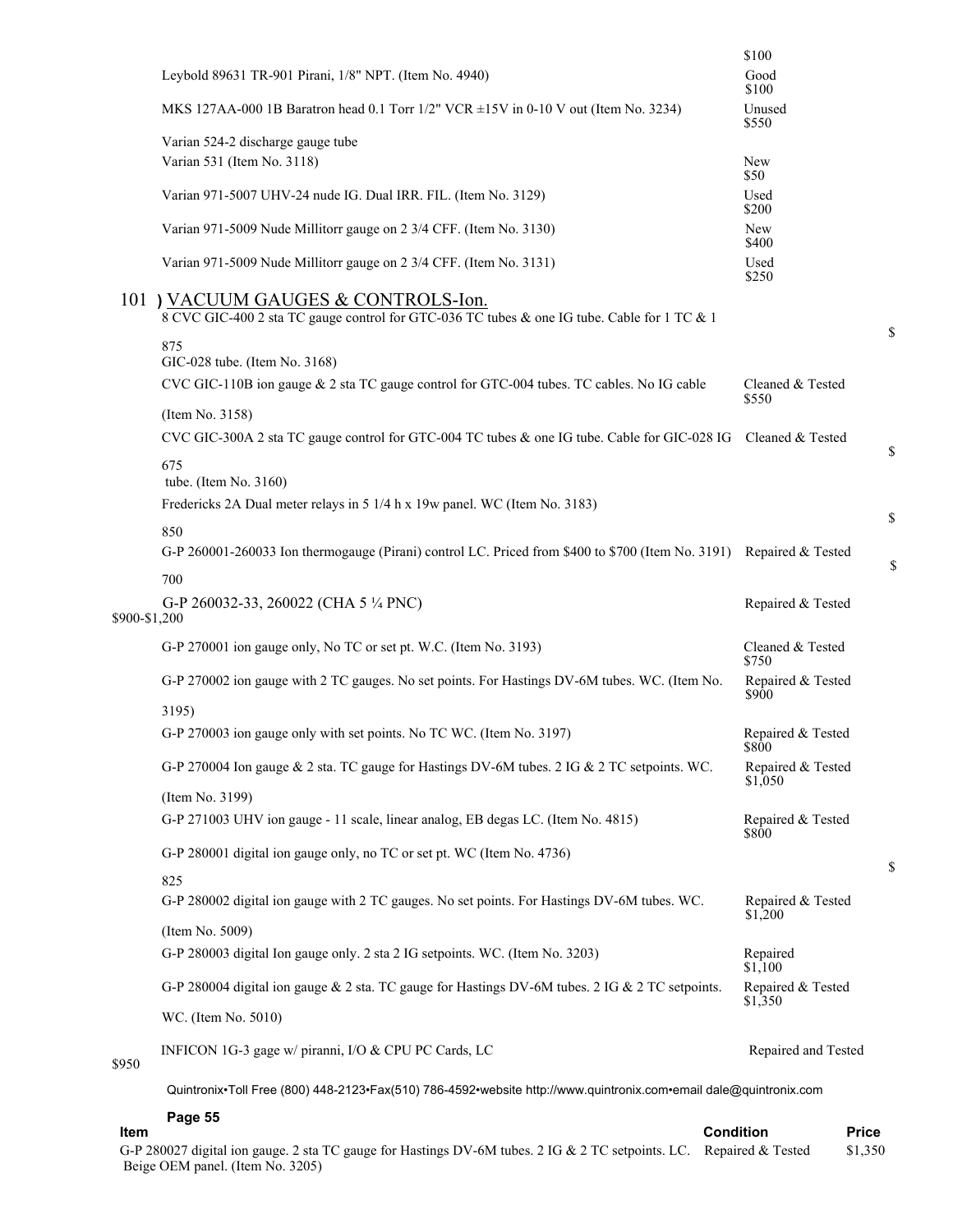| GP 303001 Iongage for alternate operation of 2 nude ion gage tubes. EB degas                                                                                                                            | Repaired and Tested | \$1,750 |
|---------------------------------------------------------------------------------------------------------------------------------------------------------------------------------------------------------|---------------------|---------|
| G-P 303007 ion gauge for simultaneous op of 2 nude IG tubes, EB degas LC, 2 convectrons, 4 set pts. Unused & Tested<br>(Item No. 4660)                                                                  |                     | \$2,950 |
| G-P 303007 Ion gauge for simultaneous op of 2 nude IG tubes. EB degas (Item No. 3207)                                                                                                                   | Repaired & Tested   | \$1,950 |
| G-P 307091 extended capability control for 1 ion gauge tube w/remote I/O & 2 convectrons in L half<br>rack, and 3 convectrons in R half rack. Remote power supply with 307004 EB degas. (Item No. 5138) | Unused & Tested     | \$1,650 |
| GP 224-010 Shults Phelps Controls LC. Manual w/ TG (Item No. 3187)                                                                                                                                      | Repaired & Tested   | \$500   |
| GP 224-020 Shults Phelps Controls LC. Autorange, Set points, Decade Out. (Item No. 3189)                                                                                                                | Repaired & Tested   | \$500   |
| HPS 919 hot cathode control. (std I.G.) (Item No. 5011)                                                                                                                                                 | Repaired & Tested   | \$500   |
| NRC 720 ion/TC gauge control, for 521/531 TC tubes, 507/5631 G tubes LC (Item No. 4750)                                                                                                                 | As Is               | \$250   |
| P-E Monitorr 300 Digitel gauge control (Item No. 3338)                                                                                                                                                  | Used                |         |
| P-E/Ultek 605-0300 Digital ion gauge w/ 4 TC gagaesw/ 1 IG & 2 TC cabkes (Item No. 3318)                                                                                                                | Good                | \$1,250 |
| P-E/Ultek 605-000 Digital ion gauge. (Item No. 3316)                                                                                                                                                    | As Is               |         |
| Temescal Versavac2, 2 station IG & 2 sta. TC control for DV-6M. Set points on all stations LC<br>(Item No. 3252)                                                                                        | Repaired & Tested   | \$1,550 |
| Temescal Versavac 5, 2 sta. IG & 5 sta. TC control. For Hastings DV-6M TC tubes. Setpoints on all<br>stations. WC. w/o RS-232 (Item No. 3250)                                                           | Repaired & Tested   | \$2,200 |
| Ultek 605-0019 digital ion gauge with 2 setpoints. LC. (Item No. 3322)                                                                                                                                  | As Is               | \$350   |
| Varian 840 Ion gauge control w/2 setpoints. 2 TC's w/1 setpoint WC (Item No. 3270)                                                                                                                      | Cleaned & Tested    | \$750   |
| Varian 840 Ion gauge control w/@ TC's. No setpoints WC (Item No. 3268)                                                                                                                                  | Cleaned & Tested    | \$650   |
| Varian 842 ion gauge. No TC or setpoints. IG cable, power cord and manual. 0810-F8538-302.<br>(Item No. 3272)                                                                                           | Good                | \$650   |
| Varian 842 ion gauge. No TC or setpoints, w/2 Ion gauge setpoints. IG cable, power cord and manual. Good<br>0810-F8538-302. (Item No. 3274)                                                             |                     | \$750   |
| Varian 843 ion gauge. 2IG's. Two setpoints, 2 TC w/ 1 setpoint. IG cable, power cord and manual.<br>843-302 Late model, w/ red stripes (Item No. 3280)                                                  | Excellent           | \$1,350 |
| Varian 843 ion gauge. 2TCs. No setpoints, IG & TC cable, power cord and manual. 843-301 (Item<br>No. 3276)                                                                                              | Good                | \$875   |
| Varian 843 ion gauge. 2IG's. Two setpoints, 2 TC w/ 1 setpoint. IG cable, power cord and manual.<br>843-302 (Item No. 3278)                                                                             | Good                | \$1,025 |
| Varian 844 CVT digital ion gauge. No TC or set points. Power cord & manual. LC. (Item No. 3282)                                                                                                         | Cleaned & Tested    | \$995   |
| Varian 844 CVT digital ion gauge. #0844-K8844-301. 2 IG setpoints 115V 60 Hz only. No TC, LC<br>(Item No. 3284)                                                                                         | Cleaned & Tested    | \$1,195 |
| Varian 845 digital ion gauge. Two TCs & 1 set point. 2 I.G. set points. Power cord & manual. LC<br>(Item No. 3286)                                                                                      | Cleaned & Tested    | \$1,850 |
| Varian 845 CVT digital ion gauge. #845-K8845-301. Two TCs & 1 set point. No I.G. set pts. WC &<br>manual. W/o cables R/W color (Item No. 3290)                                                          | Like New            | \$1,875 |
| Varian 845 CVT digital ion gauge. #845-K8845-301. Two TCs & 1 set point. No I.G. set pts. WC &<br>manual. (Item No. 3288)                                                                               | Like New            | \$2,125 |
| Varian 971-0014 Dual ion gauge Control for millitorr & UHV-24 nude tube. LC. (Item No. 3294)                                                                                                            | Cleaned & Tested    | \$750   |
| Varian 971-0003 ion gauge Control for UHV-24 nude tube. LC. (Item No. 3292)                                                                                                                             | Cleaned & Tested    | \$500   |
| Varian-880RS L6202-302, ion gauge, 115v, 1ph, 2 IG setpoints, 2 T/C setpoints, WC.<br>(Item No.4524)                                                                                                    | Repaired & Tested   | \$1,100 |
| Varian-880RS L6201-301, ion gauge, 115v, 1ph, 2 IG setpoints, WC. No TC. (Item No. 4891)                                                                                                                | Repaired & Tested   | \$900   |
| Varian Multi-Gauge L 8350-301 S/N CTAF-505 1 cold cath (D.G.) gage & 4 TC gage control w/<br>L6475-310 cable. No CC gage cable.                                                                         | Repaired & Tested   | \$1,275 |
| Quintronix•Toll Free (800) 448-2123•Fax(510) 786-4592•website http://www.quintronix.com•email dale@quintronix.com                                                                                       |                     | Page    |

| 56 | ltem                                                                                    | <b>Condition</b><br><b>Price</b> |
|----|-----------------------------------------------------------------------------------------|----------------------------------|
|    | Veeco RG-1000 Digital ion gauge control only. LC (Item No. 3320)                        | Used<br>\$750                    |
|    | 102) VACUUM GAUGES & CONTROLS-Liquid nitrogen.                                          |                                  |
|    | Innovac T-15 Cryomeiser 2-Probe LN control (Item No. 4657)                              | Good<br>\$500                    |
|    | Liquid nitrogen control. Varian 972-1200. 1 thermister probe. W/LN 120V solenoid valve. | Repaired & Tested<br>\$800       |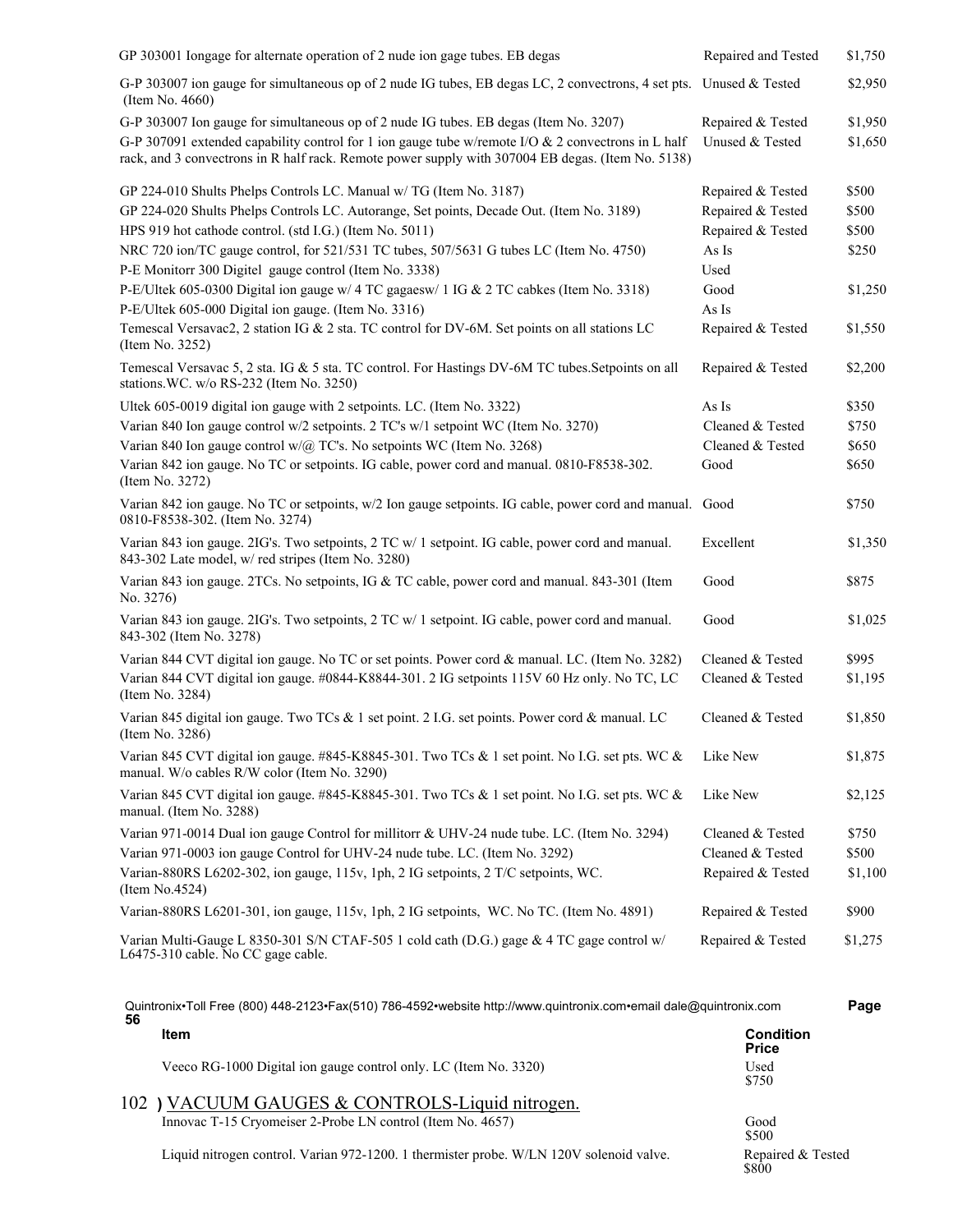| (Item No.2257)                                                                                                                   |                                  |
|----------------------------------------------------------------------------------------------------------------------------------|----------------------------------|
| Liquid Nitrogen control. Johns Cryogenic SNT-61. 1 probe (Item No. 2255)                                                         | Repaired & Tested<br>\$475       |
| Liquid Nitrogen Control, Streco # LLA-450 (Item No. 2259)                                                                        | Repaired & Tested<br>\$500       |
| Liquid Nitrogen solenoid valve assy., 37 Flare in & out, safety valve on inlet, 120V ASCO 1/4" Cryo                              | Unused<br>\$175                  |
| sol. valve, P-E mod. 420-3100 p/n 310-122-0, 6' cord & plug (Item No. 4650)                                                      |                                  |
| Liquid nitrogen control. Varian 916-0040. 1 thermister probe. (Item No. 2253)                                                    | Repaired & Tested<br>\$600       |
| Airco TEMESCAL LN2 level control 4 7/32w x 5 7/32 h olive panel x 9"dp. 1 low level probe w/ fill<br>Timer (TORR T11-B)<br>\$500 |                                  |
| Thermionics (TORR) T-11A LN control. (Item No. 2249)                                                                             | Used<br>\$250                    |
| TORR (Innovac) T-11A LN control. (Item No. 2251)                                                                                 | Unused<br>\$325                  |
| 103 ) VACUUM GAUGES & CONTROLS-Misc.                                                                                             |                                  |
| Alcatel-Comptech # 0250-3572-0 Circuit Breaker assy. 3 1/2" Black pul. (Item No. 3330)                                           | New Alcatel-Comptech # 0250-2022 |
| Balzers PKG-020 Pirani Discharge gauge Control (Item No. 4536)                                                                   | As Is<br>\$450                   |
| CVC GT-340A-2, 2 sta thermistar gauge for GTC-034 tube. (Item No. 3162)                                                          | Used<br>\$525                    |
| Edwards 11-EO85-07-00 Ion beam accessory for Model 306 Coater (Item No. 103)                                                     | New<br>\$3,000                   |
| Edwards DO-29-15-000 Adj. Vac switch . VS16K, 30-1000 mBar. (Item No. 3175)                                                      | New<br>\$200                     |
| Edwards KDG Vacuum switch ty VSK.1B w/ NW-10 (Item No. 3332)                                                                     | Used<br>\$100                    |
| Fil-Tech, Ion # G75KT 34" Glass-Kovar Tungsten (2) Filament (Item No. 3140)                                                      | Unused<br>\$85                   |
| GP 212-020 Capacitance Manometer. 19" x 3/16 x 7"Hi. No sensor W/o cable (Item No. 3185)                                         | As Is<br>\$300                   |
| Hastings 3 wire cable for above. 8 ft. for Hastings VT-6S 5 station TC gauge. (Item No. 3219)                                    | New<br>\$50                      |
| LLNL # LE-9690-21 D.P. system control. 2 (Hughes 6343) TC gauges, Vac map SW (Item No. 3346) As Is                               | \$                               |
| 600                                                                                                                              |                                  |
| PE/Ultek 220-967-200 rev B Programable power stabilizer (Item No. 3334)                                                          | As Is<br>\$975                   |
| Varian 664911 Accessory control. Modified D675006 for 3125 vacuum system. (Item No. 3352)                                        | As Is<br>\$950                   |
| Varian 980-6010 I/O Expander for 3125 vacuum system. (Item No. 3356)                                                             | Used<br>\$2,000                  |
| Varian 980-6100 Vacuum Process controls for 3120/3125 vacuum systems. (Item No. 3354)                                            | As Is<br>\$1,250                 |
| 104 ) VACUUM GAUGES & CONTROLS-Pirani.                                                                                           |                                  |
| Balzers TPG-040 Pirani gauge control. 6 station. LC (Item No. 3150)                                                              | Used<br>\$500                    |
| Balzers TPG-070 Pirani gauge control. 6 station with 3 setpoints. LC (Item No. 3152)                                             | Unused In Box<br>\$975           |
| CVC GP-210C 1 sta Pirani gauge control for GP-003 tube. WC. (Item No. 3154)                                                      | Cleaned & Tested<br>\$350        |
| Edwards Series 70, Monitorr 101, 2 position control for PR-10 tubes. 2 set points. LC.                                           | \$                               |
| 500<br>(Item No.5140)                                                                                                            |                                  |
| G-P 275 Convectron gauge. Analog or digital, no set points, WC. (Item No. 4435)                                                  | Repaired & Tested<br>\$350       |
| G-P 275 Convectron gauge. Analog or digital, with setpoints. WC (Item No. 3201)                                                  | Repaired & Tested<br>\$600       |
| K Edwards 501 Pirani gauge control # D 39-51-100 5 x 10-3 Torr (Uses PRE-10K head)                                               | Unused<br>\$250                  |
| (Item No.3135)                                                                                                                   |                                  |
| Leybold Heraeus Thermovac TM-220, 2 tube Pirani gauge, uses TR-201 tube, no set pt. or cable                                     | Good                             |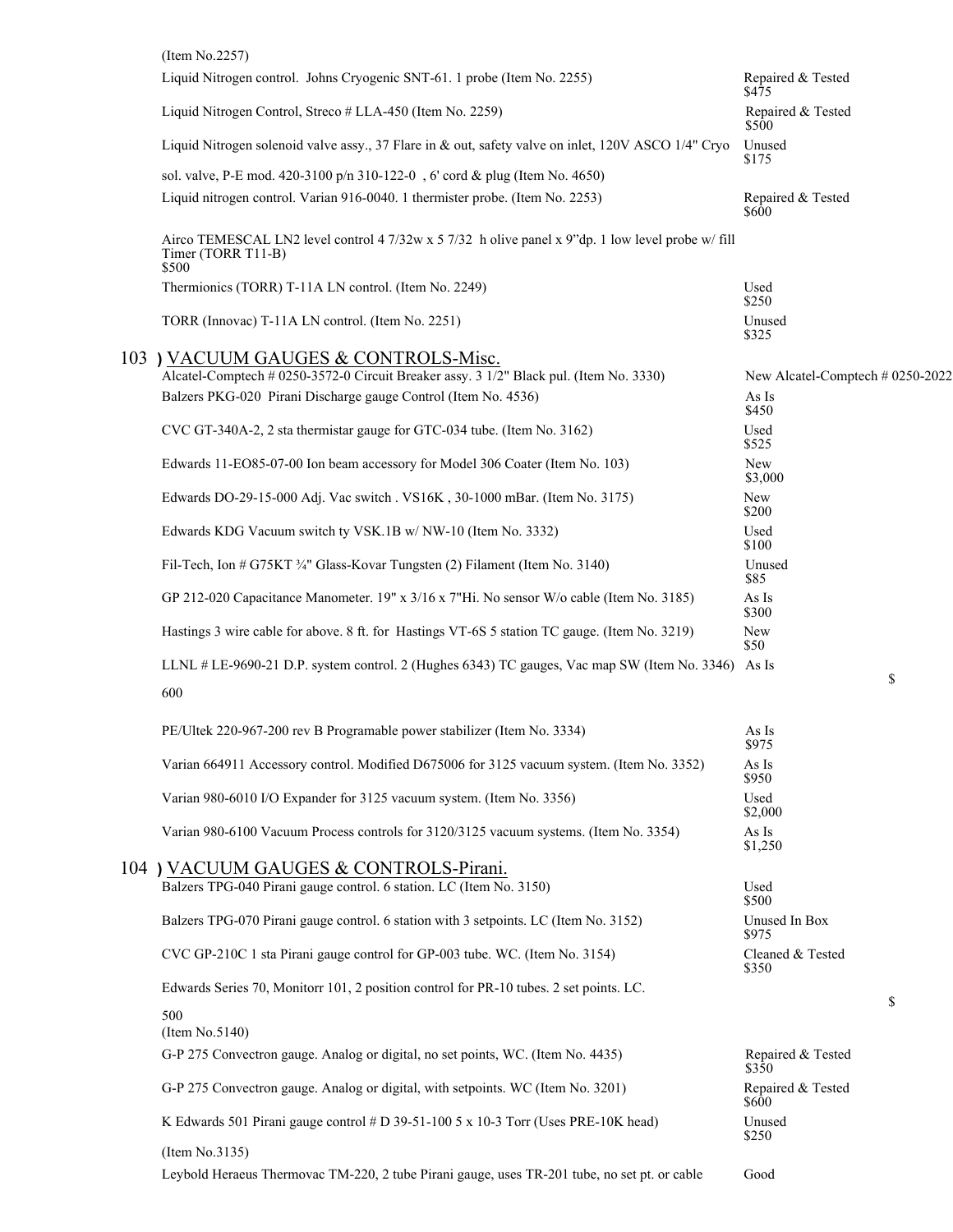|                                                                                             | \$250           |
|---------------------------------------------------------------------------------------------|-----------------|
| (Item No. 4934)                                                                             |                 |
| Leybold Heraeus Thermovac TM-210, 1 tube Pirani gauge, no set pt. or cables (Item No. 4854) | Good<br>\$200   |
| Leybold-Heraeus TM220S2 Thermovac (Pirani) gauge. For 2 tubes w/1 setpoint each. LC.        | Used<br>\$495   |
| (Item No.3230)                                                                              |                 |
| Leybold-Heraeus TM201S Thermovac (Pirani) gauge. w/TR201 tube, LC. (Item No. 3228)          | Unused<br>\$450 |
| Leybold-Heraeus TM201S Thermovac (Pirani) gauge. W/40' cable. HSD.<br>\$300                 | Tested          |

| Page 57<br><b>Item</b>                                                                        | <b>Condition</b><br><b>Price</b> |
|-----------------------------------------------------------------------------------------------|----------------------------------|
| 105) VACUUM GAUGES & CONTROLS-Thermocouple.                                                   |                                  |
| CVC GTC-100 2 sta TC gauge control for GTC-004 TC tubes. WC (Item No. 3156)                   | Cleaned & Tested<br>\$125        |
| CVC GTC-360-4 4 sta TC gauge control for GTC-036 TC tubes (Item No. 3164)                     | Unused<br>\$650                  |
| CVC GTC-361 TC gauge/setpoint control for GTC-036 TC tube. (Item No. 3166)                    | Used<br>\$375                    |
| Edwards 507 one TC control in a Din box for TC 1 tube. LC. (Item No. 5139)                    | Used<br>\$200                    |
| Fredericks 2A one station TC gauge control box. WC (Item No. 3177)                            | Cleaned & Tested<br>\$200        |
| Fredericks 2A two station TC gauge control box. WC (Item No. 3179)                            | Cleaned & Tested<br>\$250        |
| Fredericks 2A Four station TC gauge control box. WC w/2 cables (Item No. 3181)                | Cleaned & Tested<br>\$400        |
| Hastings 3 wire cable for VT-6S. 8 ft. (Item No. 4421)                                        | Used<br>\$50                     |
| Hastings 3 wire cable for VT-6S. 8 ft. (Item No. 3220)                                        | New<br>\$50                      |
| Hastings CVT-14 TC gauge only WC for DV-4D tube. 0-20MM. 1 SPDT meter relay.                  | Unused<br>\$400                  |
| (Item No.5012)                                                                                |                                  |
| Hastings SP-1 TC gauge in cabinet LC. For DV-4AM tube O-20MM. (Item No. 3209)                 | Cleaned & Tested<br>\$175        |
| Hastings VT-6 TC gauge only for DV-6M, DV-6R tube. 0-1000 microns. (Item No. 5047)            | Unused<br>\$200                  |
| Hastings VT-4 TC gauge only WC for DV-4D tube. 0-20MM. (Item No. 3211)                        | Cleaned & Tested<br>\$145        |
| Hastings VT-5A TC gauge only WC for DV-5M tube 0-100 microns. (Item No. 3213)                 | Cleaned & Tested<br>\$200        |
| Hastings VT-6 TC gauge only for DV-6M, DV-6R tube. 0-1000 microns. (Item No. 3215)            | Cleaned & Tested<br>\$145        |
| Hastings VT-6S 5 station TC gauge in box, LC. for DV-6M tube. 0-1000 microns. (Item No. 3217) | Cleaned & Tested<br>\$250        |
| Hastings VT-5S2 TC Gauge in box w/2 TC sw WC. For DV-5M tube 0-100 microns.                   | Cleaned & Tested<br>\$495        |
| (Item No.5013)                                                                                |                                  |
| MDC TCC-210 0-1000 micron TC gauge & 1 set pt. Meter relay, for panel mtg. (Item              |                                  |
| No. 4947) MDC TCC-302 0-1000 micron TC gauge for 2 TC in table top cabinet, LC                |                                  |
| (Item No. 4948)                                                                               |                                  |
| NRC 701 TC gauge control w/ sloping front box for one #501 TC gauge WC (Item No. 3256)        | Cleaned & Tested<br>\$250        |
| Teledyne Hasting RV-8 vacuum strip chart recorder 0-1000 microns (Item No. 4949)              |                                  |
| Varian 801 One station panel mounted TC gauge for 531 tube. Less tube. (Item No. 3258)        | Used<br>\$125                    |
| Varian 802A 1 sta TC gauge in box. 0-1000 microns for #531 TC tube WC. less tube.<br>\$225    | Cleaned & Tested                 |
| (Item No. 3260)                                                                               |                                  |
| Varian 804A 4 sta TC gauge in box. 0-1000 microns for #531 TC tube LC. less tube.             | Cleaned & Tested                 |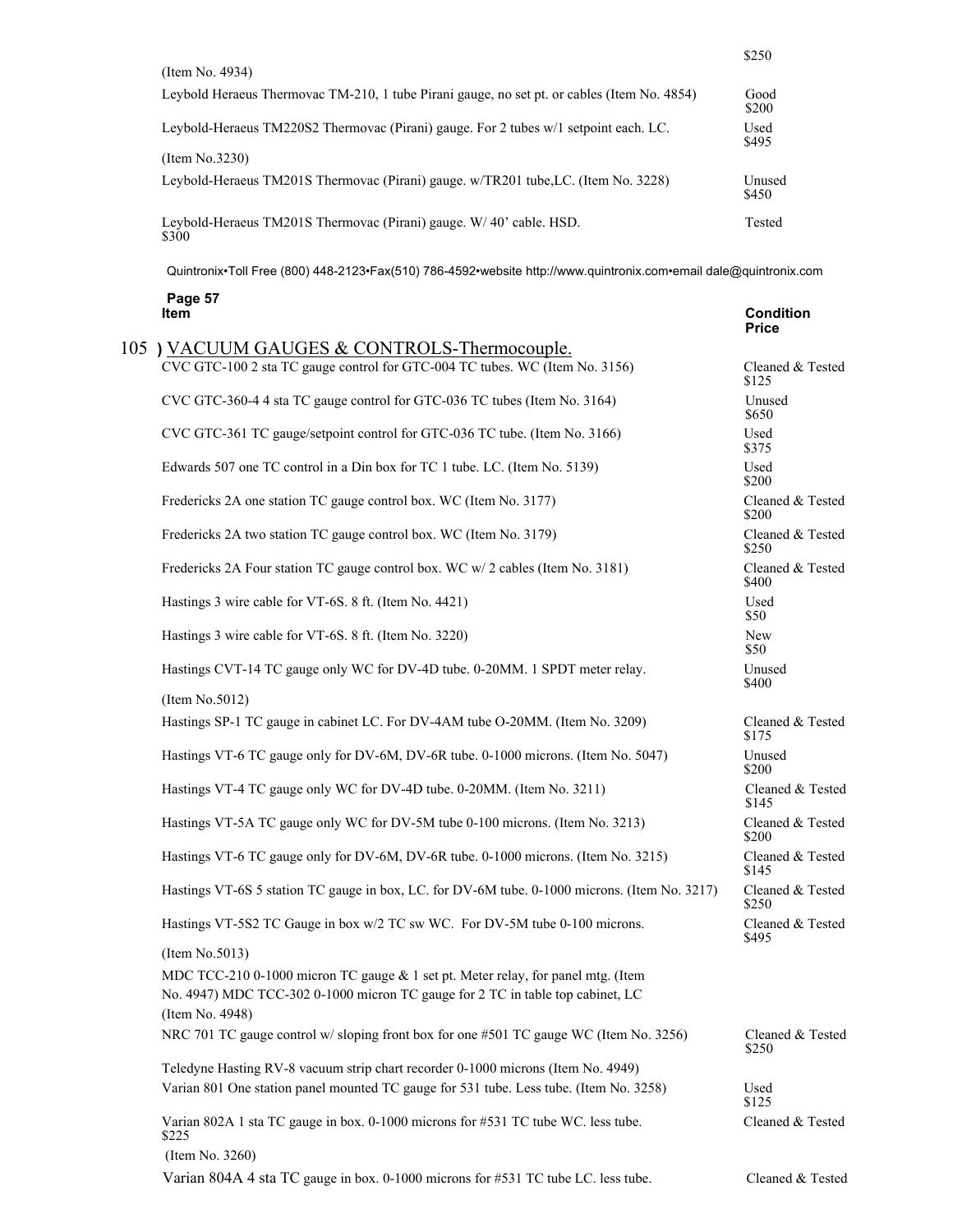|       | Varian 810-1, 1 setpoint meter relay for #531 TC tube WC. 0-1000 microns. (Item No. 3264)                         | Used<br>\$250               |
|-------|-------------------------------------------------------------------------------------------------------------------|-----------------------------|
|       | Varian 810-2, 2 setpoint meter relay for 531 TC tube WC. 0-1000 microns. (Item No. 3266)                          | Cleaned & Tested<br>\$325   |
|       | Varian/Mikros TC-2 two station TC gauge control for CVC GTC-004 0-1000 microns tube.                              | Cleaned & Tested<br>\$400   |
|       | 5 1/4" x 19" (Item No. 3254)                                                                                      |                             |
|       | Varian/NCR 803, 1 setpoint GE meter relay for #531 TC tube WC. 0-1000 microns.                                    | Cleaned & Tested<br>\$300   |
|       | (Item No. 3262)                                                                                                   |                             |
|       | Veeco GV-3V one station TC gauge control for DV-1M TC tube. WC (Item No. 3308)                                    | Used<br>\$145               |
|       | Veeco LRA-1 Rack adapter to mount four TG-70 TC gauges or two RG-81 ion gauge                                     | Good Used                   |
|       |                                                                                                                   |                             |
|       | 100<br>controls 5 1/4"h x 19"w x 17"d. (Item No. 3314)                                                            |                             |
|       |                                                                                                                   |                             |
|       | Veeco TG-70 3 station TC gauge control for 0-1000 microns. L.C. for DV-1M & DV-3M Ref O                           | Used<br>\$300               |
|       | tubes. (Item No. 3312)                                                                                            |                             |
|       | Veeco TG-7, 3 Station TC gauge control for DV-IM TC tubes. LC (Item No. 3310)                                     | Used                        |
|       |                                                                                                                   | \$250                       |
|       | 106) VACUUM GAUGES & CONTROLS-Valve Controllers.                                                                  |                             |
|       | 38 Varian 3120/3125 cryo system control. (Item No. 3360)                                                          | Used                        |
|       |                                                                                                                   | \$1,450                     |
|       | Alcatel-Comptech # 0200-29822-1 Auto valve sequencer. (Item No. 3324)                                             | <b>New</b>                  |
|       | CHA AUTO-TECH 11 Valve control. (Item No. 3340)                                                                   | Cleaned & Tested<br>\$1,250 |
|       | CPA 8750 Auto valve control. 2 TC gauge control. 2 TC gauges & MP monitor (Item No. 3342)                         |                             |
|       |                                                                                                                   |                             |
|       | 1,200                                                                                                             |                             |
|       | D & W 4035 valve control. (Item No. 3344)                                                                         | As Is                       |
|       | P-E 411-3001 auto/manual controller for RCS IP system. (Item No. 3336)                                            | Cleaned & Tested<br>\$1,150 |
|       | Quintronix•Toll Free (800) 448-2123•Fax(510) 786-4592•website http://www.quintronix.com•email dale@quintronix.com |                             |
|       | Page 58                                                                                                           |                             |
|       | Item                                                                                                              | <b>Condition</b>            |
|       |                                                                                                                   | <b>Price</b>                |
|       | Varian 971-1016 auto/manual valve control. Needs external T.C. set point LC. (Item No. 3350)                      | Rebuilt<br>\$1,750          |
|       | Varian 971-1015 NRC 703 Auto/manual valve control, with meter relay for 531 T.C. gauge. LC.                       | Rebuilt                     |
|       | 1,250                                                                                                             |                             |
|       | (Item No. 3348)                                                                                                   |                             |
|       | Varian 980-6011 Programmer for 3125 vacuum system. (Item No. 3358)                                                | Used<br>\$2,500             |
|       |                                                                                                                   |                             |
|       | 107) VACUUM HARDWARE-ISO.                                                                                         |                             |
|       | NW-630 Alum centering ring and Neoprene O-Ring. Balzers BP213-214-T (Item No. 2880)                               | Unused<br>\$125             |
|       | 108 ) VACUUM PUMPS-Dry.                                                                                           |                             |
|       | Dry KNF Neuberger N1400-1ANE Nr 298980 115V/208V 0.9KW 6A (Item No. 739)                                          | Used                        |
|       |                                                                                                                   | \$1,000                     |
|       | Dry, Rietschle SKG200-2V.02 blower 14.7in 0.65KW, 230/460V / 3Ph (Item No. 743)                                   | Unused In Box<br>\$500      |
|       | Gast Dry 0440-101A 1/4HP 115V 4 cfm@ 0 in. 20in cont, 24in inter. Direct drive,                                   | New In Box<br>\$250         |
|       | separate motor (Item No. 722)                                                                                     |                             |
|       | Gast Dry. 1023-1010-G274X, 10 CFM, 1/2 HP 115/230 V                                                               | Used                        |
| \$275 |                                                                                                                   |                             |
|       | Gast Dry. 1023-101Q-G608X. 10 CFM 3/4 HP 115/230V (Item No. 5017)                                                 | Used<br>\$300               |
|       | Gast Dry. 0823-101Q-G274X. 7 CFM 1/2 HP 115/230V. (Item No. 5016)                                                 | Good Used<br>\$275          |

\$

\$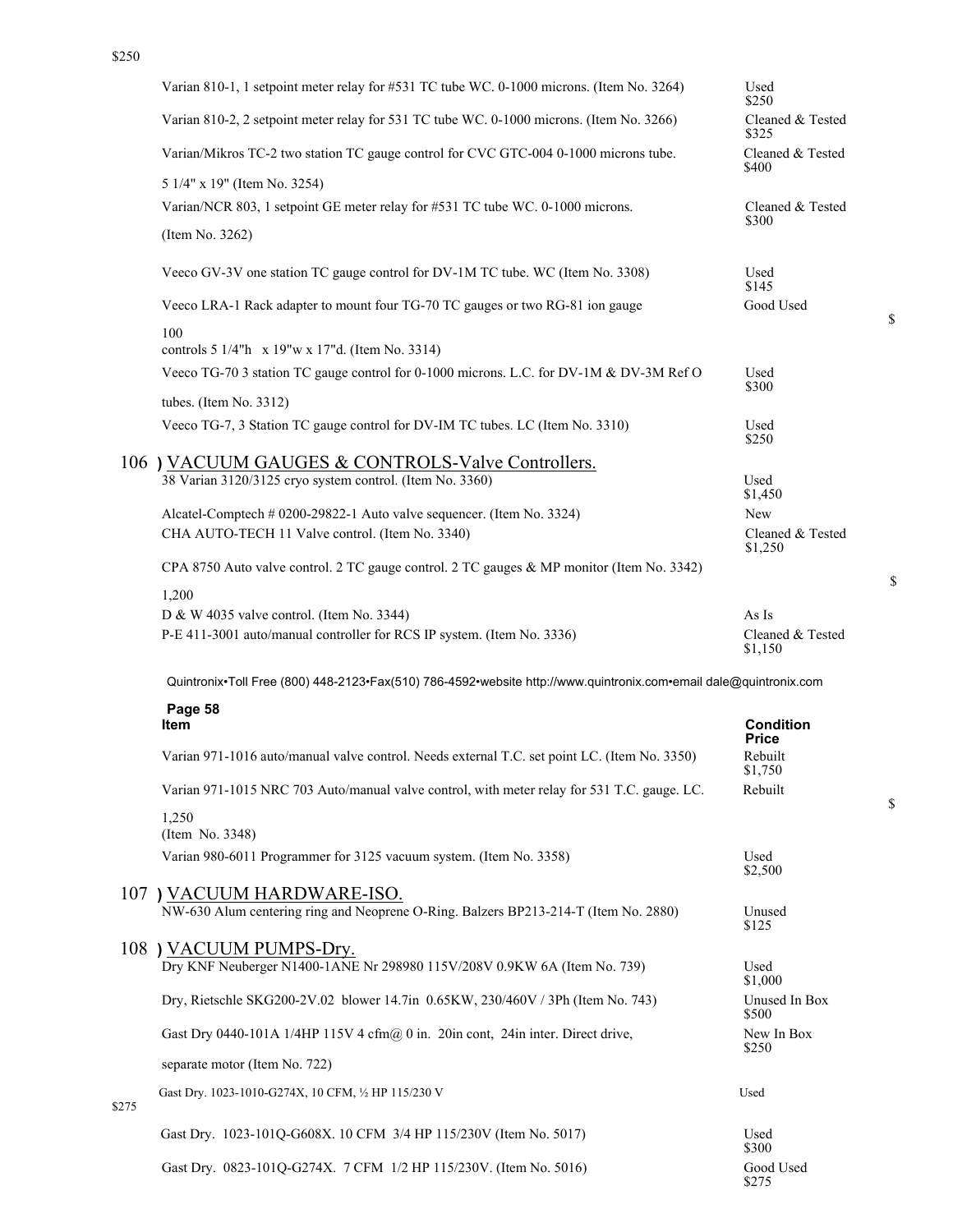|         | Gast Dry. 0822-V103-G274X. 7 CFM 1/2 HP 115/230V. (Item No. 5015)                                                                             | Used<br>\$250         |
|---------|-----------------------------------------------------------------------------------------------------------------------------------------------|-----------------------|
|         | Gast Dry. 1022-V215-G272X. 8 CFM 1/2 HP 115/230V. (Item No. 5014)                                                                             | Used<br>\$275         |
|         | Gast dry. 0522-V103-G18D. 4 CFM 1/4 HP (Item No. 725)                                                                                         | Used<br>\$145         |
|         | Gast Dry. 1531-107-375, 1.5 CFM. 1/15 HP 115/230 V ext. Cap. DBL shaft. 2 filter bottles                                                      | Unused<br>\$145       |
|         | (Item No. 710)<br>Gast Dry. 0211-103-G8C. 1.1 CFM 1/6 HP (Item No. 712)                                                                       | Rebuilt<br>\$175      |
|         | Gast dry. KNF Neuberger PM-3276-1400.0 Oiless diaphram pump. 150 L/M (5.3 CFM) at ATM.                                                        | New In Box<br>\$2,250 |
|         | (Item No. 736)                                                                                                                                |                       |
|         | Gast Dry. 0322-V125-G21DX. 2.5 CFM. 1/4 HP 220 V 50 Hz 95 (Item No. 718)                                                                      | Rebuilt<br>\$140      |
|         | Gast dry. 0740-V13B. 5.9 CFM @ ATM, 1.2 CFM @ 20" Hg CONT. 24" Hg intermittent with                                                           | Good Used<br>\$150    |
|         | $1/2$ " coupling for $1/3$ HP 1725 RPM frame 48. (Item No. 731)                                                                               |                       |
|         | Gast Dry. 12X2440-101. 15-25 CFM. Pump Only. Needs 1-2 HP motor. (Item No. 729)                                                               | Used<br>\$150         |
|         | Gast Dry. 0822-101-G273. 7 CFM, 1/2 HP 208-220/440 V/3. (Item No. 727)                                                                        | Good Used<br>\$195    |
|         | Gast Dry. 0211 - V215 - G132AX 1.1 CFM 1/4 HP 208-220V 3 Ph. (Item No. 714)                                                                   | Rebuilt<br>\$175      |
|         | Gelman 13152 Press/Vac 1/12 HP Diaphram (Item No. 754)                                                                                        | Used<br>\$195         |
|         | Gomco (uses oil-Less GAST) Mod. 791 1/6 HP on cart w/filter bottle for medical use. (Item No. 756)                                            | Used                  |
|         | 150<br>Gast 1023-1010-G274X, 10CFM, 1/2 hp 115/230v                                                                                           | Used                  |
|         | 275                                                                                                                                           |                       |
|         | P-E CFR contaminant free roughing cart. Dry vane roughing pump, LN sorbtion pump, controls &                                                  | Good Used<br>\$4,000  |
|         | manual valves. (Item No. 1213)                                                                                                                |                       |
|         | PIAB MD63 Art. No. 32.01.004 venturi vacuum pump. POR. (Item No. 5018)<br>PIAB Multiejek Tor 250 air ejection vac. Pump, POR. (Item No. 4737) | Used<br>Used          |
|         | Stokes 15240.BC Dry pump pkg. 306-41 3"ASA Inlet Blower. TRB-405 Dry Pump.                                                                    | As Is                 |
|         | (Item No.4537)                                                                                                                                | \$3,000               |
|         | Stokes Stealth, Dry Pump 885-15B (SSP-90) w/CAN-301 blower pkg. Filled w/Y25-6 Fomblin on                                                     | Rebuilt               |
|         | frame w/controls 208V/3 phase, 4" ASA inlet flange water cooled, rebuilt by Stokes. (Item No. 4498)                                           | \$18,750              |
|         | Stokes 895-075075 Dry pump pkg w/306-41 3" ASA blower w/water cooled motor and 575-E10                                                        | As Is                 |
| \$1,500 | dry pump. Rain damage. Other pumps available Please call.                                                                                     |                       |
|         | Stokes TRB-405 Dry Pumps only. NW-50 Inlet, 5HP 208-230/460V, 2.1 cubic meter/min 74 CFM                                                      | As Is<br>\$1,000      |
|         | (Item No. 4538)                                                                                                                               |                       |
|         | Stokes-1532OBC, s/n#87447, 208v, 3ph, pkg. W/controls. 310-41 blower, w/canned motor and dry                                                  | As Is<br>\$5,000      |
|         | pump 895-075, 4" ASA inlet flange. (Item No. 4497)                                                                                            |                       |
|         | Varian DVP-500 oiless piston pump. #4601-L7030-337. 20 millitorr b/p                                                                          | Used<br>\$1,500       |
|         | 10 Torr max . 16CFM . 1HP 230V/3ph (Item No. 745)                                                                                             |                       |

| Page 59<br><b>Item</b>             | Condition    |
|------------------------------------|--------------|
|                                    | <b>Price</b> |
| 109) VACUUM PUMPS-Liquid ring/jet. |              |

Nash AT-94 Liq ring 94 cfm, 2 stage, Bronze housing, Direct drive. #81U-5518, 7.5 HP, 2123T

Rebuilt<br>\$2,750

\$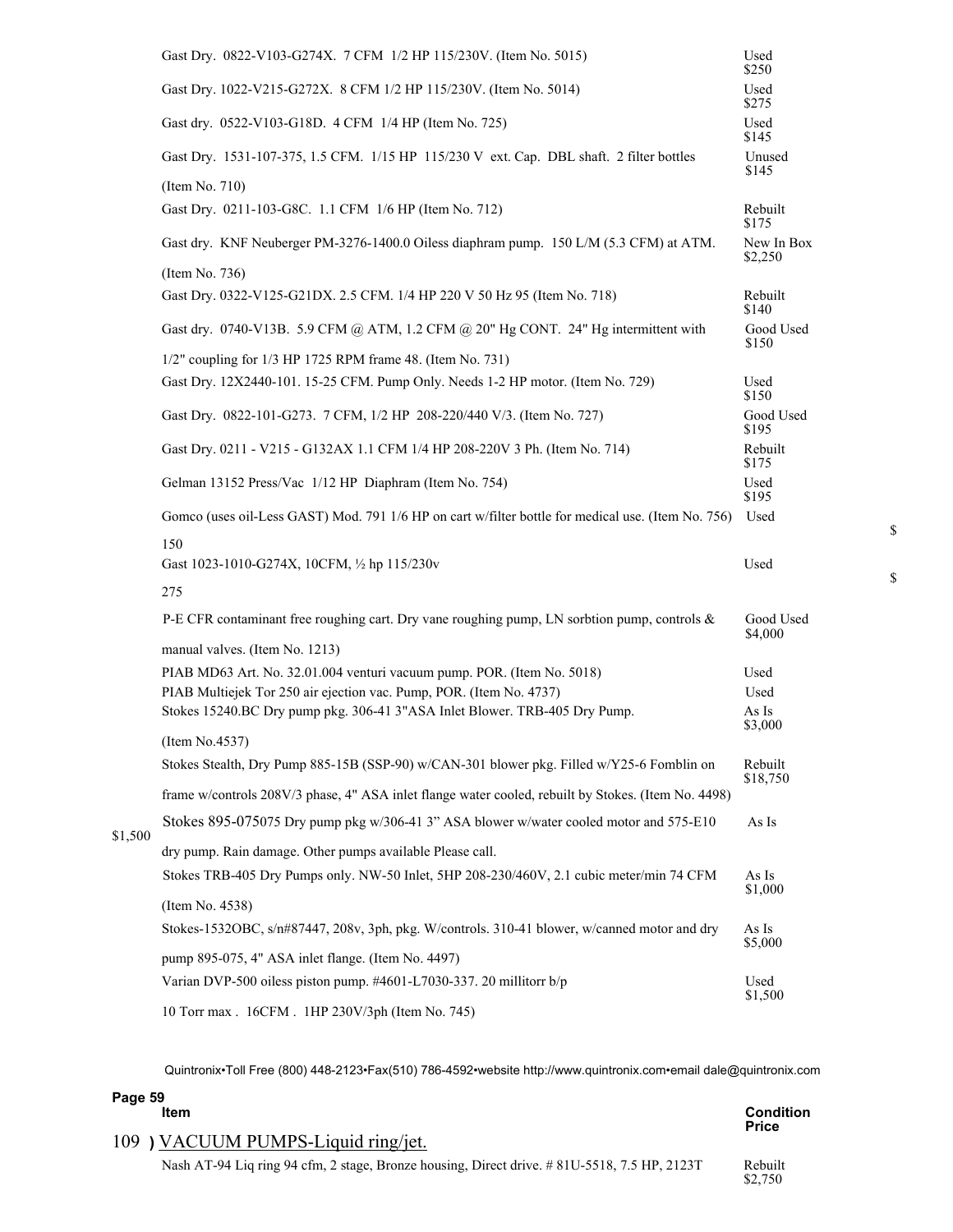| frame, 208/230-460V 3 ph, as is \$750. (Item No. 751)                                                                                                                           |                                   |
|---------------------------------------------------------------------------------------------------------------------------------------------------------------------------------|-----------------------------------|
| Nash CL-201 Liq ring pump 200 cfm 1 stg. pump, 1750 RPM B/D. 30 HP 230/460V. (Item No.                                                                                          | As Is<br>\$1,000                  |
| 5020)                                                                                                                                                                           |                                   |
| Nash CL-202 Liq ring pump 200 cfm 2 stg. pump, cast iron, Direct dr. 10 HP #81U-4734, F 215T                                                                                    | Used frame, 1750 rpm 230/460V 3 p |
| SiHi LPHA85353 cast iron liquid ring pump. 1375 CFM @ 28" hg, 125 HP & 880 RPM. Pump                                                                                            | Rebuilt<br>\$15,000               |
| only. (Item No. 772)<br>Shinko 5W-50 AS 2 stage @27"Hg, Liquid ring, stainless, 3HP, 208V 3PH w/tank.<br>\$1,000<br>Needs Rebuild.                                              | As Is                             |
| Shinko 5W-100AS 53 CFM 2 stage @27"Hg., liquid ring, stainless, 7-1/2 HP, 208-3ph, w/tank<br>\$2,500<br>Needs Rebuild (Item No. 5021)                                           | As Is                             |
| Sullair SLFR275-W p/n 8016 vacuum system. Two water liquid ring pumps, one travlini                                                                                             | $As-Is$                           |
| TRH-40-110/C/GH and one Sullair L 321-B-01 each 5HP 230/460v,3PH 35CFM @ 25in/hg.<br>Thermal vacuum sensor on each pump. 2 stage 480v 3ph control pnl. 12"dia x 26" H PVC water | \$4,500<br>Rebuilt                |
| Tank. Pumps mounted on 120 gal horiz steel tank.                                                                                                                                | \$8,000                           |
| 110) VACUUM PUMPS-Mechanical 1 stage.                                                                                                                                           |                                   |
| Alcatel:1030, 17.7cfm, 115/230v, 1ph, 1hp, d/d. (Item No. 540)                                                                                                                  | Good Used<br>\$1,250              |
| Becker KVT 3.100.70 CFM, 0.67 Torr. 5 HP 208-230/460V.13/6.5A (Item No. 4889)<br>\$3,000                                                                                        | Unused                            |
| Busch 016-112 8 CFM d/d, 3/4 HP 230-460V, 3ph, 0.5 Torr, 29.9 in. Hg. (Item No. 4714)<br>\$750                                                                                  | Used                              |
| Busch 016-118 8 CFM d/d, 3/4 HP 208/230-460V, 3ph, 15 Torr, 29.3 in. Hg. (Item No. 4789)<br>\$1,250                                                                             | Rebuilt                           |
| Busch, RA-0100-A005-101,63 CFM, d/d, 5 HP, 208-230/460V, 3ph, 0.5 torr, 29.9 in, Hg<br>\$3,250                                                                                  | Rebuilt                           |
| Busch, RC0100. E506.1001, 63 CFM, d/d, 5HP, 208-230/460V, 3ph. 15 torr, 29.3 in, Hg.<br>\$3,250                                                                                 | Rebuilt                           |
| Busch RC-0025 20 CFM d/d, 1 1/2 HP 208/230-460V, 3ph, 15 Torr, 29.3 in. Hg.<br><b>Used \$975</b><br>\$1,500                                                                     | Rebuilt                           |
| (Item No. 4579)                                                                                                                                                                 |                                   |
| Busch-010-112, 6cfm, 115v, 1ph, 3/4hp, d/d. (Item No. 542)                                                                                                                      | Rebuilt<br>\$1,650                |
| Busch-063-138, 41cfm, 200/400v, 3ph, 3hp, d/d. 15 torr, 29.3 in Hg.                                                                                                             |                                   |
| (Item No. 544)<br>Good Used<br>\$1,500<br>\$2,750                                                                                                                               | Rebuilt                           |
| PVR (Italian-similar to Busch) EU 6 5/8. 41 CFM, d/d, 3HP, 230/480V 3ph 7.5torr, 29.6 in. hg<br>\$2,000                                                                         | Excellent                         |
| Cenco-Pressovac, 1.2cfm, 115v, 1ph, 1/4hp, b/d. (Item No. 547)                                                                                                                  | Good Used<br>\$325                |
| Dresser (Heraeus)-DS-40L, 36cfm, 208-230/460v, 3ph, 3hp, b/d. Piston (Item No. 549)                                                                                             | Good Used<br>\$1,250              |
| Edwards-1-SC-900, 39.2cfm, 208-220/440v, 3ph, 2hp, b/d. (Item No. 557)                                                                                                          | Good Used<br>\$1,450              |
| Edwards-E1M18, 14.7cfm, 115/230v, 1ph, 3/4hp, d/d. (Item No. 4438)                                                                                                              | Rebuilt<br>\$950                  |
| Edwards-E1M40, 30cfm, 230/460v, 3ph, 1.5hp, d/d. (Item No. 555)                                                                                                                 | Good Used<br>\$1,950              |
| Edwards-E1M80, 57cfm, 220/380v, 3ph, 3hp, d/d. (Item No. 556)                                                                                                                   | Good Used<br>\$3,000              |
| Edwards-ES-35, 1.2cfm, 115v, 1ph, 1/4hp, b/d. (Item No. 552)                                                                                                                    | Good Used<br>\$295                |
| Edwards-ES150, 5.3cfm, 115/230v, 1ph, 1/2hp, b/d. (Item No. 553)                                                                                                                | Good Used<br>\$150                |
| Gast oil. 5565-V4. 55 CFM @ ATM.3 HP 230/460V, b/d (Item No. 741)                                                                                                               | Used<br>\$600                     |
| Gast Oil. 0321-V23-G21BX, 2.5 CFM, 1/4 HP, 115 V, d/d (Item No. 716)                                                                                                            | Rebuilt<br>\$175                  |
| Gast Oil. 0322-V3 2.5CFM 1/4HP 26" Hg vac. (Item No. 720)                                                                                                                       | New In Box<br>\$300               |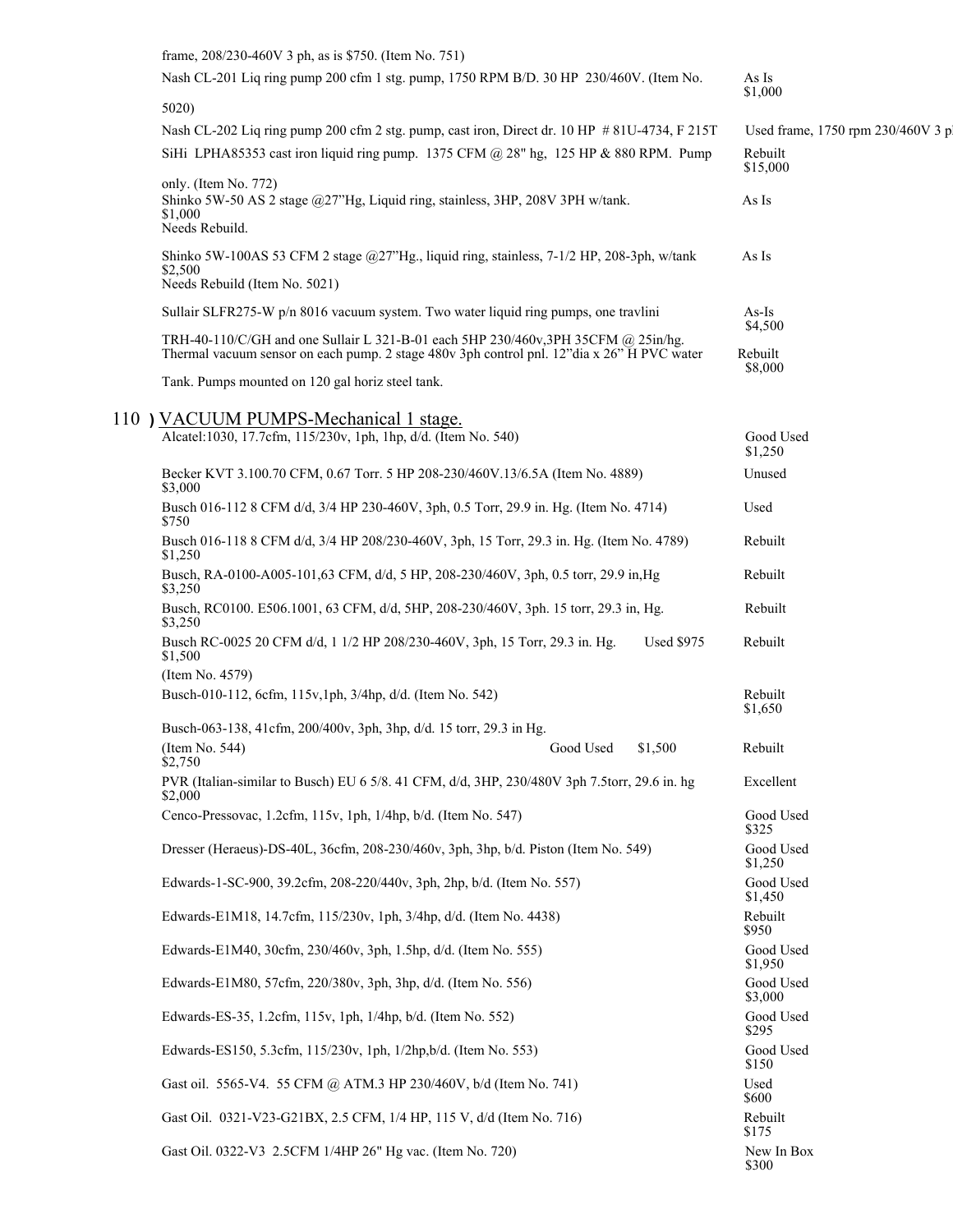| Kinney-KS-13, 13cfm, 115/230v, 1ph, 1/2hp, b/d. (Item No. 559)                        | Rebuilt<br>\$850     |
|---------------------------------------------------------------------------------------|----------------------|
| Lammert-0313120, 20cfm, 200-230/460v, 3ph, 1hp, b/d. (Item No. 569)                   | Used<br>\$950        |
| Leybold-S-6, 6.8cfm, 220v, 1ph, 1/2hp, b/d. (Item No. 574)                            | Used<br>\$495        |
| Leybold-S.6, 3.9cfm, 115v, 1ph, b/d. (Item No. 573)                                   | As Is<br>\$250       |
| Leybold-SV-25, 17cfm, 115v, 1 ph, d/d. (Item No. 4847)                                | Good Used<br>\$1,100 |
| Leybold-SV-65, 46cfm, 208-230/460v, 3 ph, 3hp, d/d. (Item No. 576)                    | Rebuilt<br>\$2,250   |
| Leybold SV-100, 70 CFM, 5HP, 208-230/460V 2: FPT inlet & outlet.<br>\$2,220           | Rebuilt              |
| Leybold-S60A 36.7 CFM, 230/460V, 3 ph, 2 HP, d/d. (Item No. 5022)                     | Rebuilt<br>\$2,300   |
| Leybold S-160C, 124 CFM, 7.5 HP, 208V, 23A. LF 65 inlet & outlet flg.<br>\$4,250      | Rebuilt              |
| Rietschle DCLF 80 DV [04], 47 CFM, d/d, 5.5 HP, 230/460V, 3 ph, 24 in, Hg.<br>\$1,250 | Used                 |

| Page 60<br><b>Item</b>                                                                        | Condition<br><b>Price</b> |
|-----------------------------------------------------------------------------------------------|---------------------------|
| Stokes-146H-11, 30cfm, 208v, 3ph, 1.5hp, b/d. (Item No. 579)                                  | Rebuilt<br>\$2,500        |
| Stokes-146G, 17cfm, 208-230/460v, 3ph, 1hp, b/d. (Item No. 578)                               | Used<br>\$850             |
| Stokes-148H-9, 50cfm, 208-230/460v, 3ph, 3hp, b/d. (Item No. 580)                             | Rebuilt<br>\$2,650        |
| Stokes-148H-10, 50cfm, 208-230/460, 3ph, 2hp, b/d. New \$3,950. (Item No. 581)                | Rebuilt<br>\$2,950        |
| Stokes-149H-10, 80cfm, 208-230/460v, 3ph, 3hp, b/d. (Item No. 582)                            | Rebuilt<br>\$3,500        |
| Stokes 149H-11, 80 CFM ,3hp,3ph belt drive<br>\$4,000                                         | Rebuilt                   |
| Stokes-212H-11, 150cfm, 208-230/460v, 3ph, 7.5hp, b/d. (Item No. 584)                         | Rebuilt<br>\$5,500        |
| Stokes-212H-10, 150cfm, 208-220/440v, 3ph, 5hp, b/d. Old style B.G. (Item No. 583)            | Rebuilt<br>\$4,500        |
| Stokes 412H-11, 300CFM, 4" ASA Flg, Welded oil case, Crankcase frozen and cracked.<br>\$2,500 | As Is                     |
| Cracked oil inlet on dead head, pump pulley, No motor or belt guard. Good for parts.          |                           |
| Pump was "On-Line" when frozen.                                                               |                           |
| Welch-1373, 10.6cfm, b/d, pump only. (Item No. 588)                                           | Rebuilt<br>\$650          |
| Welch-1399, 1.2cfm, b/d, pump only. (Item No. 587)                                            | Rebuilt<br>\$375          |
| Welch-1399, 1.2cfm, 115v, 1ph, 1/3hp, b/d. (Item No. 586)                                     | Rebuilt<br>\$475          |
| Welch-1403, 3.5cfm, 115/230v, 1ph, 1/2hp, b/d. (Item No. 589)                                 | Rebuilt<br>\$625          |
| 111) VACUUM PUMPS-Mechanical 2 stage.                                                         |                           |
| Alcatel-2033, 27cfm, 208-230/460v, 3ph, 1.5hp, d/d. (Item No. 605)                            | Rebuilt<br>\$2,500        |
| Alcatel-2030C, 17cfm, 208-230/460v, 3ph, 1.5hp, d/d. (Item No. 604)                           | Rebuilt<br>\$1,300        |
| Alcatel-2008AC, 7 cfm, 115/230V, 1ph, 1/2 hp, d/d. (Item No. 5023)                            | Rebuilt<br>\$1,050        |
| Alcatel-2004A, 3.2cfm, 115/230v, 1ph, 1/3hp, d/d. (Item No. 598)                              | Rebuilt<br>\$950          |
| Alcatel-2008A, 7cfm, 115/230v, 1ph, 1/2hp, d/d. (Item No. 599)                                | Rebuilt<br>\$950          |
| Alcatel-2012, 11cfm, 115/230v, 1ph, 3/4hp, d/d. (Item No. 600)                                | Rebuilt<br>\$975          |
| Alcatel-2012A, 11cfm, 115/208-230v, 1ph, 3/4hp, d/d. (Item No. 601)                           | Rebuilt                   |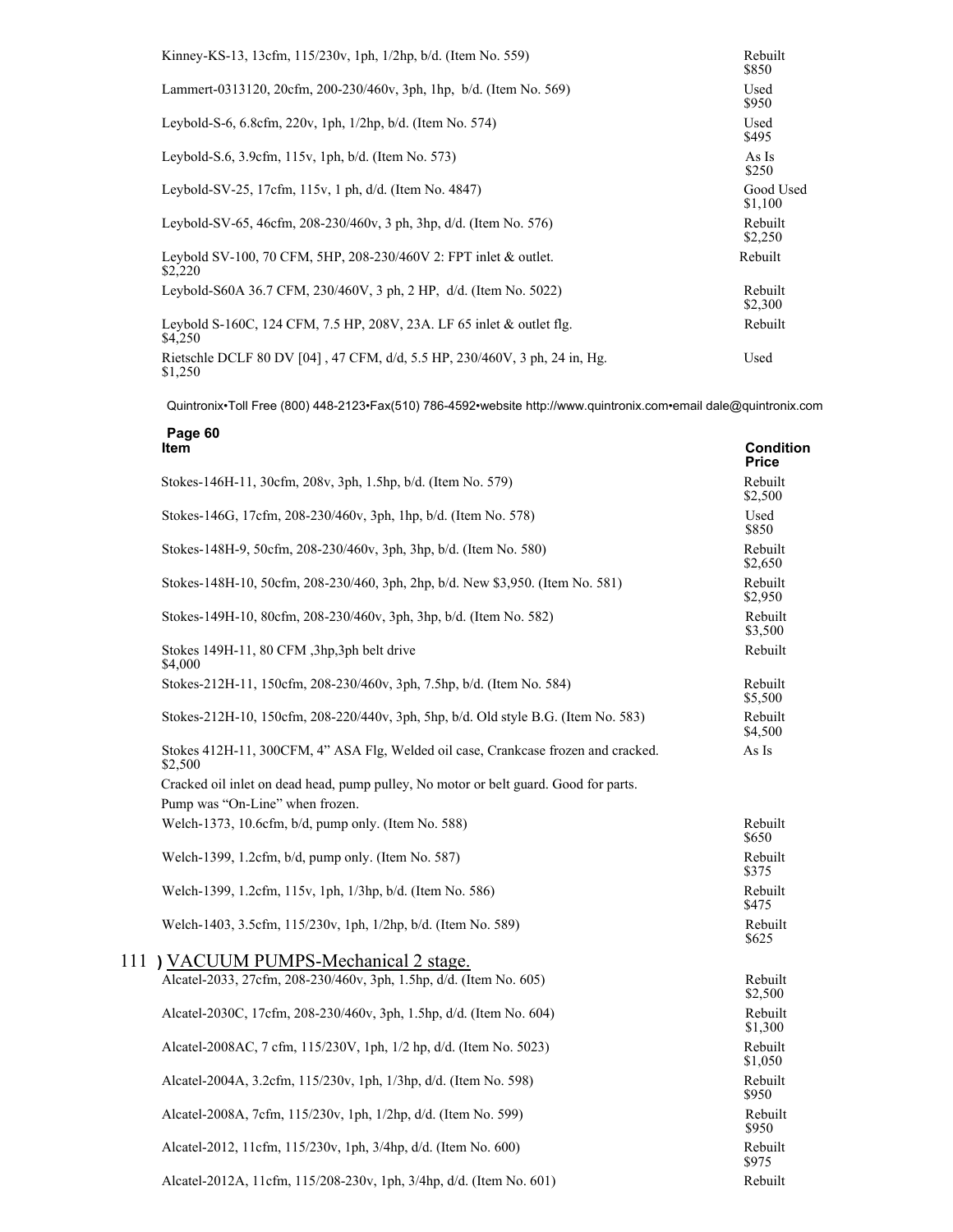|         |                                                                                         | \$1,175            |
|---------|-----------------------------------------------------------------------------------------|--------------------|
|         | Alcatel-2012AC, 11cfm, 230/460v, 3ph, 3/4hp, d/d. (Item No. 602)                        | Rebuilt<br>\$1,550 |
|         | Alcatel-2060, 30 CFM, 208-230/460 v, 3 ph, 3 ph, 3 hp, d/d<br>\$2,000                   | Rebuilt            |
|         | Alcatel-2060C, 30cfm, 208-230/460v, 3ph, 2hp, d/d. (Item No. 607)                       | Rebuilt<br>\$2,250 |
|         | Alcatel 2021 CP 14.6 CFM, 208-230/460V, 3 PH, 3/4 HP, d/d.<br>\$1,650                   | Rebuilt            |
|         | Alcatel 2021 CP 14.6 CFM, prepared for Fomblin, 200-480V, 3 PH, 3/4 HP, d/d.<br>\$2,850 | Unused             |
|         | Alcatel 2033 CP+ 27 CFM 3ph., Fomblin<br>\$3,000                                        | Rebuilt            |
|         | Alcatel-2030, 17cfm, 208-230/460v, 3ph, 1.5hp, d/d. (Item No. 603)                      | Rebuilt<br>\$1,150 |
|         | Alcatel-2033C, 27cfm, 200-230/460v, 3ph, 1.5hp, d/d. (Item No. 606)                     | Rebuilt<br>\$2,750 |
|         | Alcatel-2063, 50cfm, 200-220v, 3ph, 3hp, d/d. (Item No. 608)                            | Rebuilt<br>\$3,500 |
|         | Alcatel-2063C, 50cfm, 230/460v, 3ph, 3hp, d/d. (Item No. 609)                           | Rebuilt<br>\$4,250 |
|         | Alcatel-2100, 90 cfm, 3.55 KW, 220/440 V, 60 Hz (Item No. 4888)                         | Used<br>\$3,500    |
|         | Balzers DUO-016B, 12 cfm, d/d 110V. (Item No. 5024)                                     | Rebuilt<br>\$1,100 |
|         | Balzers-12 Cu M/hr, 9cfm, 208v, 1 ph, 3/4hp, d/d. (Item No. 614)                        | Used<br>\$650      |
|         | Balzers-DUO-35, 20.6cfm, b/d, pump and base only. (Item No. 615)                        | As Is<br>\$600     |
|         | Balzers-DUO-030A, 26 CFM d/d, 1.1 KW, 220/380V 50/60 Hz (Item No. 4878)                 | Good<br>\$1,175    |
|         | Balzers-DUO-12A, 7cfm, d/d, fomblin. (Item No. 613)                                     | Good Used<br>\$775 |
|         | Cenco-Hypervac 25, 9.3cfm, 115/230v, 1ph, 3/4hp, b/d. (Item No. 621)                    | As Is<br>\$250     |
|         | Cenco-HYVAC 28, 9.9cfm, b/d, pump only no pully. (Item No. 622)                         | As Is<br>\$100     |
|         | Cenco-HYVAC 2, 0.9cfm, 115/230v, 1ph, 1/4hp, b/d. (Item No. 617)                        | Good Used<br>\$375 |
|         | Cenco-HYVAC 7, 2.8cfm, 115/230v, 1ph, 1/3hp, b/d. (Item No. 618)                        | Rebuilt<br>\$525   |
|         | Cenco-HYVAC 14, 5cfm, 115v, 1ph, 1/2hp, b/d. (Item No. 619)                             | Rebuilt<br>\$650   |
|         | Cenco-HYVAC 45, 15.9cfm, b/d, pump and base only. (Item No. 623)                        | As Is<br>\$150     |
|         | Cenco-MEGAVAC, 2cfm, 115/23v, 1ph, 1/3hp, b/d. (Item No. 620)                           | Rebuilt<br>\$450   |
|         | Edwards-E2M8, 6.7cfm, 115/230v, 1ph, 1/2hp, d/d. (Item No. 628)                         | Rebuilt<br>\$1,050 |
|         | Edwards-E2M2, 2cfm, 115/230v, 1ph, 1/2hp, d/d. (Item No. 627)                           | Rebuilt<br>\$850   |
|         | Edwards-E2M80, 57cfm, 208-230/460v, 3ph, 3hp, d/d (Item No. 635)                        | Rebuilt<br>\$4,500 |
| \$1,950 | Edwards-E2m30, 23 CFM 208-230/460 V, 3ph, 1 1/2hp d/d                                   | Rebuilt            |
|         | W/new 208-230v, 1ph 1 $\frac{1}{2}$ hp motor.                                           | Rebuilt            |

#### \$2,200

| Page 61                                                                                  |           |              |
|------------------------------------------------------------------------------------------|-----------|--------------|
| <b>Item</b>                                                                              | Condition | <b>Price</b> |
| Edwards-E2M12, 10.2cfm, $115/230v$ , 1ph, $3/4hp$ , $d/d$ . (Item No. 629)               | Rebuilt   | \$1,575      |
| Edwards-E2M18, 14.7cfm, 115/230v, 1ph, 3/4hp, d/d. (Item No. 632)                        | Rebuilt   | \$1,475      |
| Edwards-E2M30, 23CFM, 208-230/460V, 3 PH, 1 1/2 HP d/d                                   | Rebuilt   | \$1,950      |
| Edwards-E2M30, 23CFM, w/ new 208-230V, 1 PH, 1 1/2 HP motor.                             | Rebuilt   | \$2,200      |
| Edwards-E2M40, $30cfm, 208v, 3ph, 2hp, d/d$ (Item No. 634)                               | Rebuilt   | \$2,950      |
| Edwards-ED250, 8.7cfm, $115/230v$ , 1ph, $3/4$ hp, $b/d$ . Needs Rebuild. (Item No. 631) | As Is     | \$350        |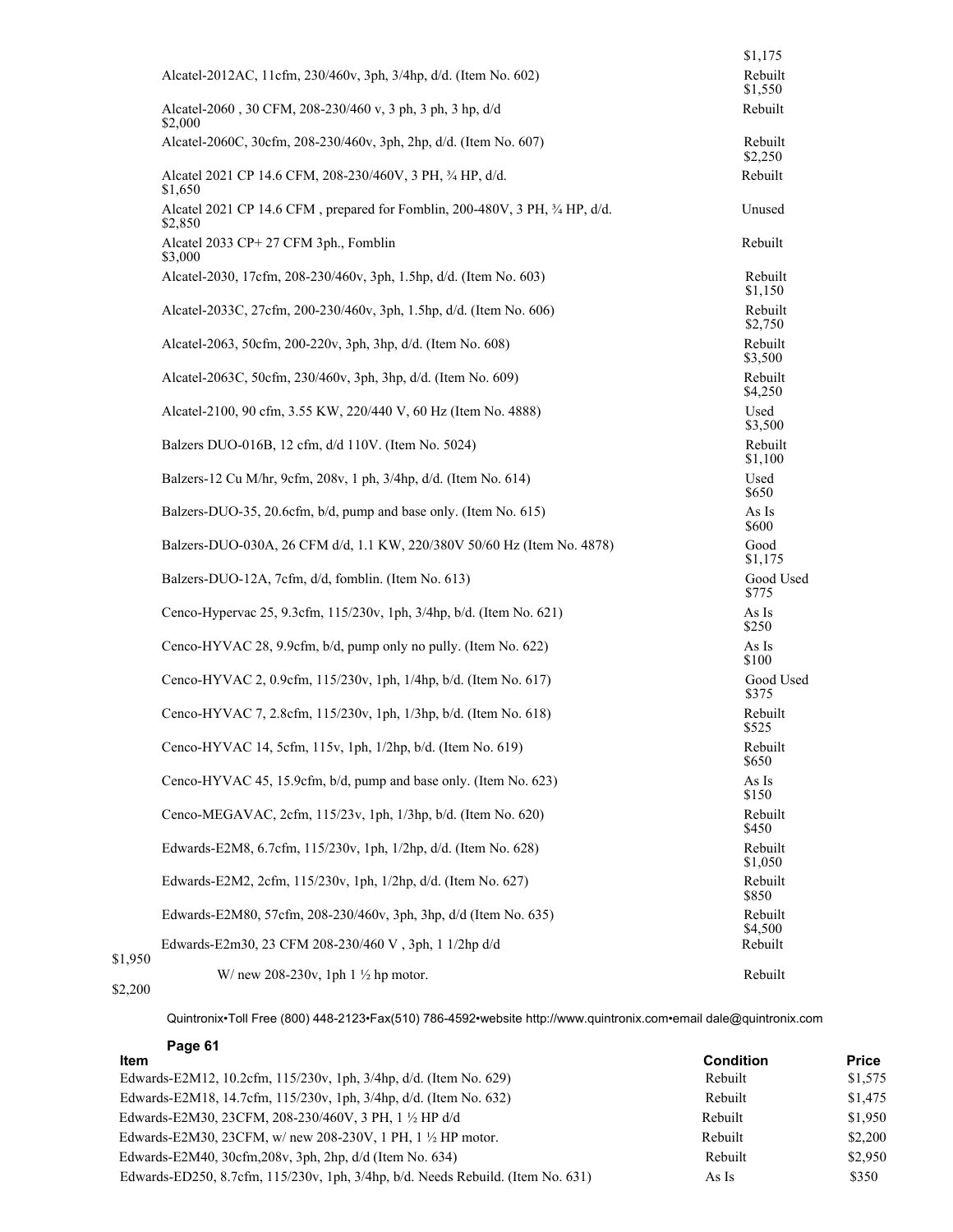| Edwards-ED660, 23cfm, 115/230v, 1ph, 1.5hp, b/d. (Item No. 633)                                                                                    | New        | \$1,950 |
|----------------------------------------------------------------------------------------------------------------------------------------------------|------------|---------|
| Edwards-ED660, 23cfm, 115/230v, 1ph, 1.5hp, b/d. (Item No. 4436)                                                                                   | Rebuilt    | \$1,500 |
| Edwards-EDM6, 5cfm, 110-125v, 1ph, 1/2hp, d/d. (Item No. 626)                                                                                      | Rebuilt    | \$650   |
| Edwards-EV-3, 115/230v, 1ph, b/d. (Item No. 625)                                                                                                   | Good Used  | \$425   |
| EdwardsRV-3,2.6CFM, 115-208/230V, 1ph, 1/2 HP, d/d.                                                                                                | Rebuilt    | \$1,000 |
| EdwardsRV-5, 4.1CFM, 115-208/230V, 1ph, 1/2 HP, d/d.                                                                                               | Rebuilt    | \$1,100 |
| EdwardsRV-8, 6.9CFM, 115-208/230V, 1ph, 3/4 HP, d/d.                                                                                               | Unused     | \$1,400 |
| Fischer Scientific M8C P/N 01-257-8C, 5.6 CFM, 115-200/230V, 1ph, 1/2 HP, d/d.                                                                     | New In Box | \$1,450 |
| Kinney-KC-5, 5cfm, 115/230v, 1ph, 1/2hp, b/d. (Item No. 639)                                                                                       | Rebuilt    | \$750   |
| Kinney-KC-3, 3cfm, pump and base only. (Item No. 638)                                                                                              | As Is      | \$100   |
| Kinney-KD-30, 30cfm, 230/460v, 3ph, 1.5hp, b/d. (Item No. 641)                                                                                     | Good Used  | \$1,800 |
| Kinney-KTC-112, 112cfm, 220/440v, 3ph, 7.5hp, b/d. (Item No. 562)                                                                                  | Good Used  | \$4,000 |
| Kinney-KTC-21, 21cfm, 115/230v, 1ph, 1.5hp, d/d. (Item No. 640)                                                                                    | Rebuilt    | \$1,750 |
| Lammert-10310, 11.3cfm, 115/230v, 1ph, 3/4hp, d/d. (Item No. 4437)                                                                                 | Used       | \$600   |
| Lammert-10207, 7.5cfm, 115/230v, 1ph, 3/4hp, d/d. (Item No. 643)                                                                                   | Rebuilt    | \$800   |
| Leybold D1.6B 1.2 CFM, 115V. (Item No. 5048)                                                                                                       | Good Used  | \$750   |
| Leybold D25BCS, 20.9 CFM, 1.5 HP, 200-230V, 1ph, 9-8.7 A, optional:CFS 16/25 oil filter and<br>ARS 16/25 exhaust filter, pump only (Item No. 4694) | Rebuilt    | \$2,900 |
| Leybold D4AC 4.5 CFM, 115/230V. (Item No. 5050)                                                                                                    | Good Used  | \$900   |
| Leybold D4B 3.4 CFM, 115V. (Item No. 5049)                                                                                                         | Good Used  | \$950   |
| Leybold D65B,53 CFM 3ph<br>As Is<br>\$2,750                                                                                                        | Rebuilt    | \$4,500 |
| Leybold-D16AC, 14.4cfm, 115/230v, 1ph, 1hp d/d. (Item No. 651)                                                                                     | Rebuilt    | \$1,500 |
| Leybold-D16A, 14.4cfm, 115/230v, 1ph, 1hp d/d. (Item No. 650)                                                                                      | Rebuilt    | \$1,450 |
| Leybold-D16B, 13.4cfm, 115/200-230V1 PH, 1hp, d/d (Item No. 652)                                                                                   | Rebuilt    | \$1,600 |
| Leybold-D16BC,5cfm, 115/200-230V1 PH, 1hp, d/d                                                                                                     | Rebuilt    | \$1,750 |
| Leybold-D2A, 2.2cfm, 115/230v, 1ph, 1/3hp, d/d. (Item No. 646)                                                                                     | Rebuilt    | \$875   |
| Leybold-D2AC, 2.2cfm, 115/230v, 1ph, 1/3hp, d/d.                                                                                                   | Rebuilt    | \$975   |
| Leybold-D30A, 26.8cfm, 115/230v, 1ph, 1 1/2hp d/d, unused in box \$2,750 (Item No. 653)                                                            | Rebuilt    | \$1,750 |
| Leybold-D30AC, 26.8cfm, 208v, 3ph, 1 1/2hp d/d. (Item No. 654)                                                                                     | Rebuilt    | \$1,850 |
| Leybold-D4A, 4.5cfm, 115/230v, 1ph, 1/2hp, d/d. (Item No. 647)                                                                                     | Rebuilt    | \$950   |
| Leybold-D25BCS, 20.9cfm, 208/460v, 3ph, 1 1/2hp d/d                                                                                                | Rebuilt    | \$2500  |
| Leybold-D40BCS, 200-230/460v, 3ph, 3hp, with fomblin & OF-40-65 filter (Item No. 4482)                                                             | Rebuilt    | \$5,400 |
| Leybold-D65BCS, 200-230/460v, 3ph, 3hp, with fomblin & OF-40-65 filter (Item No. 4483)                                                             | Rebuilt    | \$6,660 |
| Leybold-D60A, 36.7cfm, 230/460v, 3ph, 2hp d/d. (Item No. 655)                                                                                      | Rebuilt    | \$2,850 |
| Leybold-D60AC, 36.7cfm, 208v, 3ph, 2hp, d/d. (Item No. 656)                                                                                        | Rebuilt    | \$3,000 |
| Leybold-D8A, 7cfm, 115/230v, 1ph, 1hp,d/d. (Item No. 648)                                                                                          | Rebuilt    | \$1,050 |
| Leybold-D90AC, 55cfm, 230/460v, 3ph, 3hp, d/d. (Item No. 657)                                                                                      | Rebuilt    | \$3,250 |
| Leybold-DK-20, 13.3cfm, 208/220/440v, 3ph, 1hp, d/d. (Item No. 649)                                                                                | Used       | \$950   |
| Leybold-DK-90, 61cfm, 208-220/440v, 3ph, 3hp, d/d. (Item No. 658)                                                                                  | Rebuilt    | \$5,000 |
| Leybold-DK-180, 120cfm, 220/440v, 3ph, 7.5hp, d/d. (Item No. 660)<br><b>Used \$4,000</b>                                                           | Rebuilt    | \$6,500 |
| Marvac-5BR-3, 5.5cfm, 115/230v, 1ph, 1/2hp, b/d. (Item No. 662)                                                                                    | Rebuilt    | \$650   |
| Marvac-B-30, 8.8cfm, 115/230v, 1ph, 3/4hp, b/d. (Item No. 663)                                                                                     | Rebuilt    | \$750   |
| NRC(Leybold-2D, 1.3cfm, 115v, 1ph, 1/4hp, b/d. (Item No. 666)                                                                                      | Used       | \$225   |
| Precision-PS-500, 17.6cfm, 230/460v, 3ph, 1hp, b/d. (Item No. 670)                                                                                 | Rebuilt    | \$900   |
| Precision-D150, 5.3cfm, b/d, pump and base only. (Item No. 668)                                                                                    | Rebuilt    | \$500   |
|                                                                                                                                                    |            |         |

| <b>Item</b>                                                         | <b>Condition</b><br><b>Price</b> |
|---------------------------------------------------------------------|----------------------------------|
| Precision-PS-300, 10.6cfm, 115/230v, 1ph, 1hp, b/d. (Item No. 669)  | Rebuilt<br>\$575                 |
| Stokes-V-023-2, 55cfm, 208-230/460v, 3ph, 3hp, d/d. (Item No. 672)  | Rebuilt<br>\$3,000               |
| Stokes-V-017-2, 36.7cfm, 2hp, d/d. (Item No. 674)                   | Rebuilt<br>\$2,500               |
| Varian SD-400, 50 cfm, 200-230/460V, 3 ph, 3 HP d/d (Item No. 4892) | Excellent<br>\$3,500             |
| Welch-1374, 23cfm, 155/230, 1ph, 1.15hp, b/d. (Item No. 686)        | Rebuilt<br>\$1,400               |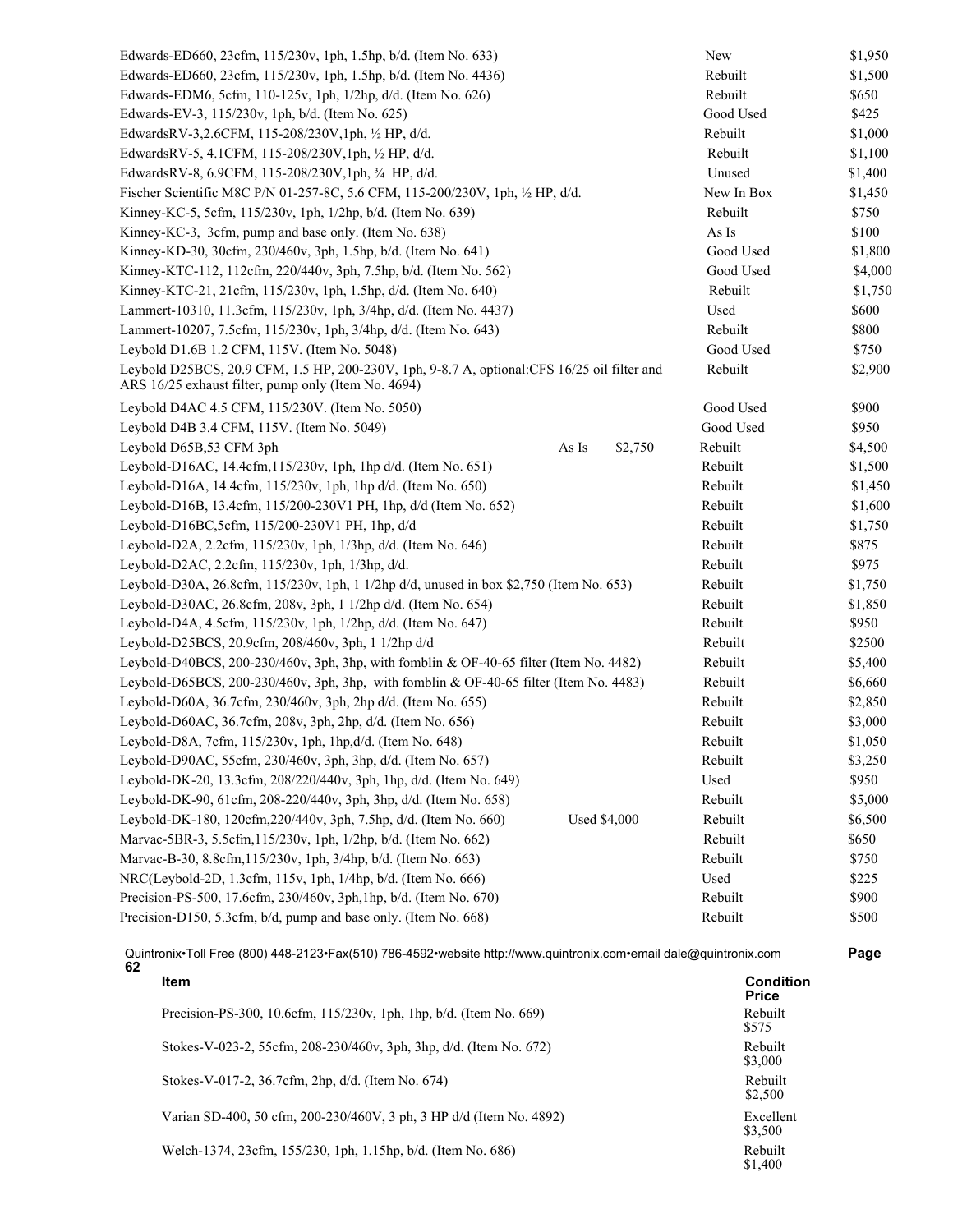| Welch-1375, 35cfm, 208-23/460v, 3ph, 2hp, b/d. (Item No. 688)                                                                                      |                 | Rebuilt<br>\$2,750     |
|----------------------------------------------------------------------------------------------------------------------------------------------------|-----------------|------------------------|
| Welch-1376, 10.6cfm, 115/230v, 1ph, 1hp, b/d. (Item No. 689)                                                                                       |                 | Rebuilt<br>\$1,050     |
| Welch-1376, 10.6cfm, b/d, pump only. (Item No. 690)                                                                                                |                 | Rebuilt<br>\$800       |
| Welch-1397, 17.7cfm, b/d, pump only. (Item No. 694)                                                                                                |                 | Rebuilt<br>\$1,025     |
| Welch-1397, 17.7cfm, 115/230v, 1ph, 1hp, b/d. (Item No. 693)<br>\$2,500                                                                            | Rebuilt \$1,350 | Unused                 |
| Welch-1398, 53cfm, 208-230/460v, 3ph, 3hp, b/d. (Item No. 696)                                                                                     |                 | Rebuilt<br>\$3,250     |
| Welch-1400, 0.9cfm, 115v, 1ph, 1/3hp, b/d. (Item No. 677)                                                                                          |                 | Rebuilt<br>\$650       |
| Welch-1400B-01, 0.9cfm, 115v, 1ph, 1/3hp, b/d. (Item No. 678)                                                                                      |                 | Unused In Box<br>\$900 |
| Welch-1400, 0.9cfm, b/d, pump only. (Item No. 676)                                                                                                 |                 | Rebuilt<br>\$500       |
| Welch-1402, 5.6cfm, b/d, pump only. (Item No. 680)                                                                                                 |                 | Rebuilt<br>\$700       |
| Welch-1402, 5.6cfm, 115/230v, 1ph, 1/2hp, b/d. (Item No. 679)<br>\$1350                                                                            | Rebuilt \$950   | Unused                 |
| Welch-1405, 2.1cfm, 115/230v, 1ph, 1/2hp, b/d. (Item No. 684)                                                                                      |                 | Rebuilt<br>\$625       |
| Welch-1405, 2.1 $cfm$ , b/d, pump only. (Item No. 683)                                                                                             |                 | Rebuilt<br>\$425       |
| 112) VACUUM PUMPS-Misc.                                                                                                                            |                 |                        |
| Beech-Russ Mod. A 1/3 HP 115/230 V, d/d (Item No. 702)                                                                                             |                 | As Is<br>\$185         |
| Bell & Gossett SYC-LV 1/12 HP Diaphram (Item No. 704)                                                                                              |                 | As Is<br>\$95          |
| Gast-oiled. 2565-V2. 21 cfm, 1 1/2 HP, 3ph, 230/460V d/d. (Item No. 5025)                                                                          |                 | Rebuilt<br>\$700       |
| Hetzel 1/4 HP 115 V, d/d (Item No. 706)                                                                                                            |                 | As Is<br>\$250         |
| Leiman 1 HP. b/d (Item No. 762)                                                                                                                    |                 | Used<br>\$850          |
| Marvac 2AARS 1/4 HP, b/d (Item No. 764)                                                                                                            |                 | Used<br>\$350          |
| Nelson 911 1/4 HP, b/d (Item No. 766)                                                                                                              |                 | Used<br>\$195          |
| Redpoint 58 BF, 1/3 HP, b/d (Item No. 768)                                                                                                         |                 | Used<br>\$350          |
| 113 ) VACUUM PUMPS-Parts.                                                                                                                          |                 |                        |
| Lammert 35900 3/4 HP. Piston, Parts only. (Item No. 760)                                                                                           |                 | As Is<br>\$95          |
| 114) VACUUM PUMPS-Sorbtion                                                                                                                         |                 |                        |
| Huntington SP-151 Std size sorb. Pump (Item No. 4587)                                                                                              |                 | Very Good<br>\$150     |
| Molecular Sieve. 13X-1/8 d Pellets. For foreline traps. (Item No. 1223)                                                                            |                 | New                    |
| Molecular Sieve. 5A-1/16 d Pellets. For vacsorbs. Qt. cans , 10 gal drums. (Item No. 1221)                                                         |                 | New<br>\$15            |
| Portable Vacsorb on 2-wheel cart. Varian 941-6003 aluminum triple size w/bake heater and 944-6013                                                  |                 | Used                   |
| 1,950<br>SST Dewar. MDC 2 3/4 CFF. 1 1/2 Valve, cross, & 3' flex rough line. Varian 951-5096 BTA valve<br>& 531 T.C. on 2 3/4 CFFs (Item No. 1203) |                 |                        |
| Ultek SST sorb pumps (Item No. 1195)                                                                                                               |                 | Used<br>\$275          |
| Varian 931-5010 Megasorb roughing module. Manual valves. Bakeout timer. (Item No. 1211)                                                            |                 | Good Used<br>\$3,500   |
| Varian 931-5012 Megasorb roughing module. Air operatedl valves. Bakeout timer and dry vane pump                                                    |                 | Good Used              |
| 4,500<br>(Item No. 4558)                                                                                                                           |                 |                        |
| Varian 941-6001 Alum Vacsorb, Std size. New sieve. Earlier model with cork. (Item No. 1187)                                                        |                 | Used                   |

Used<br>\$250

 $\mathbb S$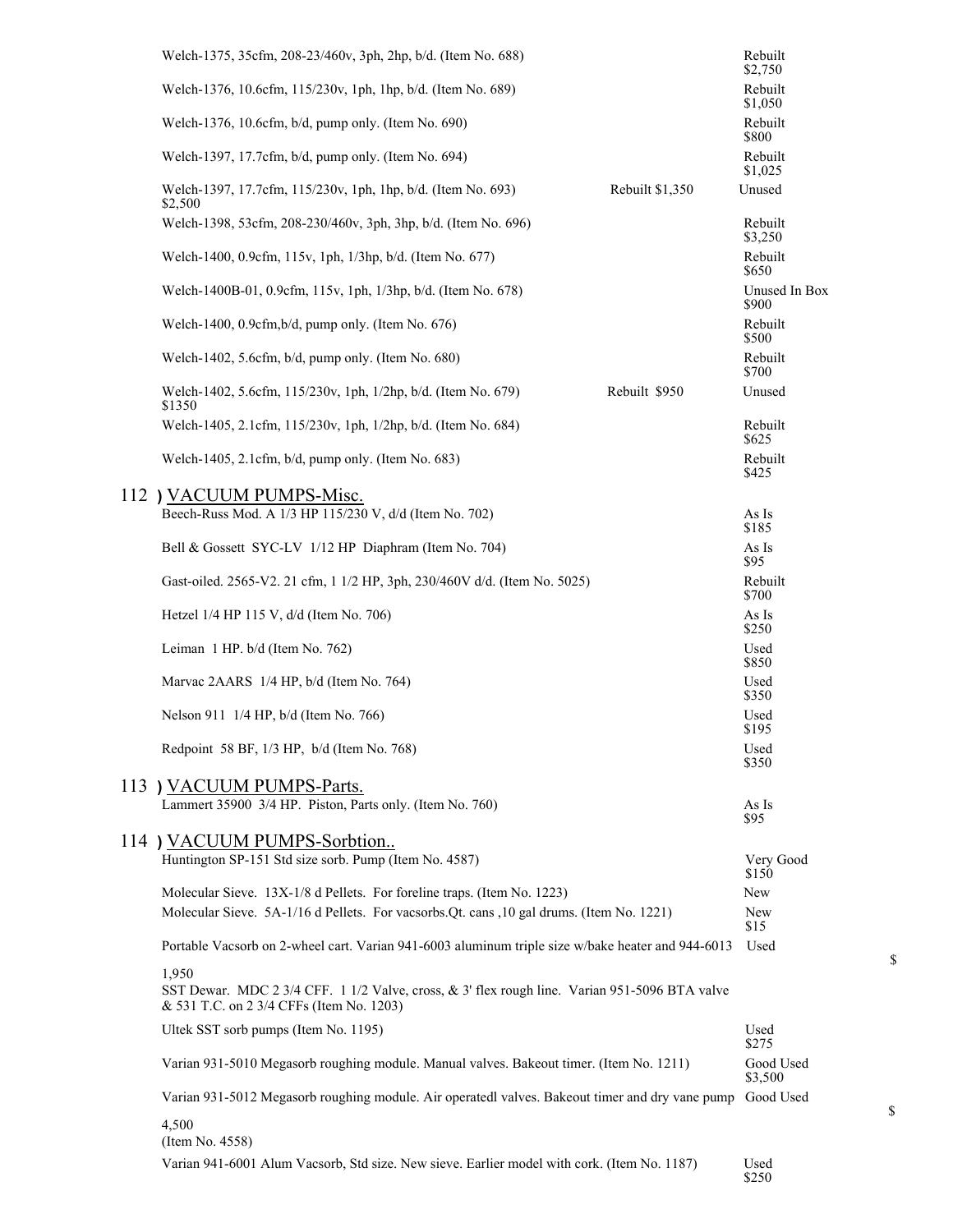Varian 941-6501 Alum Vacsorb, Std size. New sieve. Current model with check valve. (Item No. Used<br>\$400

1189)

Quintronix•Toll Free (800) 448-2123•Fax(510) 786-4592•website http://www.quintronix.com•email dale@quintronix.com

| Page 63<br>ltem                                                                                                                                                                                                    | <b>Condition</b>     |
|--------------------------------------------------------------------------------------------------------------------------------------------------------------------------------------------------------------------|----------------------|
| Varian 944-0044 bakeout heater. 120V 400W. (Item No. 1193)                                                                                                                                                         | <b>Price</b><br>Used |
| Varian Large SST Vacsorb 12 d x 20 h w/6" d x 6 1/2 l neck to 8" CFF. (Item No. 1209)                                                                                                                              | \$125<br>Used        |
| Varian SST Vacsorb, Std size. 1 1/2 tube. (Item No. 1185)                                                                                                                                                          | \$475<br>Used        |
| Varian SST Vacsorb Dewar, Hook style, triple size, 28" tall. (Item No. 1207)                                                                                                                                       | \$150<br>Used        |
| Varian SST Vacsorb Dewar, Pin style, std. size. Current model 944-0011. (Item No. 1201)                                                                                                                            | \$750<br>Used        |
| Varian SST Vacsorb Dewar, Hook style, std size. (Item No. 1199)                                                                                                                                                    | \$425<br>Used        |
| Varian/Ultek hook-style styrofoam Dewar. (Item No. 1197)                                                                                                                                                           | \$350<br>New<br>\$55 |
| 115 ) VACUUM PUMPS-Titanium sublimation.                                                                                                                                                                           |                      |
| Hughes W/C "TSP Bomb". 3-2 3/4 HUF, 5"d x 10"l. (Item No. 1172)                                                                                                                                                    | Used<br>\$150        |
| P-E/Ultek 210-1560 Combo. Std ion/TSP (missing). 6 3/4 CVF, 3 3/8 CVF TSP port W/C, w/HV FT.                                                                                                                       | Used                 |
| 1,950<br>(Item No. 1176)                                                                                                                                                                                           |                      |
| Special 3 Filament. Getter pumps on mini CF 4 pin header. 2 5/8 L (Item No. 1159)                                                                                                                                  | Used                 |
| Temescal SS-3500 E.B P. supply & TSP Rod fed gun on 12 3/8 OD P.C> wire seal flg.SS-300 can be                                                                                                                     | As Is<br>\$4,500     |
| converted to operttion similar to ES-6 $@$ 6 KW (10KV,0.6A), 208/230V 3 ph (Item No. 1179)                                                                                                                         |                      |
| Ultek 210-1500 Boostvac 25 L/S D-I ion / 500 L/S TSP. 6 3/4 CVF. (Item No. 1157)                                                                                                                                   | Used<br>\$2,750      |
| Ultek 214-0410 bakeable 4 filament TSP cartridge on 2 3/4 CVF. Includes 214-0500 18" adapter cable Used                                                                                                            |                      |
| 550<br>with MS conn. (Item No. 1161)                                                                                                                                                                               |                      |
| Ultek 214-0400 Non bakeable 4 Fil. TSP cart on 3 3/8CVF w/ MS 3102A-24-10P (Item No. 1164)                                                                                                                         | Used                 |
|                                                                                                                                                                                                                    | \$250<br>Used        |
| Varian "old style" 3 filament TSP cartridge on 2 3/4 CFF. For use with 922-0006 power supply.                                                                                                                      | \$250                |
| (Item No. 1168)<br>Varian 916-0009 Mini Ti-ball mtd. on 6" CFF, W/C 1 1/2" dia substrate-shield. No Ti-ball. (Item No.                                                                                             | Good Clean           |
|                                                                                                                                                                                                                    | \$550                |
| 1170)<br>Varian Q 3500 Ti pump getter array LN insert. 18" top flange with 2 3/4 CFF. (Item No. 1174)                                                                                                              | Unused               |
|                                                                                                                                                                                                                    | \$1,475              |
| Varian Q 3500 Ti pump getter array. LN insert. 16"d x 19"h w/18"OD top flange. 2 3/4 CFF/top.                                                                                                                      | Unused<br>\$1,475    |
| (Item No. 1084)                                                                                                                                                                                                    |                      |
| Varian Special TSP/Ion pump. No W/C 6"d x 12"l 2 3/4 & 8" CFF. Body only. (Item No. 1166)                                                                                                                          | Used<br>\$250        |
| 116) VACUUM SYSTEM COMPONENTS MISC.                                                                                                                                                                                |                      |
| Edwards EO69-00-209 Top plate for etch accessory on model 306 Coater (Item No. 105)<br>117) VACUUM SYSTEMS-Cryo Pumped.                                                                                            | Used                 |
| 24" Web Coater tooled for filament evaporation on lead frames. Approx 6' dia x 4' lg. SST chamber                                                                                                                  | Good                 |
| for 20" ASA cryopump. Stokes 1721 blower package. Arctic AC-5, 5 ton A/C chiller. (Item No. 174)                                                                                                                   | \$65,000             |
| MRC-Sputtering system, custom built for seagate for hard disks coating. GP 275 Pirani gauge.                                                                                                                       | Good Used            |
| CTI-8 cryo pump, 6"VRC main valve, 6" throttling valve, MRC 2kw<br>RF power supply & matching box, 3 target, 19 $\frac{1}{4}$ id x 6 $\frac{1}{2}$ horizontal SST chamber, no comp,<br>MP, or I.G. (Item No. 4503) | \$9,500              |

HVEC 38"WX36"DX66"H SST W/C box, front opening door. 20" ASA poppet valve w/baffle

\$

 $\mathbb S$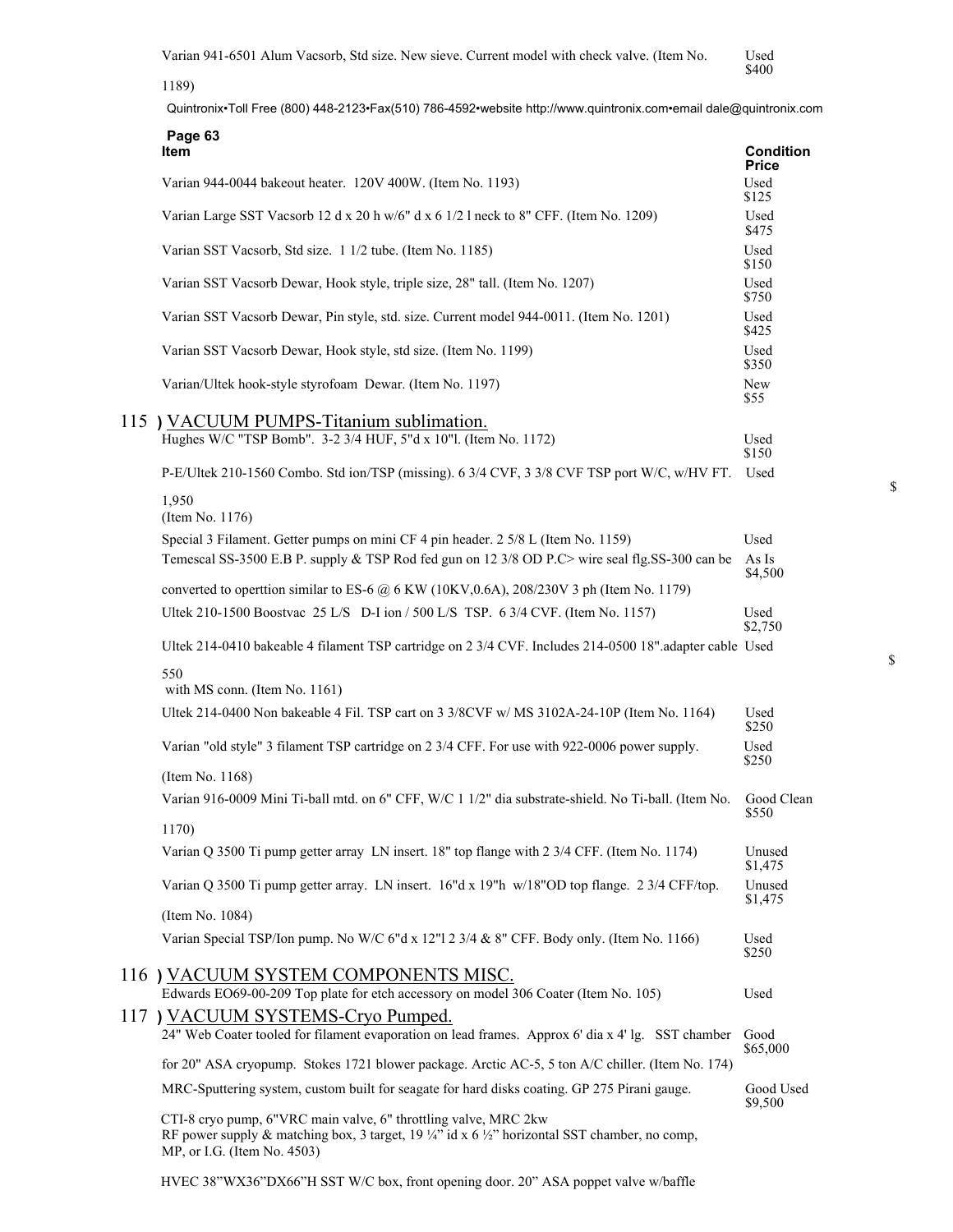#### 118 ) VACUUM SYSTEMS – Diffusion Pumped.

Balzers BAK-760 36"hx 35" w x 37 1 ½ d, SST w/c box. 2 ea 4" VP in full opening door. ISO-250 port As-Is \$27,000

 on top w/ rotating planetary FT, 4 ea 32mm ports on top, 2 ea on sides and 27 eaon bottom. 18 blanked off , 3 H.V. FT, 2 water and air FT. One substrate heater on each side. Waterbaffle in pump port. No control console with system but a 2 Bay Balzers cabinet is available. PVA-500-p2 w/c SST Poppet valve. EVA- 100 P. Fore and rough valves. BFA- 500 MF water baffle, Diff-500 ISO-500 DP 230/400V. 7200W, 3ph. WKP-500 A blower. 588 m 3/ H 2.2 KW 230/400 V. UNO-100 MP, 100m 3/ H, 4 KW 220/380V 1ea 3KVA and 2 ea 5 KVA transformers. Some control boxes.

Balzers BAK-1050 41  $\frac{1}{4}$ " H x 41  $\frac{1}{2}$  w x 55 " D, SST W/C Box. ISO-320 portin top and 2 in bottom. As- Is \$37,500

Each bottom flg has 10 ea 32mm holes in it. Also, there are 36 ea 32 mm holes in bottom. 1 ea ISO-160 Port in each side. 4 ea 32 mm holes in rear. Chamber was stripped for a rebuild. Some rust and rain damage But can be rebuilt. No control console. PVA-630-P2 ISO-630 W/C SST poppet valve with ISO-160 rough Port, 2 ea KF-40 and 1 ea KF-16 ports. PFA-630 A water baffle- No refrig unit, Diff-630 A ISO-630 D.P. 380V 3ph 10,500 VA. WKP-1000 blower 380V. Uno-170 MP. 380V. ISO-160 poppet valve, some piping and control boxes.

| Quintronix•Toll Free (800) 448-2123•Fax(510) 786-4592•website http://www.quintronix.com•email dale@quintronix.com<br>64Item                                                                                                                                                       | <b>Condition</b> | Page<br><b>Price</b> |
|-----------------------------------------------------------------------------------------------------------------------------------------------------------------------------------------------------------------------------------------------------------------------------------|------------------|----------------------|
| 1"CVC-VMF-11, AIR COOLED DP W/3/8 STAINLESS quick connects on in & out, 220V<br>(item no. 4450)                                                                                                                                                                                   | As Is            | \$350                |
| 1"CVC-VMF-10,air cooled dp w/ 1/2 inch foreline valve, w/ a 1" ASA lever valve. (item no. 4449)                                                                                                                                                                                   | As Is            | \$275                |
| 1" Vacuum B pumping station. CVC VMF-DP A/C W/ fan. Welch 1400 PMBG, VAT NW-25 Al<br>Manual gate valve & ASCO $\frac{1}{2}$ " sol fore valve (item no. 7)                                                                                                                         | As Is            | \$1,250              |
| Temescal 5'dx6'lg STL w/c chamber. Two NRC HS-16 DP                                                                                                                                                                                                                               | As Is            | \$37,520             |
| CHA SE600 frame w/6"ASA SST valve&LN trap. No pumps, sidepanel, hoist, controls, or gages.<br>2ea 2kva power stats. Has a special 6"ASAto 20" BP w/5"d x 8" hi neck. 1 Rot FT center & small<br>sputter gun.                                                                      | As Is            | \$2,500              |
| 10" ASA Pumping Stack. CVC PMC-10B DP, BCN-101B LN Trap. 10" gate valve, 3" Rough &<br>fore valves. Cold cathode gauge. 10" ASA 900 elbow to a 18 x 18 x 30 SST chamber from a Brad<br>Thompson E.B. Welder mounted on a frame. VPE. (Item No. 97)                                | Very Good        | \$11,500             |
| 10" CPA 26" SST BP Coater. CPA 10" Aluminum LN trap/valve air, 3" VRC air rough & fore<br>valves. 2 KVA Fil PS & Tap SW, CPA 8750A valve control, CPA 8810 source heater PS & 8701<br>substrate temp control, CPA shutter control & trap bakeout, GP 260 ion gauge. (Item No. 95) | Good             | \$8,450              |
| 2" Denton DV-502 manual fil. Evap. 12" x 12" BJ & guard, disch. Gauge, welch 1402 MP, LN<br>trap, $2''$ W/C D.P. (Item No.4756)                                                                                                                                                   | Rebuilt<br>As Is | \$6,500<br>\$4,000   |
| 2" Key High Vacuum Manual portable pumping station. 2" ASA Varian HSA air cooled DP. 2"<br>Key main valve, LN trap & 3/4" rough & fore valve: Alcatel 2008A 7 CFM MP and G-P 260016<br>ion/thermogauge. (Item No. 15)                                                             | Very Good        | \$4,500              |
| 2" Key high vacuum, #P2AC-BM Manual, pumping station.2" asa air cooled dp, 2" main valve, ln<br>trap, 3/4 rough and fore valve. 3/4" IG. (Item No. 4451)                                                                                                                          | Good             | \$2,250              |
| 2"ASA Varian pumping stack. M2 DP, 951-5204 SST gate valve, bellow air w/sol (Item No. 13)                                                                                                                                                                                        | Unused           | \$1,500              |
| 3" Veeco VS-300 single lever manual pumping station. L N trap. 3" Air cooled DP. Welch 1402<br>$(5.6$ CFM) M.P. ION/2 position TC gauge control.115V, 1 ph, 14 A (Item No. 19)                                                                                                    | Good Used        | \$5,000              |
| 4" ASA CVC PSE-43 Manual Pumping System. VCS-41 main valve. BC-41 multi-coolant baffle,<br>PMC-4B DP, Welch 1397 17 CFM MP. No gaging. Rebuilt by Exolon. (Item No. 23)                                                                                                           | As Is            | \$2,750              |
| 4" Commonwealth scientific, DP stack, 4"ASA pump, butterfly valve,<br>Ln2 trap, 1" IG port, Varian 531 Thermo couple gauge. (Item No. 4518)                                                                                                                                       | Very Good        | \$1,350              |
| 4" CVC Manual System. 19" SST BP. No FT holes, (3) Eight pin FT soldered in BP; 3/4 IG port.<br>VCS-41A solid body main valve 1 1/8 Fore & Rough valves and 1 1/2 " BJ and Gard. Counterbal<br>Hoist but only weight. Circuit breaker panel, No gaging or MP (Item No. 27)        | As Is            | \$2,750              |
| 4" Kinney PW 400 system. 18" SST BP, 15"BJ, Cold trap & 4" DP. 5 H.V. FT. (Item No. 31)                                                                                                                                                                                           | As Is            | \$1,500              |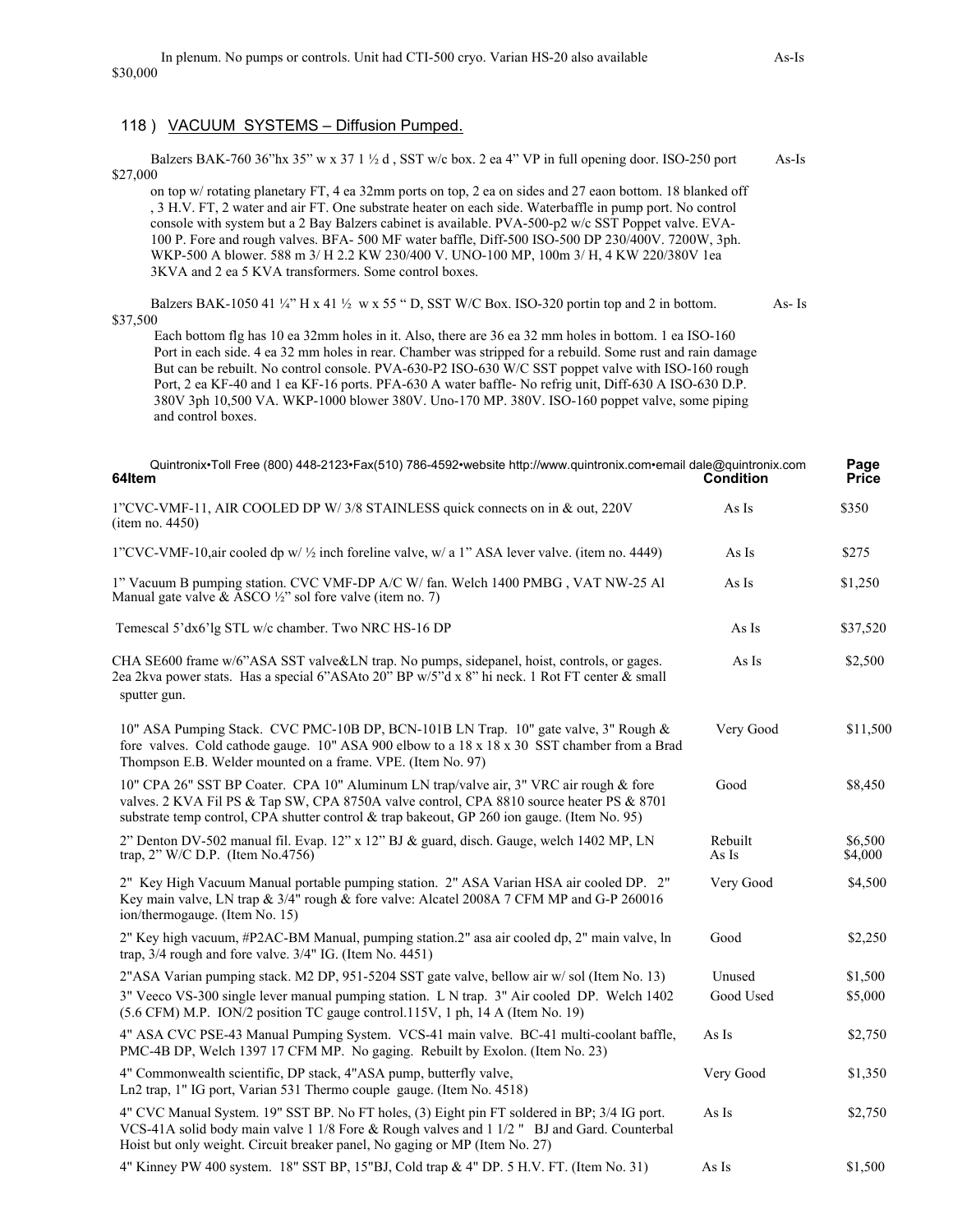| 4" Mfg unknown sputtering system, 4" cvc pmc-4b dp, throttle valve,<br>Cvc bc41 multi cooled baffle, vcs-41 gate valve, 18x18 jar 1397 pump. (Item No. 4453)                                                                                                                                                                                                                                                                                          | As Is            | \$4,500              |
|-------------------------------------------------------------------------------------------------------------------------------------------------------------------------------------------------------------------------------------------------------------------------------------------------------------------------------------------------------------------------------------------------------------------------------------------------------|------------------|----------------------|
| 4" Pumping stack, CVC MCF-300 DP. VRC 4" lever valve, water baffle, top spool w/flanges. (Item<br>No. 21)                                                                                                                                                                                                                                                                                                                                             | As Is            | \$475                |
| 4" Veeco VE-401 manual pumping station in homemade frame. W/controls. 4" SST W/C DP and LN As Is<br>trap. Brass bellow Fore, rough & BTA valves. 38 w x 33d x 35h. (Item No. 40)                                                                                                                                                                                                                                                                      |                  | \$1,500              |
| 4", Mfg unk, manual, BJ system, no hoist. 24" Sq. Alum BP w/4" pump port. No FT holes. Angle<br>iron/Alum frame. 4" ASA x 8"h SST roughing spool w/ion/TC ports, 4" ASA Temescal split<br>body alum gate valve. 4" ASA D & W SST LN trap. 4" ASA Varian VHS-4 (Item No. 33)                                                                                                                                                                           | As Is            | \$2,750              |
| 6 " Varian 3117 Auto EB Evap. 24x30 SST B.J. w/ 2" & 5 " V.P. 6 " ASA FLG on top . Motor Hoist,<br>27 " SST BP, 6" Alum. solid body, Air Gate, 0316-6 Ln Trap & VHS - 6 DP. Manual sw controls,<br>2KVA Variac . DYN. Optics 580D Optical Monitor w / head, 2 HV, ROT, w / c F.T. Welch 1397<br>MP .No EB Gun or P.S. (Item No. 4543)                                                                                                                 | As Is            | \$15,500             |
| 6 " Veeco 776, 20 " BP, 18x29 " BJ & Gard w/C' Bal Hoist, Ln Trap & DP. 1397 MP. Manual<br>Valves. RG-83 IG & TG-7 TC gauges. 2 KVA Fil PS w/ Variac & 2 FT Patch Cord. (Item No. 4541)                                                                                                                                                                                                                                                               | Good Used        | \$9,500              |
| Quintronix•Toll Free (800) 448-2123•Fax(510) 786-4592•website http://www.quintronix.com•email dale@quintronix.com<br>65Item                                                                                                                                                                                                                                                                                                                           | <b>Condition</b> | Page<br><b>Price</b> |
| 6" ASA manual stack, 22 1/2" OD x 14 1/2" ID SST BP.<br>14 1/2"d x 9"h sump. w/LN trap & manual poppet valve. (Item No. 83)                                                                                                                                                                                                                                                                                                                           | As Is            | \$495                |
| 6" ASA manual system. 20"OD x7"id 1"thk SST BP w/ 5 5/8" h centered neck w/ 6" ASA flange. No As Is<br>Ft holes. 1/4 FPT, 3/4 and 1" QC ports on neck. CVC VCS-61 crank gate valve. CVC PMC-6B Diff<br>pump. 1" rough and 1 5/8 foreline valve. Mounted on Aluminum fr (Item No. 48)                                                                                                                                                                  |                  | \$1,750              |
| 6" CHA SE-600 Frame. 20" SST BP & manual valves. 2 KVA Fil P.S. & Tap SW. 8 hi-current FT. As Is<br>Varian VHS-6 DP. No BJ, Gard, hoist or gauges. (Item No. 58)                                                                                                                                                                                                                                                                                      |                  | \$4,500              |
| 6" CVC 20"dx 30"h SST BJ w/ 6" V.P. Manual System. 24" Ni plated steel BP w/ 1 shutter, 2 HV<br>and 3 Hi current FT. W/C poppett valve baffle. 6"small flange DP 1 5/8 Rough & Fore valves, CB<br>hoist. CVC GP-145 Pirani gauge & old ion gauge. (Item No. 52)                                                                                                                                                                                       | As Is            | \$2,950              |
| 6" CVC 26" SST BP pumping stack. CVC 6" solid body air valve, 2" air rough & fore valves. D&W<br>SST LN trap. CVC PMCS-6B DP. Perf. Angle Frame. No Controls. (Item No. 85)                                                                                                                                                                                                                                                                           | Very Good        | \$4,950              |
| 6" CVC AST-400 Sputtering Module. Previously used for Plasmavac 400 sputtering system. No<br>power supplies or tooling. 15 1/2 ID x 36" LG. (Item No. 50)                                                                                                                                                                                                                                                                                             | As Is            | \$6,250              |
| 6" CVC Automatic system. 24"dx 32"h SST BJ w/ 2 4" VP (No glass), 26" SST BP w/ 5 FT, 24"d x<br>6 1/4"H SST collar w/ (10) 4" OD ports. 4 Blanks. VCS-63A main valve, BC-61 multicool<br>baffle. PMC -6B Diff pump. 2" Fore and Rough valves. Innotec Cryomeiser LN (Item No. 63)                                                                                                                                                                     | As Is            | \$9,500              |
| 6" CVC CV-18 Coater. 18" Guard & motor hoist. 20" SST B.P. Manual valves. BCN-61 LN trap.<br>PMC-6 D.P. GPH-100 Discharge gauge. 2 KVA Filament P.S. and Dual tap S.W. No B.J., M.P.<br>or main valve operator (Item No. 65)                                                                                                                                                                                                                          | As Is            | \$6,275              |
| 6" CVC CV-18 Coater. 18"x 30" BJ with Guard & motor hoist. 20" SST B.P. Auto valves and<br>switch control BCN-61 LN trap. PMC-6B D.P, 2 KVA Filament P.S, with tap sw., 3 400A<br>FT, GICS-110 ion gauge/TC. (Item No. 4454)                                                                                                                                                                                                                          | As Is            | \$7,500              |
| 6" CVC CVE-21 Manual 18 x 30 BJ Coater, 20" SST BP, 2 KVA Fil PS. VCS-61B Main Valve and<br>15/8 foreline & rough valves. BC-61 Multicoolant Baffle, PMC-6B DP, GIC-110 A ion/TC<br>gauge. No BJ, gard, hoist or MP. (Item No. 67)                                                                                                                                                                                                                    | As Is            | \$4,900              |
| 6" CVC manual coater. 26" SST BP - NO FT holes. Center pump port, PMC-6B DP. LN Trap &<br>2" Fore & rough valves. HYD hoist. No BJ or MP. Was used with a sputtering module. (Item No.<br>87)                                                                                                                                                                                                                                                         | As Is            | \$6,000              |
| 6" Edwards MK2 Diffstak 160/700 P Automatic pumping system. Two KF25 4 way collars on<br>blanked off 8 7/8 OD NW-160 inlet., BRV-25 Backing/Roughing valve. LN baffle w/ side tank,<br>2011 auto pump cycle control w/2 PRM-10 pirani gages and ion 8 gage w/ CP-256 penning gage<br>tube & vacuum map. Relay control panel and opto input unit. 208V 3 Ph 4 wire Mounted on 4'<br>w x 2'd x 4 "h caster cart. No MP Manuals available. (Item No. 42) | Excellent        | \$11,500             |
| 6" Pumping Stack, CEC KS-200 DP. Temescal 6" Toggle Valve, CEC baffle WB 10-02, Brass rough As Is<br>valve. (Item No. 46)                                                                                                                                                                                                                                                                                                                             |                  | \$595                |
| 6" Vactite Belljar system. 24"d x 33"h SST BJ W/2-5" VP & hydraulic hoist. 27" SQ SST BP. Air<br>operated SST 6" poppet valve & 2" foreline & roughing valves. 6" NRC HS-6 SST DP &<br>water baffle. Kinney KC-30, 30 CFM 2 stage MP. 2 CFM holding MP. 73"h x (Item No.<br>71)                                                                                                                                                                       | As Is            | \$8,500              |
| 6" Varian 3117 Auto Fil Evap. 18dx29 Cleaned but scratched BJ & Gard w/ Motor Hoist. 20 " SST<br>BP, Air Gate, 0326-6 Ln Trap & VHS - 6 DP, 703 Valve Control & 831 Ion / TC Gate. 2<br>KVA Variac Fil P.S. $w/2$ 400 A FT. Welch 1397 MP. (Item No. 4542)                                                                                                                                                                                            | As Is            | \$12,500             |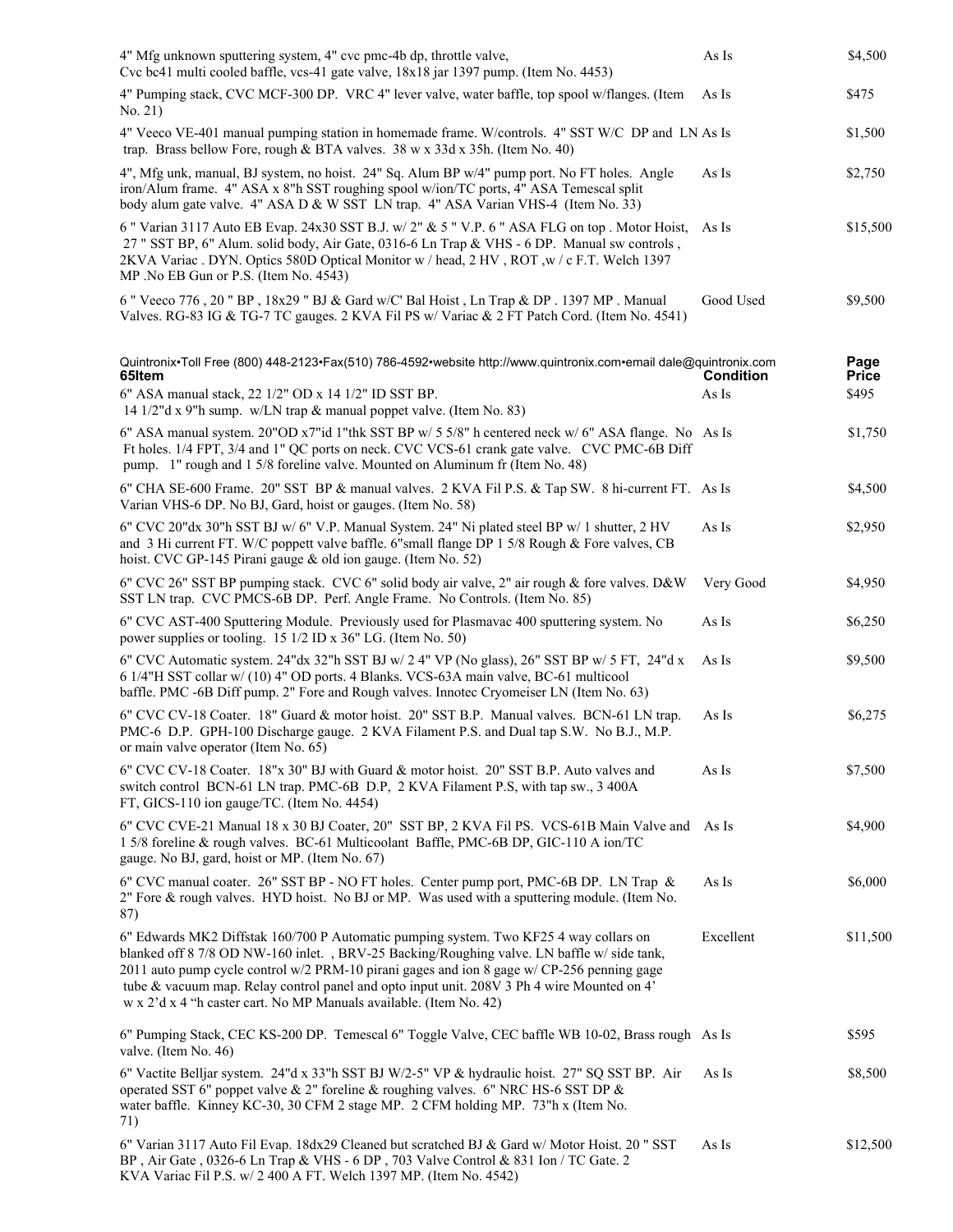|    | 6" Varian 3307-L 5045-303 cart mounted MANUAL pumping assembly. w/ 6" Varian (VRC solid<br>body) #1298-K9938-336 main valve. Varian 0326-6 LN trap. Varian VHS-6 Diff pump. Varian 843<br>ion/TC control. Varian SD-700 (Alcatel 2033) 27 cfm MP (Item No. 73) | Excellent |                                  | \$10,500 |
|----|----------------------------------------------------------------------------------------------------------------------------------------------------------------------------------------------------------------------------------------------------------------|-----------|----------------------------------|----------|
|    | 6" Veeco 776 Automatic coater, 20" SST BP, 18 x 30 BJ & Gard w/hoist. LN Trap & DP. 2 KVA<br>Fil P.S. & Tap SW. No side panels or MP. (Item No. 81)                                                                                                            | As Is     |                                  | \$7,500  |
|    | 6" Veeco 776, 20" B P, Motor Hoist 2 KVA Transformer & Dual tap switches. Few controls. No<br>BJ Valves, Trap or pumps Orn Paint w/sidepanels. (Item No. 4540)                                                                                                 | As Is     |                                  | \$2,450  |
|    | 6" Veeco VE-775 20" BP, 18 x 30 BJ gard, DP, trap, valve & hoist. No BJ or MP. (Item No. 77)                                                                                                                                                                   | As Is     |                                  | \$4,500  |
|    | 6" Veeco VE-776 20" BP, BJ Gard. Parts missing: No hoist, Pyrex BJ, Panels etc. (Item No. 79)                                                                                                                                                                  | As Is     |                                  | \$1,950  |
|    | CVC filament evaporator, 20" SST baseplate, motor hoist, PMC-6B DP. No bell jar or MP.<br>(Item No. $5041$ )                                                                                                                                                   | As Is     |                                  | \$2,350  |
| 66 | Quintronix•Toll Free (800) 448-2123•Fax(510) 786-4592•website http://www.quintronix.com•email dale@quintronix.com                                                                                                                                              |           |                                  | Page     |
|    | Item                                                                                                                                                                                                                                                           |           | <b>Condition</b><br><b>Price</b> |          |
|    | Ion Plating System for Titanium Nitride. 40"h x 27"w x 28"d SST W/C chamber. 22"h upper                                                                                                                                                                        |           | As Is<br>\$27,000                |          |
|    | differentially pumped chamber. Many ports. 2 Temescal 1" rod fed guns & fil xfmrs. Cooke 10" DP<br>& Var. VHS-6 DP w/LN Traps. No MP. Temescal CV-14-222 EB PS w (Item No. 93)                                                                                 |           |                                  |          |
|    | Titanium Nitride Coater. Mfg UKN, SSt w/c dual chamber 26 3/4 Wx 27 1/2 D x 39 5/8 H overall                                                                                                                                                                   |           |                                  |          |
|    | 21 $\frac{1}{4}$ H x 26 $\frac{3}{4}$ W x 27 $\frac{1}{2}$ D top chamber for TiN coating from evap, Tin & RF. 16 3/8H x 26 $\frac{3}{4}$ W x 27 $\frac{1}{2}$ D                                                                                                |           |                                  |          |
|    | bottom chamber has 2 Varian 843 ion/tc gage. SRFH-270-1 Ti rod fed gun run by a CV-14A-220<br>EB PS. No MP or control console. No front door. Cham has two 0-rings                                                                                             |           | $As-Is$                          |          |
|    | \$27,500                                                                                                                                                                                                                                                       |           |                                  |          |
|    | Temescal 5' D x 6' Lg Stl w/c chamber, 2 ea NRC HS-16 DP & poppet valves. 3 ea VP 10" bottom port                                                                                                                                                              |           |                                  |          |
|    | & FT ports. Balzers optical monitoring but no controls, 7.5 KVA fil supply, rotary drive for substrate                                                                                                                                                         |           |                                  |          |
|    | rotation, substrate heat. Glow discharge PS. 2 bay control console 47"W x 70" H. No MP<br>\$37,500                                                                                                                                                             |           | Good                             |          |
|    | Varian 3125 auto sputtering system. Three S-Guns and 2 DCPS & sw. panel. 30"d x 36"lg (29 x 30")                                                                                                                                                               |           | As Is<br>\$35,000                |          |
|    | ID) SST w/c chamber with two full opening doors. LN Trap-valve and VHS-250 DP. Has RF<br>capability & match network but no RFPS. Substrate heat. IC-6000, Complete (Item No. 189)                                                                              |           |                                  |          |
|    | SST 5 way cross 48" Idx 74" deep w/ mild steel flanges, 20" CVC DP w/20" poppet. LN2 trap.<br>\$25,000                                                                                                                                                         |           | Good                             |          |
|    | 4" poppet foreline, 4" gate roughing valves. Front roll out door, w/o controls or MP, numerous<br>rotary, viewport, KV and cooling feedthrus.                                                                                                                  |           |                                  |          |
|    | 119 ) VACUUM SYSTEMS-Ion pumped.<br>P-E/Ultek RCS ion pumped SST sump w/700-055-600, no LN insert. Top flange 21"OD x 14                                                                                                                                       |           | Used<br>\$1,250                  |          |
|    | $1/2$ "ID. 22"h. 8-25 L/S cells, no magnets. (Item No. 4456)                                                                                                                                                                                                   |           |                                  |          |
|    | P-E/Ultek RCS ion pumped SST sump w/700-055-600 LN insert only. Top flange 21"OD x 14                                                                                                                                                                          |           | Unused<br>\$1,950                |          |
|    | 1/2"ID. 22"h. 8-25 L/S cells, 13-2 3/4 CFF, 1-2 1/8 CFF. (Item No. 133)                                                                                                                                                                                        |           |                                  |          |
|    | Perkin Elmer 16001355 tube bakeout station. 80 lit/sec ion pump. VAT 8" CFF manual gate valve                                                                                                                                                                  |           | Good Used<br>\$9,750             |          |
|    | Two LN sorbtion pump roughing w/ SST dewars. PE #DGC III ion/TC gauge. Digital 500 ion pump<br>P.S. Eurotherm digital temp control. Power dist. panel. 120/208V 17A (Item No. 155)                                                                             |           |                                  |          |
|    | Ultek 18" dia x 36"h SST chamber w/3 6" CVF VP with wire seal flg on 18" dia x 24" hi sump. 400                                                                                                                                                                |           | As Is<br>\$8,500                 |          |
|    | $1/s$ ion pump in bottom of sump. 13ea 2 3/4 and one 3 3/8 CVF flg on sump. 60-730<br>KreiPsman gauge control, 70-805 master power panel W/TC. 70-810 aux. contro<br>(Item No. 147)                                                                            |           |                                  |          |
|    | Ultek Bake station. 25 L/S pump, VT-6 TC gauge. Parts missing. (Item No. 129)                                                                                                                                                                                  |           | As Is<br>\$450                   |          |
|    | Ultek sump w/27" legs. 18"d x 17"h. Eight 25 L/S cells w/elements no magnets, 13 CVF ports.                                                                                                                                                                    |           | Used<br>\$1,250                  |          |
|    | 22"OD wire seal flange, Poppet valve. (Item No. 135)                                                                                                                                                                                                           |           |                                  |          |
|    | Ultek sump w/27" legs. 18"d x 17"h. Eight 25 L/S cells w/elements & Mag. 13 CVF ports. 22"OD                                                                                                                                                                   |           | As Is<br>\$1,595                 |          |
|    | wire seal flange. (Item No. 137)                                                                                                                                                                                                                               |           |                                  |          |
|    | Ultek TBK table top sump only. 12"OD x 15"h. 14 1/2"OD wire seal flange. 12 CVF ports. Two                                                                                                                                                                     |           | As Is<br>\$750                   |          |
|    | 25 L/S IP cells. (Item No. 131)                                                                                                                                                                                                                                |           |                                  |          |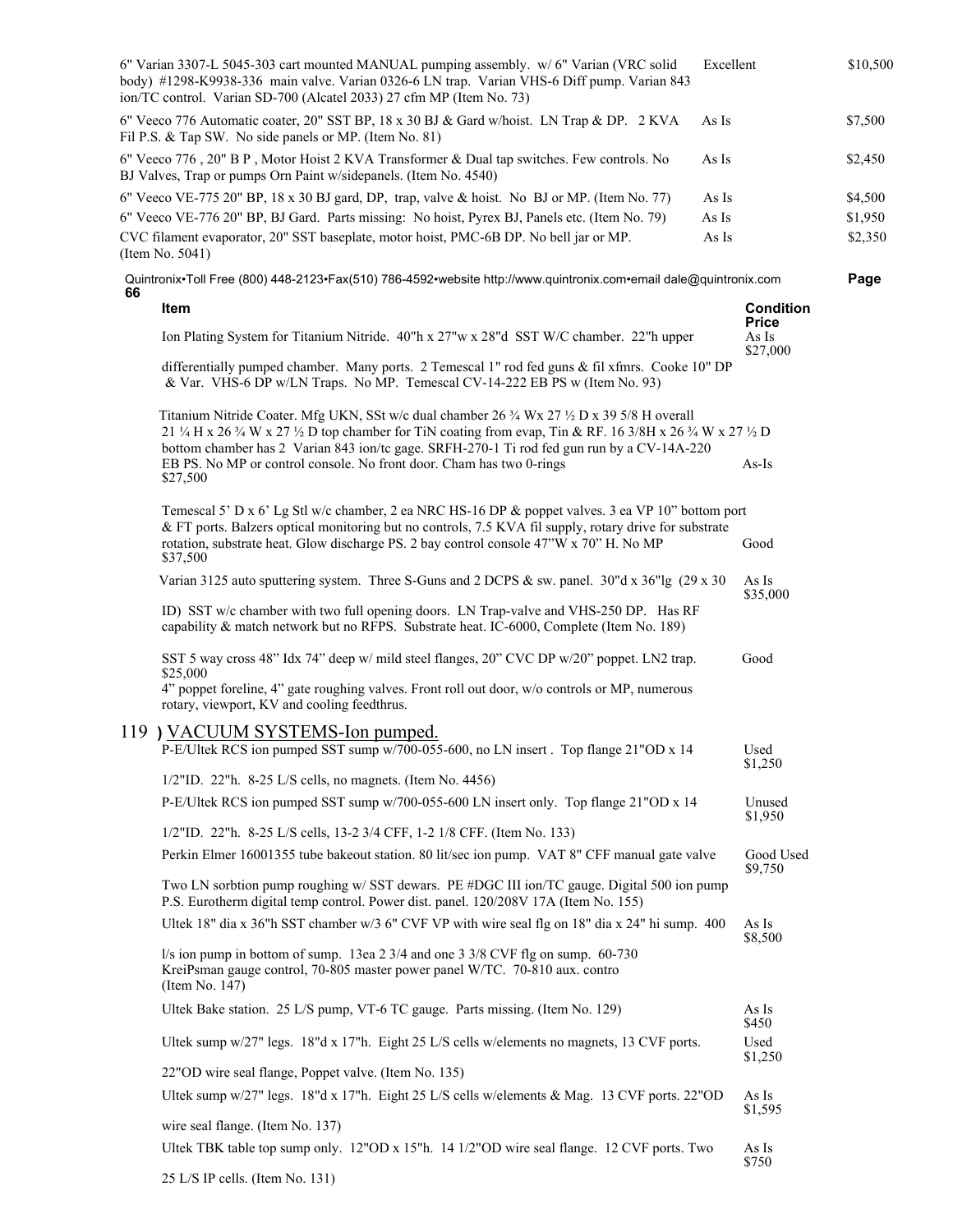|       |                                                                                                                                                                                                                                                                                                     | \$22,500                         |
|-------|-----------------------------------------------------------------------------------------------------------------------------------------------------------------------------------------------------------------------------------------------------------------------------------------------------|----------------------------------|
|       | 1-6" CFF blank. 24"d x 36"h sump w/20-2 3/4 CFF, 2-10" CFF & 1000 L/S diode ion pump port.<br>153 No hoist. (Item No. 149)                                                                                                                                                                          |                                  |
|       | Varian 18"d x 27"h SST Wheeler flange sump w/10" legs, 10 CFF ports, 2 LN shroud FTs 8" CFF                                                                                                                                                                                                         | As Is<br>\$3,500                 |
|       | pump port with poppet valve seat.w/bakeout. (Item No. 139)                                                                                                                                                                                                                                          |                                  |
|       | Varian 36"dia x 24"hi. SST W/C wheeler flg. chamber. 6" hi top cover has two 2 3/4" and four 4 1/2" As Is                                                                                                                                                                                           |                                  |
|       | 21,000<br>CFF. 18"hi sump has approx 24 ea 2 3/4 CFF and 8" CFF pump port to 912-7022 400 l/s ion pump.<br>(Item No. 151)                                                                                                                                                                           |                                  |
|       | Varian 931-0003 14" x 24" BJ. Guard, hoist, 400 L/S diode, valves, vacsorbs, 921-0005 CU, TC                                                                                                                                                                                                        | Very Good<br>\$5,500             |
|       | gauge & cabinet. (Item No. 141)                                                                                                                                                                                                                                                                     |                                  |
|       | Varian 933-0004A tube bakeout station. 8 lit/sec ion pump and 921-0062 Ion pump control. 1                                                                                                                                                                                                          | Very Good<br>\$4,250             |
|       | Vacsorb roughing 90 valve & 90 bakeable valve. 2 3/4 CFF pump port 801 TC gauge and BTA<br>valve, timer & control. 19:x 21" cart w/ casters. 14"dx 17"H i.d. oven (Item No. 143)<br>120 ) VACUUM SYSTEMS-Misc.                                                                                      |                                  |
|       | Aluminum Test/ Degassing Chamber. 19" ID x 12" hi spool. 22 7/8d x 15/16 thick. Aluminum lid.<br>\$2,250                                                                                                                                                                                            | Good                             |
|       | 24" d x 3/4 thick SST BP w/ 6ea 1/4 ,2ea 1/2 , and 1 ea 3/4 RL fittings brazed on bottom. Welch 1402<br>5.6 CFM MP, HP 6111 A 20V 1A P.S. and GP 275 convectron gage. Mounted on 24" x 36" x 37"<br>hi 5" caster cart.                                                                              |                                  |
|       | 20" SST BP w/4" ID centered neck to 4" ASA VRC lever valve. 8 ea. 1" holes in BP. 1 1/8" Temescal As Is                                                                                                                                                                                             |                                  |
| 1,650 | air foil & rough valves. 4" ASA G-P 25002 LN trap. No BJ, DP or MP. 24" x 24" x 34" h caster cart<br>(Item No. 5072)                                                                                                                                                                                |                                  |
|       | Quintronix•Toll Free (800) 448-2123•Fax(510) 786-4592•website http://www.quintronix.com•email dale@quintronix.com                                                                                                                                                                                   |                                  |
|       | Page 67                                                                                                                                                                                                                                                                                             |                                  |
|       | Item                                                                                                                                                                                                                                                                                                | <b>Condition</b><br><b>Price</b> |
|       |                                                                                                                                                                                                                                                                                                     |                                  |
|       | 6" NRC 3177 30" BP SST, 6" ASA Centered Port, 7 1/8 Neck. 16-1" FT holes on 15 BC electric                                                                                                                                                                                                          | As Is<br>\$3,000                 |
|       | hoist, (Item No. 91)                                                                                                                                                                                                                                                                                |                                  |
|       | Balzers BA-350 UV UHV System with 6 " D P & 2" DP on Foreline . No Main Valve? 14 " d x 20 "                                                                                                                                                                                                        | As Is<br>\$2,000                 |
|       | h sump &14 " x 15 B.J. No controls Hyd Hoist & DVO-25 MP. Partly rebuilt w/ Manual! (Item No.                                                                                                                                                                                                       |                                  |
|       | 4544)<br>Comptech in-line sputtering system for 6" dia wafers, with robot elevator (missing) into load lock                                                                                                                                                                                         | As Is                            |
|       | transport mech. 2 heat stations and four 5" x 12" sputtering targets, Turbovac 360 on load lock and 2<br>CTI-8 cryopumps on chambers. Each CTI-8 has a 6" VRC valve and a 90 deg. SST 2-stage<br>valve. No comp., or MP. 2 G-P 280 ion gauges, MDX-5K sputtering P.S. and ERA HFP-<br>8000, 500W RF | \$24,000                         |
|       | contol & matchbox - no RF P.S. 64" h x 92" w x 38" d. (Item No. 4731)                                                                                                                                                                                                                               |                                  |
|       | COMPTECH SST Five 141/2 x 18" Chamber In Line Sputtering system. 1 1/2Hx 143/4"W                                                                                                                                                                                                                    | As Is                            |
|       | Loadlocks Four slit valves. Two Plasmatherm HFS-2500 RF power supplies w/<br>Comptech match boxes. GP-307 & 280 004 ion/TC gauge w/ (2) GP-275 pirani gauge.<br>Varian VHS6 DP and L-H TMP-450 turbo & control. Temescal rotary cathode &<br>ERA 20 KW P.S. (Item No. 183)                          | \$70,000                         |
|       | LLL. 6" Vac Syst w/o Pumps 26" OD x 6" ID Alum BP w/ 6" ASA Center Prst. 6" ASA Manual                                                                                                                                                                                                              | As Is                            |
|       | Split valve w/ rough port. 16 ea 1 " holes in BP. Motor Hoist, No BJ on Gard. Back heater & Source<br>powerstat pnls . Kronos @ QM331 DTM, FT & HD. W/ rate option . LEA 85-2807<br>20 ch status chassis. Circuit brkr. dist pnl. (Item No. 4545)                                                   | \$2,500                          |
|       | Perkin-Elmer 3400. Load-Lock In-Line 14" Sputtering. Pumps & parts missing. (Item No. 199)                                                                                                                                                                                                          | As Is                            |
|       | Seagate custom inline sputtering systems, Designed to sputter coat 3.75" d hard drive magnetic disks,                                                                                                                                                                                               | \$4,500<br>As Is<br>\$55,000     |

Varian UHV SST bakeable W/C BJ system W/24" Wheeler flgs. 24"d x 36"h BJ w/1-6" CFF VP & Very Good

\$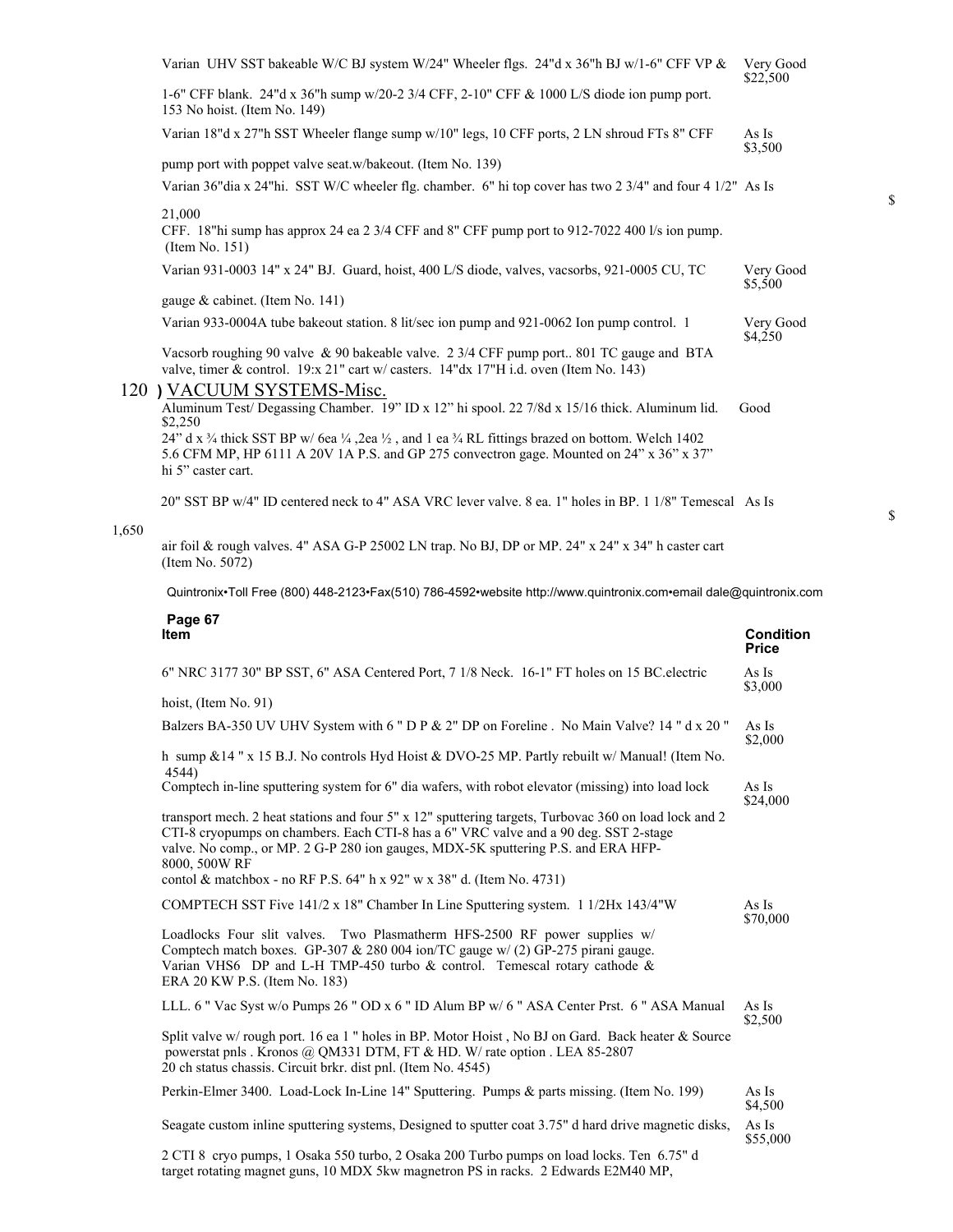| 8"x17"x9' chamber, Six two sided sputtering stations, substrate heat, G-P 303 ion gauge<br>pneumaticly operated, computer controlled user interface. System could be converted to<br>other uses. (Item No. 4512)                                                                                                                                                                                                                               |                                  |
|------------------------------------------------------------------------------------------------------------------------------------------------------------------------------------------------------------------------------------------------------------------------------------------------------------------------------------------------------------------------------------------------------------------------------------------------|----------------------------------|
| Vacuum/Nitrogen Backfill Cart. Welch 1400 (.9 CFM) MP. 30 IN-0-30 PSI gauge, Reg. press tank & Good                                                                                                                                                                                                                                                                                                                                            |                                  |
| 750<br>valves. (Item No. 207)                                                                                                                                                                                                                                                                                                                                                                                                                  |                                  |
| LBL Homemade sputtering system w/US Gun, 14"dx15"hi SST sputtering ring w/l gaskets. 18" SST BP.<br>Huntington 10" CFF Manul valve. 10" CFF top& 6"ASA bot. G.P. LN Trap. Varian VHS-6 DP. Some<br>controls and 5CFM Precision MP, 49lx28Dx37H wooden caster frame.<br>\$4,950                                                                                                                                                                 | As Is                            |
| Varian special plasma chamber. 30dx3/4 thick alum top and bot plates. 28"dx 10" hi SST ring<br>w/L-gaskets and 2 ea. 6"CFF ports. No pumps, some controls. w/hoist. 28x 36x 36 hi caster cabinet<br>\$3,500                                                                                                                                                                                                                                    | As Is                            |
| Denton Desk 1 table top sputtering for microscopic slides etc. 6" dia. X 3 $\frac{1}{2}$ H BJ. Etch & sputter sw.<br>50Ma.meter & timer w/ mech pump<br>As Is<br>\$1,500<br>\$2,750                                                                                                                                                                                                                                                            | Rebuilt                          |
| Denton carbon Accessory for above 0-50A PS<br><b>POR</b>                                                                                                                                                                                                                                                                                                                                                                                       | Good                             |
| Techics Planar Etch II. 12"Dia x 4" H SST chamber that hinges off BP 1 1/2" VP. Vac gage,<br>Temp ind & timer, controls missing from bottom.<br><b>POR</b>                                                                                                                                                                                                                                                                                     |                                  |
| Varian MDP-1000 Inline sputtering system for 100 & 130 mm discs. 6 positions for, etch, heat, chrome,<br>Colbalt, carbon & carbon. Disc turn around at end of chamber. 8 disc positioning valves, 6 gen VC2-21<br>MFCs. 16 Varian KF-40 valves. 7 Varian CS-8V Cryopumps w/band clamps & w/6" ASA flg.<br>115" Lg x 50" W x 72" H on casters. No side panels or MP. 4 Bay control console.<br>Call for a more complete eqpt list<br><b>POR</b> |                                  |
| 121 ) VACUUM SYSTEMS-Thermal vac test.<br>23 3/4" ID x 26 " lg SST 4 " Diff pumped space chamber . Full opening door w / STL Flags . 18 "                                                                                                                                                                                                                                                                                                      | Good                             |
| ID x 24 " lg SST shroud. 4" ASA Pump port on bottom with water baffles & Varian M.4<br>D.P. No main valve or M.P. Ln - Heat exch. W / coolant pump . Vac map & some controls<br>$.401/4 \times 591/2 \times$<br>37 " hi Cabinet (74 " top ) (Item No. 4546)<br>6" Tenny 32" dia x 28" h SST BJ w/ spare test chamber. 6" Hi sump w/ 4" ports. Air/Hyd hoist                                                                                    | \$9,500<br>As Is                 |
| CVC PMC-6B DP. Welch 1375 MP, Refrig comp for shrouds, tenny valve control. (Item No. 89)                                                                                                                                                                                                                                                                                                                                                      | \$14,500                         |
| BEMCO space chamber SST 30" id x 42" L + dished heads w/ stl flgs., Full opening door. 261/2 " id As Is                                                                                                                                                                                                                                                                                                                                        |                                  |
| 13,000<br>x 42"L SST coldshroud, w/ shelf 17 1/2 below top. 10" ASA ports on top & side, 3" ASA on rear.<br>10" ASA temescal main valve, 1 1/2" rough foreline valves. LN trap and CVC PMC-10<br>DP on bot., Welch 1402 holding pump, vac map & controls, -60 to 120 F Honeywell 10"<br>circle recorder, 50" x 73" x 55 hi cabinet (Item No. 115)                                                                                              |                                  |
| Quintronix•Toll Free (800) 448-2123•Fax(510) 786-4592•website http://www.quintronix.com•email dale@quintronix.com                                                                                                                                                                                                                                                                                                                              |                                  |
| Page 68<br>Item                                                                                                                                                                                                                                                                                                                                                                                                                                | <b>Condition</b><br><b>Price</b> |
| NRC 44" ID x 6'l SST water cooled space chamber, water baffle & 16" VRC SST Gate Valve.                                                                                                                                                                                                                                                                                                                                                        | As Is                            |
| 16,500<br>With shroud. 2 bay control console. Needs work. (Item<br>No. 125)                                                                                                                                                                                                                                                                                                                                                                    |                                  |
| 122) VACUUM SYSTEMS-Turbo pumped.<br>Balzers-turbo pumping stand, TPU-110 pump, TCP-270 controller, G-P 260016 ion gauge, manually                                                                                                                                                                                                                                                                                                             | Good Used                        |
| operated valves, 14"SST baseplate, 5 ports no MP, 40" x 24" caster cart (Item No. 4502)                                                                                                                                                                                                                                                                                                                                                        | \$6,500                          |
| Danielson Vector lock box VBL-12 AL. Turbo Pumped ALUM chamber. 18" H X 12" W X 13" D.                                                                                                                                                                                                                                                                                                                                                         | Excellent                        |
| LF-100 Port out back with L-H TMP-150Turbo and NT 150/360 control. 6" wafer load lock. 9 ea<br>1" F.T. Holes. Varian 801 T.C gauge. (Item No. 185)                                                                                                                                                                                                                                                                                             | \$7,500                          |

\$

 $\mathbb S$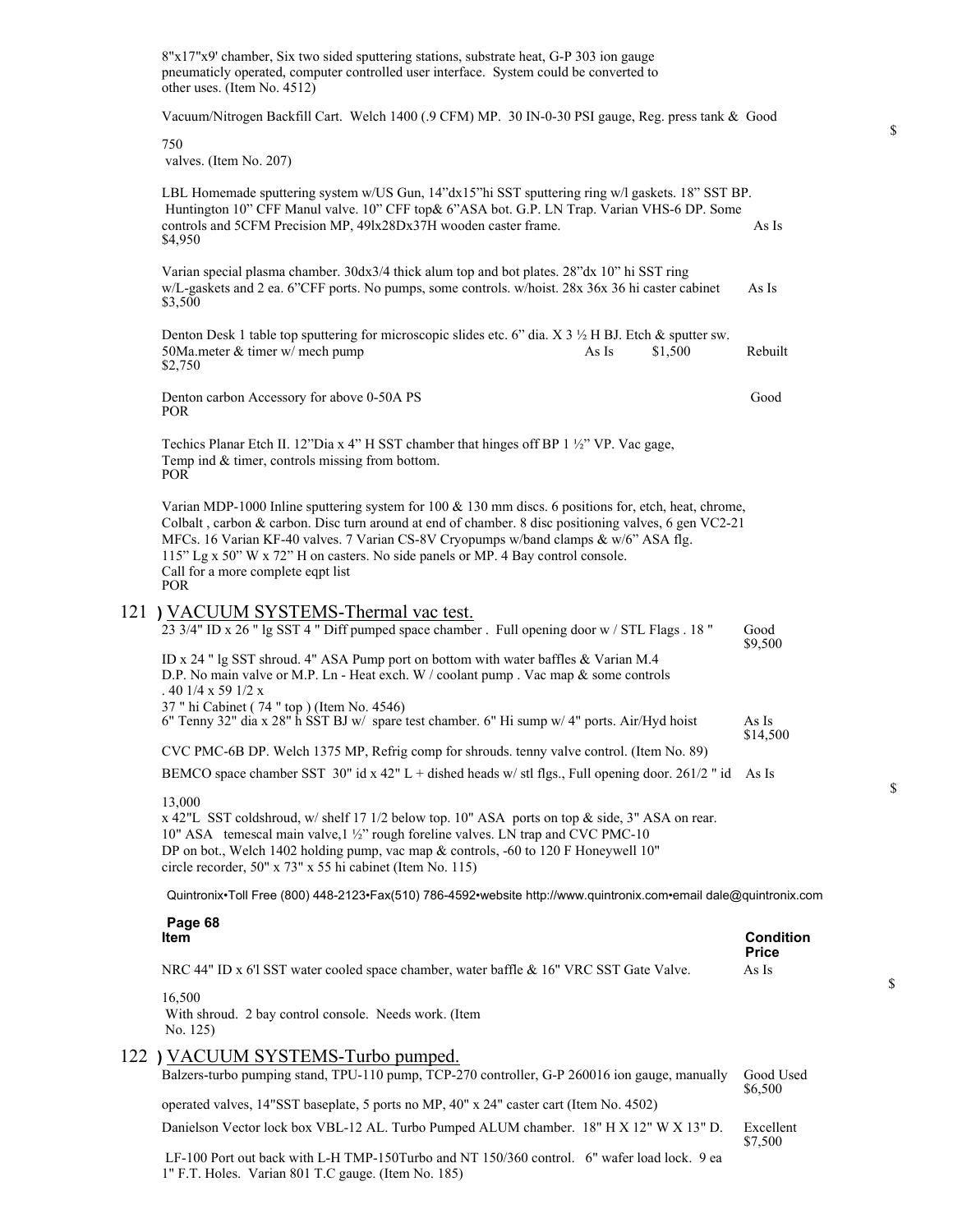| Varian Turbo Cart Pumping Station. TV301-NAV, 969-8919 Turbo w/6" CFF and V301 Control.<br>SH-100 Scroll Pump, 3/4 HP, 115, 1 PH. KF-25 Alum 120V Valave. Multi Gage L8350-301 with<br>MBA-100 Ion Gage and two 531 TC Tubes. 31"lg x 17"w x 30"hi Cart with Casters.<br>\$9,850 | Excellent           |
|----------------------------------------------------------------------------------------------------------------------------------------------------------------------------------------------------------------------------------------------------------------------------------|---------------------|
| 123 ) VALVES VACUUM ALUMINUM-Air operated.                                                                                                                                                                                                                                       |                     |
| 1 1/2" NW-40 Varian L6281-303 rt. Angle air (Item No. 4776)                                                                                                                                                                                                                      | New                 |
| 1 1/2" NW-40 VAT F62-79289/0015 rt. Angle air, no sol. 3 pos. for soft pump down. (Item No.                                                                                                                                                                                      | Good Used<br>\$600  |
| 4581)                                                                                                                                                                                                                                                                            |                     |
| 1 1/2" NW-40 VAT F62-73153-02 rt. Angle, no sol. (Item No. 4843)                                                                                                                                                                                                                 |                     |
| 1 1/2" NW-40, L-H 281-23B2, SST Bellow, 90o, solenoid 115V 50/60 60Hz (Item No. 1547)                                                                                                                                                                                            | <b>New</b><br>\$550 |
| 1 1/2" NW-40 VAT 46510-15 gate. 110V/60Hz. Sol. Air. (Item No. 1551)                                                                                                                                                                                                             | Unused<br>\$325     |
| 1 1/2" NW-40 Varian 1243-L6281-303, rt. angle block valve, air oper., no sol. (Item No. 5063)                                                                                                                                                                                    | Used<br>\$200       |
| 1 1/2" NW-40 Varian 1291-L6126-301 SST Bellow; stem, seal disc, bellow out & O-R kit for H/O<br>valves. (Item No. 5065)                                                                                                                                                          |                     |
| 1 1/2" NW-40 HPS rt. angle ALUM Vacuum Sentry. 24VDC. (Item No. 2018)                                                                                                                                                                                                            | <b>New</b><br>\$275 |
| 1 1/4" x 8 3/4" slit VAT F02-68657-02, 2 3/4" thk, air 10-R, no sol. (Item No. 4705)                                                                                                                                                                                             | Unused              |
| 1 1/4" x 8 3/4" slit VAT F02-57454-01, 2 3/4" thk, air 24 VDC w/Sol on/off 10-R (Item No. 4777)<br>1 3/4" x 9 1/4" slit VAT F02-74897-02, 2 3/4" thk, air 2 O-R (Item No. 4791)                                                                                                  | Unused              |
| 1" NW-25 Varian 1243-L6281-302, rt. angle block valve, air oper., no sol. (Item No. 5064)                                                                                                                                                                                        | Used                |
|                                                                                                                                                                                                                                                                                  | \$185               |
| 10" ASA VRC Solid gate, Air, 120V solenoid, w/No O-rings (Item No. 1692)                                                                                                                                                                                                         | Rebuilt<br>\$1,850  |
| 10" CFF VAT 4082650 air 8" ID gate w/sol. (Item No. 4867)                                                                                                                                                                                                                        | Unused<br>\$2,450   |
| 10" CFF VAT F-10-48989-07 150 MM ID air, no sol. (Item No. 4629)                                                                                                                                                                                                                 |                     |
| 10" NW-250 HVA 21211-1003R, 10" ID x 3 1/8" thk., air no sol. (Item No. 4800)<br>2 1/2" NW-63. VAT F20-78311-06 Vatterfly. 2 3/4" ID x 5 1/8" OD x 1 1/4" thk., air w/24VDC sol.,<br>4 bolts on 4 1/4" BC (Item No. 4665)                                                        |                     |
| 2 1/2" NW-63 VAT F1Z-89844/0001 gate. 4 bolt flg., 4 5/16 B.C., 2 3/8" FF. Air, pos. ind., no sol.<br>(Item No. 5123)                                                                                                                                                            |                     |
| 2" ASA VRC split gate. 3 1/4 F-F. 2 OR 2 3/4" idx 0.19". 4ea 5/8-11 holes on 4.75"BC, Air (Item                                                                                                                                                                                  | Unused<br>\$400     |
| No. 1586)                                                                                                                                                                                                                                                                        |                     |
| 2" ASA VRC, solid body gate valve, 3 3/8" id, 5 1/8" FF. 2 ea 3 5/8 x 1/8 Oring Air op (Item No.                                                                                                                                                                                 | Good<br>\$550       |
| 1595)                                                                                                                                                                                                                                                                            |                     |
| 2" ASA VRC split gate. 6" OD x 2" id x 3 1/4 F-F. 2 OR 3.5 idx 0.19". 6ea 1/2-13 holes on 5"BC,<br>Air (Item No. 1584)                                                                                                                                                           | Used<br>\$350       |
| 2" ASA VRC split gate., 2" small flg on seal side. 2" ASA opp. 2 OR Air (Item No. 1588)                                                                                                                                                                                          | Used<br>\$500       |
| 2" ASA, Temescal 2" Fig. 2532, 90o, 2 O-R, Air. (Item No. 1582)                                                                                                                                                                                                                  | Rebuilt<br>\$500    |
| 2" ASA, Temescal 2" Fig. 5130, solid gate, 2 O-R, Air. (Item No. 1577)                                                                                                                                                                                                           | Rebuilt<br>\$475    |
| 2" ASA, Temescal 2" Fig. 5030, solid gate, 1 O-R, Air. (Item No. 1575)                                                                                                                                                                                                           | Rebuilt<br>\$475    |
| 2" ASA, Temescal, split gate, 2 O-R, Air. (Item No. 1573)                                                                                                                                                                                                                        | Rebuilt<br>\$400    |
| 2" small flange, VRC, split gate, Air. 5 1/4 OD flange w/8 -1/4" bolts. (Item No. 1563)                                                                                                                                                                                          | Used<br>\$275       |
| 2" small flange, Temescal 2" STL-2", split gate, 2 O-R, air. (Item No. 1561)                                                                                                                                                                                                     | Unused<br>\$325     |
| 2" small flange, CVC VCS-23A solid gate, CON-O-RING Air. (Item No. 1559)                                                                                                                                                                                                         | Rebuilt<br>\$750    |
| 2" small flange, CVC VCS-23 solid gate, 1 O-R, Air. (Item No. 1557)                                                                                                                                                                                                              | Rebuilt<br>\$650    |
| 3" ASA, 6 1/2" F-F, VRC, Solid gate, Air, 2 O-R. (Item No. 1615)                                                                                                                                                                                                                 | Unused<br>\$550     |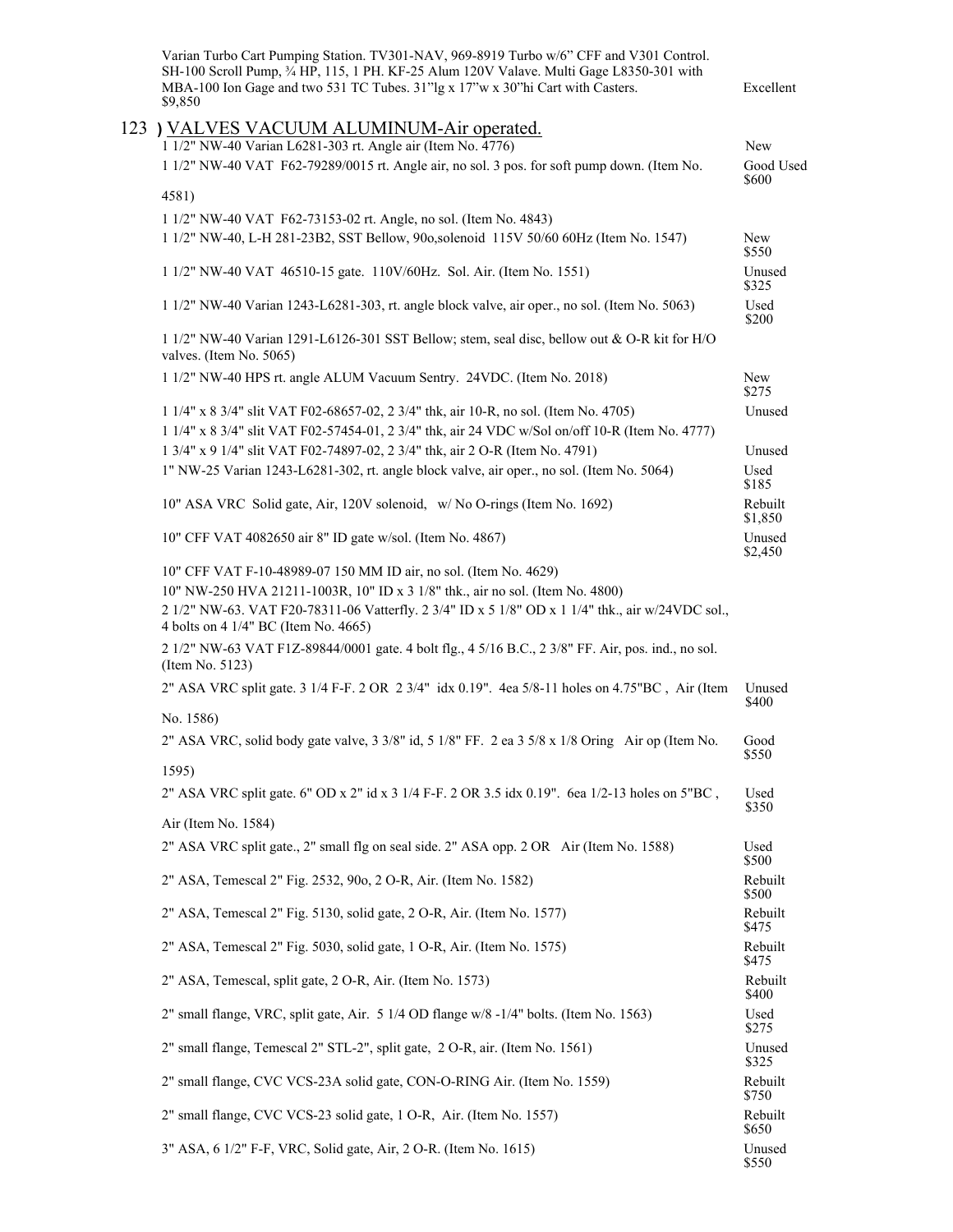| Page 69                                                                                                                                                                                      |                  |                    |
|----------------------------------------------------------------------------------------------------------------------------------------------------------------------------------------------|------------------|--------------------|
| Item                                                                                                                                                                                         | <b>Condition</b> | <b>Price</b>       |
| 3" ASA, 6" F-F, VRC, split gate, Air, 2 O-R. (Item No. 1613)                                                                                                                                 | Unused           | \$550              |
| 3" ASA, Temescal 3" Fig. 5030 solid gate, 1 O-R oposite seal, air. (Item No. 1603)                                                                                                           | Rebuilt          | \$650              |
| 3" Spl. flange. VRC, split gate, Air, Viton. (Item No. 1607)                                                                                                                                 | Unused           | \$295              |
| 3/4"-Mini CFF, MDC 1V-075 M-P, viton seal, bellow air, metal/bonnet seal, no sol. (Item No. 4717)                                                                                            | Unused In Box    | \$275              |
| 4" ASA CPA 7804, solid gate. 1 0-R seal side. Air. Bellow seal (Item No. 1623)                                                                                                               | Unused           | \$1,250            |
| 4" ASA CVC VCSP-43 A w/rough port, solid gate, CON-O-R, Air, w/sol. (Item No. 1625)                                                                                                          | Rebuilt          | \$900              |
| 4" ASA CVC VCSP-43, solid gate CON-O-R, Air with sol. (Item No. 1627)                                                                                                                        | Rebuilt          | \$850              |
| 4" ASA Indust. Vac. Welded aluminum, 5" ID x 3 3/4" F-F, no O-R air, 120VAC (Item No. 4580)                                                                                                  | Cleaned          | \$600              |
| 4" ASA Temescal 4" Fig 2532, (0024-7371-0) 90o, 2 O-R, Air, 24VDC Sol. (Item No. 1647)                                                                                                       | New              | \$750              |
| 4" ASA Temescal 4" Fig 2532, 90o, 2 O-R, Air. 120 VAC sol(Item No. 1645)                                                                                                                     | Rebuilt          | \$600              |
| 4" ASA Temescal 4" Fig. 5130 solid gate, 2 O-R, Air, 115 VAC. (Item No. 1641)                                                                                                                | Rebuilt          | \$750              |
| 4" ASA Temescal 4" Fig. 5030 solid gate, 1 O-R,, opp seal side Air, 115 VAC. (Item No. 1639)                                                                                                 | Rebuilt          | \$750              |
| 4" ASA VRC, solid gate, air, 1 O-R on seal plate side and 2 O-R. Make choice. (Item No. 1651)                                                                                                | Rebuilt          | \$650              |
| 4" ASA VRC, solid gate, 1 OR on 2" neck on seal plate side 6 1/8FF. 115V sol (Item No. 1649)                                                                                                 | Rebuilt          | \$650              |
| 4" ASA, NRC 1278-4, solid gate, 1 O-R opposite seal, air. (Item No. 1655)                                                                                                                    | Rebuilt          | \$600              |
| 4" NW-100 VAT 08040-fA44 insertable gate. Air. Sol. (Item No. 1611)                                                                                                                          | Unused In Box    | \$750              |
| 4" NW-100. VAT F20-77627-22 butterfly, 4" ID x 6 1/2" OD x 2 3/4" thk, air w/Sol, 3 bolts on 5<br>3/4" BC (Item No. 4633)                                                                    |                  | POR                |
| 6" ASA CPA-7806 Solid body gate. Bellow side operator. Air. 7 3/4" I.D 1 O-R on seal side.<br>(Item No. 1659)                                                                                | Rebuilt          | \$1,500            |
| 6" ASA CVC # VCS-63A, Solid gate, Con-O-Ring, Air, 120VAC sole., 2" small flg., (Item No. 1663)                                                                                              |                  | \$950              |
| 6" ASA CVC # VCS-63A, Solid Gate, Con-o-ring, air, 7 3/4 I.D 1 O-R on seal side.Rough port<br>(Bottom), $3/4$ " i.g port for D.P (Item No. 1664)                                             | Rebuilt          | \$1,300            |
| 6" ASA CVC VCS-63A, solid gate, con-O-R, air. (Item No. 1661)                                                                                                                                | Rebuilt          | \$950              |
| 6" ASA Lesker Solid gate. # VRL 0610PV000 Air. 1 ORing on seal plate. (Item No. 1670)                                                                                                        | Rebuilt          | \$1,000            |
| 6" ASA VRC Solid gate. Air. 1 ORing on seal plate w/ 3/4 IG port (Item No. 1668)                                                                                                             | Rebuilt          | \$1,000            |
| 6" ASA VRC Solid gate. Air. 1 O-R on seal plate side, 120V sol. (Item No. 4904)<br>6" ASA, Temescal, 6" Fig. 5030, Solid gate, 1 O-R opp.seal plate, Air, 120 VAC solenoid<br>(Item No.1678) | Very Good<br>New | \$1,000<br>\$1,500 |
| 6" ASA, Temescal, 6" Fig. 2530, 90o, 2 O-R, Air, 115 VAC. (Item No. 1676)                                                                                                                    | Rebuilt          | \$900              |
| 6" ASA, VRC, solid body, air . roughing port, Varian 1299-K9939-336 (Item No. 1686)                                                                                                          | Excellent        | \$1,500            |
| 6" NW-160 VAT F-60089-18, rt. Angle, air oper., 24V sol. (Item No. 5062)                                                                                                                     | Fair             |                    |
| 6" small flange CEC STV6-1 split gate. 2 O-R, air. (Item No. 1657)                                                                                                                           | Rebuilt          | \$600              |
| 8" ASA Temescal 8" Fig. 5130 split gate, 2 O-R, Air, 120 VAC soleroid. (Item No. 1690)                                                                                                       | Rebuilt          | \$1,800            |
| 8" Varian Q1089-307 8" ID x 8 5/8" OD air gate, 120V sol. (Item No. 4830)                                                                                                                    |                  |                    |
| 8"-10" CFF MDC GV-800M-P no sol., 8" ID (Item No. 4844)                                                                                                                                      | Unused           | \$2,250            |
| HVA slit valve 1 3/4" x 9 1/2" #922-9109, w/air cyl. & 24VDC sol. (Item No. 4895)                                                                                                            |                  |                    |
| IS0-100 Flanges. VRC Solid gate. Air. 3 3/4 F-F (Item No. 1609)                                                                                                                              | Rebuilt          | \$725              |
| NW-160 VAT, F14-50253-02. (Item No. 5055)                                                                                                                                                    | Used             | \$1,000            |
| NW-50 VAT VE-50F 90 air, no sol. (Item No. 4772)                                                                                                                                             | As Is            | \$150              |
| VAT NW-100 shaft sealed. (Item No. 5043)                                                                                                                                                     | New              | \$850              |
|                                                                                                                                                                                              |                  |                    |

| <b>Item</b>                                                                    | Condition<br><b>Price</b> |
|--------------------------------------------------------------------------------|---------------------------|
| ) VALVES VACUUM ALUMINUM-Manual.<br>124                                        |                           |
| 1" Kf-25 Edwards Diaphragm valve Maunual (Item No. 1545)                       | Unused<br>\$115           |
| 10" ASA, Temescal, split gate, 2 O-R, crank. (Item No. 1688)                   | Rebuilt<br>\$1,950        |
| 150MM Leybold 27501B4 Alum. Lever swing gate, 8 bolts on 200MM B.C. 130MM F-F. | Unused<br>\$350           |
| (Item No. 2022)                                                                |                           |
| 2" ASA, Stokes 2 ST-1B, split gate, 2 O-R, crank. (Item No. 1565)              | Rebuilt<br>\$350          |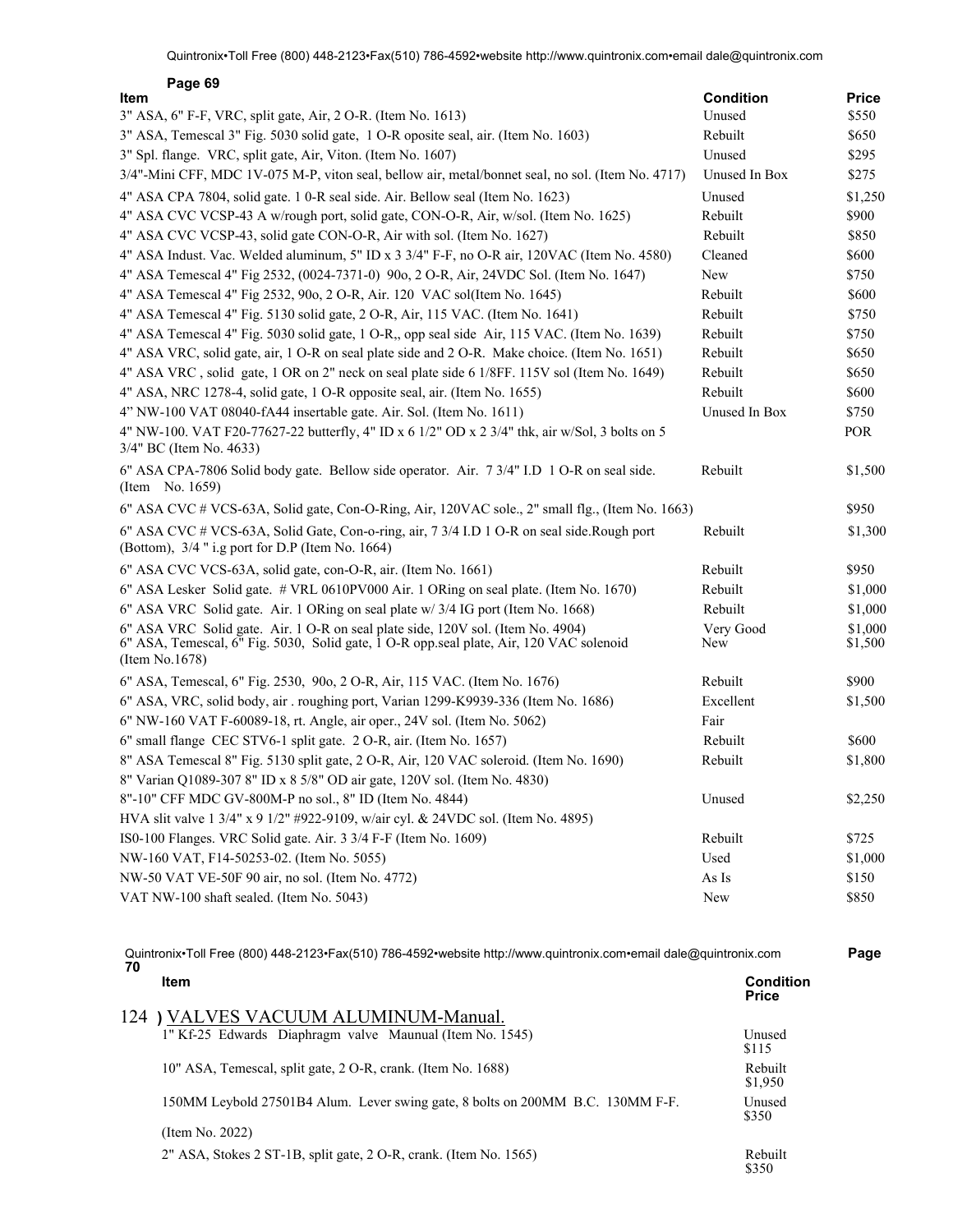| 2" ASA, Temescal, split gate, 2 O-R. Crank (Item No. 1569)                                                              | Rebuilt<br>\$350   |
|-------------------------------------------------------------------------------------------------------------------------|--------------------|
| 2" ASA, Temescal, solid gate, 2 O-R. Toggle. Figure 5120. (Item No. 1571)                                               | Rebuilt<br>\$350   |
| 2" ASA, Temescal 2" Fig. 2520, rt. Angle O-R, toggle (Item No. 4910)                                                    | Used<br>\$400      |
| 2" ASA, Temescal, split gate, 2 O-R. Toggle. (Item No. 1567)                                                            | Rebuilt<br>\$350   |
| 2" small flange, CVC VST-22A split gate, 2 O-R, toggle lever. (Item No. 1555)                                           | Used<br>\$250      |
| 2" small flange, CVC VCS-21 A solid gate, CON-O-R, crank. (Item No. 1553)                                               | Used<br>\$400      |
| 3" ASA Temescal split gate. Cranks. (Item No. 1597)                                                                     | Rebuilt<br>\$400   |
| 3" ASA, Temescal, 3" Fig. 5021 solid gate, 1 O-R oposite seal, lever. (Item No. 1599)                                   | New<br>\$550       |
| 3" ASA, Temescal, 3" Fig. 5121 solid gate, 2 O-R, lever. (Item No. 1601)                                                | Very Good<br>\$400 |
| 3" ASA, Temescal 3" Fig. 5710 solid gate, 1 O-R oposite seal, Crank w/side rough port                                   | Rebuilt<br>\$500   |
| (Item No.1605)<br>4" ASA CVC VCS-41B solid gate con O-R, crank 5 1/4" ID (Item No. 4887)                                |                    |
| 650<br>4" ASA CVC VCSP-41 A w/rough port, solid gate, CON-O-R, crank. (Item No. 1629)                                   | Rebuilt<br>\$750   |
| 4" ASA CVS-42, solid gate, CON-O-R, Lever. (Item No. 1631)                                                              | Rebuilt<br>\$600   |
| 4" ASA Temescal 4" split gate, 2 O-R, Lever. (Item No. 1635)                                                            | Rebuilt<br>\$475   |
| 4" ASA Temescal Fig 5010 Solid Gate, 1 OR opp seal plate, Crank (Item No. 1637)                                         | Rebuilt<br>\$650   |
| 4" ASA Temescal 4" split gate, 2 O-R, crank. (Item No. 1633)                                                            | Rebuilt<br>\$500   |
| 4" ASA Temescal 4" Fig. 5010 solid gate, 1 O-R, opp seal Crank. (Item No. 1643)                                         | Rebuilt<br>\$650   |
| 4" small flange, VCR, Split gate, 4" I.D. 7 1/4" O.D. Six 5/16-18 bolts on 5 1/2" B.C. Lever.                           | Rebuilt<br>\$450   |
| (Item No. 1619)                                                                                                         |                    |
| 4" small flange, Temescal, split gate, 1 O-R opposite seal. Built-in foreline & rough valve. Crank.                     | Excellent<br>\$750 |
| (Item No. $1617$ )<br>4" small flange, VCR, Split gate, 4" I.D. 7 1/4" O.D. Six 3/8-16 bolts on 5 1/4" B.C. Lever. 2 OR | Rebuilt<br>\$450   |
| (Item No. 1621)                                                                                                         |                    |
| 6" ASA CVC w/rough port, solid gate, CON-O-R, crank. (Item No. 1666)                                                    | Rebuilt<br>\$1,000 |
| 6" ASA Temescal split gate. Crank, 1 or 2 O-R. (Item No. 1672)                                                          | Rebuilt<br>\$700   |
| 6" ASA Temescal split gate. Lever 2 O-R. (Item No. 1674)                                                                | Rebuilt<br>\$600   |
| 6" ASA, Temescal, 6" Fig. 5010. Solid gate. 1 O-R opposite seal, handwheel. (Item No. 1680)                             | Rebuilt<br>\$800   |
| 6" ASA, Temescal, 6" Fig. 5010. Solid gate. 1 O-R opposite seal plate w/ 5/16 throttle hole,                            | Rebuilt<br>\$800   |
| handwheel. (Item No. 1682)                                                                                              |                    |
| 125 ) VALVES VACUUM ALUMINUM-Misc.<br>1 1/2" NW-40 VAT F (Item No. 5124)                                                |                    |

- 0 1" NW-25 MKS vacuum sentry, POR. (Item No. 5045) Cleaned 1/2" NW-10 Leybold #855 48B2 Vent valve, 110V 60 Hz coil (Item No. 1537) Unused
	- 1/2" NW-25 Leybold #297-22-P1 90 valve, 110V 60 Hz coil (Item No. 1539) Used

### 126 **)** VALVES VACUUM BRASS-Air operated.

\$

\$375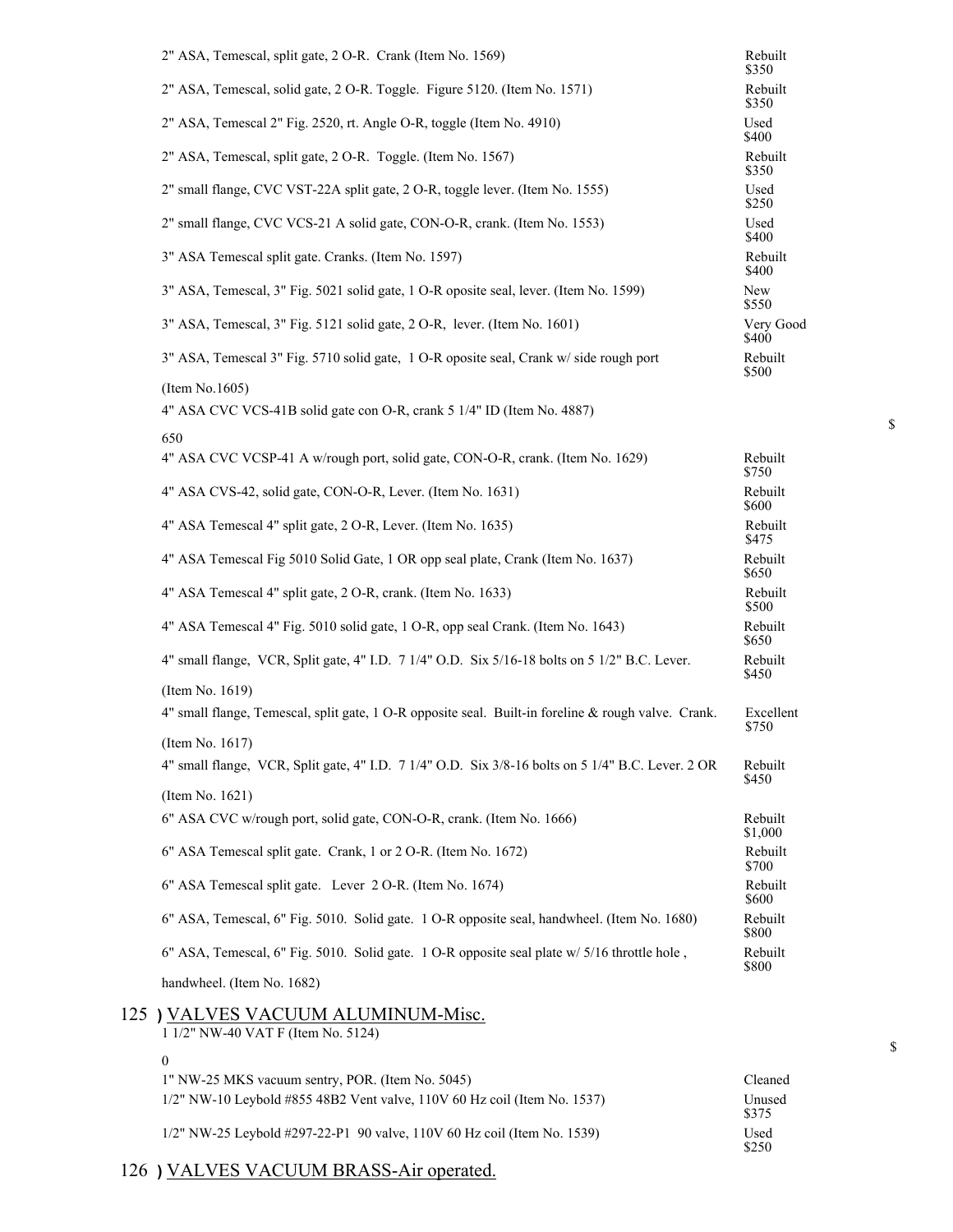Used<br>\$200

1 1/8 Temescal 90 deg Fig 1130 120V coil. (Item No. 1980)

200

Quintronix•Toll Free (800) 448-2123•Fax(510) 786-4592•website http://www.quintronix.com•email dale@quintronix.com

| Page 71<br>ltem                                                                                                                   | <b>Condition</b><br><b>Price</b> |
|-----------------------------------------------------------------------------------------------------------------------------------|----------------------------------|
| 1 1/8 Varian 1252 90o air #1252-85264-318. (Item No. 1990)                                                                        | Unused<br>\$250                  |
| 1 1/8" Temescal in-line fig. 1330 120V sol. #0724-8101-0 (Item No. 4835)                                                          | New<br>\$200                     |
| 1 1/8" Varian 1254 in-line air, soft soldered (Item No. 4589)<br>1 5/8 Key Vac # BL 162 In Line air 120V sol. (Item No. 1994)     | Used<br>Unused                   |
| 1 5/8 Temescal FIG 1130.90o air 115 V Sol (Item No. 1996)                                                                         | \$250<br>New<br>\$375            |
| 1 5/8 Varian 1252 90o air W/NW-40 flg on side & 1 1/2 ASA on end. For VHS-6 DP.                                                   | New<br>\$375                     |
| (Item No.2004)<br>1 5/8 Varian 1252 90o air W/NW-40 flg on side & 1 1/2 ASA on end. For VHS-6 DP.                                 | Used<br>\$225                    |
| (Item No.2002)<br>1 5/8 Varian 1252 90o air W/NW-40 flgs. 115 V sol. (Item No. 2000)                                              | Used                             |
| 1 5/8" Varian 1252 90 Air w/ NW-32 flgs. 120V sol (Item No. 1998)                                                                 | \$220<br>Used                    |
| 1/2" FPT Key BLP-50 in-line, air no sol., flat seal 3/8" FPT in bottom (Item No. 4864)                                            | \$200<br>Unused<br>\$85          |
| 1/2" Temescal Fig. 1230 1/2" female pipe thread, air in-line 120V sol (Item No. 4869)                                             | New<br>\$150                     |
| 1/2" Temescal Fig 1030 1/2" Female pipe thread, Air (Item No. 1968)                                                               | New<br>\$150                     |
| 1/2" Varian 1252-85262-308 90o Air. (Item No. 1966)                                                                               | New<br>\$225                     |
| 1/4" FPT key BAP-25 rt angle, air no sol., flat seal (Item No. 4855)                                                              | Unused<br>\$75                   |
| 3/4" Varian 1252 90o Air #1252-852653-312 (Item No. 1976)                                                                         | Unused<br>\$200                  |
| 3/8" Temescal fig. 1130 rt angle air, 115V (Item No. 4617)<br>127 ) VALVES VACUUM BRASS-Manual.                                   | Unused                           |
| 1 1/8 Key BA-112-OR. 90o knob. O ring (Item No. 1984)                                                                             | New<br>\$115                     |
| 1 1/8 Varian 1253 180 deg knob #1253-85147-318. (Item No. 1988)                                                                   | Unused<br>\$175                  |
| 1 1/8" Key BA-112-KO rt. angle knob O-R NW-25 flg. (Item No. 4583)                                                                | Unused<br>\$300                  |
| 1 1/8" Key BL-112-OR, in line, Knob, Oring (Item No. 1986)                                                                        | Unused<br>\$125<br>Unused        |
| 1 1/8" Varian 1251, 90o knob. #1251-85266-318. (Item No. 1982)<br>1" Temescal rt angle fig. 1010 knob pipe thread (Item No. 4644) | \$175<br>Unused                  |
| 1" Veeco FR-100P 1" FPT 90 knob, flat seal (Item No. 1978)                                                                        | Unused<br>\$75                   |
| $1/2$ " CHA RA-35 rt angle knob, O-R (Item No. 4814)<br>1/2" Temescal 1010 female pipe thread, knob (Item No. 4693)               | Unused<br>Unused                 |
| 1/2" Veeco SL-50S, knob O-R in-line (Item No. 4721)                                                                               | Unused                           |
| 1/2" Veeco SR-50-S rt angle knob O-R (Item No. 4916)                                                                              | Unused                           |
| 3/4 Key BA-75-OR. 90o knob. (Item No. 1974)                                                                                       | New<br>\$95                      |
| 3/4" CHA St-5, inliine, knob, O-ring (Item No. 1972)                                                                              | Unused<br>\$95                   |
| 3/4" Veeco FR-62S rt. angle knob (Item No. 4734)                                                                                  | Unused                           |
| 5/8 Temescal Fig. 1110 90o Knob. (Item No. 1970)                                                                                  | New                              |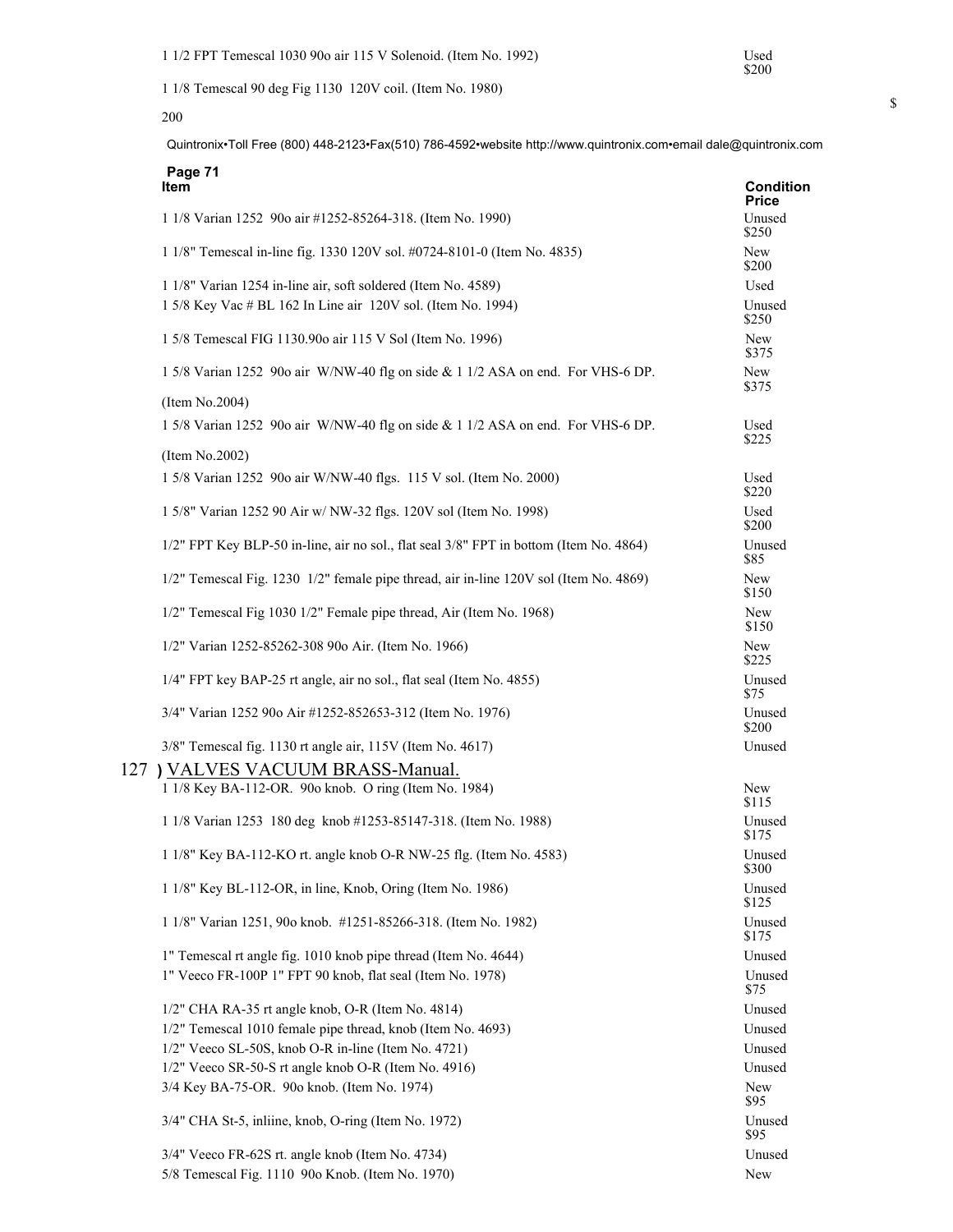|     | 128 ) VALVES VACUUM BRASS-Misc.                                                                                         |                   |
|-----|-------------------------------------------------------------------------------------------------------------------------|-------------------|
|     | $1/2$ " CHA St-3S, inline, knob, O-ring (Item No. 1964)                                                                 | Unused<br>\$75    |
|     | $3/8$ " TLI inline, knob, O-ring (Item No. 1962)                                                                        | Good Used<br>\$40 |
|     | 3/8" Vaco A FO38 90, knob, O ring (Item No. 1960)                                                                       | Good Used<br>\$25 |
|     | Edwards LB1B SST needle valve, brass body & bellow, Viton sealed, 18 turns 100 div. Dial.                               | Used              |
|     | 80<br>(Item No $4722$ )                                                                                                 |                   |
|     | New & Rebuilt brass bellows are available. (Item No. 2006)                                                              |                   |
| 129 | ) VALVES VACUUM STAINLESS-Air operated.                                                                                 |                   |
|     | 1 " NW-25, Huntington # PV-100, in-line. 1" QC, air. (Item No. 5125)                                                    | Good<br>\$200     |
|     | $1\frac{1}{2}$ NW-40 Special bellow, 90 Air, $\frac{1}{4}$ x 1" tube on side port. $1/2x$ 13/4" tube on bottom port. No | Unused<br>\$250   |
|     | spring/seal (Item No. 1787)                                                                                             |                   |

\$95

 $\mathbb S$ 

| Page 72                                                                                                                                                                                                         |                        |                       |
|-----------------------------------------------------------------------------------------------------------------------------------------------------------------------------------------------------------------|------------------------|-----------------------|
| <b>Item</b><br>1 1/2 " NW-40, Norcal ESVP-1502-SPL, SST bellow, 90o air. Spring closed. No sol.<br>(Item No. 1783)                                                                                              | Condition<br>Good Used | <b>Price</b><br>\$200 |
| 1 1/2 - 2 3/4 CFF, Varian 951-5010. Inconel bellow, 900 Air w/120V sol. Spring closed. Metal<br>(Item No. 1795)                                                                                                 | Used                   | \$425                 |
| 1 1/2 - 2 3/4 CFF Huntington EVKM-150. SST bellow, 90o knob. Viton bonnet seal.<br>(Item No.1800)                                                                                                               | Good Used              | \$200                 |
| 1 1/2 - 2 3/4 CFF MDC IV-150M-P. SST bellow, 180o air. Metal bonnet seal. Spring closed.<br>(Item No. 1806)                                                                                                     | Good Used              | \$300                 |
| 1 1/2 - 2 3/4 CFF MDC AV-150M-SP. SST bellow, rt. angle manual, metal bonnet seal, side<br>flg taped 1/4-28 (Item No. 4671)                                                                                     | New                    | \$250                 |
| 1 1/2 - 2 3/4 CFF MDC AV-150M-P. SST bellow, 90o air. Metal bonnet seal. (Item No. 1804)                                                                                                                        | <b>New</b>             | \$275                 |
| 1 1/2 NW-40, Norcal ILVP-1502-NWB, SST bellow, 1800, spring closed. Air w/sol. (Item No. 1781) Used                                                                                                             |                        | \$300                 |
| 1 1/2 Temescal 2030 (0024-5771-1) SST bellow, 90o air, 24 VDC Sol. Viton bonnet seal<br>(Item No.1756)                                                                                                          | New                    | \$350                 |
| 1 1/2" - 2 3/4 CFF, Norcal STVP-1502-CF, SST bellow, straight thru. Air w/120V sol.<br>(Item No.1820)                                                                                                           | Very Good              | \$375                 |
| 1 1/2" -2 3/4" CFF Varian 951-5090, air rt. Angle, bellow Viton, 120V sol. (Item No. 4906)<br>1 1/2" -2 3/4" CFF Huntington PLS-160 SST inline-visual, bellow air metal bonnet seal, no sol.<br>(Item No. 4709) | Good Used              | \$300                 |
| 1 1/2" -2 3/4" CFF MDC GV-1500 V-P bellow, gate, air, Viton seals, 24VDC sol., slight discolor<br>(Item No. 4795)                                                                                               |                        |                       |
| 1 1/2" NW-40, Norcal ESVP-1502-NWB, 2.4" C.L. to F-F. Bellow 90o Air, viton spring closed. No Good Used<br>sol. (Item No. 1785)                                                                                 |                        | \$200                 |
| 1 1/2" NW-40, MDC KAV-150-P, SST bellow, rt. Angle knob air, no sol. (Item No. 4598)                                                                                                                            | Good Used              | \$300                 |
| 1 1/2" NW-40 VAT FO1-51867-06 Gate valve. Air, metal bonnet seal. (Item No. 1791)                                                                                                                               | As Is                  | \$400                 |
| 1 1/2" NW-40 VAT 26332-KE21 cast SST, rt. Angle, air oper., pos. ind., no sol. (Item No. 5066)                                                                                                                  | New In Box             |                       |
| 1 1/2" NW-40 Varian # 851-5090 Air, 90 deg bellow, No solenoid (Item No. 1789)                                                                                                                                  | Used                   | \$200                 |
| 1 1/2" NW-40 HPS/MKS #162-0040K, Inline, Bellow, Air, No solenoid (Item No. 1779)                                                                                                                               | Good Used              | \$225                 |
| 1 1/2" NW-40, HPS 153-0040K, SST Bellow, 90o air w/24 VDC sol. Spring closed. (Item No. 1777)                                                                                                                   | Used                   | \$250                 |
| 1 1/2" NW-40, GNB AN40-PSBX, SST Bellow 90o air, no sol. (Item No. 1773)                                                                                                                                        | Fair                   | \$325                 |
| 1 1/2" NW-40 GNB # 401-S0PX SST O-Ring seal, Air, Pos. indicator, no sole (Item No. 1771)                                                                                                                       | Used                   | \$250                 |
| 1 1/2" NW-40, L-H 281-93BI, SST Bellow, 90o, solenoid. 220V 50/60Hz (Item No. 1549)                                                                                                                             | Used                   | \$400                 |
| 1 1/2" temescal 2030 SST Bellow 90 Deg air, 120VAC sole, 1 1/2" tri-Clover flg. and 1/2" R/L on 6"<br>long tube. (Item No. 1758)                                                                                | Unused                 | \$300                 |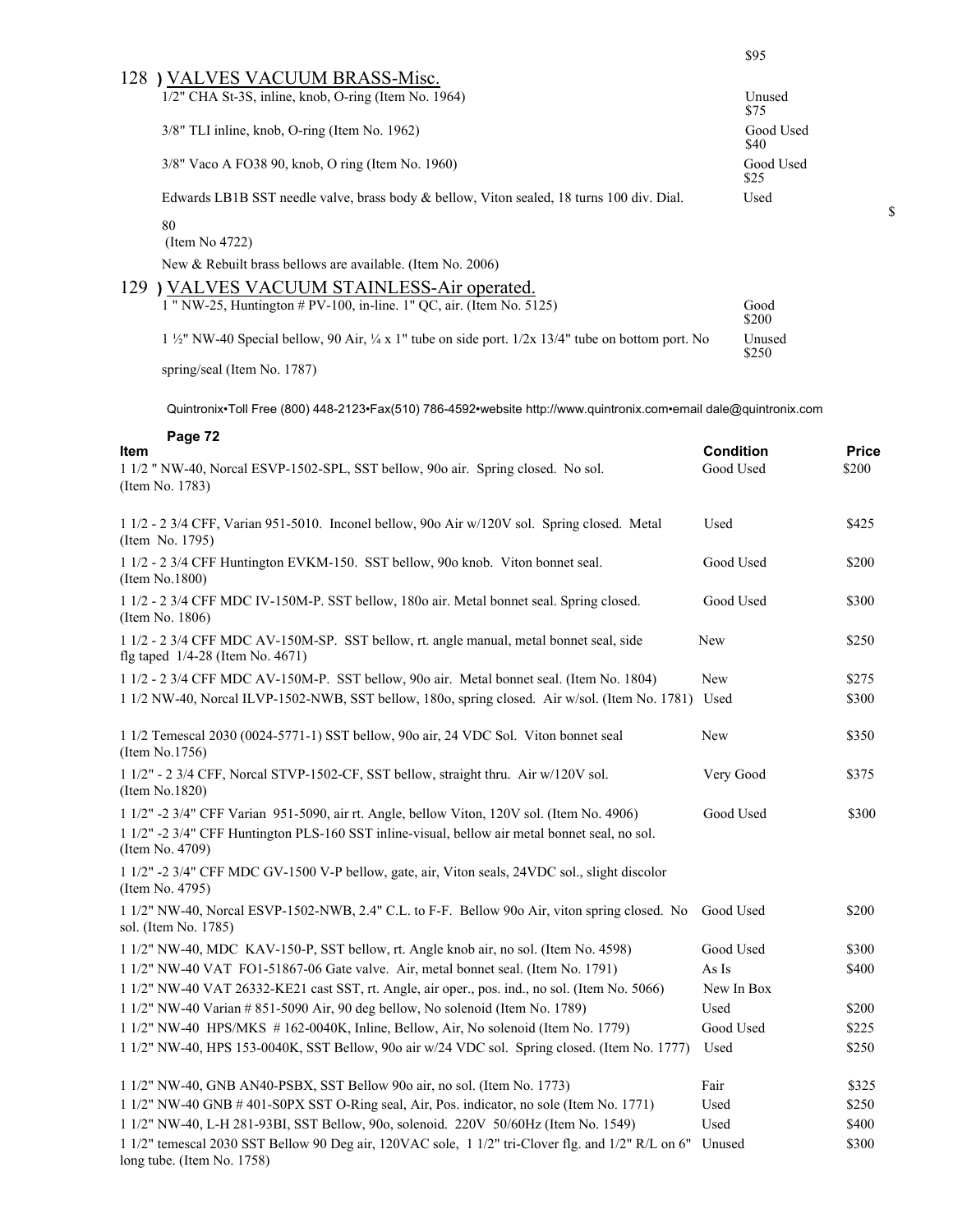| 1 1/2"-2 3/4 CFF VAT F-0104 9676-02 gate valve. Air Sol. (Item No. 1816)                                                                                     | New              | \$750        |
|--------------------------------------------------------------------------------------------------------------------------------------------------------------|------------------|--------------|
| 1 1/2"-2 3/4" CFF Temescal 1630 GV gate (HVA) air 120V sol. (Item No. 4771)                                                                                  | Good             |              |
| 1 1/2"-2 3/4 CFF VAT F-OI04 9676-02 gate valve, air, sol. (Item No. 1818)                                                                                    | Used             | \$600        |
| 1 1/2"-NW-40, NorCal # ESVP-1502-NWB. Bellow, 90deg, Spring closed, 24V Sol (Item No. 1767)                                                                  | New              | \$240        |
| 1 1/2"-NW-40 MDC KIV-150-P-opt-02 Inline, air oper., 120V sol. Pos. ind. (Item No. 5046)                                                                     | New              | \$400        |
| 1 1/2-2 3/4 CFF TORR SVB-1.52VA. SST bellow, gate. Viton bonnet seal. Air w/120V Sol.<br>(Item No. 1802)                                                     | Very Good        | \$500        |
| 1 1/2-NW-40F, Norcal ESVP-1502-NW. Bellow, 90o air. Viton, spring closed. (Item No. 1769)                                                                    | New              | \$240        |
| 1 1/8 Temescal 2130 (0824-0561-0) SST bellow, Inline air. 120VAC Sol. Viton bonnet seal.<br>(Item No $1752$ )                                                | New              | \$345        |
| 1 1/8 Temescal 2030 (0024-5521-1) SST bellow, 90o air. 24 VDC Sol. Viton bonnet seal (Item No.<br>1750)                                                      | New              | \$285        |
| Quintronix•Toll Free (800) 448-2123•Fax(510) 786-4592•website http://www.quintronix.com•email dale@quintronix.com                                            |                  | Page         |
| 73<br>Item                                                                                                                                                   | <b>Condition</b> | <b>Price</b> |
| 1 3/4" x 9 1/2 " HVA slit valve 922-9109. Air cyl. & 24V sol. (Item No. 5130)                                                                                |                  |              |
| 1" - 2 3/4" CFF MDC IV-100P-S air spring closed, no sol. In-line (Item No. 4619)                                                                             |                  | \$200        |
| 1" NW-25 MDC KAV-100-P, air bellow, no sol. (Item No. 4827)                                                                                                  | Good Used        | \$200        |
| 1" NW-25 Norcal 3870-01161, 900 Air bellow. No sol. (Item No. 1740)                                                                                          | Good Used        | \$200        |
| 1" NW-25 Norcal 05-8218300, In-line, Air bellow. 1" CAJON QC. (Item No. 1742)                                                                                | Good Used        | \$200        |
| 1" x 10 3/8" VAT slit valve 3 3/8" thk, air, w/o sol, w/pos. ind., POR. (Item No. 4593)                                                                      | Good             |              |
| $1"$ x 20" VAT Slit valve # 0200X-ZE24-1009 Made in 1995, 27/8 FF Air, pos. indicator, 2 OR w/<br>bolt threads inside OR. Special for Varian (Item No. 1950) | Unused           | \$6,500      |
| 1"-2 1/8" CFF, MDC IV-100-M, In-line, viton seal, bellow air spring closed, viton seals.<br>(Item No.4739)                                                   | Very Good        | \$275        |
| 1"-2 3/4" CFF, Huntington # PV-100, 2 1/8" CFF Side port, 90 deg Air (Item No. 1746)                                                                         | Used             | \$150        |
| 1.328" ID -2 3/4" OD CAJON flg., Nupro 304-24VFBG butterfly valve, knob 1" thk. Bellow sealed<br>stem. (Item No. 5132)                                       | Good             | \$175        |
| 1/2" -NW10B, NORCAL ESVP-0502-NWB, Bellows 90o air. Viton, spring closed. (Item No. 1710)                                                                    | New              | \$225        |
| 10 1/4" ID, NW-250 bolted. 13.18" OD, VATF31152-02 gate valve. bellow, air 24VDC sol.<br>(Item No. 5128)                                                     | Unused           | \$3,000      |
| 10" ASA MDC GV-12,000V-ASA-P. 11 1/2" ID, 4" F-F., No O-R, air oper. (Item No. 5053)<br>10" ASA TORR 5V B-102-12A                                            | Good Used        | \$3,500      |
| 10" ASA, CVC VCS-103. 12" ID. gate. 5" F-F. O-R sealed shaft. CON-O-R. Air. (Item No. 1940)                                                                  | Good Used        | \$1,750      |
| 10" CFF HVA #126-0800. Air, No Sol., Pos. Sws. (Item No. 1934)                                                                                               | Rebuilt          | \$2,150      |
| 10" CFF MDC GV-8000M-P air (Item No. 4836)                                                                                                                   | Unused           | \$2,500      |
| 10" CFF VAT 4082650, 8" ID gate, air, w/sol. (Item No. 5127)                                                                                                 | Unused           | \$2,450      |
| 10" CFF VAT Air. No sol. 8" ID gate. (Item No. 1936)                                                                                                         | Rebuilt          | \$2,150      |
| 10" CFF VAT F10-48989-07. 150 MM ID. Air, No sol. (Item No. 4565)                                                                                            |                  |              |
| 10" NW-250 VAT F14-50253-01, bolted SST gate air w/pos. ind., w/o sol., rack and pinion gear.<br>(Item No. 4618)                                             | Good             | \$2,500      |
| 10" NW-250, HVA model # 21211-1003R. Bolted SST gate, air, No sol. 10" ID, 3 1/8" F-F.<br>(Item No. 5051)                                                    | As Is            | \$2,500      |
| 10"ASA Millane. 10" ID, 5 3/4" F-F, Bellow sealed, Air, Position indicator switches.<br>(Item No.1938)                                                       | Good Used        | \$2,100      |
| 12 1/2" ID, NW-320 bolted. 17" OD, VAT. Bellow, Air. Gate Valve. (Item No. 1948)                                                                             | Rebuilt          | \$3,000      |
| 12" NW-250. HVA 21211-1003R gate, air oper. 13.18" OD x 9.87" ID flg., 12 tap holes on 12.18"<br>BC., POR. (Item No. 5056)                                   | Used             |              |
| 2 1/2" x 10 7/16" VAT slit valve 0260X-ZE24-X 3.37" thk., air w/o sol, w/pos. ind. (Item No. 4840)                                                           | Good Used        | \$5,000      |
| 2 3/4"-5.06 od Flg Edwards #QSB-63 Butterfly, Rotary air, (4) 3/8 bolt welded in holes<br>(Item No.1857)                                                     | Unused           | \$300        |
| 2" - 3 3/8 CFF MDC IV-200M-P Inline, bellow, metal bonnet seal. No sol. (Item No. 1853)                                                                      | Unused           | \$450        |
| 2" ASA GNB # G2PSOP Gate, Air 120V Sol, 3 3/8" FF. 1 OR opp seal plate. Open beveled, pos<br>switch (Item No. 1836)                                          | Good Used        | \$550        |
| 2" ASA GNB G3 PSO, O-R stem. 1 O-R, Solid gate. Air w/sol. (Item No. 1845)                                                                                   | Good             | \$550        |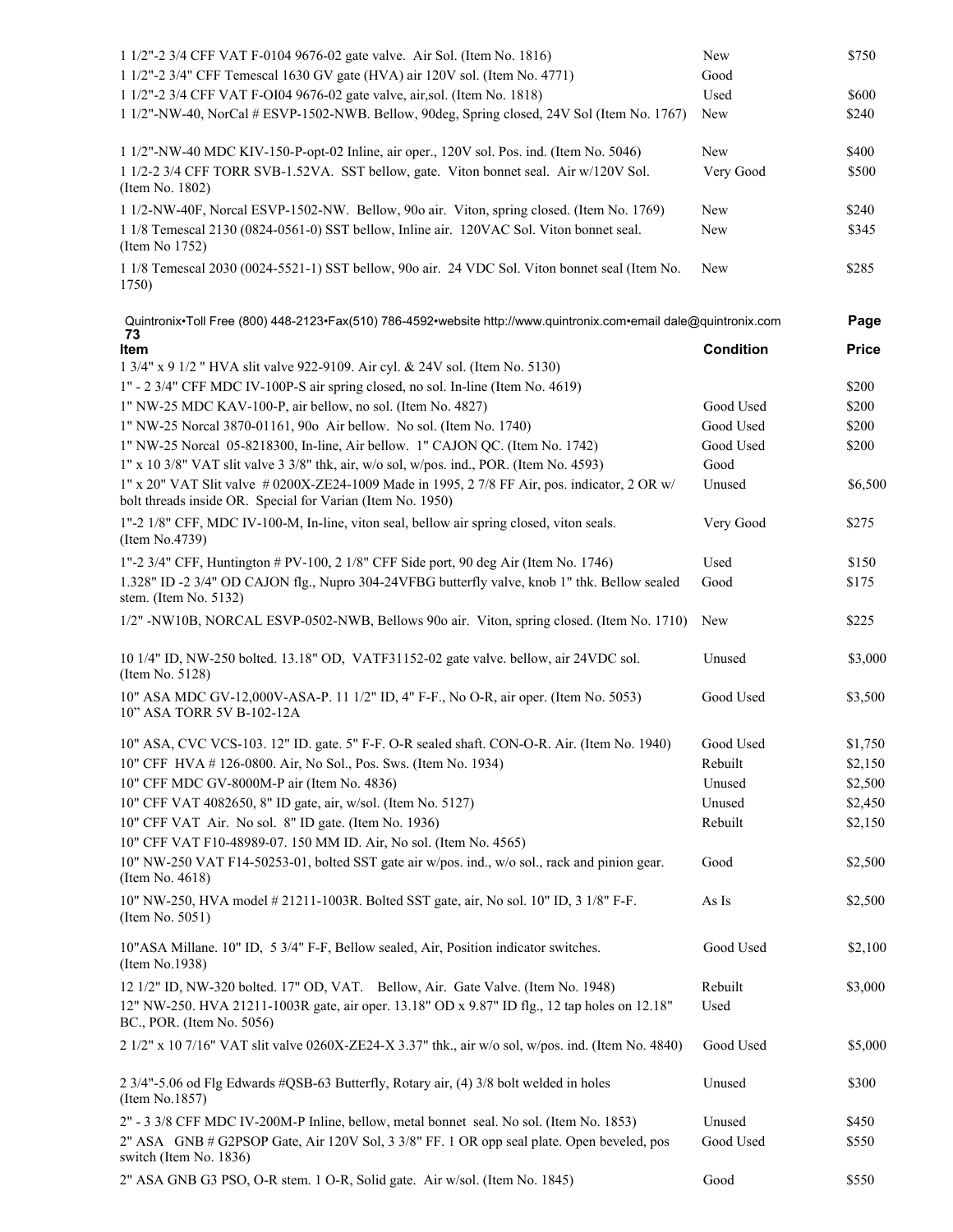| 2" ASA HVA 11212-9259 gate bellow, Viton, air, 2 1/2" id, 2 3/8" F-F, 2 O-R, no sol., 4 ea. 3/8-16 on<br>4 3/4" BC (Item No. 4730) |                  | \$750        |
|------------------------------------------------------------------------------------------------------------------------------------|------------------|--------------|
| Quintronix•Toll Free (800) 448-2123•Fax(510) 786-4592•website http://www.quintronix.com•email dale@quintronix.com<br>74            |                  | Page         |
| Item                                                                                                                               | <b>Condition</b> | <b>Price</b> |
| 2" ASA HVA 122-0251 gate bellow, Viton, Air, 2 1/2" id, 2 3/8FF. No ORing o sol. 4 ea 3/8-16 on 4<br>3/4 B.C. (Item No. 1849)      | Good Used        | \$750        |
| 2" ASA MDC GV-3000V-ASAP, air 120V sol., 3" ID, 2" thk (Item No. 4743)                                                             | Good Used        | \$850        |
| 2" ASA Varian 951-5204 Gate, bellow, Air w/sol. 120V (Item No. 1847)                                                               | Unused           | \$800        |
| 2" NW-50 Huntington # GVAP-200-V-SF-Mod. Gate, Air, 24V solenoid (Item No. 1834)                                                   | Good Used        | \$700        |
| 2" NW-50 HVA 122-0203 gate, air no sol., needs repair (Item No. 4678)                                                              |                  |              |
| 2" NW-50 Innotec(Torr Vac) # SVB-22A-Nw50. Gate, Air, Bad Flg on seal side (Item No. 1826)                                         | As Is            | \$350        |
| 2" NW-50, Norcal 3870-01162, welded bellow 90o Air, viton. No spring or sol. (Item No. 1832)                                       | Unused           | \$300        |
| 2" NW-50, Norcal ESVP-2002-NW, 4" C.L. to F-F. Bellow 90o Air, viton spring closed. No sol.<br>(Item No. 1830)                     | Good Used        | \$275        |
| 2" NW-50, Norcal ESVP-2002-NWB, 3.4" C.L. to F-F. Bellow 90o Air, viton spring closed. No sol.<br>(Item No. 1828)                  | Good Used        | \$275        |
| 2" NW-50, TORR SVB-22A-NW50, gate, air w/sol. (Item No. 1838)                                                                      | Rebuilt          | \$900        |
| 2"ASA GNB G2PSOP gate, Air 120V solenoid, 3 3/8"FF, 1 OR opp seal plate 2 5/8" id x 3/16thk<br>position ind. (Item No. 1842)       | Very Good        | \$500        |
| 3" ASA HVA bellow 2 O-R gate, air, no sol. 3/8"-16 tapped holes (Item No. 4781)                                                    |                  |              |
| 3" ASA, GNB A-3-PSO, O-R stem, 2 O-R, 90o, air w/sol. (Item No. 1867)                                                              | Good Used        | \$500        |
| 3" NW-80 90 deg air 24V sole, Mfg Unk (Item No. 1861)                                                                              | Unused           | \$525        |
| 3" NW-80 (5.71 od Bolted) Huntington # GVAP-300V-Mod, HVA Gate, Air, no solenoid, w/ pos.<br>indicator (Item No. 1865)             | Good Used        | \$750        |
| 3" NW-80 (4.33 od Clamped) Edwards HVA# 122-0306 Gate, Air, no solenoid, w/ pos. indicator<br>(Item No. 1863)                      | Unused           | \$1,000      |
| 3/4" NW-16, HPS In line, Green Teflon coated, Air, no Solenoid (Item No. 1722)                                                     | Dirty            | \$100        |
| 3/4" mini CFF, VAT Rt. angle, Air 220V sol. (Item No. 1732)                                                                        | Good Used        | \$200        |
| 3/4" mini CFF, MDC IV-075M-P in-line, viton seal, bellow, air, No sol., metal bonnet seal. Unused<br>(Item No.<br>5129)            |                  | \$275        |
| 3/4"-Mini CFF, MDC AV-075MP, Rt angle, viton seal, bellow air. Metal bonnet seal. W/solenoid<br>(Item No. 1726)                    | Unused           | \$250        |
| 3/4"-NW16F, Huntington PV-075-SK. Bellow, 90o air. Viton, spring closed. 115V Sol. (Item No.<br>1720)                              | New              | \$225        |
| 3/8" Key PCA-37 SST bellow, 900 Air 120V/60 sol. (Item No. 1706)                                                                   | New              | \$175        |
| 4" ASA - 3/8 bolts, GNB G4PSOX, 2 O-R, gate, air no sol. 5 1/4" ID. (Item No. 1873)                                                | Fair             | \$700        |
| 4" ASA GNB, 1 O-R solid gate. Air. 5 1/4 I.D. O-R on carriage side. O-R sealed stem. (Item No.<br>1875)                            | Fair             | \$650        |
| 4" ASA Jamesbury, ball valve 4" 5150-31-6600 MT, 316 SST 275 PSI@100 F, air cyl., ST200B,                                          | Unus             |              |
| ed pos. ind., no O-R gasket face (Item No. 4804)                                                                                   |                  |              |
| 4" NW-100 HVA 122-0403. Gate, Aair. No sol. (Item No. 1869)                                                                        | Rebuilt          | \$1,100      |
| 4" NW-100 HPS 90 air. No sol. (Item No. 1871)                                                                                      | Rebuilt          | \$600        |
| 4" NW-100 VAT, F-60021-37. (Item No. 5054)                                                                                         | Used             | \$750        |
| 5/8 " TLI # L-625-P SST bellow, Inline, Air, 115VAC Sole, Viton Seal (Item No. 1718)                                               | Unused           | \$250        |
| 5/8" Temescal 2030 (0024-5271-2) SST bellow, 90o air. 24VDC Sol. Viton bonnet seal (Item No.<br>1716)                              | New              | \$215        |
| 6" ASA VAT F14-53903-04 (#14046-TE44) 7 7/8" ID, 3 1/8" FF. No ORing (Item No. 1926)                                               | Unused           | \$2,150      |
| 6" - 8" CFF HVA. Bellow, metal bonet, air, no sol. (Item No. 1891)                                                                 | Rebuilt          | \$1,600      |
| 6" ASA HVA 101-8000 ASA. 8" ID bellow, gate, Air. 1 O-R opposite seal side. (Item No. 1919)                                        | Rebuilt          | \$1,600      |
| 6" ASA, GNB, 1 O-R, gate, air. (Item No. 1907)                                                                                     |                  | \$1,200      |
| 6" ASA, GNB A6PS0, O-R stem, 2 O-R, rt. angle air, 7.8" ID. (Item No. 1905)                                                        | Good Used        | \$1,750      |
|                                                                                                                                    |                  |              |

Quintronix•Toll Free (800) 448-2123•Fax(510) 786-4592•website http://www.quintronix.com•email dale@quintronix.com **Page 75 Item Condition Condition<br>Price**<br>Rebuilt

6" ASA, HVA 101-6000 ASA. 6" ID, bellow, gate. 1 O-R on seal side. Air w/sol. (Item No. 1911) \$1,250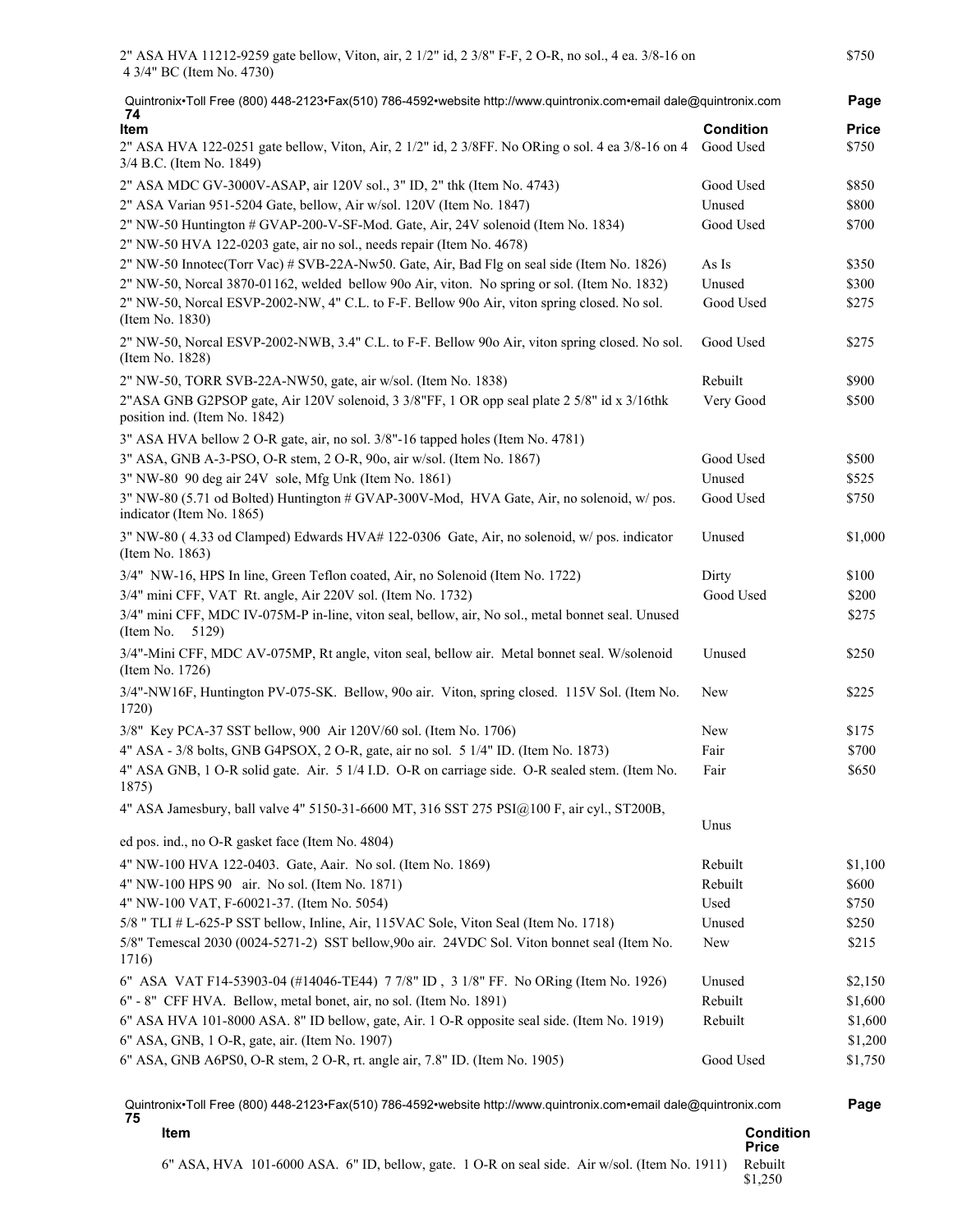| 6" ASA, HVA 121-0601, 6" ID, bellow, gate. 6 1/4" ID O-R opp seal plate. Air no sol. (Item No.                                                         | Unused<br>\$1,875        |
|--------------------------------------------------------------------------------------------------------------------------------------------------------|--------------------------|
| 1913)                                                                                                                                                  |                          |
| 6" ASA, HVA 122-0600, 6" ID, bellow, gate. 6 1/4" ID O-R on seal plate. Air no sol. (Item No.                                                          | Rebuilt<br>\$1,375       |
| 1915)                                                                                                                                                  |                          |
| 6" ASA, TORR SVB-82A (special). 11" OD X 8" ID FLGS 2 3/4" F-F, 8 ea 3/8-16 holes on 9 1/2                                                             | Rebuilt<br>\$2,250       |
| B.C.Bellow, gate, 2 0-R. Air w/sol. Temescal 1/5/8 roughing valve on seal side, air. (Item No. 1921)                                                   |                          |
| 6" ASA, Veeco (for VE-776) air. Butterfly. (Item No. 1903)                                                                                             |                          |
| 375                                                                                                                                                    |                          |
| 6" NW-160 VAT F14-50253-02 bolted SST gate air w/pos. ind., w/o sol., rack and pinion gear (Item                                                       | Used<br>\$1,000          |
| No. 4682)                                                                                                                                              |                          |
| 6" P-E Hi-Vac valve for P-E4410 sputtering system (Item No. 1930)                                                                                      | Unused<br>\$3,500        |
| $6''$ x 14 1/2" HVA Slit valve #422-9614 3 7/8 FF Air & pos indicator, 2 OR w/ bolt thread                                                             | Unused<br>\$7,500        |
| inward.Special for Varian (List price 12,270) (Item No. 1953)                                                                                          |                          |
| 6"-*" CFF Varian 951-5219 gate, bellow, air/ 120V sol. Viton seals Rebuilt (Item No. 1889)                                                             | Rebuilt<br>\$1,300       |
| 64 x 265 MM (2 1/2 " x 10 7/16") VAT slit valve, Dbl. actuator, w/o sol valve, w/pos. ind., code                                                       | New In Box<br>\$5,000    |
| 0260X-ZE24-X, per dwg. 84494, Fabr Nr F02-83316/1, mfg 8-95, as is cost \$2,500. (Item No. 4684)                                                       |                          |
| 6" ASA, TORR SVB-62-8A, 7 3/4 ID, 3 1/4 FF. 8 ea 5/8 -11 holes, bellow, gate. 1 O-R opp gate. KF<br>-40 rough port opp o-r. 3/4 QC. No sol.<br>\$2,500 | As Is                    |
| 64 x 265 MM (2 1/2 " x 10 7/16") VAT slit valve, F-41970-16, rack and pinion gear, w/o sol valve,                                                      | As Is<br>\$2,500         |
| O-R on operator side (Item No. 4643)                                                                                                                   |                          |
| 8" NW-200 VAT 13.19" OD bolted series 14 SST gate w/2 Pos. air, rack & pinion. As is \$1250. VAT Rebuilt                                               |                          |
| 1.950                                                                                                                                                  |                          |
| position indicators are available. (Item No. 5158)<br>8" NW-200 VAT, F41970-21. (Item No. 5057)                                                        | Used                     |
|                                                                                                                                                        | \$1,500                  |
| 8" NW-200 VAT 13.19" OD bolted series 64 SST gate w/3 Pos. air, rack & pinion. As is \$1750. VAT Rebuilt                                               |                          |
| 3,000<br>position indicators are available. (Item No. 5159)                                                                                            |                          |
| 8" Varian Q1089-307 gate. 8" ID x 8 5/8" OD, 120V sol. (Item No. 5126)                                                                                 |                          |
| 0                                                                                                                                                      |                          |
| 8"ASA HVA 422-9110(Varian) 1 x 10" rect SST, bellow, air. 2 OR (Item No. 2026)                                                                         | Good Used                |
| Edwards NW-400 SST poppet valve for FLC-700 coater. (Item No. 101)                                                                                     | Unused<br>\$3,000        |
| Perkins-Elmer 500-585-400 bellow & air cylinder for 1 1/2" SST Valves. (Item No. 1763)                                                                 | New<br>\$275             |
| VAT 6" conflat rt. angle UHV air operated valve, model #F26-90364/2. (Item No. 5036)                                                                   | Unused In Box<br>\$1,500 |
| VAT NW-100 gate. SST bellows seal air operated, model #10840-PE24-0004. (Item No. 5035)                                                                | Unused In Box<br>\$1,500 |
| VAT NW-100 gate air operated shaft seal, model #F1410510215. (Item No. 5037)                                                                           | Used<br>\$1,000          |
| VAT NW-250 bellows sealed. (Item No. 5052)                                                                                                             | Like New<br>\$3,000      |
|                                                                                                                                                        |                          |

ISO-500 Balzers TR angle valve. 21 5/8 OD claw clamp flgs. ISO-100 rough port and one KF-10 and 2 KF-40 ports. From BAK-760 bot.

Good<br>\$5,000

\$

\$

 $\mathbb S$ 

 $\mathbb S$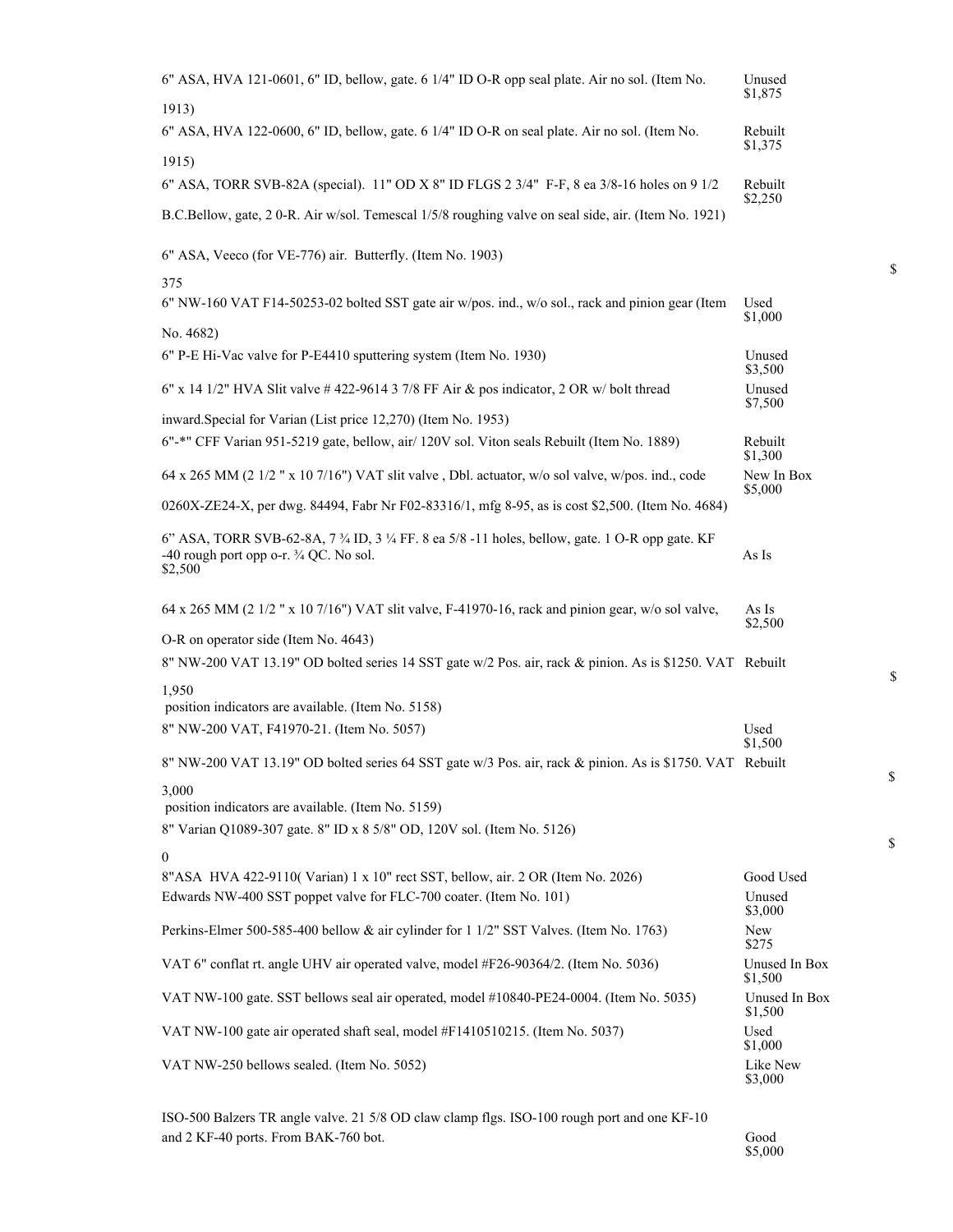### 130 **)** VALVES VACUUM STAINLESS-Manual.

| 1 1/2 - 2 3/4 CFF, Varian 951-5027 Rt. Angle bakeable. 1/2 SQ drive & crank. (Item No. 1810)   | Good Used<br>\$475  |
|------------------------------------------------------------------------------------------------|---------------------|
| 1 1/2 - 2 3/4 CFF VAT F01-60346-152. SST bellow, Gate, knob. Viton seals. (Item No. 1814)      | Like New<br>\$550   |
| 1 1/2 - 2 3/4 CFF MDC GV-1500 V SST bellow, Gate, knob. Viton seals. (Item No. 1812)           | Rebuilt<br>\$425    |
| 1 1/2 - 2 3/4 CFF, Varian 951-5017 Rt. Angle bakeable. 1/2 SQ drive & crank. (Item No. 1808)   | <b>New</b><br>\$500 |
| 1 1/2 - 2 3/4 CVF Ultek 252-1510 SST bellow, 900 knob. Viton seals. (Item No. 1761)            | New<br>\$285        |
| 1 1/2 - 2 3/4 CFF, Varian 951-5091. SST bellow, 900 knob. Viton bonnet seal. (Item No. 1798)   | Like New<br>\$300   |
| 1 1/2 - 2 3/4 CFF, Norcal ESV-1502-CF, SST bellow, 90o knob. Viton sealed. (Item No. 1793)     | New<br>\$285        |
| 1 1/2" - 2 3/4 CFF, VAT, SST bellow, straight thru. Manual (Item No. 1824)                     | Unused<br>\$450     |
| 1 1/2" - 2 3/4 CFF, MDC GV-1500M-SP, SST bellow, Manual gate w/ pos. ind (Item No. 1822)       | Very Good<br>\$600  |
| 1 1/2" - NW-40, MDC # KAV-150, SST Bellow, 90 deg knob (Item No. 1775)                         | Good Used<br>\$275  |
| 1 1/2" -2 3/4" CFF MDC AV-150M, SST bellow rt. Angle knob, metal bonnet seal. (Item No. 4912)  |                     |
| 295                                                                                            |                     |
| 1 1/2" -2 3/4" CFF MDC AV-150M-1042, SST bellow rt. Angle knob, metal bonnet seal, tapped side | Unused              |

Quintronix•Toll Free (800) 448-2123•Fax(510) 786-4592•website http://www.quintronix.com•email dale@quintronix.com

| Page<br>ĥ<br>$\prime$ |  |
|-----------------------|--|
|-----------------------|--|

port CFF (Item No. 4590)

| <b>Item</b>                                                                                                                         | <b>Condition</b> | <b>Price</b> |
|-------------------------------------------------------------------------------------------------------------------------------------|------------------|--------------|
| 1 1/2" -2 3/4" CFF Huntington EV-150 SST bellow rt. Angle knob, Viton seal (Item No. 4648)                                          |                  |              |
| 1 1/2" -2 3/4" CFF, SST bellow, knob, gate, metal bonnet seal (Item No. 4637)                                                       | Good Used        | \$400        |
| 1 1/2" -2 3/4" CFF Varian 951-5072, SST bellow rt. Angle, knob, Viton seal (Item No. 4652)                                          |                  | \$250        |
| $11/2$ " -2 3/4" & 4 1/2" (on bottom) CFF Huntington MS-150 SPL. st. thru all metal bakeable 2-1/4"<br>VCR fittings (Item No. 4857) | Good             | \$800        |
| 1 1/2" -2 3/4" CFF Huntington, MS-150 ST thru bakeable 3/4" hex dr. (Item No. 4930)                                                 |                  |              |
| 1 1/2" Huntington E -153 SST Bellow, 90 knob, Viton bonnet seal (Item No. 1765)                                                     | Very Good        | \$200        |
| 1 1/2"-2 3/4" CFF gate, red knob (Item No. 4894)                                                                                    | Good Used        |              |
| $11/4$ " ID x 2 3/4" CFF x 1 3/8" thk. Hunt BFC-275 butterfly valve, knob (Item No. 4917)                                           | Good             |              |
| 1" - 2 3/4 CFF G.P. 204 Gold seal bakeable . 90 crank. (Item No. 1748)                                                              | Used             | \$375        |
| 1" -2 3/4" CFF Vac. Gen. CSD-25 inline-visual, bakeable (Item No. 4611)                                                             | Unused           |              |
| 1" -2 3/4" CVF Ultek rt. Angle Viton knob (Item No. 4605)                                                                           |                  | \$125        |
| 1" -2 3/4" CFF bellow gate knob, block type w/removeable flgs. (Item No. 4662)                                                      | As Is            | \$100        |
| 1" NW-25 HPS/MKS Inline, Bellow, Knob (Item No. 1738)                                                                               | New              | \$180        |
| 1" NW-25 HVA 161-0103-2, 900 knob bellow. (Item No. 1736)                                                                           |                  | \$175        |
| $1"$ NW-25 Huntington $#$ EV-100-SF, 90 knob, Bellow (Item No. 1734)                                                                | Used             | \$160        |
| 1" TLI knob, rt. Angle, 1" Varian QC, 1" A&N QC needs nuts (Item No. 4733)                                                          | Good             | \$200        |
| 1"-2 1/8" CFF, MDC IV-100-M, In-line, viton seal, bellow knob. Metal bonnet seal. (Item No. 1744)                                   | Used             | \$250        |
| 1.328" -2 3/4" OD CAJON flgs., Nupro 304-24VFO butterfly valve, knob 1" thk. O-R sealed stem.<br>(Item No. 4796)                    | Good Used        | \$125        |
| 1/2" - 2 3/4" CFF G-P "C" valves, bake, wrench. (Item No. 1712)                                                                     | Used             | \$150        |
| 1/2" G-P series 202 low torque valve. Metal sealed. (Item No. 1714)                                                                 | Unused           | \$350        |
| 2 1/2 - 4 1/2 CFF, Varian 951-5032 Rt. angle bakeable. 1/2" SQ drive. (Item No. 1859)                                               | Good Used        | \$1,295      |
| 2 1/2 -4 1/2 Step seal, Varian, Viton, bellow, 90o, knob. (Item No. 1855)                                                           | Good Used        | \$300        |
| 2 1/8"-4 1/2" CFF Varian 951-5081 (TL1) gate, bellow, Viton bonnet & seat seal KNOB (Item No.<br>4841)                              | Dirty            |              |
| 2" - 3 3/8 CVF, Ultek, Viton, SST bellow, 90o, knob. (Item No. 1851)                                                                | Used             | \$275        |
| 2" NW-50 Worcester #466 RV SWO, #316SSt, Ball valve. (Item No. 1840)                                                                | Good Used        | \$250        |
| 2" NW-50 Worcester A743-CF8M, ball valve, 10" F-F (Item No. 4763)                                                                   |                  |              |
| 3" ASA VAT series 10 manual gate, no O-R, 4 ea 3/8-16" on 6" BC, 4" ID, 2 3/4" F-F, metal bonnet                                    | Used             | \$995        |
|                                                                                                                                     |                  |              |

\$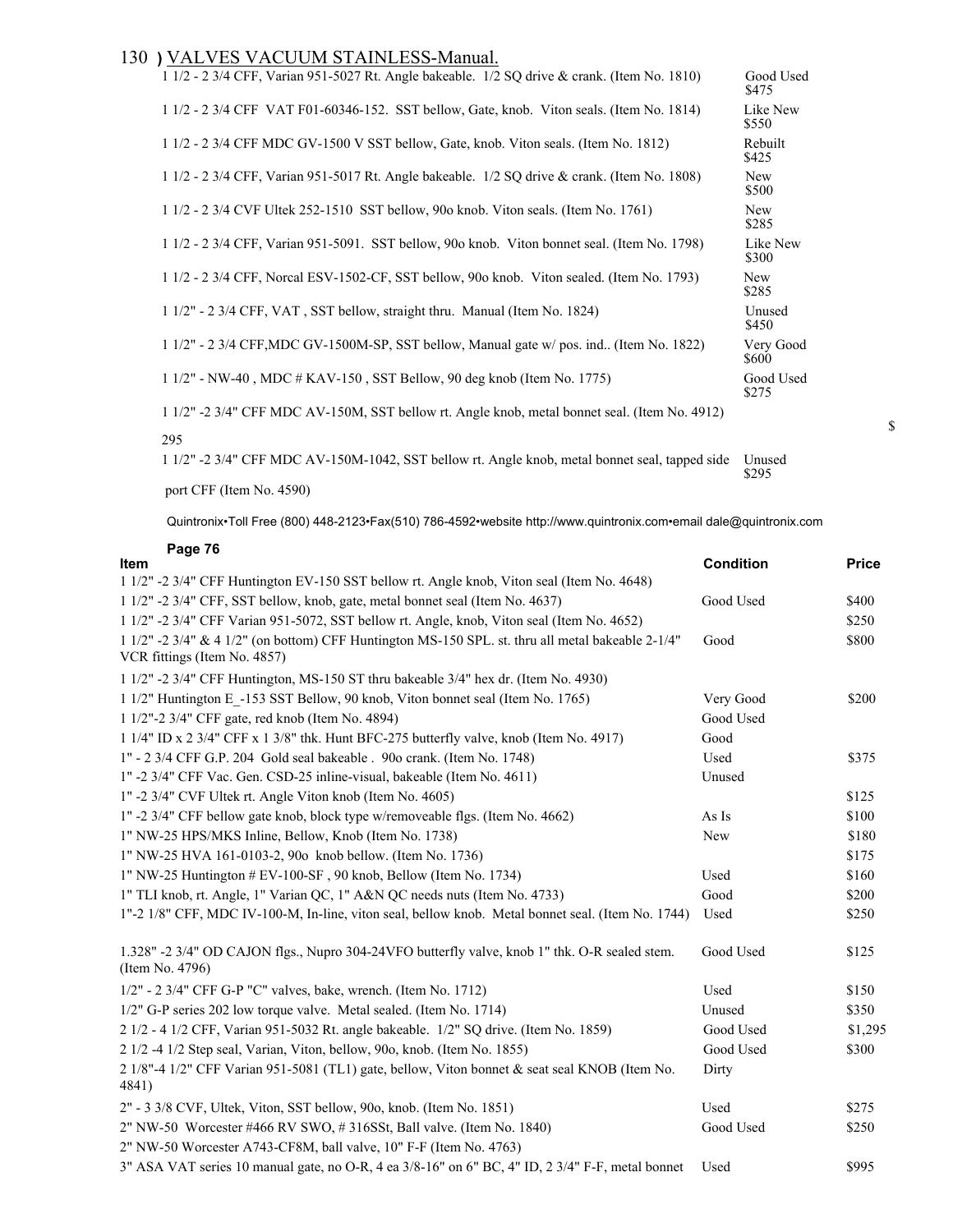|         | seal (Item No. 4727)                                                                                                                                                                                                                                                  |           |                                  |                  |
|---------|-----------------------------------------------------------------------------------------------------------------------------------------------------------------------------------------------------------------------------------------------------------------------|-----------|----------------------------------|------------------|
|         | 3/4" mini CFF, Varian 951-5014 Rt. angle bakeable. 1/4 SQ drive. (Item No. 1730)                                                                                                                                                                                      | Used      |                                  | \$325            |
|         | 3/4" NW-16 NOR-CAL bellow rt. angle knob (Item No. 4812)                                                                                                                                                                                                              | Very Good |                                  |                  |
| 1724)   | 3/4"-Mini CFF, MDC AV-075M, Rt angle, viton seal, bellow knob. Metal bonnet seal. (Item No.                                                                                                                                                                           | Good Used |                                  | \$200            |
| 1728)   | 3/4"-Mini CFF, MDC IV-075M, In-line, viton seal, bellow knob. Metal \bonnet seal. (Item No.                                                                                                                                                                           | Used      |                                  | \$225            |
|         | 3/8" Varian #951-5099, 90 manual. VCO fittings, Elastomer seals (Item No. 1708)                                                                                                                                                                                       | New       |                                  | \$240            |
|         | 4" ASA TL1 G-4000-H. Manual gate. 5.25" ID, 2.87 F-F., No O-R, Viton seals. (Item No. 5058)                                                                                                                                                                           | Rebuilt   |                                  | \$1,100          |
|         | 4" ASAVarian 951-5027 Swing gate, Manual (Item No. 1877)                                                                                                                                                                                                              | Rebuilt   |                                  | \$1,200          |
|         | 4" Spl. step seal flange. SST formed bellow, 90o hand wheel. (Item No. 1879)                                                                                                                                                                                          | Fair      |                                  | \$375            |
|         | 6" - 8" CVF Ultek 40-406, SST bellow, gate, crank. (Item No. 1883)                                                                                                                                                                                                    | Rebuilt   |                                  | \$1,500          |
|         | 6" - 8" CFF G-P 62400 Rt angle bakeable bellow. All metal seals. (Item No. 1881)                                                                                                                                                                                      |           | Old but Excellent                | \$2,250          |
|         | 6" - 8" CFF Whittaker SMT-42 gate, Crank. 8" CFF welded on old step seal flgs. (Item No. 1885)<br>6" ASA Edwards QV-6 Manual butterfly 6" id x 1 5/8" thk. One 7 1/4 id x 1/4 OR (Item No. 1899)                                                                      | Used      |                                  | \$1,150<br>\$600 |
| 77      | Quintronix•Toll Free (800) 448-2123•Fax(510) 786-4592•website http://www.quintronix.com•email dale@quintronix.com                                                                                                                                                     |           |                                  | Page             |
|         | Item                                                                                                                                                                                                                                                                  |           | <b>Condition</b><br><b>Price</b> |                  |
|         | 6" ASA HVA 101-8000 ASA. 8" Id. bellow. gate, crank. 1 O-Ring on seal side (Item No. 1917)                                                                                                                                                                            |           | Rebuilt<br>\$1,600               |                  |
|         | 6"-8" CFF HVA Bellow, O-Ring, Bonnett, Crank, Viton Seals (Item No. 1887)                                                                                                                                                                                             |           | Used<br>\$1,250                  |                  |
|         | 6" ASA Edwards QV6 manual butterfly 1 5/8 thk, 6" id. One 7 1/2 id x 1/4 OR (Item No. 1901)                                                                                                                                                                           |           | Used<br>\$600                    |                  |
|         | 6"ASA VAT F-37699-06, 5 7/8 i.d., 4" FF. 2 O-rings 7 1/2" id x 1/8. Side Lever (Item No. 1924)                                                                                                                                                                        |           | Very Good<br>\$1,750             |                  |
|         | GP 8" CFF Mod 265-02 Manual swing gate valve Gold sealed. No Controller (Item No. 1932)                                                                                                                                                                               |           | As Is<br>\$750                   |                  |
|         | 131) VALVES VACUUM STAINLESS-Misc.                                                                                                                                                                                                                                    |           |                                  |                  |
|         | 6" ASA butterfly throttle valve 6" ID, 6 3/4" lg., SST 1 O-R Slo-syn motor, POR (Item No. 4685)<br>MRC micrometer valve on 2 3/4" flg., w/6 #10 holes manual (Item No. 4760)                                                                                          |           | Used                             |                  |
|         |                                                                                                                                                                                                                                                                       |           |                                  | \$               |
|         | 150<br>NW-25 Edwards B517-02-930 cryopump nitrogen purge accessory PA-10 w/ tube 220V 50 Hz sol.                                                                                                                                                                      |           | Unused                           |                  |
|         | (Item No. 1403)                                                                                                                                                                                                                                                       |           | \$250                            |                  |
|         | NW-25 Edwards B517-01-988 cryopump nitrogen purge accesory PA-10 w/tube 110V 50 Hz 8W                                                                                                                                                                                 |           | Unused                           |                  |
|         |                                                                                                                                                                                                                                                                       |           | \$250                            |                  |
|         | sol. (Item No. 1401)                                                                                                                                                                                                                                                  |           |                                  |                  |
|         | Temescal D203-8304-0 main gate air actuator, 1/2" Ferrofluidic, A2106 51A103165, w/skinner                                                                                                                                                                            |           | Unused<br>\$1,950                |                  |
|         | V935L x 18C 120V sol and position sws. (Item No. 4683)                                                                                                                                                                                                                |           |                                  |                  |
|         | 132) VALVES VACUUM THROTTLING & CONTROLLERS.                                                                                                                                                                                                                          |           |                                  |                  |
|         | 3" ASA Vacuum General MDVX-030 SST teflon coated butterfly control valve. (Item No. 1409)                                                                                                                                                                             |           | Very Good<br>\$600               |                  |
|         | 6" ASA VAT F14-53903-04 (#14046-TE44) 7 7/8" ID, 3 1/8" FF. No Oring, motor driven.                                                                                                                                                                                   |           | Unused<br>\$2,000                |                  |
|         | (Item No. 1928)                                                                                                                                                                                                                                                       |           |                                  |                  |
|         | 6" ASA Vacuum General MDVX-060 SST Butterfly control valve. 6" I.D. x 1" thk. Teflon                                                                                                                                                                                  |           | Very Good<br>\$1,250             |                  |
|         | (Item No. 1418)                                                                                                                                                                                                                                                       |           |                                  |                  |
|         | 6" ASA, GNB G6ESO. 1 O-R, motor op. 7" ID, gate can be throttled. (Item No. 1909)<br>\$1,500                                                                                                                                                                          |           | Used                             |                  |
| \$1,500 | 10" throtting SST poppet. You can adjust nuts on top of cylinder to set stroke for intermediate<br>positions. 10" ASA bottom flg. Tap 3/4-10. No o-ring. 400mm side port- no o-ring. 121/2 ID<br>15.75 OD 12 holes. .59 ID on 14.567 BC. J15 flg valve made in Japan. |           | As-Is                            |                  |
|         | Alcatel/Comptech VQ-4-ASA-U-PA 4"ASA Alum radial throttle valve (Item No. 2031)                                                                                                                                                                                       |           | Used<br>\$1,500                  |                  |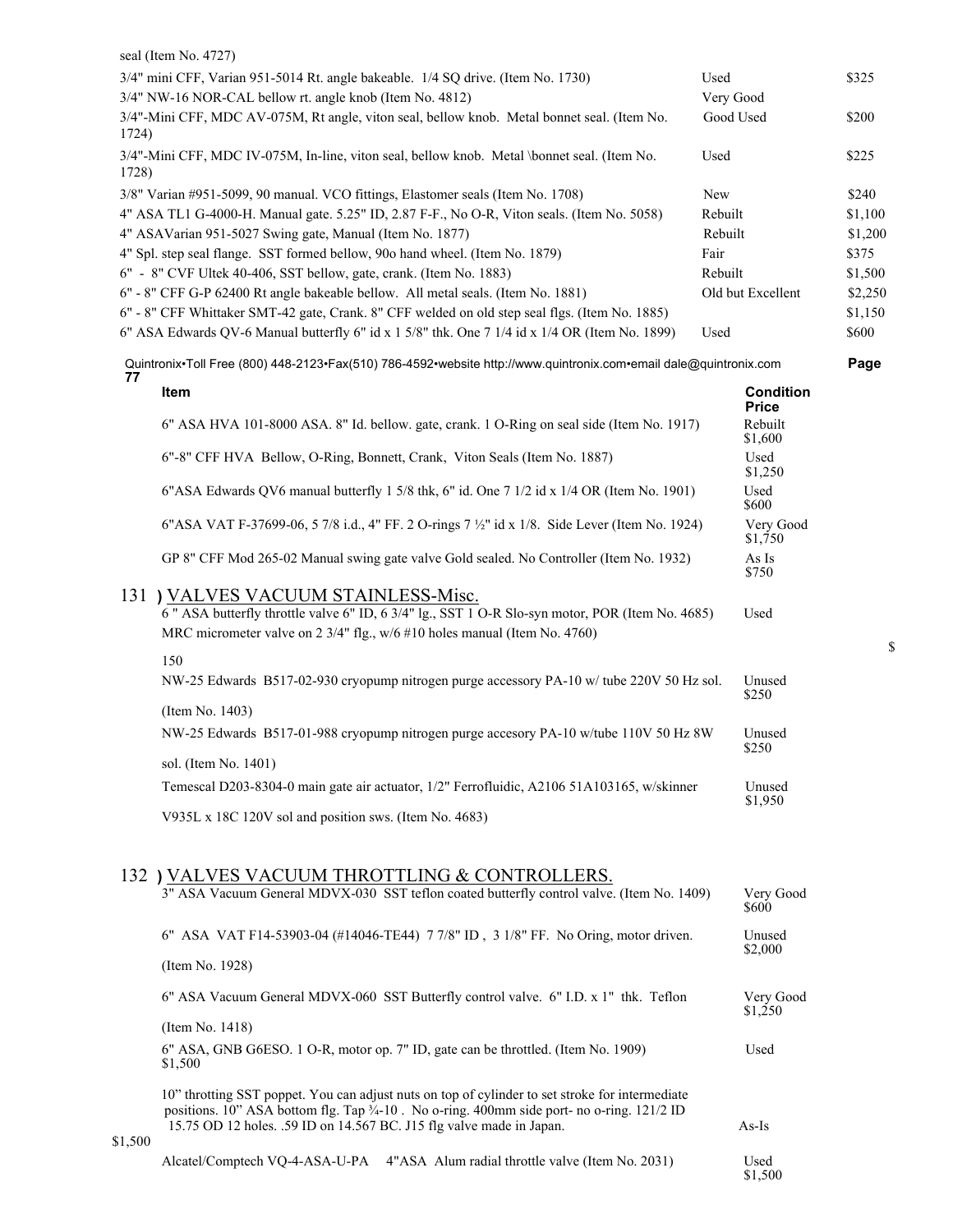|            | Alcatel/Comptech VO-10-ASA-U-PA VARI-O 10" ASA Aluminum radial throttle valve,<br>\$1,800               | Used              |      |
|------------|---------------------------------------------------------------------------------------------------------|-------------------|------|
|            | W/servo drive motor. (Item No. 2037)                                                                    |                   |      |
|            | Alcatel/Comptech VO-10-ASA-U-PA VARI-O 10" ASA Aluminum radial throttle valve,<br>\$1,200               | Used              |      |
|            | micrometer stop with 24vdc sol. Not coated (Item No. 2036)                                              | Needs Rebuild     |      |
| <b>POR</b> | Meivac (ALC-Comp) CVQ-250-ISO-U-SM Vari-Q ISO-250 Alum radial vane throttle valve-NOT                   | Unused            |      |
|            | Coated. Vane isolation for cryopumps. w/ MKS 153E servo drive                                           |                   |      |
| \$1,200    | MKS 253A-6-6-2 6" ASA (149 MM) SST butterfly valve. (Item No. 1456)                                     | Used              |      |
|            | MKS 170M-44A Baratron valve control (Item                                                               |                   |      |
|            | No. 4793) MKS 170M-6C Baratron range                                                                    |                   |      |
|            | multiplier (Item No. 4922) MKS 180-44-A2                                                                |                   |      |
|            | Baratron valve control (Item No. 4596)                                                                  |                   |      |
|            | MKS 250 C-1-D Valve Controller Black panel mounting (Item No. 1430)<br>\$1,100                          |                   |      |
|            | MKS 250B valve controller (Item No. 1474)<br>\$550                                                      | Good Used         |      |
|            | MKS 250B-1-A valve controller, black panel mounting. 1 set pt analog (Item No. 4842)<br>\$650           |                   | Good |
|            | MKS 250B-1-D Press/Flow valve controller, blue case tabletop. 1 set pt digital (Item No. 4829)<br>\$800 |                   | Good |
|            | MKS 250Sp Press/Flow valve controller blue case tabletop (Item No. 1428)                                | As Is<br>\$250    |      |
|            | MKS 250B-1-D SP 202-83 Press/flow valve controller. 1 set pt. Digital<br>\$950                          | <b>HSD</b> Tested |      |
|            | GP 216020-1 Servo valve control<br>\$750                                                                | Good              |      |
|            | GP 216049 #7737 valve w/ 1.33 CFF & style 04 tubes.<br>\$800                                            | <b>New</b>        |      |
|            | VAT Pm-5 Adaptive Pressure control for series 64 valves<br>\$1,500                                      | Good              |      |
|            |                                                                                                         |                   |      |

## **Page 78**

.

| <b>Item</b>                                                                      | <b>Condition</b><br><b>Price</b> |
|----------------------------------------------------------------------------------|----------------------------------|
| MKS 252 D-PO throttle valve control<br>\$700                                     | Good                             |
| MKS 252 A-1 Exhaust valve controller Black panel mounting (Item No. 1432)        | Used<br>\$900                    |
| MKS 252C-1 Valve controller, Black panel mounting (Item No. 1434)                | Unused<br>\$900                  |
| MKS 252C-1-VPO Valve controller, Black panel mounting (Item No. 1436)            | Unused<br>\$1,250                |
| MKS 253-2 2" ASA SST butterfly valve. 2 SCCM. (Item No. 1440)                    | Used                             |
| MKS 653B-4-6CF-2, 6" CFF throttling valve (Item No. 4902)                        | Used                             |
| MKS-253A-1-40-2-S-021-84, 32.3 mm, Servo butterfly (Item No. 1448)               | Unused<br>\$750                  |
| MKS-253A-1-40-2, NW 40 SST, 33.7 mm, Servo Butterfly valve (Item No. 1450)       | Good Used<br>\$700               |
| MKS-253A-20-40-1, NW 40 SST, 20 mm, Servo Butterfly valve (Item No. 1452)        | Unused<br>\$750                  |
| MKS-253A-2-50-26P89-84, NW50, SST, 50mm, servo butterfly valve (Item No. 1454)   | Needs Repair<br>\$600            |
| MKS-253A-3-2-2 (77mm) 2" ASA Operator missing (Item No. 1444)                    | Unused<br>\$600                  |
| MKS-253A-4-100-1S-073-90 (100 mm) dirty needs repair NW-100 (Item No. 1446)      | Used<br>\$600                    |
| MKS-253A-6-160-2 NW-160. 8 bolts on 7.87BC SST Butterfly valve. (Item No. 1442)  | Unused<br>\$1,050                |
| MKS-653B-4-6CF-2. 6" CFF throttle valve, motor op. w/pos. ind. (Item No. 5059)   | As Is<br>\$600                   |
| NW-50 Vacuum General MDVX-018 SST teflon coated butterfly valve. (Item No. 1407) | Very Good                        |
|                                                                                  |                                  |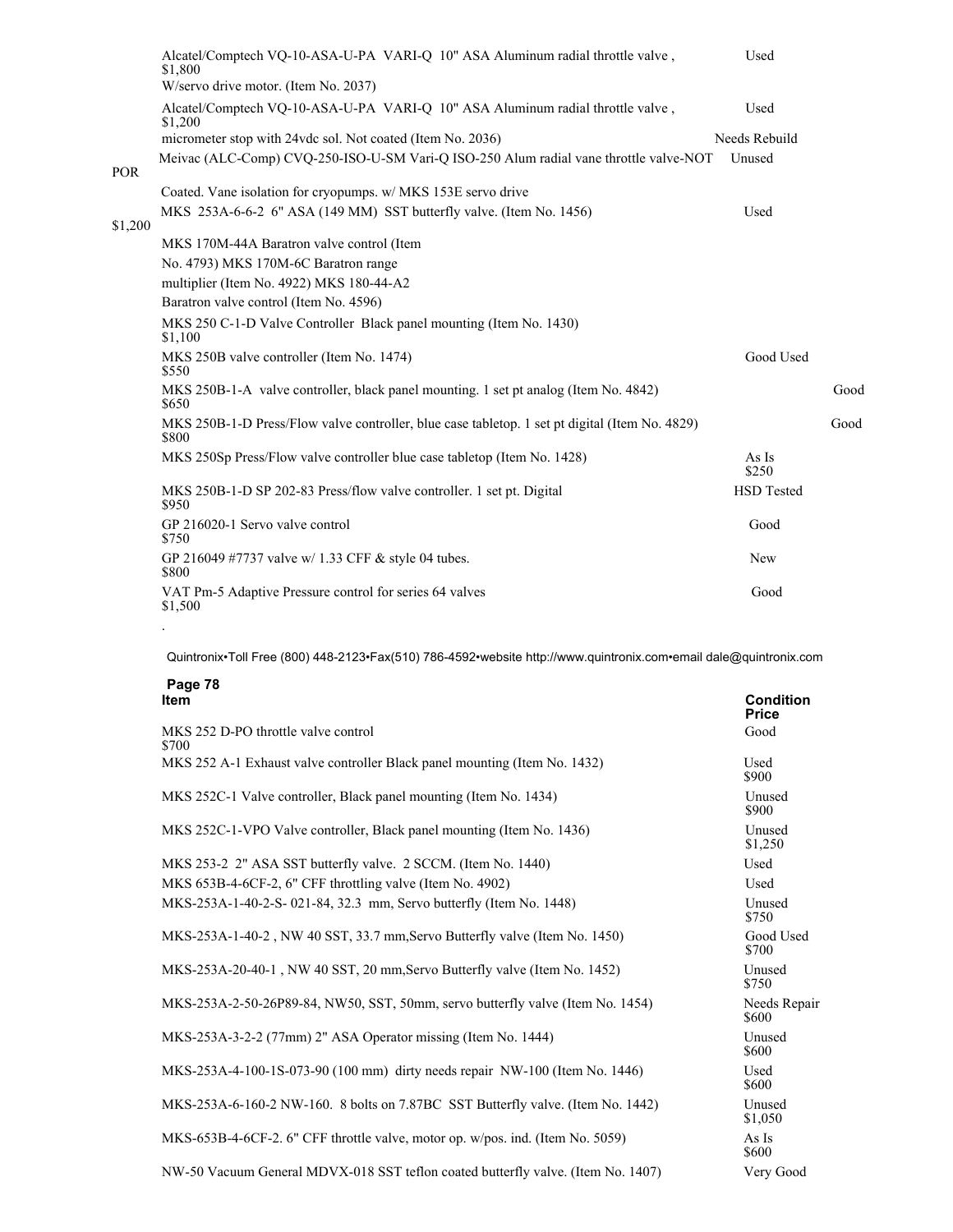|                                                                                                                          | \$500              |
|--------------------------------------------------------------------------------------------------------------------------|--------------------|
| Plasma-Therm PVC-3 (Vacuum General 78-2803) Throttle Valve Control. (Item No. 1397)                                      | As Is<br>\$250     |
| Universal flow controls # WB30GM-10-1NU-15D                                                                              | Used<br>\$150      |
| 0-30 gpm 1 1/4fpt bronze (Item No. 1488)                                                                                 |                    |
| Vacuum General 80-2 Valve controller. (Item No. 1500)                                                                    | As Is<br>\$650     |
| Vacuum General 79-3 Piezo electric Valve. $2 \frac{1}{2} \times 3 \times 4 \frac{w}{BNC}$ conn. (Item No. 1498)          | As Is<br>\$275     |
| Vacuum Gneral MDV-018 SST Servo Butterfly Valve NW 50 (Item No. 1502)<br>\$750                                           | Unused             |
| 133 ) VALVES VACUUM VERIABLE LEAK.<br>Alcatel 85815 (7270) NW-40 SST Butterfly Gross leak valve. (Item No. 2906)         | Good<br>\$300      |
| G-P Series 203 Variable Leak Valve #203019. 1/4" 304 SST tube, bend style O2. (Item No. 2010)                            | Unused<br>\$650    |
| Inficon Quadrex 200 IPC-2 manual pressure conversion valve with 10 millitonrr orifice, Bakeout.                          | Used<br>\$1,350    |
| muff and Quad Tee with 2 3/4 & 4 1/2 CFF. (Item No. 2986)                                                                |                    |
| LH/Inficon IPC-2 pressure conversion valve. 2 3/4 CFF Manual. 150 millitorr. (Item No. 2988)                             | Good<br>\$1,250    |
| NW-10 L-H 283-37B2 Alum Leak valve. 1 X 10-4 - 100 Torr L/S. W/shutoff 250 (Item No. 2016)                               |                    |
| 25<br>Vac. Gen. 77-1 Piezo valve control. (Item No. 1390)                                                                | Used<br>\$375      |
| Vacuum General 77-10M Piezo electric Valve. BNC conn. (Item No. 1496)                                                    | Used<br>\$275      |
| Varian 951-5100 SST bakeable leak valve w/2 3/4 CFF. 1/4" 370 flare inlet. (Item No. 2020)                               | Rebuilt<br>\$700   |
| 134) VALVES VACUUM-Misc.                                                                                                 |                    |
| 8" ASA CVC Right angle steel poppet valve. Air. (Item No. 2024)                                                          | Rebuilt<br>\$1,250 |
| 10" ASA #217-24 90deg valve w/6" rough port steel. O-R on sideport. Stokes 217-24 steel<br>O-ring on sideport<br>\$1,500 | As Is              |
| Stokes 16" ASA #900-217-1 90deg. valve, 6"ASA rough port. Steel (Item No. 2039)                                          | Good<br>\$3,500    |
| 16" ASA 90° valve NRC 1188, STL, air 23 3/4 side port                                                                    | $As-Is$<br>\$2,700 |
| 32"ASA 90° valve NRC 1259-32 STL, air 38 1/8 side port                                                                   | As-Is<br>\$3,500   |
| 32" CVC Steel Poppet valve. O-R on side port, 6" ASA rough port opp to 32" side port.                                    | Used<br>\$5,000    |
| (Item No.2046)                                                                                                           |                    |
| 35" ASA 90° valve, CVC STL, air 41 3⁄4 sideport w/6" ASA roughport                                                       | $As-Is$<br>\$4,000 |
| 35" ASA 90 <sup>0</sup> valve, NRC 1259-320 STL, air 46" side port                                                       | $As-Is$<br>\$4,500 |
| HVA #922-9109 (Advantage) 1 3/4x 9 1/2 rect SST, Bellow Air, w/ sole ISO clamp mtg , mounted on Used                     |                    |
| 12" od Loadlock w/ MDC NW -16 linear feed thru'. (Item No. 2028)                                                         |                    |
| NW-10 Balzers/Pfeiffer TVF-001. P/N PM-Z01-000. Turbo Vent. 6VDC (Item No. 2012)                                         | Good Used<br>\$125 |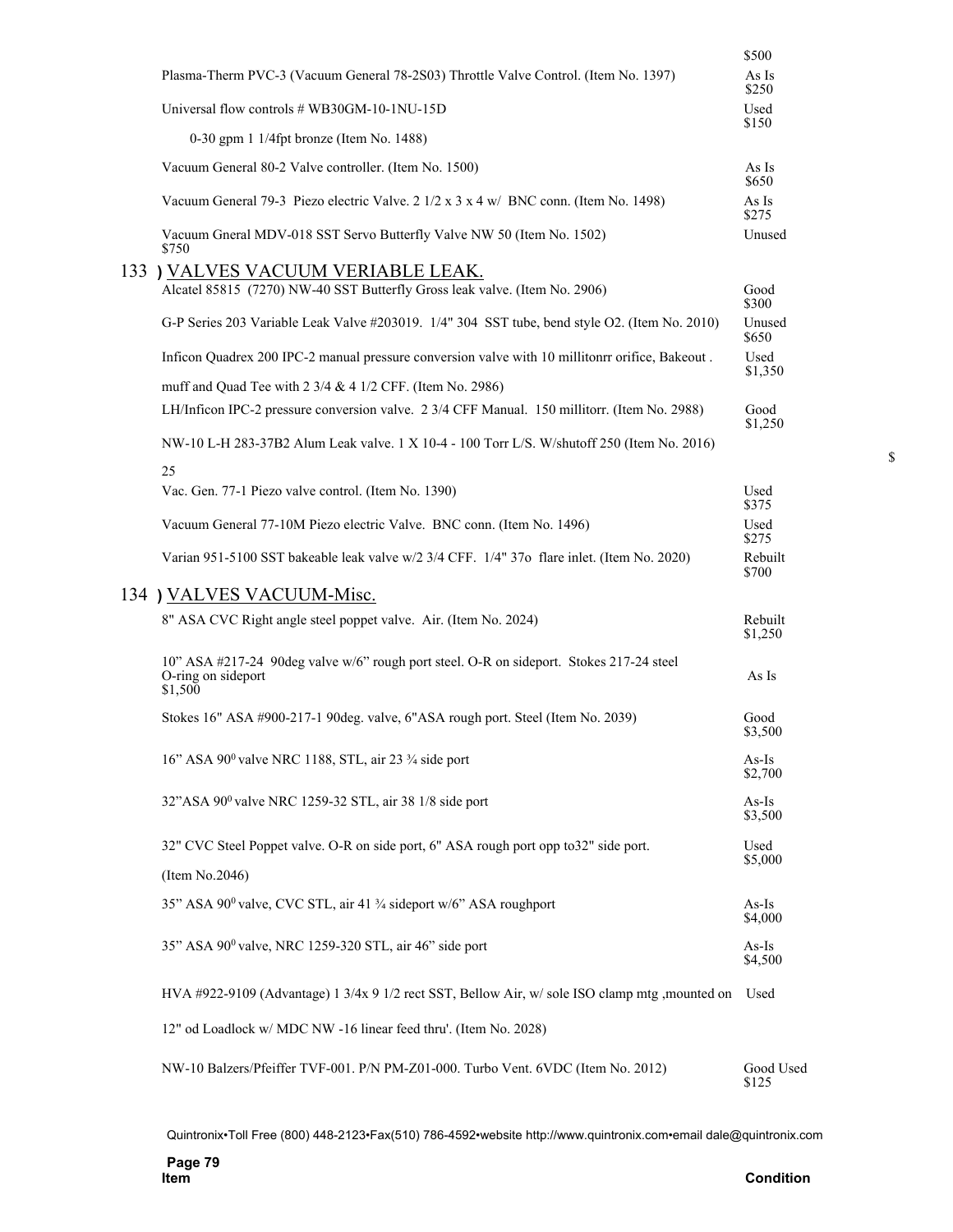|                                                                                                          | <b>Price</b>     |
|----------------------------------------------------------------------------------------------------------|------------------|
| 135 ) VALVES-Misc.                                                                                       |                  |
| 1" NW-25 Edwards PV-25EKA # C413-01-000 90Deg, 240V Solenoid (Item No. 1541)                             | New<br>\$450     |
| 1" NW-25 Edwards #PV-25EK, 200-240V sol. No air (Item No. 1543)                                          | New<br>\$450     |
| NW-10 Balzers/Pfeiffer TCW-001. P/N PM-C00-001. 220V 50/60 Hz 100 (Item No. 2014)                        | Used<br>\$100    |
| 136 ) VALVES-Specialty gas.                                                                              |                  |
| 1 1/4 I.D. x 2 3/4 CFF x 1" thk NUPRO 304-24VFO butterfly valve. Knob. (Item No. 1754)                   | Good<br>\$95     |
| 1/4" SWAGELOCK, NUPRO SS B-4SA Metering Valve. (Item No. 1702)                                           | New<br>\$25      |
| 1/4" SWAGELOCK, NUPRO SS-4BMG V 51, Micrometer Valve. (Item No. 1700)                                    | New<br>\$100     |
| 1/4" SWAGELOCK, NUPRO SS-4BK-IC, Bellow seal, Air. No solenoid. (Item No. 1698)                          | New<br>\$75      |
| 1/4" Swagelok NUPRO B-45A (New#B-SS4-A) 90 de metering (39) avail (Item No. 1958)                        | New<br>\$25      |
| 3/8" SWAGELOCK, WHITEY SS-1KM4-S6. 1/4" male pipe, 316SST. (Item No. 1704)                               | New<br>\$40      |
|                                                                                                          |                  |
| 137) VIEWPORTS & SHUTTERS.<br>1 1/2" zero length VP on 2 3/4 CFF. 7056 Glass. MDC VP-150 (Item No. 2548) | New<br>\$85      |
| 1" zero length VP on 2 3/4 CFF. Flat sapphire (Item No. 2546)                                            | Used<br>\$250    |
| 3/4" zero length VP on 1.33" CFF. (Item No. 5079)                                                        | New<br>\$80      |
| 6" dbl. CFF shutter, 2 1/4" x 3 3/4", flag operated by Varian 954-5151 Rot. FT (Item No. 4866)           | Used<br>\$350    |
| Shrader VP/shutter CV400-01, 4 3/4" flange for Varian w/teflon tape & polarizer (Item No. 2556)          | Rebuilt<br>\$600 |
| Shrader VP/shutter CV-500-01 polarizer, teflon tape & wide aperature for varian (Item No. 4905)          | New<br>\$1,250   |
| Temescal 0418-1772-0 4" Viewport w/ weld flange. (Item No. 2558)                                         | New<br>\$250     |
| Temescal 0502-3164-0 PA-1 4" shutter assy 120V solenoid Air op 1" Ft R/L fitt. Cu tube                   | New<br>\$1,200   |
| (Item No.2537)                                                                                           |                  |
| Temescal 0502-4664-0, PA-2 4" shutter assy 120V sol Air op 2 3/4 CFF VCR fitt, SSt tube                  | New<br>\$1,500   |
| (Item No. 2539)                                                                                          |                  |
| Temescal VV-400 viewvac 6" OD. 4 7/8" x 1/8" O-R. (Item No. 2560)                                        | Unused<br>\$750  |
| Temescal VV-400 6" OD V.P. w/Teflon tape & polarizer (Item No. 4708)                                     | Rebuilt<br>\$600 |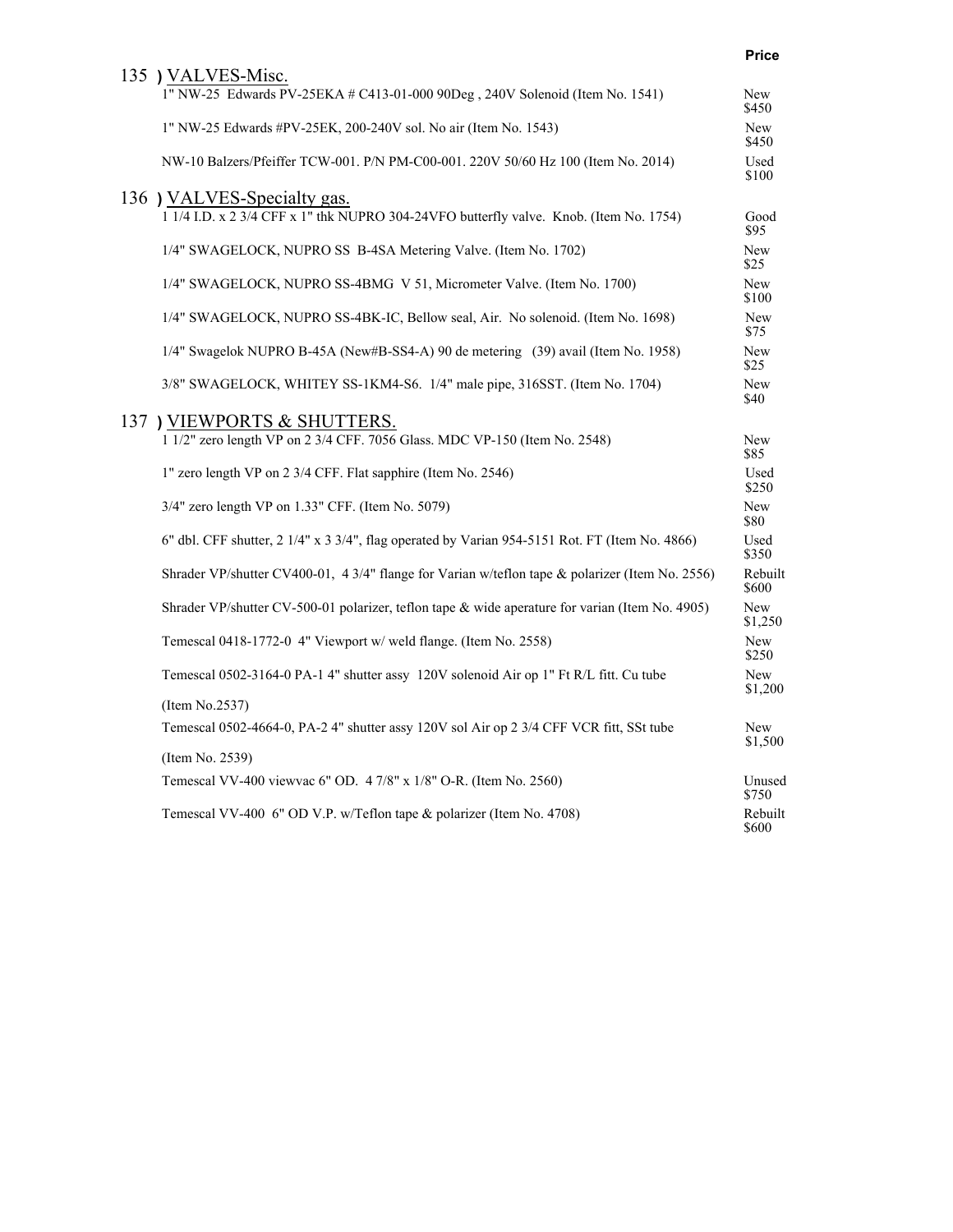# **Repair & Rebuild Services**

- **Ion Gauges**
- **Turbo Pumps and Controllers**
- **Mechanical Vacuum Pumps**
- **Blowers and Blower Packages**
- **Electron Beam Power Supplies**
- **Diffusion Pumps**
- **Vacuum Deposition Systems**
- **Cryo Pumps & Compressors**

MANY LATE ARRIVALS AND SMALL ITEMS ARE NOT LISTED, PLEASE CALL. TERMS & CONDITIONS: All equipment is available at time of printing but is subject to prior sale. 90-day warranty on all rebuilt equipment, and 6 month warranty on New/Unused equipment. 30-day right of return; returned Undamaged, Unless sold AS-IS. Terms are cash unless credit is approved, then terms are negotiated or Net 30 days. F.O.B. Hayward, California. No minimum cash Will Call sale, minimum billing \$20, Call for appointment and to visit.